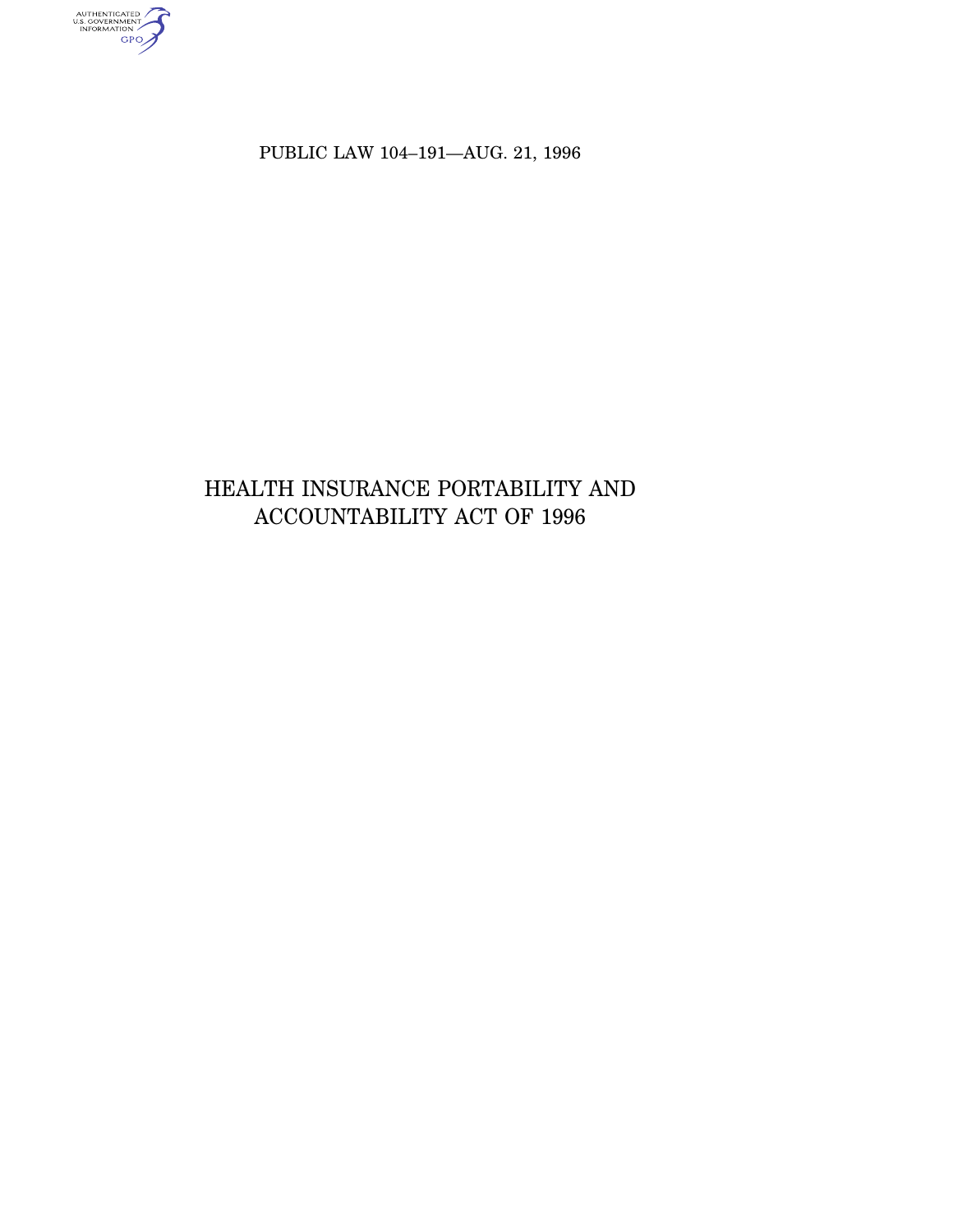# Public Law 104–191 104th Congress

# An Act

Aug. 21, 1996 [H.R. 3103]

To amend the Internal Revenue Code of 1986 to improve portability and continuity of health insurance coverage in the group and individual markets, to combat waste, fraud, and abuse in health insurance and health care delivery, to promote the use of medical savings accounts, to improve access to long-term care services and coverage, to simplify the administration of health insurance, and for other purposes.

*Be it enacted by the Senate and House of Representatives of the United States of America in Congress assembled,*

# **SECTION 1. SHORT TITLE; TABLE OF CONTENTS.**

(a) SHORT TITLE.—This Act may be cited as the ''Health Insurance Portability and Accountability Act of 1996''.

(b) TABLE OF CONTENTS.—The table of contents of this Act is as follows:

Sec. 1. Short title; table of contents.

# TITLE I—HEALTH CARE ACCESS, PORTABILITY, AND RENEWABILITY

### Subtitle A—Group Market Rules

# PART 1—PORTABILITY, ACCESS, AND RENEWABILITY REQUIREMENTS

# Sec. 101. Through the Employee Retirement Income Security Act of 1974.

### ''PART 7—GROUP HEALTH PLAN PORTABILITY, ACCESS, AND RENEWABILITY **REQUIREMENTS**

- ''Sec. 701. Increased portability through limitation on preexisting condition exclusions.
- ''Sec. 702. Prohibiting discrimination against individual participants and beneficiaries based on health status.
- ''Sec. 703. Guaranteed renewability in multiemployer plans and multiple employer welfare arrangements.
- ''Sec. 704. Preemption; State flexibility; construction.
- ''Sec. 705. Special rules relating to group health plans.
- ''Sec. 706. Definitions. ''Sec. 707. Regulations.''.
- Sec. 102. Through the Public Health Service Act.

# ''TITLE XXVII—ASSURING PORTABILITY, AVAILABILITY, AND RENEWABILITY OF HEALTH INSURANCE COVERAGE

#### ''PART A—GROUP MARKET REFORMS

# ''Subpart 1—Portability, Access, and Renewability Requirements

- ''Sec. 2701. Increased portability through limitation on preexisting condition exclusions.
- ''Sec. 2702. Prohibiting discrimination against individual participants and beneficiaries based on health status.

### ''Subpart 2—Provisions Applicable Only to Health Insurance Issuers

''Sec. 2711. Guaranteed availability of coverage for employers in the group market.

42 USC 201 note. Health Insurance Portability and Accountability Act of 1996.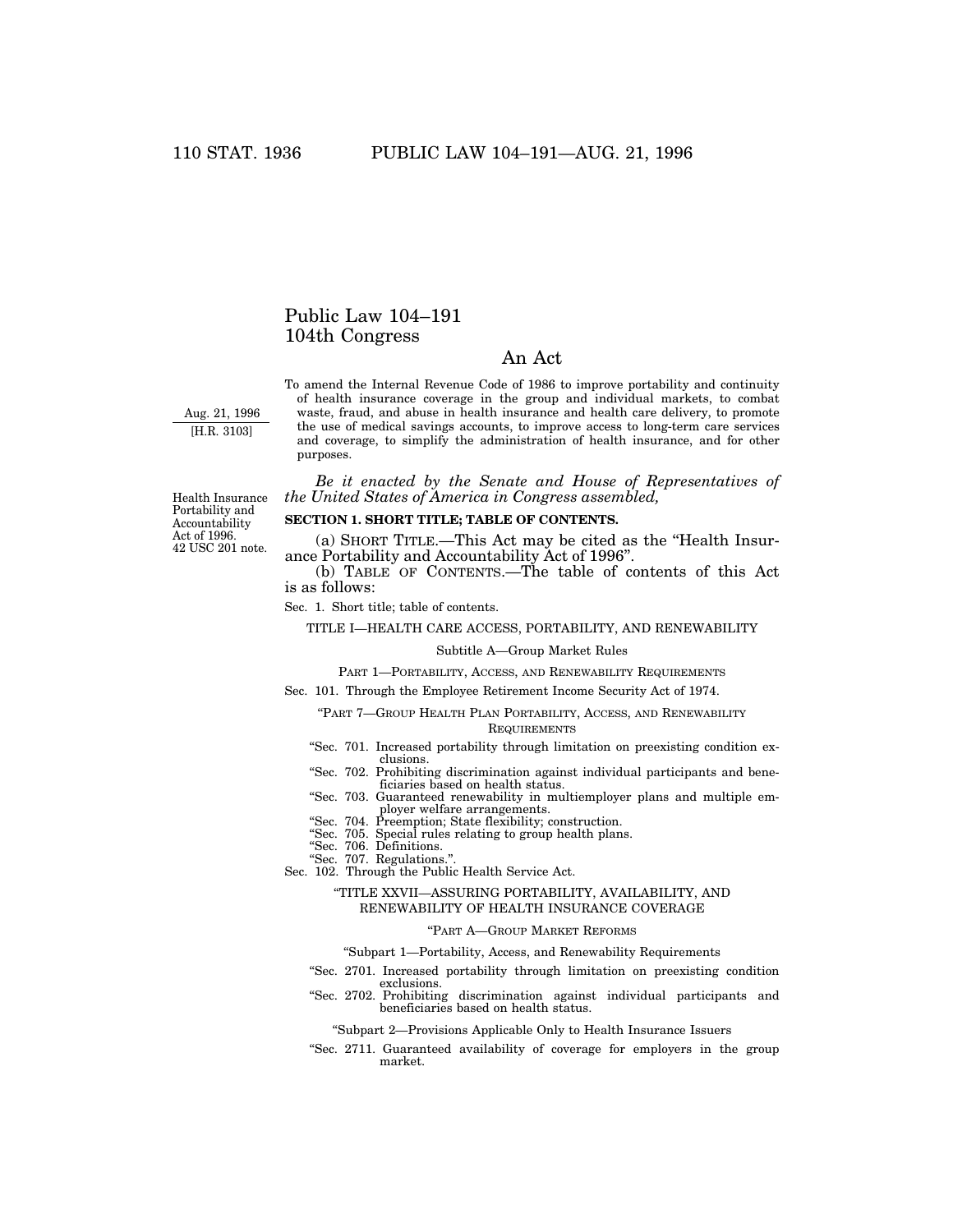- ''Sec. 2712. Guaranteed renewability of coverage for employers in the group
- market. ''Sec. 2713. Disclosure of information.

#### ''Subpart 3—Exclusion of Plans; Enforcement; Preemption

- ''Sec. 2721. Exclusion of certain plans.
- 
- ''Sec. 2722. Enforcement. ''Sec. 2723. Preemption; State flexibility; construction.

#### ''PART C—DEFINITIONS; MISCELLANEOUS PROVISIONS

- 
- ''Sec. 2791. Definitions. ''Sec. 2792. Regulations.''.
- Sec. 103. Reference to implementation through the Internal Revenue Code of 1986.
- Sec. 104. Assuring coordination.

#### Subtitle B—Individual Market Rules

Sec. 111. Amendment to Public Health Service Act.

#### ''PART B—INDIVIDUAL MARKET RULES

- ''Sec. 2741. Guaranteed availability of individual health insurance coverage to certain individuals with prior group coverage.
- ''Sec. 2742. Guaranteed renewability of individual health insurance coverage. ''Sec. 2743. Certification of coverage. ''Sec. 2744. State flexibility in individual market reforms. ''Sec. 2745. Enforcement.
- 
- 
- 
- 
- ''Sec. 2746. Preemption. ''Sec. 2747. General exceptions.''.

#### Subtitle C—General and Miscellaneous Provisions

- Sec. 191. Health coverage availability studies.
- 
- Sec. 192. Report on Medicare reimbursement of telemedicine. Sec. 193. Allowing federally-qualified HMOs to offer high deductible plans.
- Sec. 194. Volunteer services provided by health professionals at free clinics.
- Sec. 195. Findings; severability.

# TITLE II—PREVENTING HEALTH CARE FRAUD AND ABUSE;

# ADMINISTRATIVE SIMPLIFICATION; MEDICAL LIABILITY REFORM

Sec. 200. References in title.

#### Subtitle A—Fraud and Abuse Control Program

- Sec. 201. Fraud and abuse control program.
- Sec. 202. Medicare integrity program. Sec. 203. Beneficiary incentive programs.
- 
- Sec. 204. Application of certain health antifraud and abuse sanctions to fraud and abuse against Federal health care programs.
- Sec. 205. Guidance regarding application of health care fraud and abuse sanctions. Subtitle B—Revisions to Current Sanctions for Fraud and Abuse
	-
- Sec. 211. Mandatory exclusion from participation in Medicare and State health care programs.
- Sec. 212. Establishment of minimum period of exclusion for certain individuals and entities subject to permissive exclusion from Medicare and State health care programs.
- Sec. 213. Permissive exclusion of individuals with ownership or control interest in sanctioned entities.
- Sec. 214. Sanctions against practitioners and persons for failure to comply with statutory obligations.
- Sec. 215. Intermediate sanctions for Medicare health maintenance organizations.
- Sec. 216. Additional exception to anti-kickback penalties for risk-sharing arrangements.
- Sec. 217. Criminal penalty for fraudulent disposition of assets in order to obtain medicaid benefits.
- Sec. 218. Effective date.

# Subtitle C—Data Collection

Sec. 221. Establishment of the health care fraud and abuse data collection program.

#### Subtitle D—Civil Monetary Penalties

Sec. 231. Social Security Act civil monetary penalties.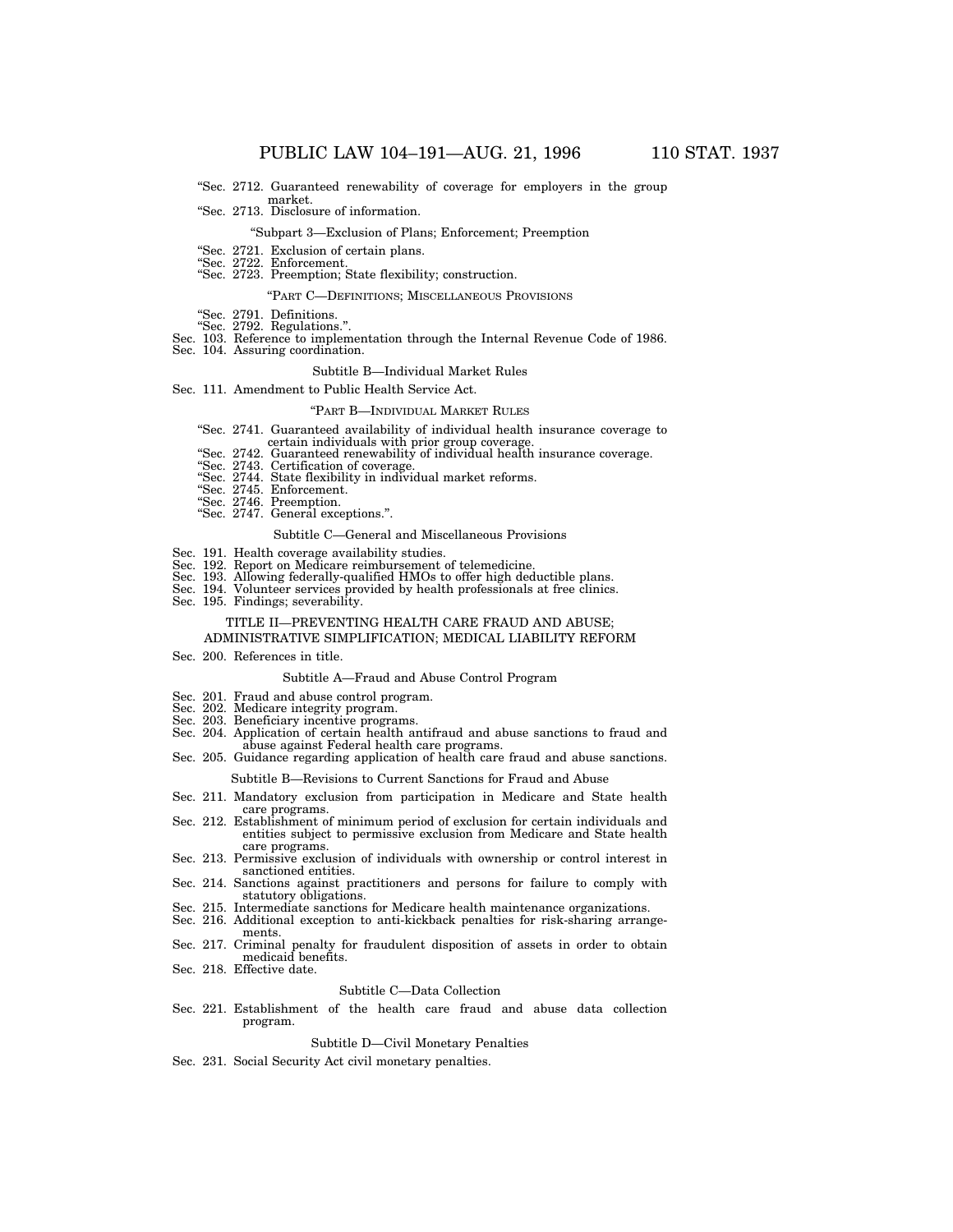Sec. 232. Penalty for false certification for home health services.

#### Subtitle E—Revisions to Criminal Law

#### Sec. 241. Definitions relating to Federal health care offense.

- Sec. 242. Health care fraud.
- Sec. 243. Theft or embezzlement.
- Sec. 244. False statements.
- Sec. 245. Obstruction of criminal investigations of health care offenses.
- Sec. 246. Laundering of monetary instruments.
- Sec. 247. Injunctive relief relating to health care offenses.
- Sec. 248. Authorized investigative demand procedures.
- Sec. 249. Forfeitures for Federal health care offenses. Sec. 250. Relation to ERISA authority.
- 

#### Subtitle F—Administrative Simplification

- Sec. 261. Purpose.
- Sec. 262. Administrative simplification.

#### ''PART C—ADMINISTRATIVE SIMPLIFICATION

- 
- ''Sec. 1171. Definitions. ''Sec. 1172. General requirements for adoption of standards.
- ''Sec. 1173. Standards for information transactions and data elements.
- ''Sec. 1174. Timetables for adoption of standards.
- ''Sec. 1175. Requirements.
- "Sec. 1176. General penalty for failure to comply with requirements and standards. ''Sec. 1177. Wrongful disclosure of individually identifiable health information.
- 
- 
- ''Sec. 1178. Effect on State law. ''Sec. 1179. Processing payment transactions.''.
- Sec. 263. Changes in membership and duties of National Committee on Vital and Health Statistics.
- Sec. 264. Recommendations with respect to privacy of certain health information.

#### Subtitle G—Duplication and Coordination of Medicare-Related Plans

Sec. 271. Duplication and coordination of Medicare-related plans.

### TITLE III—TAX-RELATED HEALTH PROVISIONS

Sec. 300. Amendment of 1986 Code.

#### Subtitle A—Medical Savings Accounts

Sec. 301. Medical savings accounts.

Subtitle B—Increase in Deduction for Health Insurance Costs of Self-Employed Individuals

Sec. 311. Increase in deduction for health insurance costs of self-employed individuals.

#### Subtitle C—Long-Term Care Services and Contracts

#### PART I—GENERAL PROVISIONS

- Sec. 321. Treatment of long-term care insurance.
- Sec. 322. Qualified long-term care services treated as medical care.
- Sec. 323. Reporting requirements.

#### PART II—CONSUMER PROTECTION PROVISIONS

- Sec. 325. Policy requirements.
- Sec. 326. Requirements for issuers of qualified long-term care insurance contracts.
- Sec. 327. Effective dates.

#### Subtitle D—Treatment of Accelerated Death Benefits

- Sec. 331. Treatment of accelerated death benefits by recipient.
- Sec. 332. Tax treatment of companies issuing qualified accelerated death benefit riders.

#### Subtitle E—State Insurance Pools

- Sec. 341. Exemption from income tax for State-sponsored organizations providing health coverage for high-risk individuals.
- Sec. 342. Exemption from income tax for State-sponsored workmen's compensation reinsurance organizations.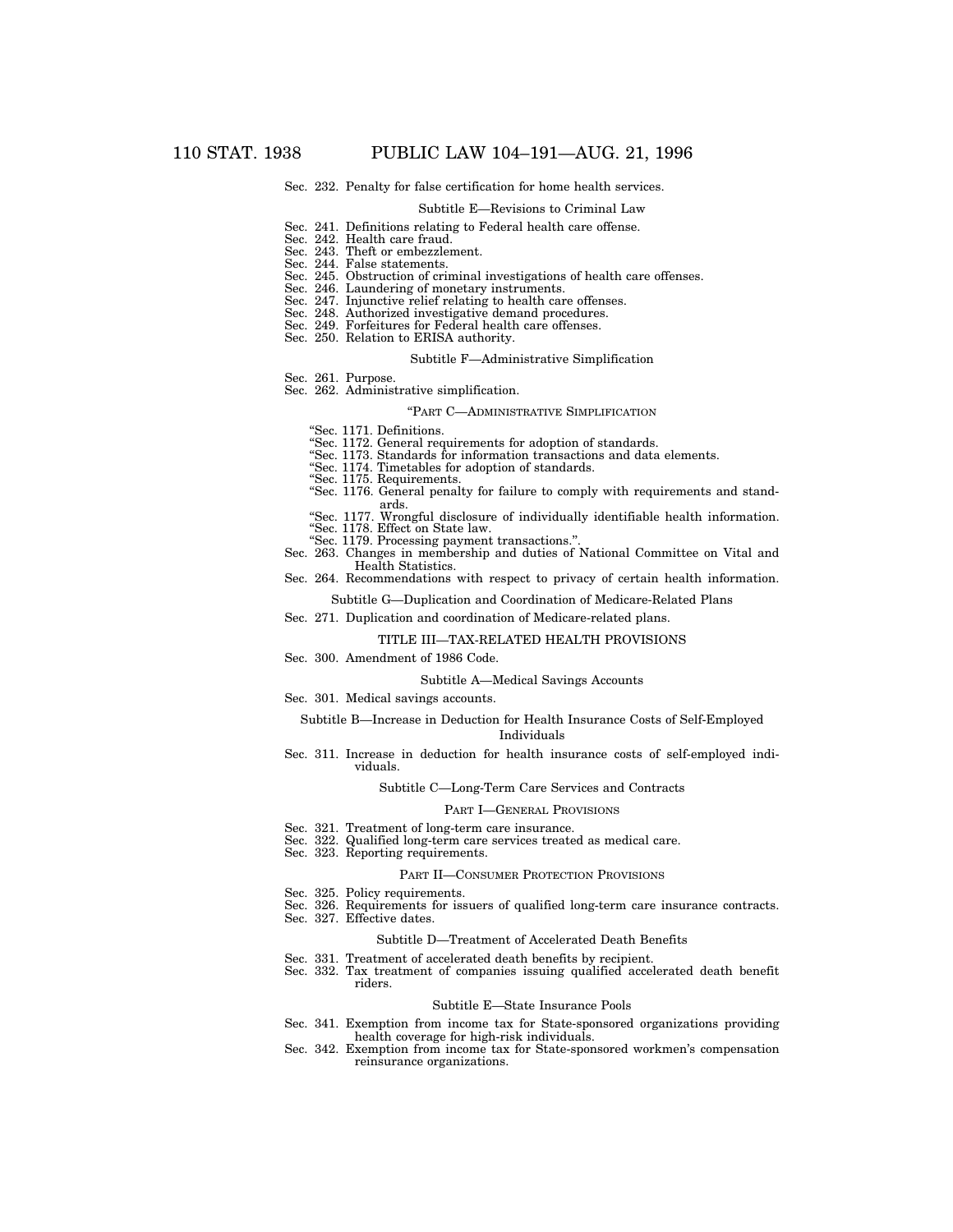Subtitle F—Organizations Subject to Section 833

Sec. 351. Organizations subject to section 833.

Subtitle G—IRA Distributions to the Unemployed

Sec. 361. Distributions from certain plans may be used without additional tax to pay financially devastating medical expenses.

Subtitle H—Organ and Tissue Donation Information Included With Income Tax Refund Payments

Sec. 371. Organ and tissue donation information included with income tax refund payments.

# TITLE IV—APPLICATION AND ENFORCEMENT OF GROUP HEALTH PLAN REQUIREMENTS

Subtitle A—Application and Enforcement of Group Health Plan Requirements

Sec. 401. Group health plan portability, access, and renewability requirements. Sec. 402. Penalty on failure to meet certain group health plan requirements.

- Subtitle B—Clarification of Certain Continuation Coverage Requirements
- Sec. 421. COBRA clarifications.

#### TITLE V—REVENUE OFFSETS

Sec. 500. Amendment of 1986 Code.

Subtitle A—Company-Owned Life Insurance

Sec. 501. Denial of deduction for interest on loans with respect to company-owned life insurance.

Subtitle B—Treatment of Individuals Who Lose United States Citizenship

- Sec. 511. Revision of income, estate, and gift taxes on individuals who lose United
- States citizenship. Sec. 512. Information on individuals losing United States citizenship.
- Sec. 513. Report on tax compliance by United States citizens and residents living abroad.

Subtitle C—Repeal of Financial Institution Transition Rule to Interest Allocation Rules

Sec. 521. Repeal of financial institution transition rule to interest allocation rules.

# **TITLE I—HEALTH CARE ACCESS, PORTABILITY, AND RENEWABILITY**

# **Subtitle A—Group Market Rules**

PART 1—PORTABILITY, ACCESS, AND RENEWABILITY REQUIREMENTS

# **SEC. 101. THROUGH THE EMPLOYEE RETIREMENT INCOME SECURITY ACT OF 1974.**

(a) IN GENERAL.—Subtitle B of title I of the Employee Retirement Income Security Act of 1974 is amended by adding at the end the following new part:

# "PART 7-GROUP HEALTH PLAN PORTABILITY, ACCESS, AND RENEWABILITY REQUIREMENTS

#### **''SEC. 701. INCREASED PORTABILITY THROUGH LIMITATION ON** 29 USC 1181.**PREEXISTING CONDITION EXCLUSIONS.**

''(a) LIMITATION ON PREEXISTING CONDITION EXCLUSION PERIOD; CREDITING FOR PERIODS OF PREVIOUS COVERAGE.—Subject to subsection (d), a group health plan, and a health insurance issuer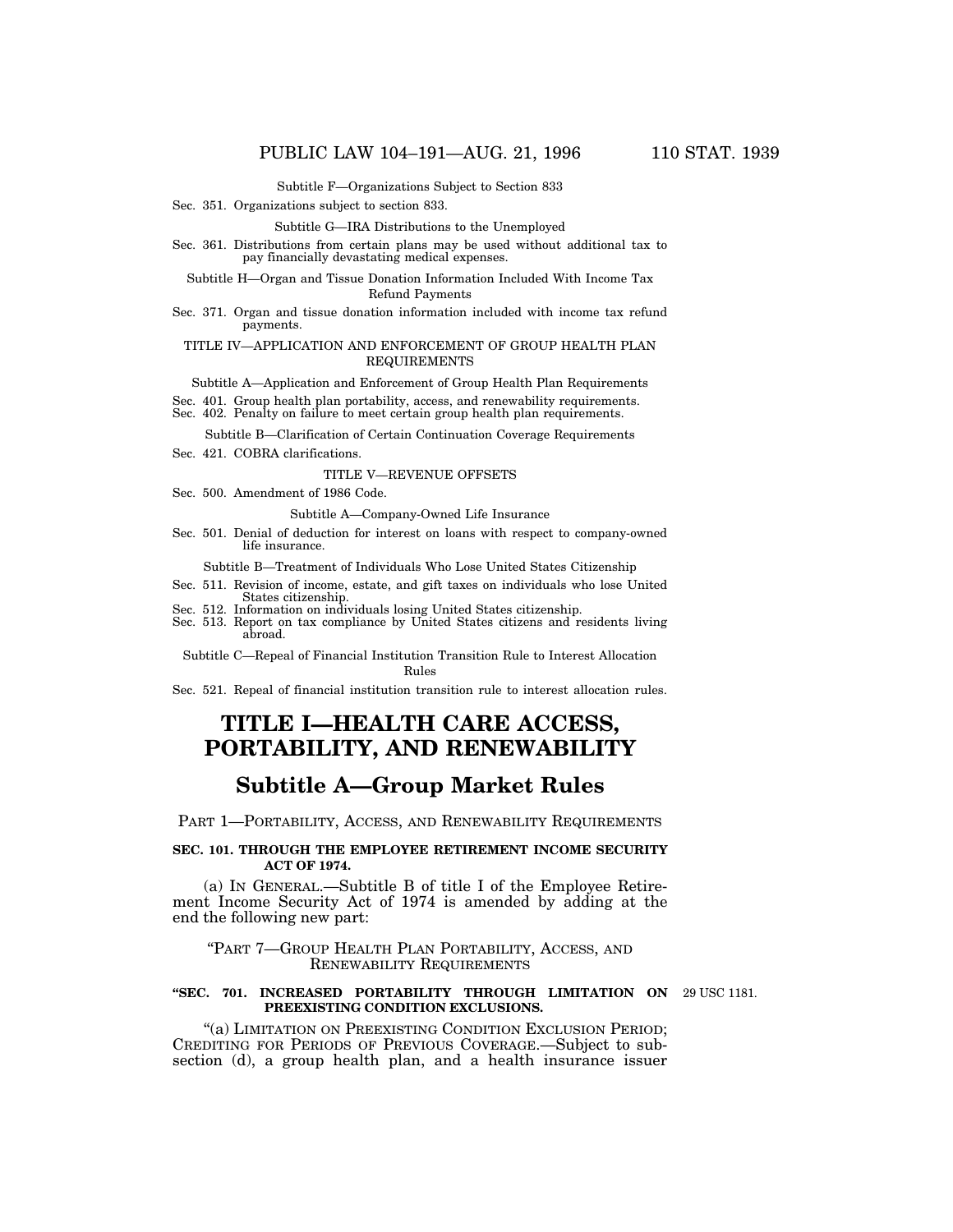offering group health insurance coverage, may, with respect to a participant or beneficiary, impose a preexisting condition exclusion only if—

" $(1)$  such exclusion relates to a condition (whether physical or mental), regardless of the cause of the condition, for which medical advice, diagnosis, care, or treatment was recommended or received within the 6-month period ending on the enrollment date;

"(2) such exclusion extends for a period of not more than 12 months (or 18 months in the case of a late enrollee) after the enrollment date; and

''(3) the period of any such preexisting condition exclusion is reduced by the aggregate of the periods of creditable coverage (if any, as defined in subsection  $(c)(1)$ ) applicable to the participant or beneficiary as of the enrollment date.

 $E<sup>α</sup>(b)$  DEFINITIONS.—For purposes of this part—

''(1) PREEXISTING CONDITION EXCLUSION.—

''(A) IN GENERAL.—The term 'preexisting condition exclusion' means, with respect to coverage, a limitation or exclusion of benefits relating to a condition based on the fact that the condition was present before the date of enrollment for such coverage, whether or not any medical advice, diagnosis, care, or treatment was recommended or received before such date.

''(B) TREATMENT OF GENETIC INFORMATION.—Genetic information shall not be treated as a condition described in subsection  $(a)(1)$  in the absence of a diagnosis of the condition related to such information.

''(2) ENROLLMENT DATE.—The term 'enrollment date' means, with respect to an individual covered under a group health plan or health insurance coverage, the date of enrollment of the individual in the plan or coverage or, if earlier, the first day of the waiting period for such enrollment.

" $(3)$  LATE ENROLLEE.—The term 'late enrollee' means, with respect to coverage under a group health plan, a participant or beneficiary who enrolls under the plan other than during—

" $(A)$  the first period in which the individual is eligible to enroll under the plan, or

''(B) a special enrollment period under subsection (f).

"(4) WAITING PERIOD.—The term 'waiting period' means, with respect to a group health plan and an individual who is a potential participant or beneficiary in the plan, the period that must pass with respect to the individual before the individual is eligible to be covered for benefits under the terms of the plan.

''(c) RULES RELATING TO CREDITING PREVIOUS COVERAGE.—

" $(1)$  CREDITABLE COVERAGE DEFINED.—For purposes of this part, the term 'creditable coverage' means, with respect to an individual, coverage of the individual under any of the following:

''(A) A group health plan.

"(B) Health insurance coverage.

''(C) Part A or part B of title XVIII of the Social Security Act.

''(D) Title XIX of the Social Security Act, other than coverage consisting solely of benefits under section 1928.

" $(E)$  Chapter 55 of title 10, United States Code.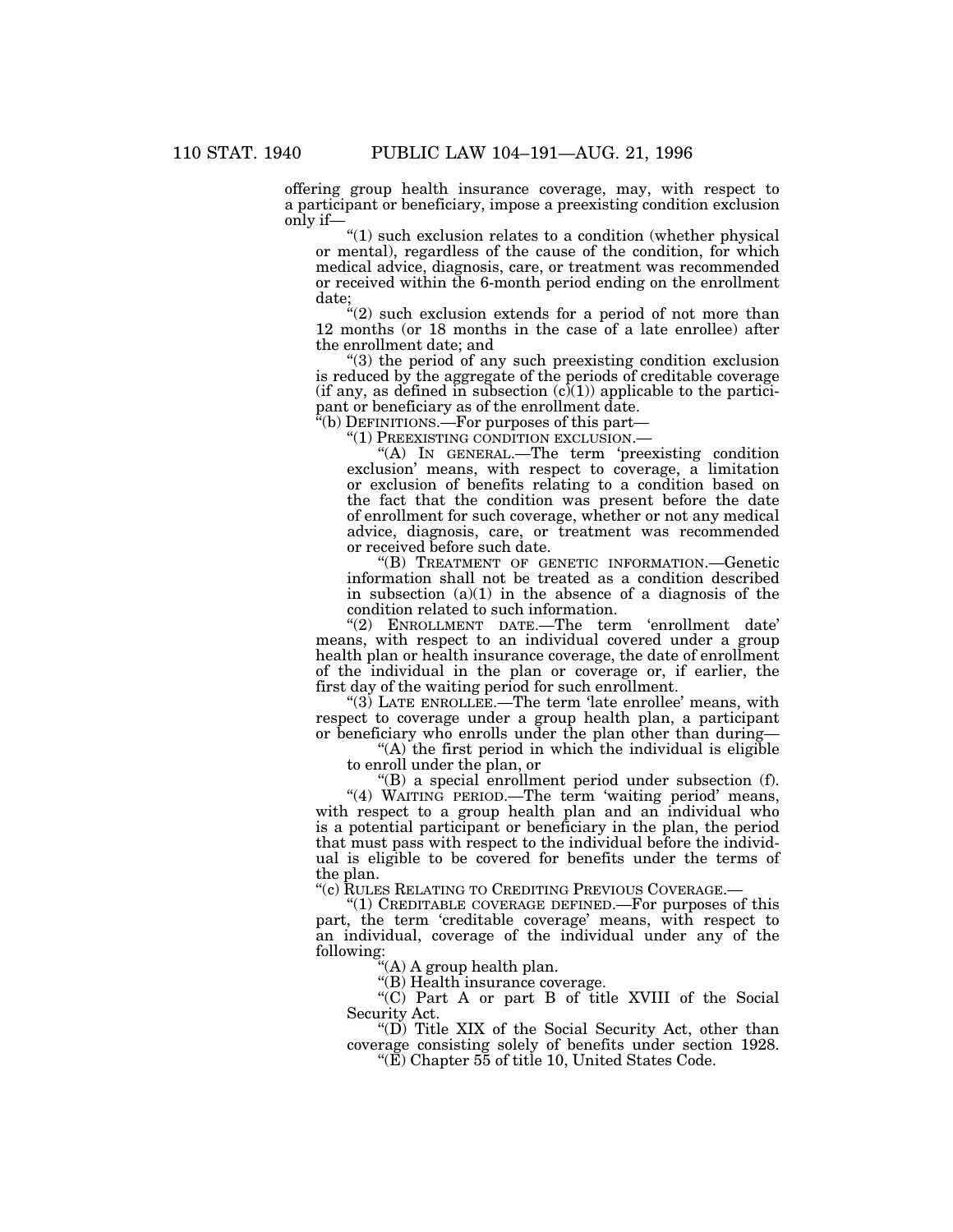"(F) A medical care program of the Indian Health Service or of a tribal organization.

''(G) A State health benefits risk pool.

''(H) A health plan offered under chapter 89 of title 5, United States Code.

''(I) A public health plan (as defined in regulations).

"(J) A health benefit plan under section  $5(e)$  of the Peace Corps Act (22 U.S.C. 2504(e)).

Such term does not include coverage consisting solely of coverage of excepted benefits (as defined in section 706(c)).

"(2) NOT COUNTING PERIODS BEFORE SIGNIFICANT BREAKS IN COVERAGE.—

"(A) In GENERAL.—A period of creditable coverage shall not be counted, with respect to enrollment of an individual under a group health plan, if, after such period and before the enrollment date, there was a 63-day period during all of which the individual was not covered under any creditable coverage.

''(B) WAITING PERIOD NOT TREATED AS A BREAK IN COV-ERAGE.—For purposes of subparagraph (A) and subsection  $(d)(4)$ , any period that an individual is in a waiting period for any coverage under a group health plan (or for group health insurance coverage) or is in an affiliation period (as defined in subsection  $(g)(2)$ ) shall not be taken into account in determining the continuous period under subparagraph (A).

''(3) METHOD OF CREDITING COVERAGE.—

''(A) STANDARD METHOD.—Except as otherwise provided under subparagraph (B), for purposes of applying subsection  $(a)(3)$ , a group health plan, and a health insurance issuer offering group health insurance coverage, shall count a period of creditable coverage without regard to the specific benefits covered during the period.

''(B) ELECTION OF ALTERNATIVE METHOD.—A group health plan, or a health insurance issuer offering group health insurance coverage, may elect to apply subsection  $(a)(3)$  based on coverage of benefits within each of several classes or categories of benefits specified in regulations rather than as provided under subparagraph (A). Such election shall be made on a uniform basis for all participants and beneficiaries. Under such election a group health plan or issuer shall count a period of creditable coverage with respect to any class or category of benefits if any level of benefits is covered within such class or category.

''(C) PLAN NOTICE.—In the case of an election with respect to a group health plan under subparagraph (B) (whether or not health insurance coverage is provided in connection with such plan), the plan shall—

''(i) prominently state in any disclosure statements concerning the plan, and state to each enrollee at the time of enrollment under the plan, that the plan has made such election, and

''(ii) include in such statements a description of the effect of this election.

''(4) ESTABLISHMENT OF PERIOD.—Periods of creditable coverage with respect to an individual shall be established through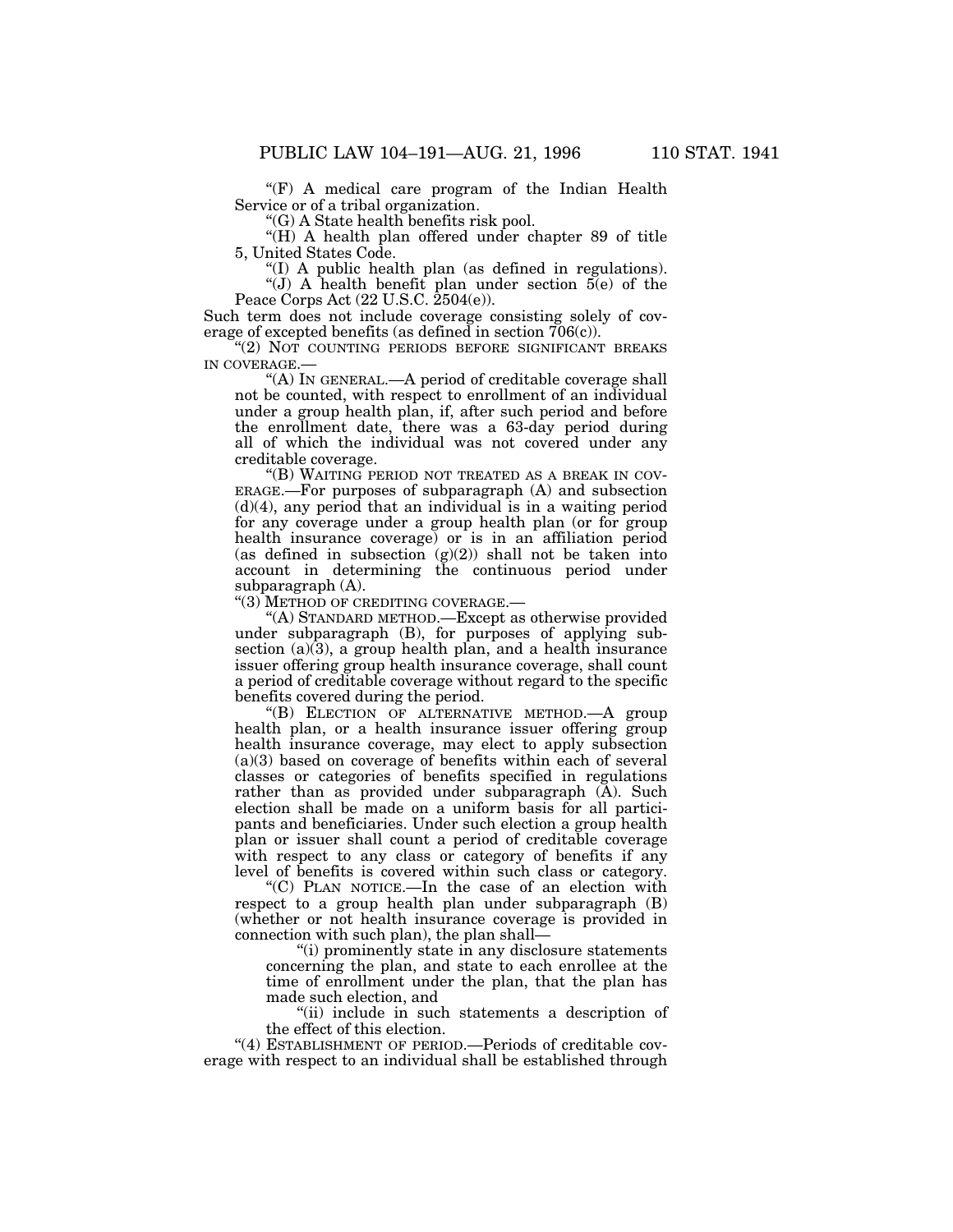presentation of certifications described in subsection (e) or in such other manner as may be specified in regulations.<br>"(d) EXCEPTIONS.—

"(1) EXCLUSION NOT APPLICABLE TO CERTAIN NEWBORNS.— Subject to paragraph (4), a group health plan, and a health insurance issuer offering group health insurance coverage, may not impose any preexisting condition exclusion in the case of an individual who, as of the last day of the 30-day period beginning with the date of birth, is covered under creditable

coverage. " $(2)$  EXCLUSION NOT APPLICABLE TO CERTAIN ADOPTED CHIL-DREN.—Subject to paragraph (4), a group health plan, and a health insurance issuer offering group health insurance coverage, may not impose any preexisting condition exclusion in the case of a child who is adopted or placed for adoption before attaining 18 years of age and who, as of the last day of the 30-day period beginning on the date of the adoption or placement for adoption, is covered under creditable coverage. The previous sentence shall not apply to coverage before the date of such adoption or placement for adoption.

"(3) EXCLUSION NOT APPLICABLE TO PREGNANCY.—A group health plan, and health insurance issuer offering group health insurance coverage, may not impose any preexisting condition exclusion relating to pregnancy as a preexisting condition.

"(4) LOSS IF BREAK IN COVERAGE.—Paragraphs  $(1)$  and  $(2)$ shall no longer apply to an individual after the end of the first 63-day period during all of which the individual was not covered under any creditable coverage.

''(e) CERTIFICATIONS AND DISCLOSURE OF COVERAGE.—

"(1) REQUIREMENT FOR CERTIFICATION OF PERIOD OF CRED-ITABLE COVERAGE.—

"(A) IN GENERAL.—A group health plan, and a health insurance issuer offering group health insurance coverage, shall provide the certification described in subparagraph  $(B)$ 

"(i) at the time an individual ceases to be covered under the plan or otherwise becomes covered under a COBRA continuation provision,

"(ii) in the case of an individual becoming covered under such a provision, at the time the individual ceases to be covered under such provision, and

"(iii) on the request on behalf of an individual made not later than 24 months after the date of cessation of the coverage described in clause (i) or (ii), whichever is later.

The certification under clause (i) may be provided, to the extent practicable, at a time consistent with notices required under any applicable COBRA continuation provision.

''(B) CERTIFICATION.—The certification described in this subparagraph is a written certification of—

 $\tilde{f}$ (i) the period of creditable coverage of the individual under such plan and the coverage (if any) under such COBRA continuation provision, and

''(ii) the waiting period (if any) (and affiliation period, if applicable) imposed with respect to the individual for any coverage under such plan.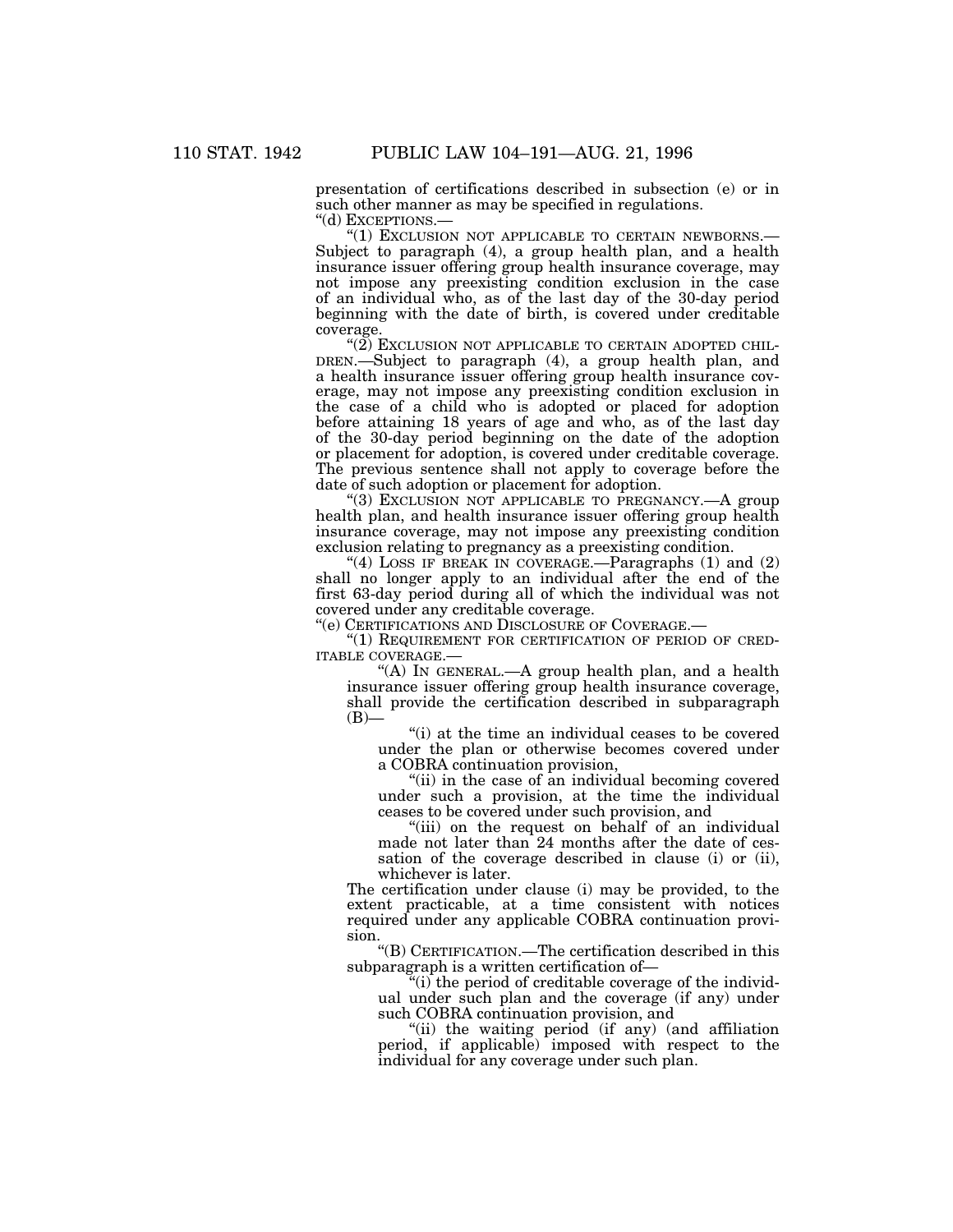''(C) ISSUER COMPLIANCE.—To the extent that medical care under a group health plan consists of group health insurance coverage, the plan is deemed to have satisfied the certification requirement under this paragraph if the health insurance issuer offering the coverage provides for such certification in accordance with this paragraph.

"(2) DISCLOSURE OF INFORMATION ON PREVIOUS BENEFITS.-In the case of an election described in subsection  $(c)(3)(B)$ by a group health plan or health insurance issuer, if the plan or issuer enrolls an individual for coverage under the plan and the individual provides a certification of coverage of the individual under paragraph (1)—

"(A) upon request of such plan or issuer, the entity which issued the certification provided by the individual shall promptly disclose to such requesting plan or issuer information on coverage of classes and categories of health benefits available under such entity's plan or coverage, and

''(B) such entity may charge the requesting plan or issuer for the reasonable cost of disclosing such information.

''(3) REGULATIONS.—The Secretary shall establish rules to prevent an entity's failure to provide information under paragraph (1) or (2) with respect to previous coverage of an individual from adversely affecting any subsequent coverage of the individual under another group health plan or health insurance coverage.

''(f) SPECIAL ENROLLMENT PERIODS.—

''(1) INDIVIDUALS LOSING OTHER COVERAGE.—A group health plan, and a health insurance issuer offering group health insurance coverage in connection with a group health plan, shall permit an employee who is eligible, but not enrolled, for coverage under the terms of the plan (or a dependent of such an employee if the dependent is eligible, but not enrolled, for coverage under such terms) to enroll for coverage under the terms of the plan if each of the following conditions is met:

''(A) The employee or dependent was covered under a group health plan or had health insurance coverage at the time coverage was previously offered to the employee or dependent.

 $\hat{H}(B)$  The employee stated in writing at such time that coverage under a group health plan or health insurance coverage was the reason for declining enrollment, but only if the plan sponsor or issuer (if applicable) required such a statement at such time and provided the employee with notice of such requirement (and the consequences of such requirement) at such time.

''(C) The employee's or dependent's coverage described in subparagraph (A)—

''(i) was under a COBRA continuation provision and the coverage under such provision was exhausted; or

"(ii) was not under such a provision and either the coverage was terminated as a result of loss of eligibility for the coverage (including as a result of legal separation, divorce, death, termination of employment, or reduction in the number of hours of employ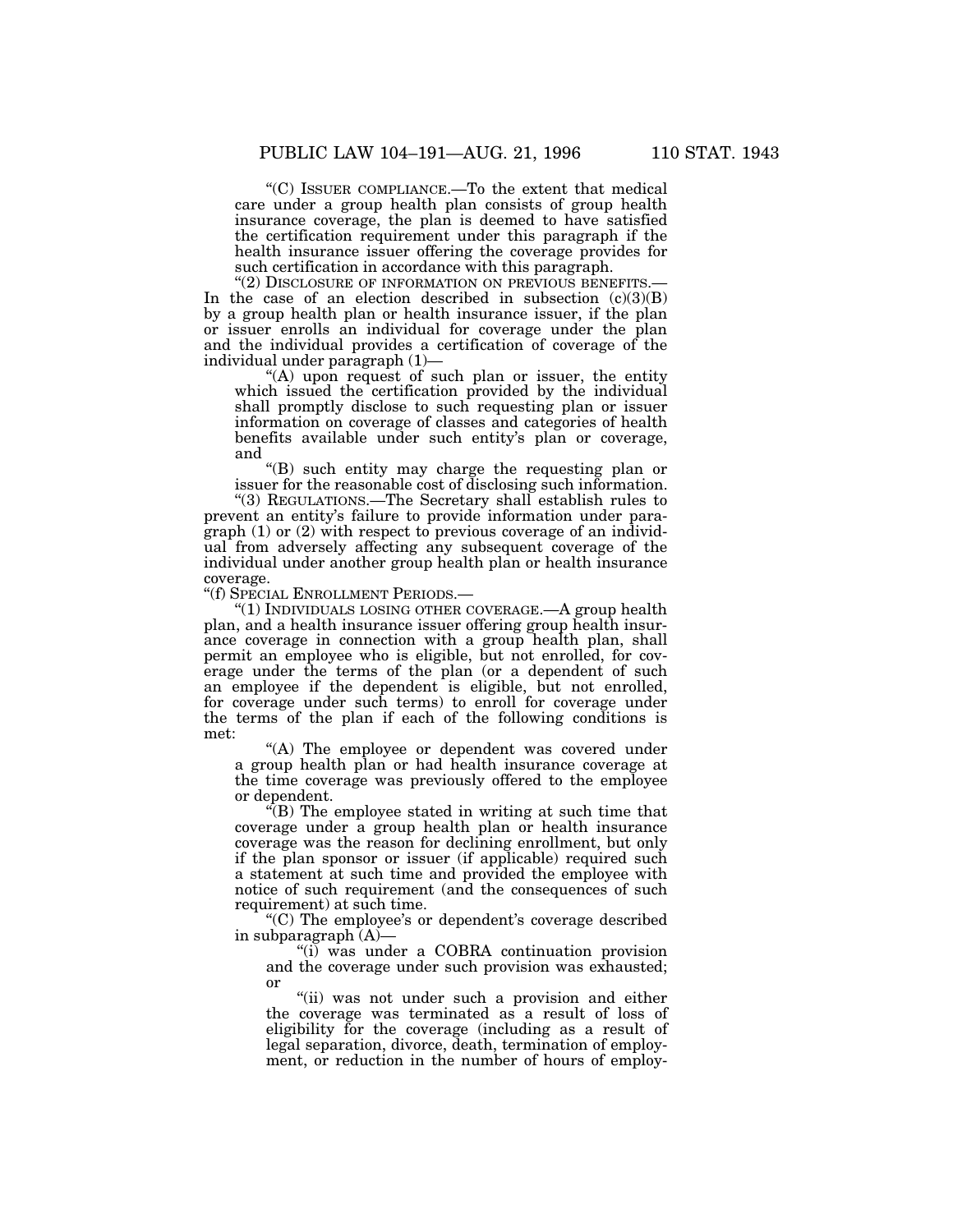ment) or employer contributions toward such coverage were terminated.

''(D) Under the terms of the plan, the employee requests such enrollment not later than 30 days after the date of exhaustion of coverage described in subparagraph  $(C)(i)$  or termination of coverage or employer contribution described in subparagraph  $(C)(ii)$ .

''(2) FOR DEPENDENT BENEFICIARIES.—

''(A) IN GENERAL.—If—

''(i) a group health plan makes coverage available with respect to a dependent of an individual,

"(ii) the individual is a participant under the plan" (or has met any waiting period applicable to becoming a participant under the plan and is eligible to be enrolled under the plan but for a failure to enroll during a previous enrollment period), and

''(iii) a person becomes such a dependent of the individual through marriage, birth, or adoption or placement for adoption,

the group health plan shall provide for a dependent special enrollment period described in subparagraph (B) during which the person (or, if not otherwise enrolled, the individual) may be enrolled under the plan as a dependent of the individual, and in the case of the birth or adoption of a child, the spouse of the individual may be enrolled as a dependent of the individual if such spouse is otherwise eligible for coverage.

''(B) DEPENDENT SPECIAL ENROLLMENT PERIOD.—A dependent special enrollment period under this subparagraph shall be a period of not less than 30 days and shall begin on the later of—

''(i) the date dependent coverage is made available, or

"(ii) the date of the marriage, birth, or adoption or placement for adoption (as the case may be) described in subparagraph (A)(iii).

''(C) NO WAITING PERIOD.—If an individual seeks to enroll a dependent during the first 30 days of such a dependent special enrollment period, the coverage of the dependent shall become effective—

"(i) in the case of marriage, not later than the first day of the first month beginning after the date the completed request for enrollment is received;

"(ii) in the case of a dependent's birth, as of the date of such birth; or

"(iii) in the case of a dependent's adoption or placement for adoption, the date of such adoption or placement for adoption.

"(g) USE OF AFFILIATION PERIOD BY HMOS AS ALTERNATIVE TO PREEXISTING CONDITION EXCLUSION.

''(1) IN GENERAL.—In the case of a group health plan that offers medical care through health insurance coverage offered by a health maintenance organization, the plan may provide for an affiliation period with respect to coverage through the organization only if—

''(A) no preexisting condition exclusion is imposed with respect to coverage through the organization,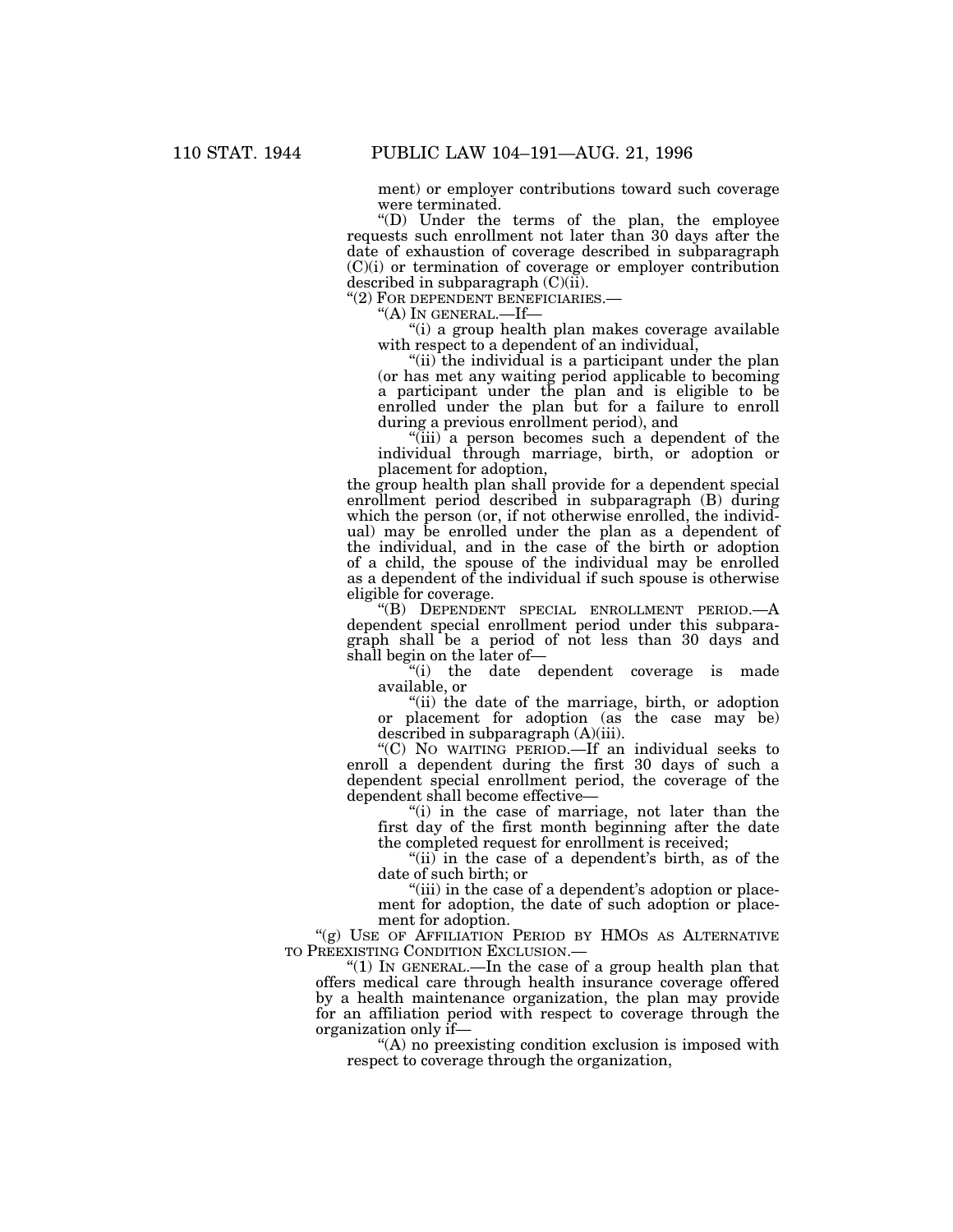''(B) the period is applied uniformly without regard to any health status-related factors, and

''(C) such period does not exceed 2 months (or 3 months in the case of a late enrollee).

''(2) AFFILIATION PERIOD.—

" $(A)$  DEFINED.—For purposes of this part, the term 'affiliation period' means a period which, under the terms of the health insurance coverage offered by the health maintenance organization, must expire before the health insurance coverage becomes effective. The organization is not required to provide health care services or benefits during such period and no premium shall be charged to the participant or beneficiary for any coverage during the period.

''(B) BEGINNING.—Such period shall begin on the enrollment date.

''(C) RUNS CONCURRENTLY WITH WAITING PERIODS.— An affiliation period under a plan shall run concurrently with any waiting period under the plan.

''(3) ALTERNATIVE METHODS.—A health maintenance organization described in paragraph (1) may use alternative methods, from those described in such paragraph, to address adverse selection as approved by the State insurance commissioner or official or officials designated by the State to enforce the requirements of part A of title XXVII of the Public Health Service Act for the State involved with respect to such issuer.

### **''SEC. 702. PROHIBITING DISCRIMINATION AGAINST INDIVIDUAL** 29 USC 1182.**PARTICIPANTS AND BENEFICIARIES BASED ON HEALTH STATUS.**

''(a) IN ELIGIBILITY TO ENROLL.—

"(1) In GENERAL.—Subject to paragraph  $(2)$ , a group health plan, and a health insurance issuer offering group health insurance coverage in connection with a group health plan, may not establish rules for eligibility (including continued eligibility) of any individual to enroll under the terms of the plan based on any of the following health status-related factors in relation to the individual or a dependent of the individual:

 $(A)$  Health status.

''(B) Medical condition (including both physical and mental illnesses).

''(C) Claims experience.

''(D) Receipt of health care.

"(E) Medical history.

"(F) Genetic information.

''(G) Evidence of insurability (including conditions arising out of acts of domestic violence).

''(H) Disability.

"(2) NO APPLICATION TO BENEFITS OR EXCLUSIONS.—To the extent consistent with section 701, paragraph (1) shall not be construed—

"(A) to require a group health plan, or group health insurance coverage, to provide particular benefits other than those provided under the terms of such plan or coverage, or

 $\mathcal{L}(B)$  to prevent such a plan or coverage from establishing limitations or restrictions on the amount, level, extent,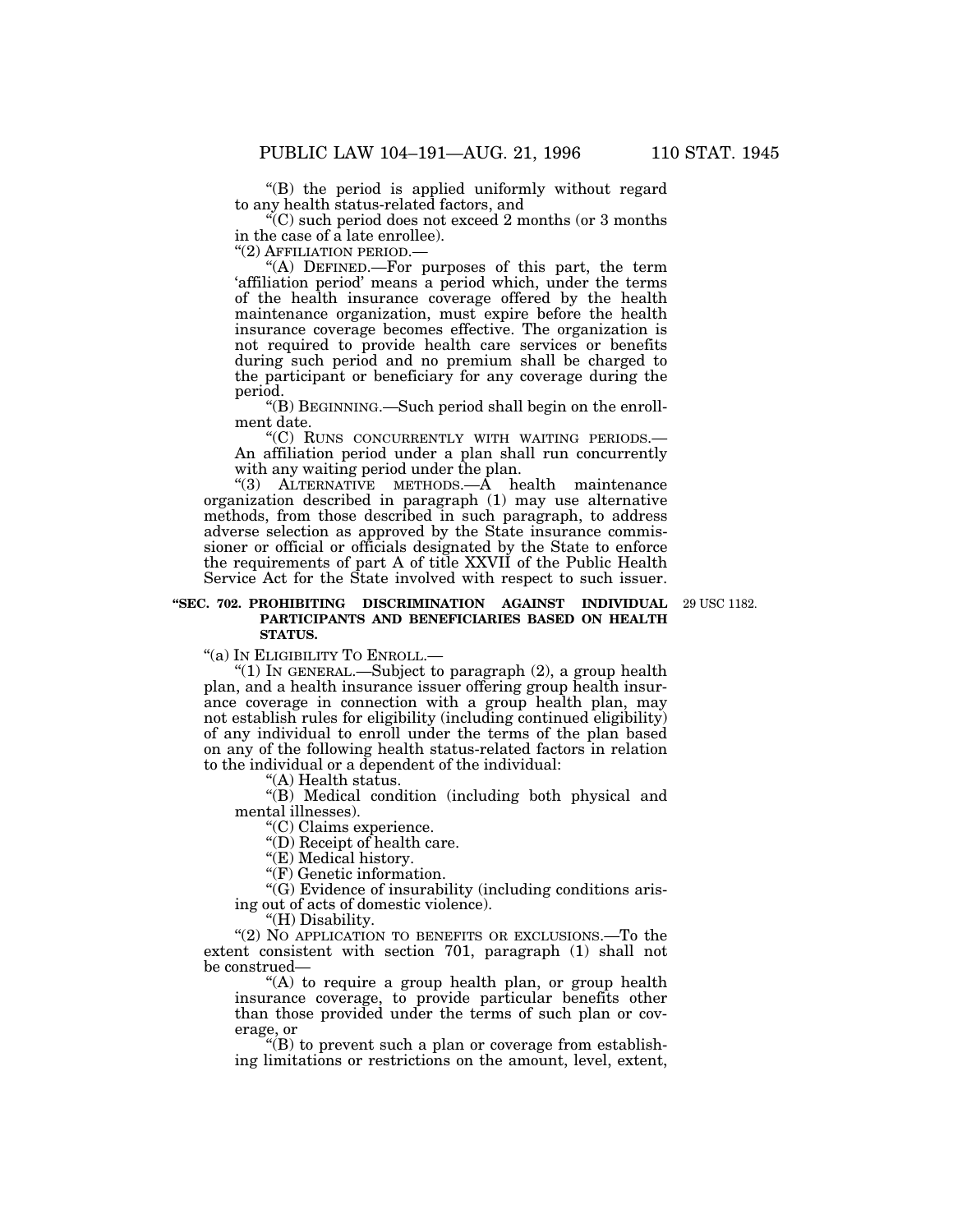or nature of the benefits or coverage for similarly situated individuals enrolled in the plan or coverage.

''(3) CONSTRUCTION.—For purposes of paragraph (1), rules for eligibility to enroll under a plan include rules defining any applicable waiting periods for such enrollment.<br>"(b) IN PREMIUM CONTRIBUTIONS.—

" $(1)$  In GENERAL.—A group health plan, and a health insurance issuer offering health insurance coverage in connection with a group health plan, may not require any individual (as a condition of enrollment or continued enrollment under the plan) to pay a premium or contribution which is greater than such premium or contribution for a similarly situated individual enrolled in the plan on the basis of any health status-related factor in relation to the individual or to an individual enrolled under the plan as a dependent of the individual.

''(2) CONSTRUCTION.—Nothing in paragraph (1) shall be construed—

"(A) to restrict the amount that an employer may be charged for coverage under a group health plan; or

 $E(E)$  to prevent a group health plan, and a health insurance issuer offering group health insurance coverage, from establishing premium discounts or rebates or modifying otherwise applicable copayments or deductibles in return for adherence to programs of health promotion and disease prevention.

29 USC 1183.

# **''SEC. 703. GUARANTEED RENEWABILITY IN MULTIEMPLOYER PLANS AND MULTIPLE EMPLOYER WELFARE ARRANGEMENTS.**

''A group health plan which is a multiemployer plan or which is a multiple employer welfare arrangement may not deny an employer whose employees are covered under such a plan continued access to the same or different coverage under the terms of such a plan, other than—

''(1) for nonpayment of contributions;

"(2) for fraud or other intentional misrepresentation of material fact by the employer;

''(3) for noncompliance with material plan provisions;

 $*(4)$  because the plan is ceasing to offer any coverage in a geographic area;

 $\sqrt[4]{5}$  in the case of a plan that offers benefits through a network plan, there is no longer any individual enrolled through the employer who lives, resides, or works in the service area of the network plan and the plan applies this paragraph uniformly without regard to the claims experience of employers or any health status-related factor in relation to such individuals or their dependents; and

''(6) for failure to meet the terms of an applicable collective bargaining agreement, to renew a collective bargaining or other agreement requiring or authorizing contributions to the plan, or to employ employees covered by such an agreement.

# **''SEC. 704. PREEMPTION; STATE FLEXIBILITY; CONSTRUCTION.**

''(a) CONTINUED APPLICABILITY OF STATE LAW WITH RESPECT TO HEALTH INSURANCE ISSUERS.—<br>"(1) IN GENERAL.—Subject to paragraph (2) and except

as provided in subsection (b), this part shall not be construed to supersede any provision of State law which establishes,

29 USC 1184.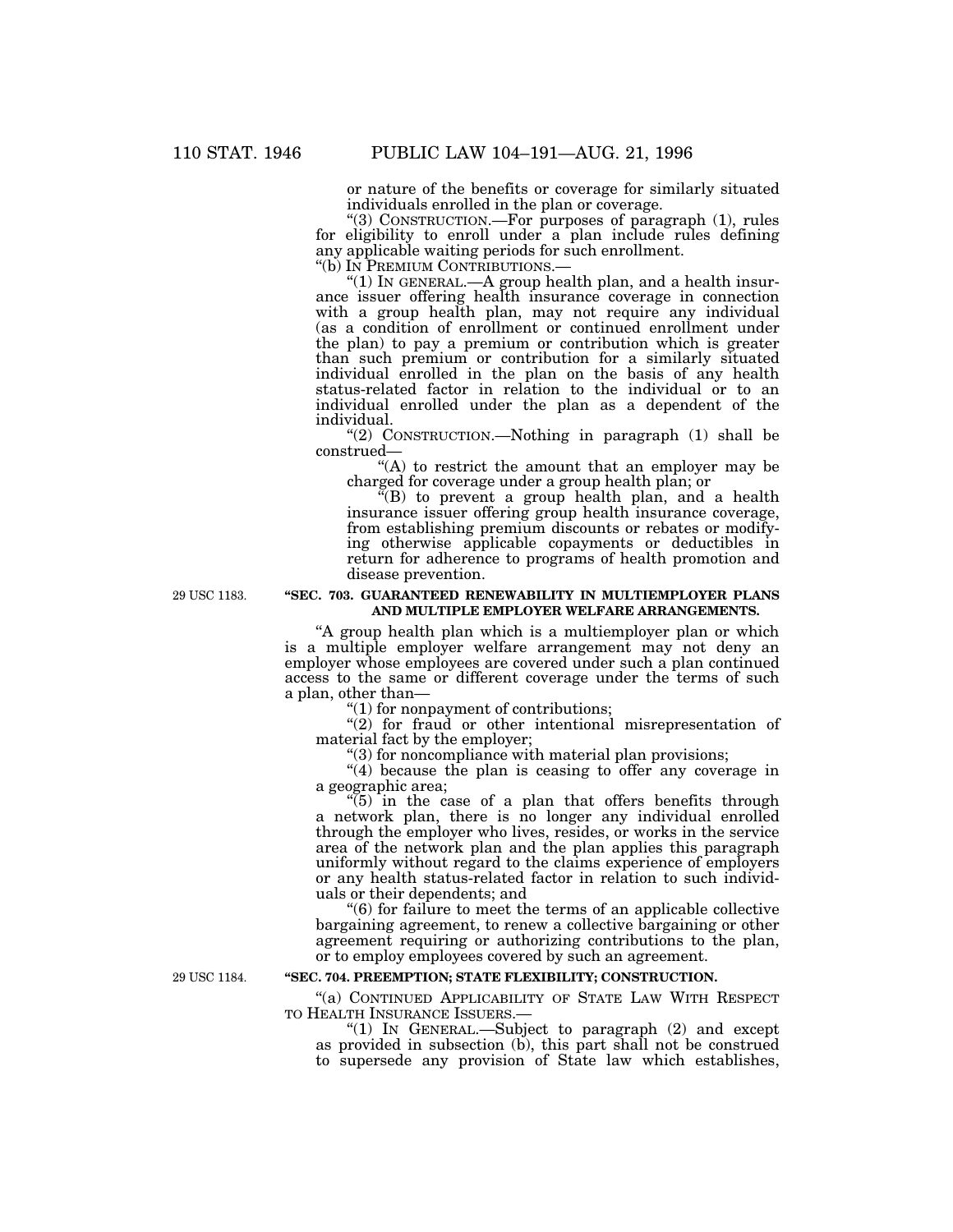implements, or continues in effect any standard or requirement solely relating to health insurance issuers in connection with group health insurance coverage except to the extent that such standard or requirement prevents the application of a requirement of this part.

''(2) CONTINUED PREEMPTION WITH RESPECT TO GROUP HEALTH PLANS.—Nothing in this part shall be construed to affect or modify the provisions of section 514 with respect to group health plans.

"(b) SPECIAL RULES IN CASE OF PORTABILITY REQUIREMENTS.—

"(1) IN GENERAL.—Subject to paragraph  $(2)$ , the provisions of this part relating to health insurance coverage offered by a health insurance issuer supersede any provision of State law which establishes, implements, or continues in effect a standard or requirement applicable to imposition of a preexisting condition exclusion specifically governed by section 701 which differs from the standards or requirements specified in such section.

''(2) EXCEPTIONS.—Only in relation to health insurance coverage offered by a health insurance issuer, the provisions of this part do not supersede any provision of State law to the extent that such provision—

''(A) substitutes for the reference to '6-month period' in section  $701(a)(1)$  a reference to any shorter period of time;

''(B) substitutes for the reference to '12 months' and '18 months' in section  $701(a)(2)$  a reference to any shorter period of time;

 $(C)$  substitutes for the references to '63 days' in sections 701 (c)(2)(A) and (d)(4)(A) a reference to any greater number of days;

''(D) substitutes for the reference to '30-day period' in sections 701 (b)(2) and (d)(1) a reference to any greater period;

 $E(E)$  prohibits the imposition of any preexisting condition exclusion in cases not described in section 701(d) or expands the exceptions described in such section;

"(F) requires special enrollment periods in addition to those required under section 701(f); or

''(G) reduces the maximum period permitted in an affiliation period under section  $701(g)(1)(B)$ .

''(c) RULES OF CONSTRUCTION.—Nothing in this part shall be construed as requiring a group health plan or health insurance coverage to provide specific benefits under the terms of such plan or coverage.

''(d) DEFINITIONS.—For purposes of this section—

"(1) STATE LAW.—The term 'State law' includes all laws, decisions, rules, regulations, or other State action having the effect of law, of any State. A law of the United States applicable only to the District of Columbia shall be treated as a State law rather than a law of the United States.

''(2) STATE.—The term 'State' includes a State, the Northern Mariana Islands, any political subdivisions of a State or such Islands, or any agency or instrumentality of either.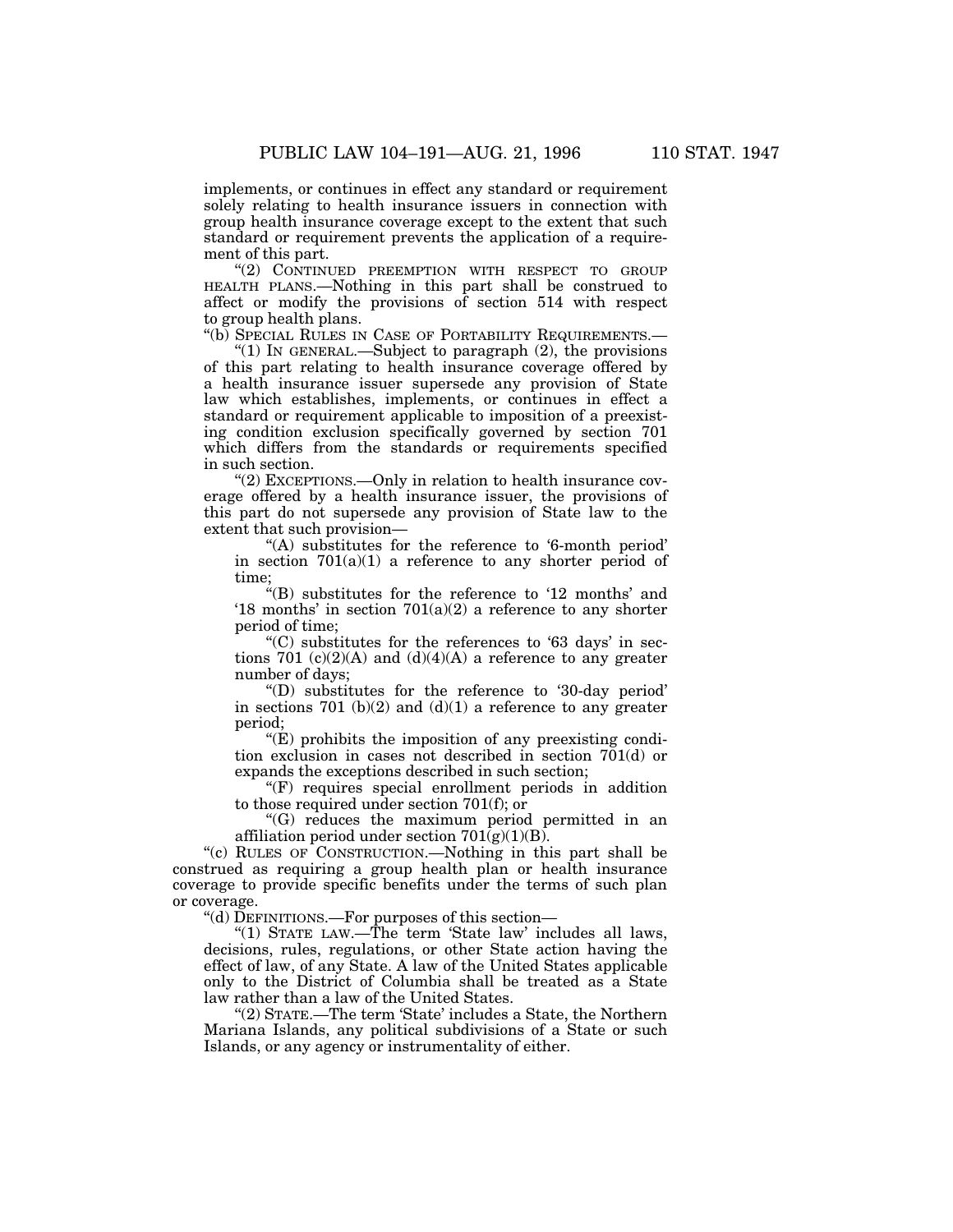29 USC 1185.

# **''SEC. 705. SPECIAL RULES RELATING TO GROUP HEALTH PLANS.**

"(a) GENERAL EXCEPTION FOR CERTAIN SMALL GROUP HEALTH PLANS.—The requirements of this part shall not apply to any group health plan (and group health insurance coverage offered in connection with a group health plan) for any plan year if, on the first day of such plan year, such plan has less than 2 participants who are current employees.

''(b) EXCEPTION FOR CERTAIN BENEFITS.—The requirements of this part shall not apply to any group health plan (and group health insurance coverage) in relation to its provision of excepted benefits described in section 706(c)(1).

"(c) EXCEPTION FOR CERTAIN BENEFITS IF CERTAIN CONDITIONS  $MET$ .

"(1) LIMITED, EXCEPTED BENEFITS.—The requirements of this part shall not apply to any group health plan (and group health insurance coverage offered in connection with a group health plan) in relation to its provision of excepted benefits described in section  $706(c)(2)$  if the benefits—

''(A) are provided under a separate policy, certificate, or contract of insurance; or

''(B) are otherwise not an integral part of the plan. "(2) NONCOORDINATED, EXCEPTED BENEFITS.—The requirements of this part shall not apply to any group health plan (and group health insurance coverage offered in connection with a group health plan) in relation to its provision of excepted benefits described in section  $706(c)(3)$  if all of the following conditions are met:

"(A) The benefits are provided under a separate policy, certificate, or contract of insurance.

''(B) There is no coordination between the provision of such benefits and any exclusion of benefits under any group health plan maintained by the same plan sponsor.

 $\alpha$ <sup>"</sup>(C) Such benefits are paid with respect to an event without regard to whether benefits are provided with respect to such an event under any group health plan maintained by the same plan sponsor.

''(3) SUPPLEMENTAL EXCEPTED BENEFITS.—The requirements of this part shall not apply to any group health plan (and group health insurance coverage) in relation to its provision of excepted benefits described in section  $706(c)(4)$  if the benefits are provided under a separate policy, certificate, or contract of insurance.

''(d) TREATMENT OF PARTNERSHIPS.—For purposes of this part—

''(1) TREATMENT AS A GROUP HEALTH PLAN.—Any plan, fund, or program which would not be (but for this subsection) an employee welfare benefit plan and which is established or maintained by a partnership, to the extent that such plan, fund, or program provides medical care (including items and services paid for as medical care) to present or former partners in the partnership or to their dependents (as defined under the terms of the plan, fund, or program), directly or through insurance, reimbursement, or otherwise, shall be treated (subject to paragraph (2)) as an employee welfare benefit plan which is a group health plan.

"(2) EMPLOYER.—In the case of a group health plan, the term 'employer' also includes the partnership in relation to any partner.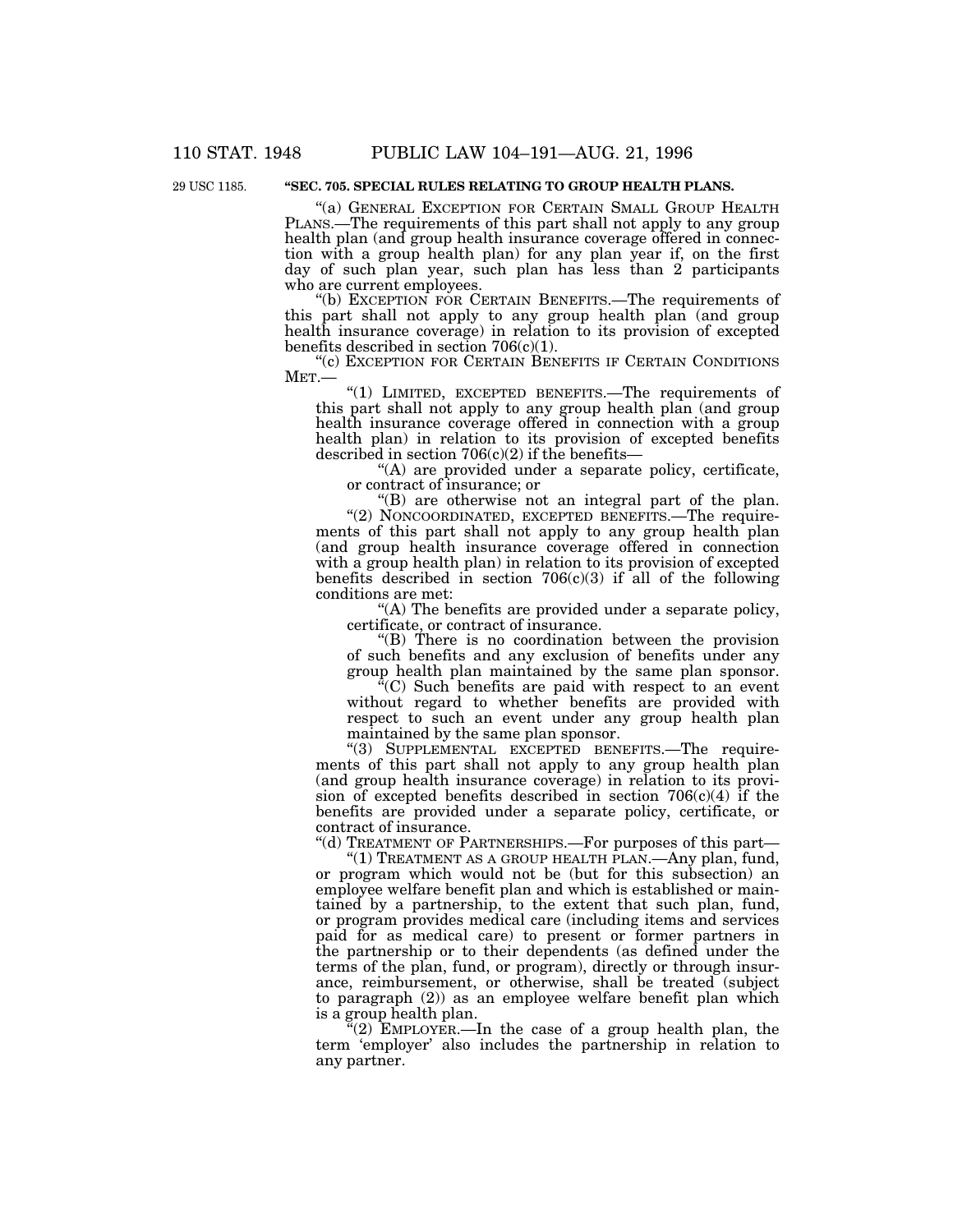''(3) PARTICIPANTS OF GROUP HEALTH PLANS.—In the case of a group health plan, the term 'participant' also includes—

''(A) in connection with a group health plan maintained by a partnership, an individual who is a partner in relation to the partnership, or

 $\angle$ <sup>"(B)</sup> in connection with a group health plan maintained by a self-employed individual (under which one or more employees are participants), the self-employed individual, if such individual is, or may become, eligible to receive a benefit under the plan or such individual's beneficiaries may be eligible to receive any such benefit.

#### **''SEC. 706. DEFINITIONS.**

''(a) GROUP HEALTH PLAN.—For purposes of this part—

"(1) IN GENERAL.—The term  $\frac{1}{2}$  group health plan' means an employee welfare benefit plan to the extent that the plan provides medical care (as defined in paragraph (2) and including items and services paid for as medical care) to employees or their dependents (as defined under the terms of the plan) directly or through insurance, reimbursement, or otherwise.

"(2) MEDICAL CARE.—The term 'medical care' means amounts paid for—

''(A) the diagnosis, cure, mitigation, treatment, or prevention of disease, or amounts paid for the purpose of affecting any structure or function of the body,

''(B) amounts paid for transportation primarily for and essential to medical care referred to in subparagraph (A), and

''(C) amounts paid for insurance covering medical care referred to in subparagraphs (A) and (B).

''(b) DEFINITIONS RELATING TO HEALTH INSURANCE.—For purposes of this part—

''(1) HEALTH INSURANCE COVERAGE.—The term 'health insurance coverage' means benefits consisting of medical care (provided directly, through insurance or reimbursement, or otherwise and including items and services paid for as medical care) under any hospital or medical service policy or certificate, hospital or medical service plan contract, or health maintenance organization contract offered by a health insurance issuer.

''(2) HEALTH INSURANCE ISSUER.—The term 'health insurance issuer' means an insurance company, insurance service, or insurance organization (including a health maintenance organization, as defined in paragraph (3)) which is licensed to engage in the business of insurance in a State and which is subject to State law which regulates insurance (within the meaning of section 514(b)(2)). Such term does not include a group health plan.

''(3) HEALTH MAINTENANCE ORGANIZATION.—The term 'health maintenance organization' means—

''(A) a federally qualified health maintenance organization (as defined in section 1301(a) of the Public Health Service Act (42 U.S.C. 300e(a))),

''(B) an organization recognized under State law as a health maintenance organization, or

''(C) a similar organization regulated under State law for solvency in the same manner and to the same extent as such a health maintenance organization.

29 USC 1186.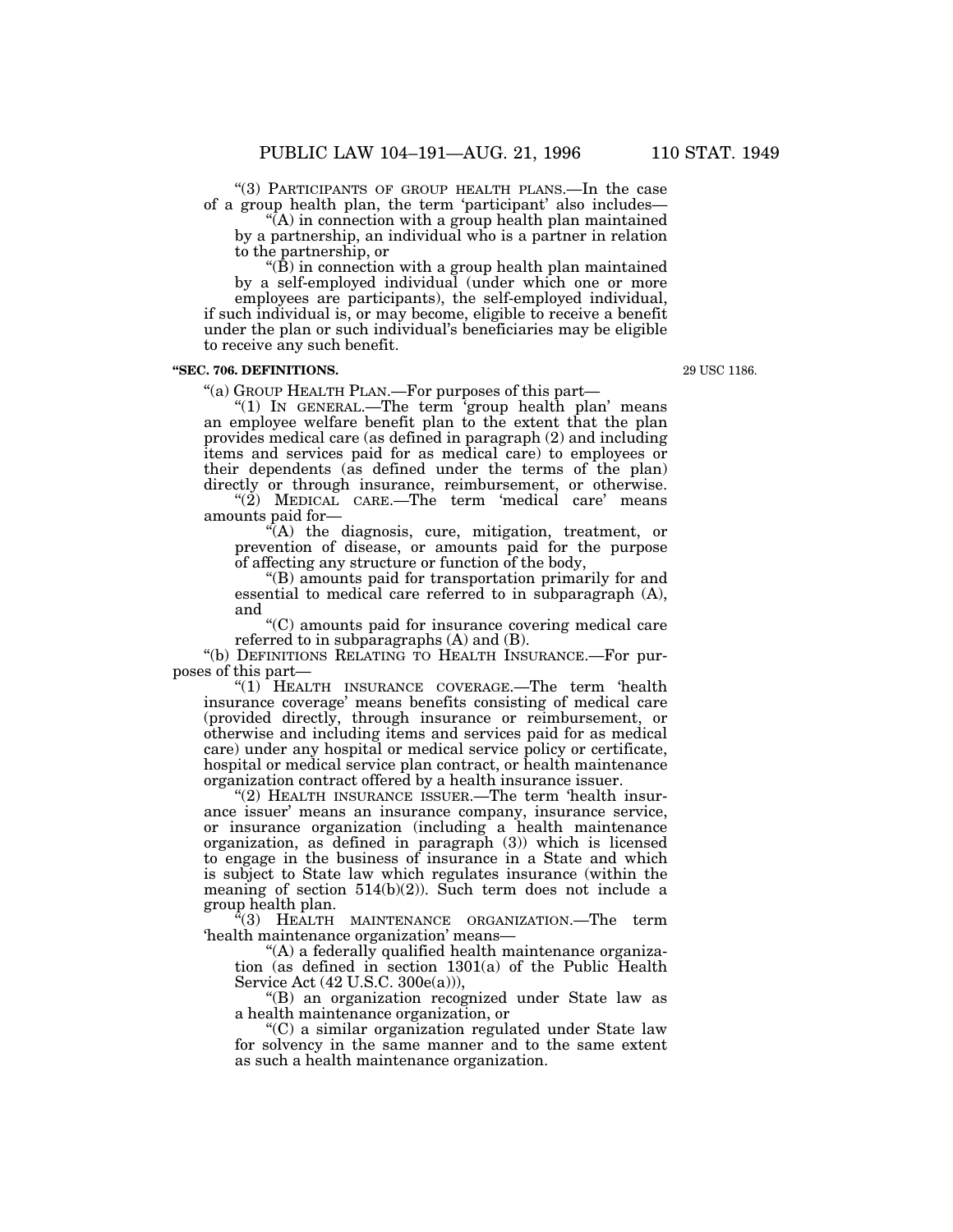''(4) GROUP HEALTH INSURANCE COVERAGE.—The term 'group health insurance coverage' means, in connection with a group health plan, health insurance coverage offered in connection with such plan.

''(c) EXCEPTED BENEFITS.—For purposes of this part, the term 'excepted benefits' means benefits under one or more (or any combination thereof) of the following:

"(1) BENEFITS NOT SUBJECT TO REQUIREMENTS.

''(A) Coverage only for accident, or disability income insurance, or any combination thereof.

''(B) Coverage issued as a supplement to liability insurance.

''(C) Liability insurance, including general liability insurance and automobile liability insurance.

''(D) Workers' compensation or similar insurance.

"(E) Automobile medical payment insurance.

"(F) Credit-only insurance.

 $\mathcal{C}(G)$  Coverage for on-site medical clinics.

"(H) Other similar insurance coverage, specified in regulations, under which benefits for medical care are secondary or incidental to other insurance benefits.

"(2) BENEFITS NOT SUBJECT TO REQUIREMENTS IF OFFERED SEPARATELY.—

''(A) Limited scope dental or vision benefits.

"(B) Benefits for long-term care, nursing home care, home health care, community-based care, or any combination thereof.

''(C) Such other similar, limited benefits as are specified in regulations.

"(3) BENEFITS NOT SUBJECT TO REQUIREMENTS IF OFFERED AS INDEPENDENT, NONCOORDINATED BENEFITS.—

> "(A) Coverage only for a specified disease or illness. "(B) Hospital indemnity or other fixed indemnity insur-

ance.

"(4) BENEFITS NOT SUBJECT TO REQUIREMENTS IF OFFERED AS SEPARATE INSURANCE POLICY.—Medicare supplemental health insurance (as defined under section  $1882(\hat{g})(1)$  of the Social Security Act), coverage supplemental to the coverage provided under chapter 55 of title 10, United States Code, and similar supplemental coverage provided to coverage under a group health plan.

"(d) OTHER DEFINITIONS.—For purposes of this part—

''(1) COBRA CONTINUATION PROVISION.—The term 'COBRA continuation provision' means any of the following:

''(A) Part 6 of this subtitle.

''(B) Section 4980B of the Internal Revenue Code of 1986, other than subsection  $(f)(1)$  of such section insofar as it relates to pediatric vaccines.

''(C) Title XXII of the Public Health Service Act.

"(2) HEALTH STATUS-RELATED FACTOR.—The term 'health status-related factor' means any of the factors described in section  $702(a)(1)$ .

"(3) NETWORK PLAN.—The term 'network plan' means health insurance coverage offered by a health insurance issuer under which the financing and delivery of medical care (including items and services paid for as medical care) are provided,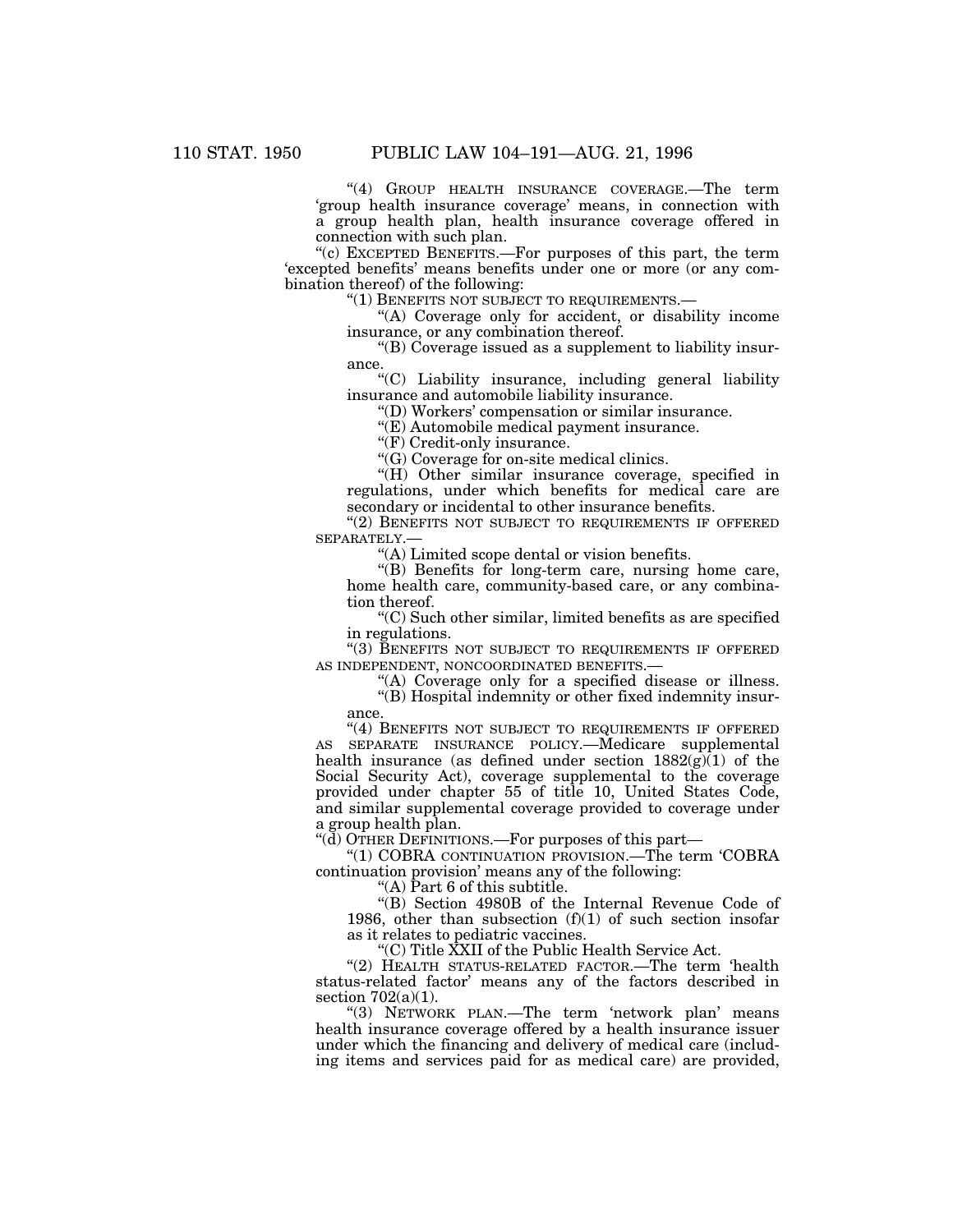in whole or in part, through a defined set of providers under contract with the issuer.

"(4) PLACED FOR ADOPTION.—The term 'placement', or being 'placed', for adoption, has the meaning given such term in section  $609(c)(3)(B)$ .

### **''SEC. 707. REGULATIONS.**

29 USC 1187.

''The Secretary, consistent with section 104 of the Health Care Portability and Accountability Act of 1996, may promulgate such regulations as may be necessary or appropriate to carry out the provisions of this part. The Secretary may promulgate any interim final rules as the Secretary determines are appropriate to carry out this part.''.

(b) ENFORCEMENT WITH RESPECT TO HEALTH INSURANCE ISSU-ERS.—Section 502(b) of such Act (29 U.S.C. 1132(b)) is amended by adding at the end the following new paragraph:

''(3) The Secretary is not authorized to enforce under this part any requirement of part 7 against a health insurance issuer offering health insurance coverage in connection with a group health plan (as defined in section  $706(a)(1)$ ). Nothing in this paragraph shall affect the authority of the Secretary to issue regulations to carry out such part.''.

(c) DISCLOSURE OF INFORMATION TO PARTICIPANTS AND BENE-FICIARIES.—

(1) IN GENERAL.—Section  $104(b)(1)$  of such Act (29 U.S.C. 1024(b)(1)) is amended in the matter following subpara $graph (B)$ —

(A) by striking " $102(a)(1)$ ," and inserting " $102(a)(1)$ " (other than a material reduction in covered services or benefits provided in the case of a group health plan (as defined in section  $706(a)(1))$ ,"; and

(B) by adding at the end the following new sentences: ''If there is a modification or change described in section  $102(a)(1)$  that is a material reduction in covered services or benefits provided under a group health plan (as defined in section  $706(a)(1)$ , a summary description of such modification or change shall be furnished to participants and beneficiaries not later than 60 days after the date of the adoption of the modification or change. In the alternative, the plan sponsors may provide such description at regular intervals of not more than 90 days. The Secretary shall issue regulations within 180 days after the date of enactment of the Health Insurance Portability and Accountability Act of 1996, providing alternative mechanisms to delivery by mail through which group health plans (as so defined) may notify participants and beneficiaries of material reductions in covered services or benefits.''.

(2) PLAN DESCRIPTION AND SUMMARY.—Section 102(b) of such Act (29 U.S.C. 1022(b)) is amended—

(A) by inserting ''in the case of a group health plan (as defined in section  $706(a)(1)$ ), whether a health insurance issuer (as defined in section 706(b)(2)) is responsible for the financing or administration (including payment of claims) of the plan and (if so) the name and address of such issuer;" after "type of administration of the plan;"; and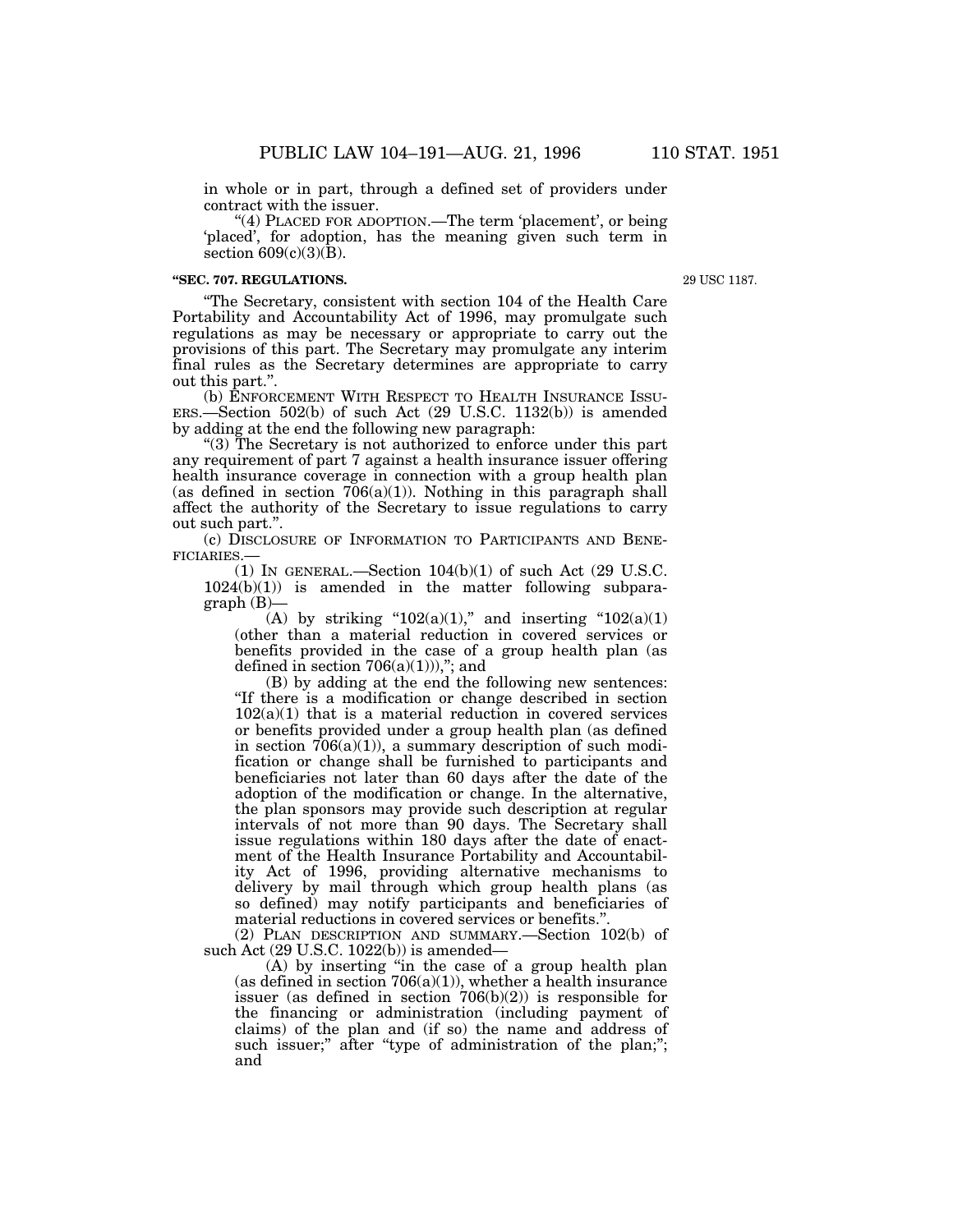(B) by inserting ''including the office at the Department of Labor through which participants and beneficiaries may seek assistance or information regarding their rights under this Act and the Health Insurance Portability and Accountability Act of 1996 with respect to health benefits that are offered through a group health plan (as defined in section  $706(a)(1)$ " after "benefits under the plan".

(d) TREATMENT OF HEALTH INSURANCE ISSUERS OFFERING HEALTH INSURANCE COVERAGE TO NONCOVERED PLANS.—Section 4(b) of such Act (29 U.S.C. 1003(b)) is amended by adding at the end (after and below paragraph (5)) the following:

"The provisions of part  $\overline{7}$  of subtitle B shall not apply to a health insurance issuer (as defined in section  $706(b)(2)$ ) solely by reason of health insurance coverage (as defined in section  $706(b)(1)$ ) provided by such issuer in connection with a group health plan (as defined in section  $706(a)(1)$  if the provisions of this title do not apply to such group health plan.''.

(e) REPORTING AND ENFORCEMENT WITH RESPECT TO CERTAIN ARRANGEMENTS.—

(1) IN GENERAL.—Section 101 of such Act (29 U.S.C. 1021) is amended—

(A) by redesignating subsection (g) as subsection (h), and

(B) by inserting after subsection (f) the following new subsection:

"(g) REPORTING BY CERTAIN ARRANGEMENTS.—The Secretary may, by regulation, require multiple employer welfare arrangements providing benefits consisting of medical care (within the meaning of section  $706(a)(2)$ ) which are not group health plans to report, not more frequently than annually, in such form and such manner as the Secretary may require for the purpose of determining the extent to which the requirements of part 7 are being carried out in connection with such benefits.''.

(2) ENFORCEMENT.—

(A) IN GENERAL.—Section 502 of such Act (29 U.S.C. 1132) is amended—

 $(i)$  in subsection  $(a)(6)$ , by striking "under subsection  $(c)(2)$  or (i) or (l)" and inserting "under paragraph  $(2)$ ,  $(4)$ , or  $(5)$  of subsection  $(c)$  or under subsection (i) or (l)"; and

(ii) in the last 2 sentences of subsection (c), by striking ''For purposes of this paragraph'' and all that follows through "The Secretary and" and inserting the following:

"(5) The Secretary may assess a civil penalty against any person of up to \$1,000 a day from the date of the person's failure or refusal to file the information required to be filed by such person with the Secretary under regulations prescribed pursuant to section 101(g).

 $^{56}$ (6) The Secretary and".

(B) TECHNICAL AND CONFORMING AMENDMENT.—Section  $502(c)(1)$  of such Act (29 U.S.C.  $1132(c)(1)$ ) is amended by adding at the end the following sentence: ''For purposes of this paragraph, each violation described in subparagraph (A) with respect to any single participant, and each violation described in subparagraph (B) with respect to any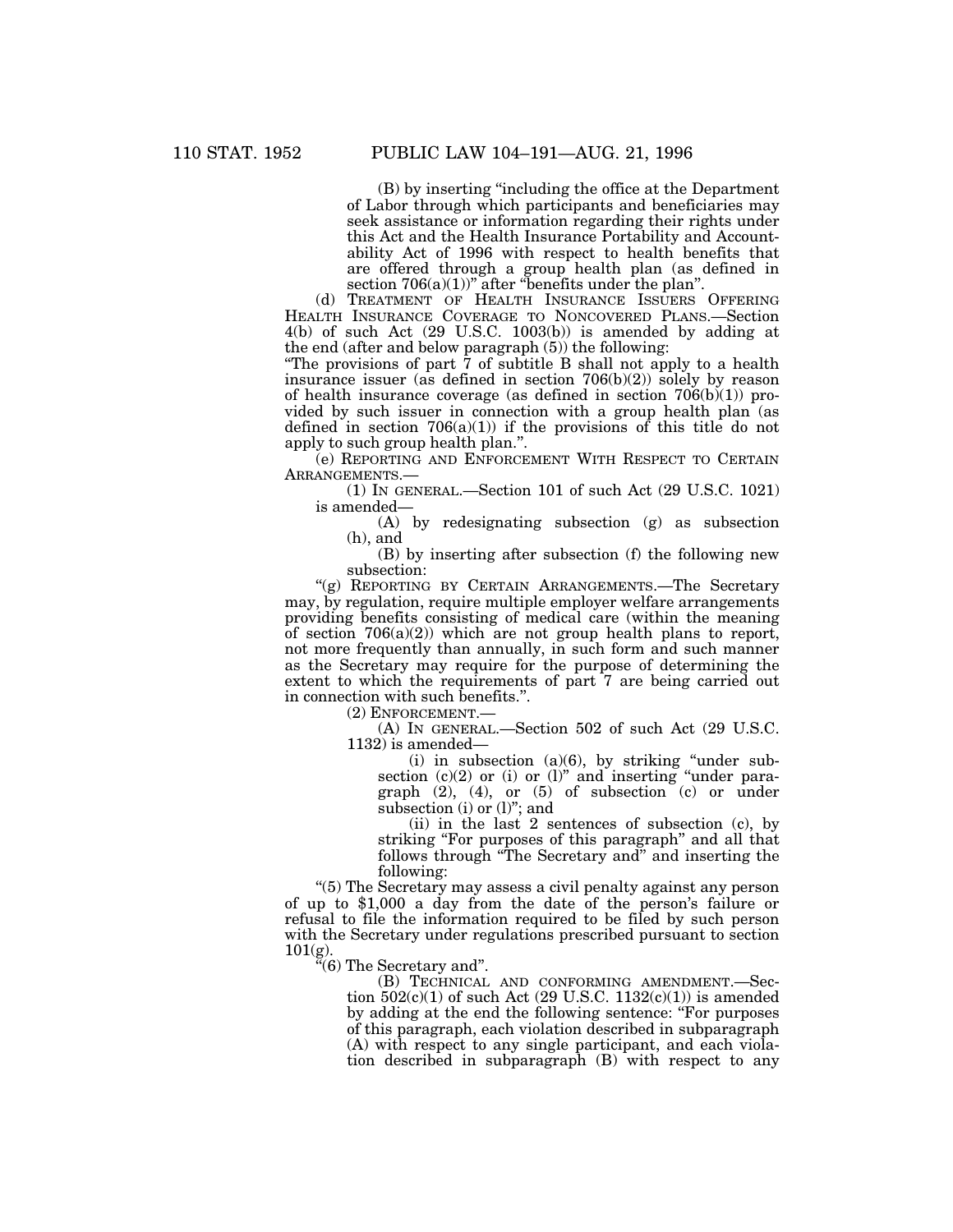single participant or beneficiary, shall be treated as a separate violation.''.

(3) COORDINATION.—Section 506 of such Act (29 U.S.C. 1136) is amended by adding at the end the following new subsection:

''(c) COORDINATION OF ENFORCEMENT WITH STATES WITH RESPECT TO CERTAIN ARRANGEMENTS.—A State may enter into an agreement with the Secretary for delegation to the State of some or all of the Secretary's authority under sections 502 and 504 to enforce the requirements under part 7 in connection with multiple employer welfare arrangements, providing medical care (within the meaning of section  $706(a)(2)$ ), which are not group health plans.''.

(f) CONFORMING AMENDMENTS.—

(1) Section 514(b) of such Act (29 U.S.C. 1144(b)) is amended by adding at the end the following new paragraph: ''(9) For additional provisions relating to group health plans, see section 704.''.

(2)(A) Part 6 of subtitle B of title I of such Act (29 U.S.C. 1161 et seq.) is amended by striking the heading and inserting the following:

### ''PART 6—CONTINUATION COVERAGE AND ADDITIONAL STANDARDS FOR GROUP HEALTH PLANS''.

(B) The table of contents in section 1 of such Act is amended by striking the item relating to the heading for part 6 of subtitle B of title I and inserting the following:

#### ''PART 6—CONTINUATION COVERAGE AND ADDITIONAL STANDARDS FOR GROUP HEALTH PLANS''.

(3) The table of contents in section 1 of such Act (as amended by the preceding provisions of this section) is amended by inserting after the items relating to part 6 the following new items:

# ''PART 7—GROUP HEALTH PLAN PORTABILITY, ACCESS, AND RENEWABILITY

**REQUIREMENTS** 

''Sec. 701. Increased portability through limitation on preexisting condition exclusions.

''Sec. 702. Prohibiting discrimination against individual participants and bene-

ficiaries based on health status. ''Sec. 703. Guaranteed renewability in multiemployer plans and multiple employer

welfare arrangements. ''Sec. 704. Preemption; State flexibility; construction. ''Sec. 705. Special rules relating to group health plans. ''Sec. 706. Definitions. ''Sec. 707. Regulations.''.

(g) EFFECTIVE DATES.—<br>(1) IN GENERAL.—Except as provided in this section, this section (and the amendments made by this section) shall apply with respect to group health plans for plan years beginning after June 30, 1997.<br>
(2) DETERMINATION OF CREDITABLE COVERAGE.—

(A)  $P$ ERIOD OF COVERAGE.—<br>(i) IN GENERAL.—Subject to clause (ii), no period before July 1, 1996, shall be taken into account under part 7 of subtitle B of title I of the Employee Retirement Income Security Act of 1974 (as added by this section) in determining creditable coverage.

29 USC 1181 note.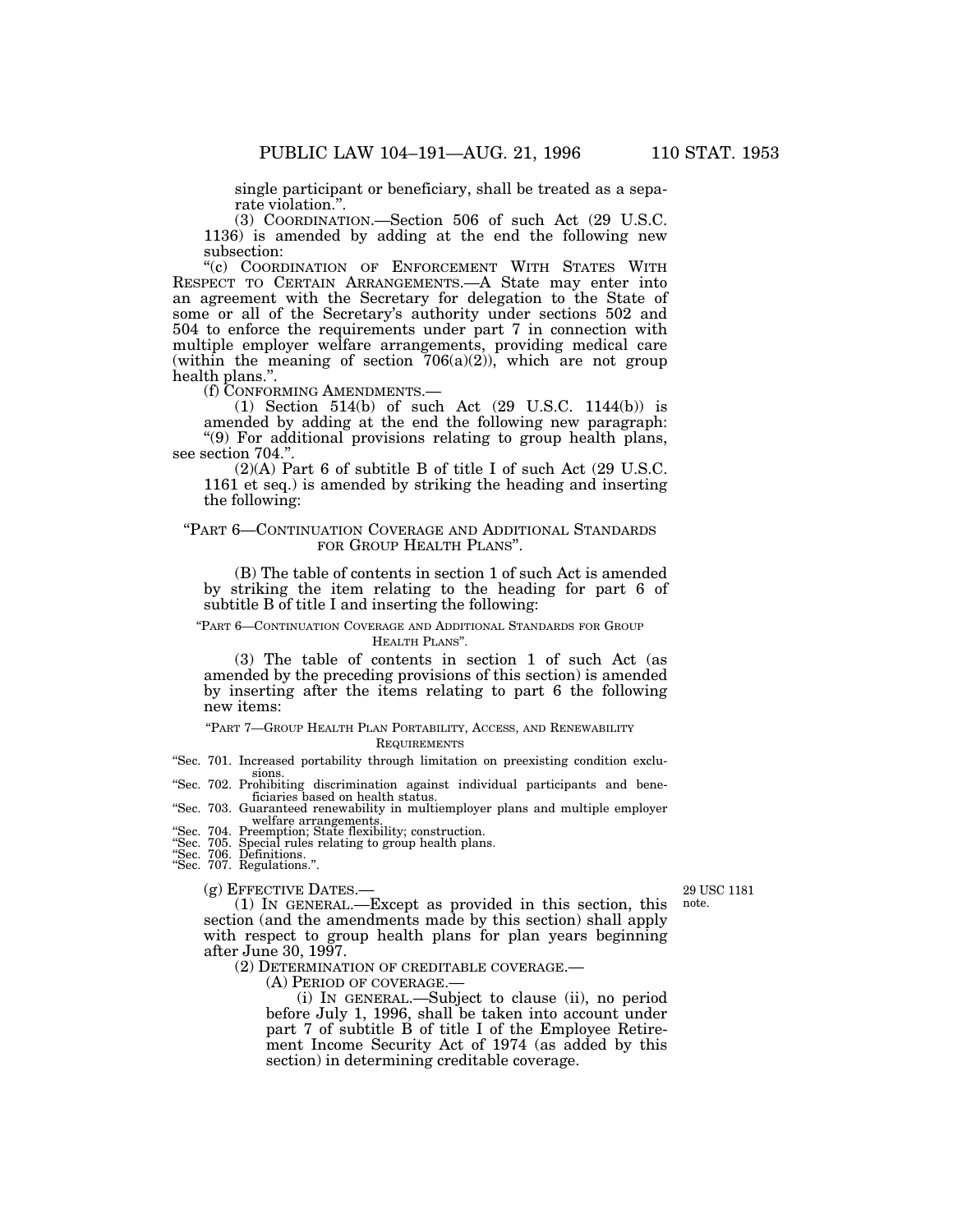(ii) SPECIAL RULE FOR CERTAIN PERIODS.—The Secretary of Labor, consistent with section 104, shall provide for a process whereby individuals who need to establish creditable coverage for periods before July 1, 1996, and who would have such coverage credited but for clause (i) may be given credit for creditable coverage for such periods through the presentation of documents or other means.

(B) CERTIFICATIONS, ETC.—

(i) IN GENERAL.—Subject to clauses (ii) and (iii), subsection (e) of section 701 of the Employee Retirement Income Security Act of 1974 (as added by this section) shall apply to events occurring after June 30, 1996.

(ii) NO CERTIFICATION REQUIRED TO BE PROVIDED BEFORE JUNE 1, 1997.—In no case is a certification required to be provided under such subsection before June 1, 1997.

(iii) CERTIFICATION ONLY ON WRITTEN REQUEST FOR EVENTS OCCURRING BEFORE OCTOBER 1, 1996.—In the case of an event occurring after June 30, 1996, and before October 1, 1996, a certification is not required to be provided under such subsection unless an individual (with respect to whom the certification is otherwise required to be made) requests such certification in writing.

(C) TRANSITIONAL RULE.—In the case of an individual who seeks to establish creditable coverage for any period for which certification is not required because it relates to an event occurring before June 30, 1996—

(i) the individual may present other credible evidence of such coverage in order to establish the period of creditable coverage; and

(ii) a group health plan and a health insurance issuer shall not be subject to any penalty or enforcement action with respect to the plan's or issuer's crediting (or not crediting) such coverage if the plan or issuer has sought to comply in good faith with the applicable requirements under the amendments made by this section.

(3) SPECIAL RULE FOR COLLECTIVE BARGAINING AGREE-MENTS.—Except as provided in paragraph (2), in the case of a group health plan maintained pursuant to one or more collective bargaining agreements between employee representatives and one or more employers ratified before the date of the enactment of this Act, part 7 of subtitle B of title I of Employee Retirement Income Security Act of 1974 (other than section 701(e) thereof) shall not apply to plan years beginning before the later of—

(A) the date on which the last of the collective bargaining agreements relating to the plan terminates (determined without regard to any extension thereof agreed to after the date of the enactment of this Act), or

(B) July 1, 1997.

For purposes of subparagraph (A), any plan amendment made pursuant to a collective bargaining agreement relating to the plan which amends the plan solely to conform to any require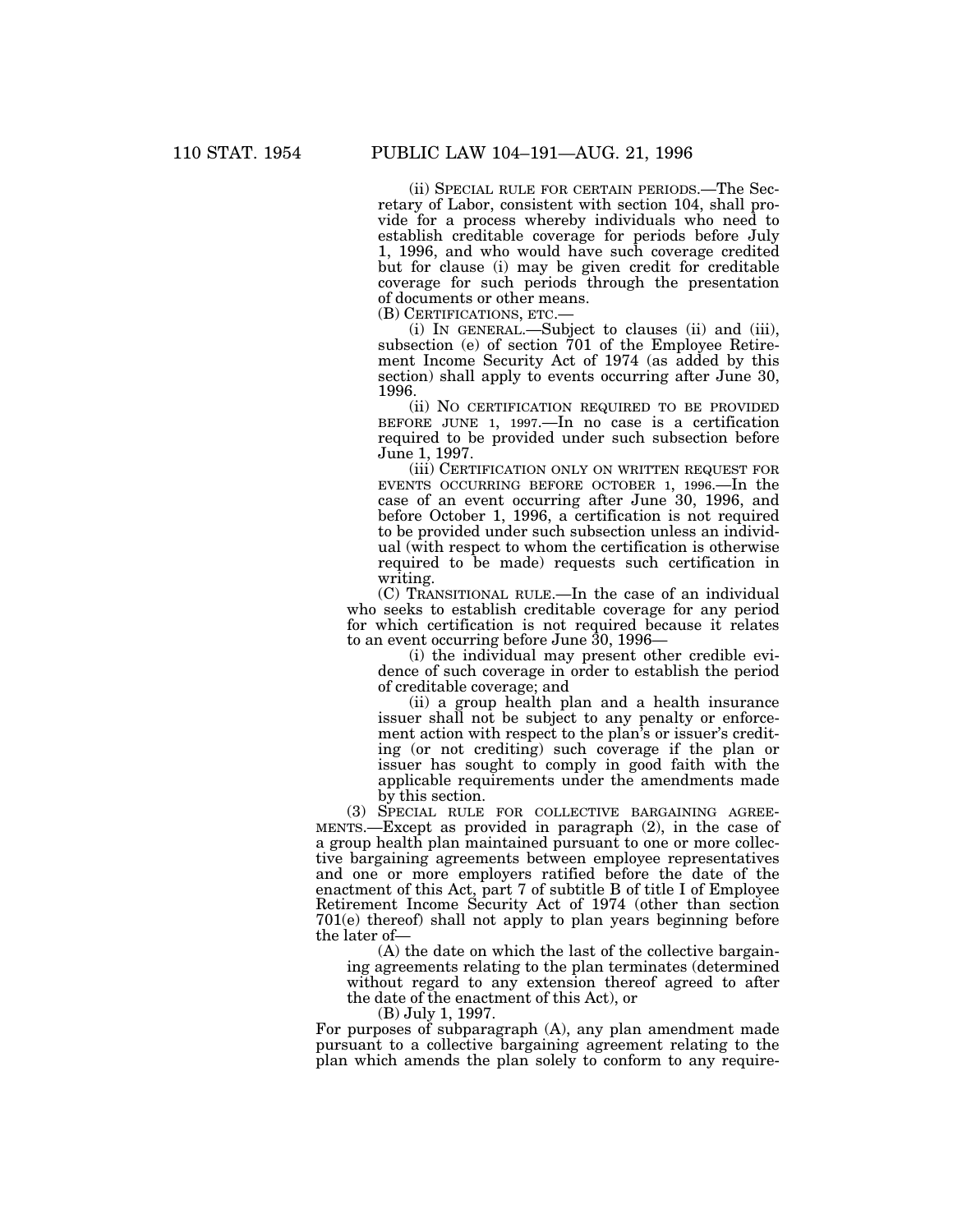ment of such part shall not be treated as a termination of such collective bargaining agreement.

(4) TIMELY REGULATIONS.—The Secretary of Labor, consistent with section 104, shall first issue by not later than April 1, 1997, such regulations as may be necessary to carry out the amendments made by this section.

(5) LIMITATION ON ACTIONS.—No enforcement action shall be taken, pursuant to the amendments made by this section, against a group health plan or health insurance issuer with respect to a violation of a requirement imposed by such amendments before January 1, 1998, or, if later, the date of issuance of regulations referred to in paragraph (4), if the plan or issuer has sought to comply in good faith with such requirements.

# **SEC. 102. THROUGH THE PUBLIC HEALTH SERVICE ACT.**

(a) IN GENERAL.—The Public Health Service Act is amended by adding at the end the following new title:

# **''TITLE XXVII—ASSURING PORTABILITY, AVAILABILITY, AND RENEWABILITY OF HEALTH INSURANCE COVERAGE**

# ''PART A—GROUP MARKET REFORMS

''Subpart 1—Portability, Access, and Renewability Requirements

#### **''SEC. 2701. INCREASED PORTABILITY THROUGH LIMITATION ON** 42 USC 300gg.**PREEXISTING CONDITION EXCLUSIONS.**

''(a) LIMITATION ON PREEXISTING CONDITION EXCLUSION PERIOD; CREDITING FOR PERIODS OF PREVIOUS COVERAGE.—Subject to subsection (d), a group health plan, and a health insurance issuer offering group health insurance coverage, may, with respect to a participant or beneficiary, impose a preexisting condition exclusion only if—

''(1) such exclusion relates to a condition (whether physical or mental), regardless of the cause of the condition, for which medical advice, diagnosis, care, or treatment was recommended or received within the 6-month period ending on the enrollment date;

 $(2)$  such exclusion extends for a period of not more than 12 months (or 18 months in the case of a late enrollee) after the enrollment date; and

''(3) the period of any such preexisting condition exclusion is reduced by the aggregate of the periods of creditable coverage (if any, as defined in subsection  $(c)(1)$ ) applicable to the participant or beneficiary as of the enrollment date.

''(b) DEFINITIONS.—For purposes of this part—

''(1) PREEXISTING CONDITION EXCLUSION.—

''(A) IN GENERAL.—The term 'preexisting condition exclusion' means, with respect to coverage, a limitation or exclusion of benefits relating to a condition based on the fact that the condition was present before the date of enrollment for such coverage, whether or not any medical advice, diagnosis, care, or treatment was recommended or received before such date.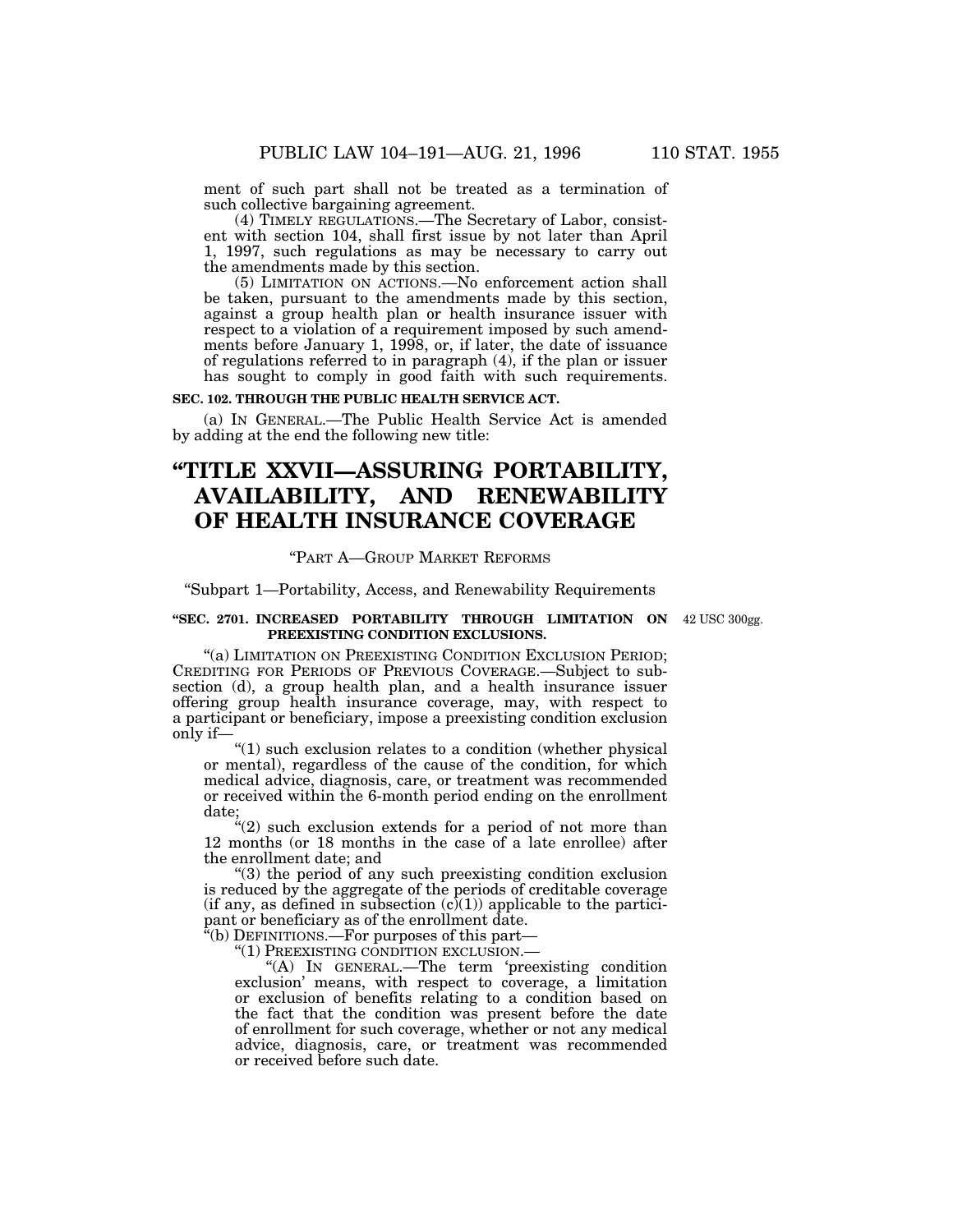''(B) TREATMENT OF GENETIC INFORMATION.—Genetic information shall not be treated as a condition described in subsection  $(a)(1)$  in the absence of a diagnosis of the condition related to such information.

''(2) ENROLLMENT DATE.—The term 'enrollment date' means, with respect to an individual covered under a group health plan or health insurance coverage, the date of enrollment of the individual in the plan or coverage or, if earlier, the first day of the waiting period for such enrollment.

''(3) LATE ENROLLEE.—The term 'late enrollee' means, with respect to coverage under a group health plan, a participant or beneficiary who enrolls under the plan other than during—

''(A) the first period in which the individual is eligible to enroll under the plan, or

''(B) a special enrollment period under subsection (f).

"(4) WAITING PERIOD.—The term 'waiting period' means, with respect to a group health plan and an individual who is a potential participant or beneficiary in the plan, the period that must pass with respect to the individual before the individual is eligible to be covered for benefits under the terms of the plan.

''(c) RULES RELATING TO CREDITING PREVIOUS COVERAGE.—

''(1) CREDITABLE COVERAGE DEFINED.—For purposes of this title, the term 'creditable coverage' means, with respect to an individual, coverage of the individual under any of the following:

''(A) A group health plan.

''(B) Health insurance coverage.

''(C) Part A or part B of title XVIII of the Social Security Act.

''(D) Title XIX of the Social Security Act, other than coverage consisting solely of benefits under section 1928.

''(E) Chapter 55 of title 10, United States Code.

''(F) A medical care program of the Indian Health Service or of a tribal organization.

''(G) A State health benefits risk pool.

''(H) A health plan offered under chapter 89 of title 5, United States Code.

''(I) A public health plan (as defined in regulations).

"(J) A health benefit plan under section  $5(e)$  of the Peace Corps Act (22 U.S.C. 2504(e)).

Such term does not include coverage consisting solely of coverage of excepted benefits (as defined in section 2791(c)).

"(2) NOT COUNTING PERIODS BEFORE SIGNIFICANT BREAKS IN COVERAGE.—

"(A) In GENERAL.—A period of creditable coverage shall not be counted, with respect to enrollment of an individual under a group health plan, if, after such period and before the enrollment date, there was a 63-day period during all of which the individual was not covered under any creditable coverage.

''(B) WAITING PERIOD NOT TREATED AS A BREAK IN COV-ERAGE.—For purposes of subparagraph (A) and subsection  $(d)(4)$ , any period that an individual is in a waiting period for any coverage under a group health plan (or for group health insurance coverage) or is in an affiliation period (as defined in subsection  $(g)(2)$ ) shall not be taken into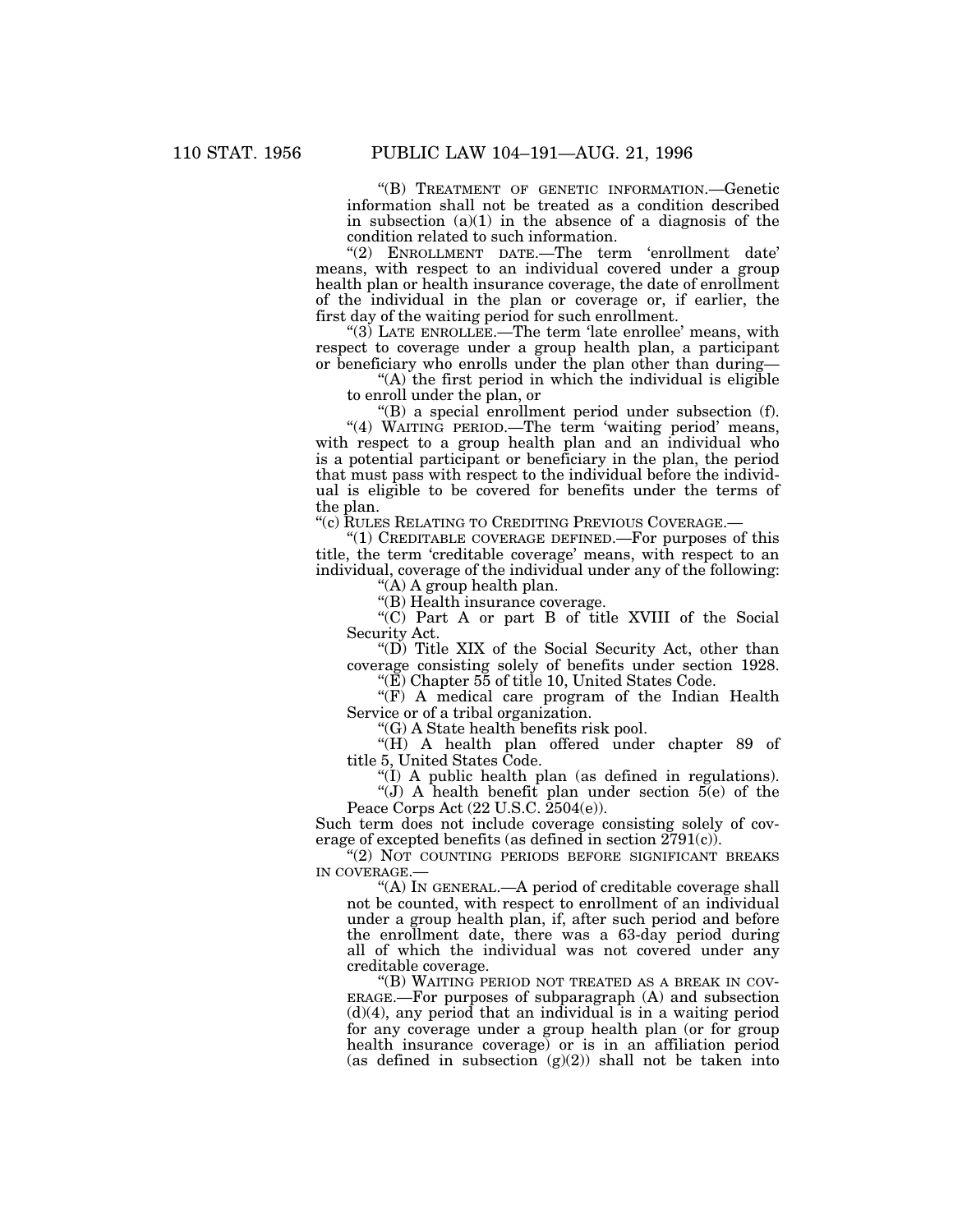account in determining the continuous period under subparagraph (A).<br>"(3) METHOD OF CREDITING COVERAGE.—

"(A) STANDARD METHOD.—Except as otherwise provided under subparagraph (B), for purposes of applying subsection  $(a)(3)$ , a group health plan, and a health insurance issuer offering group health insurance coverage, shall count a period of creditable coverage without regard to the specific benefits covered during the period.

''(B) ELECTION OF ALTERNATIVE METHOD.—A group health plan, or a health insurance issuer offering group health insurance, may elect to apply subsection  $(a)(\bar{3})$  based on coverage of benefits within each of several classes or categories of benefits specified in regulations rather than as provided under subparagraph (A). Such election shall be made on a uniform basis for all participants and beneficiaries. Under such election a group health plan or issuer shall count a period of creditable coverage with respect to any class or category of benefits if any level of benefits is covered within such class or category.

''(C) PLAN NOTICE.—In the case of an election with respect to a group health plan under subparagraph (B) (whether or not health insurance coverage is provided in connection with such plan), the plan shall—

''(i) prominently state in any disclosure statements concerning the plan, and state to each enrollee at the time of enrollment under the plan, that the plan has made such election, and

"(ii) include in such statements a description of the effect of this election.

''(D) ISSUER NOTICE.—In the case of an election under subparagraph (B) with respect to health insurance coverage offered by an issuer in the small or large group market, the issuer—

''(i) shall prominently state in any disclosure statements concerning the coverage, and to each employer at the time of the offer or sale of the coverage, that the issuer has made such election, and

"(ii) shall include in such statements a description of the effect of such election.

''(4) ESTABLISHMENT OF PERIOD.—Periods of creditable coverage with respect to an individual shall be established through presentation of certifications described in subsection (e) or in such other manner as may be specified in regulations.

"(d) EXCEPTIONS.-

"(1) EXCLUSION NOT APPLICABLE TO CERTAIN NEWBORNS.— Subject to paragraph (4), a group health plan, and a health insurance issuer offering group health insurance coverage, may not impose any preexisting condition exclusion in the case of an individual who, as of the last day of the 30-day period beginning with the date of birth, is covered under creditable coverage.

" $(2)$  Exclusion not applicable to certain adopted chil-DREN.—Subject to paragraph (4), a group health plan, and a health insurance issuer offering group health insurance coverage, may not impose any preexisting condition exclusion in the case of a child who is adopted or placed for adoption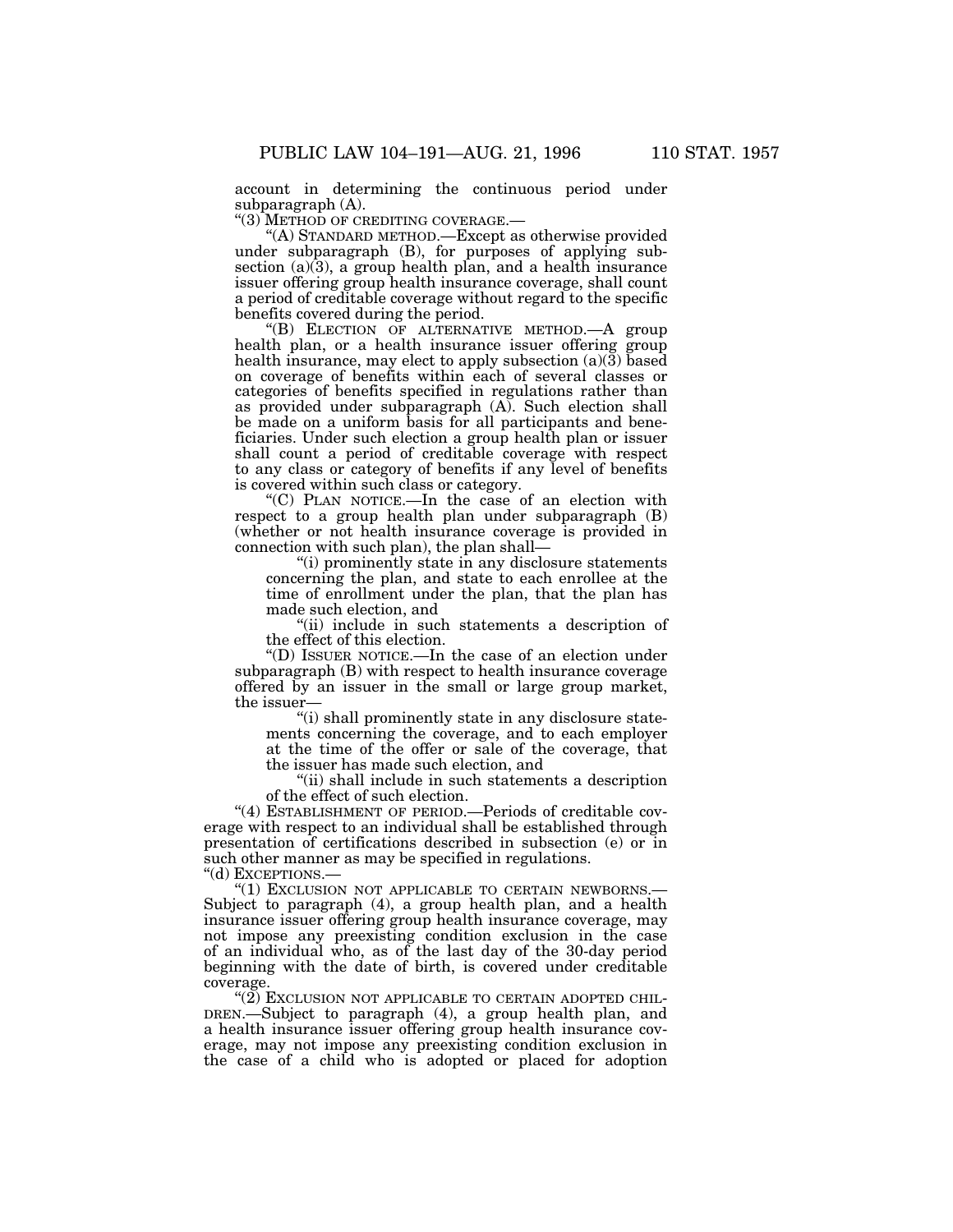before attaining 18 years of age and who, as of the last day of the 30-day period beginning on the date of the adoption or placement for adoption, is covered under creditable coverage. The previous sentence shall not apply to coverage before the date of such adoption or placement for adoption.

"(3) EXCLUSION NOT APPLICABLE TO PREGNANCY.—A group health plan, and health insurance issuer offering group health insurance coverage, may not impose any preexisting condition exclusion relating to pregnancy as a preexisting condition.

"(4) LOSS IF BREAK IN COVERAGE.—Paragraphs  $(1)$  and  $(2)$ shall no longer apply to an individual after the end of the first 63-day period during all of which the individual was not covered under any creditable coverage.

''(e) CERTIFICATIONS AND DISCLOSURE OF COVERAGE.—

''(1) REQUIREMENT FOR CERTIFICATION OF PERIOD OF CRED-ITABLE COVERAGE.—

"(A) In GENERAL.—A group health plan, and a health insurance issuer offering group health insurance coverage, shall provide the certification described in subparagraph  $(B)$ —

"(i) at the time an individual ceases to be covered under the plan or otherwise becomes covered under a COBRA continuation provision,

"(ii) in the case of an individual becoming covered under such a provision, at the time the individual ceases to be covered under such provision, and

"(iii) on the request on behalf of an individual made not later than 24 months after the date of cessation of the coverage described in clause (i) or (ii), whichever is later.

The certification under clause (i) may be provided, to the extent practicable, at a time consistent with notices required under any applicable COBRA continuation provision.

''(B) CERTIFICATION.—The certification described in this subparagraph is a written certification of—

 $\tilde{f}$ (i) the period of creditable coverage of the individual under such plan and the coverage (if any) under such COBRA continuation provision, and

''(ii) the waiting period (if any) (and affiliation period, if applicable) imposed with respect to the individual for any coverage under such plan.

''(C) ISSUER COMPLIANCE.—To the extent that medical care under a group health plan consists of group health insurance coverage, the plan is deemed to have satisfied the certification requirement under this paragraph if the health insurance issuer offering the coverage provides for such certification in accordance with this paragraph.

"(2) DISCLOSURE OF INFORMATION ON PREVIOUS BENEFITS. In the case of an election described in subsection  $(c)(3)(B)$ by a group health plan or health insurance issuer, if the plan or issuer enrolls an individual for coverage under the plan and the individual provides a certification of coverage of the individual under paragraph (1)—

''(A) upon request of such plan or issuer, the entity which issued the certification provided by the individual shall promptly disclose to such requesting plan or issuer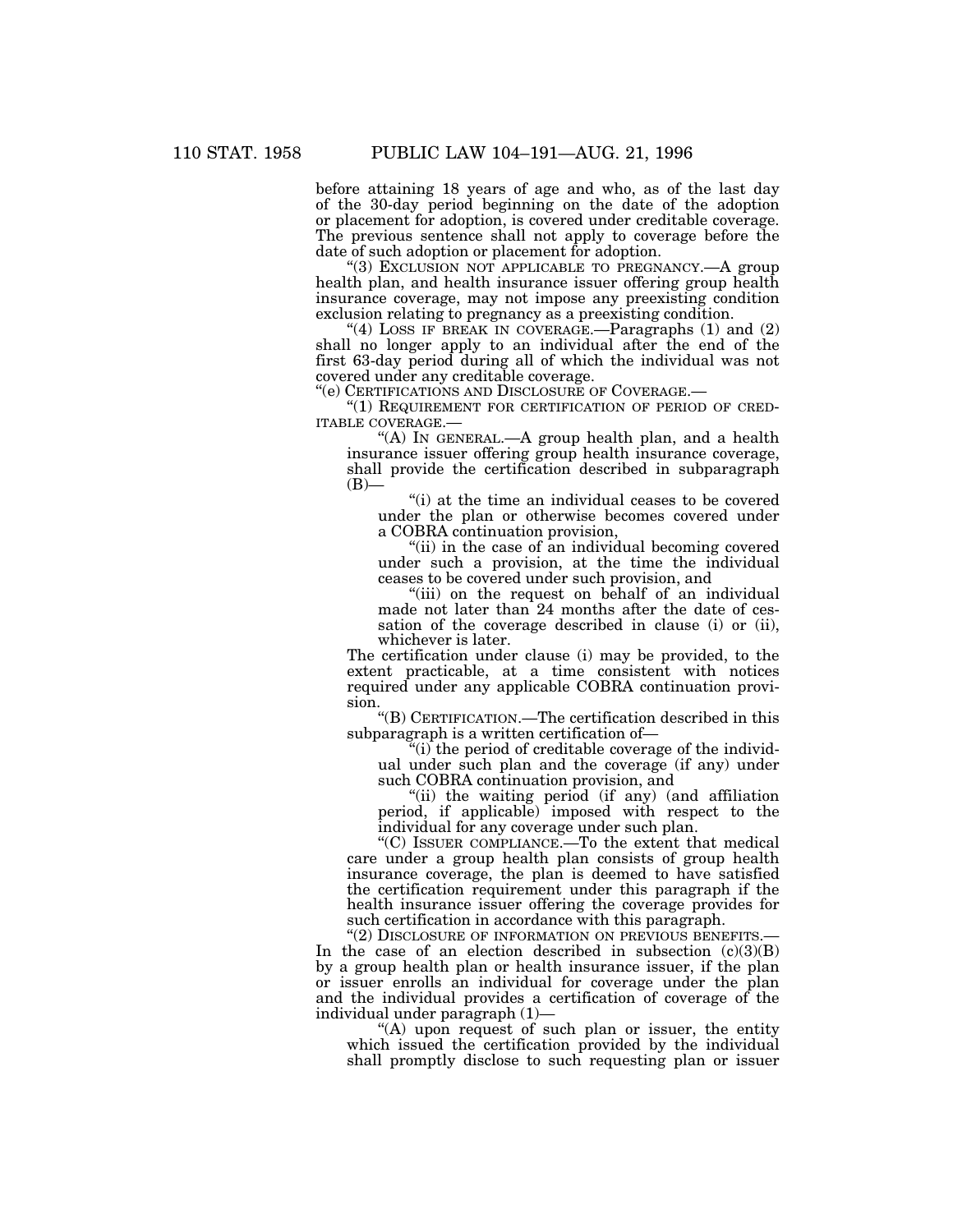information on coverage of classes and categories of health benefits available under such entity's plan or coverage, and

''(B) such entity may charge the requesting plan or issuer for the reasonable cost of disclosing such information.

''(3) REGULATIONS.—The Secretary shall establish rules to prevent an entity's failure to provide information under paragraph (1) or (2) with respect to previous coverage of an individual from adversely affecting any subsequent coverage of the individual under another group health plan or health insurance coverage.

''(f) SPECIAL ENROLLMENT PERIODS.—

''(1) INDIVIDUALS LOSING OTHER COVERAGE.—A group health plan, and a health insurance issuer offering group health insurance coverage in connection with a group health plan, shall permit an employee who is eligible, but not enrolled, for coverage under the terms of the plan (or a dependent of such an employee if the dependent is eligible, but not enrolled, for coverage under such terms) to enroll for coverage under the terms of the plan if each of the following conditions is met:

"(A) The employee or dependent was covered under a group health plan or had health insurance coverage at the time coverage was previously offered to the employee or dependent.

''(B) The employee stated in writing at such time that coverage under a group health plan or health insurance coverage was the reason for declining enrollment, but only if the plan sponsor or issuer (if applicable) required such a statement at such time and provided the employee with notice of such requirement (and the consequences of such requirement) at such time.

''(C) The employee's or dependent's coverage described in subparagraph (A)—

''(i) was under a COBRA continuation provision and the coverage under such provision was exhausted; or

"(ii) was not under such a provision and either the coverage was terminated as a result of loss of eligibility for the coverage (including as a result of legal separation, divorce, death, termination of employment, or reduction in the number of hours of employment) or employer contributions toward such coverage were terminated.

''(D) Under the terms of the plan, the employee requests such enrollment not later than 30 days after the date of exhaustion of coverage described in subparagraph (C)(i) or termination of coverage or employer contribution described in subparagraph (C)(ii).

''(2) FOR DEPENDENT BENEFICIARIES.—

''(A) IN GENERAL.—If—

''(i) a group health plan makes coverage available with respect to a dependent of an individual,

''(ii) the individual is a participant under the plan (or has met any waiting period applicable to becoming a participant under the plan and is eligible to be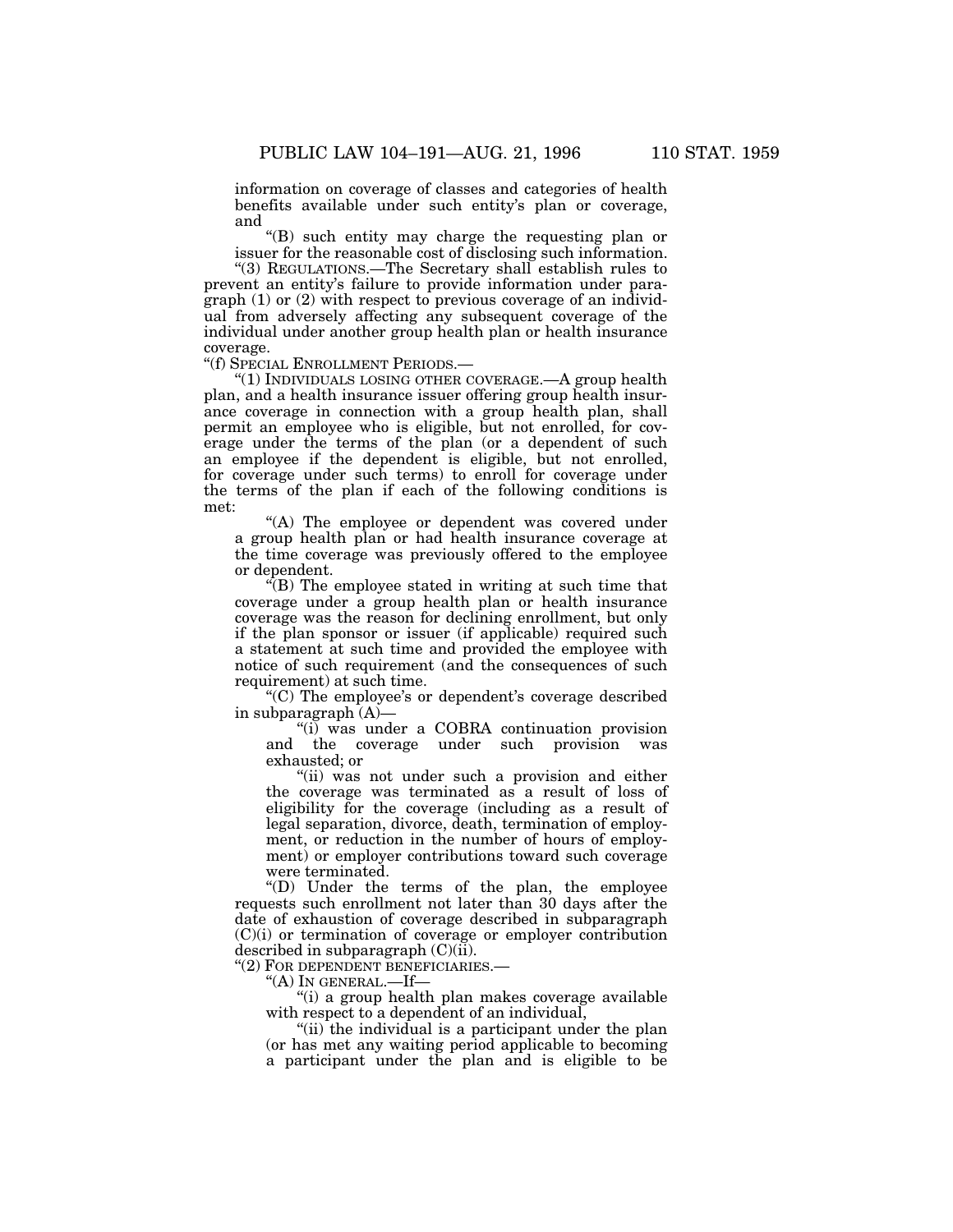enrolled under the plan but for a failure to enroll during a previous enrollment period), and

''(iii) a person becomes such a dependent of the individual through marriage, birth, or adoption or placement for adoption,

the group health plan shall provide for a dependent special enrollment period described in subparagraph (B) during which the person (or, if not otherwise enrolled, the individual) may be enrolled under the plan as a dependent of the individual, and in the case of the birth or adoption of a child, the spouse of the individual may be enrolled as a dependent of the individual if such spouse is otherwise eligible for coverage.

''(B) DEPENDENT SPECIAL ENROLLMENT PERIOD.—A dependent special enrollment period under this subparagraph shall be a period of not less than 30 days and shall begin on the later of—

''(i) the date dependent coverage is made available, or

"(ii) the date of the marriage, birth, or adoption or placement for adoption (as the case may be) described in subparagraph (A)(iii).

''(C) NO WAITING PERIOD.—If an individual seeks to enroll a dependent during the first 30 days of such a dependent special enrollment period, the coverage of the dependent shall become effective—

''(i) in the case of marriage, not later than the first day of the first month beginning after the date the completed request for enrollment is received;

" $(ii)$  in the case of a dependent's birth, as of the date of such birth; or

"(iii) in the case of a dependent's adoption or placement for adoption, the date of such adoption or placement for adoption.

"(g) USE OF AFFILIATION PERIOD BY HMOS AS ALTERNATIVE TO PREEXISTING CONDITION EXCLUSION.—

''(1) IN GENERAL.—A health maintenance organization which offers health insurance coverage in connection with a group health plan and which does not impose any preexisting condition exclusion allowed under subsection (a) with respect to any particular coverage option may impose an affiliation period for such coverage option, but only if—

"(A) such period is applied uniformly without regard to any health status-related factors; and

 $\mathrm{``(B)}$  such period does not exceed 2 months (or 3 months) in the case of a late enrollee).

"(2) AFFILIATION PERIOD.-

''(A) DEFINED.—For purposes of this title, the term 'affiliation period' means a period which, under the terms of the health insurance coverage offered by the health maintenance organization, must expire before the health insurance coverage becomes effective. The organization is not required to provide health care services or benefits during such period and no premium shall be charged to the participant or beneficiary for any coverage during the period.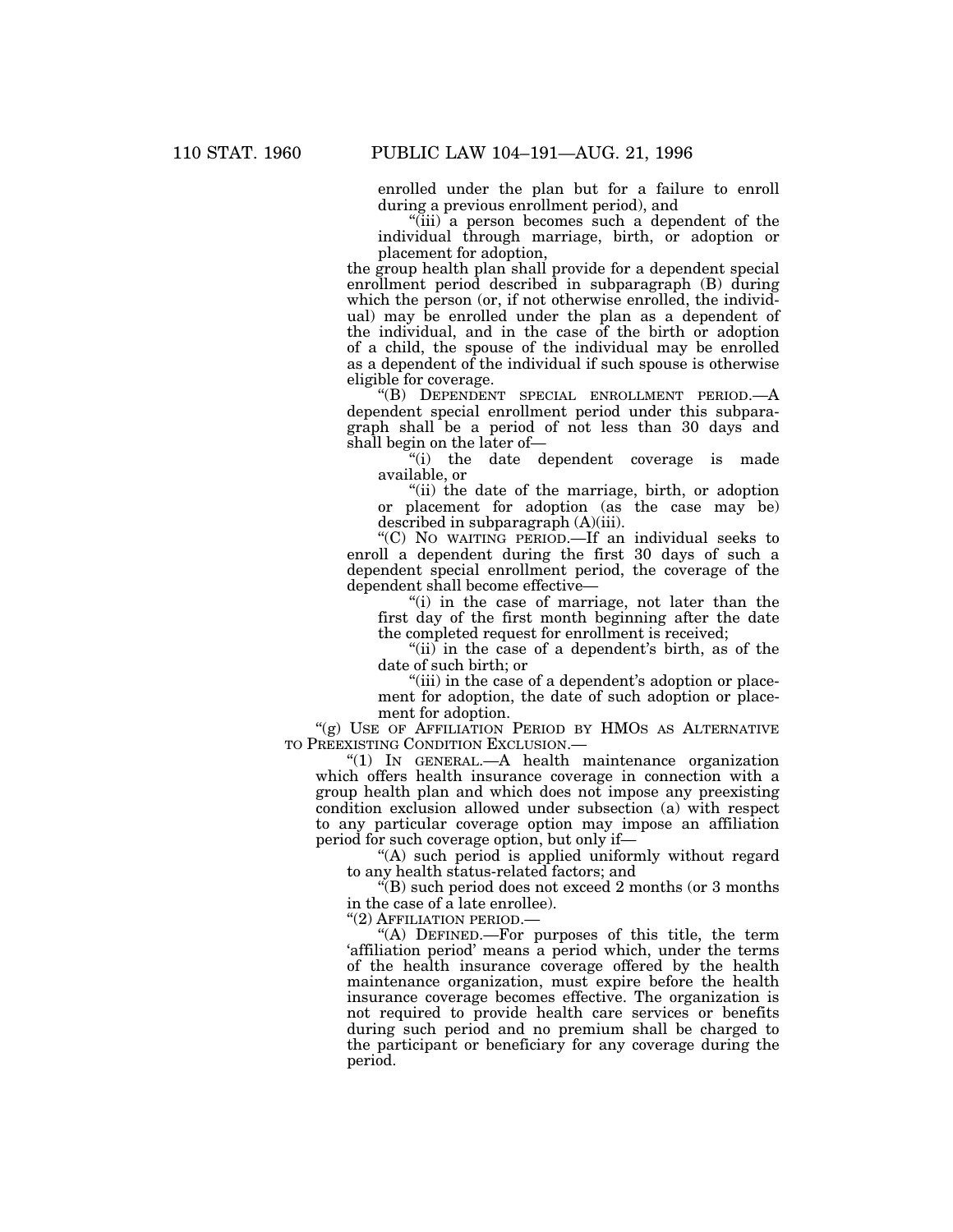''(B) BEGINNING.—Such period shall begin on the enrollment date.<br>"(C) RUNS CONCURRENTLY WITH WAITING PERIODS.—

An affiliation period under a plan shall run concurrently with any waiting period under the plan.

''(3) ALTERNATIVE METHODS.—A health maintenance organization described in paragraph (1) may use alternative methods, from those described in such paragraph, to address adverse selection as approved by the State insurance commissioner or official or officials designated by the State to enforce the requirements of this part for the State involved with respect to such issuer.

#### **''SEC. 2702. PROHIBITING DISCRIMINATION AGAINST INDIVIDUAL** 42 USC 300gg–1.**PARTICIPANTS AND BENEFICIARIES BASED ON HEALTH STATUS.**

''(a) IN ELIGIBILITY TO ENROLL.—

"(1) In GENERAL.—Subject to paragraph  $(2)$ , a group health plan, and a health insurance issuer offering group health insurance coverage in connection with a group health plan, may not establish rules for eligibility (including continued eligibility) of any individual to enroll under the terms of the plan based on any of the following health status-related factors in relation to the individual or a dependent of the individual:

''(A) Health status.

''(B) Medical condition (including both physical and mental illnesses).

''(C) Claims experience.

"(D) Receipt of health care.

"(E) Medical history.

"(F) Genetic information.

 $\mathcal{C}(G)$  Evidence of insurability (including conditions arising out of acts of domestic violence).

"(H) Disability.

"(2) NO APPLICATION TO BENEFITS OR EXCLUSIONS. To the extent consistent with section 701, paragraph (1) shall not be construed—

''(A) to require a group health plan, or group health insurance coverage, to provide particular benefits other than those provided under the terms of such plan or coverage, or

 $\tilde{f}$ (B) to prevent such a plan or coverage from establishing limitations or restrictions on the amount, level, extent, or nature of the benefits or coverage for similarly situated individuals enrolled in the plan or coverage.

''(3) CONSTRUCTION.—For purposes of paragraph (1), rules for eligibility to enroll under a plan include rules defining any applicable waiting periods for such enrollment.

''(b) IN PREMIUM CONTRIBUTIONS.—

''(1) IN GENERAL.—A group health plan, and a health insurance issuer offering health insurance coverage in connection with a group health plan, may not require any individual (as a condition of enrollment or continued enrollment under the plan) to pay a premium or contribution which is greater than such premium or contribution for a similarly situated individual enrolled in the plan on the basis of any health status-related factor in relation to the individual or to an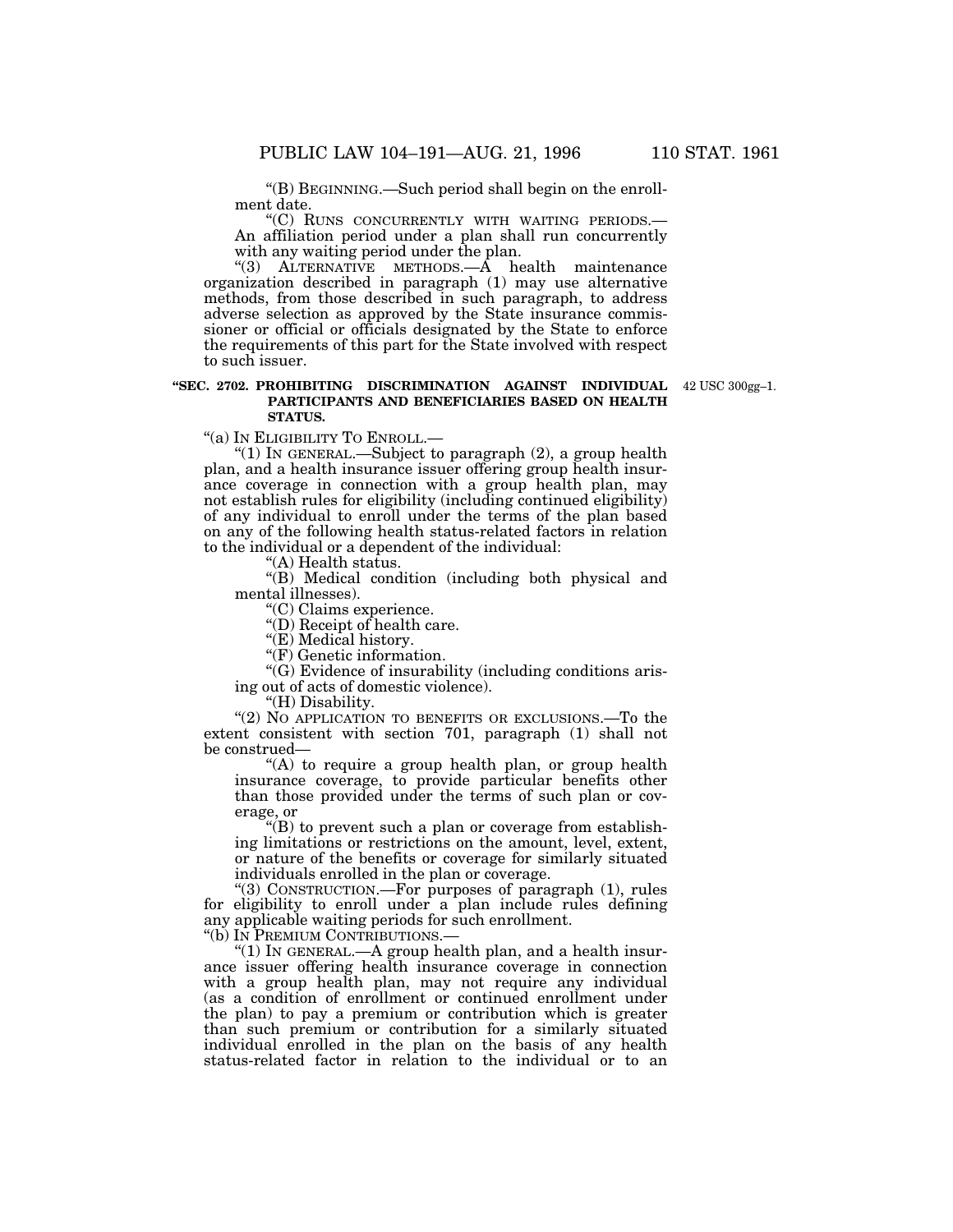individual enrolled under the plan as a dependent of the individual.

''(2) CONSTRUCTION.—Nothing in paragraph (1) shall be construed—

''(A) to restrict the amount that an employer may be charged for coverage under a group health plan; or

 $E(E)$  to prevent a group health plan, and a health insurance issuer offering group health insurance coverage, from establishing premium discounts or rebates or modifying otherwise applicable copayments or deductibles in return for adherence to programs of health promotion and disease prevention.

''Subpart 2—Provisions Applicable Only to Health Insurance Issuers

42 USC 300gg– 11.

# **''SEC. 2711. GUARANTEED AVAILABILITY OF COVERAGE FOR EMPLOYERS IN THE GROUP MARKET.**

"(a) ISSUANCE OF COVERAGE IN THE SMALL GROUP MARKET.-

"(1) In GENERAL.—Subject to subsections (c) through (f), each health insurance issuer that offers health insurance coverage in the small group market in a State—

"(A) must accept every small employer (as defined in section 2791(e)(4)) in the State that applies for such coverage; and

''(B) must accept for enrollment under such coverage every eligible individual (as defined in paragraph (2)) who applies for enrollment during the period in which the individual first becomes eligible to enroll under the terms of the group health plan and may not place any restriction which is inconsistent with section 2702 on an eligible individual being a participant or beneficiary.

"(2) ELIGIBLE INDIVIDUAL DEFINED.—For purposes of this section, the term 'eligible individual' means, with respect to a health insurance issuer that offers health insurance coverage to a small employer in connection with a group health plan in the small group market, such an individual in relation to the employer as shall be determined—

 $\hat{P}(A)$  in accordance with the terms of such plan,

''(B) as provided by the issuer under rules of the issuer which are uniformly applicable in a State to small employers in the small group market, and

''(C) in accordance with all applicable State laws governing such issuer and such market.

''(b) ASSURING ACCESS IN THE LARGE GROUP MARKET.—

''(1) REPORTS TO HHS.—The Secretary shall request that the chief executive officer of each State submit to the Secretary, by not later December 31, 2000, and every 3 years thereafter a report on—

''(A) the access of large employers to health insurance coverage in the State, and

" $(B)$  the circumstances for lack of access (if any) of large employers (or one or more classes of such employers) in the State to such coverage.

''(2) TRIENNIAL REPORTS TO CONGRESS.—The Secretary, based on the reports submitted under paragraph (1) and such other information as the Secretary may use, shall prepare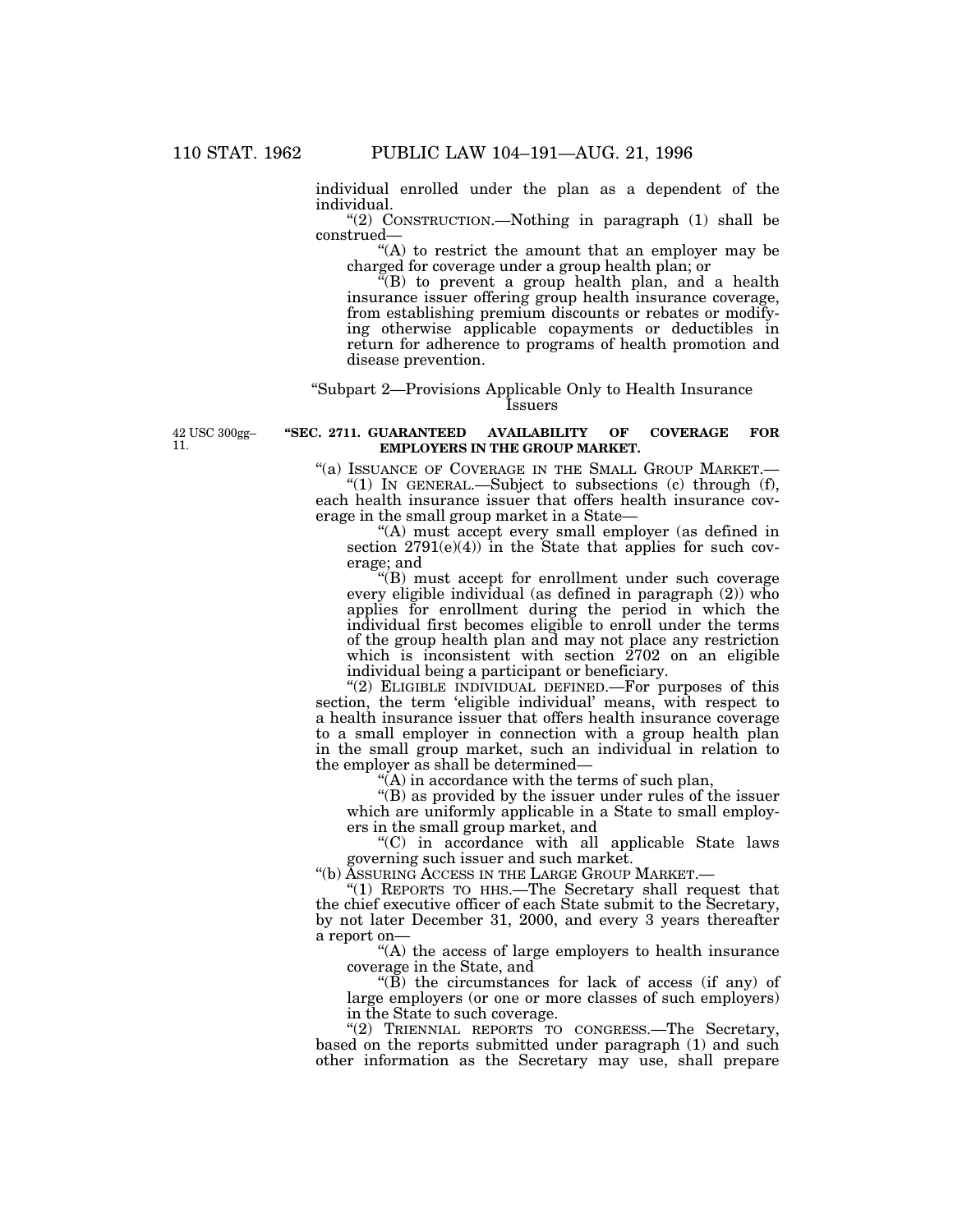and submit to Congress, every 3 years, a report describing the extent to which large employers (and classes of such employers) that seek health insurance coverage in the different States are able to obtain access to such coverage. Such report shall include such recommendations as the Secretary determines to be appropriate.

''(3) GAO REPORT ON LARGE EMPLOYER ACCESS TO HEALTH INSURANCE COVERAGE.—The Comptroller General shall provide for a study of the extent to which classes of large employers in the different States are able to obtain access to health insurance coverage and the circumstances for lack of access (if any) to such coverage. The Comptroller General shall submit to Congress a report on such study not later than 18 months after the date of the enactment of this title.

''(c) SPECIAL RULES FOR NETWORK PLANS.—

"(1) In GENERAL.—In the case of a health insurance issuer that offers health insurance coverage in the small group market through a network plan, the issuer may—

"(A) limit the employers that may apply for such coverage to those with eligible individuals who live, work, or reside in the service area for such network plan; and

''(B) within the service area of such plan, deny such coverage to such employers if the issuer has demonstrated, if required, to the applicable State authority that—

"(i) it will not have the capacity to deliver services adequately to enrollees of any additional groups because of its obligations to existing group contract holders and enrollees, and

''(ii) it is applying this paragraph uniformly to all employers without regard to the claims experience of those employers and their employees (and their dependents) or any health status-related factor relating to such employees and dependents.

''(2) 180-DAY SUSPENSION UPON DENIAL OF COVERAGE.—An issuer, upon denying health insurance coverage in any service area in accordance with paragraph (1)(B), may not offer coverage in the small group market within such service area for a period of 180 days after the date such coverage is denied. ''(d) APPLICATION OF FINANCIAL CAPACITY LIMITS.—

''(1) IN GENERAL.—A health insurance issuer may deny health insurance coverage in the small group market if the issuer has demonstrated, if required, to the applicable State authority that—

"(A) it does not have the financial reserves necessary to underwrite additional coverage; and

''(B) it is applying this paragraph uniformly to all employers in the small group market in the State consistent with applicable State law and without regard to the claims experience of those employers and their employees (and their dependents) or any health status-related factor relating to such employees and dependents.

" $(2)$  180-DAY SUSPENSION UPON DENIAL OF COVERAGE.—A health insurance issuer upon denying health insurance coverage in connection with group health plans in accordance with paragraph (1) in a State may not offer coverage in connection with group health plans in the small group market in the State for a period of 180 days after the date such coverage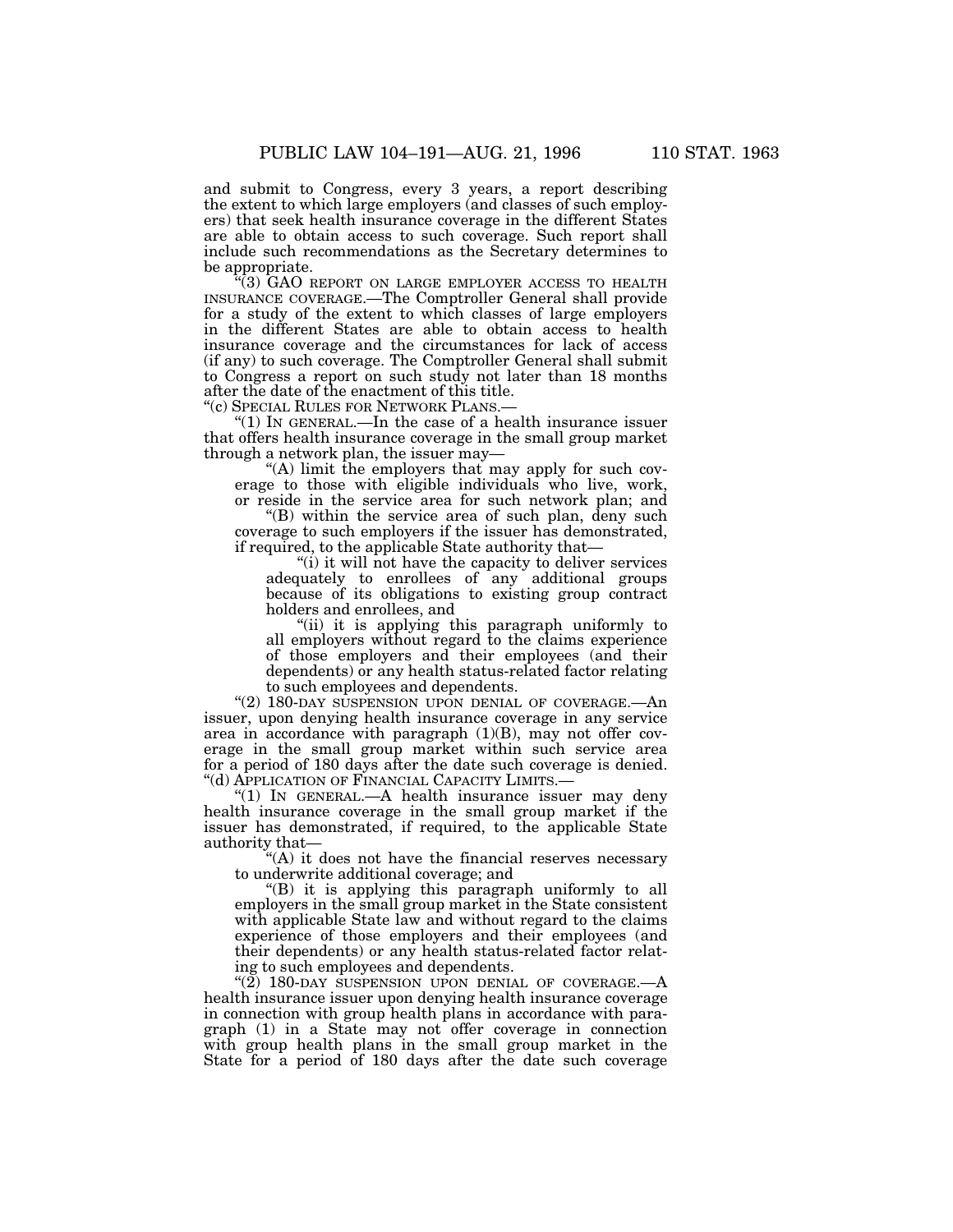is denied or until the issuer has demonstrated to the applicable State authority, if required under applicable State law, that the issuer has sufficient financial reserves to underwrite additional coverage, whichever is later. An applicable State authority may provide for the application of this subsection on a service-area-specific basis.

"(e) EXCEPTION TO REQUIREMENT FOR FAILURE TO MEET CER-TAIN MINIMUM PARTICIPATION OR CONTRIBUTION RULES.—

''(1) IN GENERAL.—Subsection (a) shall not be construed to preclude a health insurance issuer from establishing employer contribution rules or group participation rules for the offering of health insurance coverage in connection with a group health plan in the small group market, as allowed under applicable State law.

" $(2)$  RULES DEFINED.—For purposes of paragraph  $(1)$ —

"(A) the term 'employer contribution rule' means a requirement relating to the minimum level or amount of employer contribution toward the premium for enrollment of participants and beneficiaries; and

''(B) the term 'group participation rule' means a requirement relating to the minimum number of participants or beneficiaries that must be enrolled in relation to a specified percentage or number of eligible individuals or employees of an employer.

"(f) EXCEPTION FOR COVERAGE OFFERED ONLY TO BONA FIDE ASSOCIATION MEMBERS.—Subsection (a) shall not apply to health insurance coverage offered by a health insurance issuer if such coverage is made available in the small group market only through one or more bona fide associations (as defined in section  $2791(d)(3)$ ).

42 USC 300gg– 12.

# **''SEC. 2712. GUARANTEED RENEWABILITY OF COVERAGE FOR EMPLOYERS IN THE GROUP MARKET.**

''(a) IN GENERAL.—Except as provided in this section, if a health insurance issuer offers health insurance coverage in the small or large group market in connection with a group health plan, the issuer must renew or continue in force such coverage at the option of the plan sponsor of the plan.

''(b) GENERAL EXCEPTIONS.—A health insurance issuer may nonrenew or discontinue health insurance coverage offered in connection with a group health plan in the small or large group market based only on one or more of the following:

"(1) NONPAYMENT OF PREMIUMS.—The plan sponsor has failed to pay premiums or contributions in accordance with the terms of the health insurance coverage or the issuer has not received timely premium payments.

''(2) FRAUD.—The plan sponsor has performed an act or practice that constitutes fraud or made an intentional misrepresentation of material fact under the terms of the coverage.

''(3) VIOLATION OF PARTICIPATION OR CONTRIBUTION RULES.—The plan sponsor has failed to comply with a material plan provision relating to employer contribution or group participation rules, as permitted under section 2711(e) in the case of the small group market or pursuant to applicable State law in the case of the large group market.

"(4) TERMINATION OF COVERAGE.—The issuer is ceasing to offer coverage in such market in accordance with subsection (c) and applicable State law.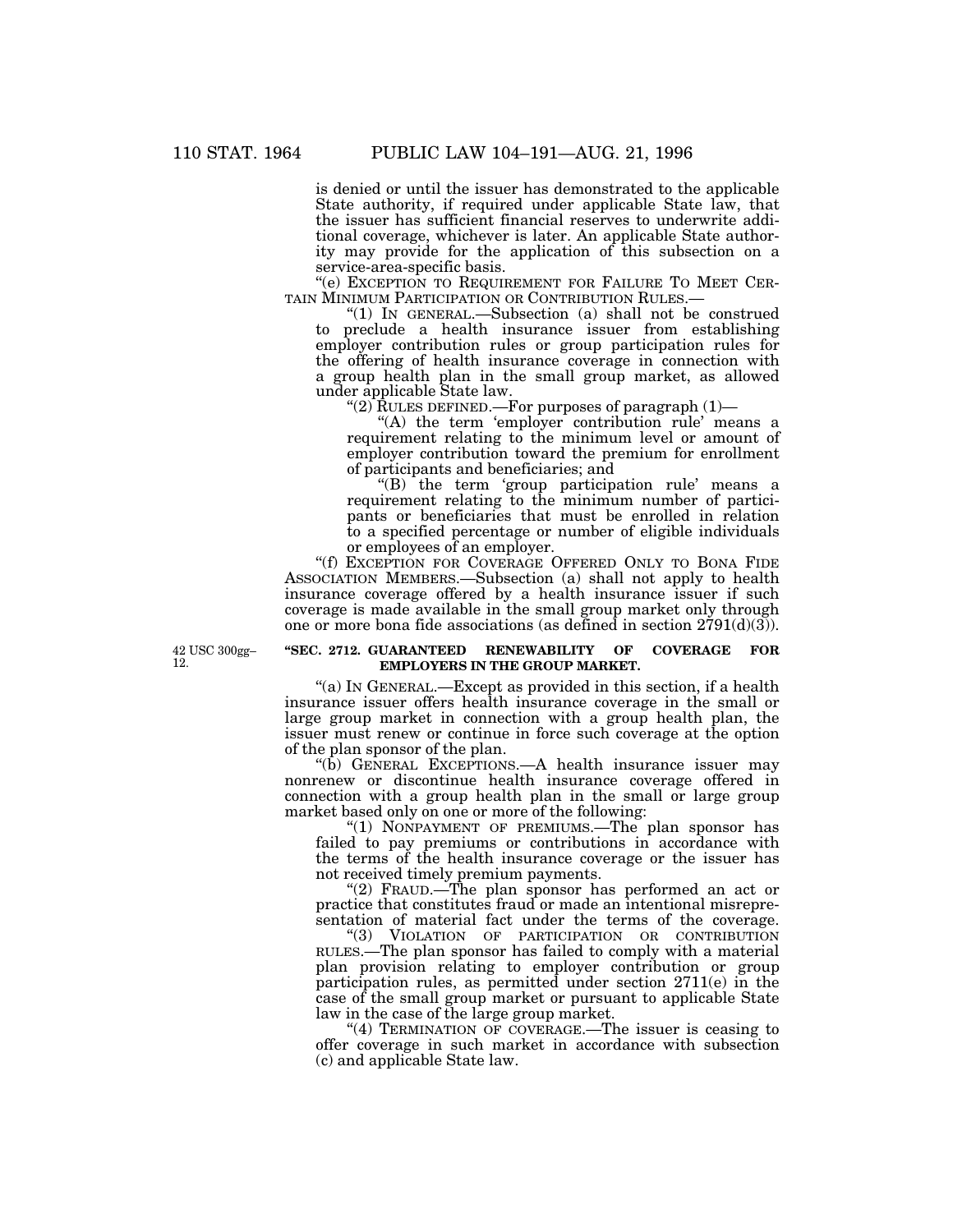''(5) MOVEMENT OUTSIDE SERVICE AREA.—In the case of a health insurance issuer that offers health insurance coverage in the market through a network plan, there is no longer any enrollee in connection with such plan who lives, resides, or works in the service area of the issuer (or in the area for which the issuer is authorized to do business) and, in the case of the small group market, the issuer would deny enrollment with respect to such plan under section  $2711(c)(1)(A)$ .

''(6) ASSOCIATION MEMBERSHIP CEASES.—In the case of health insurance coverage that is made available in the small or large group market (as the case may be) only through one or more bona fide associations, the membership of an employer in the association (on the basis of which the coverage is provided) ceases but only if such coverage is terminated under this paragraph uniformly without regard to any health statusrelated factor relating to any covered individual.

''(c) REQUIREMENTS FOR UNIFORM TERMINATION OF COV-ERAGE.—

''(1) PARTICULAR TYPE OF COVERAGE NOT OFFERED.—In any case in which an issuer decides to discontinue offering a particular type of group health insurance coverage offered in the small or large group market, coverage of such type may be discontinued by the issuer in accordance with applicable State law in such market only if—

''(A) the issuer provides notice to each plan sponsor provided coverage of this type in such market (and participants and beneficiaries covered under such coverage) of such discontinuation at least 90 days prior to the date of the discontinuation of such coverage;

''(B) the issuer offers to each plan sponsor provided coverage of this type in such market, the option to purchase all (or, in the case of the large group market, any) other health insurance coverage currently being offered by the issuer to a group health plan in such market; and

''(C) in exercising the option to discontinue coverage of this type and in offering the option of coverage under subparagraph (B), the issuer acts uniformly without regard to the claims experience of those sponsors or any health status-related factor relating to any participants or beneficiaries covered or new participants or beneficiaries who may become eligible for such coverage.

''(2) DISCONTINUANCE OF ALL COVERAGE.—

''(A) IN GENERAL.—In any case in which a health insurance issuer elects to discontinue offering all health insurance coverage in the small group market or the large group market, or both markets, in a State, health insurance coverage may be discontinued by the issuer only in accordance with applicable State law and if—

''(i) the issuer provides notice to the applicable State authority and to each plan sponsor (and participants and beneficiaries covered under such coverage) of such discontinuation at least 180 days prior to the date of the discontinuation of such coverage; and

''(ii) all health insurance issued or delivered for issuance in the State in such market (or markets) are discontinued and coverage under such health insur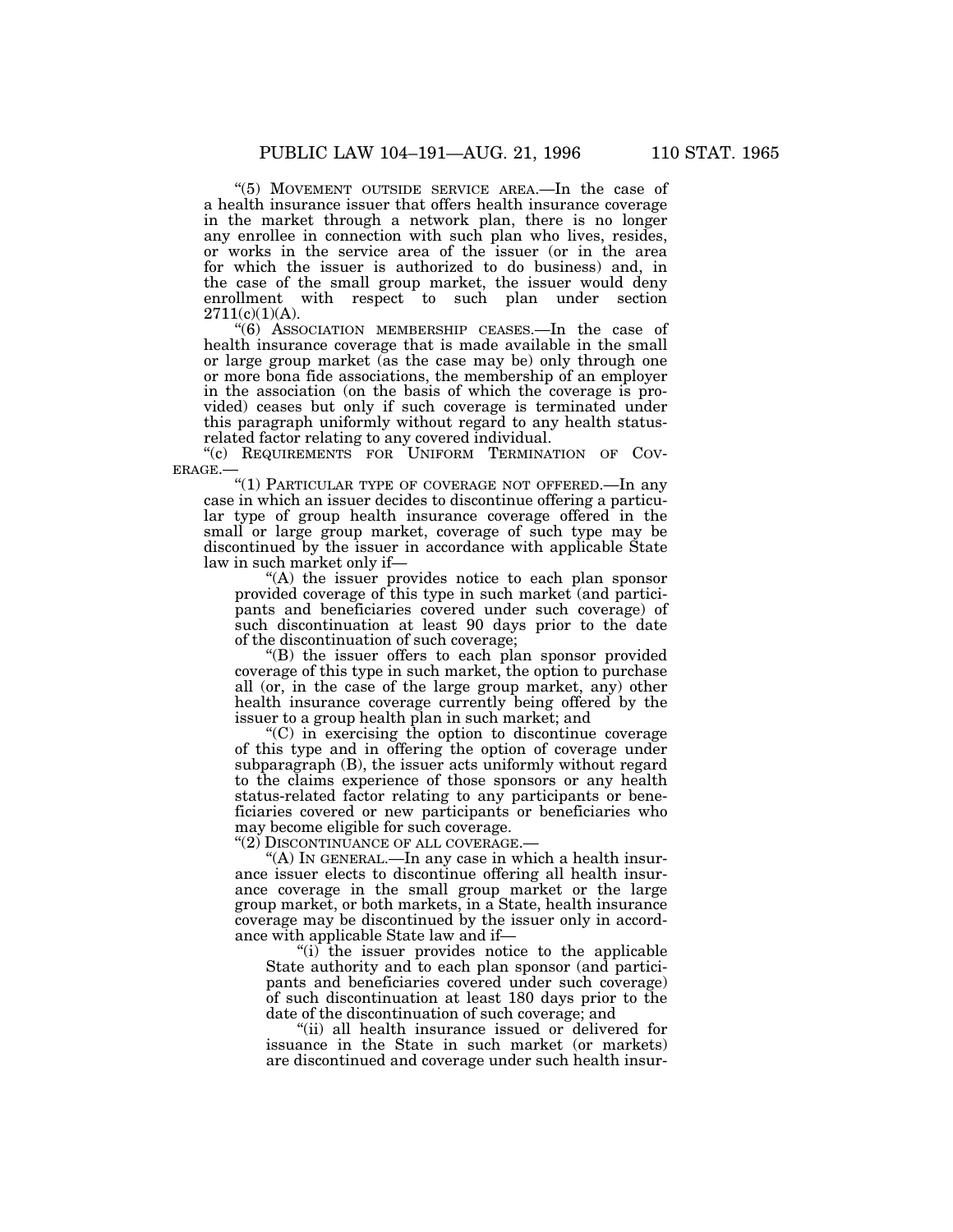ance coverage in such market (or markets) is not renewed.

''(B) PROHIBITION ON MARKET REENTRY.—In the case of a discontinuation under subparagraph (A) in a market, the issuer may not provide for the issuance of any health insurance coverage in the market and State involved during the 5-year period beginning on the date of the discontinuation of the last health insurance coverage not so renewed.

"(d) EXCEPTION FOR UNIFORM MODIFICATION OF COVERAGE.-At the time of coverage renewal, a health insurance issuer may modify the health insurance coverage for a product offered to a group health plan—

''(1) in the large group market; or

"(2) in the small group market if, for coverage that is available in such market other than only through one or more bona fide associations, such modification is consistent with State law and effective on a uniform basis among group health plans with that product.

''(e) APPLICATION TO COVERAGE OFFERED ONLY THROUGH ASSOCIATIONS.—In applying this section in the case of health insurance coverage that is made available by a health insurance issuer in the small or large group market to employers only through one or more associations, a reference to 'plan sponsor' is deemed, with respect to coverage provided to an employer member of the association, to include a reference to such employer.

42 USC 300gg– 13.

# **''SEC. 2713. DISCLOSURE OF INFORMATION.**

"(a) DISCLOSURE OF INFORMATION BY HEALTH PLAN ISSUERS.— In connection with the offering of any health insurance coverage to a small employer, a health insurance issuer—

''(1) shall make a reasonable disclosure to such employer, as part of its solicitation and sales materials, of the availability of information described in subsection (b), and

 $(2)$  upon request of such a small employer, provide such information.

''(b) INFORMATION DESCRIBED.—

''(1) IN GENERAL.—Subject to paragraph (3), with respect to a health insurance issuer offering health insurance coverage to a small employer, information described in this subsection is information concerning—

 $(A)$  the provisions of such coverage concerning issuer's right to change premium rates and the factors that may affect changes in premium rates;

''(B) the provisions of such coverage relating to renewability of coverage;

''(C) the provisions of such coverage relating to any preexisting condition exclusion; and

''(D) the benefits and premiums available under all health insurance coverage for which the employer is qualified.

"(2) FORM OF INFORMATION.—Information under this subsection shall be provided to small employers in a manner determined to be understandable by the average small employer, and shall be sufficient to reasonably inform small employers of their rights and obligations under the health insurance coverage.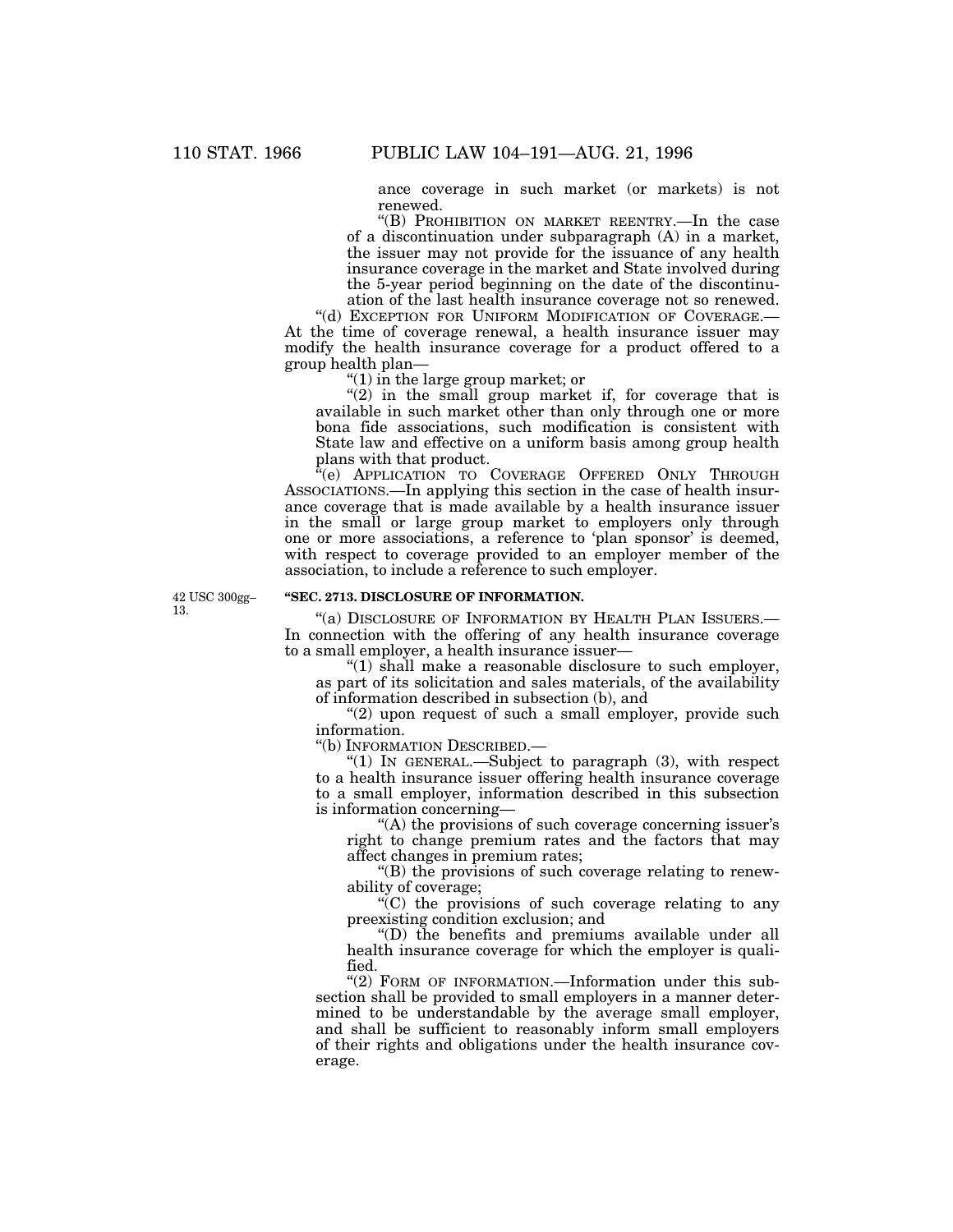"(3) EXCEPTION.—An issuer is not required under this section to disclose any information that is proprietary and trade secret information under applicable law.

# ''Subpart 3—Exclusion of Plans; Enforcement; Preemption

#### **''SEC. 2721. EXCLUSION OF CERTAIN PLANS.**

42 USC 300gg– 21.

''(a) EXCEPTION FOR CERTAIN SMALL GROUP HEALTH PLANS.— The requirements of subparts 1 and 2 shall not apply to any group health plan (and health insurance coverage offered in connection with a group health plan) for any plan year if, on the first day of such plan year, such plan has less than 2 participants who are current employees.

''(b) LIMITATION ON APPLICATION OF PROVISIONS RELATING TO GROUP HEALTH PLANS.—

"(1) IN GENERAL.—The requirements of subparts 1 and 2 shall apply with respect to group health plans only—

 $(A)$  subject to paragraph  $(2)$ , in the case of a plan that is a nonfederal governmental plan, and

''(B) with respect to health insurance coverage offered in connection with a group health plan (including such a plan that is a church plan or a governmental plan). "(2) TREATMENT OF NONFEDERAL GOVERNMENTAL PLANS.-

"(A) ELECTION TO BE EXCLUDED.—If the plan sponsor of a nonfederal governmental plan which is a group health plan to which the provisions of subparts 1 and 2 otherwise apply makes an election under this subparagraph (in such form and manner as the Secretary may by regulations prescribe), then the requirements of such subparts insofar as they apply directly to group health plans (and not merely to group health insurance coverage) shall not apply to such governmental plans for such period except as provided in this paragraph.

''(B) PERIOD OF ELECTION.—An election under subparagraph (A) shall apply—

''(i) for a single specified plan year, or

''(ii) in the case of a plan provided pursuant to a collective bargaining agreement, for the term of such agreement.

An election under clause (i) may be extended through subsequent elections under this paragraph.

"(C) NOTICE TO ENROLLEES.—Under such an election, the plan shall provide for—

''(i) notice to enrollees (on an annual basis and at the time of enrollment under the plan) of the fact and consequences of such election, and

"(ii) certification and disclosure of creditable coverage under the plan with respect to enrollees in accordance with section 2701(e).

''(c) EXCEPTION FOR CERTAIN BENEFITS.—The requirements of subparts 1 and 2 shall not apply to any group health plan (or group health insurance coverage) in relation to its provision of excepted benefits described in section 2791(c)(1).

''(d) EXCEPTION FOR CERTAIN BENEFITS IF CERTAIN CONDITIONS MET.—

"(1) LIMITED, EXCEPTED BENEFITS.-The requirements of subparts 1 and 2 shall not apply to any group health plan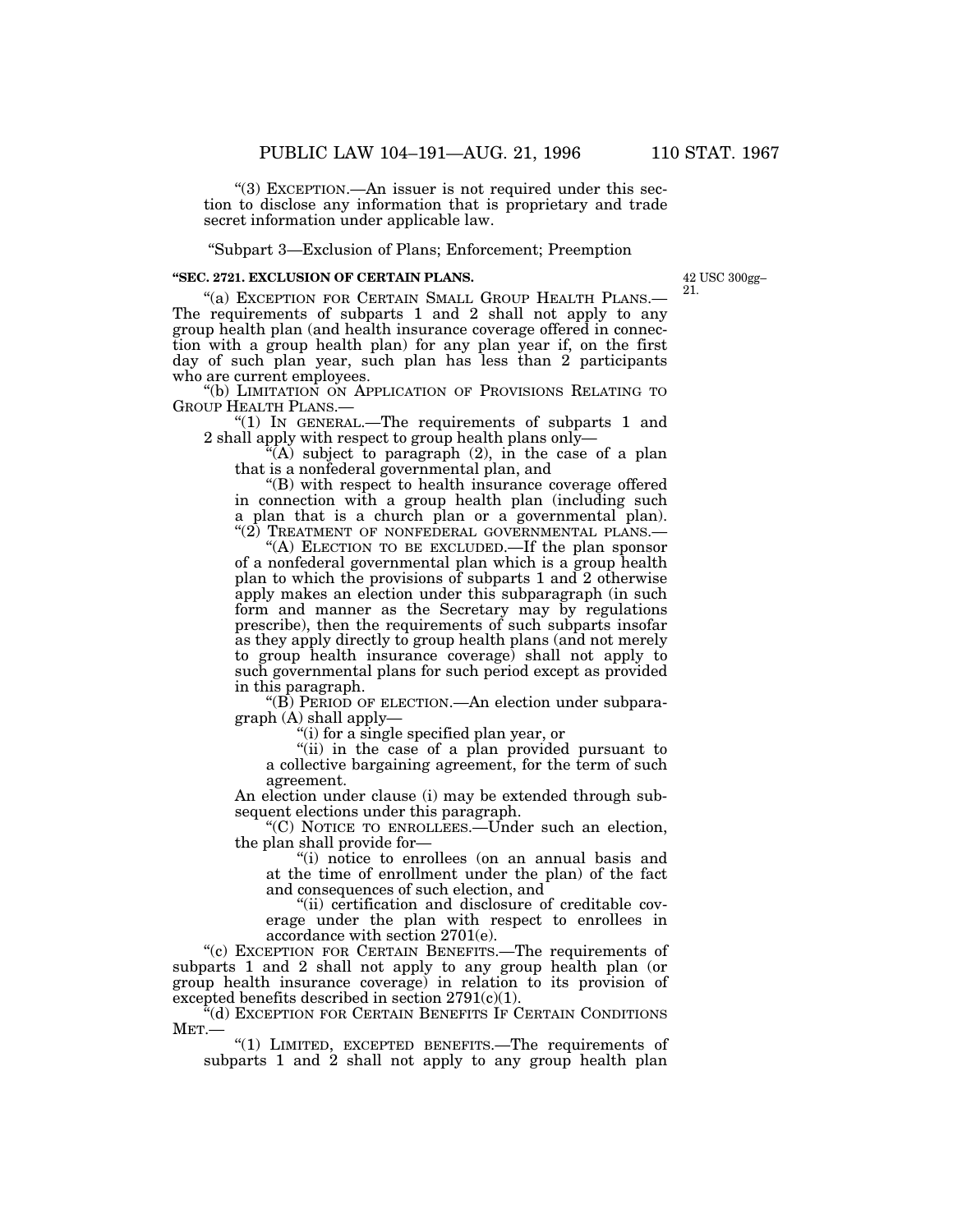(and group health insurance coverage offered in connection with a group health plan) in relation to its provision of excepted benefits described in section  $2791(c)(2)$  if the benefits—

''(A) are provided under a separate policy, certificate, or contract of insurance; or

''(B) are otherwise not an integral part of the plan.

"(2) NONCOORDINATED, EXCEPTED BENEFITS.—The requirements of subparts 1 and 2 shall not apply to any group health plan (and group health insurance coverage offered in connection with a group health plan) in relation to its provision of excepted benefits described in section  $2791(c)(3)$  if all of the following conditions are met:

''(A) The benefits are provided under a separate policy, certificate, or contract of insurance.

''(B) There is no coordination between the provision of such benefits and any exclusion of benefits under any group health plan maintained by the same plan sponsor.

 $\sqrt{C}$  Such benefits are paid with respect to an event without regard to whether benefits are provided with respect to such an event under any group health plan maintained by the same plan sponsor.

''(3) SUPPLEMENTAL EXCEPTED BENEFITS.—The requirements of this part shall not apply to any group health plan (and group health insurance coverage) in relation to its provision of excepted benefits described in section  $27971(c)(4)$  if the benefits are provided under a separate policy, certificate, or contract of insurance.

''(e) TREATMENT OF PARTNERSHIPS.—For purposes of this part—

"(1) TREATMENT AS A GROUP HEALTH PLAN.—Any plan, fund, or program which would not be (but for this subsection) an employee welfare benefit plan and which is established or maintained by a partnership, to the extent that such plan, fund, or program provides medical care (including items and services paid for as medical care) to present or former partners in the partnership or to their dependents (as defined under the terms of the plan, fund, or program), directly or through insurance, reimbursement, or otherwise, shall be treated (subject to paragraph (2)) as an employee welfare benefit plan which is a group health plan.

"(2) EMPLOYER.—In the case of a group health plan, the term 'employer' also includes the partnership in relation to any partner.

''(3) PARTICIPANTS OF GROUP HEALTH PLANS.—In the case of a group health plan, the term 'participant' also includes—

 $\sqrt{\rm A}$ ) in connection with a group health plan maintained by a partnership, an individual who is a partner in relation to the partnership, or

 $\mathrm{``}(\dot{B})$  in connection with a group health plan maintained

by a self-employed individual (under which one or more employees are participants), the self-employed individual, if such individual is, or may become, eligible to receive a benefit under the plan or such individual's beneficiaries may be eligible to receive any such benefit.

42 USC 2722.

# **''SEC. 2722. ENFORCEMENT.**

''(a) STATE ENFORCEMENT.—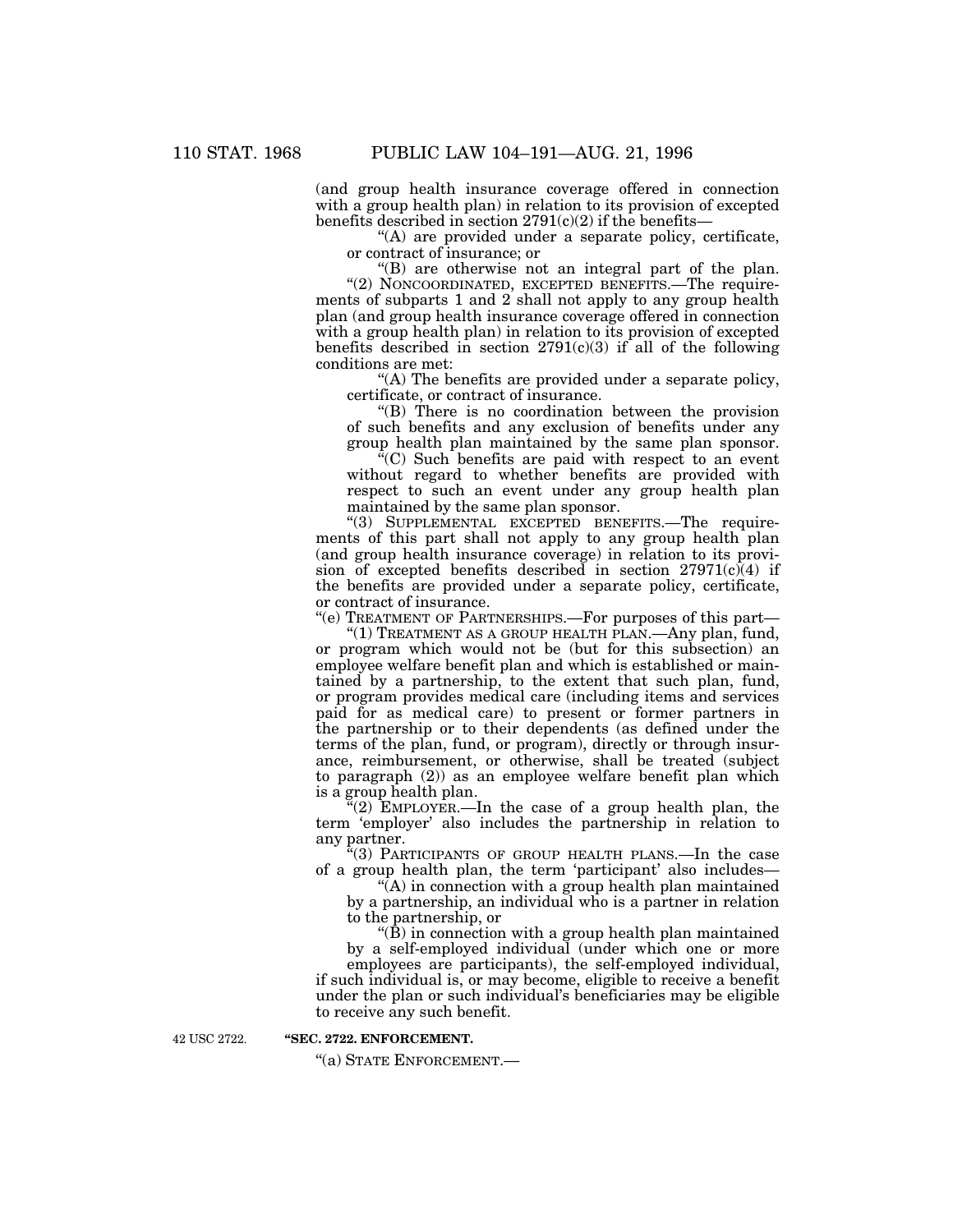''(1) STATE AUTHORITY.—Subject to section 2723, each State may require that health insurance issuers that issue, sell, renew, or offer health insurance coverage in the State in the small or large group markets meet the requirements of this part with respect to such issuers.

"(2) FAILURE TO IMPLEMENT PROVISIONS.—In the case of a determination by the Secretary that a State has failed to substantially enforce a provision (or provisions) in this part with respect to health insurance issuers in the State, the Secretary shall enforce such provision (or provisions) under subsection (b) insofar as they relate to the issuance, sale, renewal, and offering of health insurance coverage in connection with group health plans in such State.

''(b) SECRETARIAL ENFORCEMENT AUTHORITY.—

"(1) LIMITATION.—The provisions of this subsection shall apply to enforcement of a provision (or provisions) of this part only—

"(A) as provided under subsection  $(a)(2)$ ; and

''(B) with respect to group health plans that are non-Federal governmental plans.

''(2) IMPOSITION OF PENALTIES.—In the cases described in paragraph (1)—

''(A) IN GENERAL.—Subject to the succeeding provisions of this subsection, any non-Federal governmental plan that is a group health plan and any health insurance issuer that fails to meet a provision of this part applicable to such plan or issuer is subject to a civil money penalty under this subsection.

''(B) LIABILITY FOR PENALTY.—In the case of a failure by—

"(i) a health insurance issuer, the issuer is liable for such penalty, or

"(ii) a group health plan that is a non-Federal governmental plan which is—

''(I) sponsored by 2 or more employers, the plan is liable for such penalty, or

''(II) not so sponsored, the employer is liable for such penalty.

''(C) AMOUNT OF PENALTY.—

''(i) IN GENERAL.—The maximum amount of penalty imposed under this paragraph is \$100 for each day for each individual with respect to which such a failure occurs.

''(ii) CONSIDERATIONS IN IMPOSITION.—In determining the amount of any penalty to be assessed under this paragraph, the Secretary shall take into account the previous record of compliance of the entity being assessed with the applicable provisions of this part and the gravity of the violation.

''(iii) LIMITATIONS.—

''(I) PENALTY NOT TO APPLY WHERE FAILURE NOT DISCOVERED EXERCISING REASONABLE DILI-GENCE.—No civil money penalty shall be imposed under this paragraph on any failure during any period for which it is established to the satisfaction of the Secretary that none of the entities against whom the penalty would be imposed knew, or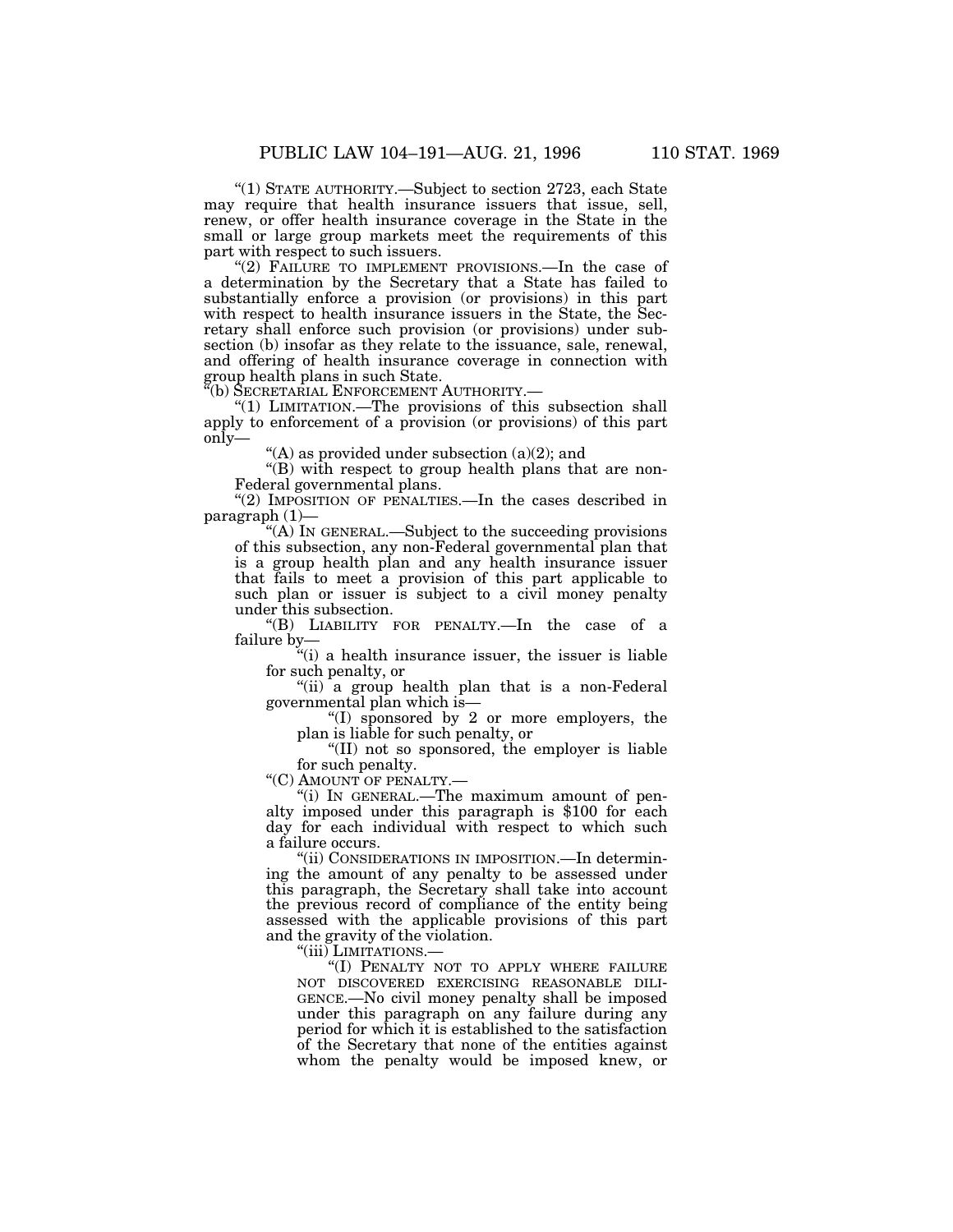exercising reasonable diligence would have known, that such failure existed.

''(II) PENALTY NOT TO APPLY TO FAILURES COR-RECTED WITHIN 30 DAYS.—No civil money penalty shall be imposed under this paragraph on any failure if such failure was due to reasonable cause and not to willful neglect, and such failure is corrected during the 30-day period beginning on the first day any of the entities against whom the penalty would be imposed knew, or exercising reasonable diligence would have known, that such failure existed.

''(D) ADMINISTRATIVE REVIEW.—

''(i) OPPORTUNITY FOR HEARING.—The entity assessed shall be afforded an opportunity for hearing by the Secretary upon request made within 30 days after the date of the issuance of a notice of assessment. In such hearing the decision shall be made on the record pursuant to section 554 of title 5, United States Code. If no hearing is requested, the assessment shall constitute a final and unappealable order.

''(ii) HEARING PROCEDURE.—If a hearing is requested, the initial agency decision shall be made by an administrative law judge, and such decision shall become the final order unless the Secretary modifies or vacates the decision. Notice of intent to modify or vacate the decision of the administrative law judge shall be issued to the parties within 30 days after the date of the decision of the judge. A final order which takes effect under this paragraph shall be subject to review only as provided under subparagraph (E).

''(E) JUDICIAL REVIEW.—

''(i) FILING OF ACTION FOR REVIEW.—Any entity against whom an order imposing a civil money penalty has been entered after an agency hearing under this paragraph may obtain review by the United States district court for any district in which such entity is located or the United States District Court for the District of Columbia by filing a notice of appeal in such court within 30 days from the date of such order, and simultaneously sending a copy of such notice by registered mail to the Secretary.

"(ii) CERTIFICATION OF ADMINISTRATIVE RECORD.-The Secretary shall promptly certify and file in such court the record upon which the penalty was imposed.

''(iii) STANDARD FOR REVIEW.—The findings of the Secretary shall be set aside only if found to be unsupported by substantial evidence as provided by section 706(2)(E) of title 5, United States Code.

"(iv) APPEAL.—Any final decision, order, or judgment of the district court concerning such review shall be subject to appeal as provided in chapter 83 of title 28 of such Code.

"(F) FAILURE TO PAY ASSESSMENT; MAINTENANCE OF ACTION.—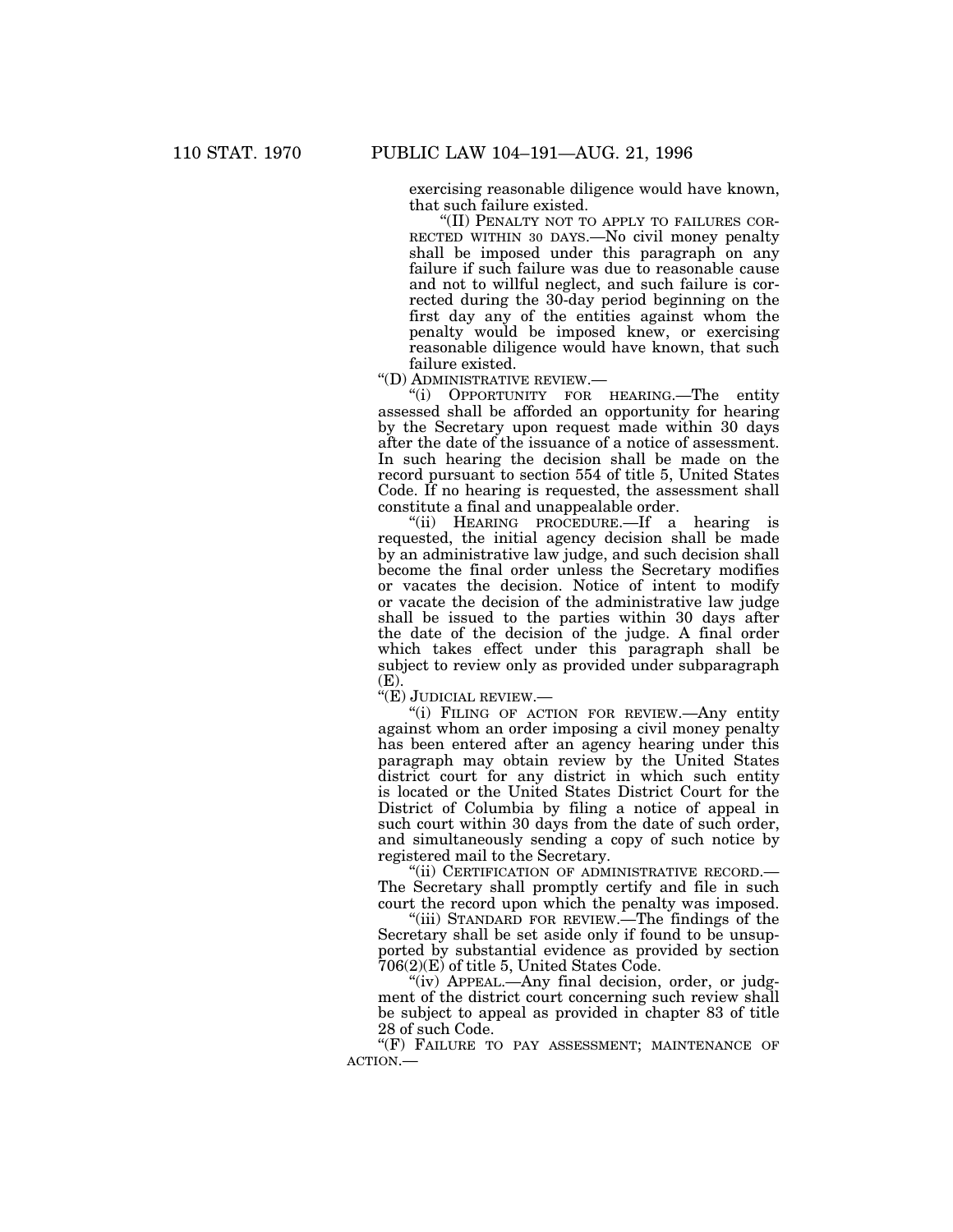''(i) FAILURE TO PAY ASSESSMENT.—If any entity fails to pay an assessment after it has become a final and unappealable order, or after the court has entered final judgment in favor of the Secretary, the Secretary shall refer the matter to the Attorney General who shall recover the amount assessed by action in the appropriate United States district court.

"(ii) NONREVIEWABILITY.—In such action the validity and appropriateness of the final order imposing the penalty shall not be subject to review.

''(G) PAYMENT OF PENALTIES.—Except as otherwise provided, penalties collected under this paragraph shall be paid to the Secretary (or other officer) imposing the penalty and shall be available without appropriation and until expended for the purpose of enforcing the provisions with respect to which the penalty was imposed.

### **''SEC. 2723. PREEMPTION; STATE FLEXIBILITY; CONSTRUCTION.**

42 USC 300gg– 23.

(a) CONTINUED APPLICABILITY OF STATE LAW WITH RESPECT TO HEALTH INSURANCE ISSUERS.—

"(1) In GENERAL.—Subject to paragraph (2) and except as provided in subsection (b), this part and part C insofar as it relates to this part shall not be construed to supersede any provision of State law which establishes, implements, or continues in effect any standard or requirement solely relating to health insurance issuers in connection with group health insurance coverage except to the extent that such standard or requirement prevents the application of a requirement of this part.

''(2) CONTINUED PREEMPTION WITH RESPECT TO GROUP HEALTH PLANS.—Nothing in this part shall be construed to affect or modify the provisions of section 514 of the Employee Retirement Income Security Act of 1974 with respect to group health plans.

"(b) SPECIAL RULES IN CASE OF PORTABILITY REQUIREMENTS.—

"(1) In GENERAL.—Subject to paragraph  $(2)$ , the provisions of this part relating to health insurance coverage offered by a health insurance issuer supersede any provision of State law which establishes, implements, or continues in effect a standard or requirement applicable to imposition of a preexisting condition exclusion specifically governed by section 701 which differs from the standards or requirements specified in such section.

''(2) EXCEPTIONS.—Only in relation to health insurance coverage offered by a health insurance issuer, the provisions of this part do not supersede any provision of State law to the extent that such provision—

''(i) substitutes for the reference to '6-month period' in section  $2701(a)(1)$  a reference to any shorter period of time;

''(ii) substitutes for the reference to '12 months' and '18 months' in section  $2701(a)(2)$  a reference to any shorter period of time;

''(iii) substitutes for the references to '63' days in sections  $2701(c)(2)(A)$  and  $2701(d)(4)(A)$  a reference to any greater number of days;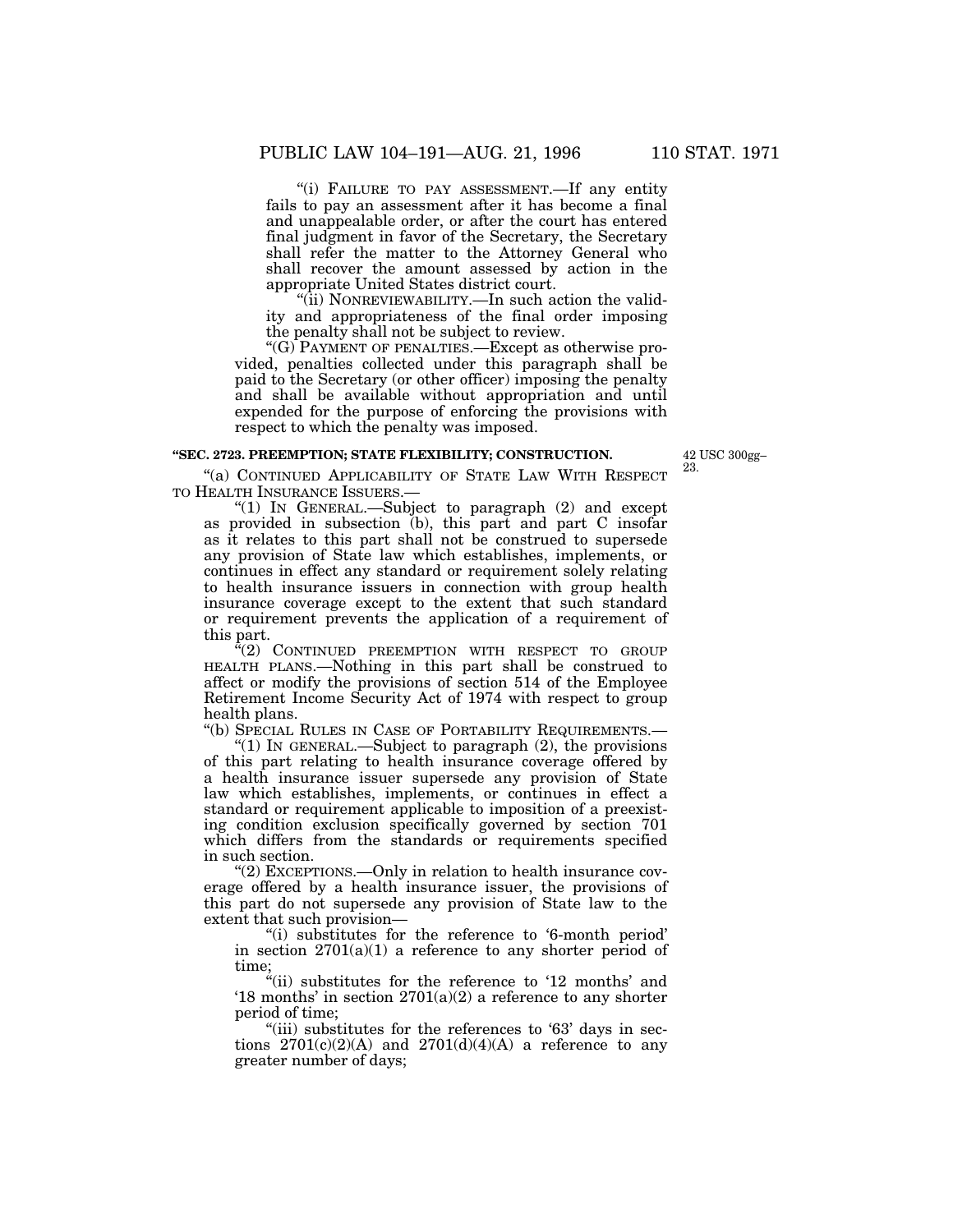"(iv) substitutes for the reference to '30-day period' in sections  $2701(b)(2)$  and  $2701(d)(1)$  a reference to any greater period;

 $(v)$  prohibits the imposition of any preexisting condition exclusion in cases not described in section 2701(d) or expands the exceptions described in such section;

''(vi) requires special enrollment periods in addition to those required under section 2701(f); or

"(vii) reduces the maximum period permitted in an affiliation period under section  $270\overline{1}\left(g\right)(1)(\overline{B})$ .

"(c) RULES OF CONSTRUCTION.—Nothing in this part shall be construed as requiring a group health plan or health insurance coverage to provide specific benefits under the terms of such plan or coverage.

''(d) DEFINITIONS.—For purposes of this section—

"(1) STATE LAW.—The term 'State law' includes all laws, decisions, rules, regulations, or other State action having the effect of law, of any State. A law of the United States applicable only to the District of Columbia shall be treated as a State law rather than a law of the United States.

''(2) STATE.—The term 'State' includes a State (including the Northern Mariana Islands), any political subdivisions of a State or such Islands, or any agency or instrumentality of either.

''PART C—DEFINITIONS; MISCELLANEOUS PROVISIONS

42 USC 300gg– 91.

# **''SEC. 2791. DEFINITIONS.**

''(a) GROUP HEALTH PLAN.—

"(1) DEFINITION.—The term 'group health plan' means an employee welfare benefit plan (as defined in section 3(1) of the Employee Retirement Income Security Act of 1974) to the extent that the plan provides medical care (as defined in paragraph (2)) and including items and services paid for as medical care) to employees or their dependents (as defined under the terms of the plan) directly or through insurance, reimbursement, or otherwise.

 $\frac{1}{2}$  MEDICAL CARE.—The term 'medical care' means amounts paid for—

''(A) the diagnosis, cure, mitigation, treatment, or prevention of disease, or amounts paid for the purpose of affecting any structure or function of the body,

''(B) amounts paid for transportation primarily for and essential to medical care referred to in subparagraph (A), and

''(C) amounts paid for insurance covering medical care referred to in subparagraphs (A) and (B).

''(3) TREATMENT OF CERTAIN PLANS AS GROUP HEALTH PLAN FOR NOTICE PROVISION.—A program under which creditable coverage described in subparagraph (C), (D), (E), or (F) of section  $2701(c)(1)$  is provided shall be treated as a group health plan for purposes of applying section 2701(e).

''(b) DEFINITIONS RELATING TO HEALTH INSURANCE.—

''(1) HEALTH INSURANCE COVERAGE.—The term 'health insurance coverage' means benefits consisting of medical care (provided directly, through insurance or reimbursement, or otherwise and including items and services paid for as medical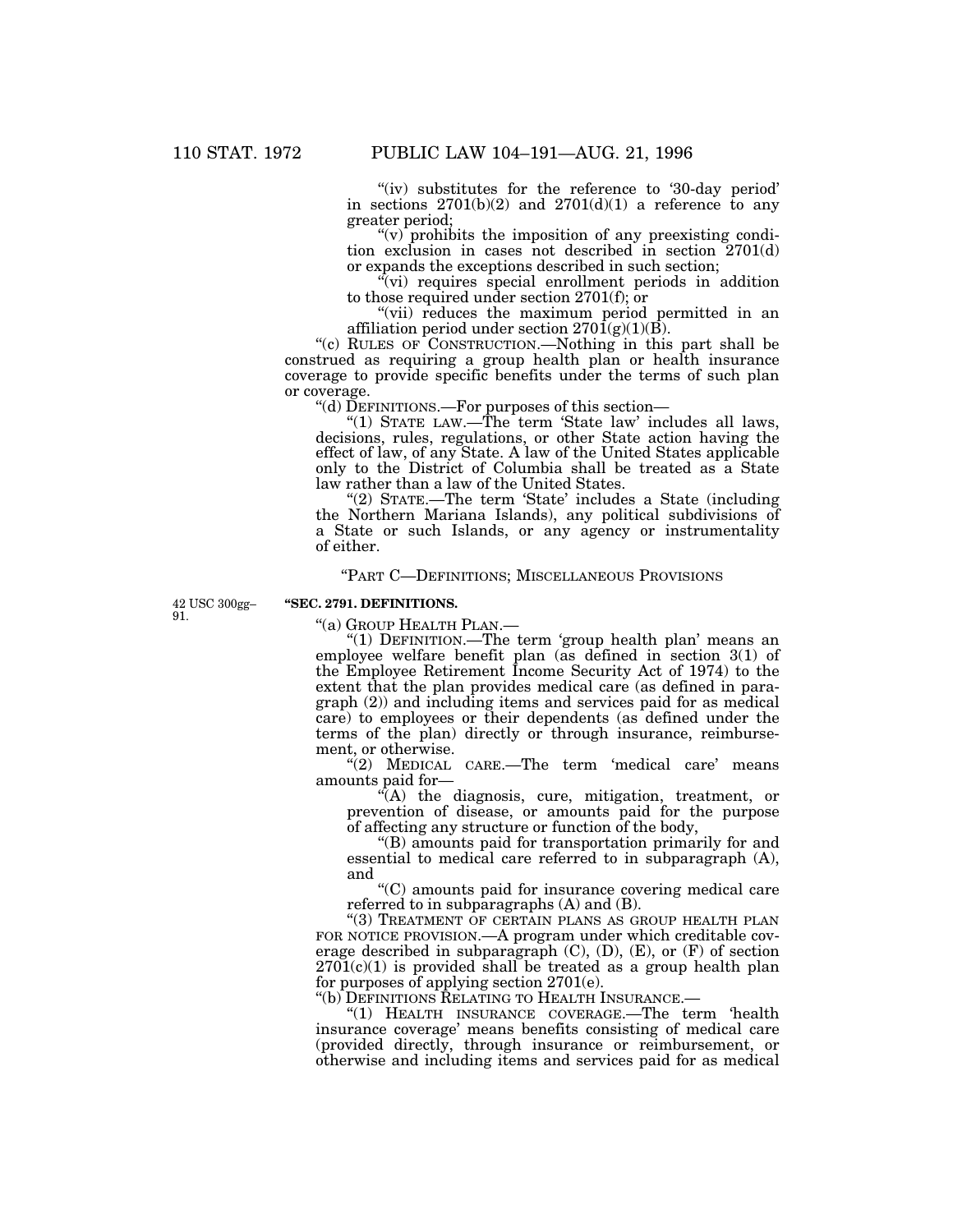care) under any hospital or medical service policy or certificate, hospital or medical service plan contract, or health maintenance organization contract offered by a health insurance issuer.

''(2) HEALTH INSURANCE ISSUER.—The term 'health insurance issuer' means an insurance company, insurance service, or insurance organization (including a health maintenance organization, as defined in paragraph (3)) which is licensed to engage in the business of insurance in a State and which is subject to State law which regulates insurance (within the meaning of section 514(b)(2) of the Employee Retirement Income Security Act of 1974). Such term does not include a group health plan.

''(3) HEALTH MAINTENANCE ORGANIZATION.—The term 'health maintenance organization' means—

''(A) a Federally qualified health maintenance organization (as defined in section 1301(a)),

''(B) an organization recognized under State law as a health maintenance organization, or

''(C) a similar organization regulated under State law for solvency in the same manner and to the same extent as such a health maintenance organization.

"(4) GROUP HEALTH INSURANCE COVERAGE.—The term 'group health insurance coverage' means, in connection with a group health plan, health insurance coverage offered in connection with such plan.

''(5) INDIVIDUAL HEALTH INSURANCE COVERAGE.—The term 'individual health insurance coverage' means health insurance coverage offered to individuals in the individual market, but does not include short-term limited duration insurance.

''(c) EXCEPTED BENEFITS.—For purposes of this title, the term 'excepted benefits' means benefits under one or more (or any combination thereof) of the following:

"(1) BENEFITS NOT SUBJECT TO REQUIREMENTS.-

''(A) Coverage only for accident, or disability income insurance, or any combination thereof.

''(B) Coverage issued as a supplement to liability insurance.

''(C) Liability insurance, including general liability insurance and automobile liability insurance.

''(D) Workers' compensation or similar insurance.

''(E) Automobile medical payment insurance.

''(F) Credit-only insurance.

''(G) Coverage for on-site medical clinics.

"(H) Other similar insurance coverage, specified in regulations, under which benefits for medical care are secondary or incidental to other insurance benefits.

"(2) BENEFITS NOT SUBJECT TO REQUIREMENTS IF OFFERED SEPARATELY.—

''(A) Limited scope dental or vision benefits.

''(B) Benefits for long-term care, nursing home care, home health care, community-based care, or any combination thereof.

''(C) Such other similar, limited benefits as are specified in regulations.

"(3) BENEFITS NOT SUBJECT TO REQUIREMENTS IF OFFERED AS INDEPENDENT, NONCOORDINATED BENEFITS.—

"(A) Coverage only for a specified disease or illness.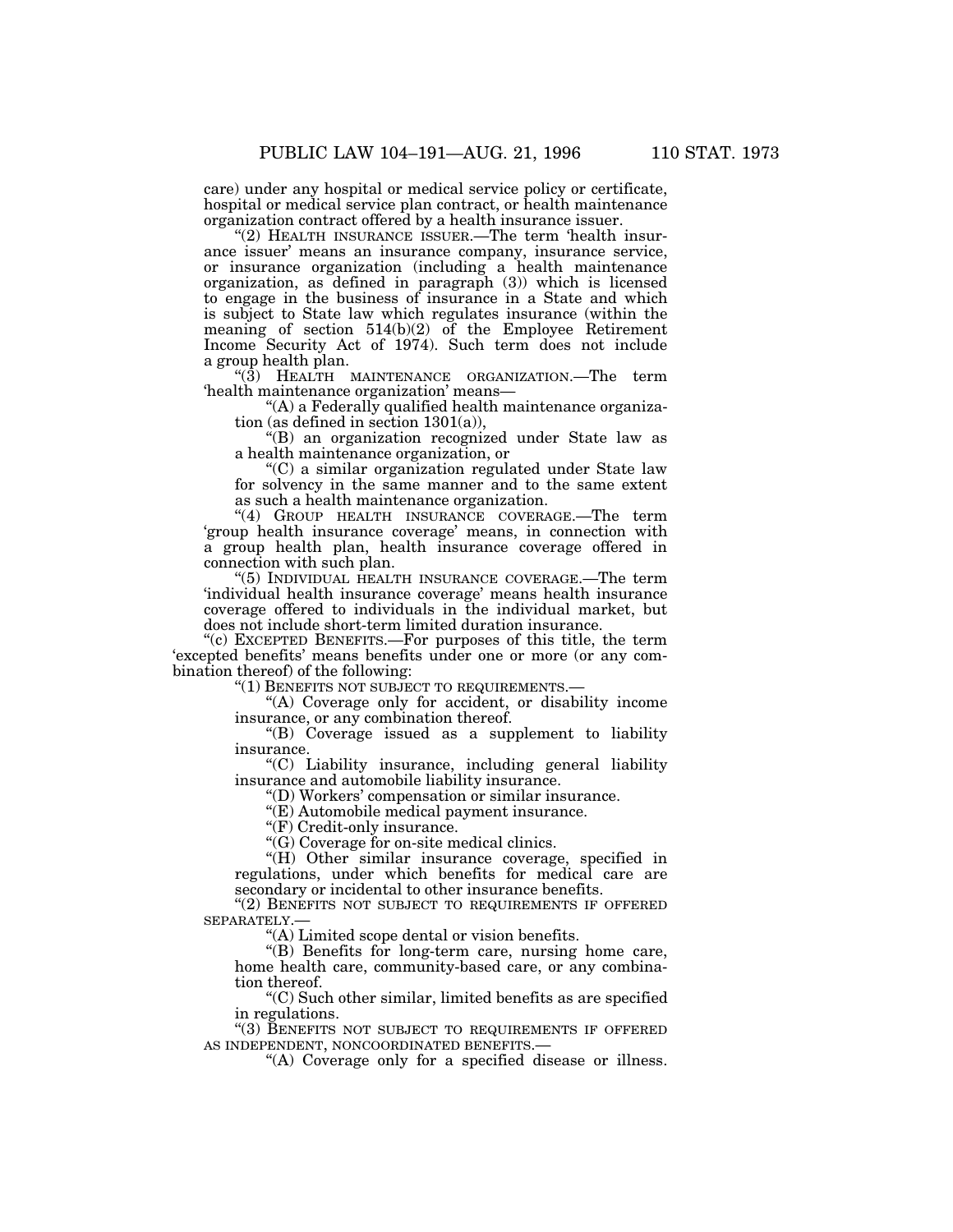''(B) Hospital indemnity or other fixed indemnity insurance.

"(4) BENEFITS NOT SUBJECT TO REQUIREMENTS IF OFFERED AS SEPARATE INSURANCE POLICY.—Medicare supplemental health insurance (as defined under section  $1882(\hat{g})\hat{1}$ ) of the Social Security Act), coverage supplemental to the coverage provided under chapter 55 of title 10, United States Code, and similar supplemental coverage provided to coverage under a group health plan.

''(d) OTHER DEFINITIONS.—

"(1) APPLICABLE STATE AUTHORITY.—The term 'applicable State authority' means, with respect to a health insurance issuer in a State, the State insurance commissioner or official or officials designated by the State to enforce the requirements of this title for the State involved with respect to such issuer.

"(2) BENEFICIARY.—The term 'beneficiary' has the meaning given such term under section 3(8) of the Employee Retirement Income Security Act of 1974.

''(3) BONA FIDE ASSOCIATION.—The term 'bona fide association' means, with respect to health insurance coverage offered in a State, an association which—

 $!(A)$  has been actively in existence for at least 5 years; ''(B) has been formed and maintained in good faith for purposes other than obtaining insurance;

''(C) does not condition membership in the association on any health status-related factor relating to an individual (including an employee of an employer or a dependent of an employee);

 $\mathrm{``(D)}$  makes health insurance coverage offered through the association available to all members regardless of any health status-related factor relating to such members (or individuals eligible for coverage through a member);

"(E) does not make health insurance coverage offered through the association available other than in connection with a member of the association; and

''(F) meets such additional requirements as may be imposed under State law.

''(4) COBRA CONTINUATION PROVISION.—The term 'COBRA continuation provision' means any of the following:

''(A) Section 4980B of the Internal Revenue Code of 1986, other than subsection  $(f)(1)$  of such section insofar as it relates to pediatric vaccines.

"(B) Part  $\tilde{6}$  of subtitle B of title I of the Employee Retirement Income Security Act of 1974, other than section 609 of such Act.

''(C) Title XXII of this Act.

''(5) EMPLOYEE.—The term 'employee' has the meaning given such term under section 3(6) of the Employee Retirement Income Security Act of 1974.

"(6) EMPLOYER.—The term 'employer' has the meaning given such term under section 3(5) of the Employee Retirement Income Security Act of 1974, except that such term shall include only employers of two or more employees.

"(7) CHURCH PLAN.—The term 'church plan' has the meaning given such term under section 3(33) of the Employee Retirement Income Security Act of 1974.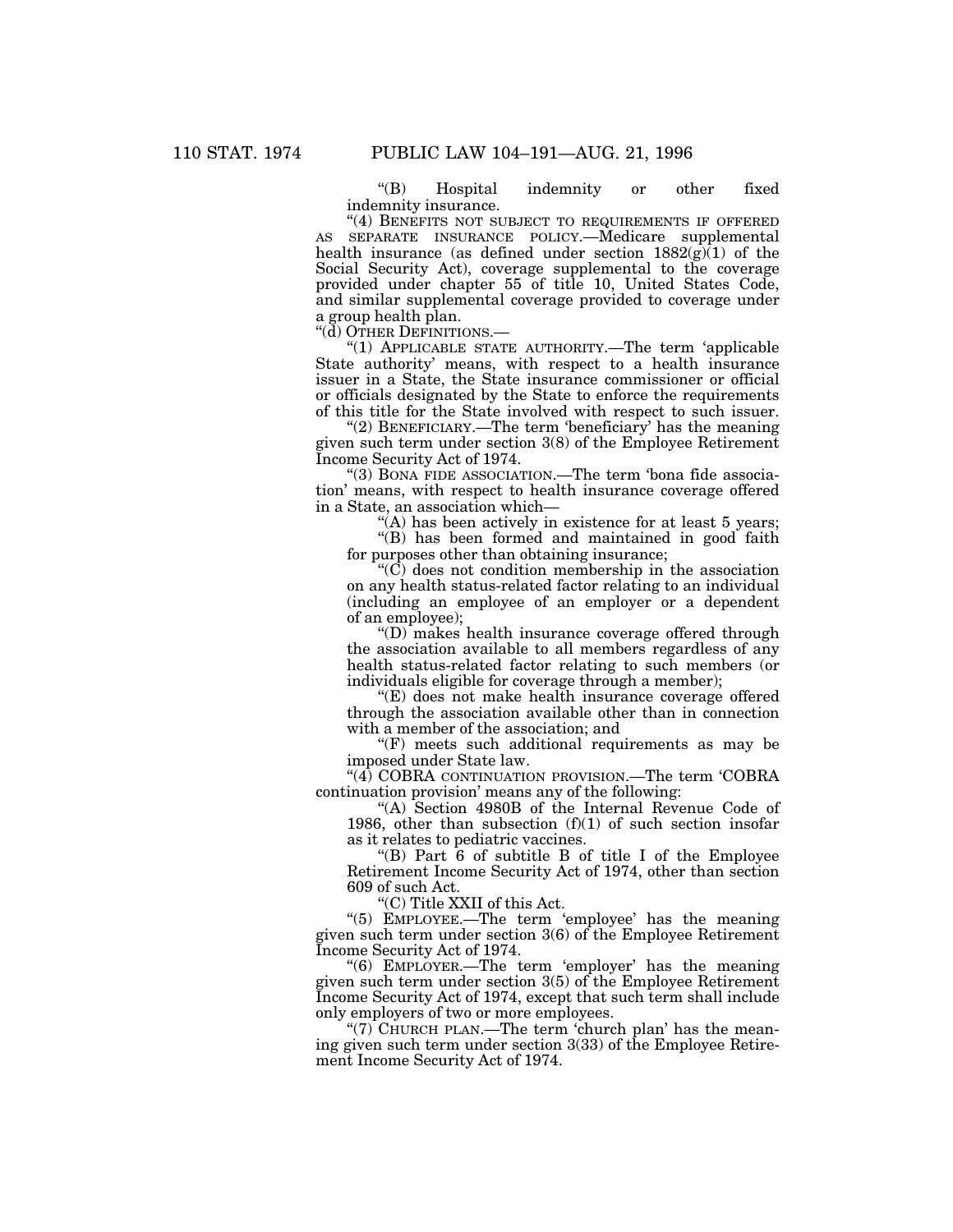''(8) GOVERNMENTAL PLAN.—(A) The term 'governmental

plan' has the meaning given such term under section 3(32) of the Employee Retirement Income Security Act of 1974 and any Federal governmental plan.

''(B) FEDERAL GOVERNMENTAL PLAN.—The term 'Federal governmental plan' means a governmental plan established or maintained for its employees by the Government of the United States or by any agency or instrumentality of such Government.

''(C) NON-FEDERAL GOVERNMENTAL PLAN.—The term 'non-Federal governmental plan' means a governmental plan that is not a Federal governmental plan.

''(9) HEALTH STATUS-RELATED FACTOR.—The term 'health status-related factor' means any of the factors described in section 2702(a)(1).

"(10) NETWORK PLAN.—The term 'network plan' means health insurance coverage of a health insurance issuer under which the financing and delivery of medical care (including items and services paid for as medical care) are provided, in whole or in part, through a defined set of providers under contract with the issuer.

" $(11)$  PARTICIPANT.—The term 'participant' has the meaning given such term under section  $3(7)$  of the Employee Retirement Income Security Act of 1974.

" $(12)$  PLACED FOR ADOPTION DEFINED.—The term 'placement', or being 'placed', for adoption, in connection with any placement for adoption of a child with any person, means the assumption and retention by such person of a legal obligation for total or partial support of such child in anticipation of adoption of such child. The child's placement with such person terminates upon the termination of such legal obligation.

"(13) PLAN SPONSOR.—The term 'plan sponsor' has the meaning given such term under section 3(16)(B) of the Employee Retirement Income Security Act of 1974.

" $(14)$  STATE.—The term 'State' means each of the several States, the District of Columbia, Puerto Rico, the Virgin Islands, Guam, American Samoa, and the Northern Mariana Islands. ''(e) DEFINITIONS RELATING TO MARKETS AND SMALL EM-

PLOYERS.—For purposes of this title:

"(1) INDIVIDUAL MARKET.-

''(A) IN GENERAL.—The term 'individual market' means the market for health insurance coverage offered to individuals other than in connection with a group health plan. "(B) TREATMENT OF VERY SMALL GROUPS.-

''(i) IN GENERAL.—Subject to clause (ii), such terms includes coverage offered in connection with a group health plan that has fewer than two participants as current employees on the first day of the plan year.

"(ii) STATE EXCEPTION.—Clause (i) shall not apply in the case of a State that elects to regulate the coverage described in such clause as coverage in the small group market.

"(2) LARGE EMPLOYER.—The term 'large employer' means, in connection with a group health plan with respect to a calendar year and a plan year, an employer who employed an average of at least 51 employees on business days during the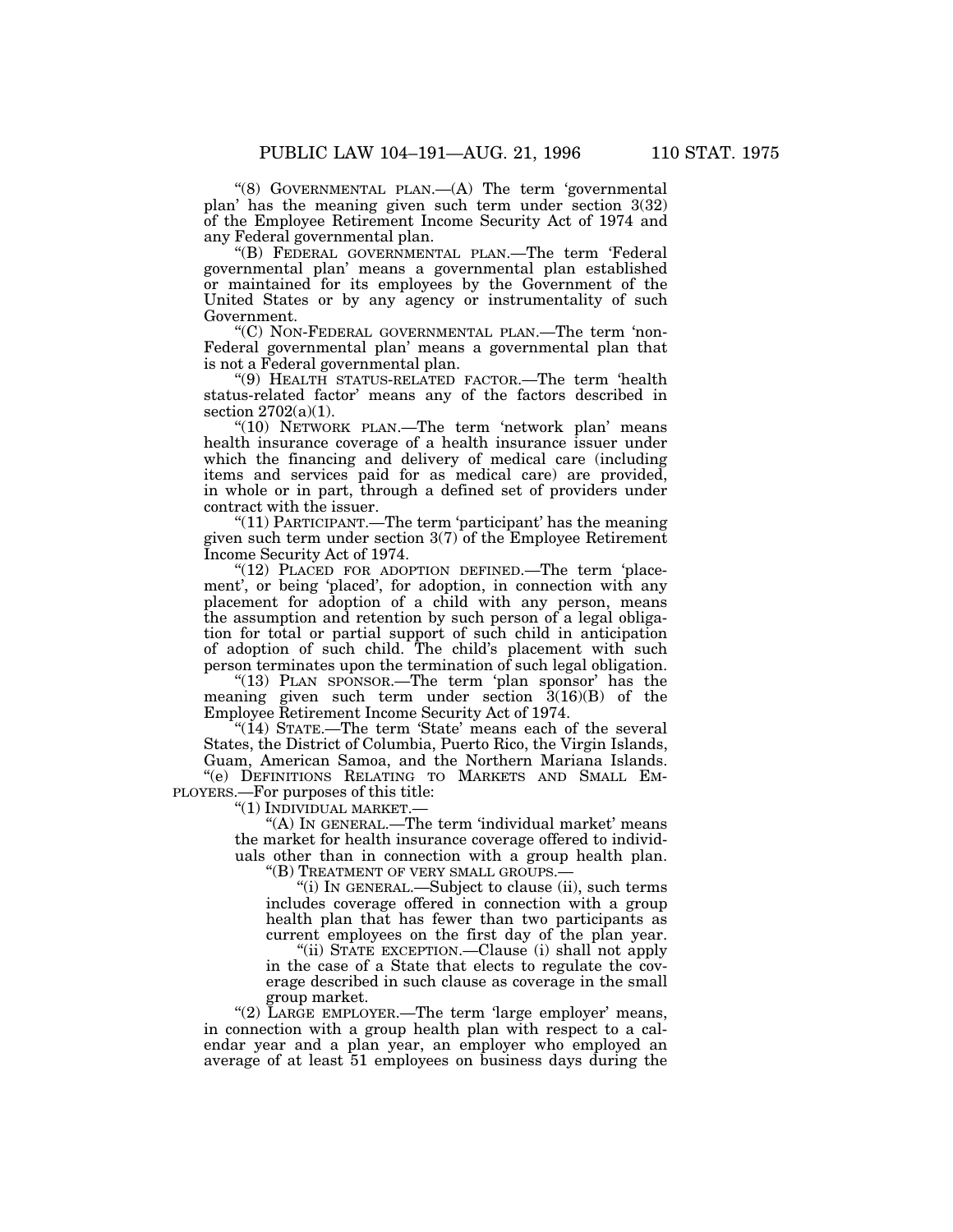preceding calendar year and who employs at least 2 employees on the first day of the plan year.

''(3) LARGE GROUP MARKET.—The term 'large group market' means the health insurance market under which individuals obtain health insurance coverage (directly or through any arrangement) on behalf of themselves (and their dependents) through a group health plan maintained by a large employer.

"(4) SMALL EMPLOYER.—The term 'small employer' means, in connection with a group health plan with respect to a calendar year and a plan year, an employer who employed an average of at least 2 but not more than 50 employees on business days during the preceding calendar year and who employs at least 2 employees on the first day of the plan year.

''(5) SMALL GROUP MARKET.—The term 'small group market' means the health insurance market under which individuals obtain health insurance coverage (directly or through any arrangement) on behalf of themselves (and their dependents) through a group health plan maintained by a small employer.

''(6) APPLICATION OF CERTAIN RULES IN DETERMINATION OF EMPLOYER SIZE.—For purposes of this subsection—

''(A) APPLICATION OF AGGREGATION RULE FOR EMPLOY-ERS.—all persons treated as a single employer under subsection (b), (c), (m), or (o) of section  $414$  of the Internal Revenue Code of 1986 shall be treated as 1 employer.

''(B) EMPLOYERS NOT IN EXISTENCE IN PRECEDING YEAR.—In the case of an employer which was not in existence throughout the preceding calendar year, the determination of whether such employer is a small or large employer shall be based on the average number of employees that it is reasonably expected such employer will employ on business days in the current calendar year.

''(C) PREDECESSORS.—Any reference in this subsection to an employer shall include a reference to any predecessor of such employer.

# **''SEC. 2792. REGULATIONS.**

''The Secretary, consistent with section 104 of the Health Care Portability and Accountability Act of 1996, may promulgate such regulations as may be necessary or appropriate to carry out the provisions of this title. The Secretary may promulgate any interim final rules as the Secretary determines are appropriate to carry out this title.''.

(b) APPLICATION OF RULES BY CERTAIN HEALTH MAINTENANCE ORGANIZATIONS.—Section 1301 of such Act (42 U.S.C. 300e) is amended by adding at the end the following new subsection:

''(d) An organization that offers health benefits coverage shall not be considered as failing to meet the requirements of this section notwithstanding that it provides, with respect to coverage offered in connection with a group health plan in the small or large group market (as defined in section 2791(e)), an affiliation period consistent with the provisions of section 2701(g).''.

(c) EFFECTIVE DATE.—

(1) IN GENERAL.—Except as provided in this subsection, part A of title XXVII of the Public Health Service Act (as added by subsection (a)) shall apply with respect to group health plans, and health insurance coverage offered in connec-

42 USC 300gg– 92.

42 USC 300gg note.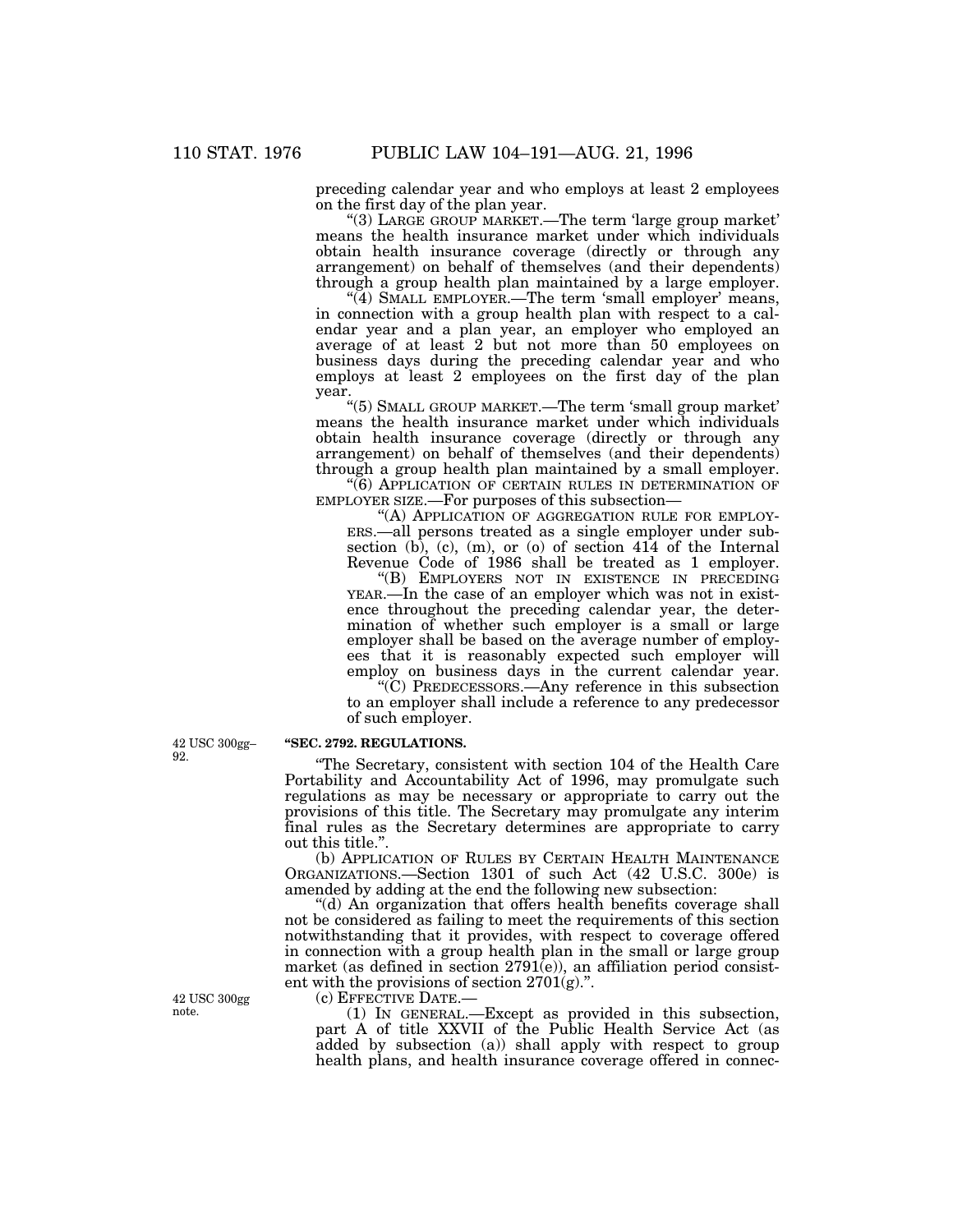tion with group health plans, for plan years beginning after June 30, 1997.

(2) DETERMINATION OF CREDITABLE COVERAGE.—

(A) PERIOD OF COVERAGE.—

(i) IN GENERAL.—Subject to clause (ii), no period before July 1, 1996, shall be taken into account under part A of title XXVII of the Public Health Service Act (as added by this section) in determining creditable coverage.

(ii) SPECIAL RULE FOR CERTAIN PERIODS.—The Secretary of Health and Human Services, consistent with section 104, shall provide for a process whereby individuals who need to establish creditable coverage for periods before July 1, 1996, and who would have such coverage credited but for clause (i) may be given credit for creditable coverage for such periods through the presentation of documents or other means.

(B) CERTIFICATIONS, ETC.—

(i) IN GENERAL.—Subject to clauses (ii) and (iii), subsection (e) of section 2701 of the Public Health Service Act (as added by this section) shall apply to events occurring after June 30, 1996.

(ii) NO CERTIFICATION REQUIRED TO BE PROVIDED BEFORE JUNE 1, 1997.—In no case is a certification required to be provided under such subsection before June 1, 1997.

(iii) CERTIFICATION ONLY ON WRITTEN REQUEST FOR EVENTS OCCURRING BEFORE OCTOBER 1, 1996.—In the case of an event occurring after June 30, 1996, and before October 1, 1996, a certification is not required to be provided under such subsection unless an individual (with respect to whom the certification is otherwise required to be made) requests such certification in writing.

(C) TRANSITIONAL RULE.—In the case of an individual who seeks to establish creditable coverage for any period for which certification is not required because it relates to an event occurring before June 30, 1996—

(i) the individual may present other credible evidence of such coverage in order to establish the period of creditable coverage; and

(ii) a group health plan and a health insurance issuer shall not be subject to any penalty or enforcement action with respect to the plan's or issuer's crediting (or not crediting) such coverage if the plan or issuer has sought to comply in good faith with the applicable requirements under the amendments made by this section.

(3) SPECIAL RULE FOR COLLECTIVE BARGAINING AGREE-MENTS.—Except as provided in paragraph (2)(B), in the case of a group health plan maintained pursuant to 1 or more collective bargaining agreements between employee representatives and one or more employers ratified before the date of the enactment of this Act, part A of title XXVII of the Public Health Service Act (other than section 2701(e) thereof) shall not apply to plan years beginning before the later of—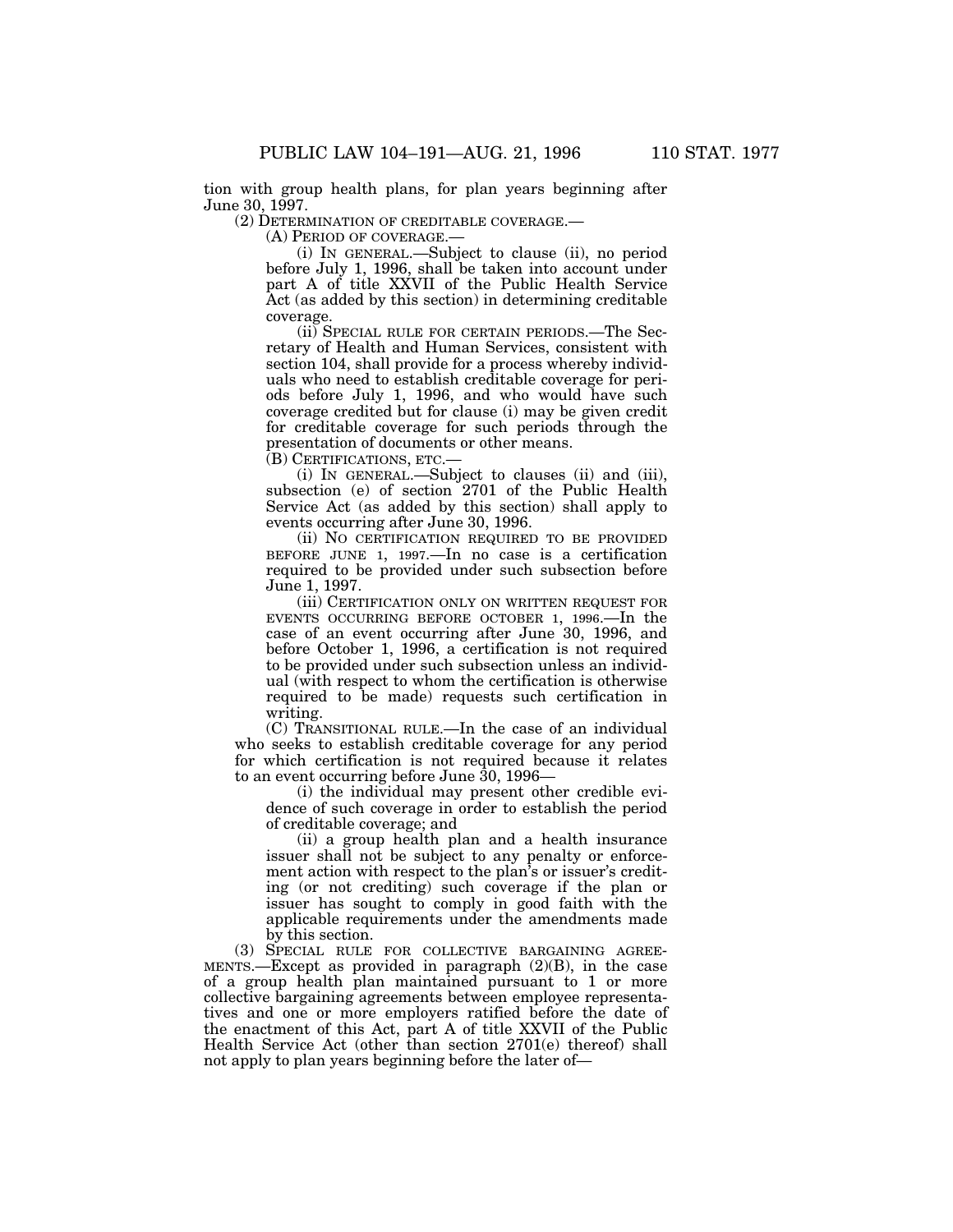(A) the date on which the last of the collective bargaining agreements relating to the plan terminates (determined without regard to any extension thereof agreed to after the date of the enactment of this Act), or

(B) July 1, 1997.

For purposes of subparagraph (A), any plan amendment made pursuant to a collective bargaining agreement relating to the plan which amends the plan solely to conform to any requirement of such part shall not be treated as a termination of such collective bargaining agreement.

(4) TIMELY REGULATIONS.—The Secretary of Health and Human Services, consistent with section 104, shall first issue by not later than April 1, 1997, such regulations as may be necessary to carry out the amendments made by this section and section 111.

(5) LIMITATION ON ACTIONS.—No enforcement action shall be taken, pursuant to the amendments made by this section, against a group health plan or health insurance issuer with respect to a violation of a requirement imposed by such amendments before January 1, 1998, or, if later, the date of issuance of regulations referred to in paragraph (4), if the plan or issuer has sought to comply in good faith with such requirements.

(d) MISCELLANEOUS CORRECTION.—Section 2208(1) of the Public Health Service Act (42 U.S.C. 300bb–8(1)) is amended by striking "section  $162(i)(2)$ " and inserting "5000(b)".

# **SEC. 103. REFERENCE TO IMPLEMENTATION THROUGH THE INTERNAL REVENUE CODE OF 1986.**

For provisions amending the Internal Revenue Code of 1986 to provide for application and enforcement of rules for group health plans similar to those provided under the amendments made by section 101(a), see section 401.

42 USC 300gg– 92 note.

### **SEC. 104. ASSURING COORDINATION.**

The Secretary of the Treasury, the Secretary of Health and Human Services, and the Secretary of Labor shall ensure, through the execution of an interagency memorandum of understanding among such Secretaries, that—

(1) regulations, rulings, and interpretations issued by such Secretaries relating to the same matter over which two or more such Secretaries have responsibility under this subtitle (and the amendments made by this subtitle and section 401) are administered so as to have the same effect at all times; and

(2) coordination of policies relating to enforcing the same requirements through such Secretaries in order to have a coordinated enforcement strategy that avoids duplication of enforcement efforts and assigns priorities in enforcement.

# **Subtitle B—Individual Market Rules**

# **SEC. 111. AMENDMENT TO PUBLIC HEALTH SERVICE ACT.**

(a) IN GENERAL.—Title XXVII of the Public Health Service Act, as added by section 102(a) of this Act, is amended by inserting after part A the following new part: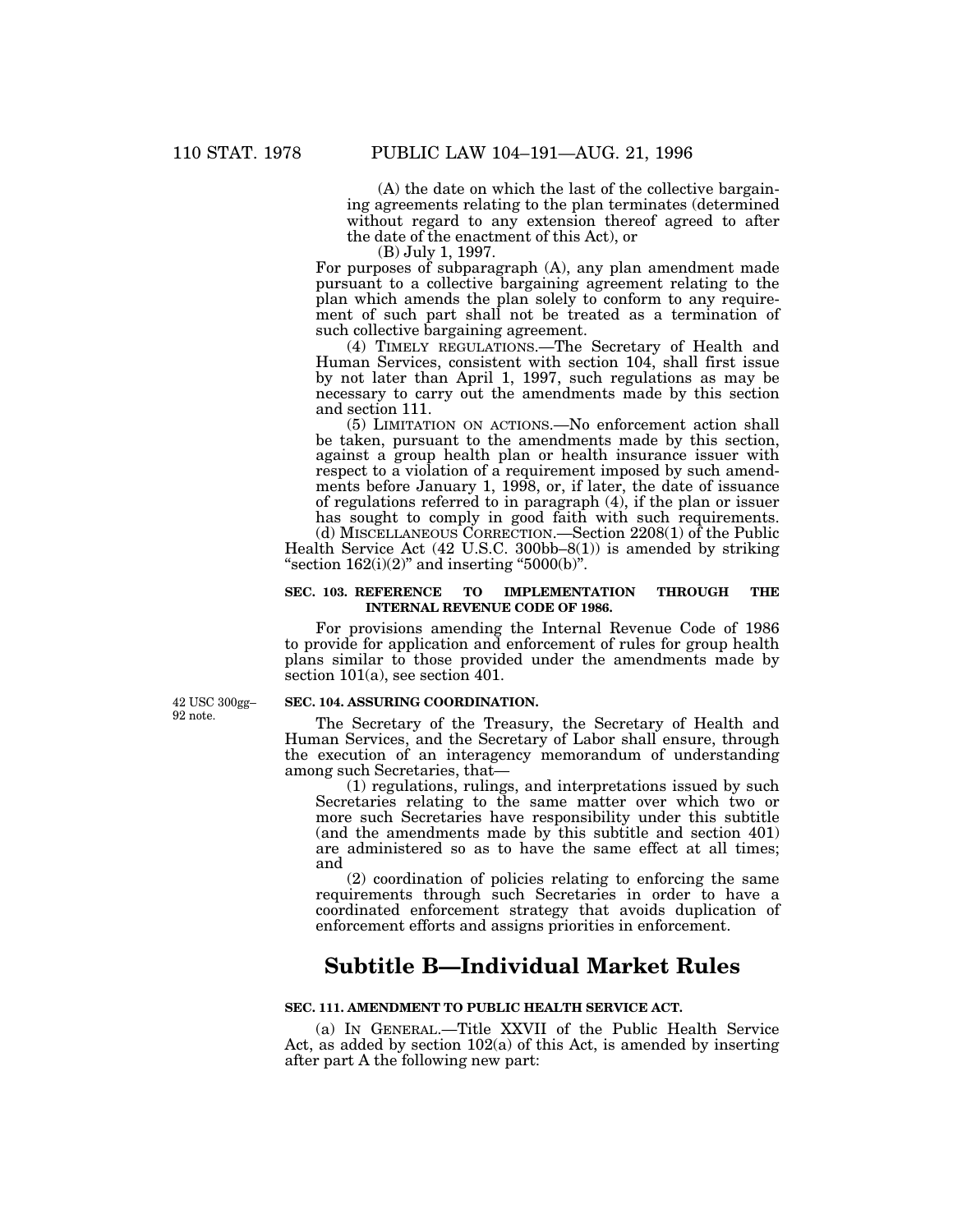# ''PART B—INDIVIDUAL MARKET RULES

#### **''SEC. 2741. GUARANTEED AVAILABILITY OF INDIVIDUAL HEALTH** 42 USC 300gg– **INSURANCE COVERAGE TO CERTAIN INDIVIDUALS WITH** 41.**PRIOR GROUP COVERAGE.**

''(a) GUARANTEED AVAILABILITY.—

''(1) IN GENERAL.—Subject to the succeeding subsections of this section and section 2744, each health insurance issuer that offers health insurance coverage (as defined in section  $2791(b)(1)$  in the individual market in a State may not, with respect to an eligible individual (as defined in subsection (b)) desiring to enroll in individual health insurance coverage—

"(A) decline to offer such coverage to, or deny enrollment of, such individual; or

''(B) impose any preexisting condition exclusion (as defined in section  $270I(b)(1)(A)$  with respect to such coverage.

"(2) SUBSTITUTION BY STATE OF ACCEPTABLE ALTERNATIVE MECHANISM.—The requirement of paragraph (1) shall not apply to health insurance coverage offered in the individual market in a State in which the State is implementing an acceptable alternative mechanism under section 2744.

''(b) ELIGIBLE INDIVIDUAL DEFINED.—In this part, the term 'eligible individual' means an individual—

 $''(1)(A)$  for whom, as of the date on which the individual seeks coverage under this section, the aggregate of the periods of creditable coverage (as defined in section  $2701(c)$ ) is 18 or more months and (B) whose most recent prior creditable coverage was under a group health plan, governmental plan, or church plan (or health insurance coverage offered in connection with any such plan);

"(2) who is not eligible for coverage under (A) a group health plan, (B) part A or part B of title XVIII of the Social Security Act, or (C) a State plan under title XIX of such Act (or any successor program), and does not have other health insurance coverage;

"(3) with respect to whom the most recent coverage within the coverage period described in paragraph (1)(A) was not terminated based on a factor described in paragraph (1) or (2) of section 2712(b) (relating to nonpayment of premiums or fraud);

 $(4)$  if the individual had been offered the option of continuation coverage under a COBRA continuation provision or under a similar State program, who elected such coverage; and

''(5) who, if the individual elected such continuation coverage, has exhausted such continuation coverage under such provision or program.

<sup>'(c)</sup> ALTERNATIVE COVERAGE PERMITTED WHERE NO STATE MECHANISM.

''(1) IN GENERAL.—In the case of health insurance coverage offered in the individual market in a State in which the State is not implementing an acceptable alternative mechanism under section 2744, the health insurance issuer may elect to limit the coverage offered under subsection (a) so long as it offers at least two different policy forms of health insurance coverage both of which—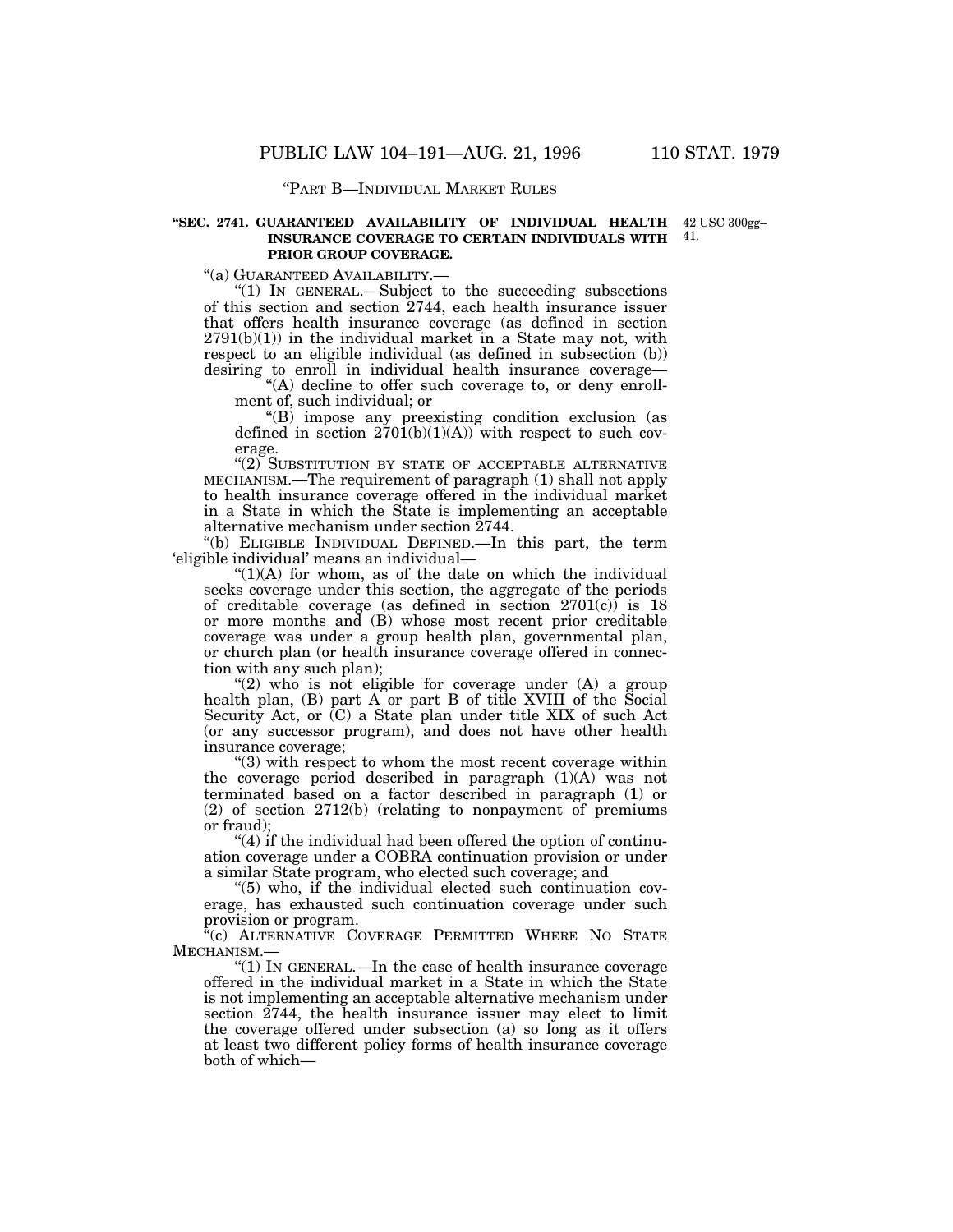''(A) are designed for, made generally available to, and actively marketed to, and enroll both eligible and other individuals by the issuer; and

"(B) meet the requirement of paragraph  $(2)$  or  $(3)$ , as elected by the issuer.

For purposes of this subsection, policy forms which have different cost-sharing arrangements or different riders shall be considered to be different policy forms.

"(2) CHOICE OF MOST POPULAR POLICY FORMS.—The requirement of this paragraph is met, for health insurance coverage policy forms offered by an issuer in the individual market, if the issuer offers the policy forms for individual health insurance coverage with the largest, and next to largest, premium volume of all such policy forms offered by the issuer in the State or applicable marketing or service area (as may be prescribed in regulation) by the issuer in the individual market in the period involved.

" $(3)$  CHOICE OF 2 POLICY FORMS WITH REPRESENTATIVE COVERAGE.—

"(A) In GENERAL.—The requirement of this paragraph is met, for health insurance coverage policy forms offered by an issuer in the individual market, if the issuer offers a lower-level coverage policy form (as defined in subparagraph (B)) and a higher-level coverage policy form (as defined in subparagraph (C)) each of which includes benefits substantially similar to other individual health insurance coverage offered by the issuer in that State and each of which is covered under a method described in section  $2744(c)(3)(A)$  (relating to risk adjustment, risk spreading, or financial subsidization).

''(B) LOWER-LEVEL OF COVERAGE DESCRIBED.—A policy form is described in this subparagraph if the actuarial value of the benefits under the coverage is at least 85 percent but not greater than 100 percent of a weighted average (described in subparagraph (D)).

''(C) HIGHER-LEVEL OF COVERAGE DESCRIBED.—A policy form is described in this subparagraph if—

"(i) the actuarial value of the benefits under the coverage is at least 15 percent greater than the actuar-

ial value of the coverage described in subparagraph (B) offered by the issuer in the area involved; and

"(ii) the actuarial value of the benefits under the coverage is at least 100 percent but not greater than 120 percent of a weighted average (described in subparagraph  $(D)$ ).

''(D) WEIGHTED AVERAGE.—For purposes of this paragraph, the weighted average described in this subparagraph is the average actuarial value of the benefits provided by all the health insurance coverage issued (as elected by the issuer) either by that issuer or by all issuers in the State in the individual market during the previous year (not including coverage issued under this section), weighted by enrollment for the different coverage.

''(4) ELECTION.—The issuer elections under this subsection shall apply uniformly to all eligible individuals in the State for that issuer. Such an election shall be effective for policies offered during a period of not shorter than 2 years.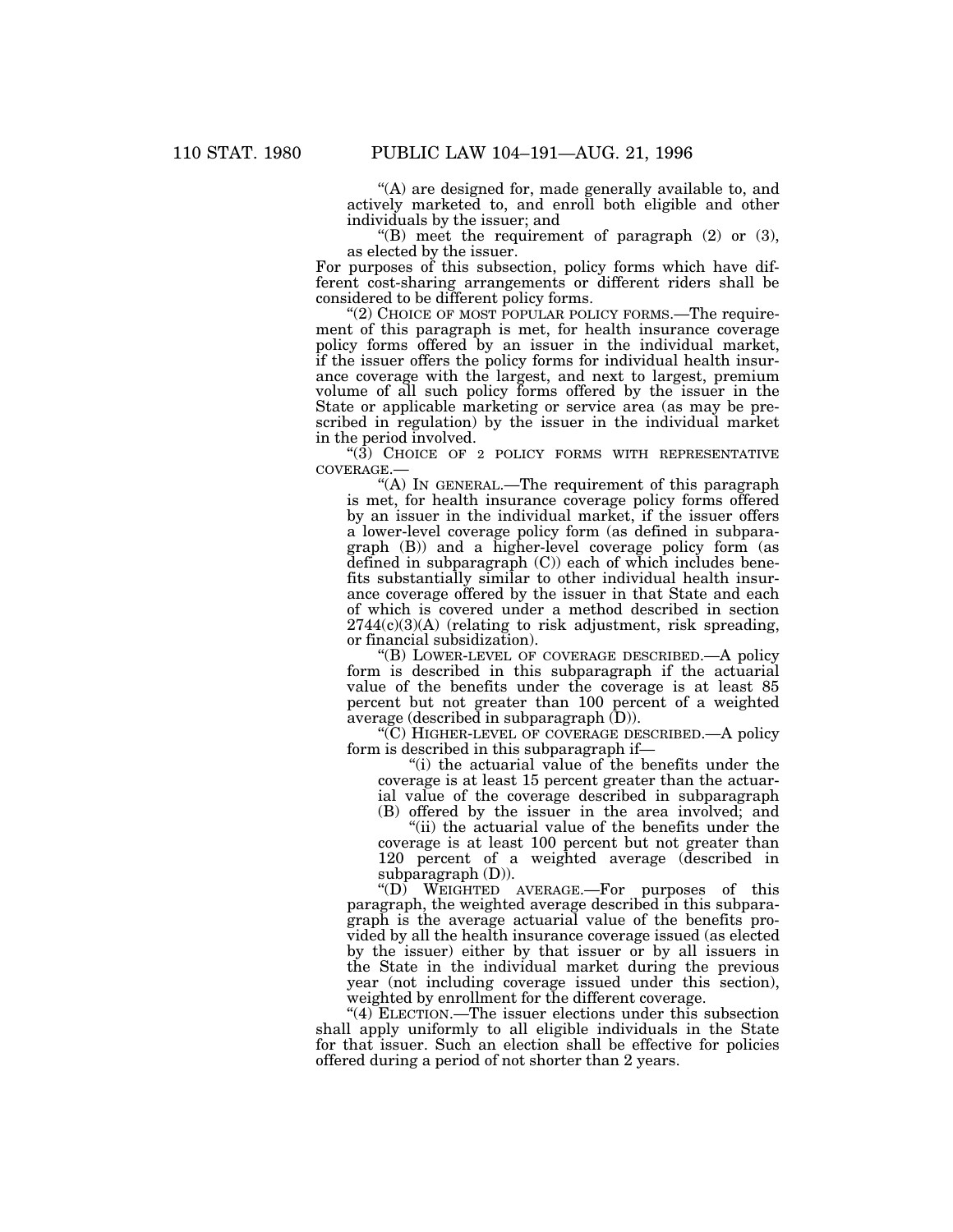''(5) ASSUMPTIONS.—For purposes of paragraph (3), the actuarial value of benefits provided under individual health insurance coverage shall be calculated based on a standardized population and a set of standardized utilization and cost factors. ''(d) SPECIAL RULES FOR NETWORK PLANS.—

" $(1)$  In GENERAL.—In the case of a health insurance issuer that offers health insurance coverage in the individual market through a network plan, the issuer may—

''(A) limit the individuals who may be enrolled under such coverage to those who live, reside, or work within the service area for such network plan; and

''(B) within the service area of such plan, deny such coverage to such individuals if the issuer has demonstrated, if required, to the applicable State authority that—

"(i) it will not have the capacity to deliver services adequately to additional individual enrollees because of its obligations to existing group contract holders and enrollees and individual enrollees, and

''(ii) it is applying this paragraph uniformly to individuals without regard to any health status-related factor of such individuals and without regard to whether the individuals are eligible individuals.

"(2) 180-DAY SUSPENSION UPON DENIAL OF COVERAGE.- An issuer, upon denying health insurance coverage in any service area in accordance with paragraph (1)(B), may not offer coverage in the individual market within such service area for a period of 180 days after such coverage is denied.

''(e) APPLICATION OF FINANCIAL CAPACITY LIMITS.—

''(1) IN GENERAL.—A health insurance issuer may deny health insurance coverage in the individual market to an eligible individual if the issuer has demonstrated, if required, to the applicable State authority that—

 $\ddot{H}$  (A) it does not have the financial reserves necessary to underwrite additional coverage; and

''(B) it is applying this paragraph uniformly to all individuals in the individual market in the State consistent with applicable State law and without regard to any health status-related factor of such individuals and without regard to whether the individuals are eligible individuals.

"(2) 180-DAY SUSPENSION UPON DENIAL OF COVERAGE.- An issuer upon denying individual health insurance coverage in any service area in accordance with paragraph (1) may not offer such coverage in the individual market within such service area for a period of 180 days after the date such coverage is denied or until the issuer has demonstrated, if required under applicable State law, to the applicable State authority that the issuer has sufficient financial reserves to underwrite additional coverage, whichever is later. A State may provide for the application of this paragraph on a service-area-specific basis.

''(e) MARKET REQUIREMENTS.—

"(1) IN GENERAL.—The provisions of subsection (a) shall not be construed to require that a health insurance issuer offering health insurance coverage only in connection with group health plans or through one or more bona fide associations, or both, offer such health insurance coverage in the individual market.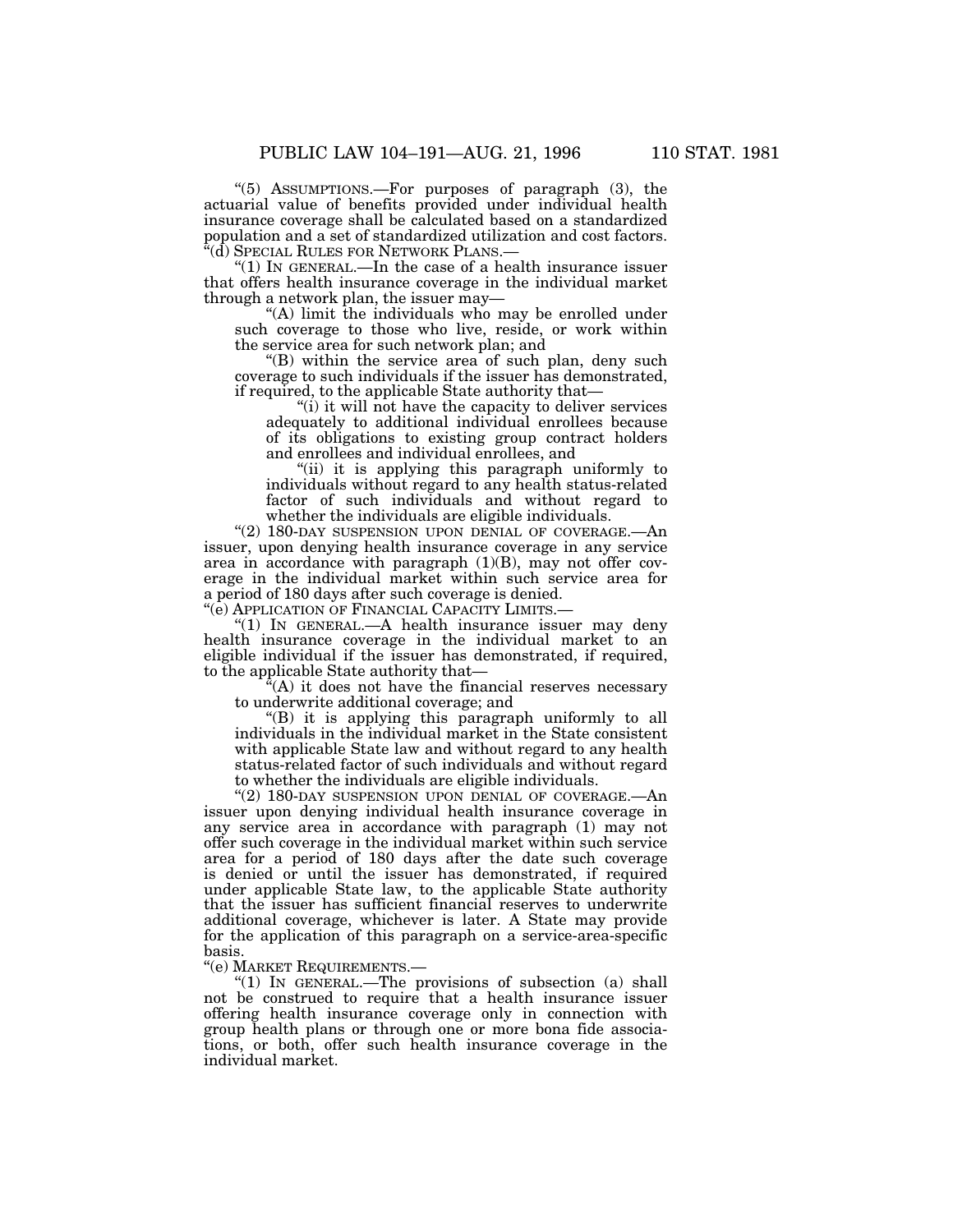''(2) CONVERSION POLICIES.—A health insurance issuer offering health insurance coverage in connection with group health plans under this title shall not be deemed to be a health insurance issuer offering individual health insurance coverage solely because such issuer offers a conversion policy. ''(f) CONSTRUCTION.—Nothing in this section shall be

construed— " $(1)$  to restrict the amount of the premium rates that an

issuer may charge an individual for health insurance coverage provided in the individual market under applicable State law; or

 $(2)$  to prevent a health insurance issuer offering health insurance coverage in the individual market from establishing premium discounts or rebates or modifying otherwise applicable copayments or deductibles in return for adherence to programs of health promotion and disease prevention.

42 USC 300gg– 42.

### **''SEC. 2742. GUARANTEED RENEWABILITY OF INDIVIDUAL HEALTH INSURANCE COVERAGE.**

''(a) IN GENERAL.—Except as provided in this section, a health insurance issuer that provides individual health insurance coverage to an individual shall renew or continue in force such coverage at the option of the individual.

''(b) GENERAL EXCEPTIONS.—A health insurance issuer may nonrenew or discontinue health insurance coverage of an individual in the individual market based only on one or more of the following:

"(1) NONPAYMENT OF PREMIUMS.—The individual has failed to pay premiums or contributions in accordance with the terms of the health insurance coverage or the issuer has not received timely premium payments.

" $(2)$  Fraud.—The individual has performed an act or practice that constitutes fraud or made an intentional misrepresentation of material fact under the terms of the coverage.

"(3) TERMINATION OF PLAN.—The issuer is ceasing to offer coverage in the individual market in accordance with subsection (c) and applicable State law.

"(4) MOVEMENT OUTSIDE SERVICE AREA.—In the case of a health insurance issuer that offers health insurance coverage in the market through a network plan, the individual no longer resides, lives, or works in the service area (or in an area for which the issuer is authorized to do business) but only if such coverage is terminated under this paragraph uniformly without regard to any health status-related factor of covered individuals.

''(5) ASSOCIATION MEMBERSHIP CEASES.—In the case of health insurance coverage that is made available in the individual market only through one or more bona fide associations, the membership of the individual in the association (on the basis of which the coverage is provided) ceases but only if such coverage is terminated under this paragraph uniformly without regard to any health status-related factor of covered individuals.

''(c) REQUIREMENTS FOR UNIFORM TERMINATION OF COV-ERAGE.—

''(1) PARTICULAR TYPE OF COVERAGE NOT OFFERED.—In any case in which an issuer decides to discontinue offering a particular type of health insurance coverage offered in the individual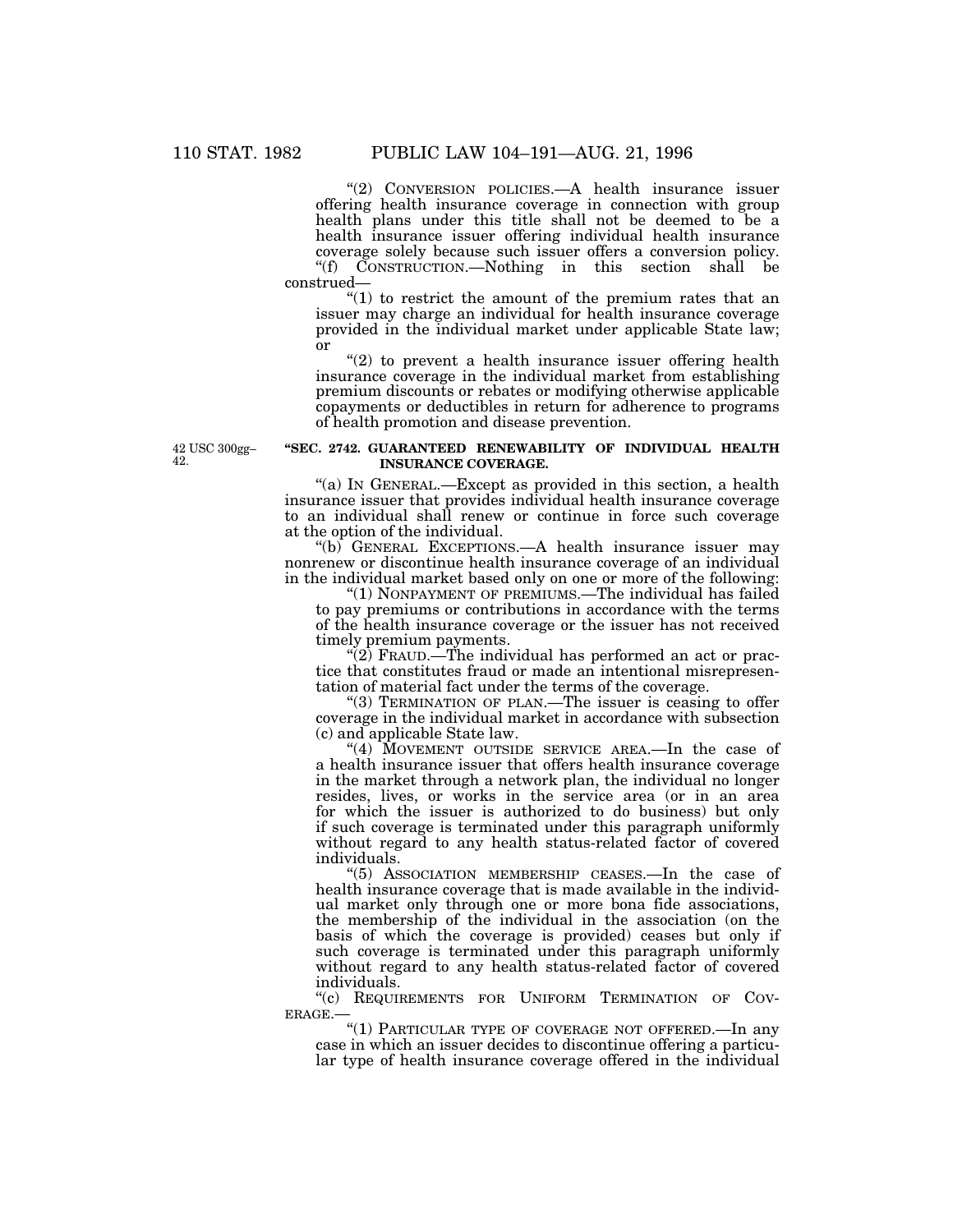market, coverage of such type may be discontinued by the issuer only if—

 $\tilde{A}$ ) the issuer provides notice to each covered individual provided coverage of this type in such market of such discontinuation at least 90 days prior to the date of the discontinuation of such coverage;

''(B) the issuer offers to each individual in the individual market provided coverage of this type, the option to purchase any other individual health insurance coverage currently being offered by the issuer for individuals in such market; and

''(C) in exercising the option to discontinue coverage of this type and in offering the option of coverage under subparagraph (B), the issuer acts uniformly without regard to any health status-related factor of enrolled individuals or individuals who may become eligible for such coverage. ''(2) DISCONTINUANCE OF ALL COVERAGE.—

"(A) In GENERAL.—Subject to subparagraph  $(C)$ , in any case in which a health insurance issuer elects to discontinue offering all health insurance coverage in the individual market in a State, health insurance coverage may be discontinued by the issuer only if—

''(i) the issuer provides notice to the applicable State authority and to each individual of such discontinuation at least 180 days prior to the date of the expiration of such coverage, and

''(ii) all health insurance issued or delivered for issuance in the State in such market are discontinued and coverage under such health insurance coverage in such market is not renewed.

''(B) PROHIBITION ON MARKET REENTRY.—In the case of a discontinuation under subparagraph (A) in the individual market, the issuer may not provide for the issuance of any health insurance coverage in the market and State involved during the 5-year period beginning on the date of the discontinuation of the last health insurance coverage not so renewed.

''(d) EXCEPTION FOR UNIFORM MODIFICATION OF COVERAGE.— At the time of coverage renewal, a health insurance issuer may modify the health insurance coverage for a policy form offered to individuals in the individual market so long as such modification is consistent with State law and effective on a uniform basis among all individuals with that policy form.

''(e) APPLICATION TO COVERAGE OFFERED ONLY THROUGH ASSOCIATIONS.—In applying this section in the case of health insurance coverage that is made available by a health insurance issuer in the individual market to individuals only through one or more associations, a reference to an 'individual' is deemed to include a reference to such an association (of which the individual is a member).

### **''SEC. 2743. CERTIFICATION OF COVERAGE.**

''The provisions of section 2701(e) shall apply to health insurance coverage offered by a health insurance issuer in the individual market in the same manner as it applies to health insurance coverage offered by a health insurance issuer in connection with a group health plan in the small or large group market.

42 USC 300gg– 43.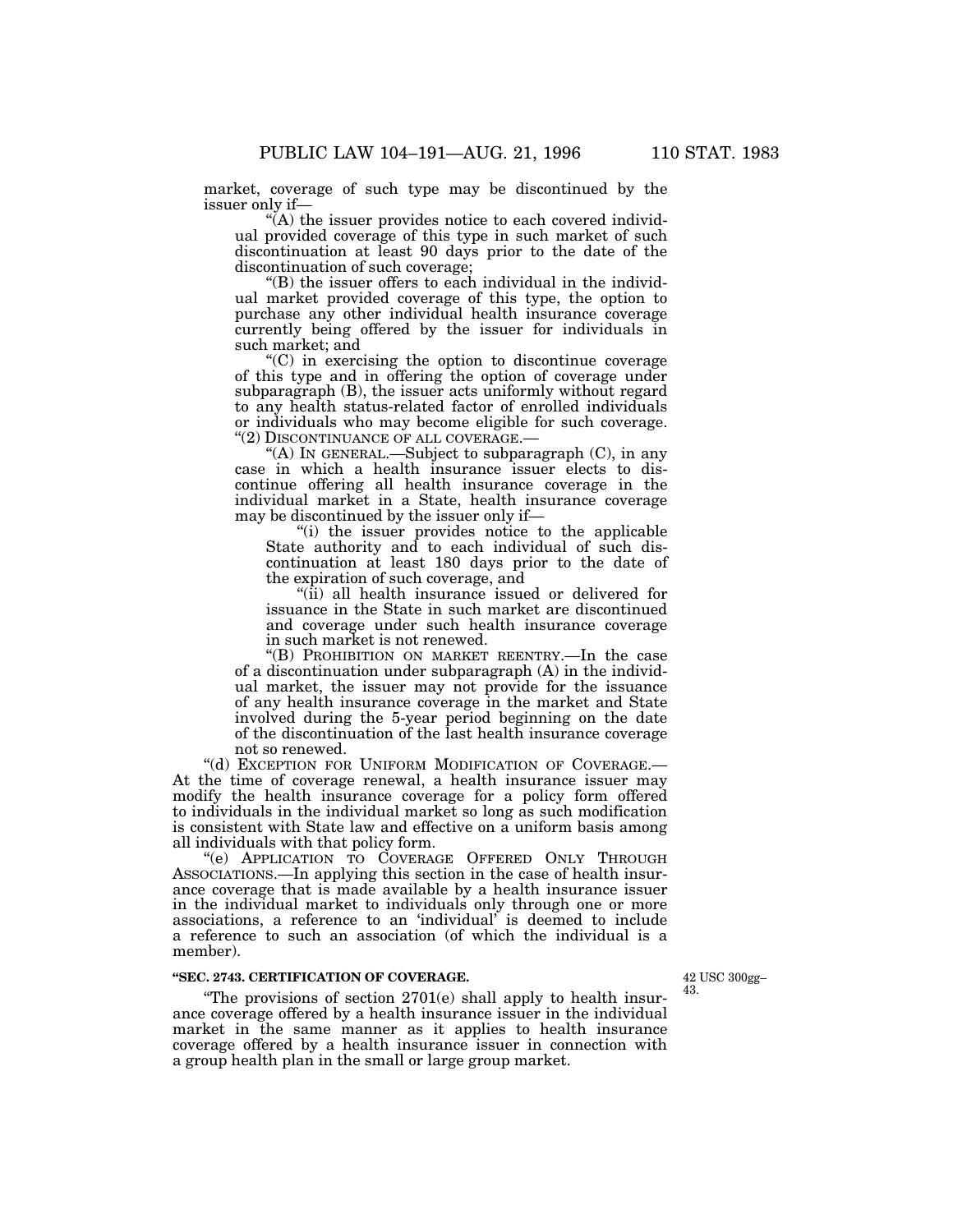42 USC 300gg– 44.

**''SEC. 2744. STATE FLEXIBILITY IN INDIVIDUAL MARKET REFORMS.**

"(a) WAIVER OF REQUIREMENTS WHERE IMPLEMENTATION OF ACCEPTABLE ALTERNATIVE MECHANISM.—

"(1) IN GENERAL.—The requirements of section  $2741$  shall not apply with respect to health insurance coverage offered in the individual market in the State so long as a State is found to be implementing, in accordance with this section and consistent with section 2746(b), an alternative mechanism (in this section referred to as an 'acceptable alternative mechanism')—

"(A) under which all eligible individuals are provided a choice of health insurance coverage;

''(B) under which such coverage does not impose any preexisting condition exclusion with respect to such coverage;

''(C) under which such choice of coverage includes at least one policy form of coverage that is comparable to comprehensive health insurance coverage offered in the individual market in such State or that is comparable to a standard option of coverage available under the group or individual health insurance laws of such State; and  $f(D)$  in a State which is implementing—

"(i) a model act described in subsection  $(c)(1)$ ,

''(ii) a qualified high risk pool described in subsection  $(c)(2)$ , or

"(iii) a mechanism described in subsection  $(c)(3)$ .

''(2) PERMISSIBLE FORMS OF MECHANISMS.—A private or public individual health insurance mechanism (such as a health insurance coverage pool or programs, mandatory group conversion policies, guaranteed issue of one or more plans of individual health insurance coverage, or open enrollment by one or more health insurance issuers), or combination of such mechanisms, that is designed to provide access to health benefits for individuals in the individual market in the State in accordance with this section may constitute an acceptable alternative mechanism.

''(b) APPLICATION OF ACCEPTABLE ALTERNATIVE MECHANISMS.— ''(1) PRESUMPTION.—

(A) IN GENERAL.—Subject to the succeeding provisions of this subsection, a State is presumed to be implementing an acceptable alternative mechanism in accordance with this section as of July 1, 1997, if, by not later than April 1, 1997, the chief executive officer of a State—

''(i) notifies the Secretary that the State has enacted or intends to enact (by not later than January 1, 1998, or July 1, 1998, in the case of a State described in subparagraph (B)(ii)) any necessary legislation to provide for the implementation of a mechanism reasonably designed to be an acceptable alternative mechanism as of January 1, 1998, (or, in the case of a State described in subparagraph  $(\dot{B})(ii)$ , July 1, 1998); and

''(ii) provides the Secretary with such information as the Secretary may require to review the mechanism and its implementation (or proposed implementation) under this subsection.

''(B) DELAY PERMITTED FOR CERTAIN STATES.—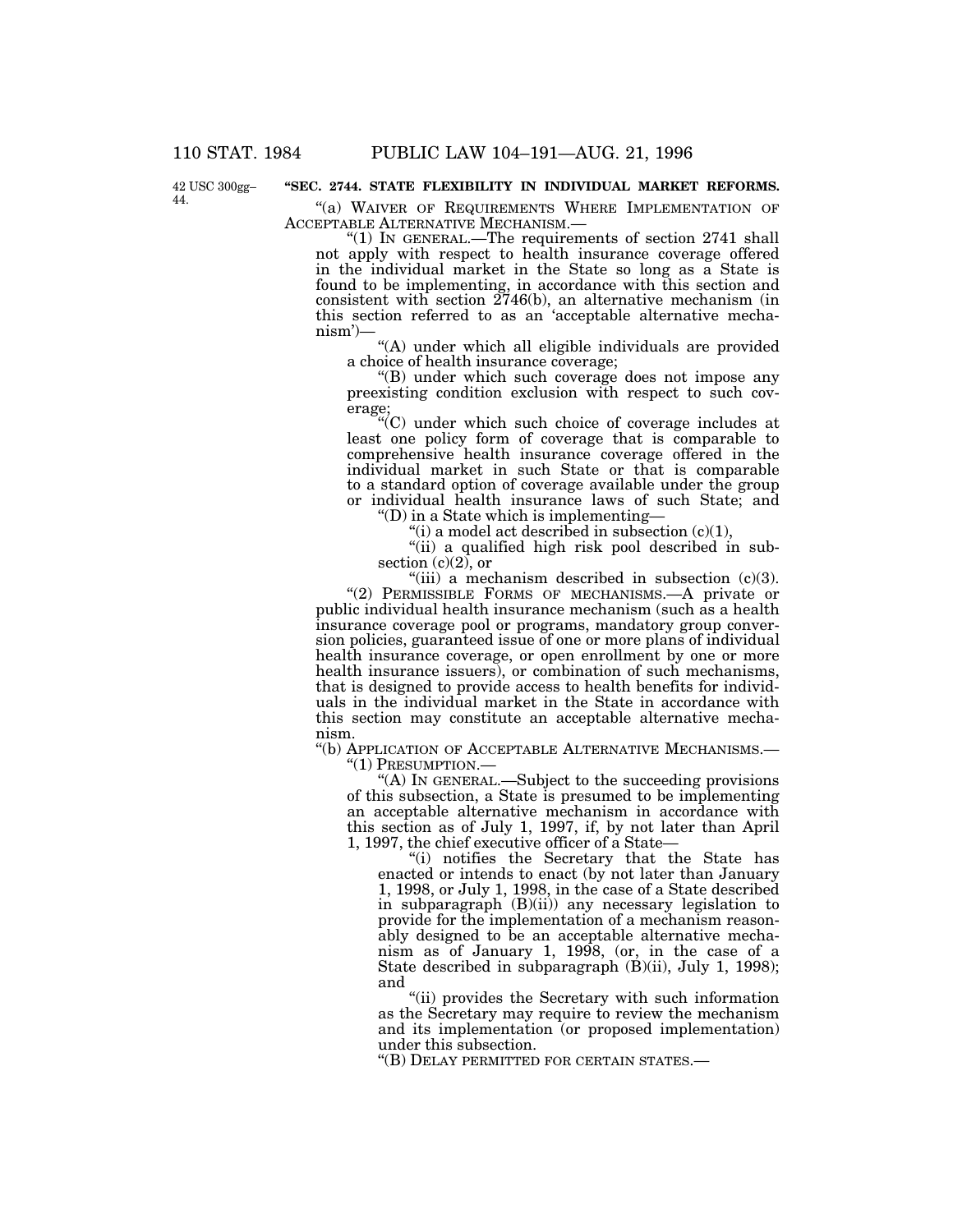''(i) EFFECT OF DELAY.—In the case of a State described in clause (ii) that provides notice under subparagraph (A)(i), for the presumption to continue on and after July 1, 1998, the chief executive officer of the State by April 1, 1998—

''(I) must notify the Secretary that the State has enacted any necessary legislation to provide for the implementation of a mechanism reasonably designed to be an acceptable alternative mechanism as of July 1, 1998; and

''(II) must provide the Secretary with such information as the Secretary may require to review the mechanism and its implementation (or proposed implementation) under this subsection.

 $\mathbf{F}$ (ii) STATES DESCRIBED.—A State described in this clause is a State that has a legislature that does not meet within the 12-month period beginning on the date of enactment of this Act.

''(C) CONTINUED APPLICATION.—In order for a mechanism to continue to be presumed to be an acceptable alternative mechanism, the State shall provide the Secretary every 3 years with information described in subparagraph  $(A)(ii)$  or  $(B)(i)(II)$  (as the case may be).

"(2) NOTICE.—If the Secretary finds, after review of information provided under paragraph (1) and in consultation with the chief executive officer of the State and the insurance commissioner or chief insurance regulatory official of the State, that such a mechanism is not an acceptable alternative mechanism or is not (or no longer) being implemented, the Secretary—

''(A) shall notify the State of—

''(i) such preliminary determination, and

"(ii) the consequences under paragraph (3) of a failure to implement such a mechanism; and

''(B) shall permit the State a reasonable opportunity in which to modify the mechanism (or to adopt another mechanism) in a manner so that may be an acceptable alternative mechanism or to provide for implementation of such a mechanism.

''(3) FINAL DETERMINATION.—If, after providing notice and opportunity under paragraph (2), the Secretary finds that the mechanism is not an acceptable alternative mechanism or the State is not implementing such a mechanism, the Secretary shall notify the State that the State is no longer considered to be implementing an acceptable alternative mechanism and that the requirements of section 2741 shall apply to health insurance coverage offered in the individual market in the State, effective as of a date specified in the notice.

"(4) LIMITATION ON SECRETARIAL AUTHORITY.—The Secretary shall not make a determination under paragraph (2) or (3) on any basis other than the basis that a mechanism is not an acceptable alternative mechanism or is not being implemented.

''(5) FUTURE ADOPTION OF MECHANISMS.—If a State, after January 1, 1997, submits the notice and information described in paragraph (1), unless the Secretary makes a finding described in paragraph (3) within the 90-day period beginning on the date of submission of the notice and information, the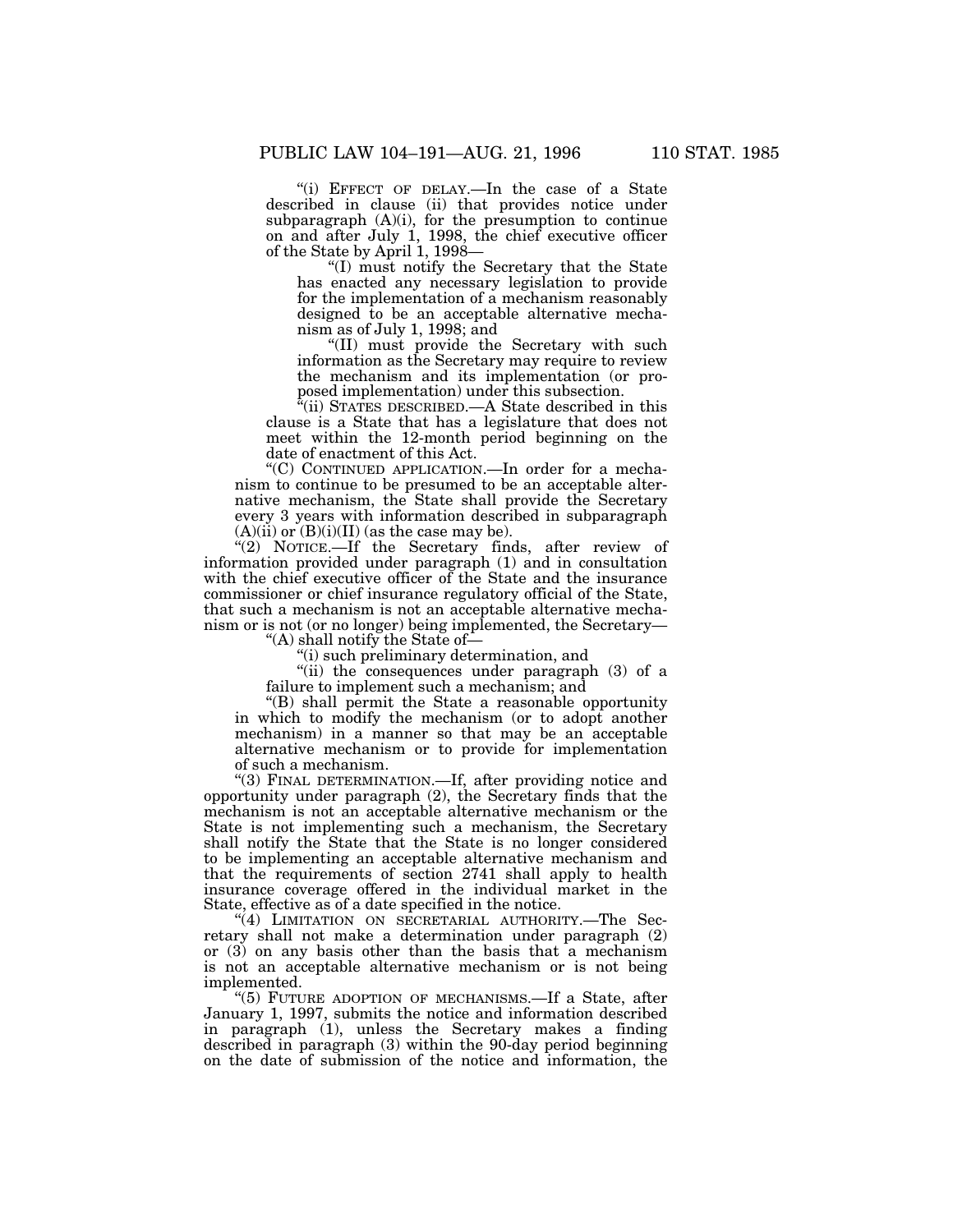mechanism shall be considered to be an acceptable alternative mechanism for purposes of this section, effective 90 days after the end of such period, subject to the second sentence of paragraph (1).

''(c) PROVISION RELATED TO RISK.—

"(1) ADOPTION OF NAIC MODELS.—The model act referred to in subsection  $(a)(1)(D)(i)$  is the Small Employer and Individual Health Insurance Availability Model Act (adopted by the National Association of Insurance Commissioners on June 3, 1996) insofar as it applies to individual health insurance coverage or the Individual Health Insurance Portability Model Act (also adopted by such Association on such date).

''(2) QUALIFIED HIGH RISK POOL.—For purposes of subsection  $(a)(1)(D)(ii)$ , a 'qualified high risk pool' described in this paragraph is a high risk pool that—

''(A) provides to all eligible individuals health insurance coverage (or comparable coverage) that does not impose any preexisting condition exclusion with respect to such coverage for all eligible individuals, and

 $\mathrm{H}(\overline{\mathbf{B}})$  provides for premium rates and covered benefits for such coverage consistent with standards included in the NAIC Model Health Plan for Uninsurable Individuals Act (as in effect as of the date of the enactment of this title).

''(3) OTHER MECHANISMS.—For purposes of subsection  $(a)(1)(D)(iii)$ , a mechanism described in this paragraph—

"(A) provides for risk adjustment, risk spreading, or a risk spreading mechanism (among issuers or policies of an issuer) or otherwise provides for some financial subsidization for eligible individuals, including through assistance to participating issuers; or

''(B) is a mechanism under which each eligible individual is provided a choice of all individual health insurance coverage otherwise available.

42 USC 300gg– 45.

### **''SEC. 2745. ENFORCEMENT.**

''(a) STATE ENFORCEMENT.—

''(1) STATE AUTHORITY.—Subject to section 2746, each State may require that health insurance issuers that issue, sell, renew, or offer health insurance coverage in the State in the individual market meet the requirements established under this part with respect to such issuers.

 $f(2)$  FAILURE TO IMPLEMENT REQUIREMENTS.—In the case of a State that fails to substantially enforce the requirements set forth in this part with respect to health insurance issuers in the State, the Secretary shall enforce the requirements of this part under subsection (b) insofar as they relate to the issuance, sale, renewal, and offering of health insurance coverage in the individual market in such State.

"(b) SECRETARIAL ENFORCEMENT AUTHORITY.—The Secretary shall have the same authority in relation to enforcement of the provisions of this part with respect to issuers of health insurance coverage in the individual market in a State as the Secretary has under section 2722(b)(2) in relation to the enforcement of the provisions of part A with respect to issuers of health insurance coverage in the small group market in the State.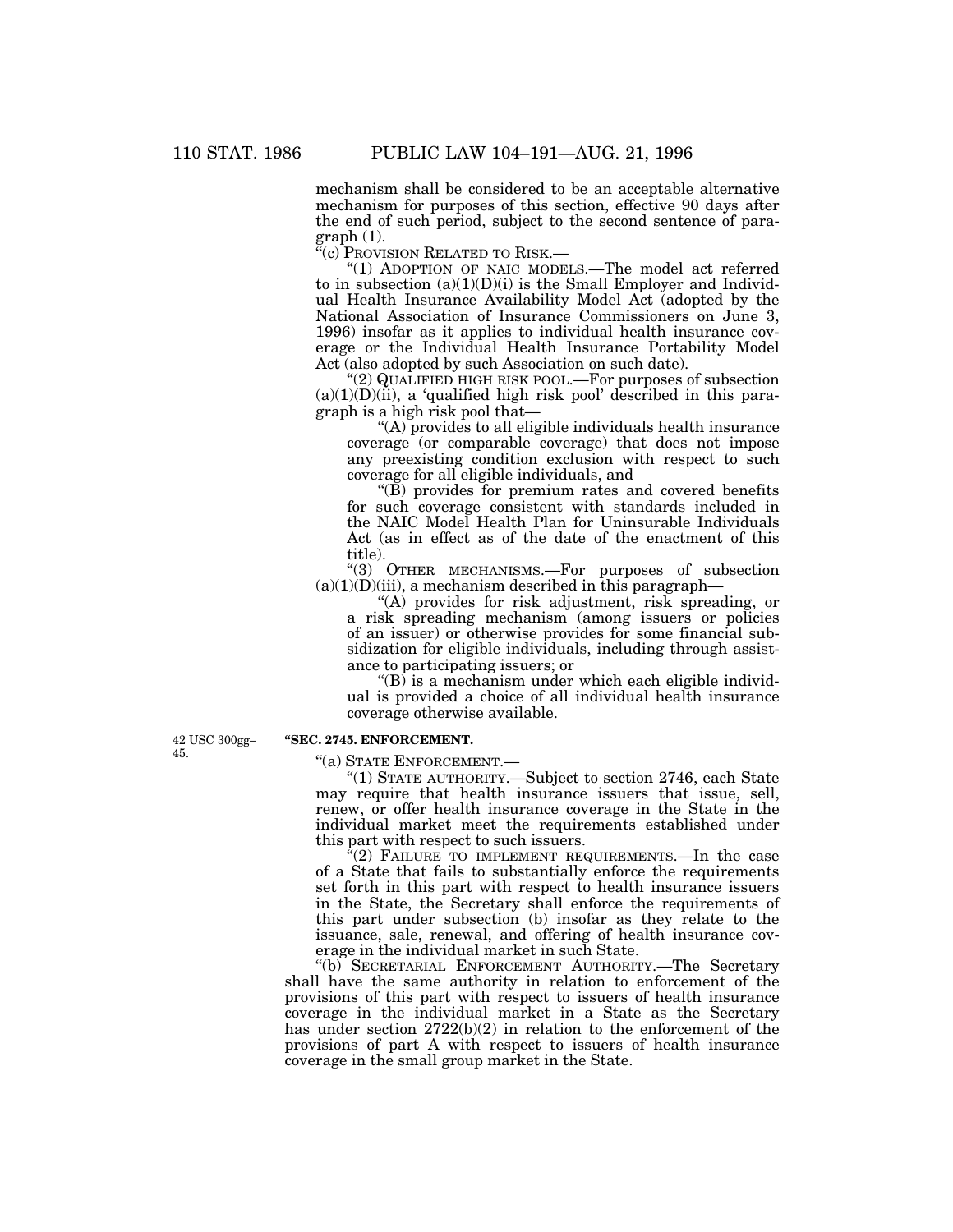# **''SEC. 2746. PREEMPTION.**

42 USC 300gg– 46.

''(a) IN GENERAL.—Subject to subsection (b), nothing in this part (or part C insofar as it applies to this part) shall be construed to prevent a State from establishing, implementing, or continuing in effect standards and requirements unless such standards and requirements prevent the application of a requirement of this part. ''(b) RULES OF CONSTRUCTION.—Nothing in this part (or part

C insofar as it applies to this part) shall be construed to affect or modify the provisions of section 514 of the Employee Retirement Income Security Act of 1974 (29 U.S.C. 1144).

### **''SEC. 2747. GENERAL EXCEPTIONS.**

"(a) EXCEPTION FOR CERTAIN BENEFITS.—The requirements of this part shall not apply to any health insurance coverage in relation to its provision of excepted benefits described in section  $2791(c)(1)$ .

''(b) EXCEPTION FOR CERTAIN BENEFITS IF CERTAIN CONDITIONS MET.—The requirements of this part shall not apply to any health insurance coverage in relation to its provision of excepted benefits described in paragraph  $(2)$ ,  $(3)$ , or  $(4)$  of section  $2791(c)$  if the benefits are provided under a separate policy, certificate, or contract of insurance."

(b) EFFECTIVE DATE.—

(1) IN GENERAL.—Except as provided in this subsection, part B of title XXVII of the Public Health Service Act (as inserted by subsection (a)) shall apply with respect to health insurance coverage offered, sold, issued, renewed, in effect, or operated in the individual market after June 30, 1997, regardless of when a period of creditable coverage occurs.

(2) APPLICATION OF CERTIFICATION RULES.—The provisions of section 102(d)(2) of this Act shall apply to section 2743 of the Public Health Service Act in the same manner as it applies to section 2701(e) of such Act.

# **Subtitle C—General and Miscellaneous Provisions**

### **SEC. 191. HEALTH COVERAGE AVAILABILITY STUDIES.**

(a) STUDIES.—

(1) STUDY ON EFFECTIVENESS OF REFORMS.—The Secretary of Health and Human Services shall provide for a study on the effectiveness of the provisions of this title and the various State laws, in ensuring the availability of reasonably priced health coverage to employers purchasing group coverage and individuals purchasing coverage on a non-group basis.

(2) STUDY ON ACCESS AND CHOICE.—The Secretary also shall provide for a study on—

(A) the extent to which patients have direct access to, and choice of, health care providers, including specialty providers, within a network plan, as well as the opportunity to utilize providers outside of the network plan, under the various types of coverage offered under the provisions of this title; and

(B) the cost and cost-effectiveness to health insurance issuers of providing access to out-of-network providers, and the potential impact of providing such access on the cost

42 USC 300gg note.

42 USC 300gg– 47.

42 USC 300gg– 41 note.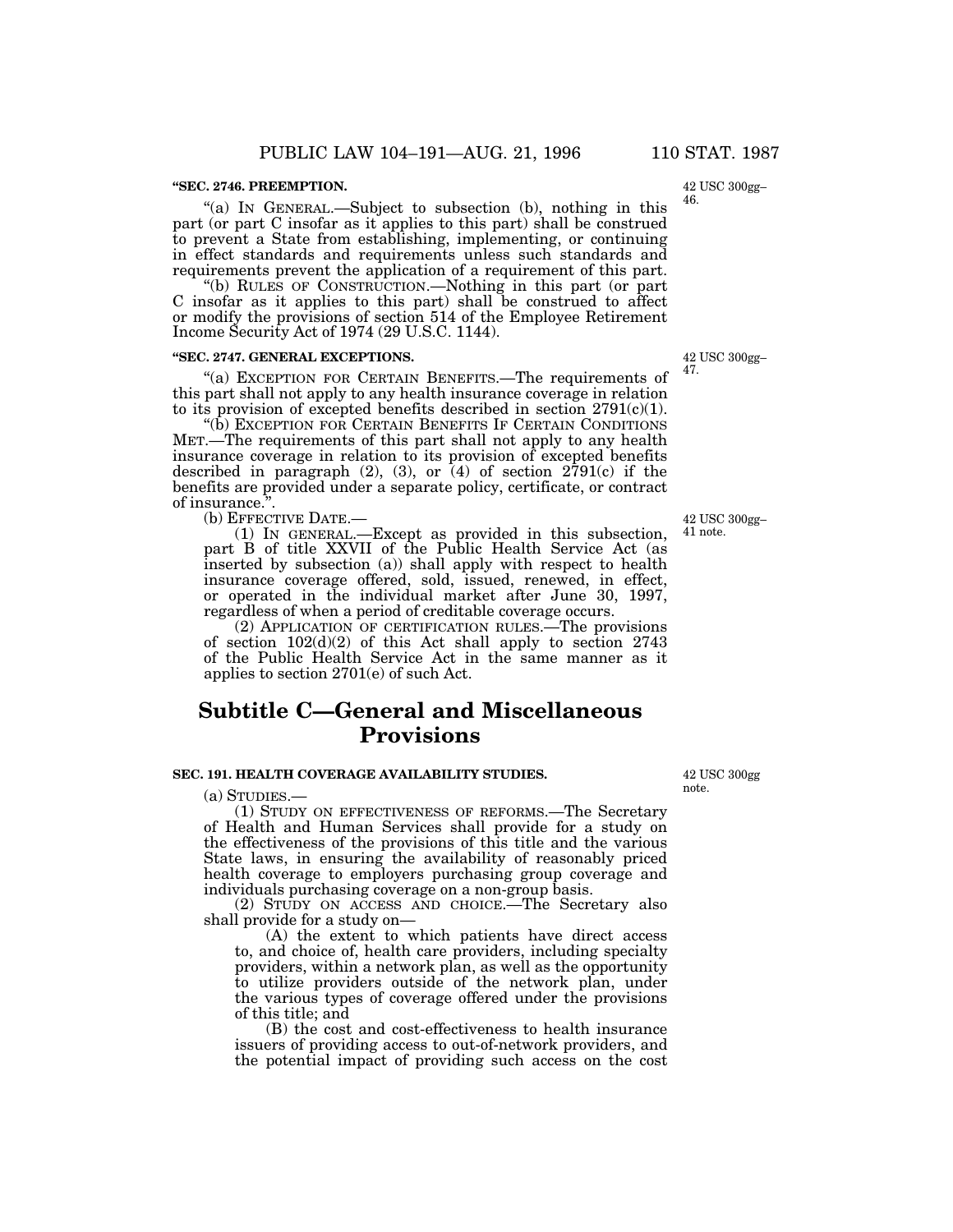and quality of health insurance coverage offered under provisions of this title.

(3) CONSULTATION.—The studies under this subsection shall be conducted in consultation with the Secretary of Labor, representatives of State officials, consumers, and other representatives of individuals and entities that have expertise in health insurance and employee benefits.

(b) REPORTS.—Not later than January 1, 2000, the Secretary shall submit to the appropriate committees of Congress a report on each of the studies under subsection (a).

### **SEC. 192. REPORT ON MEDICARE REIMBURSEMENT OF TELEMEDICINE.**

The Health Care Financing Administration shall complete its ongoing study of Medicare reimbursement of all telemedicine services and submit a report to Congress on Medicare reimbursement of telemedicine services by not later than March 1, 1997. The report shall—

(1) utilize data compiled from the current demonstration projects already under review and gather data from other ongoing telemedicine networks;

(2) include an analysis of the cost of services provided via telemedicine; and

(3) include a proposal for Medicare reimbursement of such services.

### **SEC. 193. ALLOWING FEDERALLY-QUALIFIED HMOS TO OFFER HIGH DEDUCTIBLE PLANS.**

Section 1301(b) of the Public Health Service Act (42 U.S.C. 300e(b)) is amended by adding at the end the following new paragraph:

''(6) A health maintenance organization that otherwise meets the requirements of this title may offer a high-deductible health plan (as defined in section  $220(c)(2)$  of the Internal Revenue Code of 1986).''.

# **SEC. 194. VOLUNTEER SERVICES PROVIDED BY HEALTH PROFES-SIONALS AT FREE CLINICS.**

Section 224 of the Public Health Service Act (42 U.S.C. 233) is amended by adding at the end the following subsection:

 $(v(0)(1)$  For purposes of this section, a free clinic health professional shall in providing a qualifying health service to an individual be deemed to be an employee of the Public Health Service for a calendar year that begins during a fiscal year for which a transfer was made under paragraph (6)(D). The preceding sentence is subject to the provisions of this subsection.

" $(2)$  In providing a health service to an individual, a health care practitioner shall for purposes of this subsection be considered to be a free clinic health professional if the following conditions are met:

"(A) The service is provided to the individual at a free clinic, or through offsite programs or events carried out by the free clinic.

''(B) The free clinic is sponsoring the health care practitioner pursuant to paragraph  $(5)(C)$ .

" $(\tilde{C})$  The service is a qualifying health service (as defined in paragraph (4)).

''(D) Neither the health care practitioner nor the free clinic receives any compensation for the service from the individual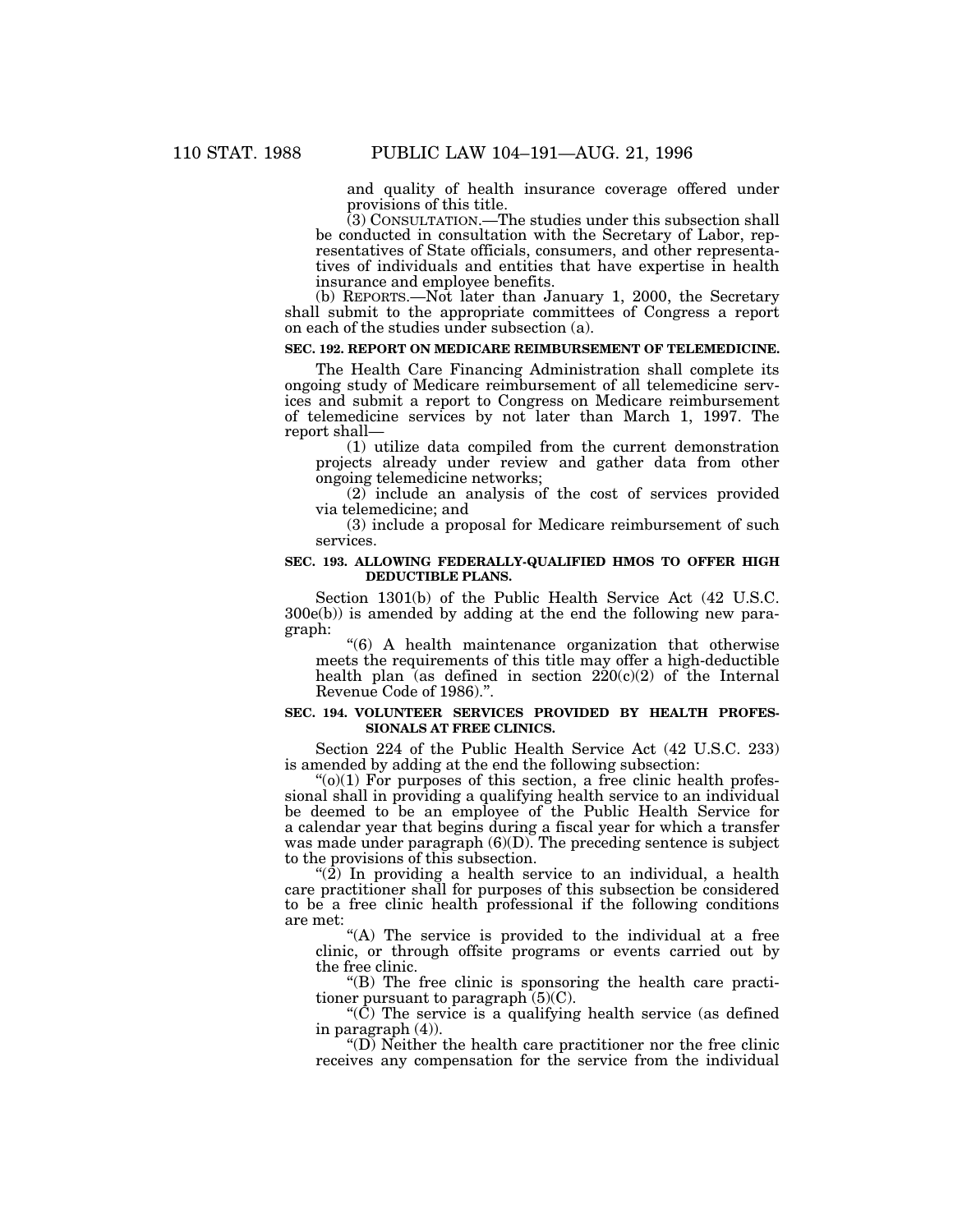or from any third-party payor (including reimbursement under any insurance policy or health plan, or under any Federal or State health benefits program). With respect to compliance with such condition:

''(i) The health care practitioner may receive repayment from the free clinic for reasonable expenses incurred by the health care practitioner in the provision of the service to the individual.

"(ii) The free clinic may accept voluntary donations" for the provision of the service by the health care practitioner to the individual.

''(E) Before the service is provided, the health care practitioner or the free clinic provides written notice to the individual of the extent to which the legal liability of the health care practitioner is limited pursuant to this subsection (or in the case of an emergency, the written notice is provided to the individual as soon after the emergency as is practicable). If the individual is a minor or is otherwise legally incompetent, the condition under this subparagraph is that the written notice be provided to a legal guardian or other person with legal responsibility for the care of the individual.

" $(F)$  At the time the service is provided, the health care practitioner is licensed or certified in accordance with applicable law regarding the provision of the service.

" $(3)(A)$  For purposes of this subsection, the term 'free clinic' means a health care facility operated by a nonprofit private entity meeting the following requirements:

"(i) The entity does not, in providing health services through the facility, accept reimbursement from any thirdparty payor (including reimbursement under any insurance policy or health plan, or under any Federal or State health benefits program).

"(ii) The entity, in providing health services through the facility, either does not impose charges on the individuals to whom the services are provided, or imposes a charge according to the ability of the individual involved to pay the charge.

"(iii) The entity is licensed or certified in accordance with applicable law regarding the provision of health services.

"(B) With respect to compliance with the conditions under subparagraph (A), the entity involved may accept voluntary donations for the provision of services.

"(4) For purposes of this subsection, the term 'qualifying health service' means any medical assistance required or authorized to be provided in the program under title XIX of the Social Security Act, without regard to whether the medical assistance is included in the plan submitted under such program by the State in which the health care practitioner involved provides the medical assistance. References in the preceding sentence to such program shall as applicable be considered to be references to any successor to such program.

" $(5)$  Subsection (g) (other than paragraphs (3) through (5)) and subsections (h), (i), and (l) apply to a health care practitioner for purposes of this subsection to the same extent and in the same manner as such subsections apply to an officer, governing board member, employee, or contractor of an entity described in subsection  $(g)(4)$ , subject to paragraph  $(6)$  and subject to the following: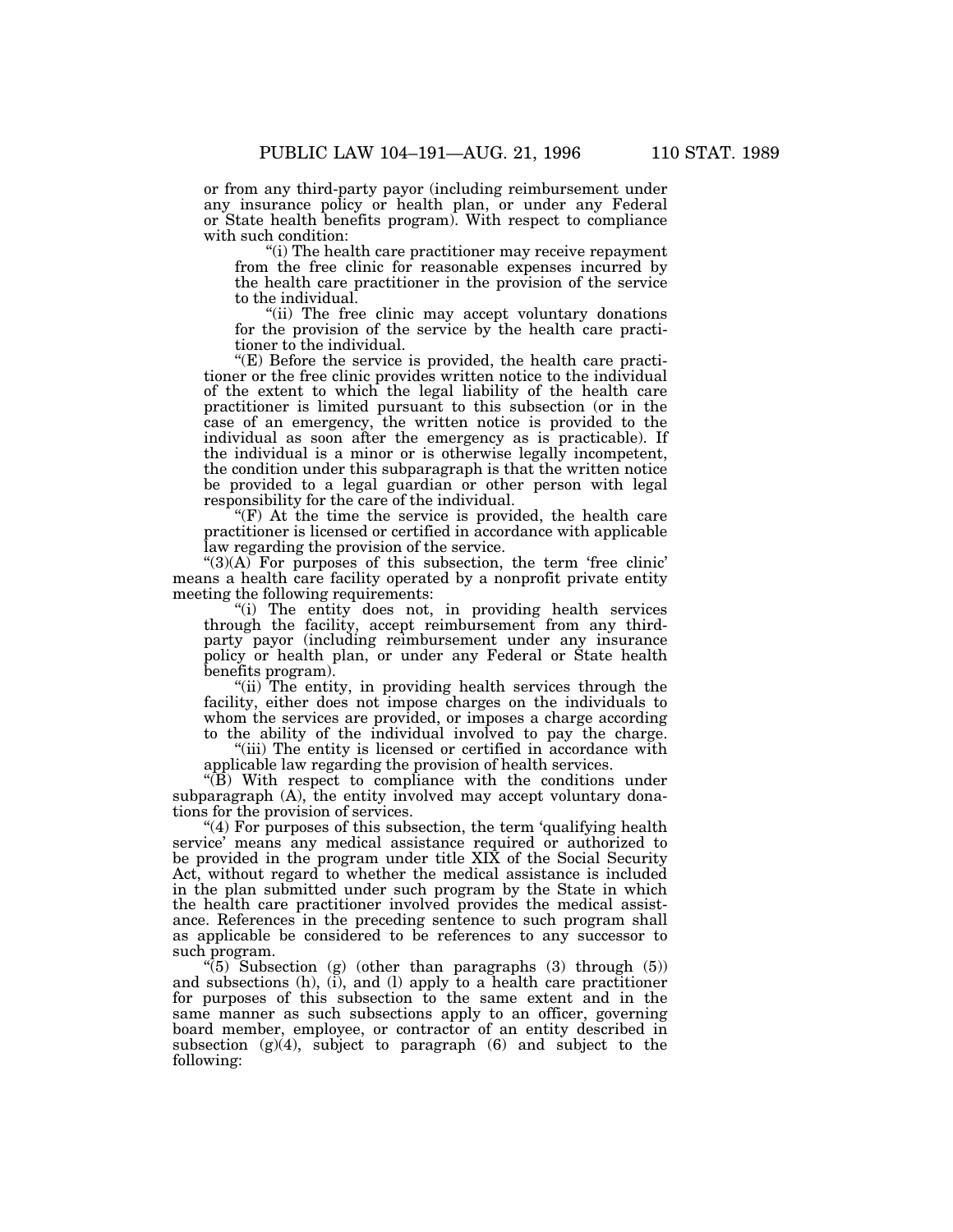"(A) The first sentence of paragraph (1) applies in lieu of the first sentence of subsection  $(g)(1)(A)$ .

''(B) This subsection may not be construed as deeming any free clinic to be an employee of the Public Health Service for purposes of this section.

" $(\overline{C})$  With respect to a free clinic, a health care practitioner is not a free clinic health professional unless the free clinic sponsors the health care practitioner. For purposes of this subsection, the free clinic shall be considered to be sponsoring the health care practitioner if—

''(i) with respect to the health care practitioner, the free clinic submits to the Secretary an application meeting the requirements of subsection  $(g)(1)(D)$ ; and

"(ii) the Secretary, pursuant to subsection  $(g)(1)(E)$ , determines that the health care practitioner is deemed to be an employee of the Public Health Service.

''(D) In the case of a health care practitioner who is determined by the Secretary pursuant to subsection  $(g)(1)(E)$  to be a free clinic health professional, this subsection applies to the health care practitioner (with respect to the free clinic sponsoring the health care practitioner pursuant to subparagraph (C)) for any cause of action arising from an act or omission of the health care practitioner occurring on or after the date on which the Secretary makes such determination.

"(E) Subsection  $(g)(1)(F)$  applies to a health care practitioner for purposes of this subsection only to the extent that, in providing health services to an individual, each of the conditions specified in paragraph (2) is met.

 $"(6)(A)$  For purposes of making payments for judgments against the United States (together with related fees and expenses of witnesses) pursuant to this section arising from the acts or omissions of free clinic health professionals, there is authorized to be appropriated \$10,000,000 for each fiscal year.

''(B) The Secretary shall establish a fund for purposes of this subsection. Each fiscal year amounts appropriated under subparagraph (A) shall be deposited in such fund.

''(C) Not later than May 1 of each fiscal year, the Attorney General, in consultation with the Secretary, shall submit to the Congress a report providing an estimate of the amount of claims (together with related fees and expenses of witnesses) that, by reason of the acts or omissions of free clinic health professionals, will be paid pursuant to this section during the calendar year that begins in the following fiscal year. Subsection  $(k)(1)(B)$  applies to the estimate under the preceding sentence regarding free clinic health professionals to the same extent and in the same manner as such subsection applies to the estimate under such subsection regarding officers, governing board members, employees, and contractors of entities described in subsection  $(g)(4)$ .

''(D) Not later than December 31 of each fiscal year, the Secretary shall transfer from the fund under subparagraph (B) to the appropriate accounts in the Treasury an amount equal to the estimate made under subparagraph  $(C)$  for the calendar year beginning in such fiscal year, subject to the extent of amounts in the fund.

" $(7)(A)$  This subsection takes effect on the date of the enactment of the first appropriations Act that makes an appropriation under paragraph  $(6)(\overline{A})$ , except as provided in subparagraph  $(B)(i)$ .

Reports.

Effective date.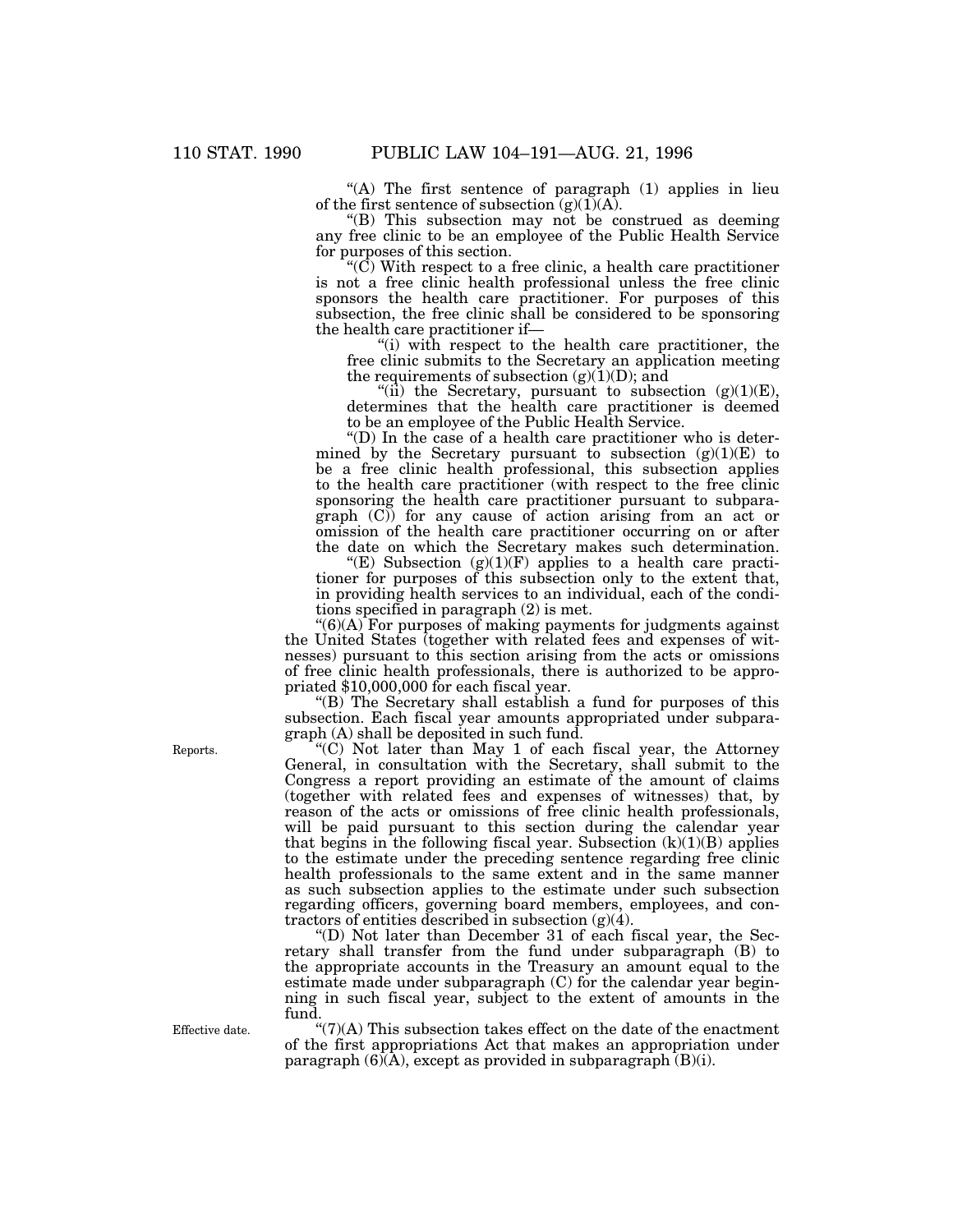$f(B)(i)$  Effective on the date of the enactment of the Health Insurance Portability and Accountability Act of 1996—

''(I) the Secretary may issue regulations for carrying out this subsection, and the Secretary may accept and consider applications submitted pursuant to paragraph  $(5)(C)$ ; and

"(II) reports under paragraph  $(6)(C)$  may be submitted to the Congress.

"(ii) For the first fiscal year for which an appropriation is made under subparagraph (A) of paragraph (6), if an estimate under subparagraph (C) of such paragraph has not been made for the calendar year beginning in such fiscal year, the transfer under subparagraph (D) of such paragraph shall be made notwithstanding the lack of the estimate, and the transfer shall be made in an amount equal to the amount of such appropriation.''.

# **SEC. 195. FINDINGS; SEVERABILITY.**

42 USC 300gg note.

(a) FINDINGS RELATING TO EXERCISE OF COMMERCE CLAUSE AUTHORITY.—Congress finds the following in relation to the provisions of this title:

(1) Provisions in group health plans and health insurance coverage that impose certain preexisting condition exclusions impact the ability of employees to seek employment in interstate commerce, thereby impeding such commerce.

(2) Health insurance coverage is commercial in nature and is in and affects interstate commerce.

(3) It is a necessary and proper exercise of Congressional authority to impose requirements under this title on group health plans and health insurance coverage (including coverage offered to individuals previously covered under group health plans) in order to promote commerce among the States.

(4) Congress, however, intends to defer to States, to the maximum extent practicable, in carrying out such requirements with respect to insurers and health maintenance organizations that are subject to State regulation, consistent with the provisions of the Employee Retirement Income Security Act of 1974.

(b) SEVERABILITY.—If any provision of this title or the application of such provision to any person or circumstance is held to be unconstitutional, the remainder of this title and the application of the provisions of such to any person or circumstance shall not be affected thereby.

# **TITLE II—PREVENTING HEALTH CARE FRAUD AND ABUSE; ADMINISTRATIVE SIMPLIFICATION**

### **SEC. 200. REFERENCES IN TITLE.**

Except as otherwise specifically provided, whenever in this title an amendment is expressed in terms of an amendment to or repeal of a section or other provision, the reference shall be considered to be made to that section or other provision of the Social Security Act.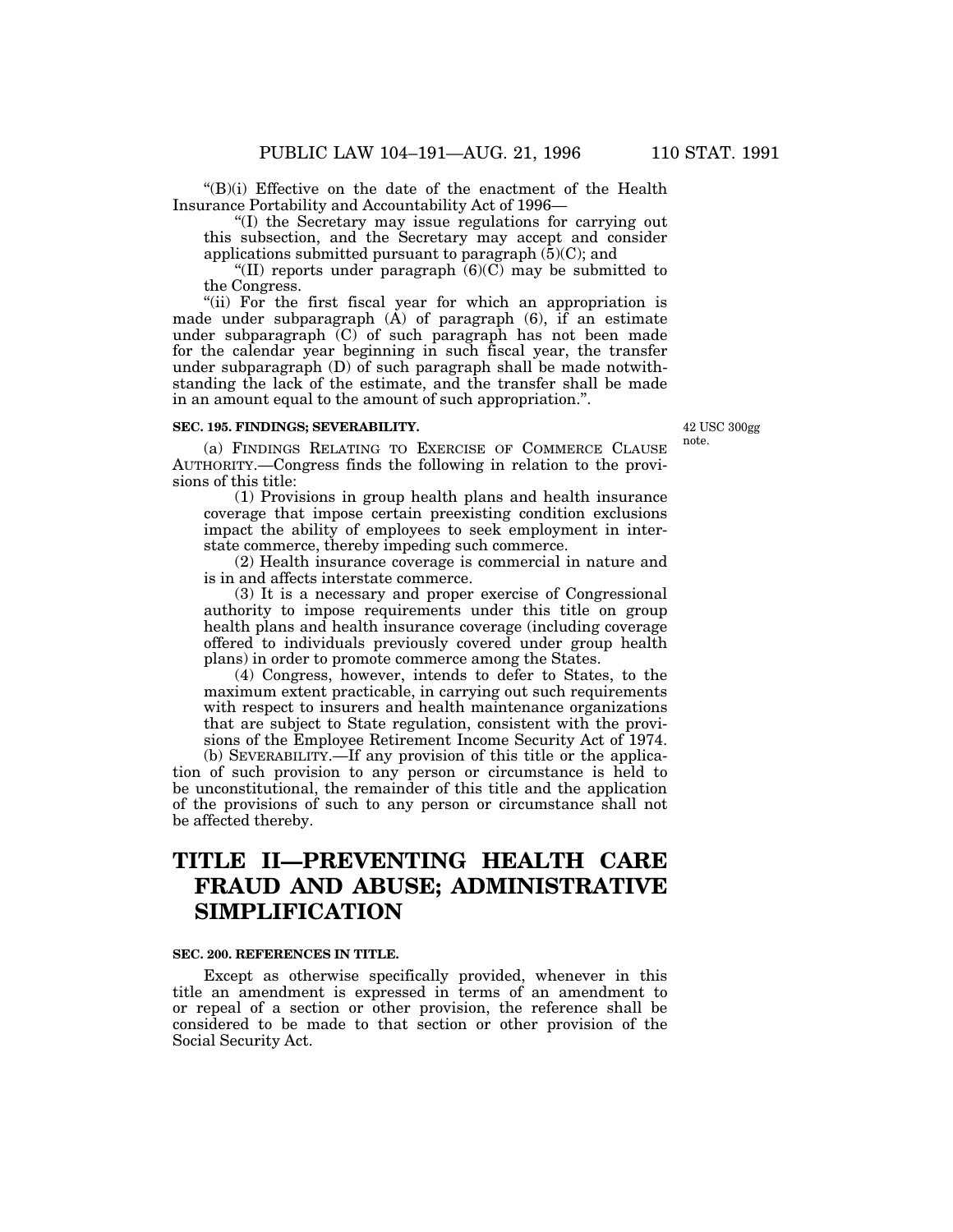# **Subtitle A—Fraud and Abuse Control Program**

### **SEC. 201. FRAUD AND ABUSE CONTROL PROGRAM.**

(a) ESTABLISHMENT OF PROGRAM.—Title XI (42 U.S.C. 1301 et seq.) is amended by inserting after section 1128B the following new section:

### ''FRAUD AND ABUSE CONTROL PROGRAM

42 USC 1320a– 7c.

''SEC. 1128C. (a) ESTABLISHMENT OF PROGRAM.—

"(1) IN GENERAL.—Not later than January 1, 1997, the Secretary, acting through the Office of the Inspector General of the Department of Health and Human Services, and the Attorney General shall establish a program—

''(A) to coordinate Federal, State, and local law enforcement programs to control fraud and abuse with respect to health plans,

''(B) to conduct investigations, audits, evaluations, and inspections relating to the delivery of and payment for health care in the United States,

''(C) to facilitate the enforcement of the provisions of sections 1128, 1128A, and 1128B and other statutes applicable to health care fraud and abuse,

''(D) to provide for the modification and establishment of safe harbors and to issue advisory opinions and special fraud alerts pursuant to section 1128D, and

 $E(E)$  to provide for the reporting and disclosure of certain final adverse actions against health care providers, suppliers, or practitioners pursuant to the data collection system established under section 1128E.

"(2) COORDINATION WITH HEALTH PLANS.—In carrying out the program established under paragraph (1), the Secretary and the Attorney General shall consult with, and arrange for the sharing of data with representatives of health plans.

''(3) GUIDELINES.—

''(A) IN GENERAL.—The Secretary and the Attorney General shall issue guidelines to carry out the program under paragraph (1). The provisions of sections 553, 556, and 557 of title 5, United States Code, shall not apply in the issuance of such guidelines.

''(B) INFORMATION GUIDELINES.—

''(i) IN GENERAL.—Such guidelines shall include guidelines relating to the furnishing of information by health plans, providers, and others to enable the Secretary and the Attorney General to carry out the program (including coordination with health plans under paragraph (2)).

''(ii) CONFIDENTIALITY.—Such guidelines shall include procedures to assure that such information is provided and utilized in a manner that appropriately protects the confidentiality of the information and the privacy of individuals receiving health care services and items.

''(iii) QUALIFIED IMMUNITY FOR PROVIDING INFORMATION.—The provisions of section 1157(a) (relat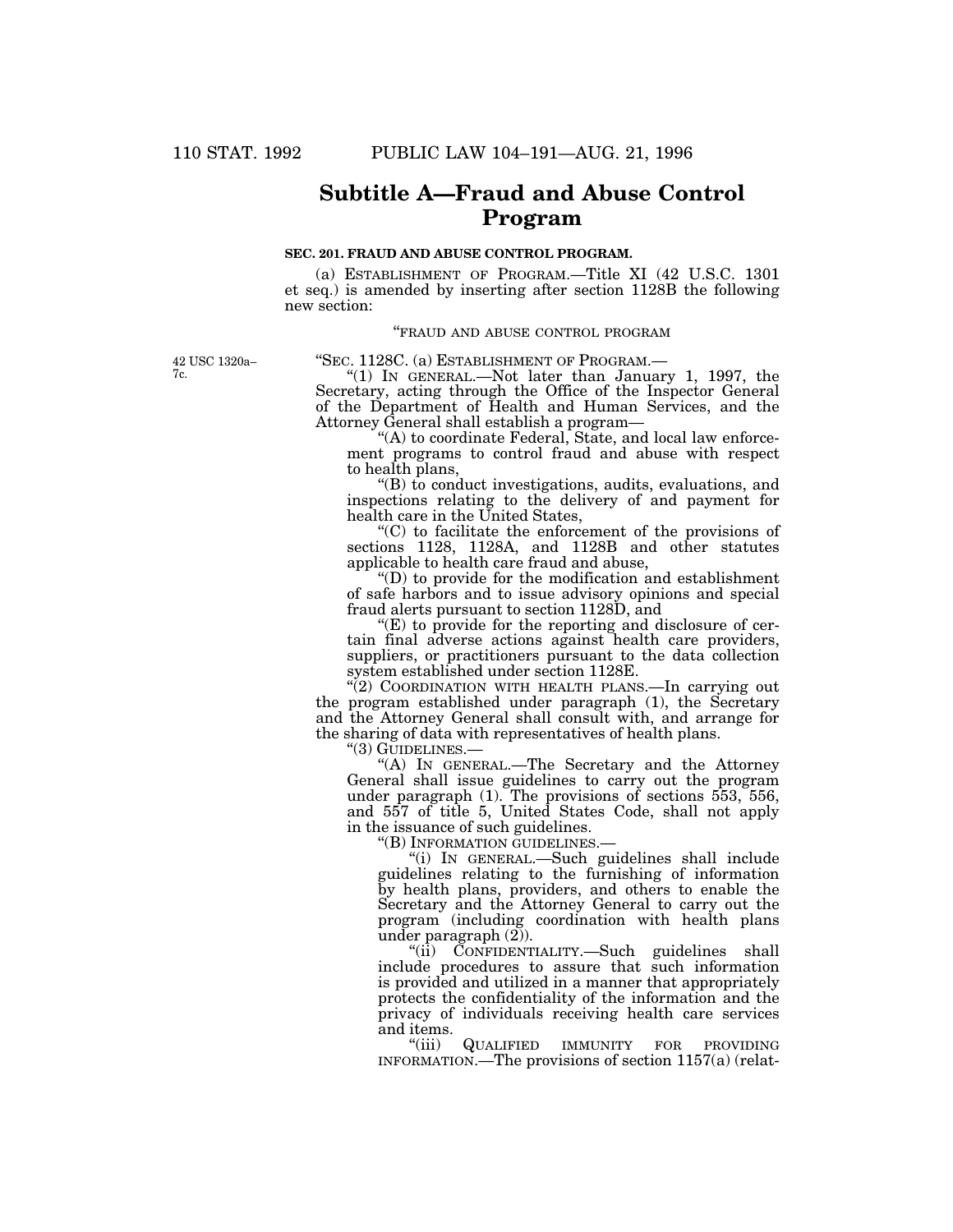ing to limitation on liability) shall apply to a person providing information to the Secretary or the Attorney General in conjunction with their performance of duties under this section.

''(4) ENSURING ACCESS TO DOCUMENTATION.—The Inspector General of the Department of Health and Human Services is authorized to exercise such authority described in paragraphs (3) through (9) of section 6 of the Inspector General Act of 1978 (5 U.S.C. App.) as necessary with respect to the activities under the fraud and abuse control program established under this subsection.

''(5) AUTHORITY OF INSPECTOR GENERAL.—Nothing in this Act shall be construed to diminish the authority of any Inspector General, including such authority as provided in the Inspector General Act of 1978 (5 U.S.C. App.).

''(b) ADDITIONAL USE OF FUNDS BY INSPECTOR GENERAL.—

''(1) REIMBURSEMENTS FOR INVESTIGATIONS.—The Inspector General of the Department of Health and Human Services is authorized to receive and retain for current use reimbursement for the costs of conducting investigations and audits and for monitoring compliance plans when such costs are ordered by a court, voluntarily agreed to by the payor, or otherwise.

"(2) CREDITING.—Funds received by the Inspector General under paragraph (1) as reimbursement for costs of conducting investigations shall be deposited to the credit of the appropriation from which initially paid, or to appropriations for similar purposes currently available at the time of deposit, and shall remain available for obligation for 1 year from the date of the deposit of such funds.

"(c)  $H_{\text{EALTH}}$  PLAN DEFINED.—For purposes of this section, the term 'health plan' means a plan or program that provides health benefits, whether directly, through insurance, or otherwise, and includes—

''(1) a policy of health insurance;

 $''(2)$  a contract of a service benefit organization; and

" $(3)$  a membership agreement with a health maintenance organization or other prepaid health plan.''.

(b) ESTABLISHMENT OF HEALTH CARE FRAUD AND ABUSE CON-TROL ACCOUNT IN FEDERAL HOSPITAL INSURANCE TRUST FUND.— Section 1817 (42 U.S.C. 1395i) is amended by adding at the end the following new subsection:

"(k) HEALTH CARE FRAUD AND ABUSE CONTROL ACCOUNT.-

"(1) ESTABLISHMENT.—There is hereby established in the Trust Fund an expenditure account to be known as the 'Health Care Fraud and Abuse Control Account' (in this subsection referred to as the 'Account').

''(2) APPROPRIATED AMOUNTS TO TRUST FUND.—

''(A) IN GENERAL.—There are hereby appropriated to the Trust Fund—

''(i) such gifts and bequests as may be made as provided in subparagraph (B);

"(ii) such amounts as may be deposited in the Trust Fund as provided in sections  $242(b)$  and  $249(c)$ of the Health Insurance Portability and Accountability Act of 1996, and title XI; and

"(iii) such amounts as are transferred to the Trust Fund under subparagraph (C).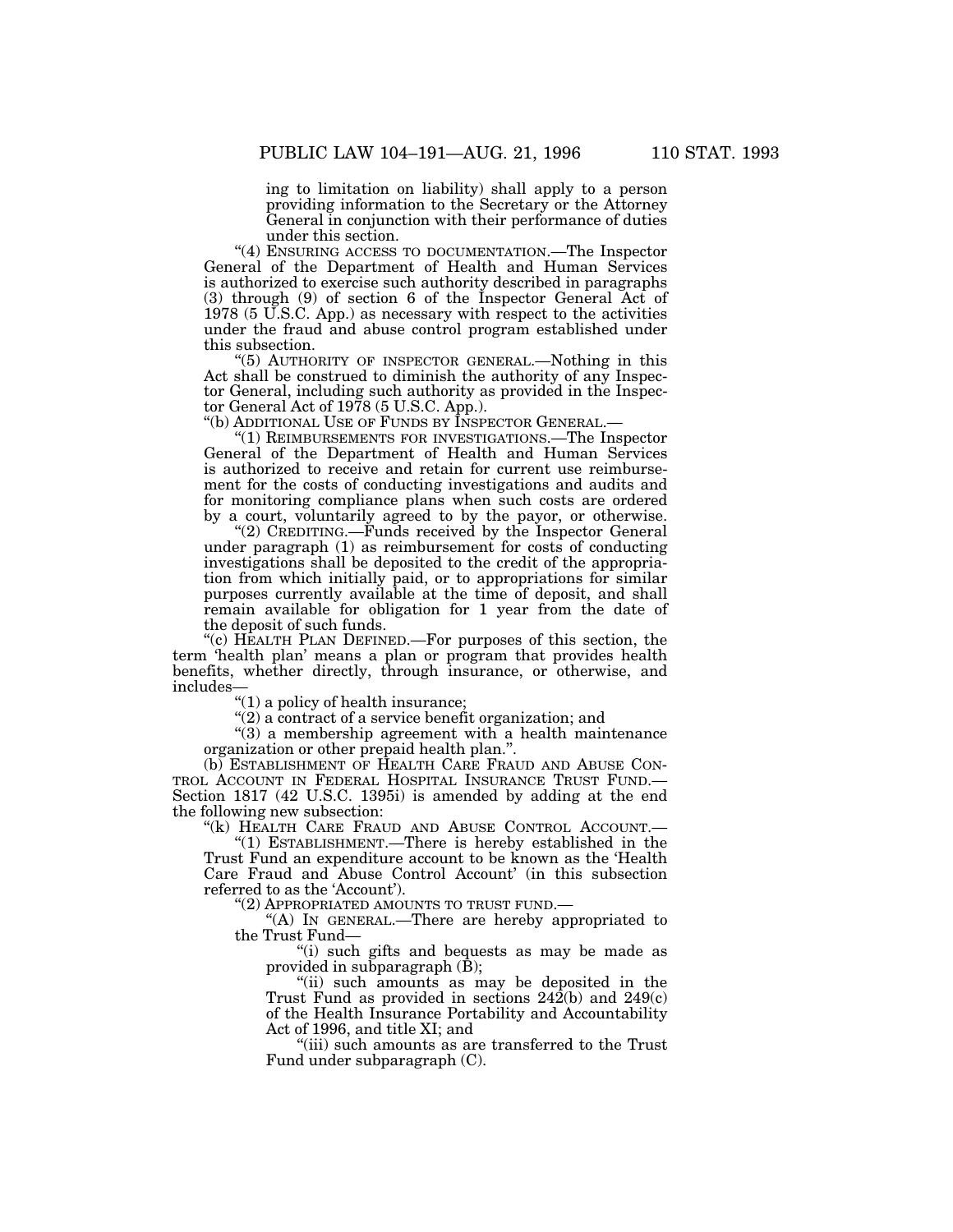''(B) AUTHORIZATION TO ACCEPT GIFTS.—The Trust Fund is authorized to accept on behalf of the United States money gifts and bequests made unconditionally to the Trust Fund, for the benefit of the Account or any activity financed through the Account.

''(C) TRANSFER OF AMOUNTS.—The Managing Trustee shall transfer to the Trust Fund, under rules similar to the rules in section 9601 of the Internal Revenue Code of 1986, an amount equal to the sum of the following:

(i) Criminal fines recovered in cases involving a Federal health care offense (as defined in section 982(a)(6)(B) of title 18, United States Code).

''(ii) Civil monetary penalties and assessments imposed in health care cases, including amounts recovered under titles XI, XVIII, and XIX, and chapter 38 of title 31, United States Code (except as otherwise provided by law).

"(iii) Amounts resulting from the forfeiture of property by reason of a Federal health care offense.

"(iv) Penalties and damages obtained and otherwise creditable to miscellaneous receipts of the general fund of the Treasury obtained under sections 3729 through 3733 of title 31, United States Code (known as the False Claims Act), in cases involving claims related to the provision of health care items and services (other than funds awarded to a relator, for restitution or otherwise authorized by law).

''(D) APPLICATION.—Nothing in subparagraph (C)(iii) shall be construed to limit the availability of recoveries and forfeitures obtained under title I of the Employee Retirement Income Security Act of 1974 for the purpose of providing equitable or remedial relief for employee welfare benefit plans, and for participants and beneficiaries under such plans, as authorized under such title.

''(3) APPROPRIATED AMOUNTS TO ACCOUNT FOR FRAUD AND ABUSE CONTROL PROGRAM, ETC.—

''(A) DEPARTMENTS OF HEALTH AND HUMAN SERVICES AND JUSTICE.—

''(i) IN GENERAL.—There are hereby appropriated to the Account from the Trust Fund such sums as the Secretary and the Attorney General certify are necessary to carry out the purposes described in subparagraph (C), to be available without further appropriation, in an amount not to exceed—

''(I) for fiscal year 1997, \$104,000,000,

''(II) for each of the fiscal years 1998 through 2003, the limit for the preceding fiscal year, increased by 15 percent; and

''(III) for each fiscal year after fiscal year 2003, the limit for fiscal year 2003.

''(ii) MEDICARE AND MEDICAID ACTIVITIES.—For each fiscal year, of the amount appropriated in clause (i), the following amounts shall be available only for the purposes of the activities of the Office of the Inspector General of the Department of Health and Human Services with respect to the Medicare and medicaid programs—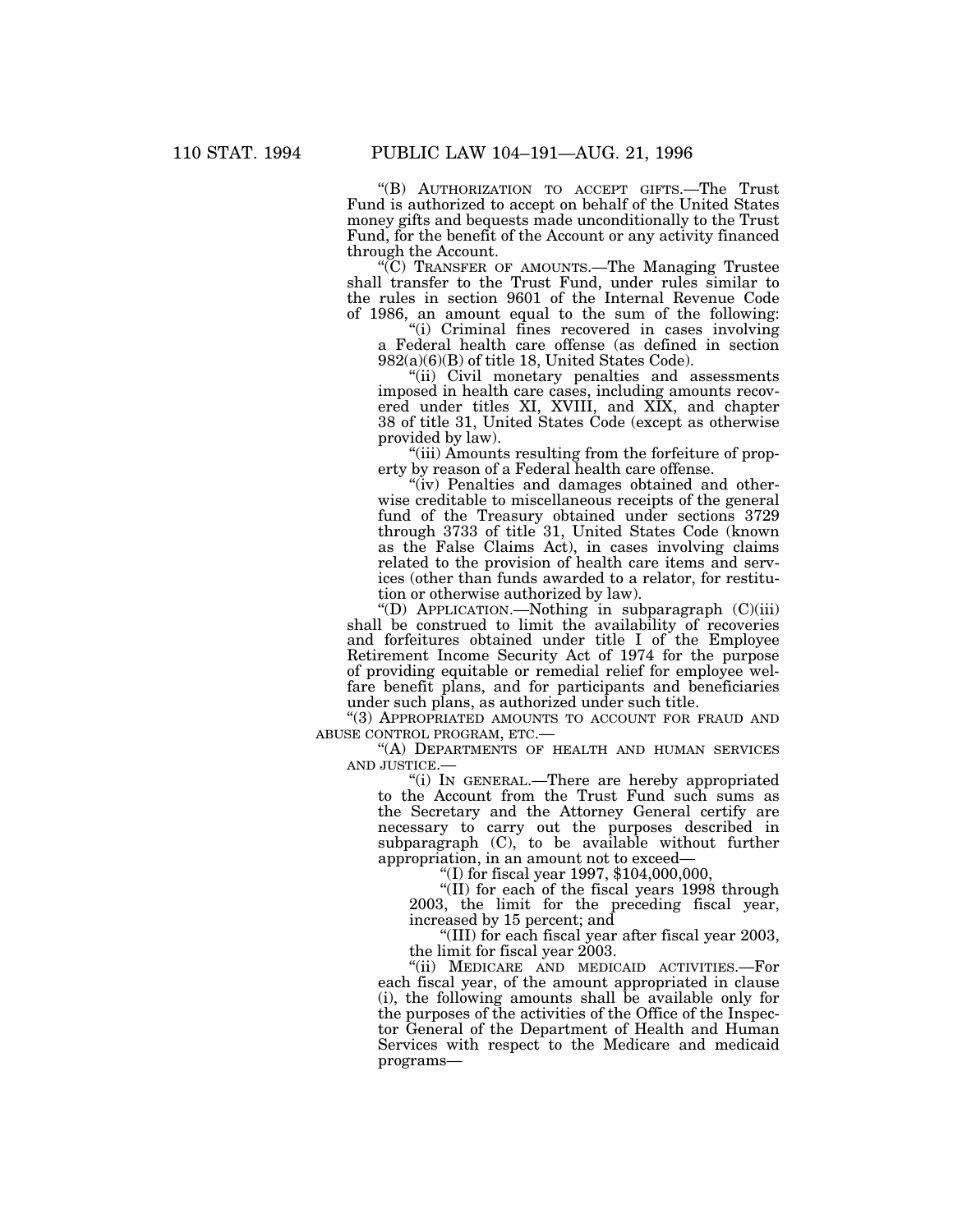''(I) for fiscal year 1997, not less than \$60,000,000 and not more than \$70,000,000;

''(II) for fiscal year 1998, not less than \$80,000,000 and not more than \$90,000,000;

''(III) for fiscal year 1999, not less than \$90,000,000 and not more than \$100,000,000;

"(IV) for fiscal year 2000, not less than \$110,000,000 and not more than \$120,000,000;

''(V) for fiscal year 2001, not less than \$120,000,000 and not more than \$130,000,000;

''(VI) for fiscal year 2002, not less than \$140,000,000 and not more than \$150,000,000; and

''(VII) for each fiscal year after fiscal year 2002, not less than \$150,000,000 and not more than \$160,000,000.

''(B) FEDERAL BUREAU OF INVESTIGATION.—There are hereby appropriated from the general fund of the United States Treasury and hereby appropriated to the Account for transfer to the Federal Bureau of Investigation to carry out the purposes described in subparagraph  $(C)$ , to be available without further appropriation—

"(i) for fiscal year  $1997, $47,000,000;$ 

''(ii) for fiscal year 1998, \$56,000,000;

''(iii) for fiscal year 1999, \$66,000,000;

''(iv) for fiscal year 2000, \$76,000,000;

''(v) for fiscal year 2001, \$88,000,000;

"(vi) for fiscal year 2002, \$101,000,000; and

"(vii) for each fiscal year after fiscal year 2002, \$114,000,000.

''(C) USE OF FUNDS.—The purposes described in this subparagraph are to cover the costs (including equipment, salaries and benefits, and travel and training) of the administration and operation of the health care fraud and abuse control program established under section 1128C(a), including the costs of—

 $\hat{f}(i)$  prosecuting health care matters (through criminal, civil, and administrative proceedings);

''(ii) investigations;

"(iii) financial and performance audits of health care programs and operations;

''(iv) inspections and other evaluations; and

"(v) provider and consumer education regarding compliance with the provisions of title XI.

"(4) APPROPRIATED AMOUNTS TO ACCOUNT FOR MEDICARE INTEGRITY PROGRAM.—

"(A) IN GENERAL.—There are hereby appropriated to the Account from the Trust Fund for each fiscal year such amounts as are necessary to carry out the Medicare Integrity Program under section 1893, subject to subparagraph (B) and to be available without further appropriation.

''(B) AMOUNTS SPECIFIED.—The amount appropriated under subparagraph (A) for a fiscal year is as follows:

"(i) For fiscal year 1997, such amount shall be not less than \$430,000,000 and not more than \$440,000,000.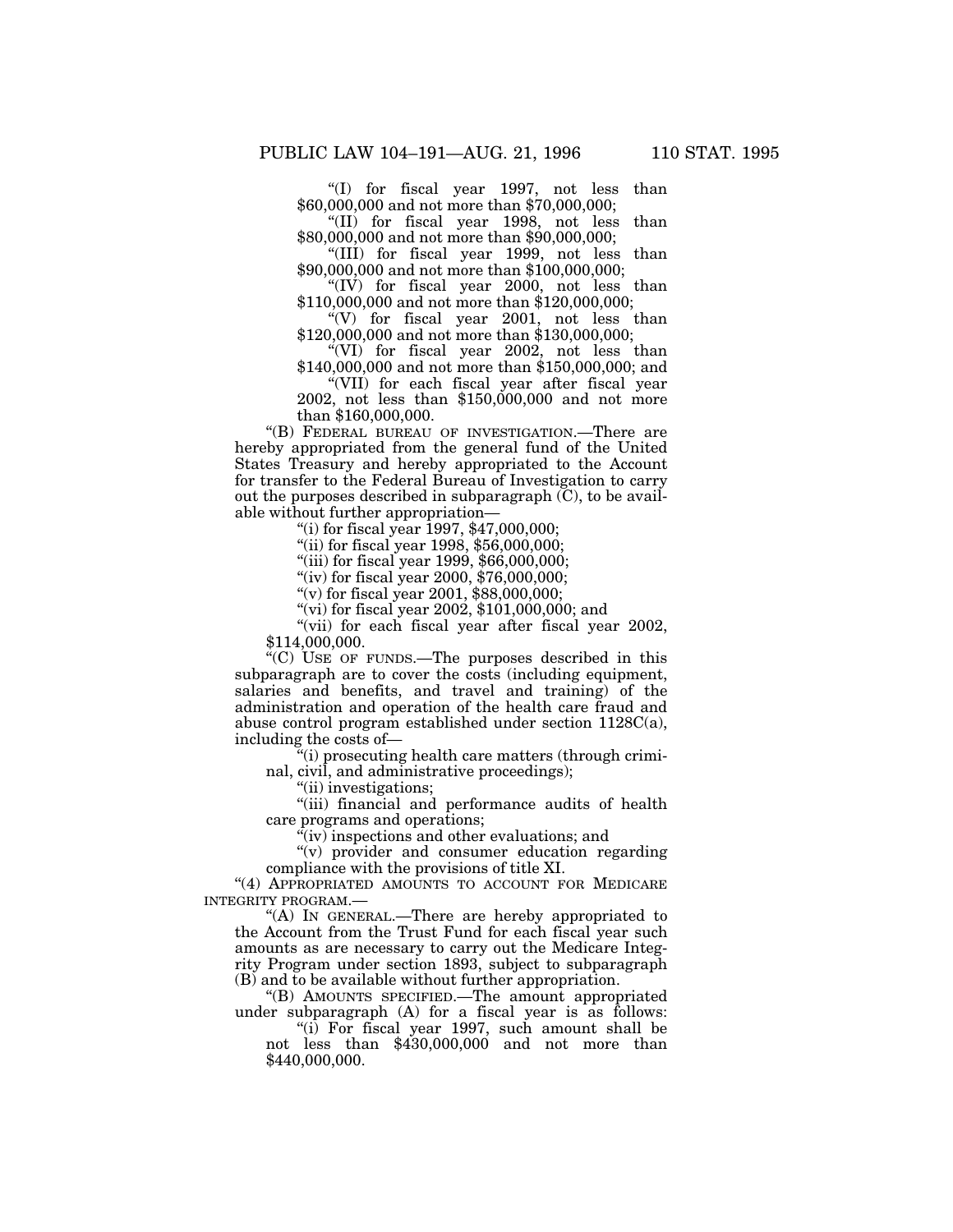''(ii) For fiscal year 1998, such amount shall be not less than \$490,000,000 and not more than \$500,000,000.

"(iii) For fiscal year 1999, such amount shall be not less than \$550,000,000 and not more than \$560,000,000.

"(iv) For fiscal year 2000, such amount shall be not less than \$620,000,000 and not more than \$630,000,000.

''(v) For fiscal year 2001, such amount shall be not less than \$670,000,000 and not more than \$680,000,000.

''(vi) For fiscal year 2002, such amount shall be not less than \$690,000,000 and not more than \$700,000,000.

"(vii) For each fiscal year after fiscal year 2002, such amount shall be not less than \$710,000,000 and not more than \$720,000,000.

"(5) ANNUAL REPORT.—Not later than January 1, the Secretary and the Attorney General shall submit jointly a report to Congress which identifies—

"(A) the amounts appropriated to the Trust Fund for the previous fiscal year under paragraph (2)(A) and the source of such amounts; and

''(B) the amounts appropriated from the Trust Fund for such year under paragraph (3) and the justification for the expenditure of such amounts.

''(6) GAO REPORT.—Not later than January 1 of 2000, 2002, and 2004, the Comptroller General of the United States shall submit a report to Congress which—

"(A) identifies-

''(i) the amounts appropriated to the Trust Fund for the previous two fiscal years under paragraph  $(2)(A)$ and the source of such amounts; and

''(ii) the amounts appropriated from the Trust Fund for such fiscal years under paragraph (3) and the justification for the expenditure of such amounts;

''(B) identifies any expenditures from the Trust Fund with respect to activities not involving the Medicare program under title XVIII;

''(C) identifies any savings to the Trust Fund, and any other savings, resulting from expenditures from the Trust Fund; and

''(D) analyzes such other aspects of the operation of the Trust Fund as the Comptroller General of the United States considers appropriate.''.

# **SEC. 202. MEDICARE INTEGRITY PROGRAM.**

(a) ESTABLISHMENT OF MEDICARE INTEGRITY PROGRAM.—Title XVIII is amended by adding at the end the following new section:

### ''MEDICARE INTEGRITY PROGRAM

42 USC 1395ddd.

''SEC. 1893. (a) ESTABLISHMENT OF PROGRAM.—There is hereby established the Medicare Integrity Program (in this section referred to as the 'Program') under which the Secretary shall promote the integrity of the Medicare program by entering into contracts in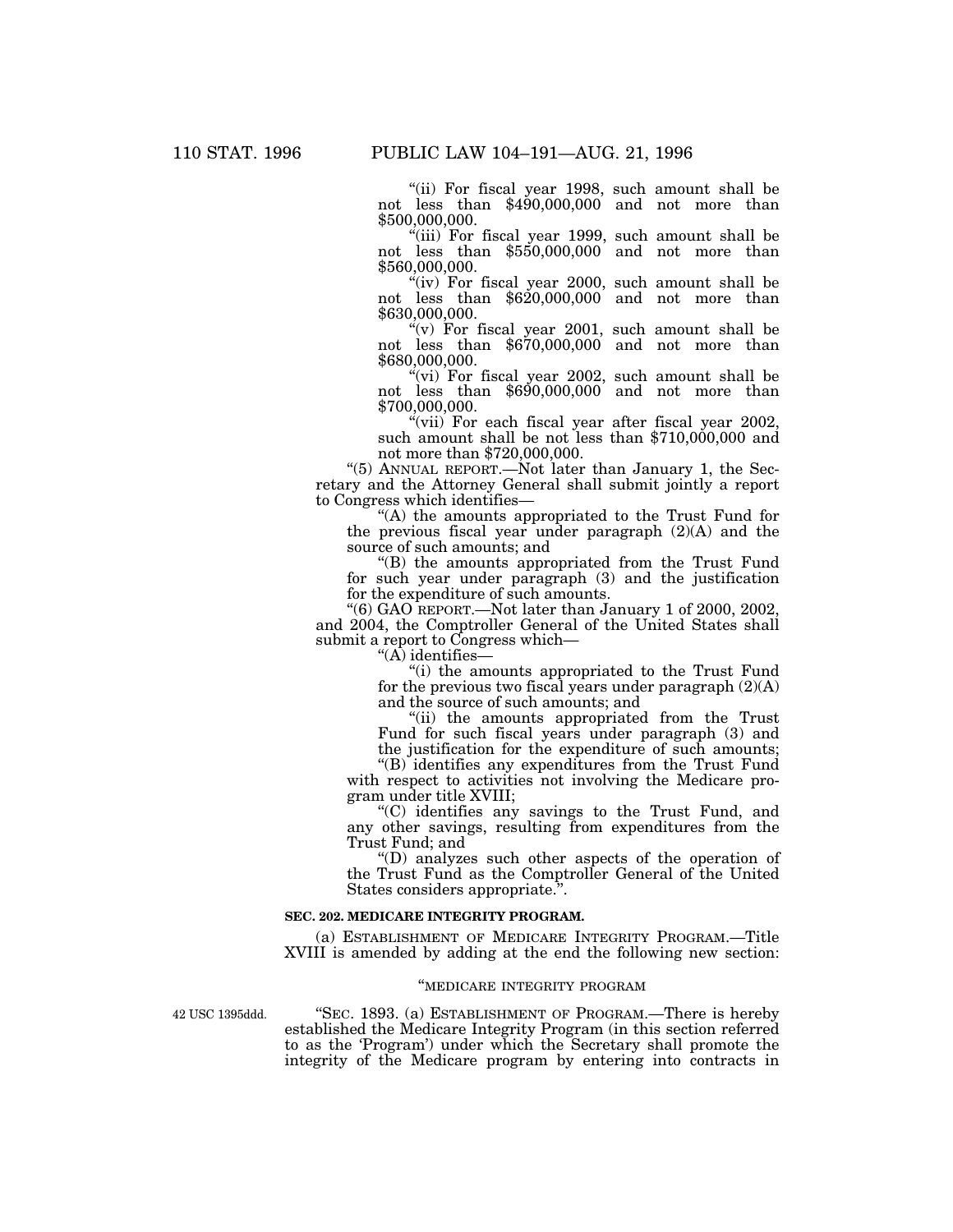accordance with this section with eligible entities to carry out the activities described in subsection (b).

''(b) ACTIVITIES DESCRIBED.—The activities described in this subsection are as follows:

"(1) Review of activities of providers of services or other individuals and entities furnishing items and services for which payment may be made under this title (including skilled nursing facilities and home health agencies), including medical and utilization review and fraud review (employing similar standards, processes, and technologies used by private health plans, including equipment and software technologies which surpass the capability of the equipment and technologies used in the review of claims under this title as of the date of the enactment of this section).

''(2) Audit of cost reports.

''(3) Determinations as to whether payment should not be, or should not have been, made under this title by reason of section 1862(b), and recovery of payments that should not have been made.

"(4) Education of providers of services, beneficiaries, and other persons with respect to payment integrity and benefit quality assurance issues.

" $(5)$  Developing (and periodically updating) a list of items of durable medical equipment in accordance with section  $1834(a)(15)$  which are subject to prior authorization under such section.

"(c) ELIGIBILITY OF ENTITIES.—An entity is eligible to enter into a contract under the Program to carry out any of the activities described in subsection (b) if—

''(1) the entity has demonstrated capability to carry out such activities;

 $(2)$  in carrying out such activities, the entity agrees to cooperate with the Inspector General of the Department of Health and Human Services, the Attorney General, and other law enforcement agencies, as appropriate, in the investigation and deterrence of fraud and abuse in relation to this title and in other cases arising out of such activities;

''(3) the entity complies with such conflict of interest standards as are generally applicable to Federal acquisition and procurement; and

"(4) the entity meets such other requirements as the Secretary may impose.

In the case of the activity described in subsection  $(b)(5)$ , an entity shall be deemed to be eligible to enter into a contract under the Program to carry out the activity if the entity is a carrier with a contract in effect under section 1842.

Regulations.

''(d) PROCESS FOR ENTERING INTO CONTRACTS.—The Secretary shall enter into contracts under the Program in accordance with such procedures as the Secretary shall by regulation establish, except that such procedures shall include the following:

''(1) Procedures for identifying, evaluating, and resolving organizational conflicts of interest that are generally applicable to Federal acquisition and procurement.

''(2) Competitive procedures to be used—

"(A) when entering into new contracts under this section;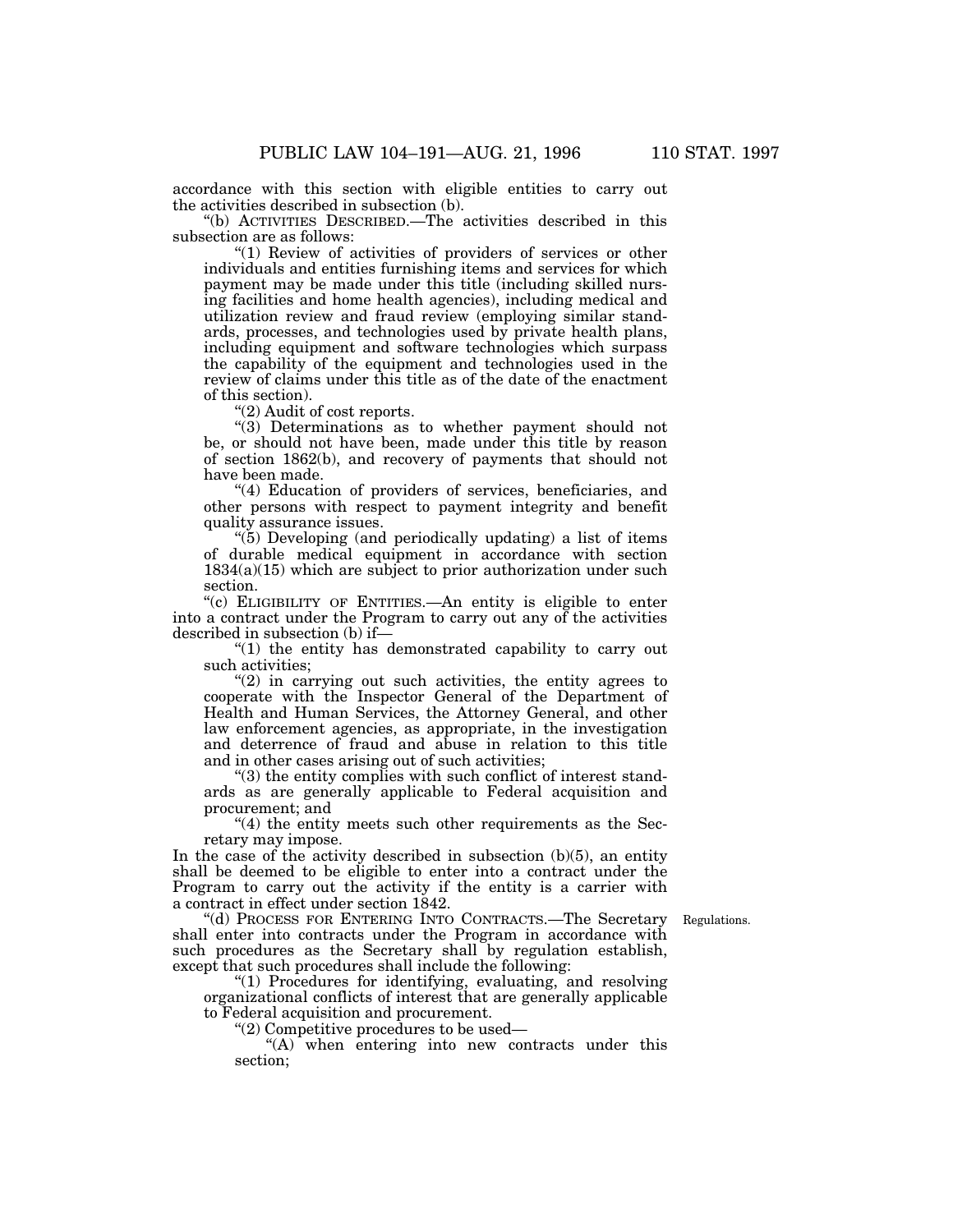''(B) when entering into contracts that may result in the elimination of responsibilities of an individual fiscal intermediary or carrier under section 202(b) of the Health Insurance Portability and Accountability Act of 1996; and

''(C) at any other time considered appropriate by the Secretary,

except that the Secretary may continue to contract with entities that are carrying out the activities described in this section pursuant to agreements under section 1816 or contracts under section 1842 in effect on the date of the enactment of this section.

''(3) Procedures under which a contract under this section may be renewed without regard to any provision of law requiring competition if the contractor has met or exceeded the

performance requirements established in the current contract. The Secretary may enter into such contracts without regard to final rules having been promulgated.

''(e) LIMITATION ON CONTRACTOR LIABILITY.—The Secretary shall by regulation provide for the limitation of a contractor's liability for actions taken to carry out a contract under the Program, and such regulation shall, to the extent the Secretary finds appropriate, employ the same or comparable standards and other substantive and procedural provisions as are contained in section 1157.''.

(b) ELIMINATION OF FI AND CARRIER RESPONSIBILITY FOR CARRYING OUT ACTIVITIES SUBJECT TO PROGRAM.—

(1) RESPONSIBILITIES OF FISCAL INTERMEDIARIES UNDER PART A.—Section 1816 (42 U.S.C. 1395h) is amended by adding at the end the following new subsection:

''(l) No agency or organization may carry out (or receive payment for carrying out) any activity pursuant to an agreement under this section to the extent that the activity is carried out pursuant to a contract under the Medicare Integrity Program under section 1893."

(2) RESPONSIBILITIES OF CARRIERS UNDER PART B.—Section  $1842(c)$  (42 U.S.C.  $1395u(c)$ ) is amended by adding at the end the following new paragraph:

''(6) No carrier may carry out (or receive payment for carrying out) any activity pursuant to a contract under this subsection to the extent that the activity is carried out pursuant to a contract under the Medicare Integrity Program under section 1893. The previous sentence shall not apply with respect to the activity described in section 1893(b)(5) (relating to prior authorization of certain items of durable medical equipment under section  $1834(a)(15)$ .".

42 USC 1395b–5.

# **SEC. 203. BENEFICIARY INCENTIVE PROGRAMS.**

(a) CLARIFICATION OF REQUIREMENT TO PROVIDE EXPLANATION OF MEDICARE BENEFITS.—The Secretary of Health and Human Services (in this section referred to as the ''Secretary'') shall provide an explanation of benefits under the Medicare program under title XVIII of the Social Security Act with respect to each item or service for which payment may be made under the program which is furnished to an individual, without regard to whether or not a deductible or coinsurance may be imposed against the individual with respect to the item or service.

Regulations.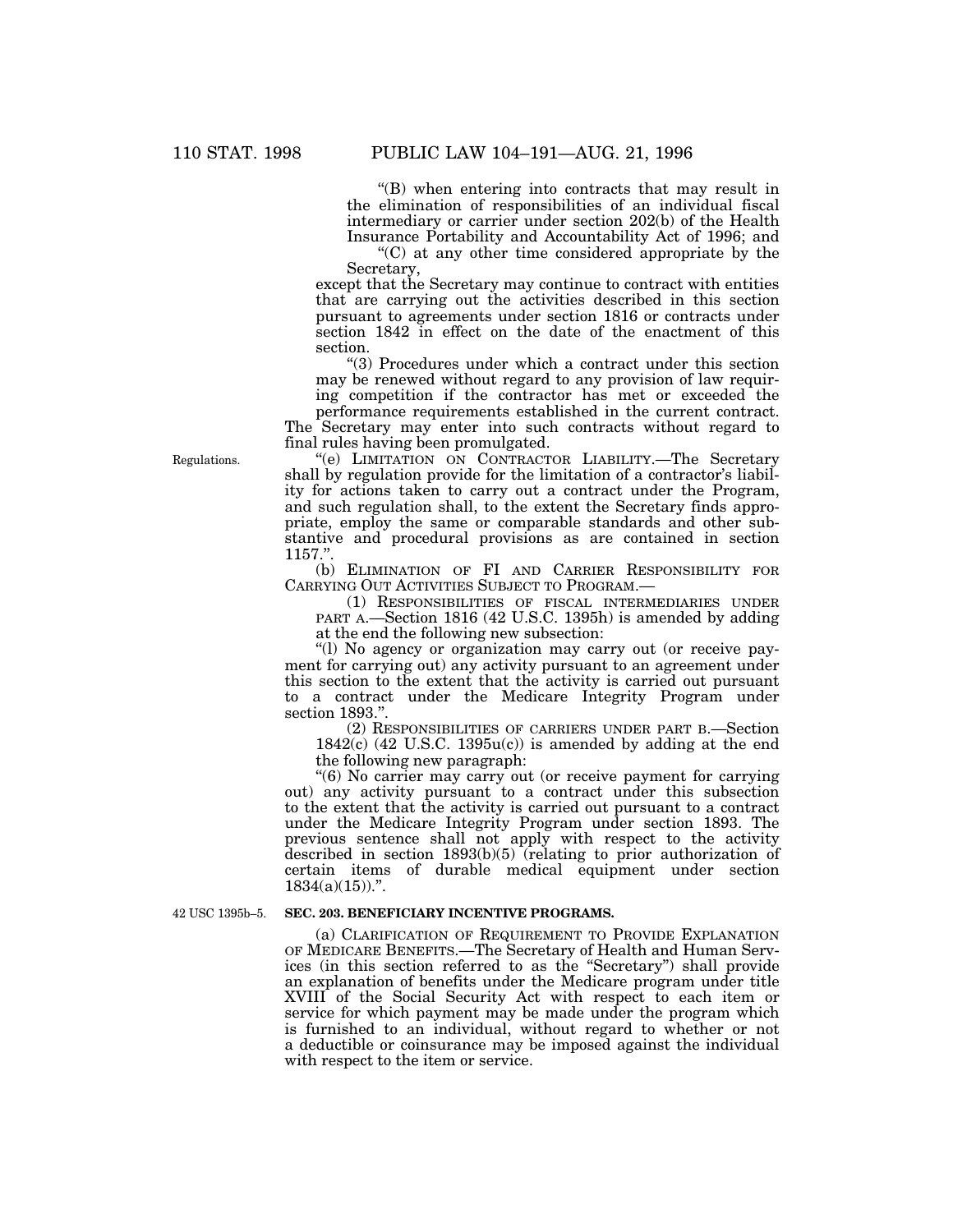(b) PROGRAM TO COLLECT INFORMATION ON FRAUD AND ABUSE.—

(1) ESTABLISHMENT OF PROGRAM.—Not later than 3 months after the date of the enactment of this Act, the Secretary shall establish a program under which the Secretary shall encourage individuals to report to the Secretary information on individuals and entities who are engaging in or who have engaged in acts or omissions which constitute grounds for the imposition of a sanction under section 1128, 1128A, or 1128B of the Social Security Act, or who have otherwise engaged in fraud and abuse against the Medicare program under title XVIII of such act for which there is a sanction provided under law. The program shall discourage provision of, and not consider, information which is frivolous or otherwise not relevant or material to the imposition of such a sanction.

(2) PAYMENT OF PORTION OF AMOUNTS COLLECTED.—If an individual reports information to the Secretary under the program established under paragraph (1) which serves as the basis for the collection by the Secretary or the Attorney General of any amount of at least \$100 (other than any amount paid as a penalty under section 1128B of the Social Security Act), the Secretary may pay a portion of the amount collected to the individual (under procedures similar to those applicable under section 7623 of the Internal Revenue Code of 1986 to payments to individuals providing information on violations of such Code).

(c) PROGRAM TO COLLECT INFORMATION ON PROGRAM EFFICIENCY.—

(1) ESTABLISHMENT OF PROGRAM.—Not later than 3 months after the date of the enactment of this Act, the Secretary shall establish a program under which the Secretary shall encourage individuals to submit to the Secretary suggestions on methods to improve the efficiency of the Medicare program.

(2) PAYMENT OF PORTION OF PROGRAM SAVINGS.—If an individual submits a suggestion to the Secretary under the program established under paragraph (1) which is adopted by the Secretary and which results in savings to the program, the Secretary may make a payment to the individual of such amount as the Secretary considers appropriate.

# **SEC. 204. APPLICATION OF CERTAIN HEALTH ANTIFRAUD AND ABUSE SANCTIONS TO FRAUD AND ABUSE AGAINST FEDERAL HEALTH CARE PROGRAMS.**

(a) IN GENERAL.—Section 1128B (42 U.S.C. 1320a–7b) is amended as follows:

(1) In the heading, by striking ''MEDICARE OR STATE HEALTH CARE PROGRAMS'' and inserting ''FEDERAL HEALTH CARE PRO-GRAMS''.

 $(2)$  In subsection  $(a)(1)$ , by striking "a program under title XVIII or a State health care program (as defined in section 1128(h))" and inserting "a Federal health care program (as defined in subsection (f)".

 $(3)$  In subsection  $(a)(5)$ , by striking "a program under title XVIII or a State health care program" and inserting "a Federal health care program''.

(4) In the second sentence of subsection (a)—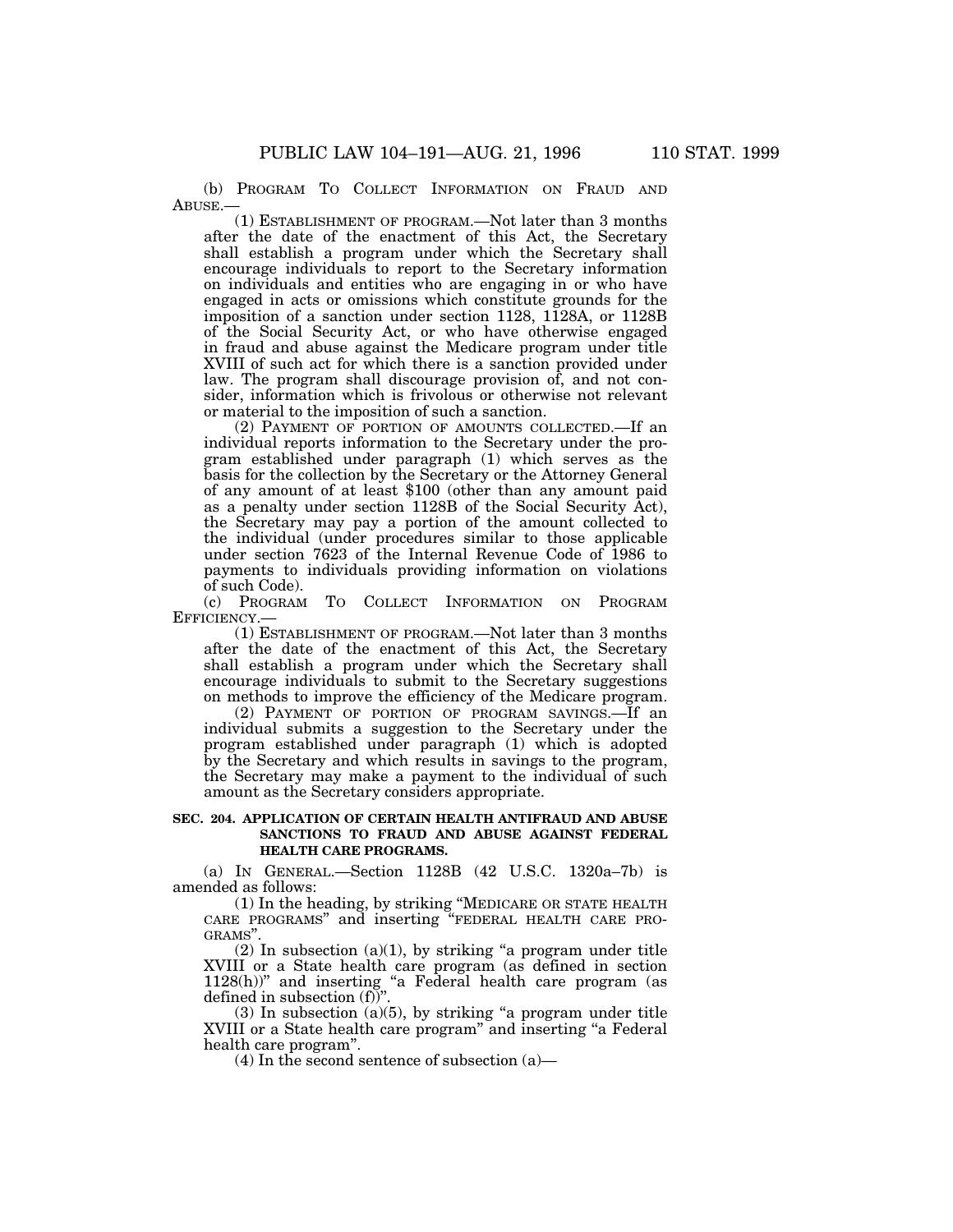(A) by striking ''a State plan approved under title XIX'' and inserting ''a Federal health care program'', and

(B) by striking ''the State may at its option (notwithstanding any other provision of that title or of such plan)'' and inserting ''the administrator of such program may at its option (notwithstanding any other provision of such program)''.

(5) In subsection (b), by striking ''title XVIII or a State health care program'' each place it appears and inserting ''a Federal health care program''.

(6) In subsection (c), by inserting ''(as defined in section  $1128(h)$ " after "a State health care program".

(7) By adding at the end the following new subsection: ''(f) For purposes of this section, the term 'Federal health care program' means—

"(1) any plan or program that provides health benefits, whether directly, through insurance, or otherwise, which is funded directly, in whole or in part, by the United States Government (other than the health insurance program under chapter 89 of title 5, United States Code); or

"(2) any State health care program, as defined in section  $1128(h)$ .".

(b) EFFECTIVE DATE.—The amendments made by this section shall take effect on January 1, 1997.

# **SEC. 205. GUIDANCE REGARDING APPLICATION OF HEALTH CARE FRAUD AND ABUSE SANCTIONS.**

Title XI (42 U.S.C. 1301 et seq.), as amended by section 201, is amended by inserting after section 1128C the following new section:

# ''GUIDANCE REGARDING APPLICATION OF HEALTH CARE FRAUD AND ABUSE SANCTIONS

42 USC 1320a–

"SEC. 1128D. (a) SOLICITATION AND PUBLICATION OF MODIFICA-TIONS TO EXISTING SAFE HARBORS AND NEW SAFE HARBORS.—  $"(1)$  In GENERAL. $-$ 

> ''(A) SOLICITATION OF PROPOSALS FOR SAFE HARBORS.— Not later than January 1, 1997, and not less than annually thereafter, the Secretary shall publish a notice in the Federal Register soliciting proposals, which will be accepted during a 60-day period, for—

''(i) modifications to existing safe harbors issued pursuant to section 14(a) of the Medicare and Medicaid Patient and Program Protection Act of 1987 (42 U.S.C. 1320a–7b note);

''(ii) additional safe harbors specifying payment practices that shall not be treated as a criminal offense under section 1128B(b) and shall not serve as the basis for an exclusion under section  $1128(b)(7)$ ;

"(iii) advisory opinions to be issued pursuant to subsection (b); and

"(iv) special fraud alerts to be issued pursuant to subsection (c).

''(B) PUBLICATION OF PROPOSED MODIFICATIONS AND PROPOSED ADDITIONAL SAFE HARBORS.—After considering the proposals described in clauses (i) and (ii) of subparagraph (A), the Secretary, in consultation with the Attorney

7d.

42 USC 1320a– 7b note.

Federal Register, publication.

Federal Register, publication.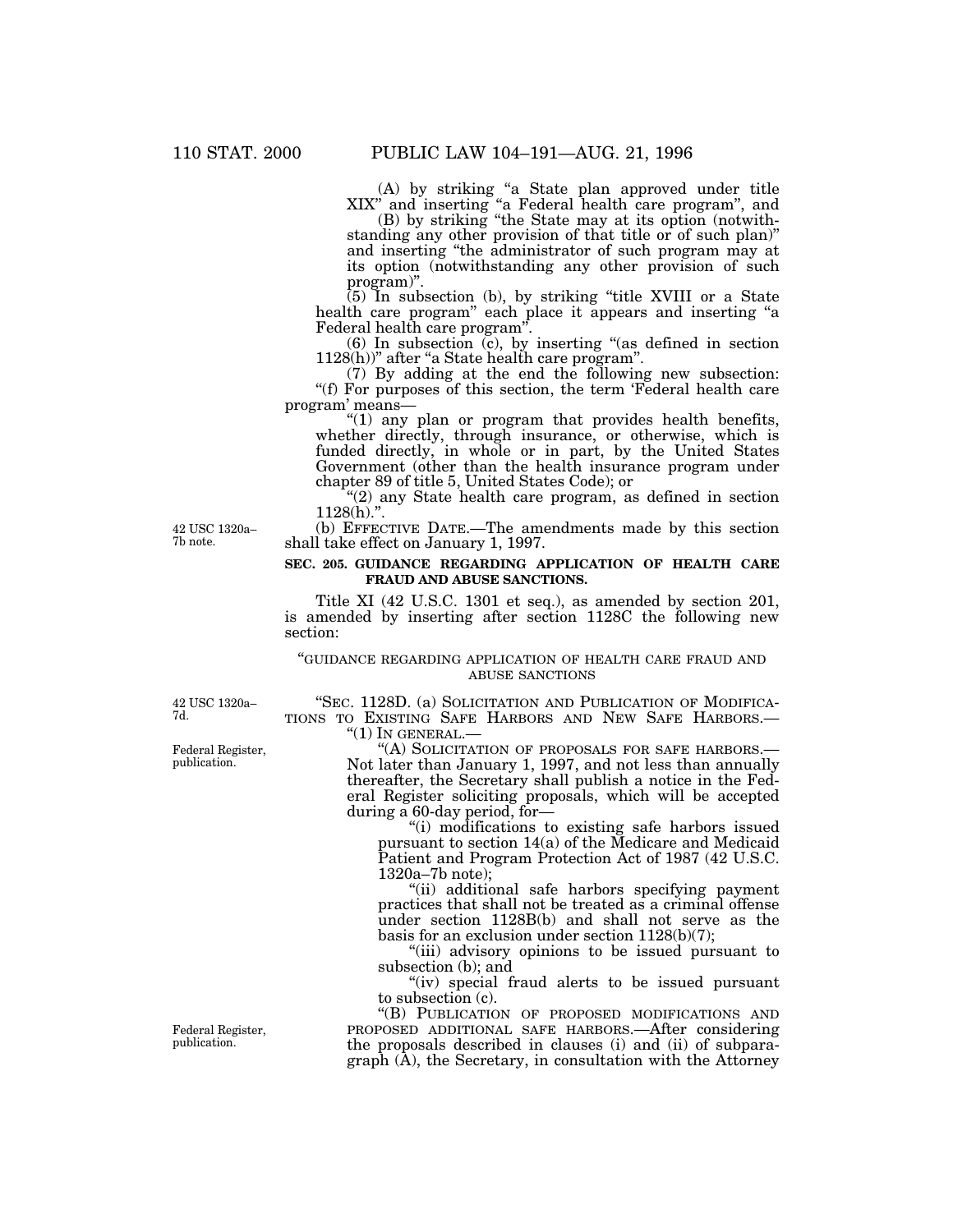General, shall publish in the Federal Register proposed modifications to existing safe harbors and proposed additional safe harbors, if appropriate, with a 60-day comment period. After considering any public comments received during this period, the Secretary shall issue final rules modifying the existing safe harbors and establishing new safe harbors, as appropriate.

''(C) REPORT.—The Inspector General of the Department of Health and Human Services (in this section referred to as the 'Inspector General') shall, in an annual report to Congress or as part of the year-end semiannual report required by section 5 of the Inspector General Act of 1978 (5 U.S.C. App.), describe the proposals received under clauses (i) and  $(iii)$  of subparagraph  $(A)$  and explain which proposals were included in the publication described in subparagraph (B), which proposals were not included in that publication, and the reasons for the rejection of the proposals that were not included.

"(2) CRITERIA FOR MODIFYING AND ESTABLISHING SAFE HAR-BORS.—In modifying and establishing safe harbors under paragraph  $(1)(B)$ , the Secretary may consider the extent to which providing a safe harbor for the specified payment practice may result in any of the following:

"(A) An increase or decrease in access to health care services.

''(B) An increase or decrease in the quality of health care services.

''(C) An increase or decrease in patient freedom of choice among health care providers.

''(D) An increase or decrease in competition among health care providers.

"(E) An increase or decrease in the ability of health care facilities to provide services in medically underserved areas or to medically underserved populations.

''(F) An increase or decrease in the cost to Federal health care programs (as defined in section 1128B(f)).

''(G) An increase or decrease in the potential overutilization of health care services.

''(H) The existence or nonexistence of any potential financial benefit to a health care professional or provider which may vary based on their decisions of—

''(i) whether to order a health care item or service; or

"(ii) whether to arrange for a referral of health" care items or services to a particular practitioner or provider.

''(I) Any other factors the Secretary deems appropriate in the interest of preventing fraud and abuse in Federal health care programs (as so defined).

''(b) ADVISORY OPINIONS.—

''(1) ISSUANCE OF ADVISORY OPINIONS.—The Secretary, in consultation with the Attorney General, shall issue written advisory opinions as provided in this subsection.

"(2) MATTERS SUBJECT TO ADVISORY OPINIONS.—The Secretary shall issue advisory opinions as to the following matters:

''(A) What constitutes prohibited remuneration within the meaning of section 1128B(b).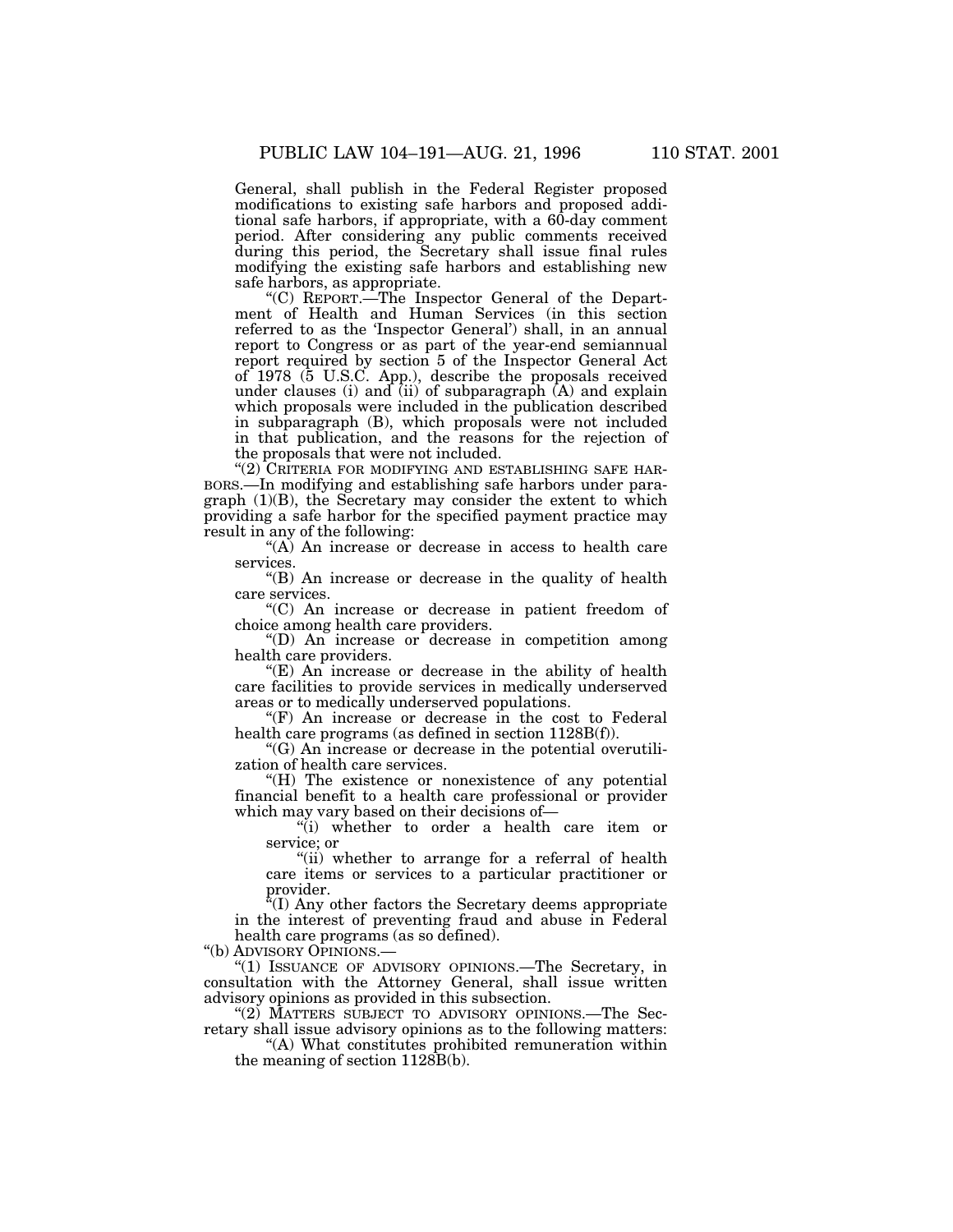''(B) Whether an arrangement or proposed arrangement satisfies the criteria set forth in section  $1128B(b)(3)$  for activities which do not result in prohibited remuneration.

''(C) Whether an arrangement or proposed arrangement satisfies the criteria which the Secretary has established, or shall establish by regulation for activities which do not result in prohibited remuneration.

''(D) What constitutes an inducement to reduce or limit services to individuals entitled to benefits under title XVIII or title XIX within the meaning of section 1128B(b).

"(E) Whether any activity or proposed activity constitutes grounds for the imposition of a sanction under section 1128, 1128A, or 1128B.

"(3) MATTERS NOT SUBJECT TO ADVISORY OPINIONS.—Such advisory opinions shall not address the following matters:

"( $\hat{A}$ ) Whether the fair market value shall be, or was paid or received for any goods, services or property.

''(B) Whether an individual is a bona fide employee within the requirements of section  $3121(d)(2)$  of the Internal Revenue Code of 1986.

"(4) EFFECT OF ADVISORY OPINIONS.-

''(A) BINDING AS TO SECRETARY AND PARTIES INVOLVED.—Each advisory opinion issued by the Secretary shall be binding as to the Secretary and the party or parties requesting the opinion.

''(B) FAILURE TO SEEK OPINION.—The failure of a party to seek an advisory opinion may not be introduced into evidence to prove that the party intended to violate the provisions of sections 1128, 1128A, or 1128B.

 $\cdot\cdot$ (5) Regulations.—

"(A) In GENERAL.—Not later than 180 days after the date of the enactment of this section, the Secretary shall issue regulations to carry out this section. Such regulations shall provide for—

''(i) the procedure to be followed by a party applying for an advisory opinion;

''(ii) the procedure to be followed by the Secretary in responding to a request for an advisory opinion;

"(iii) the interval in which the Secretary shall respond;

" $(iv)$  the reasonable fee to be charged to the party requesting an advisory opinion; and

"(v) the manner in which advisory opinions will be made available to the public.

''(B) SPECIFIC CONTENTS.—Under the regulations promulgated pursuant to subparagraph (A)—

"(i) the Secretary shall be required to issue to a party requesting an advisory opinion by not later than 60 days after the request is received; and

''(ii) the fee charged to the party requesting an advisory opinion shall be equal to the costs incurred by the Secretary in responding to the request.

"(6) APPLICATION OF SUBSECTION.—This subsection shall apply to requests for advisory opinions made on or after the date which is 6 months after the date of enactment of this section and before the date which is 4 years after such date of enactment.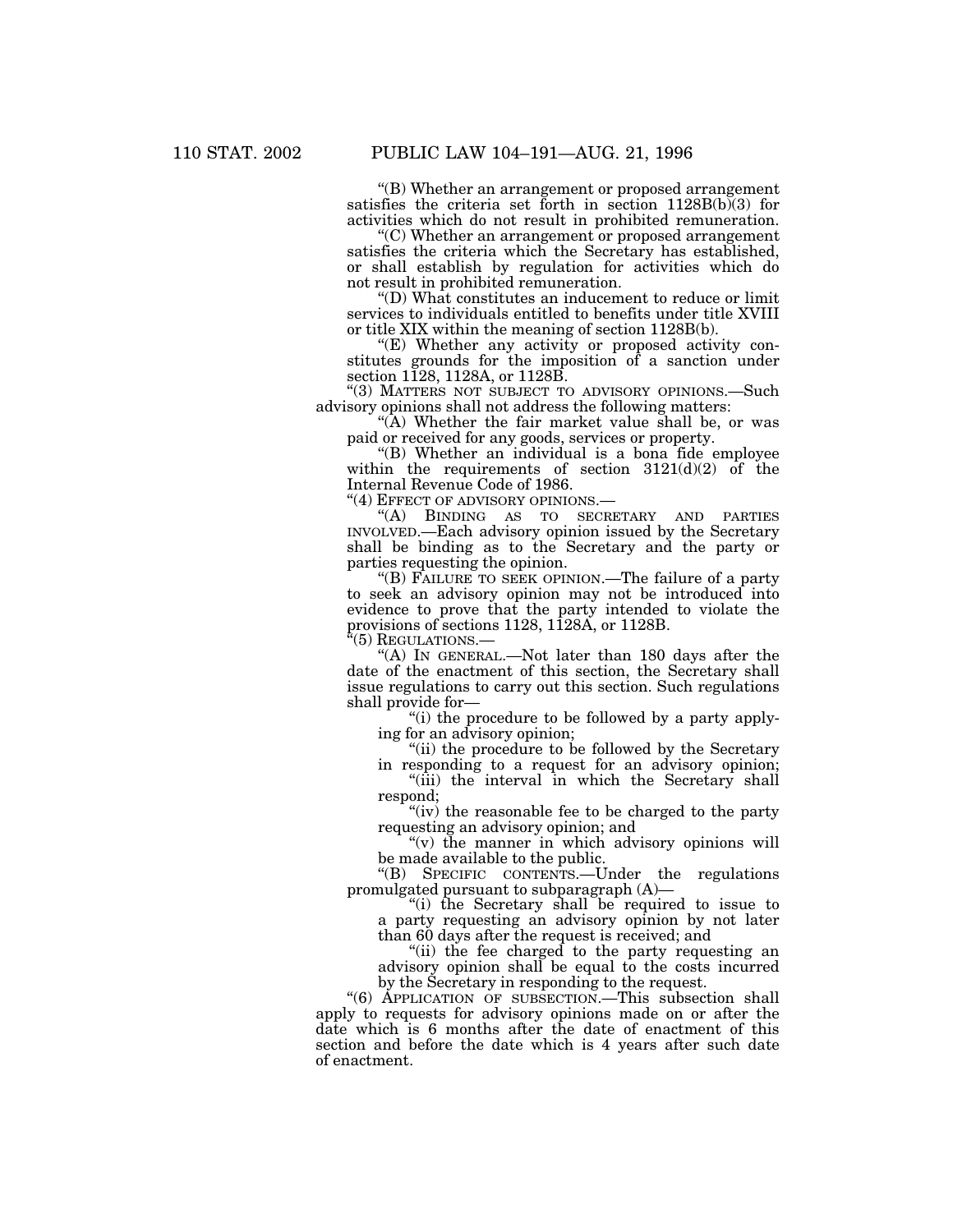''(c) SPECIAL FRAUD ALERTS.— ''(1) IN GENERAL.— ''(A) REQUEST FOR SPECIAL FRAUD ALERTS.—Any person may present, at any time, a request to the Inspector General for a notice which informs the public of practices which the Inspector General considers to be suspect or of particular concern under the Medicare program under title XVIII or a State health care program, as defined in section 1128(h) (in this subsection referred to as a 'special fraud alert').

''(B) ISSUANCE AND PUBLICATION OF SPECIAL FRAUD ALERTS.—Upon receipt of a request described in subparagraph (A), the Inspector General shall investigate the subject matter of the request to determine whether a special fraud alert should be issued. If appropriate, the Inspector General shall issue a special fraud alert in response to the request. All special fraud alerts issued pursuant to this subparagraph shall be published in the Federal Register.

''(2) CRITERIA FOR SPECIAL FRAUD ALERTS.—In determining whether to issue a special fraud alert upon a request described in paragraph (1), the Inspector General may consider—

''(A) whether and to what extent the practices that would be identified in the special fraud alert may result in any of the consequences described in subsection  $(a)(2)$ ; and

''(B) the volume and frequency of the conduct that would be identified in the special fraud alert.''.

# **Subtitle B—Revisions to Current Sanctions for Fraud and Abuse**

# **SEC. 211. MANDATORY EXCLUSION FROM PARTICIPATION IN MEDI-CARE AND STATE HEALTH CARE PROGRAMS.**

(a) INDIVIDUAL CONVICTED OF FELONY RELATING TO HEALTH CARE FRAUD.—

(1) IN GENERAL.—Section 1128(a) (42 U.S.C. 1320a–7(a)) is amended by adding at the end the following new paragraph:

''(3) FELONY CONVICTION RELATING TO HEALTH CARE FRAUD.—Any individual or entity that has been convicted for an offense which occurred after the date of the enactment of the Health Insurance Portability and Accountability Act of 1996, under Federal or State law, in connection with the delivery of a health care item or service or with respect to any act or omission in a health care program (other than those specifically described in paragraph  $(1)$ ) operated by or financed in whole or in part by any Federal, State, or local government agency, of a criminal offense consisting of a felony relating to fraud, theft, embezzlement, breach of fiduciary responsibility, or other financial misconduct.''.

(2) CONFORMING AMENDMENT.—Paragraph (1) of section 1128(b)  $(42 \text{ U.S.C. } 1320a-7(b))$  is amended to read as follows:

''(1) CONVICTION RELATING TO FRAUD.—Any individual or entity that has been convicted for an offense which occurred after the date of the enactment of the Health Insurance Port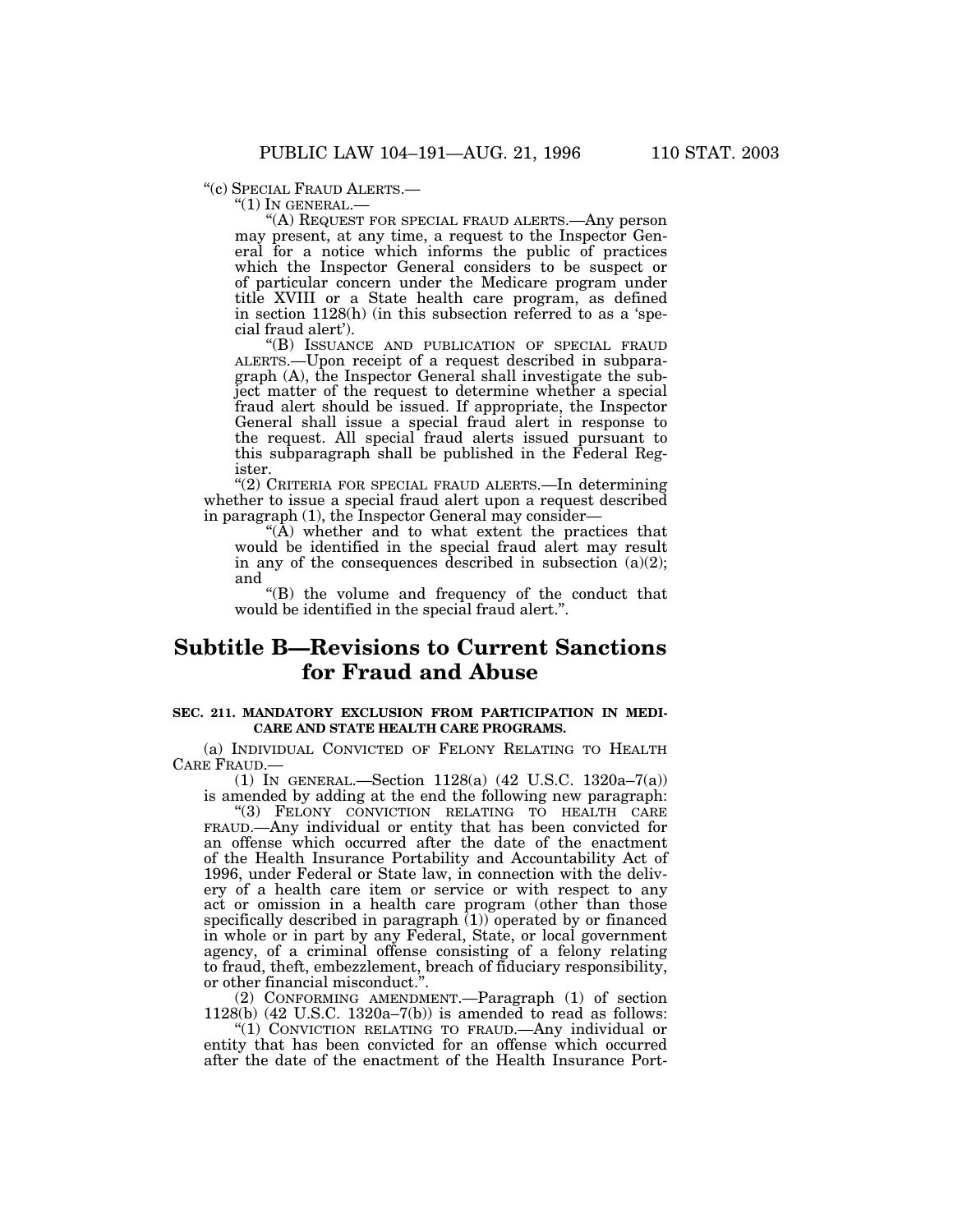ability and Accountability Act of 1996, under Federal or State law—

''(A) of a criminal offense consisting of a misdemeanor relating to fraud, theft, embezzlement, breach of fiduciary responsibility, or other financial misconduct—

"(i) in connection with the delivery of a health" care item or service, or

''(ii) with respect to any act or omission in a health care program (other than those specifically described in subsection  $(a)(1)$  operated by or financed in whole or in part by any Federal, State, or local government agency; or

 $\sqrt{\text{B}}$  of a criminal offense relating to fraud, theft, embezzlement, breach of fiduciary responsibility, or other financial misconduct with respect to any act or omission in a program (other than a health care program) operated by or financed in whole or in part by any Federal, State, or local government agency.''.

(b) INDIVIDUAL CONVICTED OF FELONY RELATING TO CON-TROLLED SUBSTANCE.—

(1) IN GENERAL.—Section 1128(a) (42 U.S.C. 1320a–7(a)), as amended by subsection (a), is amended by adding at the end the following new paragraph:

"(4) FELONY CONVICTION RELATING TO CONTROLLED SUB-STANCE.—Any individual or entity that has been convicted for an offense which occurred after the date of the enactment of the Health Insurance Portability and Accountability Act of 1996, under Federal or State law, of a criminal offense consisting of a felony relating to the unlawful manufacture, distribution, prescription, or dispensing of a controlled substance.''.

(2) CONFORMING AMENDMENT.—Section 1128(b)(3) (42 U.S.C. 1320a–7(b)(3)) is amended—

(A) in the heading, by striking "CONVICTION" and inserting ''MISDEMEANOR CONVICTION''; and

(B) by striking "criminal offense" and inserting ''criminal offense consisting of a misdemeanor''.

# **SEC. 212. ESTABLISHMENT OF MINIMUM PERIOD OF EXCLUSION FOR CERTAIN INDIVIDUALS AND ENTITIES SUBJECT TO PERMISSIVE EXCLUSION FROM MEDICARE AND STATE HEALTH CARE PROGRAMS.**

Section  $1128(c)(3)$  (42 U.S.C. 1320a–7(c)(3)) is amended by adding at the end the following new subparagraphs:

''(D) In the case of an exclusion of an individual or entity under paragraph (1), (2), or (3) of subsection (b), the period of the exclusion shall be 3 years, unless the Secretary determines in accordance with published regulations that a shorter period is appropriate because of mitigating circumstances or that a longer period is appropriate because of aggravating circumstances.

''(E) In the case of an exclusion of an individual or entity under subsection  $(b)(4)$  or  $(b)(5)$ , the period of the exclusion shall not be less than the period during which the individual's or entity's license to provide health care is revoked, suspended, or surrendered, or the individual or the entity is excluded or suspended from a Federal or State health care program.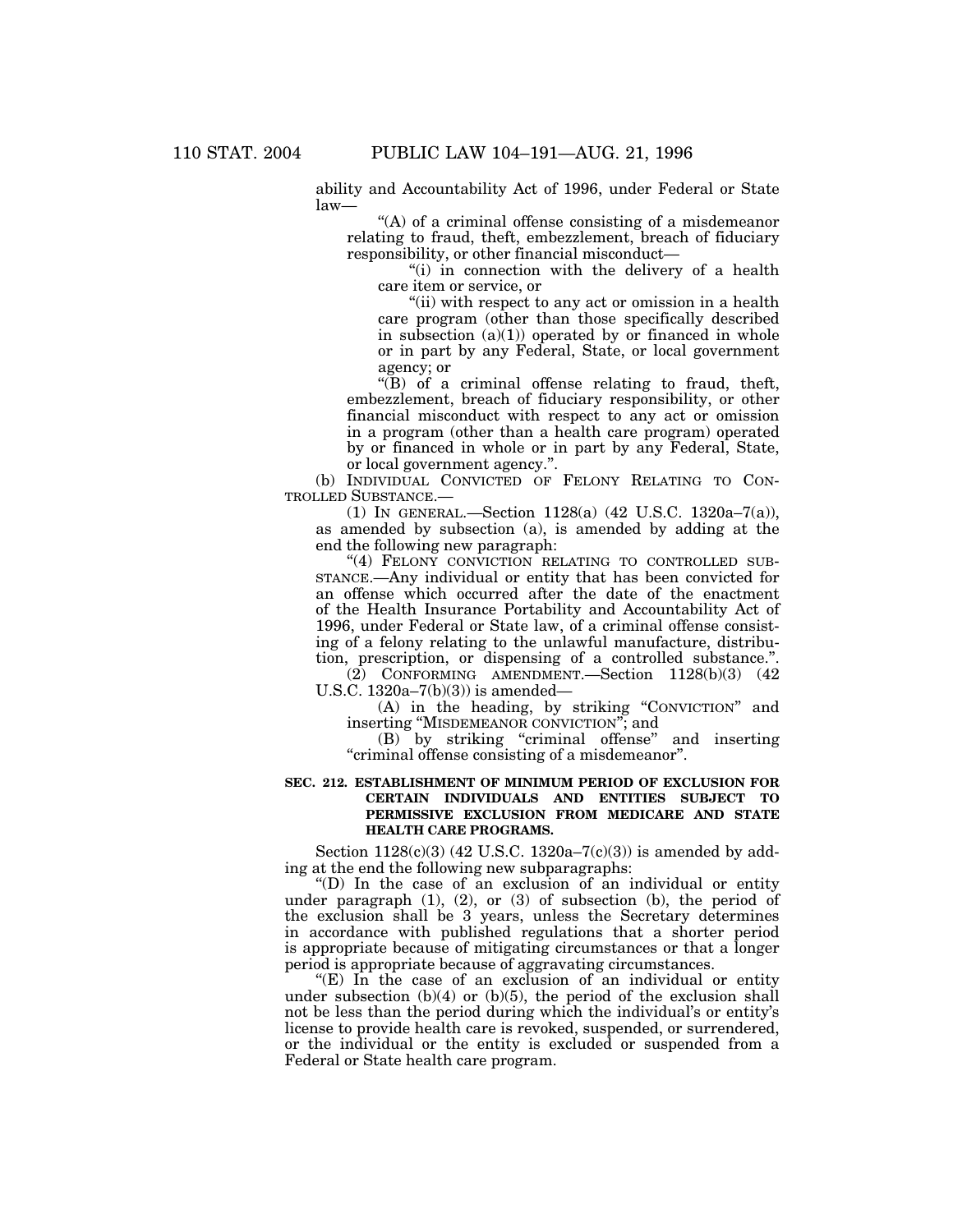"(F) In the case of an exclusion of an individual or entity under subsection  $(b)(6)(B)$ , the period of the exclusion shall be not less than 1 year.".

### **SEC. 213. PERMISSIVE EXCLUSION OF INDIVIDUALS WITH OWNERSHIP OR CONTROL INTEREST IN SANCTIONED ENTITIES.**

Section  $1128(b)$  (42 U.S.C. 1320a–7(b)) is amended by adding at the end the following new paragraph:

"(15) INDIVIDUALS CONTROLLING A SANCTIONED ENTITY.— (A) Any individual—

''(i) who has a direct or indirect ownership or control interest in a sanctioned entity and who knows or should know (as defined in section  $1128A(i)(6)$ ) of the action constituting the basis for the conviction or exclusion described in subparagraph (B); or

''(ii) who is an officer or managing employee (as defined in section 1126(b)) of such an entity.

"(B) For purposes of subparagraph  $(A)$ , the term 'sanctioned entity' means an entity—

"(i) that has been convicted of any offense described in subsection (a) or in paragraph  $(1)$ ,  $(2)$ , or  $(3)$  of this subsection; or

"(ii) that has been excluded from participation under a program under title XVIII or under a State health care program.''.

# **SEC. 214. SANCTIONS AGAINST PRACTITIONERS AND PERSONS FOR FAILURE TO COMPLY WITH STATUTORY OBLIGATIONS.**

(a) MINIMUM PERIOD OF EXCLUSION FOR PRACTITIONERS AND PERSONS FAILING TO MEET STATUTORY OBLIGATIONS.—

(1) In GENERAL.—The second sentence of section  $1156(b)(1)$  $(42 \text{ U.S.C. } 1320c-5(b)(1))$  is amended by striking "may prescribe)'' and inserting ''may prescribe, except that such period may not be less than 1 year)''.

(2) CONFORMING AMENDMENT.—Section 1156(b)(2) (42 U.S.C. 1320c-5(b)(2)) is amended by striking "shall remain" and inserting ''shall (subject to the minimum period specified in the second sentence of paragraph  $(1)$  remain"

(b) REPEAL OF ''UNWILLING OR UNABLE'' CONDITION FOR IMPOSI- TION OF SANCTION.—Section 1156(b)(1) (42 U.S.C. 1320c–5(b)(1)) is amended—

(1) in the second sentence, by striking ''and determines'' and all that follows through ''such obligations,''; and

(2) by striking the third sentence.

# **SEC. 215. INTERMEDIATE SANCTIONS FOR MEDICARE HEALTH MAINTENANCE ORGANIZATIONS.**

(a) APPLICATION OF INTERMEDIATE SANCTIONS FOR ANY PRO-GRAM VIOLATIONS.—

(1) IN GENERAL.—Section 1876(i)(1) (42 U.S.C.  $1395mm(i)(1)$  is amended by striking "the Secretary may terminate'' and all that follows and inserting ''in accordance with procedures established under paragraph (9), the Secretary may at any time terminate any such contract or may impose the intermediate sanctions described in paragraph  $(6)(B)$  or  $(6)(C)$ (whichever is applicable) on the eligible organization if the Secretary determines that the organization—

''(A) has failed substantially to carry out the contract;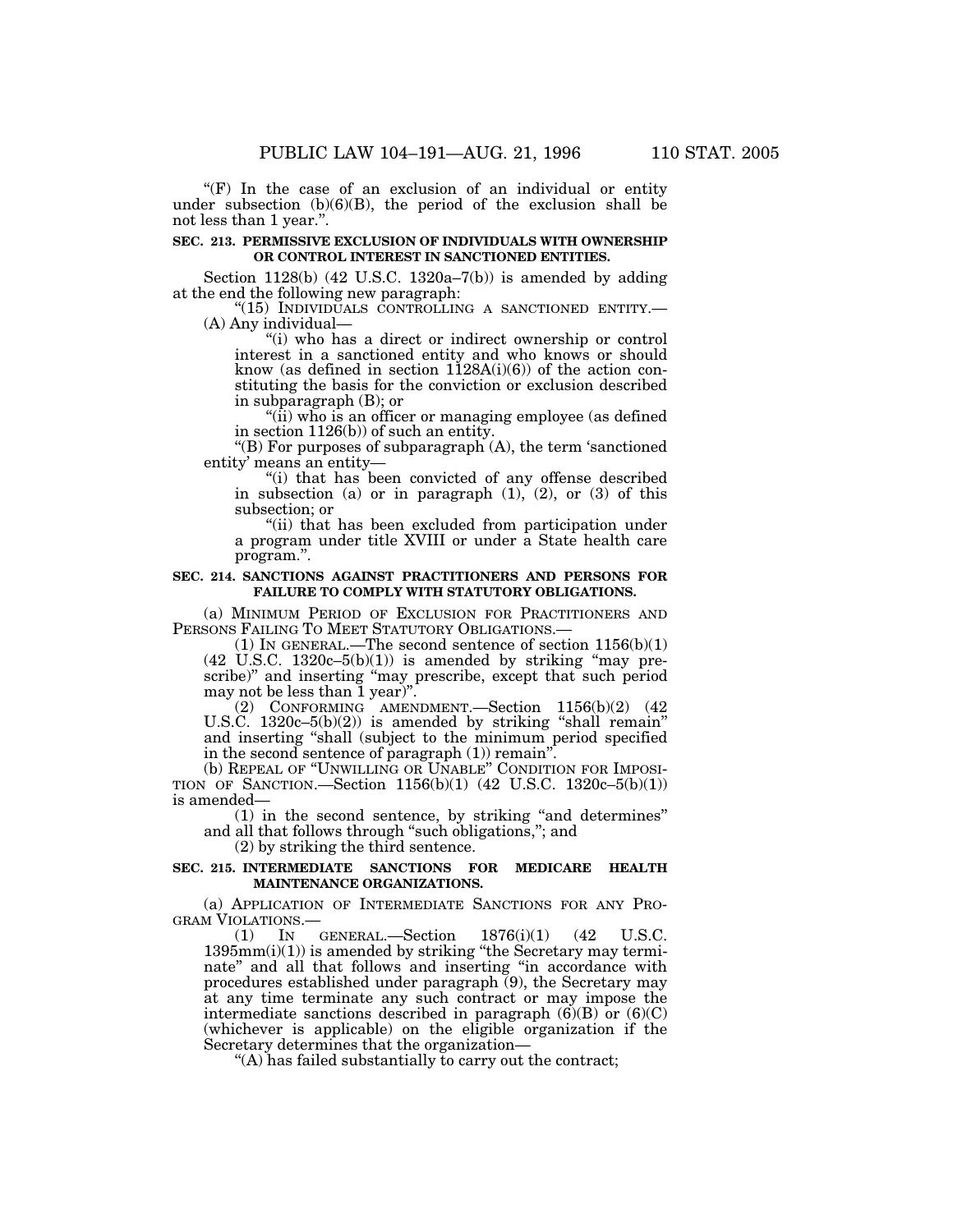''(B) is carrying out the contract in a manner substantially inconsistent with the efficient and effective administration of this section; or

''(C) no longer substantially meets the applicable conditions of subsections  $(b)$ ,  $(c)$ ,  $(e)$ , and  $(f)$ .".

(2) OTHER INTERMEDIATE SANCTIONS FOR MISCELLANEOUS PROGRAM VIOLATIONS.—Section 1876(i)(6) (42 U.S.C.  $1395mm(i)(6)$  is amended by adding at the end the following new subparagraph:

''(C) In the case of an eligible organization for which the Secretary makes a determination under paragraph (1), the basis of which is not described in subparagraph  $(A)$ , the Secretary may apply the following intermediate sanctions:

''(i) Civil money penalties of not more than \$25,000 for each determination under paragraph (1) if the deficiency that is the basis of the determination has directly adversely affected (or has the substantial likelihood of adversely affecting) an individual covered under the organization's contract.

"(ii) Civil money penalties of not more than \$10,000 for each week beginning after the initiation of procedures by the Secretary under paragraph (9) during which the deficiency that is the basis of a determination under paragraph (1) exists.

''(iii) Suspension of enrollment of individuals under this section after the date the Secretary notifies the organization of a determination under paragraph (1) and until the Secretary is satisfied that the deficiency that is the basis for the determination has been corrected and is not likely to recur.''.

(3) PROCEDURES FOR IMPOSING SANCTIONS.—Section 1876(i) (42 U.S.C. 1395mm(i)) is amended by adding at the end the following new paragraph:

''(9) The Secretary may terminate a contract with an eligible organization under this section or may impose the intermediate sanctions described in paragraph (6) on the organization in accordance with formal investigation and compliance procedures established by the Secretary under which—

''(A) the Secretary first provides the organization with the reasonable opportunity to develop and implement a corrective action plan to correct the deficiencies that were the basis of the Secretary's determination under paragraph (1) and the organization fails to develop or implement such a plan;

''(B) in deciding whether to impose sanctions, the Secretary considers aggravating factors such as whether an organization has a history of deficiencies or has not taken action to correct deficiencies the Secretary has brought to the organization's attention;

''(C) there are no unreasonable or unnecessary delays between the finding of a deficiency and the imposition of sanctions; and

''(D) the Secretary provides the organization with reasonable notice and opportunity for hearing (including the right to appeal an initial decision) before imposing any sanction or terminating the contract.''.

(4) CONFORMING AMENDMENTS.—Section 1876(i)(6)(B) (42 U.S.C. 1395mm(i)(6)(B)) is amended by striking the second sentence.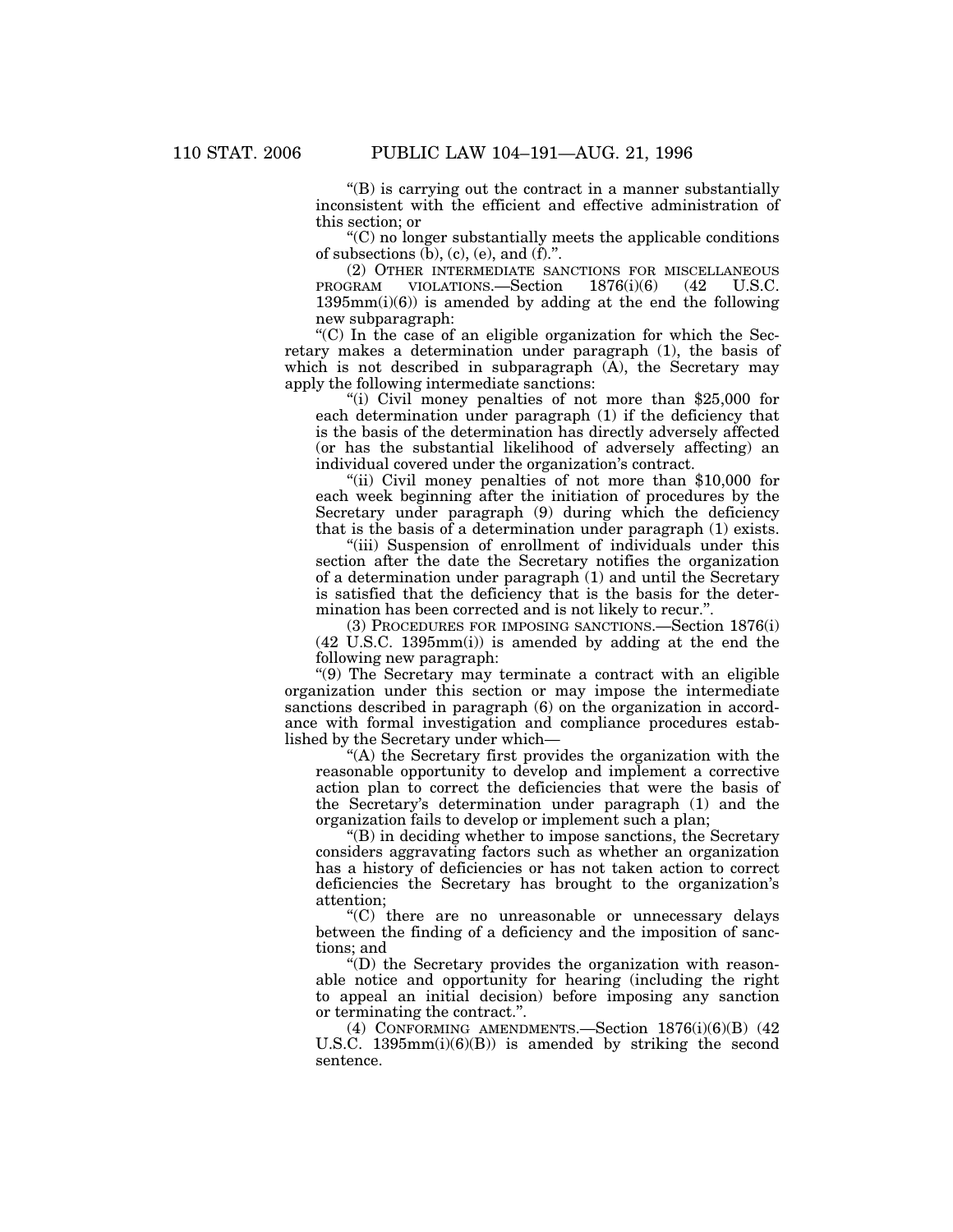(b) AGREEMENTS WITH PEER REVIEW ORGANIZATIONS.—Section

 $1876(i)(7)(A)$  (42 U.S.C. 1395mm $(i)(7)(A)$ ) is amended by striking "an agreement" and inserting "a written agreement".

(c) EFFECTIVE DATE.—The amendments made by this section 42 USC 1395mm shall apply with respect to contract years beginning on or after January 1, 1997.

# **SEC. 216. ADDITIONAL EXCEPTION TO ANTI-KICKBACK PENALTIES FOR RISK-SHARING ARRANGEMENTS.**

(a) IN GENERAL.—Section 1128B(b)(3) (42 U.S.C. 1320a–  $7b(b)(3)$  is amended—

(1) by striking ''and'' at the end of subparagraph (D);

(2) by striking the period at the end of subparagraph (E) and inserting ''; and''; and

(3) by adding at the end the following new subparagraph: ''(F) any remuneration between an organization and an

individual or entity providing items or services, or a combination thereof, pursuant to a written agreement between the organization and the individual or entity if the organization is an eligible organization under section 1876 or if the written agreement, through a risk-sharing arrangement, places the individual or entity at substantial financial risk for the cost or utilization of the items or services, or a combination thereof, which the individual or entity is obligated to provide.''.

(b) NEGOTIATED RULEMAKING FOR RISK-SHARING EXCEPTION.— (1) ESTABLISHMENT.—

(A) IN GENERAL.—The Secretary of Health and Human Services (in this subsection referred to as the "Secretary") shall establish, on an expedited basis and using a negotiated rulemaking process under subchapter 3 of chapter 5 of title 5, United States Code, standards relating to the exception for risk-sharing arrangements to the antikickback penalties described in section 1128B(b)(3)(F) of the Social Security Act, as added by subsection (a).

(B) FACTORS TO CONSIDER.—In establishing standards relating to the exception for risk-sharing arrangements to the anti-kickback penalties under subparagraph (A), the Secretary—

(i) shall consult with the Attorney General and representatives of the hospital, physician, other health practitioner, and health plan communities, and other interested parties; and

(ii) shall take into account—

(I) the level of risk appropriate to the size and type of arrangement;

(II) the frequency of assessment and distribution of incentives;

(III) the level of capital contribution; and

(IV) the extent to which the risk-sharing arrangement provides incentives to control the cost and quality of health care services.

(2) PUBLICATION OF NOTICE.—In carrying out the rulemaking process under this subsection, the Secretary shall publish the notice provided for under section 564(a) of title 5, United States Code, by not later than 45 days after the date of the enactment of this Act.

42 USC 1320a– 7b note.

note.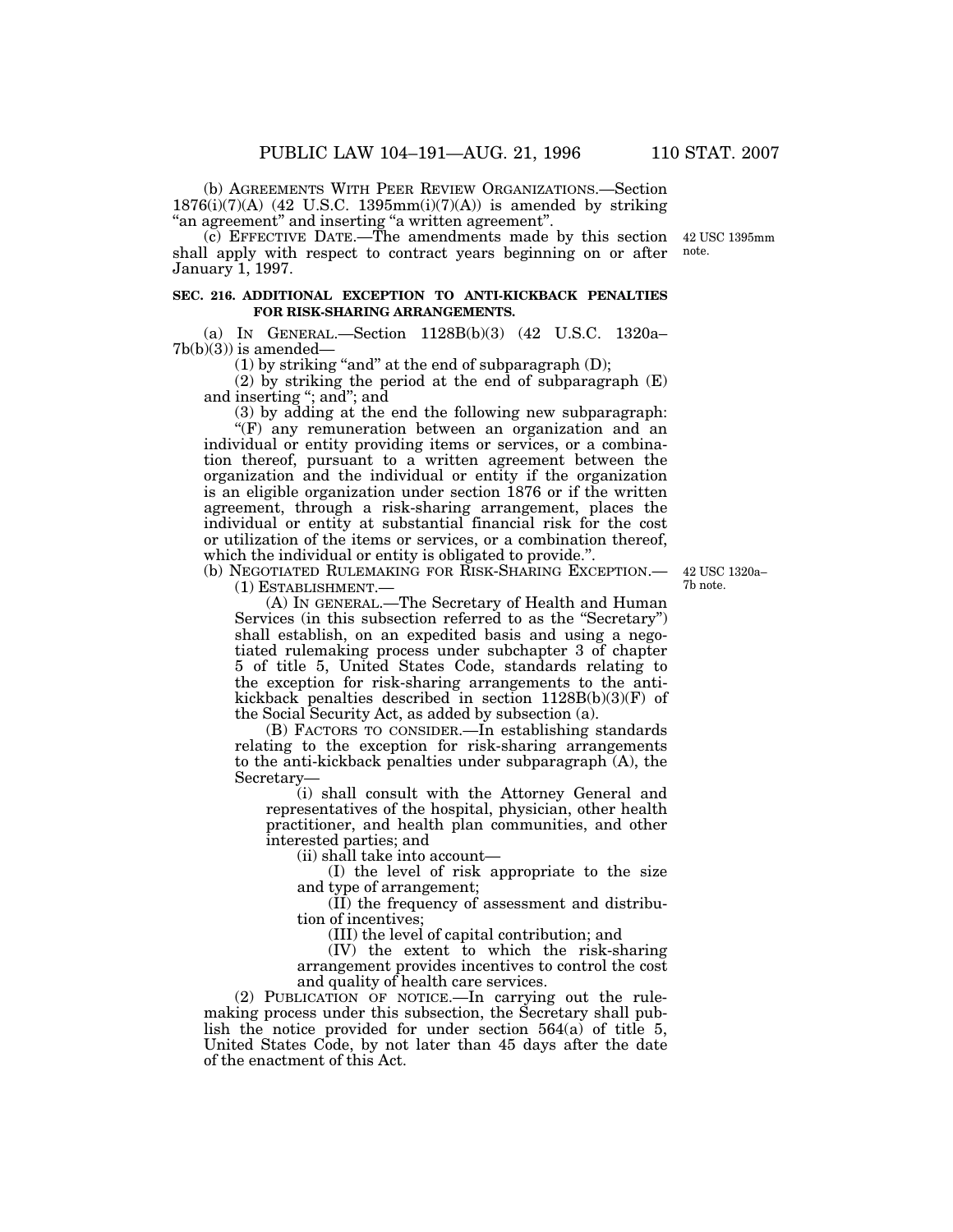(3) TARGET DATE FOR PUBLICATION OF RULE.—As part of the notice under paragraph (2), and for purposes of this subsection, the "target date for publication" (referred to in section  $564(a)(5)$  of such title) shall be January 1, 1997.

(4) ABBREVIATED PERIOD FOR SUBMISSION OF COMMENTS.— In applying section 564(c) of such title under this subsection, ''15 days'' shall be substituted for ''30 days''.

(5) APPOINTMENT OF NEGOTIATED RULEMAKING COMMITTEE AND FACILITATOR.—The Secretary shall provide for—

(A) the appointment of a negotiated rulemaking committee under section 565(a) of such title by not later than 30 days after the end of the comment period provided for under section 564(c) of such title (as shortened under paragraph (4)), and

 $(B)$  the nomination of a facilitator under section 566 $(c)$ of such title by not later than 10 days after the date of appointment of the committee.

(6) PRELIMINARY COMMITTEE REPORT.—The negotiated rulemaking committee appointed under paragraph (5) shall report to the Secretary, by not later than October 1, 1996, regarding the committee's progress on achieving a consensus with regard to the rulemaking proceeding and whether such consensus is likely to occur before one month before the target date for publication of the rule. If the committee reports that the committee has failed to make significant progress toward such consensus or is unlikely to reach such consensus by the target date, the Secretary may terminate such process and provide for the publication of a rule under this subsection through such other methods as the Secretary may provide.

(7) FINAL COMMITTEE REPORT.—If the committee is not terminated under paragraph (6), the rulemaking committee shall submit a report containing a proposed rule by not later than one month before the target publication date.

(8) INTERIM, FINAL EFFECT.—The Secretary shall publish a rule under this subsection in the Federal Register by not later than the target publication date. Such rule shall be effective and final immediately on an interim basis, but is subject to change and revision after public notice and opportunity for a period (of not less than 60 days) for public comment. In connection with such rule, the Secretary shall specify the process for the timely review and approval of applications of entities to be certified as provider-sponsored organizations pursuant to such rules and consistent with this subsection.

(9) PUBLICATION OF RULE AFTER PUBLIC COMMENT.—The Secretary shall provide for consideration of such comments and republication of such rule by not later than 1 year after the target publication date.

(c) EFFECTIVE DATE.—The amendments made by subsection (a) shall apply to written agreements entered into on or after January 1, 1997, without regard to whether regulations have been issued to implement such amendments.

### **SEC. 217. CRIMINAL PENALTY FOR FRAUDULENT DISPOSITION OF ASSETS IN ORDER TO OBTAIN MEDICAID BENEFITS.**

Section 1128B(a) (42 U.S.C. 1320a–7b(a)) is amended—

 $(1)$  by striking "or" at the end of paragraph  $(4)$ ;

(2) by adding ''or'' at the end of paragraph (5); and

Federal Register, publication.

42 USC 1320a– 7b note.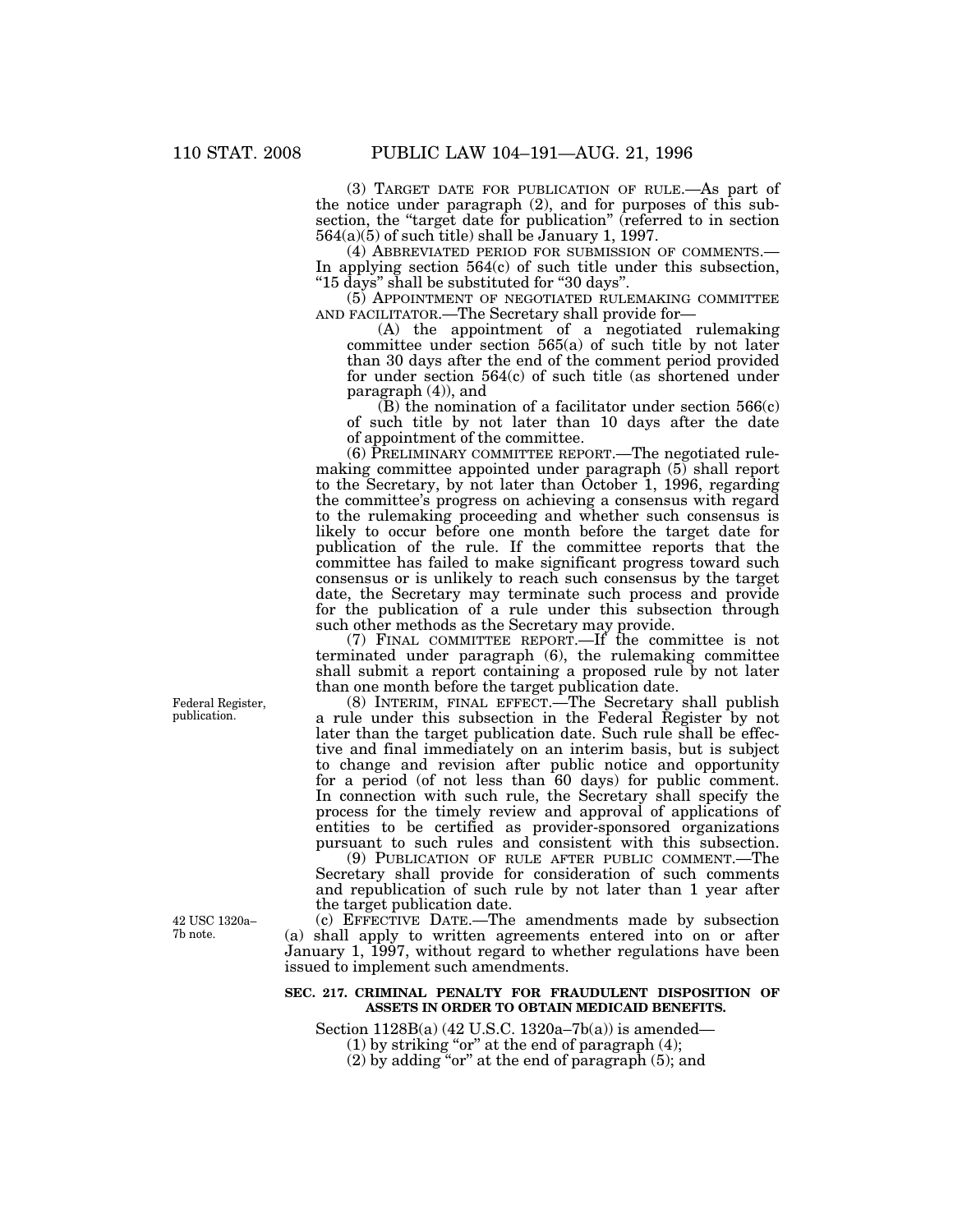(3) by inserting after paragraph (5) the following new paragraph:

''(6) knowingly and willfully disposes of assets (including by any transfer in trust) in order for an individual to become eligible for medical assistance under a State plan under title XIX, if disposing of the assets results in the imposition of a period of ineligibility for such assistance under section  $1917(c)$ ,".

# **SEC. 218. EFFECTIVE DATE.**

Except as otherwise provided, the amendments made by this subtitle shall take effect January 1, 1997.

# **Subtitle C—Data Collection**

### **SEC. 221. ESTABLISHMENT OF THE HEALTH CARE FRAUD AND ABUSE DATA COLLECTION PROGRAM.**

(a) IN GENERAL.—Title XI (42 U.S.C. 1301 et seq.), as amended by sections 201 and 205, is amended by inserting after section 1128D the following new section:

# ''HEALTH CARE FRAUD AND ABUSE DATA COLLECTION PROGRAM

''SEC. 1128E. (a) GENERAL PURPOSE.—Not later than January 1, 1997, the Secretary shall establish a national health care fraud and abuse data collection program for the reporting of final adverse actions (not including settlements in which no findings of liability have been made) against health care providers, suppliers, or practitioners as required by subsection (b), with access as set forth in subsection (c), and shall maintain a database of the information collected under this section.

''(b) REPORTING OF INFORMATION.—

''(1) IN GENERAL.—Each Government agency and health plan shall report any final adverse action (not including settlements in which no findings of liability have been made) taken against a health care provider, supplier, or practitioner.

"(2) INFORMATION TO BE REPORTED.—The information to be reported under paragraph (1) includes:

''(A) The name and TIN (as defined in section  $7701(a)(41)$  of the Internal Revenue Code of 1986) of any health care provider, supplier, or practitioner who is the subject of a final adverse action.

''(B) The name (if known) of any health care entity with which a health care provider, supplier, or practitioner, who is the subject of a final adverse action, is affiliated or associated.

''(C) The nature of the final adverse action and whether such action is on appeal.

''(D) A description of the acts or omissions and injuries upon which the final adverse action was based, and such other information as the Secretary determines by regulation is required for appropriate interpretation of information reported under this section.

''(3) CONFIDENTIALITY.—In determining what information is required, the Secretary shall include procedures to assure that the privacy of individuals receiving health care services is appropriately protected.

42 USC 1320a–7 note.

42 USC 1320a– 7e.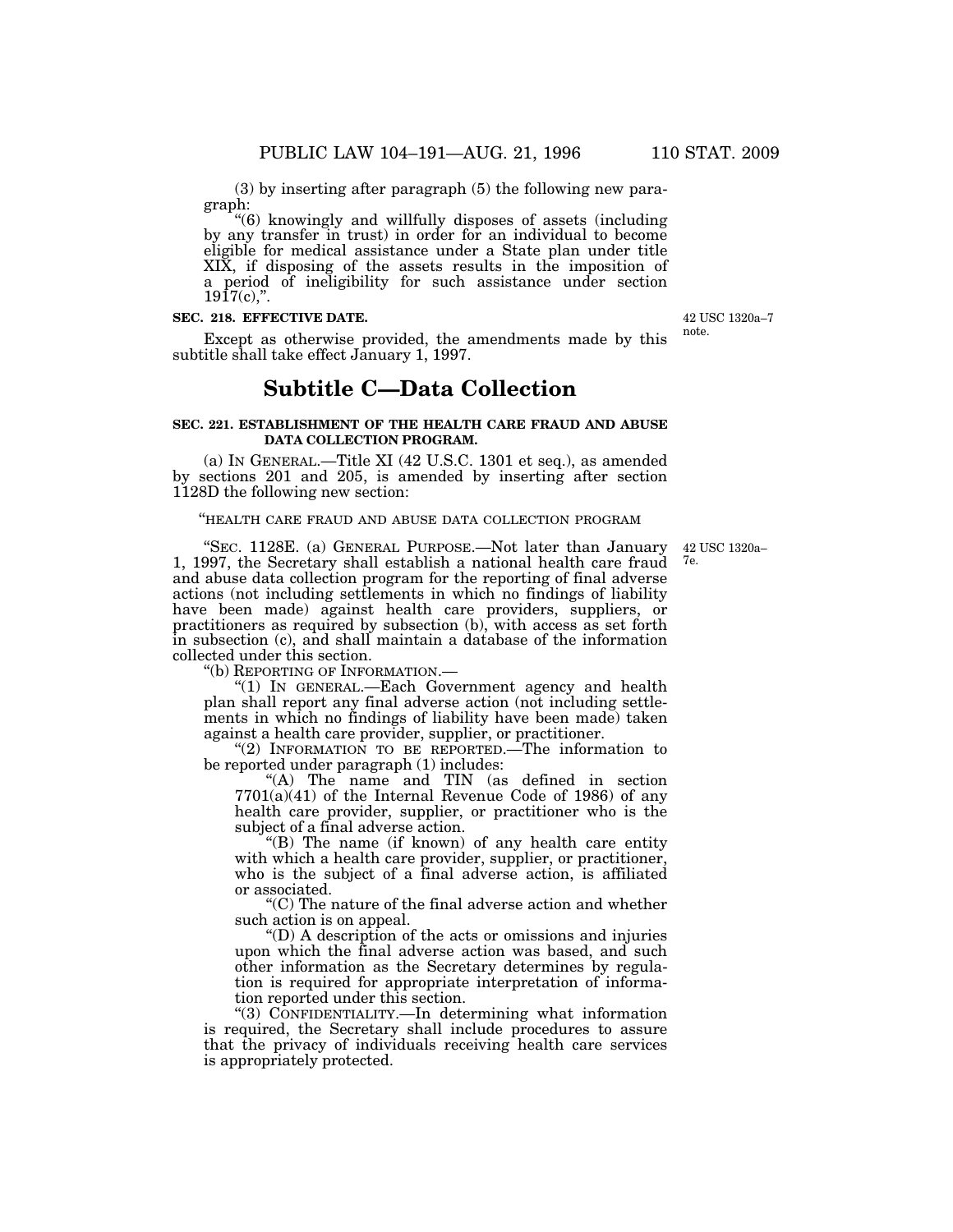"(4) TIMING AND FORM OF REPORTING.—The information required to be reported under this subsection shall be reported regularly (but not less often than monthly) and in such form and manner as the Secretary prescribes. Such information shall first be required to be reported on a date specified by the Secretary.

''(5) TO WHOM REPORTED.—The information required to be reported under this subsection shall be reported to the Secretary.

''(c) DISCLOSURE AND CORRECTION OF INFORMATION.—

''(1) DISCLOSURE.—With respect to the information about final adverse actions (not including settlements in which no findings of liability have been made) reported to the Secretary under this section with respect to a health care provider, supplier, or practitioner, the Secretary shall, by regulation, provide for—

''(A) disclosure of the information, upon request, to the health care provider, supplier, or licensed practitioner, and

''(B) procedures in the case of disputed accuracy of the information.

''(2) CORRECTIONS.—Each Government agency and health plan shall report corrections of information already reported about any final adverse action taken against a health care provider, supplier, or practitioner, in such form and manner that the Secretary prescribes by regulation.

''(d) ACCESS TO REPORTED INFORMATION.—

''(1) AVAILABILITY.—The information in the database maintained under this section shall be available to Federal and State government agencies and health plans pursuant to procedures that the Secretary shall provide by regulation.

"(2) FEES FOR DISCLOSURE.—The Secretary may establish or approve reasonable fees for the disclosure of information in such database (other than with respect to requests by Federal agencies). The amount of such a fee shall be sufficient to recover the full costs of operating the database. Such fees shall be available to the Secretary or, in the Secretary's discretion to the agency designated under this section to cover such costs.

''(e) PROTECTION FROM LIABILITY FOR REPORTING.—No person or entity, including the agency designated by the Secretary in subsection (b)(5) shall be held liable in any civil action with respect to any report made as required by this section, without knowledge of the falsity of the information contained in the report.

''(f) COORDINATION WITH NATIONAL PRACTITIONER DATA BANK.—The Secretary shall implement this section in such a manner as to avoid duplication with the reporting requirements established for the National Practitioner Data Bank under the Health Care Quality Improvement Act of 1986 (42 U.S.C. 11101 et seq.). " $(g)$  DEFINITIONS AND SPECIAL RULES.—For purposes of this section:

''(1) FINAL ADVERSE ACTION.—

"(A) In GENERAL.—The term 'final adverse action' includes:

''(i) Civil judgments against a health care provider, supplier, or practitioner in Federal or State court related to the delivery of a health care item or service.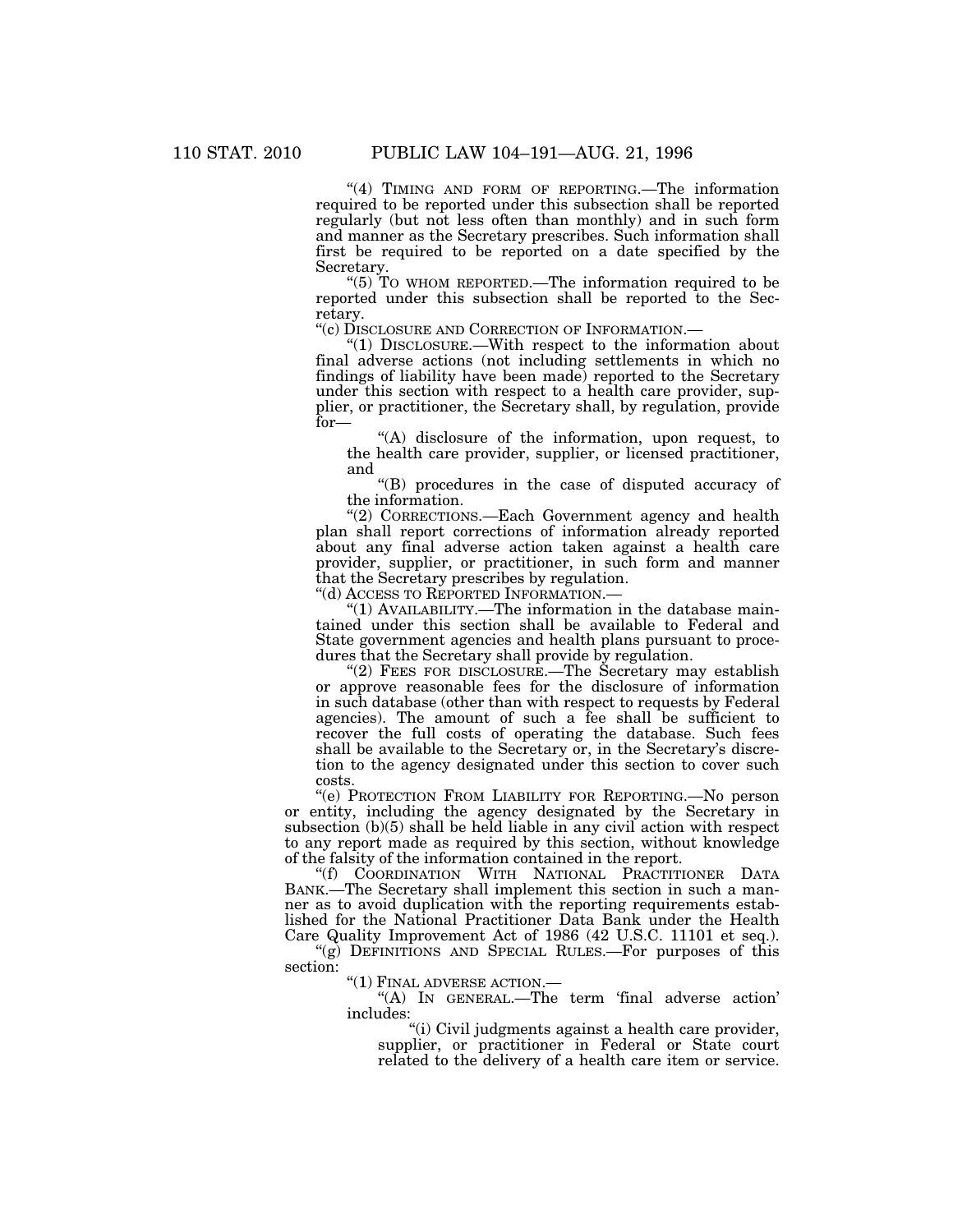"(ii) Federal or State criminal convictions related to the delivery of a health care item or service.

"(iii) Actions by Federal or State agencies responsible for the licensing and certification of health care providers, suppliers, and licensed health care practitioners, including—

''(I) formal or official actions, such as revocation or suspension of a license (and the length of any such suspension), reprimand, censure or probation,

''(II) any other loss of license or the right to apply for, or renew, a license of the provider, supplier, or practitioner, whether by operation of law, voluntary surrender, non-renewability, or otherwise, or

''(III) any other negative action or finding by such Federal or State agency that is publicly available information.

"(iv) Exclusion from participation in Federal or State health care programs (as defined in sections 1128B(f) and 1128(h), respectively).

 $''(v)$  Any other adjudicated actions or decisions that the Secretary shall establish by regulation.

''(B) EXCEPTION.—The term does not include any action with respect to a malpractice claim.

''(2) PRACTITIONER.—The terms 'licensed health care practitioner', 'licensed practitioner', and 'practitioner' mean, with respect to a State, an individual who is licensed or otherwise authorized by the State to provide health care services (or any individual who, without authority holds himself or herself out to be so licensed or authorized).

''(3) GOVERNMENT AGENCY.—The term 'Government agency' shall include:

''(A) The Department of Justice.

"(B) The Department of Health and Human Services.

''(C) Any other Federal agency that either administers or provides payment for the delivery of health care services, including, but not limited to the Department of Defense and the Veterans' Administration.

''(D) State law enforcement agencies.

''(E) State medicaid fraud control units.

"(F) Federal or State agencies responsible for the licensing and certification of health care providers and licensed health care practitioners.

"(4) HEALTH PLAN.—The term 'health plan' has the meaning given such term by section 1128C(c).

''(5) DETERMINATION OF CONVICTION.—For purposes of paragraph (1), the existence of a conviction shall be determined under paragraph (4) of section 1128(i).''.

(b) IMPROVED PREVENTION IN ISSUANCE OF MEDICARE PROVIDER NUMBERS.—Section 1842(r) (42 U.S.C. 1395u(r)) is amended by adding at the end the following new sentence: ''Under such system, the Secretary may impose appropriate fees on such physicians to cover the costs of investigation and recertification activities with respect to the issuance of the identifiers.''.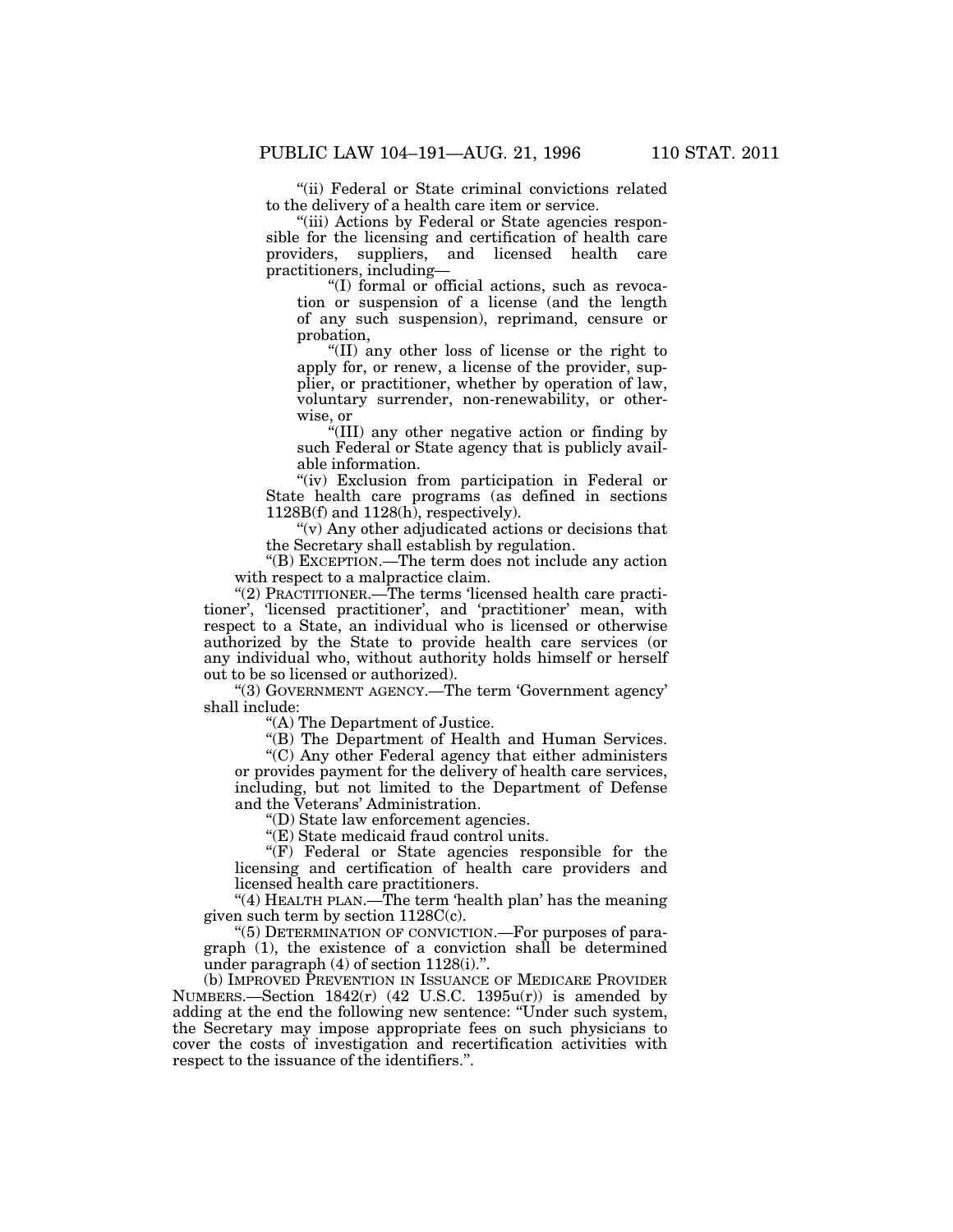# **Subtitle D—Civil Monetary Penalties**

# **SEC. 231. SOCIAL SECURITY ACT CIVIL MONETARY PENALTIES.**

(a) GENERAL CIVIL MONETARY PENALTIES.—Section 1128A (42 U.S.C. 1320a–7a) is amended as follows:

(1) In the third sentence of subsection (a), by striking "programs under title XVIII" and inserting "Federal health care programs (as defined in section  $1128B(f)(1)$ ".

 $(2)$  In subsection  $(f)$ —

(A) by redesignating paragraph (3) as paragraph (4); and

(B) by inserting after paragraph (2) the following new paragraph:

 $\sqrt{6}$ (3) With respect to amounts recovered arising out of a claim under a Federal health care program (as defined in section 1128B(f)), the portion of such amounts as is determined to have been paid by the program shall be repaid to the program, and the portion of such amounts attributable to the amounts recovered under this section by reason of the amendments made by the Health Insurance Portability and Accountability Act of 1996 (as estimated by the Secretary) shall be deposited into the Federal Hospital Insurance Trust Fund pursuant to section  $1817(k)(2)(C)$ .".

 $(3)$  In subsection  $(i)$ 

(A) in paragraph (2), by striking "title V, XVIII, XIX, or XX of this Act'' and inserting ''a Federal health care program (as defined in section  $1128B(f)$ )",

(B) in paragraph (4), by striking ''a health insurance or medical services program under title XVIII or XIX of this Act'' and inserting ''a Federal health care program (as so defined)'', and

(C) in paragraph (5), by striking ''title V, XVIII, XIX, or XX'' and inserting ''a Federal health care program (as so defined)"

(4) By adding at the end the following new subsection: " $(m)(1)$  For purposes of this section, with respect to a Federal health care program not contained in this Act, references to the Secretary in this section shall be deemed to be references to the Secretary or Administrator of the department or agency with jurisdiction over such program and references to the Inspector General of the Department of Health and Human Services in this section shall be deemed to be references to the Inspector General of the applicable department or agency.

" $(2)(A)$  The Secretary and Administrator of the departments and agencies referred to in paragraph (1) may include in any action pursuant to this section, claims within the jurisdiction of other Federal departments or agencies as long as the following conditions are satisfied:

"(i) The case involves primarily claims submitted to the Federal health care programs of the department or agency initiating the action.

''(ii) The Secretary or Administrator of the department or agency initiating the action gives notice and an opportunity to participate in the investigation to the Inspector General of the department or agency with primary jurisdiction over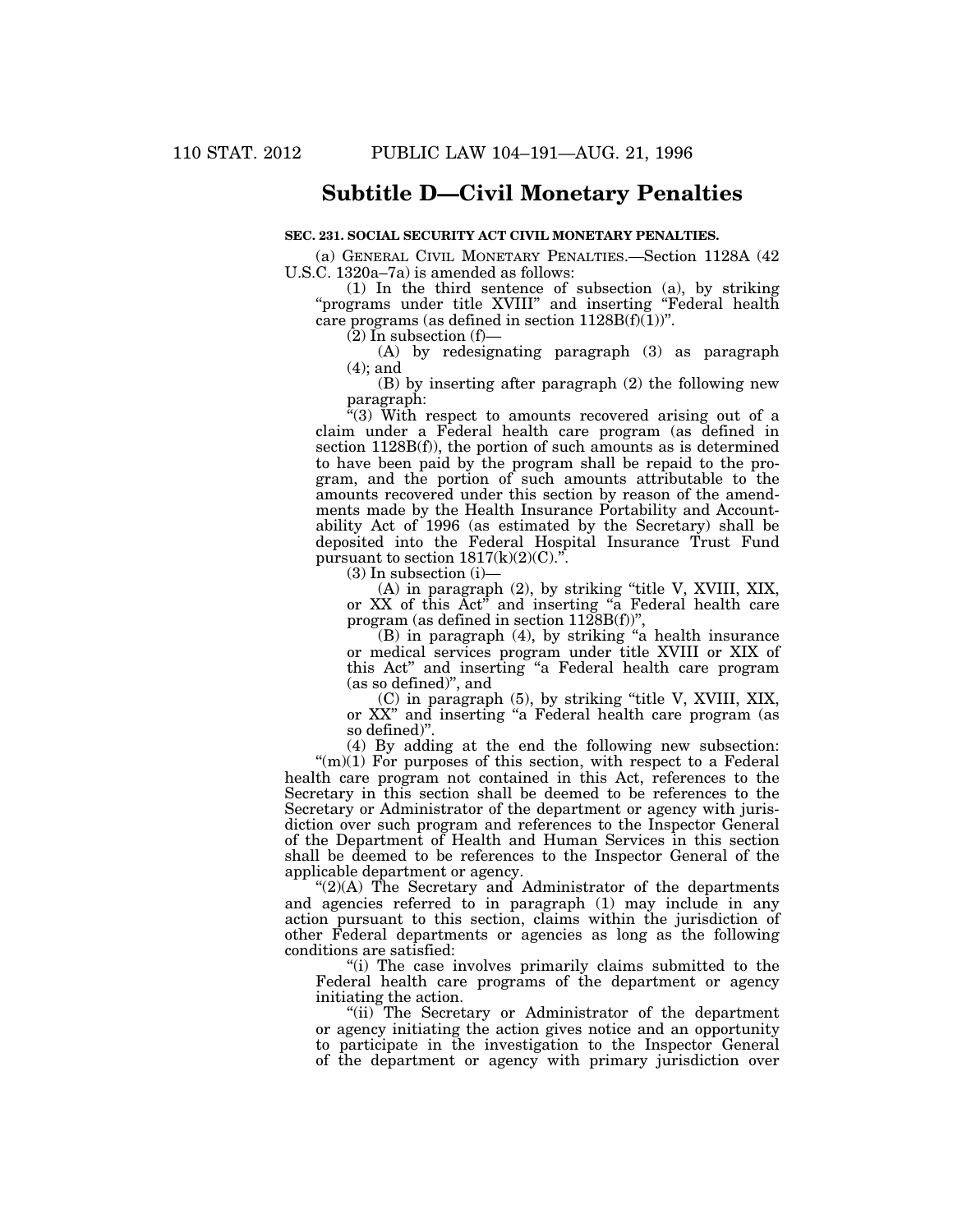the Federal health care programs to which the claims were submitted.

''(B) If the conditions specified in subparagraph (A) are fulfilled, the Inspector General of the department or agency initiating the action is authorized to exercise all powers granted under the Inspector General Act of 1978 (5 U.S.C. App.) with respect to the claims submitted to the other departments or agencies to the same manner and extent as provided in that Act with respect to claims submitted to such departments or agencies.''.

(b) EXCLUDED INDIVIDUAL RETAINING OWNERSHIP OR CONTROL INTEREST IN PARTICIPATING ENTITY.—Section 1128A(a) (42 U.S.C.  $1320a-7a(a)$  is amended-

(1) by striking "or" at the end of paragraph  $(1)(D)$ ;

(2) by striking '', or'' at the end of paragraph (2) and inserting a semicolon;

(3) by striking the semicolon at the end of paragraph (3) and inserting ''; or''; and

(4) by inserting after paragraph (3) the following new paragraph:

" $(4)$  in the case of a person who is not an organization, agency, or other entity, is excluded from participating in a program under title XVIII or a State health care program in accordance with this subsection or under section 1128 and who, at the time of a violation of this subsection—

"(A) retains a direct or indirect ownership or control interest in an entity that is participating in a program under title XVIII or a State health care program, and who knows or should know of the action constituting the basis for the exclusion; or

''(B) is an officer or managing employee (as defined in section  $1126(b)$  of such an entity;

(c) MODIFICATIONS OF AMOUNTS OF PENALTIES AND ASSESS-MENTS.—Section 1128A(a) (42 U.S.C. 1320a–7a(a)), as amended by subsection (b), is amended in the matter following paragraph (4)–

(1) by striking ''\$2,000'' and inserting ''\$10,000'';

(2) by inserting ''; in cases under paragraph (4), \$10,000 for each day the prohibited relationship occurs" after "false or misleading information was given''; and

(3) by striking ''twice the amount'' and inserting ''3 times the amount''.

(d) CLARIFICATION OF LEVEL OF KNOWLEDGE REQUIRED FOR IMPOSITION OF CIVIL MONETARY PENALTIES.—

(1) IN GENERAL.—Section 1128A(a) (42 U.S.C. 1320a–7a(a)) is amended—

(A) in paragraphs (1) and (2), by inserting ''knowingly'' before ''presents'' each place it appears; and

(B) in paragraph (3), by striking ''gives'' and inserting ''knowingly gives or causes to be given''.

(2) DEFINITION OF STANDARD.—Section 1128A(i) (42 U.S.C. 1320a–7a(i)), as amended by subsection  $(h)(2)$ , is amended by adding at the end the following new paragraph:

" $(7)$  The term 'should know' means that a person, with respect to information—

''(A) acts in deliberate ignorance of the truth or falsity of the information; or

''(B) acts in reckless disregard of the truth or falsity of the information,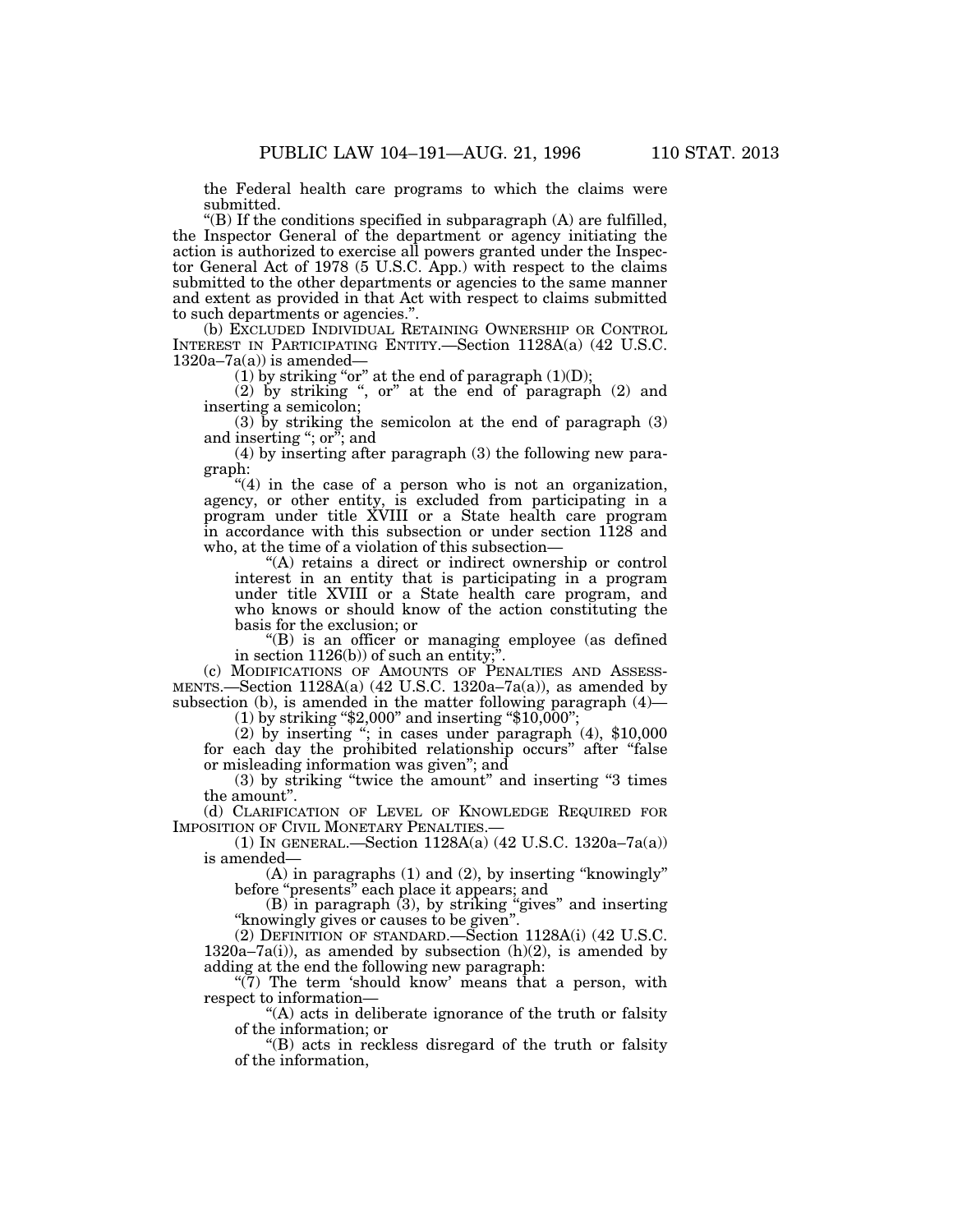and no proof of specific intent to defraud is required.''.

(e) CLAIM FOR ITEM OR SERVICE BASED ON INCORRECT CODING OR MEDICALLY UNNECESSARY SERVICES.—Section 1128A(a)(1) (42 U.S.C. 1320a–7a(a)(1)), as amended by subsection (b), is amended—

 $(1)$  in subparagraph  $(A)$  by striking "claimed," and inserting ''claimed, including any person who engages in a pattern or practice of presenting or causing to be presented a claim for an item or service that is based on a code that the person knows or should know will result in a greater payment to the person than the code the person knows or should know is applicable to the item or service actually provided,'';

 $(2)$  in subparagraph  $(C)$ , by striking "or" at the end;

(3) in subparagraph (D), by striking the semicolon and inserting '', or''; and

(4) by inserting after subparagraph (D) the following new subparagraph:

 $E(E)$  is for a pattern of medical or other items or services that a person knows or should know are not medically necessary;

(f) SANCTIONS AGAINST PRACTITIONERS AND PERSONS FOR FAIL-URE TO COMPLY WITH STATUTORY OBLIGATIONS.—Section 1156(b)(3)  $(42 \text{ U.S.C. } 1320c-5(b)(3))$  is amended by striking "the actual or estimated cost" and inserting "up to \$10,000 for each instance".

(g) PROCEDURAL PROVISIONS.—Section 1876(i)(6) (42 U.S.C.  $1395mm(i)(6)$ , as amended by section  $215(a)(2)$ , is amended by adding at the end the following new subparagraph:

''(D) The provisions of section 1128A (other than subsections (a) and (b)) shall apply to a civil money penalty under subparagraph (B)(i) or (C)(i) in the same manner as such provisions apply to a civil money penalty or proceeding under section 1128A(a).''.

(h) PROHIBITION AGAINST OFFERING INDUCEMENTS TO INDIVID-UALS ENROLLED UNDER PROGRAMS OR PLANS.—

(1) OFFER OF REMUNERATION.—Section 1128A(a) (42 U.S.C.  $1320a-7a(a)$ , as amended by subsection (b), is amended—

(A) by striking "or" at the end of paragraph  $(3)$ ;

(B) by striking the semicolon at the end of paragraph (4) and inserting ''; or''; and

(C) by inserting after paragraph (4) the following new paragraph:

''(5) offers to or transfers remuneration to any individual eligible for benefits under title XVIII of this Act, or under a State health care program (as defined in section 1128(h)) that such person knows or should know is likely to influence such individual to order or receive from a particular provider, practitioner, or supplier any item or service for which payment may be made, in whole or in part, under title XVIII, or a State health care program (as so defined);''.

(2) REMUNERATION DEFINED.—Section 1128A(i) (42 U.S.C. 1320a–7a(i)) is amended by adding at the end the following new paragraph:

 $\mathcal{F}(6)$  The term 'remuneration' includes the waiver of coinsurance and deductible amounts (or any part thereof), and transfers of items or services for free or for other than fair market value. The term 'remuneration' does not include—

"(A) the waiver of coinsurance and deductible amounts by a person, if—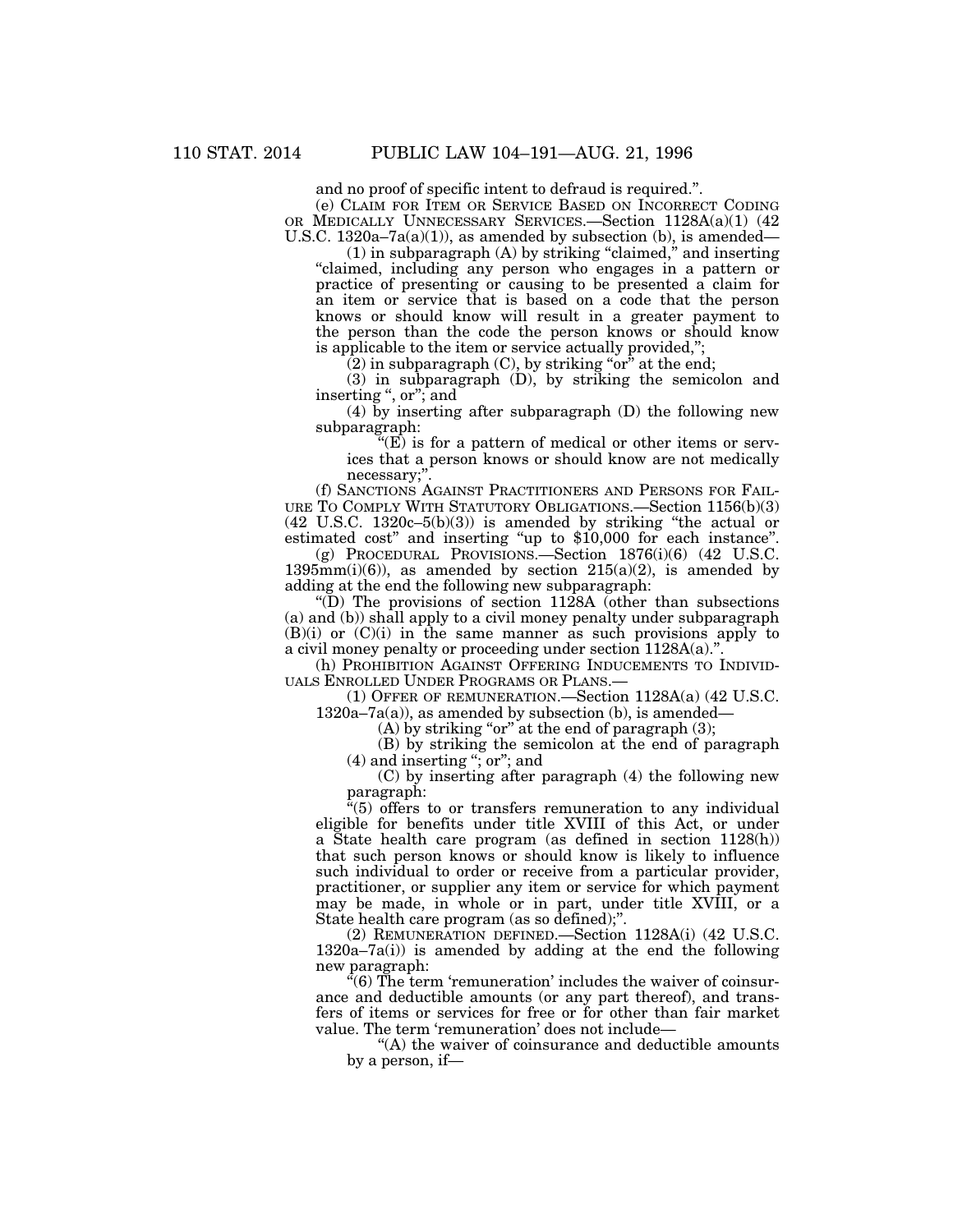"(i) the waiver is not offered as part of any advertisement or solicitation;

"(ii) the person does not routinely waive coinsurance or deductible amounts; and

''(iii) the person—

''(I) waives the coinsurance and deductible amounts after determining in good faith that the individual is in financial need;

''(II) fails to collect coinsurance or deductible amounts after making reasonable collection efforts; or

''(III) provides for any permissible waiver as specified in section  $1128B(b)(3)$  or in regulations issued by the Secretary;

''(B) differentials in coinsurance and deductible amounts as part of a benefit plan design as long as the differentials have been disclosed in writing to all beneficiaries, third party payers, and providers, to whom claims are presented and as long as the differentials meet the standards as defined in regulations promulgated by the Secretary not later than 180 days after the date of the enactment of the Health Insurance Portability and Accountability Act of 1996; or

''(C) incentives given to individuals to promote the delivery of preventive care as determined by the Secretary in regulations so promulgated.''.

(i) EFFECTIVE DATE.—The amendments made by this section 42 USC 1320a– shall apply to acts or omissions occurring on or after January 1, 1997.

# **SEC. 232. PENALTY FOR FALSE CERTIFICATION FOR HOME HEALTH SERVICES.**

(a) IN GENERAL.—Section 1128A(b) (42 U.S.C. 1320a–7a(b)) is amended by adding at the end the following new paragraph:

''(3)(A) Any physician who executes a document described in subparagraph (B) with respect to an individual knowing that all of the requirements referred to in such subparagraph are not met with respect to the individual shall be subject to a civil monetary penalty of not more than the greater of—

''(i) \$5,000, or

"(ii) three times the amount of the payments under title XVIII for home health services which are made pursuant to such certification.

''(B) A document described in this subparagraph is any document that certifies, for purposes of title XVIII, that an individual meets the requirements of section 1814(a)(2)(C) or 1835(a)(2)(A) in the case of home health services furnished to the individual.''.

(b) EFFECTIVE DATE.—The amendment made by subsection (a) shall apply to certifications made on or after the date of the enactment of this Act.

42 USC 1320a– 7a note.

7a note.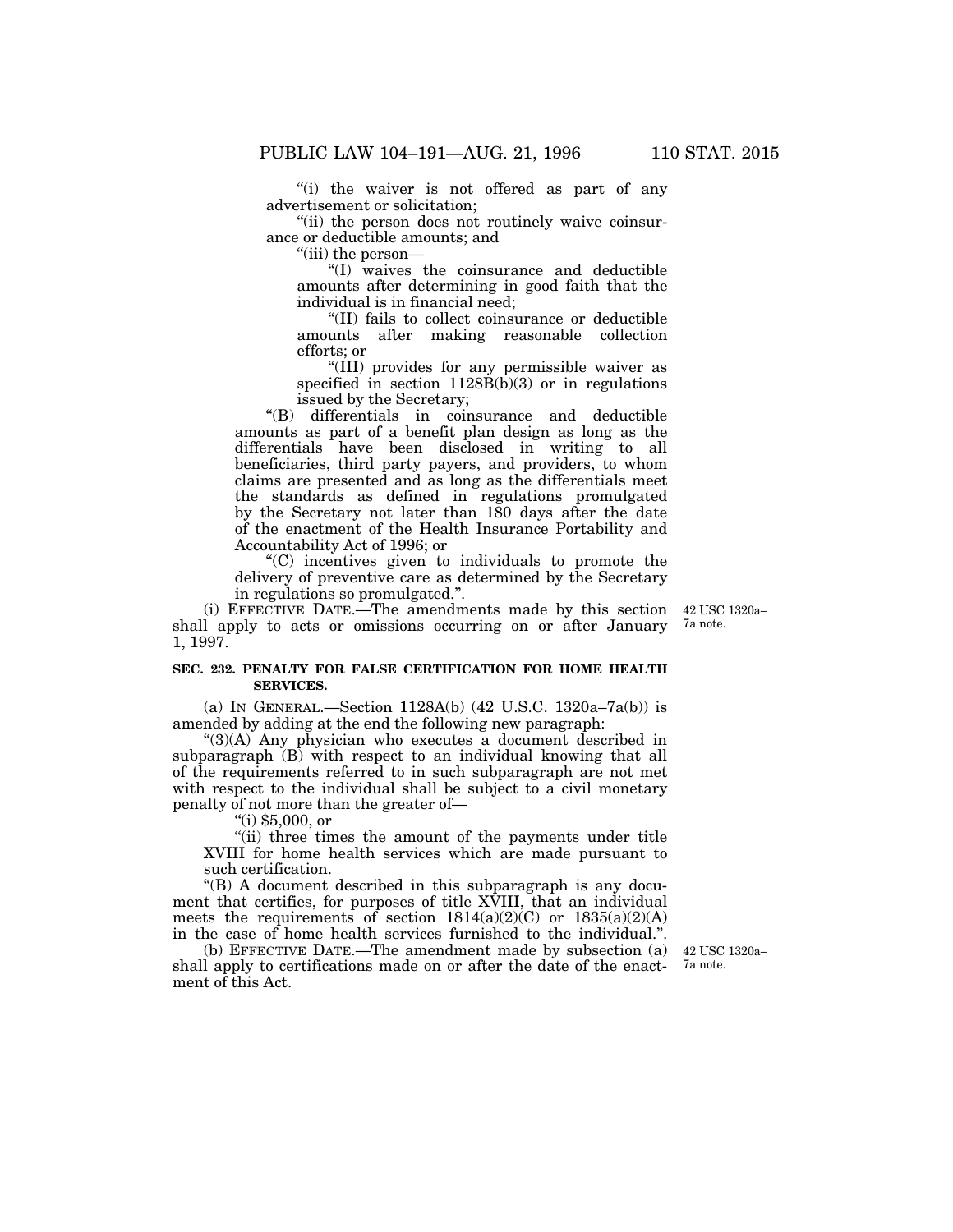# **Subtitle E—Revisions to Criminal Law**

# **SEC. 241. DEFINITIONS RELATING TO FEDERAL HEALTH CARE OFFENSE.**

(a) IN GENERAL.—Chapter 1 of title 18, United States Code, is amended by adding at the end the following:

# **''§ 24. Definitions relating to Federal health care offense**

"(a) As used in this title, the term 'Federal health care offense' means a violation of, or a criminal conspiracy to violate—

"(1) section 669, 1035, 1347, or  $1518$  of this title;

''(2) section 287, 371, 664, 666, 1001, 1027, 1341, 1343, or 1954 of this title, if the violation or conspiracy relates to a health care benefit program.

''(b) As used in this title, the term 'health care benefit program' means any public or private plan or contract, affecting commerce, under which any medical benefit, item, or service is provided to any individual, and includes any individual or entity who is providing a medical benefit, item, or service for which payment may be made under the plan or contract.''.

(b) CLERICAL AMENDMENT.—The table of sections at the beginning of chapter 2 of title 18, United States Code, is amended by inserting after the item relating to section 23 the following new item:

''24. Definitions relating to Federal health care offense.''.

# **SEC. 242. HEALTH CARE FRAUD.**

(a) OFFENSE.— (1) IN GENERAL.—Chapter 63 of title 18, United States Code, is amended by adding at the end the following:

### **''§ 1347. Health care fraud**

''Whoever knowingly and willfully executes, or attempts to execute, a scheme or artifice—

''(1) to defraud any health care benefit program; or

 $'(2)$  to obtain, by means of false or fraudulent pretenses, representations, or promises, any of the money or property owned by, or under the custody or control of, any health care benefit program,

in connection with the delivery of or payment for health care benefits, items, or services, shall be fined under this title or imprisoned not more than 10 years, or both. If the violation results in serious bodily injury (as defined in section 1365 of this title), such person shall be fined under this title or imprisoned not more than 20 years, or both; and if the violation results in death, such person shall be fined under this title, or imprisoned for any term of years or for life, or both.''.

(2) CLERICAL AMENDMENT.—The table of sections at the beginning of chapter 63 of title 18, United States Code, is amended by adding at the end the following:

''1347. Health care fraud.''.

42 USC 1395i note.

(b) CRIMINAL FINES DEPOSITED IN FEDERAL HOSPITAL INSUR-ANCE TRUST FUND.—The Secretary of the Treasury shall deposit into the Federal Hospital Insurance Trust Fund pursuant to section  $1817(k)(2)(C)$  of the Social Security Act (42 U.S.C. 1395i) an amount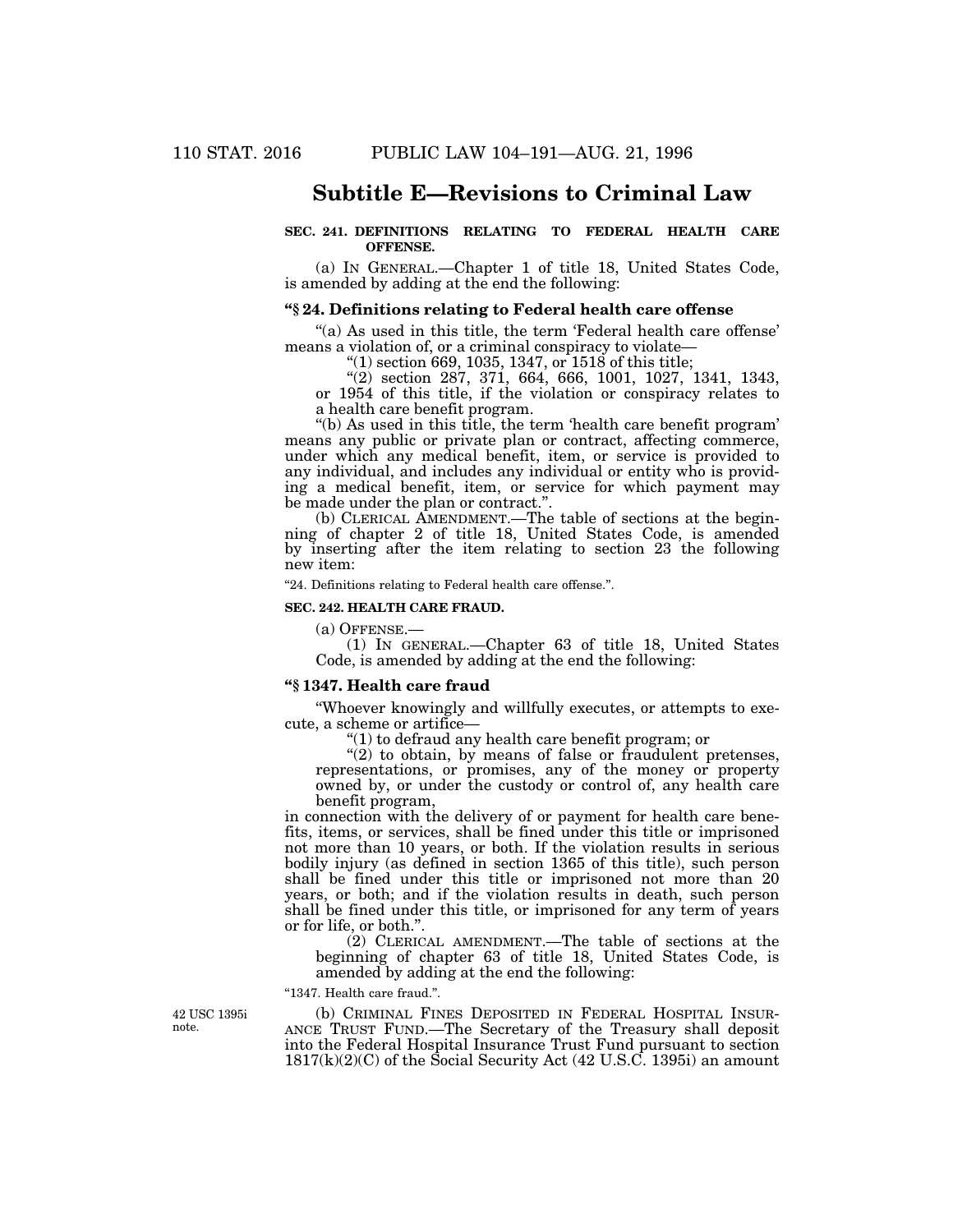equal to the criminal fines imposed under section 1347 of title 18, United States Code (relating to health care fraud).

### **SEC. 243. THEFT OR EMBEZZLEMENT.**

(a) IN GENERAL.—Chapter 31 of title 18, United States Code, is amended by adding at the end the following:

# **''§ 669. Theft or embezzlement in connection with health care**

''(a) Whoever knowingly and willfully embezzles, steals, or otherwise without authority converts to the use of any person other than the rightful owner, or intentionally misapplies any of the moneys, funds, securities, premiums, credits, property, or other assets of a health care benefit program, shall be fined under this title or imprisoned not more than 10 years, or both; but if the value of such property does not exceed the sum of \$100 the defendant shall be fined under this title or imprisoned not more than one year, or both.

''(b) As used in this section, the term 'health care benefit program' has the meaning given such term in section 24(b) of this title.''.

(b) CLERICAL AMENDMENT.—The table of sections at the beginning of chapter 31 of title 18, United States Code, is amended by adding at the end the following:

''669. Theft or embezzlement in connection with health care.''.

#### **SEC. 244. FALSE STATEMENTS.**

(a) IN GENERAL.—Chapter 47 of title 18, United States Code, is amended by adding at the end the following:

# **''§ 1035. False statements relating to health care matters**

''(a) Whoever, in any matter involving a health care benefit program, knowingly and willfully—

"(1) falsifies, conceals, or covers up by any trick, scheme, or device a material fact; or

"(2) makes any materially false, fictitious, or fraudulent statements or representations, or makes or uses any materially false writing or document knowing the same to contain any

materially false, fictitious, or fraudulent statement or entry, in connection with the delivery of or payment for health care benefits, items, or services, shall be fined under this title or imprisoned not more than 5 years, or both.

''(b) As used in this section, the term 'health care benefit program' has the meaning given such term in section 24(b) of this title.''.

(b) CLERICAL AMENDMENT.—The table of sections at the beginning of chapter 47 of title 18, United States Code, is amended by adding at the end the following new item:

''1035. False statements relating to health care matters.''.

### **SEC. 245. OBSTRUCTION OF CRIMINAL INVESTIGATIONS OF HEALTH CARE OFFENSES.**

(a) IN GENERAL.—Chapter 73 of title 18, United States Code, is amended by adding at the end the following: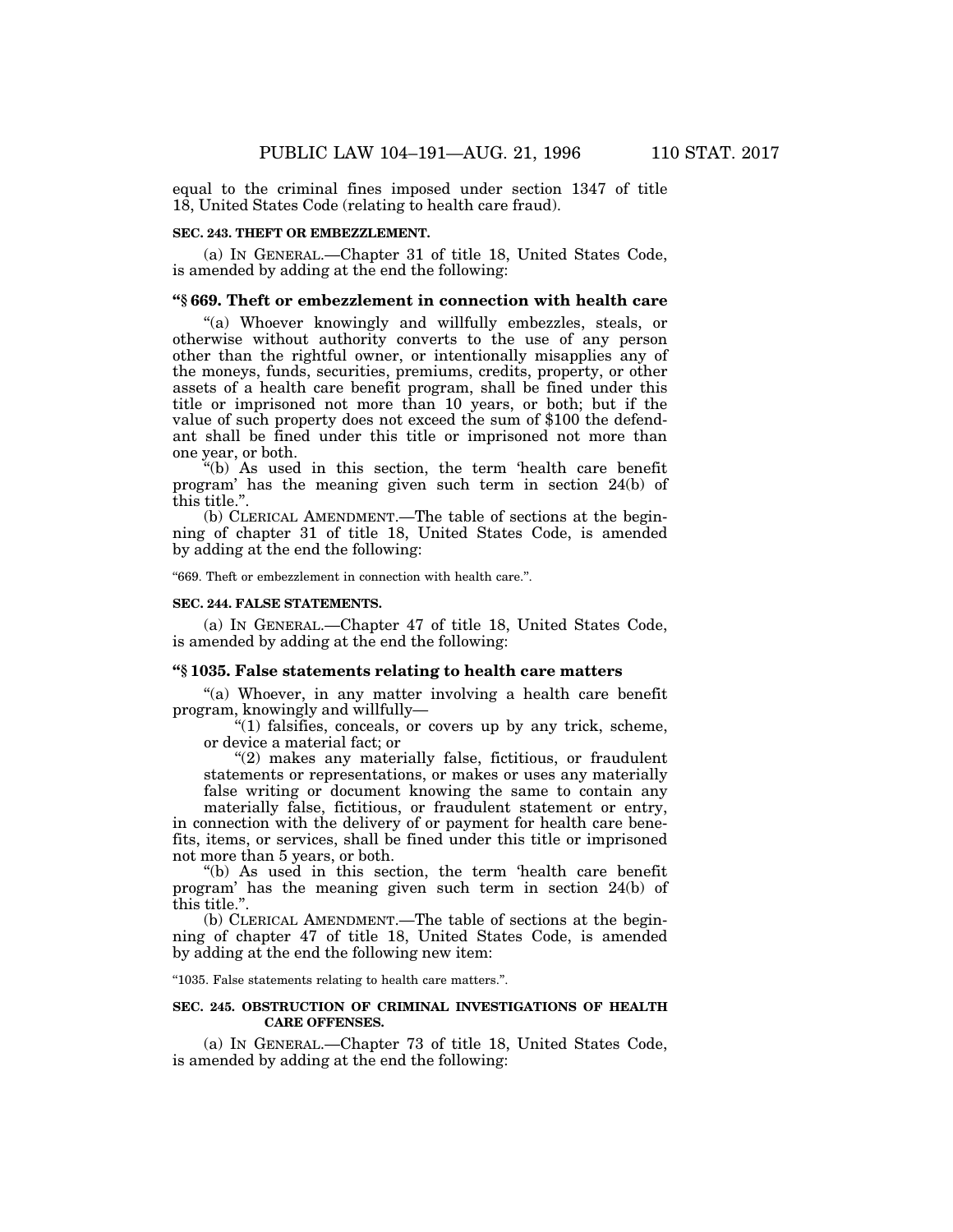### **''§ 1518. Obstruction of criminal investigations of health care offenses**

''(a) Whoever willfully prevents, obstructs, misleads, delays or attempts to prevent, obstruct, mislead, or delay the communication of information or records relating to a violation of a Federal health care offense to a criminal investigator shall be fined under this title or imprisoned not more than 5 years, or both.

"(b) As used in this section the term 'criminal investigator' means any individual duly authorized by a department, agency, or armed force of the United States to conduct or engage in investigations for prosecutions for violations of health care offenses.''.

(b) CLERICAL AMENDMENT.—The table of sections at the beginning of chapter 73 of title 18, United States Code, is amended by adding at the end the following new item:

''1518. Obstruction of criminal investigations of health care offenses.''.

### **SEC. 246. LAUNDERING OF MONETARY INSTRUMENTS.**

Section 1956(c)(7) of title 18, United States Code, is amended by adding at the end the following:

"(F) Any act or activity constituting an offense involving a Federal health care offense.''.

### **SEC. 247. INJUNCTIVE RELIEF RELATING TO HEALTH CARE OFFENSES.**

(a) IN GENERAL.—Section  $1345(a)(1)$  of title 18, United States Code, is amended—

(1) by striking "or" at the end of subparagraph  $(A)$ ;

(2) by inserting "or" at the end of subparagraph (B); and (3) by adding at the end the following:

 $(C)$  committing or about to commit a Federal health care offense.''.

(b) FREEZING OF ASSETS.—Section 1345(a)(2) of title 18, United States Code, is amended by inserting "or a Federal health care offense'' after ''title)''.

### **SEC. 248. AUTHORIZED INVESTIGATIVE DEMAND PROCEDURES.**

(a) IN GENERAL.—Chapter 223 of title 18, United States Code, is amended by adding after section 3485 the following:

### **''§ 3486. Authorized investigative demand procedures**

"(a) AUTHORIZATION.— $(1)$  In any investigation relating to any act or activity involving a Federal health care offense, the Attorney General or the Attorney General's designee may issue in writing and cause to be served a subpoena—

''(A) requiring the production of any records (including any books, papers, documents, electronic media, or other objects or tangible things), which may be relevant to an authorized law enforcement inquiry, that a person or legal entity may possess or have care, custody, or control; or

''(B) requiring a custodian of records to give testimony concerning the production and authentication of such records.

"(2) A subpoena under this subsection shall describe the objects" required to be produced and prescribe a return date within a reasonable period of time within which the objects can be assembled and made available.

''(3) The production of records shall not be required under this section at any place more than 500 miles distant from the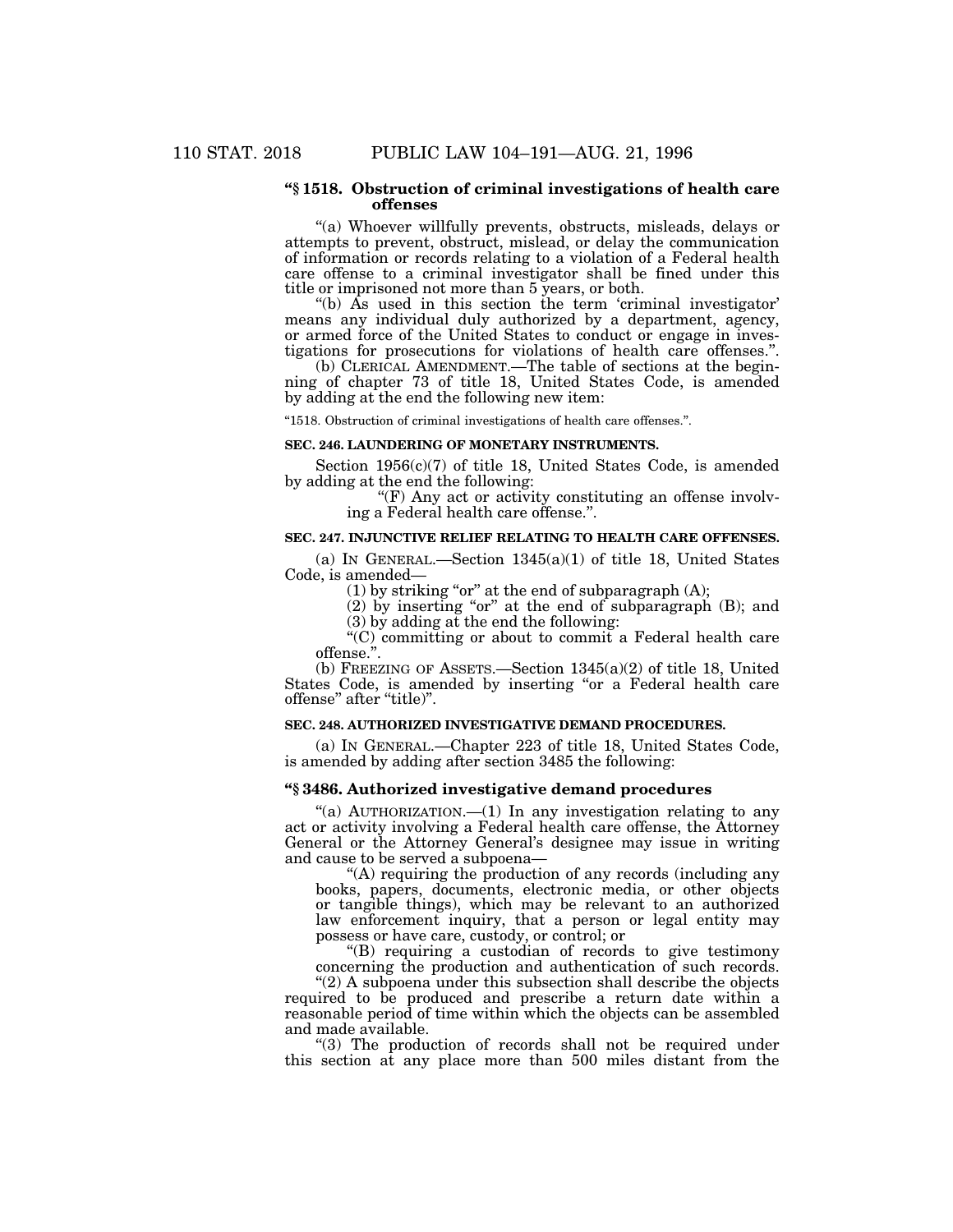place where the subpoena for the production of such records is served.

''(4) Witnesses summoned under this section shall be paid the same fees and mileage that are paid witnesses in the courts of the United States.

''(b) SERVICE.—A subpoena issued under this section may be served by any person who is at least 18 years of age and is designated in the subpoena to serve it. Service upon a natural person may be made by personal delivery of the subpoena to him. Service may be made upon a domestic or foreign corporation or upon a partnership or other unincorporated association which is subject to suit under a common name, by delivering the subpoena to an officer, to a managing or general agent, or to any other agent authorized by appointment or by law to receive service of process. The affidavit of the person serving the subpoena entered on a true copy thereof by the person serving it shall be proof of service.

"(c) ENFORCEMENT.—In the case of contumacy by or refusal to obey a subpoena issued to any person, the Attorney General may invoke the aid of any court of the United States within the jurisdiction of which the investigation is carried on or of which the subpoenaed person is an inhabitant, or in which he carries on business or may be found, to compel compliance with the subpoena. The court may issue an order requiring the subpoenaed person to appear before the Attorney General to produce records, if so ordered, or to give testimony concerning the production and authentication of such records. Any failure to obey the order of the court may be punished by the court as a contempt thereof. All process in any such case may be served in any judicial district in which such person may be found.

"(d) IMMUNITY FROM CIVIL LIABILITY.—Notwithstanding any Federal, State, or local law, any person, including officers, agents, and employees, receiving a summons under this section, who complies in good faith with the summons and thus produces the materials sought, shall not be liable in any court of any State or the United States to any customer or other person for such production or for nondisclosure of that production to the customer.

''(e) LIMITATION ON USE.—(1) Health information about an individual that is disclosed under this section may not be used in, or disclosed to any person for use in, any administrative, civil, or criminal action or investigation directed against the individual who is the subject of the information unless the action or investigation arises out of and is directly related to receipt of health care or payment for health care or action involving a fraudulent claim related to health; or if authorized by an appropriate order of a court of competent jurisdiction, granted after application showing good cause therefor.

"(2) In assessing good cause, the court shall weigh the public interest and the need for disclosure against the injury to the patient, to the physician-patient relationship, and to the treatment services.

" $(3)$  Upon the granting of such order, the court, in determining the extent to which any disclosure of all or any part of any record is necessary, shall impose appropriate safeguards against unauthorized disclosure.''.

(b) CLERICAL AMENDMENT.—The table of sections at the beginning of chapter 223 of title 18, United States Code, is amended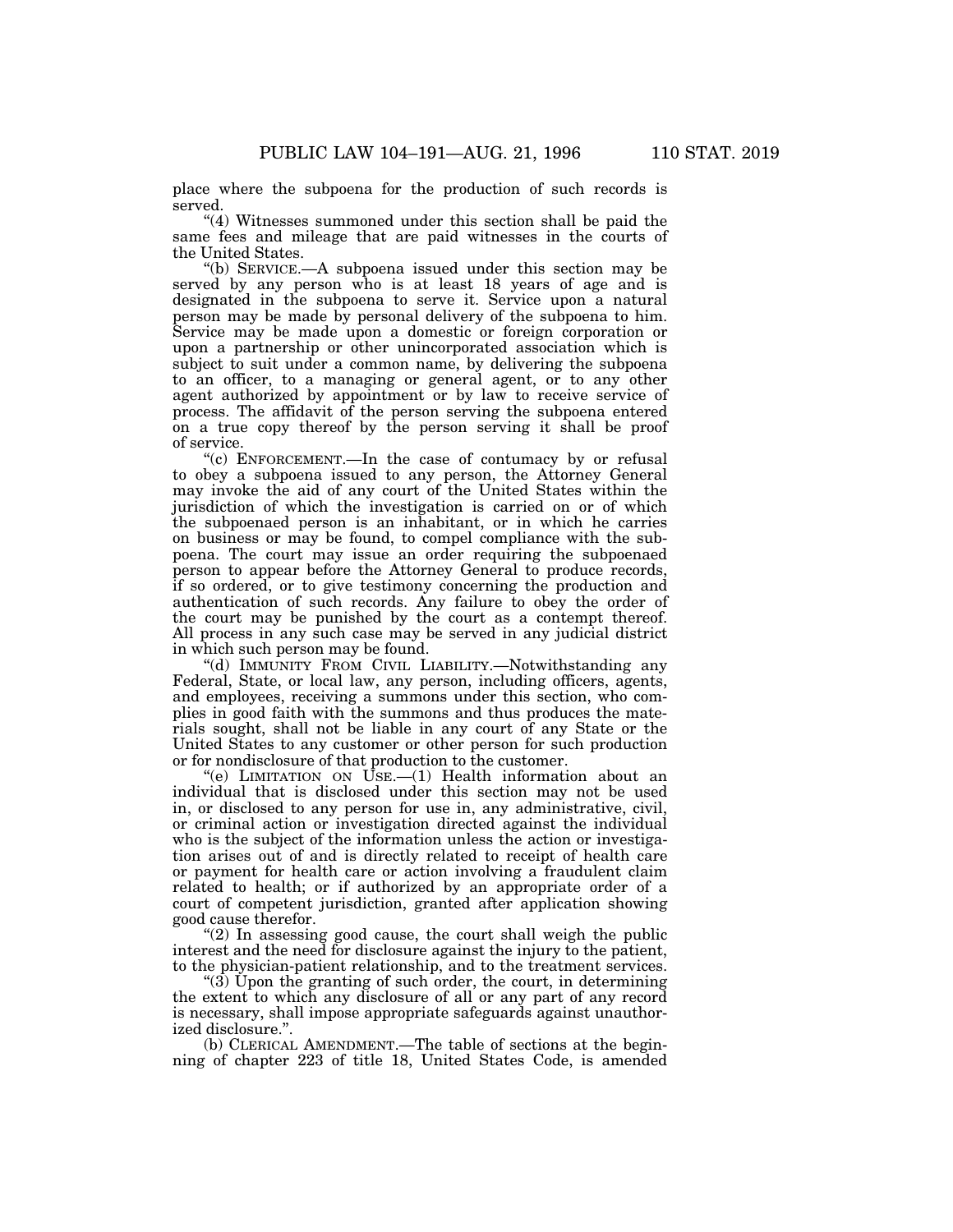by inserting after the item relating to section 3485 the following new item:

''3486. Authorized investigative demand procedures.''.

(c) CONFORMING AMENDMENT.—Section 1510(b)(3)(B) of title 18, United States Code, is amended by inserting ''or a Department of Justice subpoena (issued under section 3486 of title 18)," after ''subpoena''.

#### **SEC. 249. FORFEITURES FOR FEDERAL HEALTH CARE OFFENSES.**

(a) IN GENERAL.—Section 982(a) of title 18, United States Code, is amended by adding after paragraph (5) the following new paragraph:

''(6) The court, in imposing sentence on a person convicted of a Federal health care offense, shall order the person to forfeit property, real or personal, that constitutes or is derived, directly or indirectly, from gross proceeds traceable to the commission of the offense.''.

(b) CONFORMING AMENDMENT.—Section 982(b)(1)(A) of title 18, United States Code, is amended by inserting "or  $(a)(6)$ " after " $(a)(1)$ ".

(c) PROPERTY FORFEITED DEPOSITED IN FEDERAL HOSPITAL INSURANCE TRUST FUND.— (1) IN GENERAL.—After the payment of the costs of asset

forfeiture has been made and after all restoration payments (if any) have been made, and notwithstanding any other provision of law, the Secretary of the Treasury shall deposit into the Federal Hospital Insurance Trust Fund pursuant to section  $1817(k)(2)(C)$  of the Social Security Act, as added by section 301(b), an amount equal to the net amount realized from the forfeiture of property by reason of a Federal health care offense pursuant to section 982(a)(6) of title 18, United States Code.

(2) COSTS OF ASSET FORFEITURE.—For purposes of paragraph (1), the term ''payment of the costs of asset forfeiture'' means—

(A) the payment, at the discretion of the Attorney General, of any expenses necessary to seize, detain, inventory, safeguard, maintain, advertise, sell, or dispose of property under seizure, detention, or forfeited, or of any other necessary expenses incident to the seizure, detention, forfeiture, or disposal of such property, including payment for—

(i) contract services;

(ii) the employment of outside contractors to operate and manage properties or provide other specialized services necessary to dispose of such properties in an effort to maximize the return from such properties; and

(iii) reimbursement of any Federal, State, or local agency for any expenditures made to perform the functions described in this subparagraph;

(B) at the discretion of the Attorney General, the payment of awards for information or assistance leading to a civil or criminal forfeiture involving any Federal agency participating in the Health Care Fraud and Abuse Control Account;

(C) the compromise and payment of valid liens and mortgages against property that has been forfeited, subject to the discretion of the Attorney General to determine

42 USC 1395i note.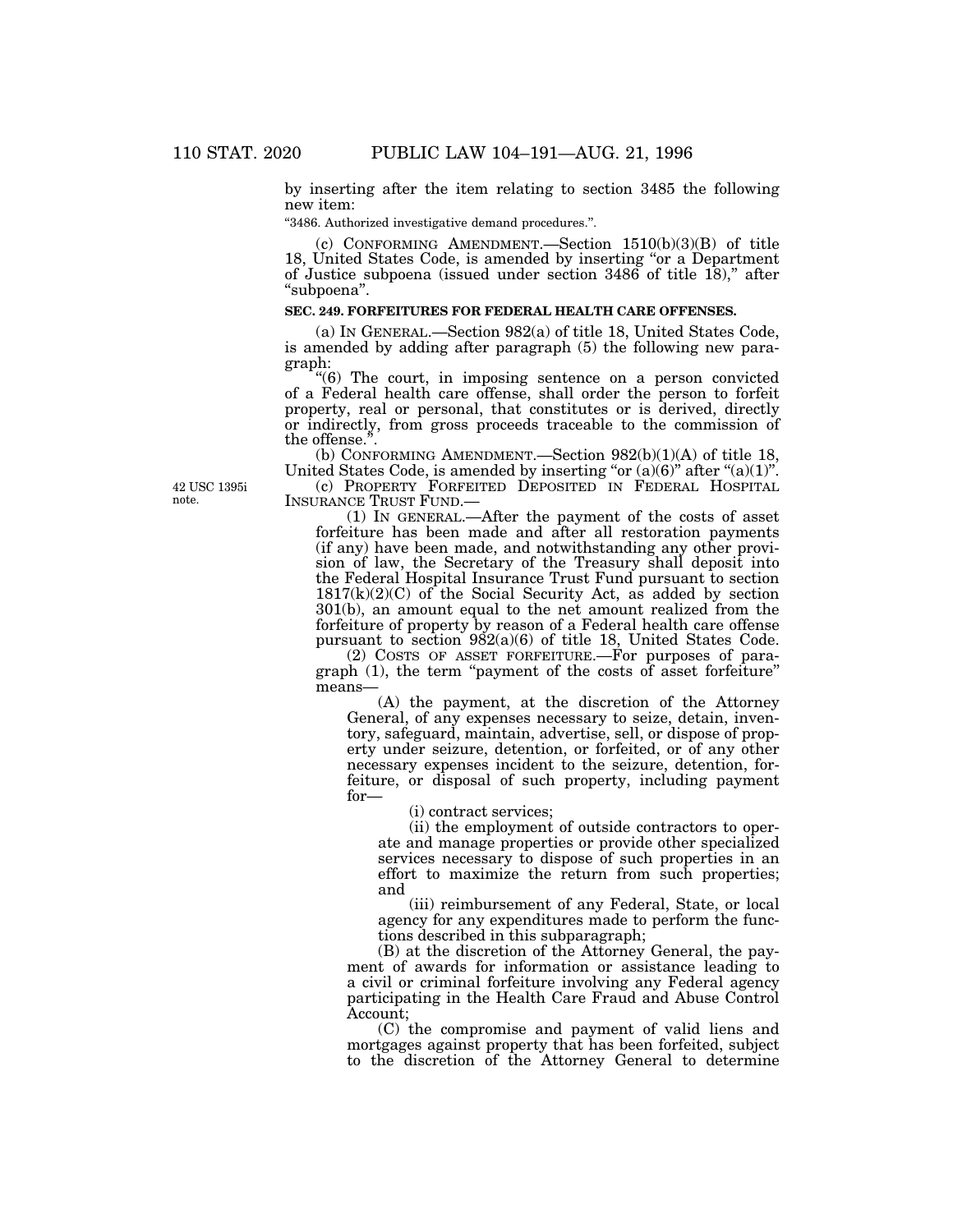the validity of any such lien or mortgage and the amount of payment to be made, and the employment of attorneys and other personnel skilled in State real estate law as necessary;

(D) payment authorized in connection with remission or mitigation procedures relating to property forfeited; and

(E) the payment of State and local property taxes on forfeited real property that accrued between the date of the violation giving rise to the forfeiture and the date of the forfeiture order.

(3) RESTORATION PAYMENT.—Notwithstanding any other provision of law, if the Federal health care offense referred to in paragraph (1) resulted in a loss to an employee welfare benefit plan within the meaning of section 3(1) of the Employee Retirement Income Security Act of 1974, the Secretary of the Treasury shall transfer to such employee welfare benefit plan, from the amount realized from the forfeiture of property referred to in paragraph (1), an amount equal to such loss. For purposes of paragraph (1), the term "restoration payment" means the amount transferred to an employee welfare benefit plan pursuant to this paragraph.

### **SEC. 250. RELATION TO ERISA AUTHORITY.**

Nothing in this subtitle shall be construed as affecting the authority of the Secretary of Labor under section 506(b) of the Employee Retirement Income Security Act of 1974, including the Secretary's authority with respect to violations of title 18, United States Code (as amended by this subtitle).

# **Subtitle F—Administrative Simplification**

# **SEC. 261. PURPOSE.**

It is the purpose of this subtitle to improve the Medicare program under title XVIII of the Social Security Act, the medicaid program under title XIX of such Act, and the efficiency and effectiveness of the health care system, by encouraging the development of a health information system through the establishment of standards and requirements for the electronic transmission of certain health information.

# **SEC. 262. ADMINISTRATIVE SIMPLIFICATION.**

(a) IN GENERAL.—Title XI (42 U.S.C. 1301 et seq.) is amended by adding at the end the following:

# ''PART C—ADMINISTRATIVE SIMPLIFICATION

### ''DEFINITIONS

''SEC. 1171. For purposes of this part:

"(1) CODE  $\text{SET}$ . The term 'code set' means any set of codes used for encoding data elements, such as tables of terms, medical concepts, medical diagnostic codes, or medical procedure codes.

''(2) HEALTH CARE CLEARINGHOUSE.—The term 'health care clearinghouse' means a public or private entity that processes or facilitates the processing of nonstandard data elements of health information into standard data elements.

42 USC 1320d note.

29 USC 1136 note.

42 USC 1320d.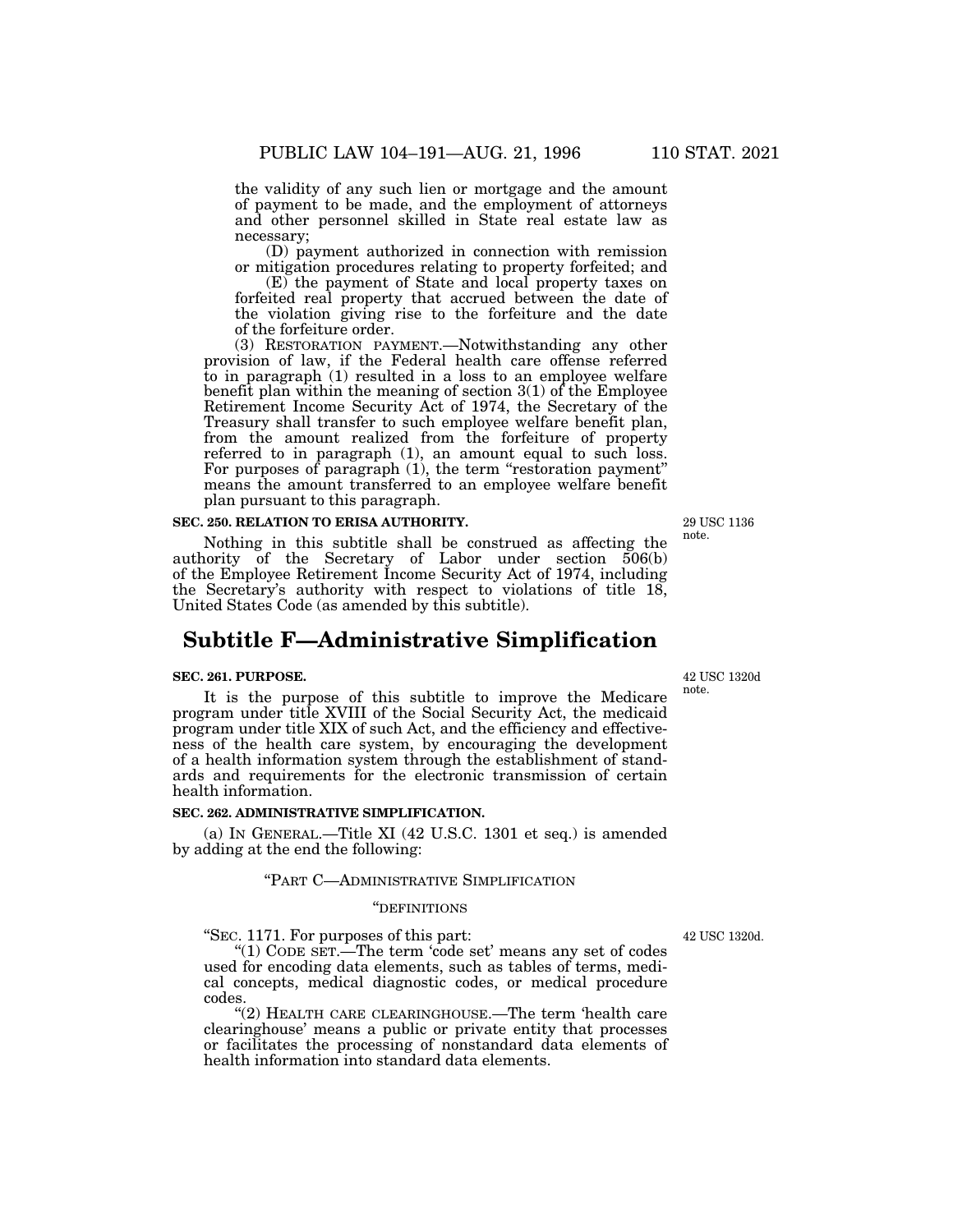''(3) HEALTH CARE PROVIDER.—The term 'health care provider' includes a provider of services (as defined in section  $1861(u)$ , a provider of medical or other health services (as defined in section 1861(s)), and any other person furnishing health care services or supplies.

"(4) HEALTH INFORMATION.—The term 'health information' means any information, whether oral or recorded in any form or medium, that—

 $(A)$  is created or received by a health care provider, health plan, public health authority, employer, life insurer, school or university, or health care clearinghouse; and

''(B) relates to the past, present, or future physical or mental health or condition of an individual, the provision of health care to an individual, or the past, present, or future payment for the provision of health care to an individual.

''(5) HEALTH PLAN.—The term 'health plan' means an individual or group plan that provides, or pays the cost of, medical care (as such term is defined in section 2791 of the Public Health Service Act). Such term includes the following, and any combination thereof:

"(A) A group health plan (as defined in section  $2791(a)$ of the Public Health Service Act), but only if the plan—

''(i) has 50 or more participants (as defined in section 3(7) of the Employee Retirement Income Security Act of 1974); or

''(ii) is administered by an entity other than the employer who established and maintains the plan.

" $(B)$  A health insurance issuer (as defined in section 2791(b) of the Public Health Service Act).

''(C) A health maintenance organization (as defined in section 2791(b) of the Public Health Service Act).

''(D) Part A or part B of the Medicare program under title XVIII.

''(E) The medicaid program under title XIX.

''(F) A Medicare supplemental policy (as defined in section 1882(g)(1)).

''(G) A long-term care policy, including a nursing home fixed indemnity policy (unless the Secretary determines that such a policy does not provide sufficiently comprehensive coverage of a benefit so that the policy should be treated as a health plan).

"(H) An employee welfare benefit plan or any other arrangement which is established or maintained for the purpose of offering or providing health benefits to the employees of 2 or more employers.

''(I) The health care program for active military personnel under title 10, United States Code.

''(J) The veterans health care program under chapter 17 of title 38, United States Code.

"(K) The Civilian Health and Medical Program of the Uniformed Services (CHAMPUS), as defined in section 1072(4) of title 10, United States Code.

''(L) The Indian health service program under the Indian Health Care Improvement Act (25 U.S.C. 1601 et seq.).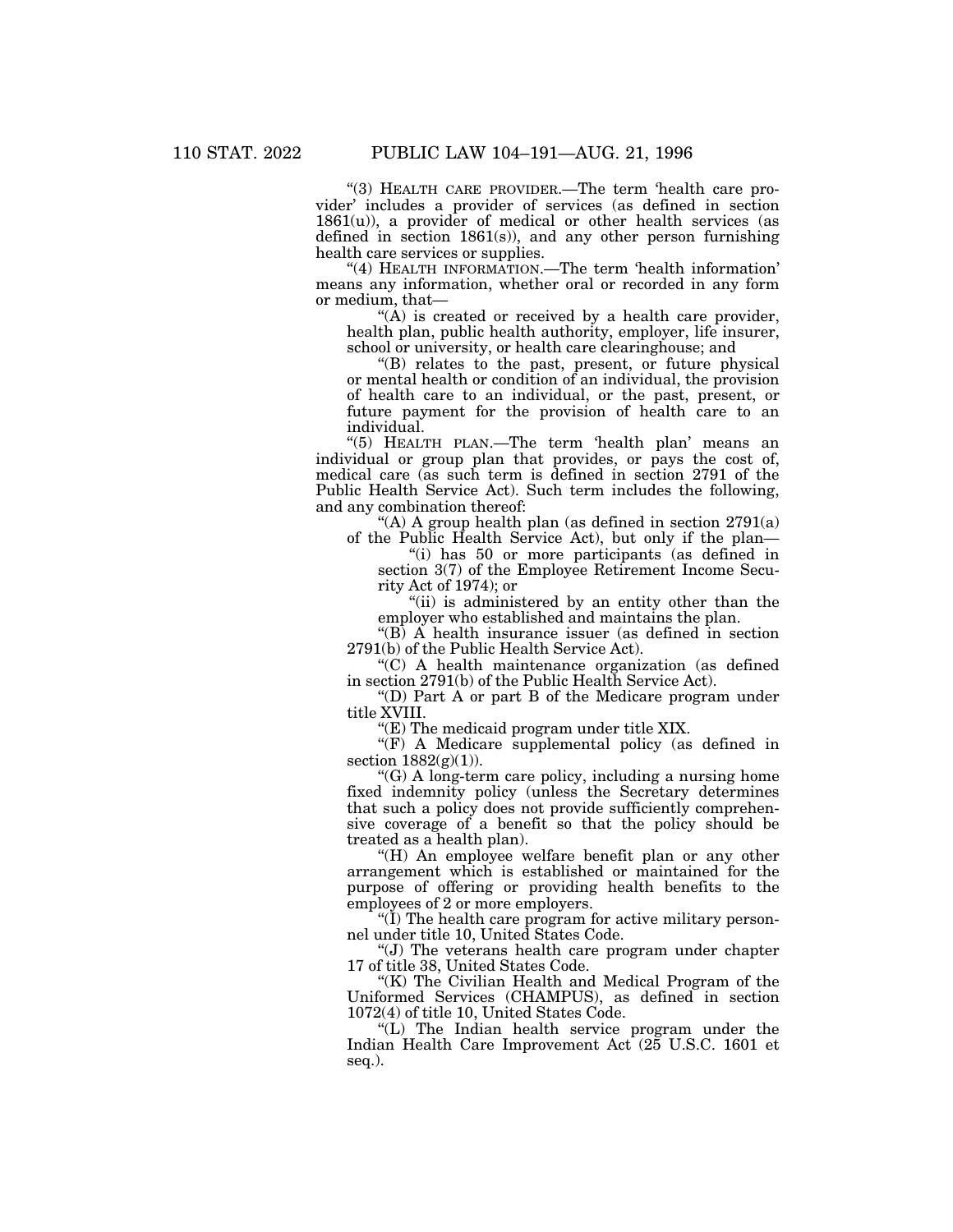''(M) The Federal Employees Health Benefit Plan under chapter 89 of title 5, United States Code.

''(6) INDIVIDUALLY IDENTIFIABLE HEALTH INFORMATION.— The term 'individually identifiable health information' means any information, including demographic information collected from an individual, that—

 $f(A)$  is created or received by a health care provider, health plan, employer, or health care clearinghouse; and

 $\mathrm{``(B)}$  relates to the past, present, or future physical or mental health or condition of an individual, the provision of health care to an individual, or the past, present, or future payment for the provision of health care to an individual, and—

''(i) identifies the individual; or

''(ii) with respect to which there is a reasonable basis to believe that the information can be used to identify the individual.

"(7) STANDARD.—The term 'standard', when used with reference to a data element of health information or a transaction referred to in section  $1173(a)(1)$ , means any such data element or transaction that meets each of the standards and implementation specifications adopted or established by the Secretary with respect to the data element or transaction under sections 1172 through 1174.

''(8) STANDARD SETTING ORGANIZATION.—The term 'standard setting organization' means a standard setting organization accredited by the American National Standards Institute, including the National Council for Prescription Drug Programs, that develops standards for information transactions, data elements, or any other standard that is necessary to, or will facilitate, the implementation of this part.

### ''GENERAL REQUIREMENTS FOR ADOPTION OF STANDARDS

''SEC. 1172. (a) APPLICABILITY.—Any standard adopted under 42 USC 1320d–1.this part shall apply, in whole or in part, to the following persons:

''(1) A health plan.

''(2) A health care clearinghouse.

"(3) A health care provider who transmits any health information in electronic form in connection with a transaction referred to in section 1173(a)(1).

''(b) REDUCTION OF COSTS.—Any standard adopted under this part shall be consistent with the objective of reducing the administrative costs of providing and paying for health care.

''(c) ROLE OF STANDARD SETTING ORGANIZATIONS.—

"(1) In GENERAL.—Except as provided in paragraph (2), any standard adopted under this part shall be a standard that has been developed, adopted, or modified by a standard setting organization.

''(2) SPECIAL RULES.—

''(A) DIFFERENT STANDARDS.—The Secretary may adopt a standard that is different from any standard developed, adopted, or modified by a standard setting organization, if—

''(i) the different standard will substantially reduce administrative costs to health care providers and health plans compared to the alternatives; and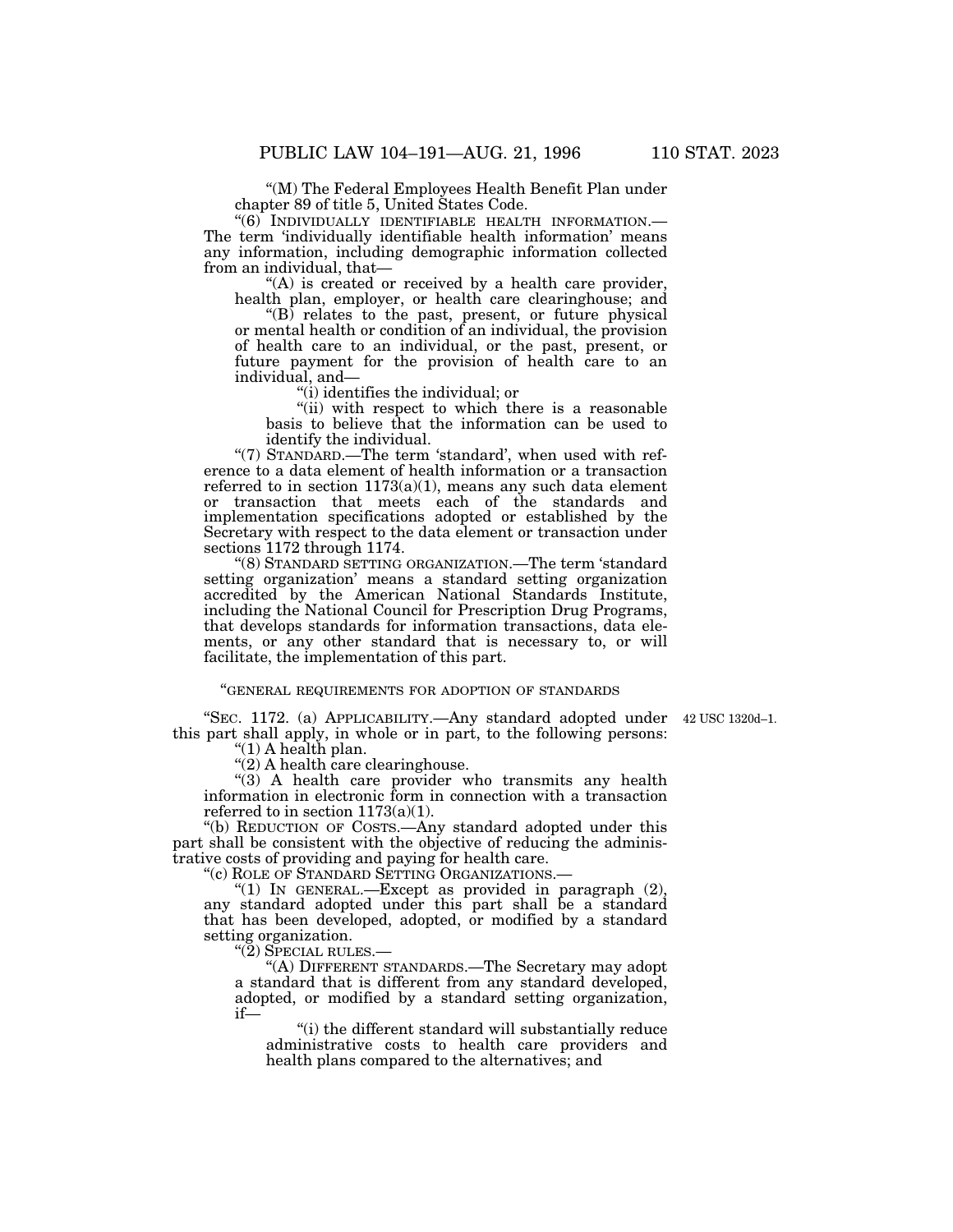''(ii) the standard is promulgated in accordance with the rulemaking procedures of subchapter III of chapter 5 of title 5, United States Code.

"(B) NO STANDARD BY STANDARD SETTING ORGANIZA-TION.—If no standard setting organization has developed, adopted, or modified any standard relating to a standard that the Secretary is authorized or required to adopt under this part—

''(i) paragraph (1) shall not apply; and

"(ii) subsection (f) shall apply.<br>"(3) CONSULTATION REQUIREMENT.—

 $(A)$  In GENERAL.—A standard may not be adopted under this part unless—

" $(i)$  in the case of a standard that has been developed, adopted, or modified by a standard setting organization, the organization consulted with each of the organizations described in subparagraph (B) in the course of such development, adoption, or modification; and

"(ii) in the case of any other standard, the Secretary, in complying with the requirements of subsection (f), consulted with each of the organizations described in subparagraph (B) before adopting the standard.

''(B) ORGANIZATIONS DESCRIBED.—The organizations referred to in subparagraph (A) are the following:

''(i) The National Uniform Billing Committee.

''(ii) The National Uniform Claim Committee.

"(iii) The Workgroup for Electronic Data Interchange.

''(iv) The American Dental Association.

''(d) IMPLEMENTATION SPECIFICATIONS.—The Secretary shall establish specifications for implementing each of the standards adopted under this part.

''(e) PROTECTION OF TRADE SECRETS.—Except as otherwise required by law, a standard adopted under this part shall not require disclosure of trade secrets or confidential commercial information by a person required to comply with this part.

''(f) ASSISTANCE TO THE SECRETARY.—In complying with the requirements of this part, the Secretary shall rely on the recommendations of the National Committee on Vital and Health Statistics established under section 306(k) of the Public Health Service Act (42 U.S.C. 242k(k)), and shall consult with appropriate Federal and State agencies and private organizations. The Secretary shall publish in the Federal Register any recommendation of the National Committee on Vital and Health Statistics regarding the adoption of a standard under this part.

"(g) APPLICATION TO MODIFICATIONS OF STANDARDS.—This section shall apply to a modification to a standard (including an addition to a standard) adopted under section 1174(b) in the same manner as it applies to an initial standard adopted under section 1174(a).

''STANDARDS FOR INFORMATION TRANSACTIONS AND DATA ELEMENTS

42 USC 1320d–2.

''SEC. 1173. (a) STANDARDS TO ENABLE ELECTRONIC EXCHANGE.—

Federal Register, publication.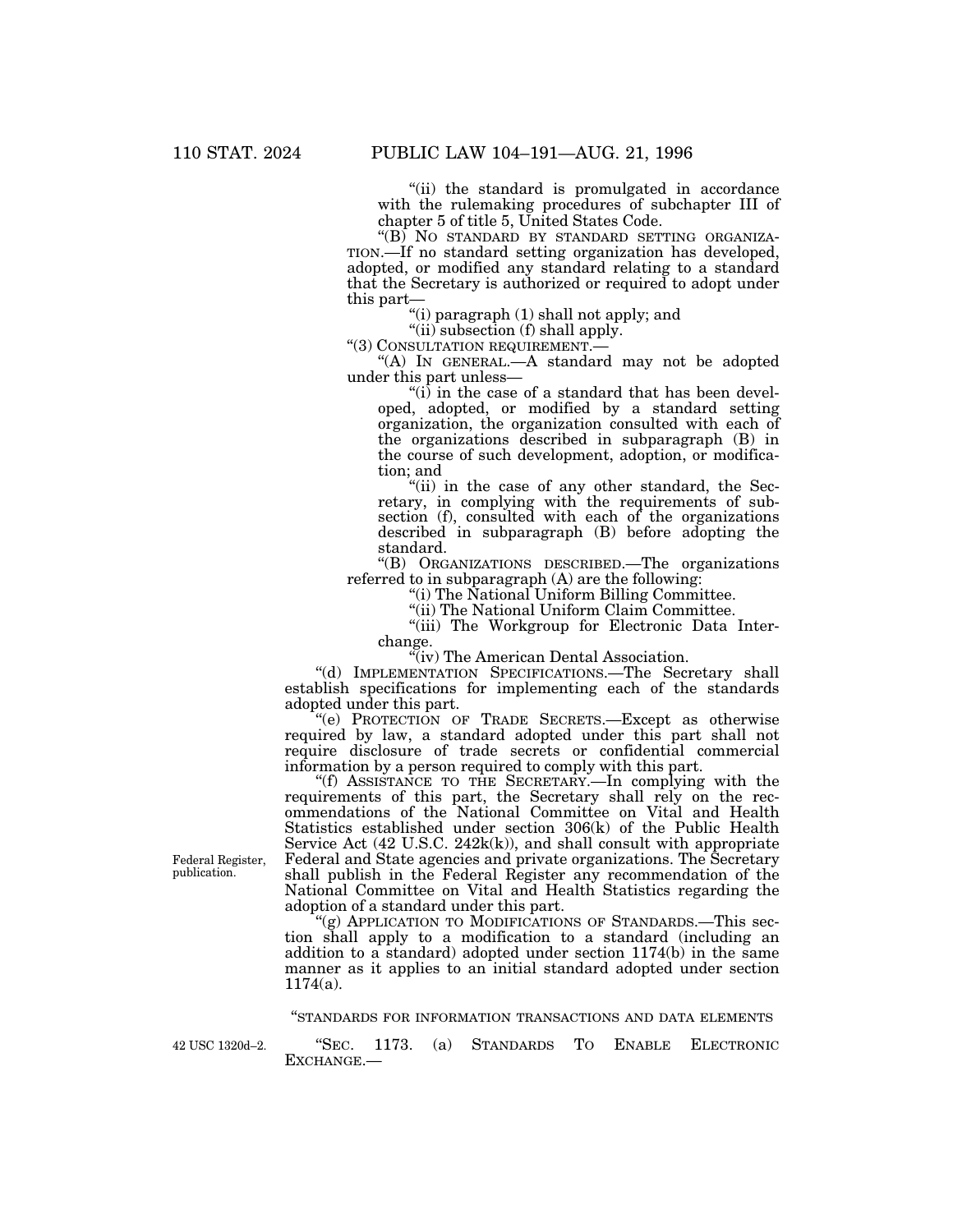''(1) IN GENERAL.—The Secretary shall adopt standards for transactions, and data elements for such transactions, to enable health information to be exchanged electronically, that are appropriate for—

"(A) the financial and administrative transactions" described in paragraph (2); and

''(B) other financial and administrative transactions determined appropriate by the Secretary, consistent with the goals of improving the operation of the health care system and reducing administrative costs.

"(2) TRANSACTIONS.—The transactions referred to in paragraph  $(1)(A)$  are transactions with respect to the following:

 $f(A)$  Health claims or equivalent encounter information.

''(B) Health claims attachments.

''(C) Enrollment and disenrollment in a health plan.

''(D) Eligibility for a health plan.

''(E) Health care payment and remittance advice.

''(F) Health plan premium payments.

''(G) First report of injury.

"(H) Health claim status.

''(I) Referral certification and authorization.

ACCOMMODATION OF SPECIFIC PROVIDERS.-The standards adopted by the Secretary under paragraph (1) shall accommodate the needs of different types of health care providers.

''(b) UNIQUE HEALTH IDENTIFIERS.—

"(1) IN GENERAL.—The Secretary shall adopt standards providing for a standard unique health identifier for each individual, employer, health plan, and health care provider for use in the health care system. In carrying out the preceding sentence for each health plan and health care provider, the Secretary shall take into account multiple uses for identifiers and multiple locations and specialty classifications for health care providers.

"(2) USE OF IDENTIFIERS.—The standards adopted under paragraph (1) shall specify the purposes for which a unique health identifier may be used.

''(c) CODE SETS.—

''(1) IN GENERAL.—The Secretary shall adopt standards that—

''(A) select code sets for appropriate data elements for the transactions referred to in subsection  $(a)(1)$  from among the code sets that have been developed by private and public entities; or

''(B) establish code sets for such data elements if no code sets for the data elements have been developed.

''(2) DISTRIBUTION.—The Secretary shall establish efficient and low-cost procedures for distribution (including electronic distribution) of code sets and modifications made to such code sets under section 1174(b).

''(d) SECURITY STANDARDS FOR HEALTH INFORMATION.—

''(1) SECURITY STANDARDS.—The Secretary shall adopt security standards that—

''(A) take into account—

"(i) the technical capabilities of record systems" used to maintain health information;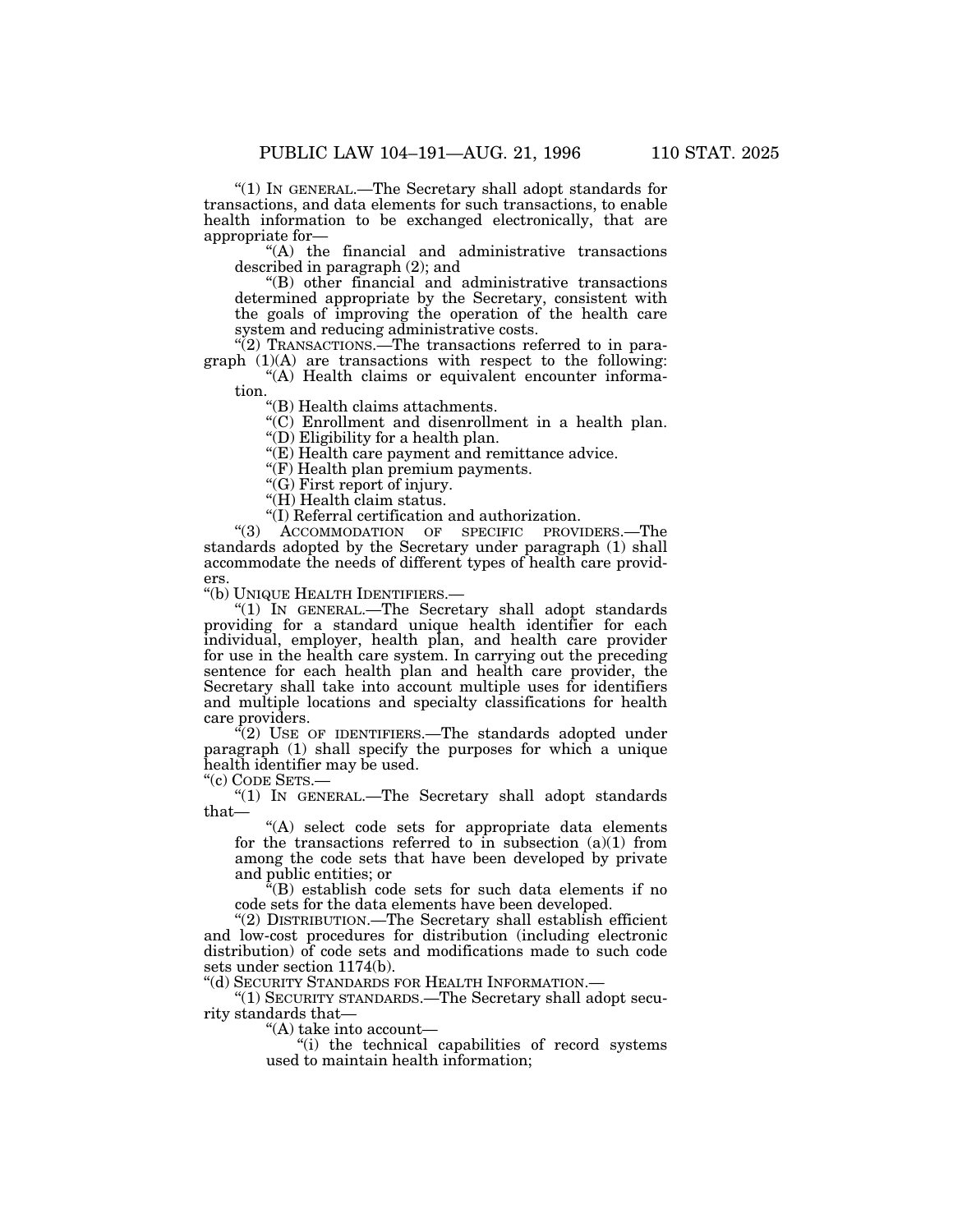"(ii) the costs of security measures;

"(iii) the need for training persons who have access to health information;

"(iv) the value of audit trails in computerized record systems; and

" $(v)$  the needs and capabilities of small health care providers and rural health care providers (as such providers are defined by the Secretary); and

 $\sqrt{H(B)}$  ensure that a health care clearinghouse, if it is part of a larger organization, has policies and security procedures which isolate the activities of the health care clearinghouse with respect to processing information in a manner that prevents unauthorized access to such information by such larger organization.

''(2) SAFEGUARDS.—Each person described in section 1172(a) who maintains or transmits health information shall maintain reasonable and appropriate administrative, technical, and physical safeguards—

''(A) to ensure the integrity and confidentiality of the information;

''(B) to protect against any reasonably anticipated— ''(i) threats or hazards to the security or integrity of the information; and

''(ii) unauthorized uses or disclosures of the information; and

''(C) otherwise to ensure compliance with this part by the officers and employees of such person.<br>"(e) ELECTRONIC SIGNATURE.—

" $(1)$  STANDARDS.—The Secretary, in coordination with the Secretary of Commerce, shall adopt standards specifying procedures for the electronic transmission and authentication of signatures with respect to the transactions referred to in subsection  $(a)(1)$ .

 $f(2)$  EFFECT OF COMPLIANCE.—Compliance with the standards adopted under paragraph (1) shall be deemed to satisfy Federal and State statutory requirements for written signatures with respect to the transactions referred to in subsection  $(a)(1)$ .

''(f) TRANSFER OF INFORMATION AMONG HEALTH PLANS.—The Secretary shall adopt standards for transferring among health plans appropriate standard data elements needed for the coordination of benefits, the sequential processing of claims, and other data elements for individuals who have more than one health plan.

# ''TIMETABLES FOR ADOPTION OF STANDARDS

42 USC 1320d–3.

''SEC. 1174. (a) INITIAL STANDARDS.—The Secretary shall carry out section 1173 not later than 18 months after the date of the enactment of the Health Insurance Portability and Accountability Act of 1996, except that standards relating to claims attachments shall be adopted not later than 30 months after such date.<br>"(b) ADDITIONS AND MODIFICATIONS TO STANDARDS.—

''(b) ADDITIONS AND MODIFICATIONS TO STANDARDS.— ''(1) IN GENERAL.—Except as provided in paragraph (2), the Secretary shall review the standards adopted under section 1173, and shall adopt modifications to the standards (including additions to the standards), as determined appropriate, but not more frequently than once every 12 months. Any addition or modification to a standard shall be completed in a manner which minimizes the disruption and cost of compliance.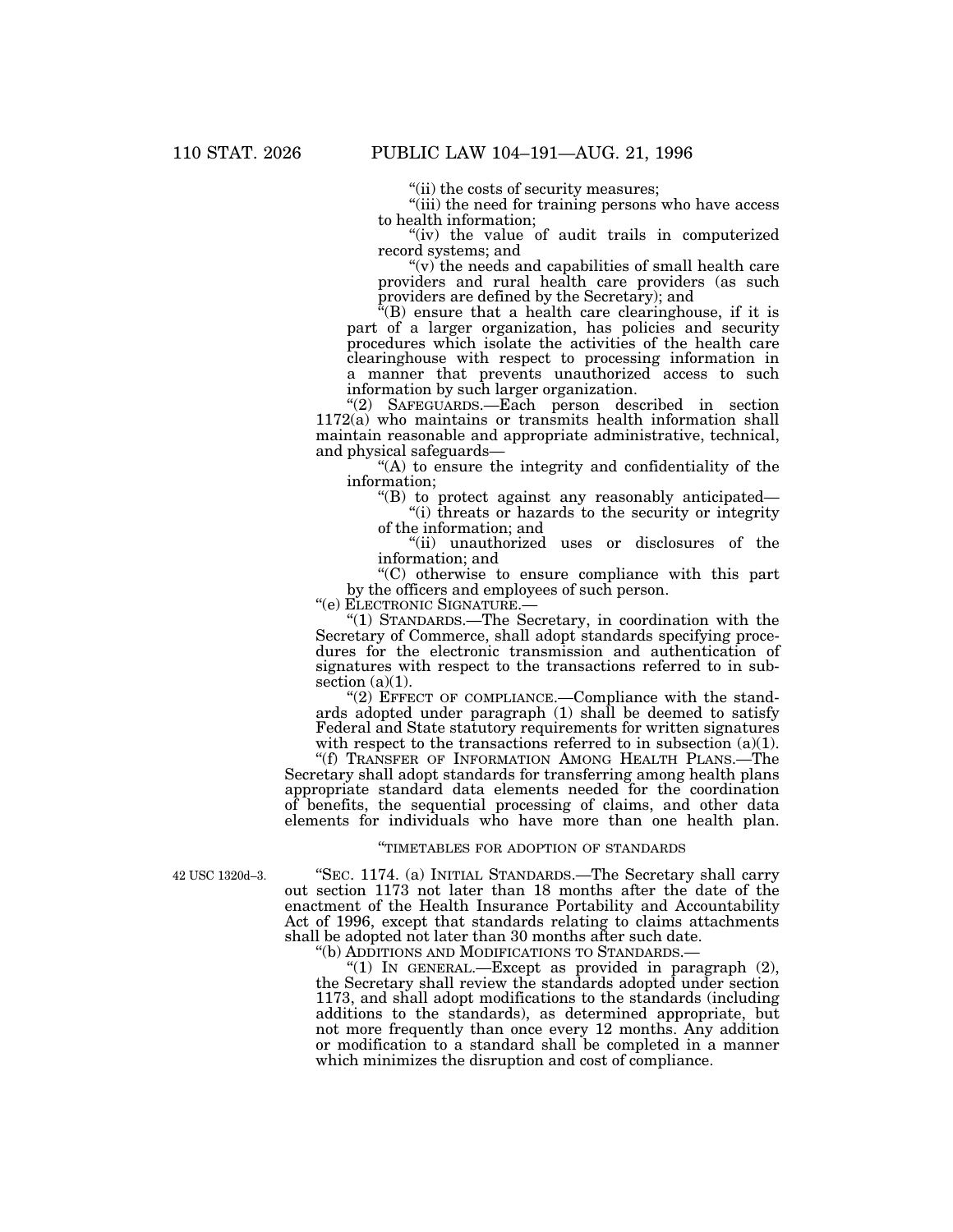''(2) SPECIAL RULES.—

''(A) FIRST 12-MONTH PERIOD.—Except with respect to additions and modifications to code sets under subparagraph (B), the Secretary may not adopt any modification to a standard adopted under this part during the 12-month period beginning on the date the standard is initially adopted, unless the Secretary determines that the modification is necessary in order to permit compliance with the standard.

''(B) ADDITIONS AND MODIFICATIONS TO CODE SETS.— ''(i) IN GENERAL.—The Secretary shall ensure that

procedures exist for the routine maintenance, testing, enhancement, and expansion of code sets.

''(ii) ADDITIONAL RULES.—If a code set is modified under this subsection, the modified code set shall include instructions on how data elements of health information that were encoded prior to the modification may be converted or translated so as to preserve the informational value of the data elements that existed before the modification. Any modification to a code set under this subsection shall be implemented in a manner that minimizes the disruption and cost of complying with such modification.

### ''REQUIREMENTS

''SEC. 1175. (a) CONDUCT OF TRANSACTIONS BY PLANS.—

42 USC 1320d–4.

" $(1)$  In GENERAL.—If a person desires to conduct a transaction referred to in section  $1173(a)(1)$  with a health plan as a standard transaction—

"(A) the health plan may not refuse to conduct such transaction as a standard transaction;

''(B) the insurance plan may not delay such transaction, or otherwise adversely affect, or attempt to adversely affect, the person or the transaction on the ground that the transaction is a standard transaction; and

''(C) the information transmitted and received in connection with the transaction shall be in the form of standard data elements of health information.

"(2) SATISFACTION OF REQUIREMENTS.- A health plan may satisfy the requirements under paragraph (1) by—

"(A) directly transmitting and receiving standard data elements of health information; or

''(B) submitting nonstandard data elements to a health care clearinghouse for processing into standard data elements and transmission by the health care clearinghouse, and receiving standard data elements through the health care clearinghouse.

''(3) TIMETABLE FOR COMPLIANCE.—Paragraph (1) shall not be construed to require a health plan to comply with any standard, implementation specification, or modification to a standard or specification adopted or established by the Secretary under sections 1172 through 1174 at any time prior to the date on which the plan is required to comply with the standard or specification under subsection (b). ''(b) COMPLIANCE WITH STANDARDS.—

''(1) INITIAL COMPLIANCE.—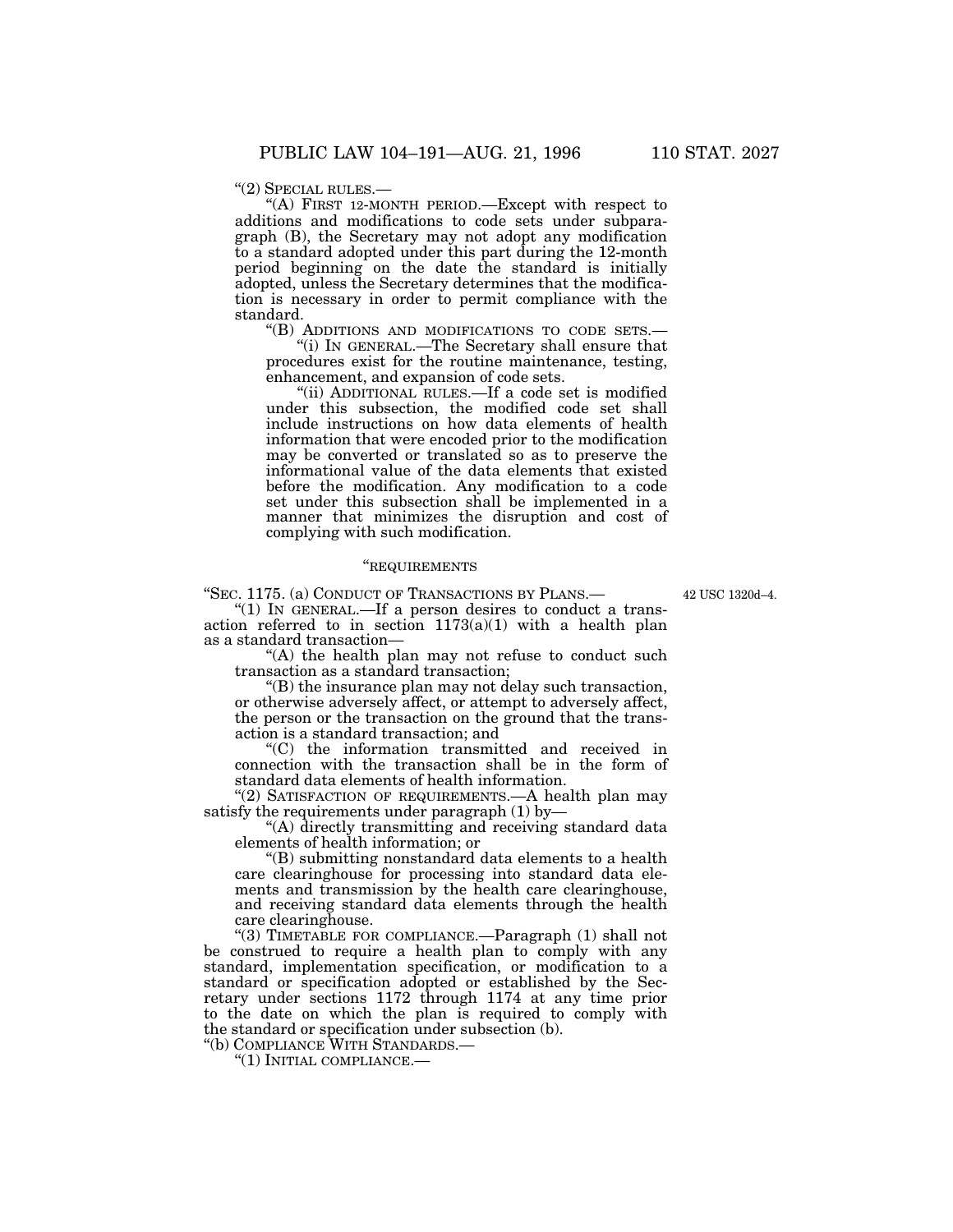"(A) In GENERAL.—Not later than 24 months after the date on which an initial standard or implementation specification is adopted or established under sections 1172 and 1173, each person to whom the standard or implementation specification applies shall comply with the standard or specification.

''(B) SPECIAL RULE FOR SMALL HEALTH PLANS.—In the case of a small health plan, paragraph (1) shall be applied by substituting '36 months' for '24 months'. For purposes of this subsection, the Secretary shall determine the plans that qualify as small health plans.

"(2) COMPLIANCE WITH MODIFIED STANDARDS.—If the Secretary adopts a modification to a standard or implementation specification under this part, each person to whom the standard or implementation specification applies shall comply with the modified standard or implementation specification at such time as the Secretary determines appropriate, taking into account the time needed to comply due to the nature and extent of the modification. The time determined appropriate under the preceding sentence may not be earlier than the last day of the 180-day period beginning on the date such modification is adopted. The Secretary may extend the time for compliance for small health plans, if the Secretary determines that such extension is appropriate.

''(3) CONSTRUCTION.—Nothing in this subsection shall be construed to prohibit any person from complying with a standard or specification by—

''(A) submitting nonstandard data elements to a health care clearinghouse for processing into standard data elements and transmission by the health care clearinghouse; or

''(B) receiving standard data elements through a health care clearinghouse.

### ''GENERAL PENALTY FOR FAILURE TO COMPLY WITH REQUIREMENTS AND STANDARDS

42 USC 1320d–5.

''SEC. 1176. (a) GENERAL PENALTY.—

 $(1)$  In GENERAL.—Except as provided in subsection (b), the Secretary shall impose on any person who violates a provision of this part a penalty of not more than \$100 for each such violation, except that the total amount imposed on the person for all violations of an identical requirement or prohibition during a calendar year may not exceed \$25,000.

"(2) PROCEDURES.—The provisions of section 1128A (other than subsections (a) and  $(b)$  and the second sentence of subsection (f)) shall apply to the imposition of a civil money penalty under this subsection in the same manner as such provisions apply to the imposition of a penalty under such section 1128A. ''(b) LIMITATIONS.—

''(1) OFFENSES OTHERWISE PUNISHABLE.—A penalty may not be imposed under subsection (a) with respect to an act if the act constitutes an offense punishable under section 1177.

''(2) NONCOMPLIANCE NOT DISCOVERED.—A penalty may not be imposed under subsection (a) with respect to a provision of this part if it is established to the satisfaction of the Secretary that the person liable for the penalty did not know, and by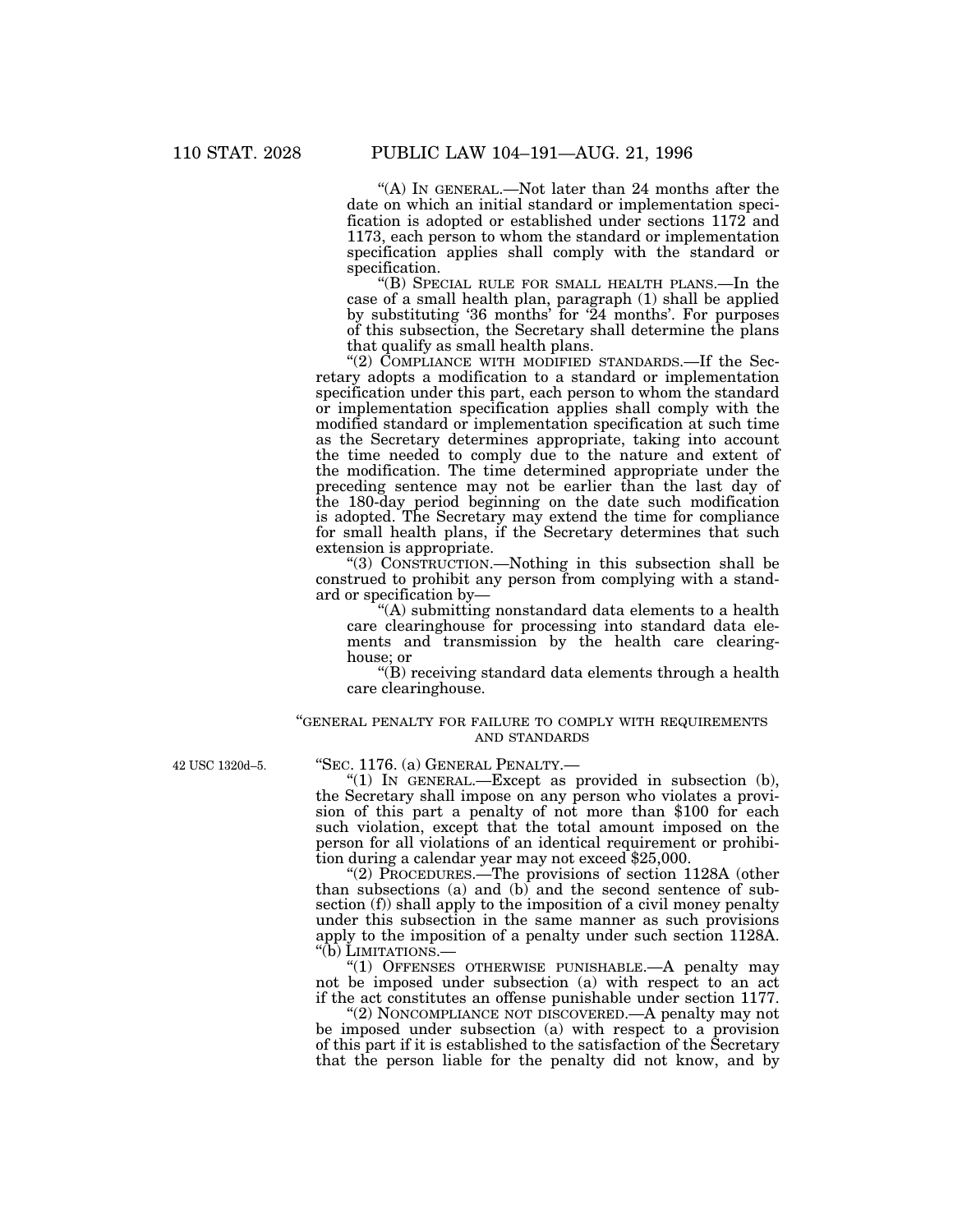exercising reasonable diligence would not have known, that such person violated the provision.

''(3) FAILURES DUE TO REASONABLE CAUSE.—

''(A) IN GENERAL.—Except as provided in subparagraph (B), a penalty may not be imposed under subsection  $(a)$  if—

''(i) the failure to comply was due to reasonable cause and not to willful neglect; and

"(ii) the failure to comply is corrected during the 30-day period beginning on the first date the person liable for the penalty knew, or by exercising reasonable diligence would have known, that the failure to comply occurred.<br>"(B) Extension of period.—

"(i) NO PENALTY.—The period referred to in subparagraph (A)(ii) may be extended as determined appropriate by the Secretary based on the nature and extent of the failure to comply.

''(ii) ASSISTANCE.—If the Secretary determines that a person failed to comply because the person was unable to comply, the Secretary may provide technical assistance to the person during the period described in subparagraph (A)(ii). Such assistance shall be provided in any manner determined appropriate by the Secretary.

"(4) REDUCTION.—In the case of a failure to comply which is due to reasonable cause and not to willful neglect, any penalty under subsection (a) that is not entirely waived under paragraph (3) may be waived to the extent that the payment of such penalty would be excessive relative to the compliance failure involved.

### ''WRONGFUL DISCLOSURE OF INDIVIDUALLY IDENTIFIABLE HEALTH INFORMATION

''SEC. 1177. (a) OFFENSE.—A person who knowingly and in 42 USC 1320d–6.violation of this part—

" $(1)$  uses or causes to be used a unique health identifier; ''(2) obtains individually identifiable health information relating to an individual; or

''(3) discloses individually identifiable health information to another person,

shall be punished as provided in subsection (b).

''(b) PENALTIES.—A person described in subsection (a) shall— " $(1)$  be fined not more than \$50,000, imprisoned not more than 1 year, or both;

 $(2)$  if the offense is committed under false pretenses, be fined not more than \$100,000, imprisoned not more than 5 years, or both; and

 $''(3)$  if the offense is committed with intent to sell, transfer, or use individually identifiable health information for commercial advantage, personal gain, or malicious harm, be fined not more than \$250,000, imprisoned not more than 10 years, or both.

# ''EFFECT ON STATE LAW

''SEC. 1178. (a) GENERAL EFFECT.— 42 USC 1320d–7.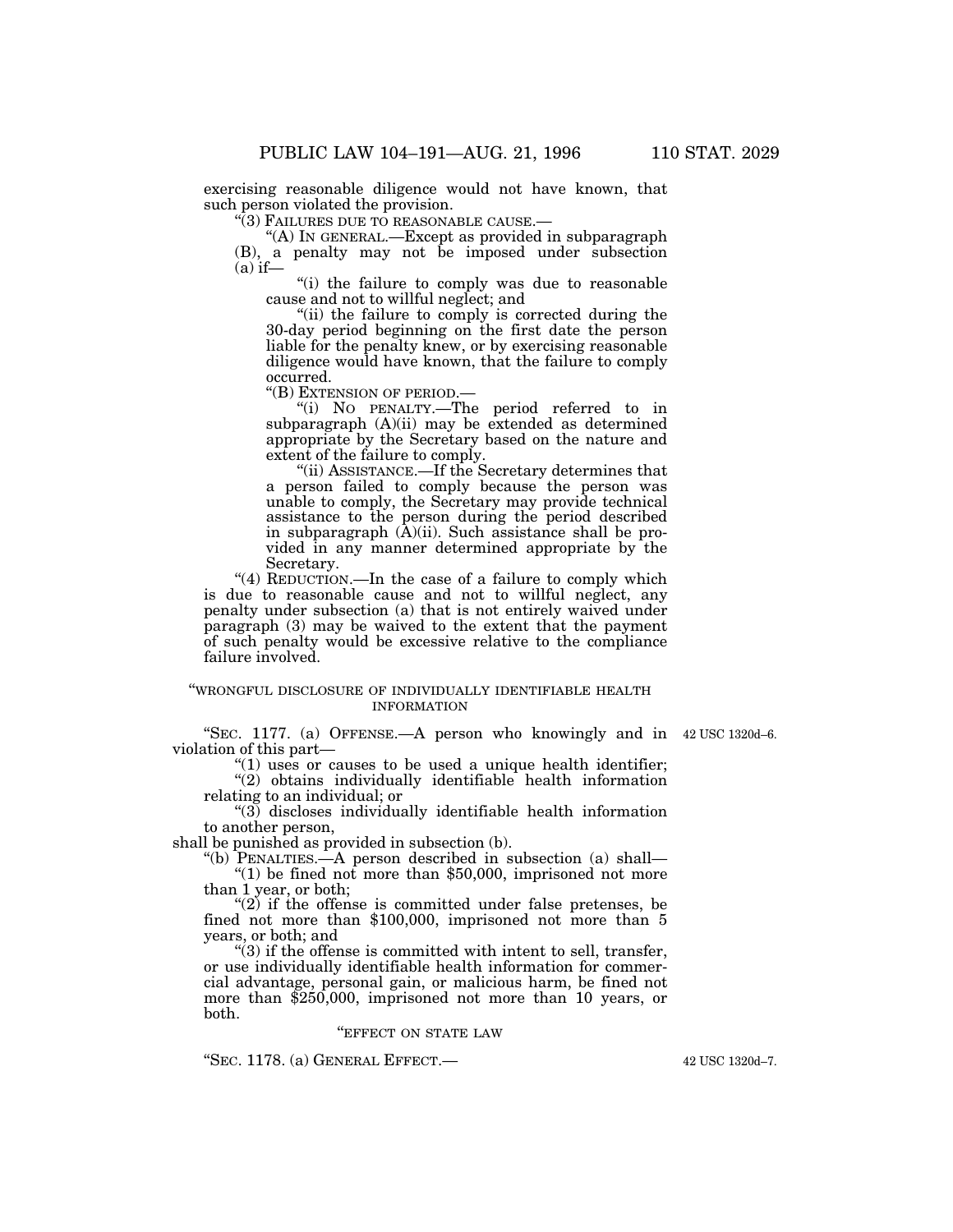"(1) GENERAL RULE.—Except as provided in paragraph (2), a provision or requirement under this part, or a standard or implementation specification adopted or established under sections 1172 through 1174, shall supersede any contrary provision of State law, including a provision of State law that requires medical or health plan records (including billing information) to be maintained or transmitted in written rather than electronic form.

''(2) EXCEPTIONS.—A provision or requirement under this part, or a standard or implementation specification adopted or established under sections 1172 through 1174, shall not supersede a contrary provision of State law, if the provision of State law—

''(A) is a provision the Secretary determines—

"(i) is necessary-

''(I) to prevent fraud and abuse;

''(II) to ensure appropriate State regulation of insurance and health plans;

''(III) for State reporting on health care delivery or costs; or

''(IV) for other purposes; or

''(ii) addresses controlled substances; or

"(B) subject to section  $264(c)(2)$  of the Health Insurance Portability and Accountability Act of 1996, relates to the privacy of individually identifiable health information.

''(b) PUBLIC HEALTH.—Nothing in this part shall be construed to invalidate or limit the authority, power, or procedures established under any law providing for the reporting of disease or injury, child abuse, birth, or death, public health surveillance, or public health investigation or intervention.

"(c) STATE REGULATORY REPORTING.—Nothing in this part shall limit the ability of a State to require a health plan to report, or to provide access to, information for management audits, financial audits, program monitoring and evaluation, facility licensure or certification, or individual licensure or certification.

### ''PROCESSING PAYMENT TRANSACTIONS BY FINANCIAL INSTITUTIONS

42 USC 1320d–8.

''SEC. 1179. To the extent that an entity is engaged in activities of a financial institution (as defined in section 1101 of the Right to Financial Privacy Act of 1978), or is engaged in authorizing, processing, clearing, settling, billing, transferring, reconciling, or collecting payments, for a financial institution, this part, and any standard adopted under this part, shall not apply to the entity with respect to such activities, including the following:

 $f''(1)$  The use or disclosure of information by the entity for authorizing, processing, clearing, settling, billing, transferring, reconciling or collecting, a payment for, or related to, health plan premiums or health care, where such payment is made by any means, including a credit, debit, or other payment card, an account, check, or electronic funds transfer.

" $(2)$  The request for, or the use or disclosure of, information by the entity with respect to a payment described in para $graph(1)$ -

''(A) for transferring receivables;

''(B) for auditing;

''(C) in connection with—

''(i) a customer dispute; or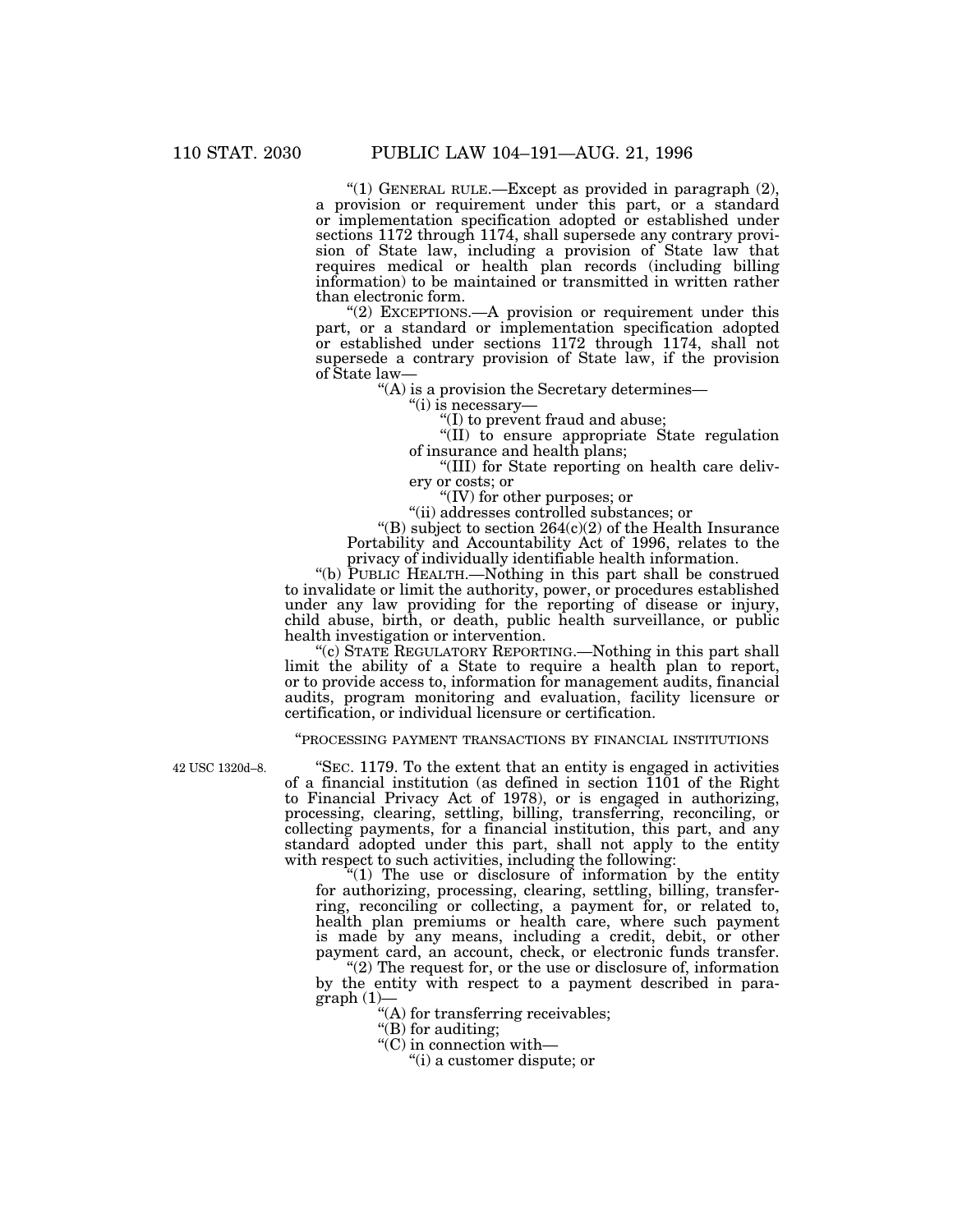"(ii) an inquiry from, or to, a customer;

''(D) in a communication to a customer of the entity regarding the customer's transactions, payment card, account, check, or electronic funds transfer;

''(E) for reporting to consumer reporting agencies; or " $(F)$  for complying with—

''(i) a civil or criminal subpoena; or

"(ii) a Federal or State law regulating the entity.". (b) CONFORMING AMENDMENTS.—

(1) REQUIREMENT FOR MEDICARE PROVIDERS.—Section  $1866(a)(1)$  (42 U.S.C. 1395cc(a)(1)) is amended–

(A) by striking "and" at the end of subparagraph (P);

(B) by striking the period at the end of subparagraph (Q) and inserting "; and"; and

(C) by inserting immediately after subparagraph (Q) the following new subparagraph:

 $f(R)$  to contract only with a health care clearinghouse (as defined in section 1171) that meets each standard and implementation specification adopted or established under part C of title XI on or after the date on which the health care clearinghouse is required to comply with the standard or specification."

(2) TITLE HEADING.—Title XI (42 U.S.C. 1301 et seq.) is amended by striking the title heading and inserting the following:

# ''TITLE XI—GENERAL PROVISIONS, PEER REVIEW, AND ADMINISTRATIVE SIMPLIFICATION''.

### **SEC. 263. CHANGES IN MEMBERSHIP AND DUTIES OF NATIONAL COMMITTEE ON VITAL AND HEALTH STATISTICS.**

Section 306(k) of the Public Health Service Act (42 U.S.C.  $242k(k)$  is amended—

 $(1)$  in paragraph  $(1)$ , by striking "16" and inserting "18";

(2) by amending paragraph (2) to read as follows:

"(2) The members of the Committee shall be appointed from among persons who have distinguished themselves in the fields of health statistics, electronic interchange of health care information, privacy and security of electronic information, populationbased public health, purchasing or financing health care services, integrated computerized health information systems, health services research, consumer interests in health information, health data standards, epidemiology, and the provision of health services. Members of the Committee shall be appointed for terms of 4 years.'';

(3) by redesignating paragraphs (3) through (5) as paragraphs (4) through (6), respectively, and inserting after paragraph (2) the following:

''(3) Of the members of the Committee—

"(A) 1 shall be appointed, not later than 60 days after the date of the enactment of the Health Insurance Portability and Accountability Act of 1996, by the Speaker of the House of Representatives after consultation with the Minority Leader of the House of Representatives;

''(B) 1 shall be appointed, not later than 60 days after the date of the enactment of the Health Insurance Portability and Accountability Act of 1996, by the President pro tempore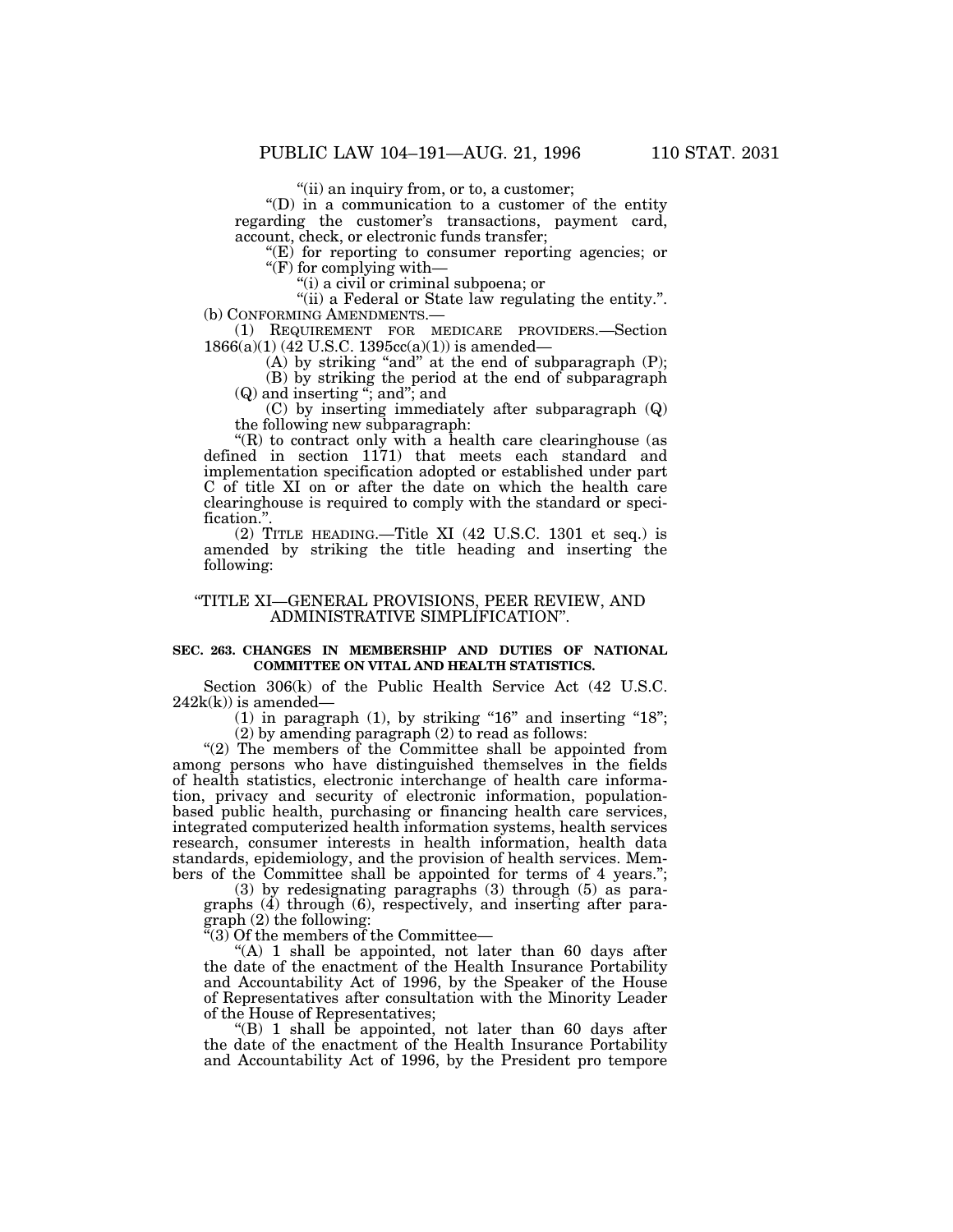of the Senate after consultation with the Minority Leader of the Senate; and

"(C)  $16$  shall be appointed by the Secretary.";

(4) by amending paragraph (5) (as so redesignated) to read as follows:

''(5) The Committee—

''(A) shall assist and advise the Secretary—

''(i) to delineate statistical problems bearing on health and health services which are of national or international interest;

"(ii) to stimulate studies of such problems by other organizations and agencies whenever possible or to make investigations of such problems through subcommittees;

"(iii) to determine, approve, and revise the terms, definitions, classifications, and guidelines for assessing health status and health services, their distribution and costs, for use (I) within the Department of Health and Human Services, (II) by all programs administered or funded by the Secretary, including the Federal-State-local cooperative health statistics system referred to in subsection (e), and (III) to the extent possible as determined by the head of the agency involved, by the Department of Veterans Affairs, the Department of Defense, and other Federal agencies concerned with health and health services;

"(iv) with respect to the design of and approval of health statistical and health information systems concerned with the collection, processing, and tabulation of health statistics within the Department of Health and Human Services, with respect to the Cooperative Health Statistics System established under subsection (e), and with respect to the standardized means for the collection of health information and statistics to be established by the Secretary under subsection (j)(1);

 $\tilde{f}(v)$  to review and comment on findings and proposals developed by other organizations and agencies and to make recommendations for their adoption or implementation by local, State, national, or international agencies;

"(vi) to cooperate with national committees of other countries and with the World Health Organization and other national agencies in the studies of problems of mutual interest;

"(vii) to issue an annual report on the state of the Nation's health, its health services, their costs and distributions, and to make proposals for improvement of the Nation's health statistics and health information systems; and

"(viii) in complying with the requirements imposed on the Secretary under part C of title XI of the Social Security Act;

" $(B)$  shall study the issues related to the adoption of uniform data standards for patient medical record information and the electronic exchange of such information;

''(C) shall report to the Secretary not later than 4 years after the date of the enactment of the Health Insurance Portability and Accountability Act of 1996 recommendations and legislative proposals for such standards and electronic exchange; and

Reports.

Reports.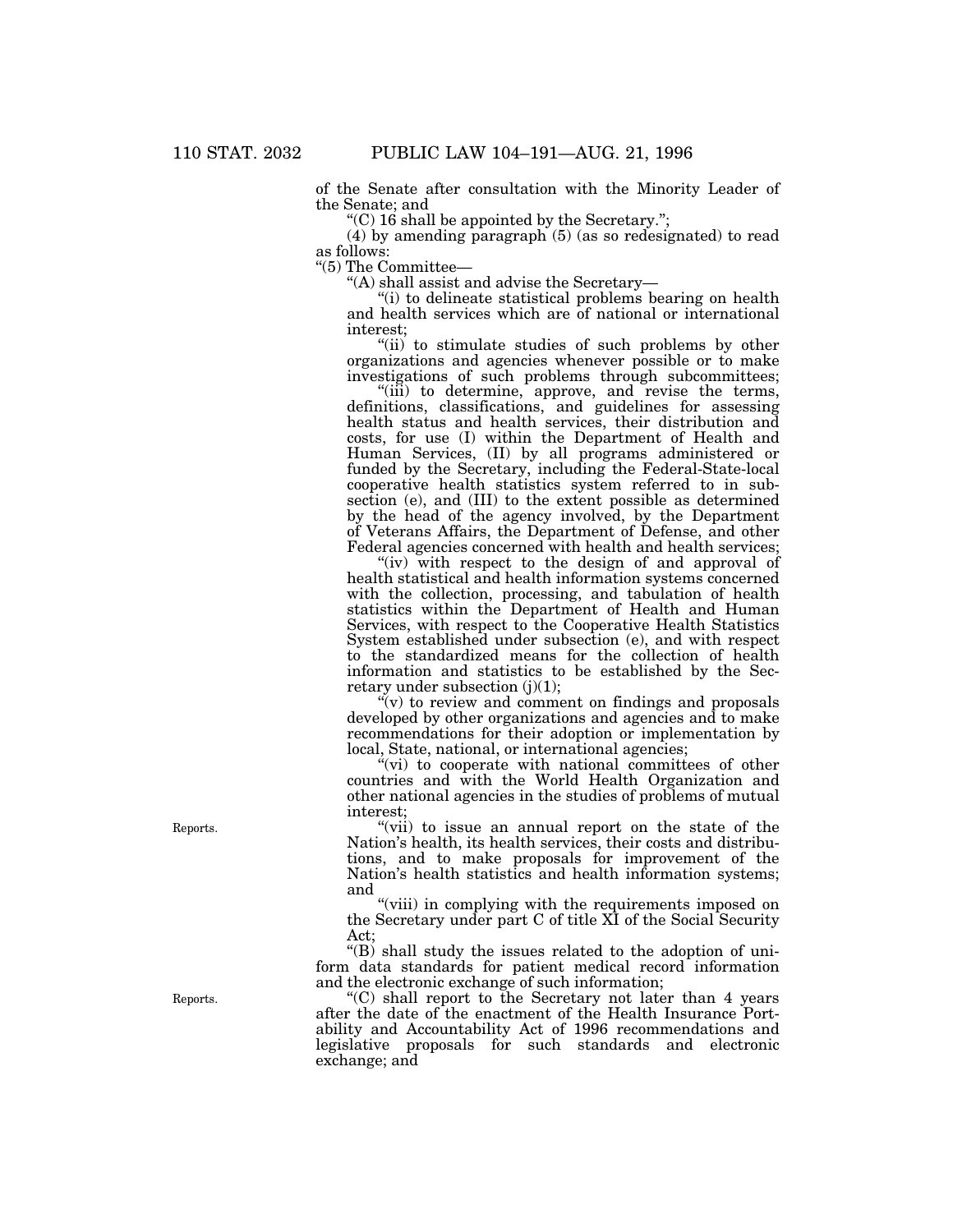''(D) shall be responsible generally for advising the Secretary and the Congress on the status of the implementation of part C of title XI of the Social Security Act.''; and

(5) by adding at the end the following:

"(7) Not later than 1 year after the date of the enactment Reports. of the Health Insurance Portability and Accountability Act of 1996, and annually thereafter, the Committee shall submit to the Congress, and make public, a report regarding the implementation of part C of title XI of the Social Security Act. Such report shall address the following subjects, to the extent that the Committee determines appropriate:

"(A) The extent to which persons required to comply with part C of title XI of the Social Security Act are cooperating in implementing the standards adopted under such part.

 $\sqrt{\ }$ (B) The extent to which such entities are meeting the security standards adopted under such part and the types of penalties assessed for noncompliance with such standards.

''(C) Whether the Federal and State Governments are receiving information of sufficient quality to meet their responsibilities under such part.

''(D) Any problems that exist with respect to implementation of such part.

"(E) The extent to which timetables under such part are being met.''.

# **SEC. 264. RECOMMENDATIONS WITH RESPECT TO PRIVACY OF CER-TAIN HEALTH INFORMATION.**

(a) IN GENERAL.—Not later than the date that is 12 months after the date of the enactment of this Act, the Secretary of Health and Human Services shall submit to the Committee on Labor and Human Resources and the Committee on Finance of the Senate and the Committee on Commerce and the Committee on Ways and Means of the House of Representatives detailed recommendations on standards with respect to the privacy of individually identifiable health information.

(b) SUBJECTS FOR RECOMMENDATIONS.—The recommendations under subsection (a) shall address at least the following:

(1) The rights that an individual who is a subject of individually identifiable health information should have.

(2) The procedures that should be established for the exercise of such rights.

(3) The uses and disclosures of such information that should be authorized or required.

(c) REGULATIONS.—

(1) IN GENERAL.—If legislation governing standards with Regulations. respect to the privacy of individually identifiable health information transmitted in connection with the transactions described in section 1173(a) of the Social Security Act (as added by section 262) is not enacted by the date that is 36 months after the date of the enactment of this Act, the Secretary of Health and Human Services shall promulgate final regulations containing such standards not later than the date that is 42 months after the date of the enactment of this Act. Such regulations shall address at least the subjects described in subsection (b).

(2) PREEMPTION.—A regulation promulgated under paragraph (1) shall not supercede a contrary provision of State

42 USC 1320d–2 note.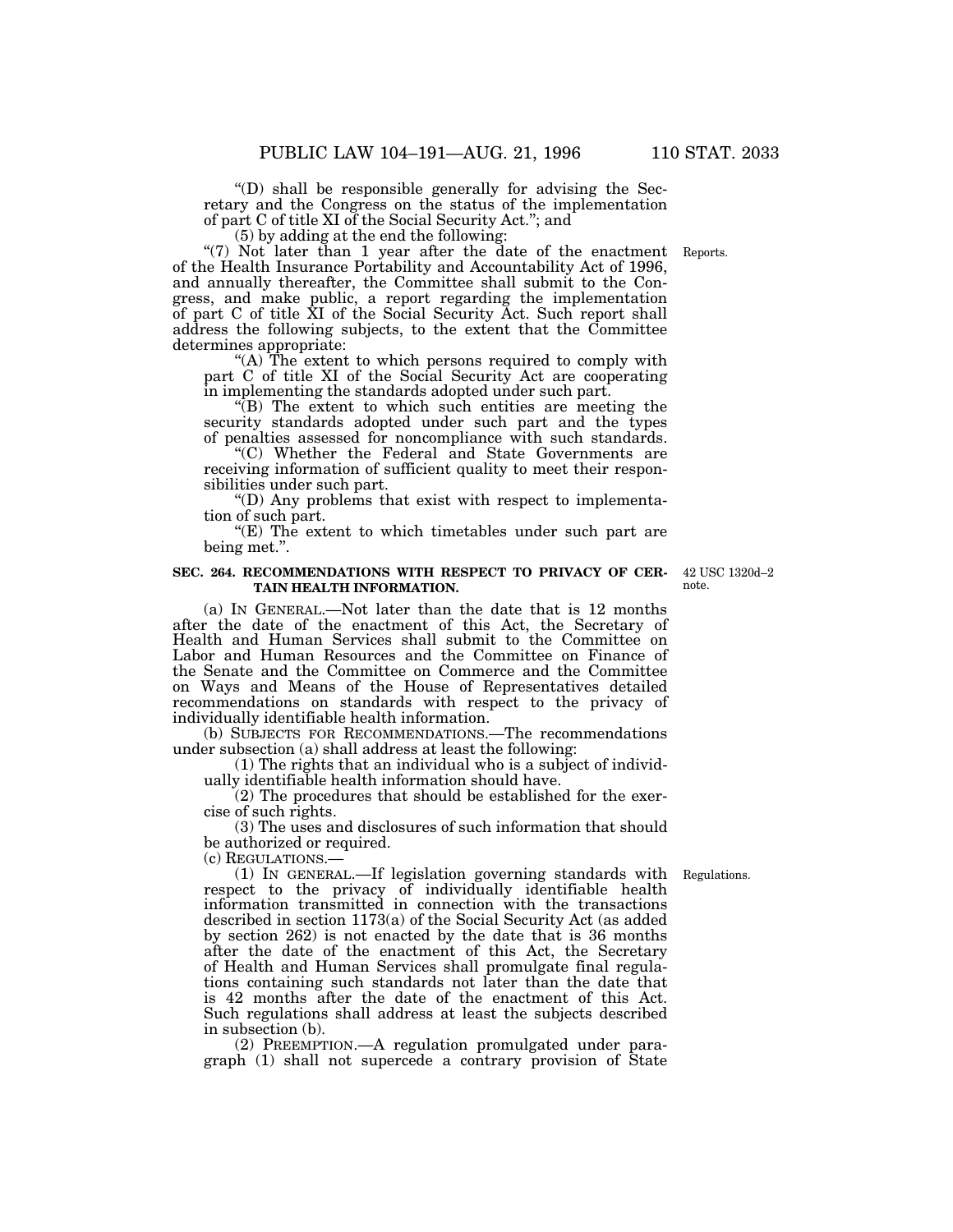law, if the provision of State law imposes requirements, standards, or implementation specifications that are more stringent than the requirements, standards, or implementation specifications imposed under the regulation.

(d) CONSULTATION.—In carrying out this section, the Secretary of Health and Human Services shall consult with—

(1) the National Committee on Vital and Health Statistics established under section 306(k) of the Public Health Service Act (42 U.S.C. 242k(k)); and

(2) the Attorney General.

# **Subtitle G—Duplication and Coordination of Medicare-Related Plans**

# **SEC. 271. DUPLICATION AND COORDINATION OF MEDICARE-RELATED PLANS.**

(a) TREATMENT OF CERTAIN HEALTH INSURANCE POLICIES AS NONDUPLICATIVE.—Section  $1882(d)(3)(A)$  (42 U.S.C.  $1395ss(d)(3)(A)$ ) is amended—

 $(1)$  in clause (iii), by striking "clause (i)" and inserting "clause (i)(II)"; and

(2) by adding at the end the following:

"(iv) For purposes of this subparagraph, a health insurance policy (other than a Medicare supplemental policy) providing for benefits which are payable to or on behalf of an individual without regard to other health benefit coverage of such individual is not considered to 'duplicate' any health benefits under this title, under title XIX, or under a health insurance policy, and subclauses (I) and (III) of clause (i) do not apply to such a policy.

"(v) For purposes of this subparagraph, a health insurance policy (or a rider to an insurance contract which is not a health insurance policy) is not considered to 'duplicate' health benefits under this title or under another health insurance policy if it—

''(I) provides health care benefits only for long-term care, nursing home care, home health care, or community-based care, or any combination thereof,

''(II) coordinates against or excludes items and services available or paid for under this title or under another health insurance policy, and

''(III) for policies sold or issued on or after the end of the 90-day period beginning on the date of enactment of the Health Insurance Portability and Accountability Act of 1996 discloses such coordination or exclusion in the policy's outline of coverage.

For purposes of this clause, the terms 'coordinates' and 'coordination' mean, with respect to a policy in relation to health benefits under this title or under another health insurance policy, that the policy under its terms is secondary to, or excludes from payment, items and services to the extent available or paid for under this title or under another health insurance policy.

 $(vi)(I)$  An individual entitled to benefits under part A or enrolled under part B of this title who is applying for a health insurance policy (other than a policy described in subclause (III)) shall be furnished a disclosure statement described in clause (vii) for the type of policy being applied for. Such statement shall be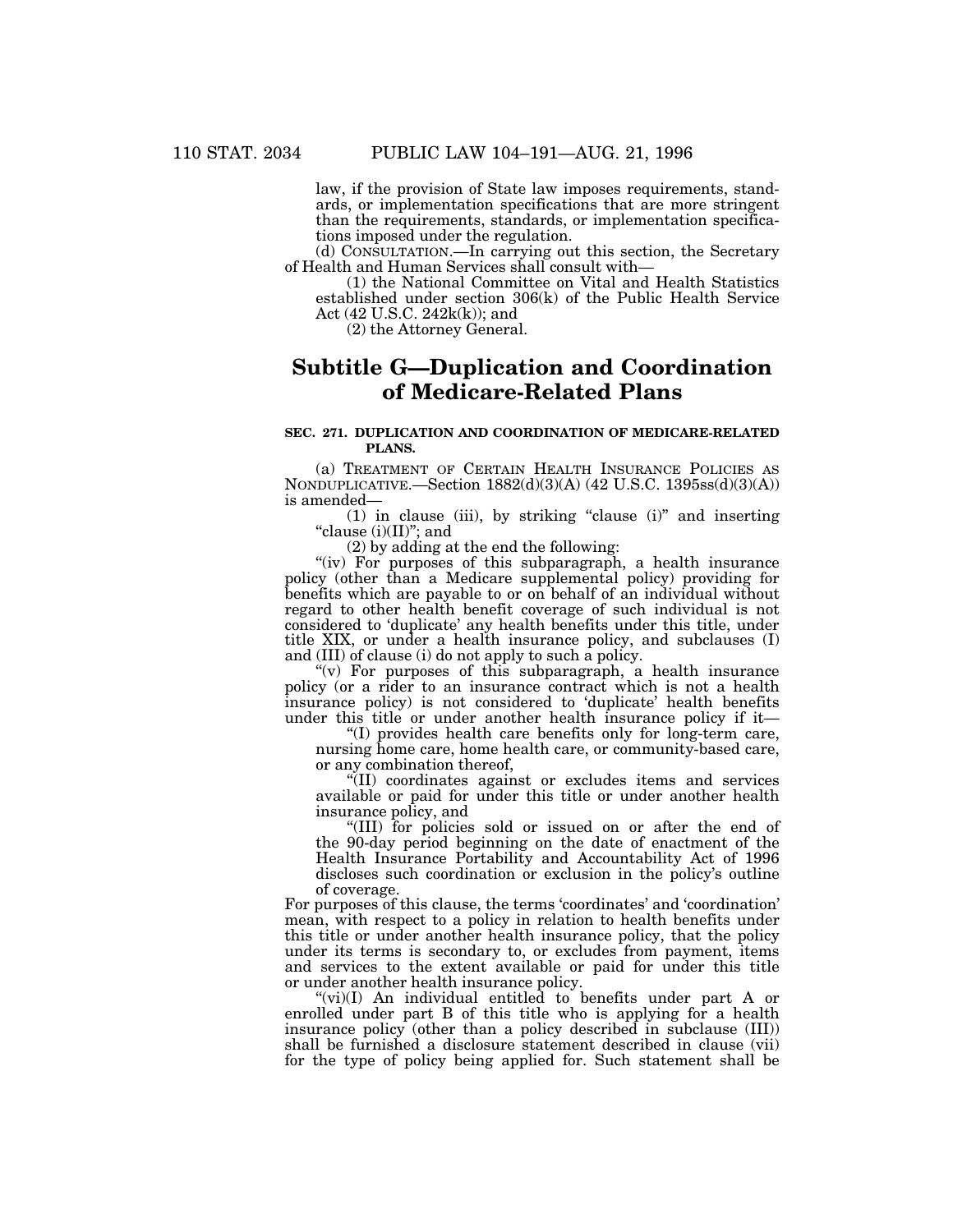furnished as a part of (or together with) the application for such policy.

''(II) Whoever issues or sells a health insurance policy (other than a policy described in subclause (III)) to an individual described in subclause (I) and fails to furnish the appropriate disclosure statement as required under such subclause shall be fined under title 18, United States Code, or imprisoned not more than 5 years, or both, and, in addition to or in lieu of such a criminal penalty, is subject to a civil money penalty of not to exceed \$25,000 (or \$15,000 in the case of a person other than the issuer of the policy) for each such violation.

''(III) A policy described in this subclause (to which subclauses (I) and (II) do not apply) is a Medicare supplemental policy or a health insurance policy identified under 60 Federal Register 30880 (June 12, 1995) as a policy not required to have a disclosure statement.

"(IV) Any reference in this section to the revised NAIC model regulation (referred to in subsection  $(m)(1)(A)$ ) is deemed a reference to such regulation as revised by section  $171(m)(2)$  of the Social Security Act Amendments of 1994 (Public Law 103–432) and as modified by substituting, for the disclosure required under section 16D(2), disclosure under subclause (I) of an appropriate disclosure statement under clause (vii).

"(vii) The disclosure statement described in this clause for a type of policy is the statement specified under subparagraph (D) of this paragraph (as in effect before the date of the enactment of the Health Insurance Portability and Accountability Act of 1996) for that type of policy, as revised as follows:

''(I) In each statement, amend the second line to read as follows:

# '**THIS IS NOT MEDICARE SUPPLEMENT INSURANCE**'.

''(II) In each statement, strike the third line and insert the following: '**Some health care services paid for by Medicare may also trigger the payment of benefits under this policy.**'.

''(III) In each statement not described in subclause (V), strike the boldface matter that begins '**This insurance**' and all that follows up to the next paragraph that begins '**Medicare**'.

''(IV) In each statement not described in subclause (V), insert before the boxed matter (that states '**Before You Buy This Insurance**') the following: '**This policy must pay benefits without regard to other health benefit coverage to which you may be entitled under Medicare or other insurance.**'.

"(V) In a statement relating to policies providing both nursing home and non-institutional coverage, to policies providing nursing home benefits only, or policies providing home care benefits only, amend the sentence that begins 'Federal law' to read as follows: 'Federal law requires us to inform you that in certain situations this insurance may pay for some care also covered by Medicare.'.

"(viii)(I) Subject to subclause (II), nothing in this subparagraph shall restrict or preclude a State's ability to regulate health insur-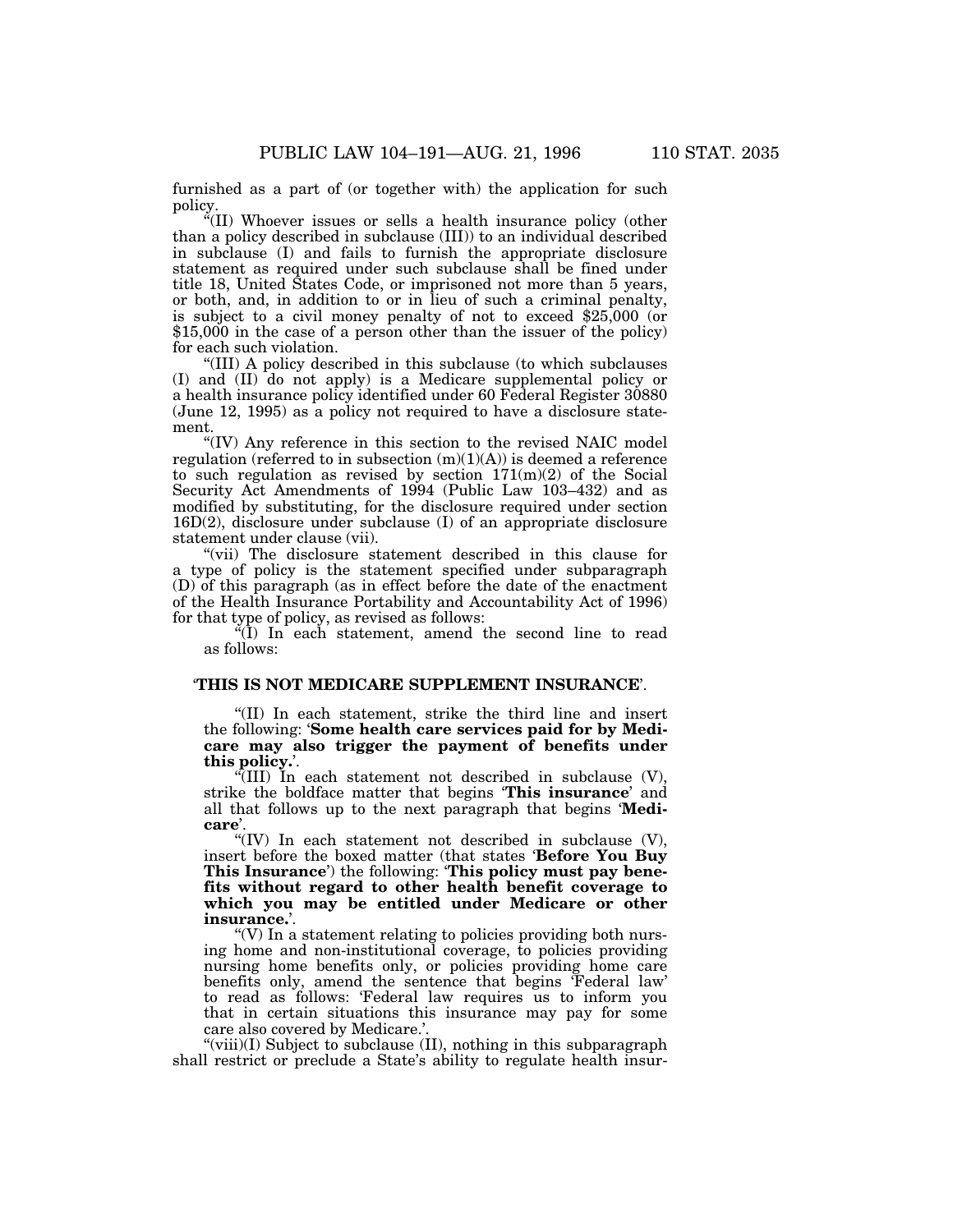ance policies, including any health insurance policy that is described in clause (iv), (v), or (vi)(III).

''(II) A State may not declare or specify, in statute, regulation, or otherwise, that a health insurance policy (other than a Medicare supplemental policy) or rider to an insurance contract which is not a health insurance policy, that is described in clause (iv), (v), or (vi)(III) and that is sold, issued, or renewed to an individual entitled to benefits under part A or enrolled under part B 'duplicates' health benefits under this title or under a Medicare supplemental policy.''.

(b) CONFORMING AMENDMENTS.—Section 1882(d)(3) (42 U.S.C.  $1395ss(d)(3)$ ) is amended-

(1) in subparagraph (C)—

 $(A)$  by striking "with respect to  $(i)$ " and inserting "with respect to'', and

(B) by striking ", (ii) the sale" and all that follows up to the period at the end; and

 $(2)$  by striking subparagraph  $(D)$ .

(c) TRANSITIONAL PROVISION.—

(1) NO PENALTIES.—Subject to paragraph (3), no criminal or civil money penalty may be imposed under section  $1882(d)(3)(A)$  of the Social Security Act for any act or omission that occurred during the transition period (as defined in paragraph (4)) and that relates to any health insurance policy that is described in clause (iv) or (v) of such section (as amended by subsection (a)).

(2) LIMITATION ON LEGAL ACTION.—Subject to paragraph (3), no legal action shall be brought or continued in any Federal or State court insofar as such action—

(A) includes a cause of action which arose, or which is based on or evidenced by any act or omission which occurred, during the transition period; and

(B) relates to the application of section  $1882(d)(3)(A)$ of the Social Security Act to any act or omission with respect to the sale, issuance, or renewal of any health insurance policy that is described in clause (iv) or (v) of such section (as amended by subsection (a)).

(3) DISCLOSURE CONDITION.—In the case of a policy described in clause (iv) of section 1882(d)(3)(A) of the Social Security Act that is sold or issued on or after the effective date of statements under section 171(d)(3)(C) of the Social Security Act Amendments of 1994 and before the end of the 30-day period beginning on the date of the enactment of this Act, paragraphs  $(1)$  and  $(2)$  shall only apply if disclosure was made in accordance with section  $1882(d)\overline{(3)}(C)(ii)$  of the Social Security Act (as in effect before the date of the enactment of this Act).

(4) TRANSITION PERIOD.—In this subsection, the term ''transition period'' means the period beginning on November 5, 1991, and ending on the date of the enactment of this Act.

(d) EFFECTIVE DATE.—(1) Except as provided in this subsection, the amendment made by subsection (a) shall be effective as if included in the enactment of section 4354 of the Omnibus Budget Reconciliation Act of 1990.

42 USC 1395ss note.

42 USC 1395ss note.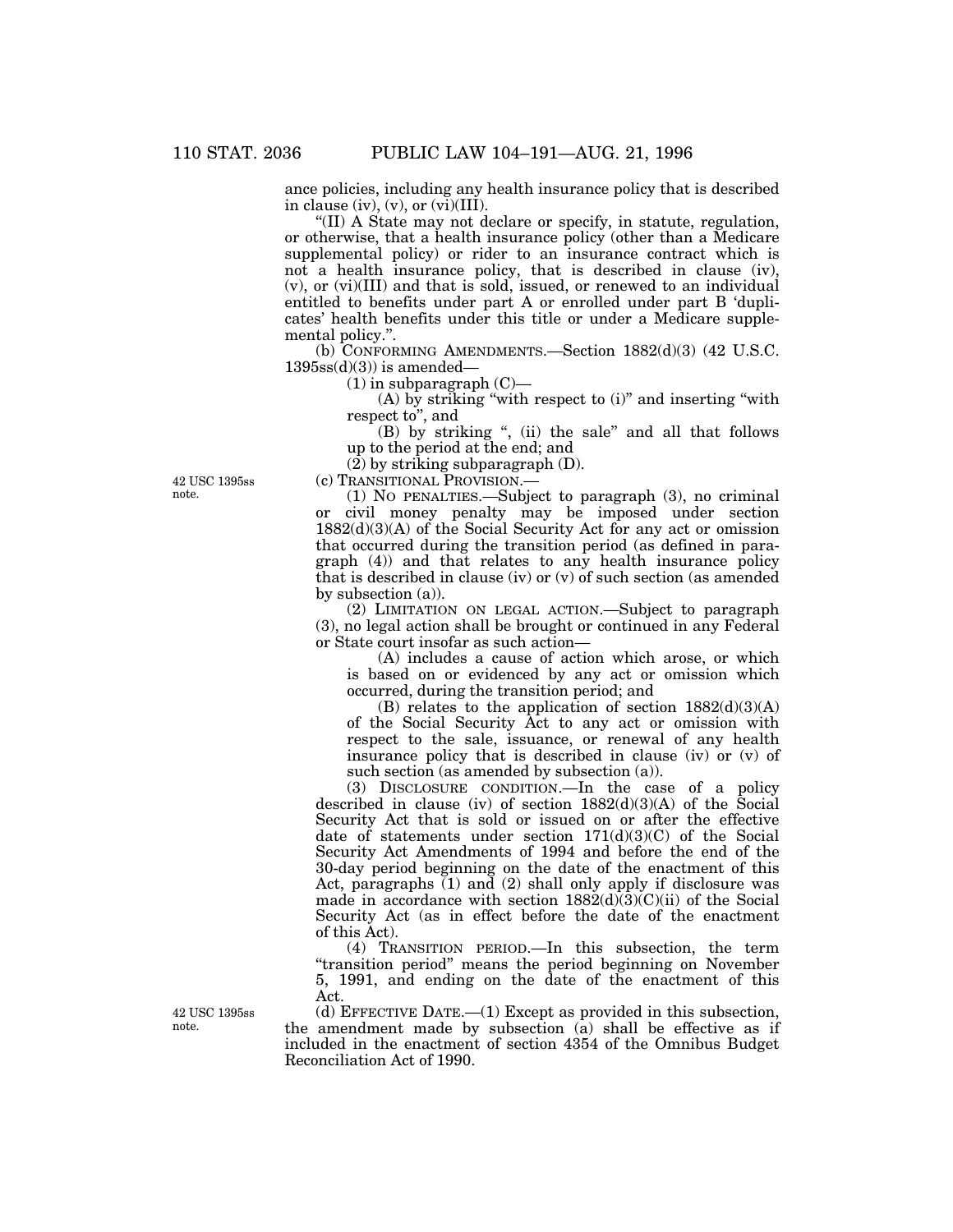$(2)(A)$  Clause (vi) of section 1882 $(d)(3)(A)$  of the Social Security Act, as added by subsection (a), shall only apply to individuals applying for—

(i) a health insurance policy described in section  $1882(d)(3)(A)(iv)$  of such Act (as added by subsection (a)), after the date of the enactment of this Act, or

(ii) another health insurance policy after the end of the 30-day period beginning on the date of the enactment of this Act.

(B) A seller or issuer of a health insurance policy may substitute, for the disclosure statement described in clause (vii) of such section, the statement specified under section  $1882(d)(3)(D)$ of the Social Security Act (as in effect before the date of the enactment of this Act), without the revision specified in such clause.

# **TITLE III—TAX-RELATED HEALTH PROVISIONS**

#### **SEC. 300. AMENDMENT OF 1986 CODE.**

Except as otherwise expressly provided, whenever in this title an amendment or repeal is expressed in terms of an amendment to, or repeal of, a section or other provision, the reference shall be considered to be made to a section or other provision of the Internal Revenue Code of 1986.

# **Subtitle A—Medical Savings Accounts**

# **SEC. 301. MEDICAL SAVINGS ACCOUNTS.**

(a) IN GENERAL.—Part VII of subchapter B of chapter 1 (relating to additional itemized deductions for individuals) is amended by redesignating section 220 as section 221 and by inserting after section 219 the following new section:

# **''SEC. 220. MEDICAL SAVINGS ACCOUNTS.**

"(a) DEDUCTION ALLOWED.—In the case of an individual who is an eligible individual for any month during the taxable year, there shall be allowed as a deduction for the taxable year an amount equal to the aggregate amount paid in cash during such taxable year by such individual to a medical savings account of such individual.

''(b) LIMITATIONS.—

''(1) IN GENERAL.—The amount allowable as a deduction under subsection (a) to an individual for the taxable year shall not exceed the sum of the monthly limitations for months during such taxable year that the individual is an eligible individual.

"(2) MONTHLY LIMITATION.—The monthly limitation for any month is the amount equal to  $\frac{1}{12}$  of-

"(A) in the case of an individual who has self-only coverage under the high deductible health plan as of the first day of such month, 65 percent of the annual deductible under such coverage, and

''(B) in the case of an individual who has family coverage under the high deductible health plan as of the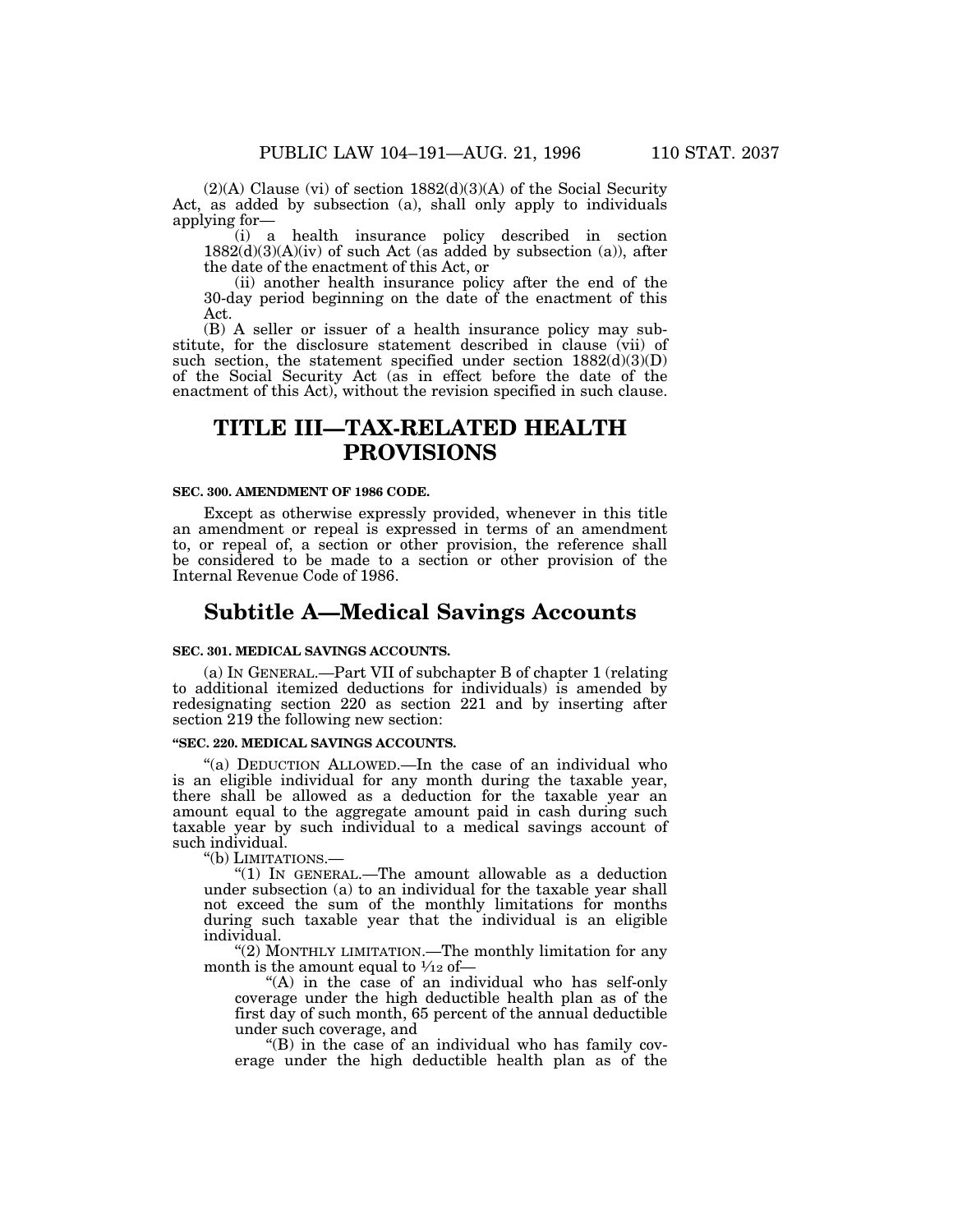first day of such month, 75 percent of the annual deductible under such coverage.

''(3) SPECIAL RULE FOR MARRIED INDIVIDUALS.—In the case of individuals who are married to each other, if either spouse has family coverage—

 $\mathcal{H}(A)$  both spouses shall be treated as having only such family coverage (and if such spouses each have family coverage under different plans, as having the family coverage with the lowest annual deductible), and

 $'(B)$  the limitation under paragraph  $(1)$  (after the application of subparagraph (A) of this paragraph) shall be divided equally between them unless they agree on a different division.

"(4) DEDUCTION NOT TO EXCEED COMPENSATION.-

''(A) EMPLOYEES.—The deduction allowed under subsection (a) for contributions as an eligible individual described in subclause (I) of subsection  $(c)(1)(A)(iii)$  shall not exceed such individual's wages, salaries, tips, and other employee compensation which are attributable to such individual's employment by the employer referred to in such subclause.

''(B) SELF-EMPLOYED INDIVIDUALS.—The deduction allowed under subsection (a) for contributions as an eligible individual described in subclause (II) of subsection  $(c)(1)(A)(iii)$  shall not exceed such individual's earned income (as defined in section  $401(c)(1)$ ) derived by the taxpayer from the trade or business with respect to which the high deductible health plan is established.

"(C) COMMUNITY PROPERTY LAWS NOT TO APPLY.—The limitations under this paragraph shall be determined without regard to community property laws.

''(5) COORDINATION WITH EXCLUSION FOR EMPLOYER CON-TRIBUTIONS.—No deduction shall be allowed under this section for any amount paid for any taxable year to a medical savings account of an individual if—

''(A) any amount is contributed to any medical savings account of such individual for such year which is excludable from gross income under section 106(b), or

''(B) if such individual's spouse is covered under the high deductible health plan covering such individual, any amount is contributed for such year to any medical savings account of such spouse which is so excludable.

''(6) DENIAL OF DEDUCTION TO DEPENDENTS.—No deduction shall be allowed under this section to any individual with respect to whom a deduction under section 151 is allowable to another taxpayer for a taxable year beginning in the calendar year in which such individual's taxable year begins.

''(c) DEFINITIONS.—For purposes of this section—

''(1) ELIGIBLE INDIVIDUAL.—

"(A) IN GENERAL.—The term 'eligible individual' means, with respect to any month, any individual if—

''(i) such individual is covered under a high deductible health plan as of the 1st day of such month,

"(ii) such individual is not, while covered under

a high deductible health plan, covered under any health plan—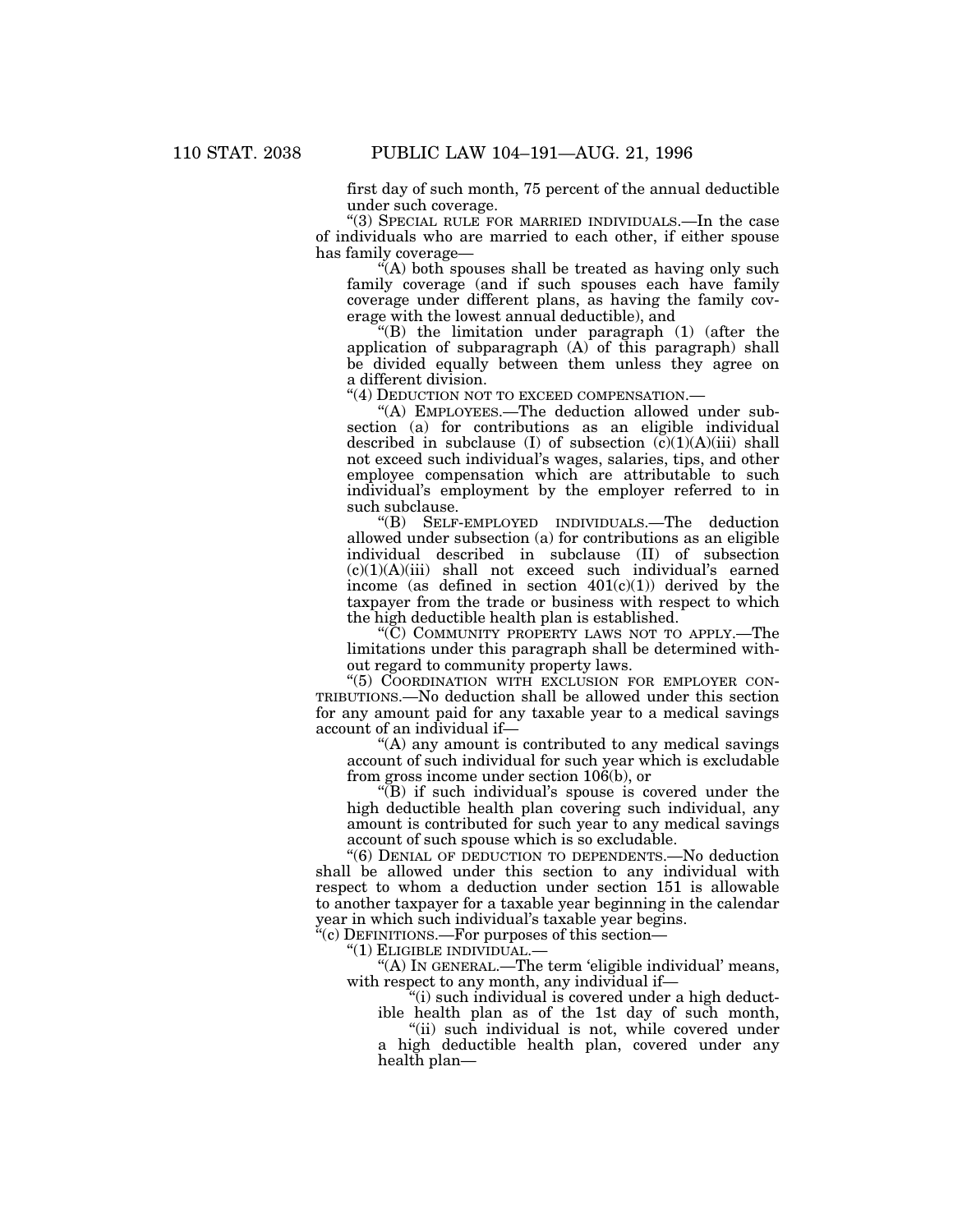''(I) which is not a high deductible health plan, and

''(II) which provides coverage for any benefit which is covered under the high deductible health plan, and

''(iii)(I) the high deductible health plan covering such individual is established and maintained by the employer of such individual or of the spouse of such individual and such employer is a small employer, or

''(II) such individual is an employee (within the meaning of section  $401(c)(1)$  or the spouse of such an employee and the high deductible health plan covering such individual is not established or maintained by any employer of such individual or spouse.

''(B) CERTAIN COVERAGE DISREGARDED.—Subparagraph  $(A)(ii)$  shall be applied without regard to-

''(i) coverage for any benefit provided by permitted insurance, and

"(ii) coverage (whether through insurance or otherwise) for accidents, disability, dental care, vision care, or long-term care.

''(C) CONTINUED ELIGIBILITY OF EMPLOYEE AND SPOUSE ESTABLISHING MEDICAL SAVINGS ACCOUNTS.—If, while an employer is a small employer—

''(i) any amount is contributed to a medical savings account of an individual who is an employee of such employer or the spouse of such an employee, and

"(ii) such amount is excludable from gross income under section 106(b) or allowable as a deduction under this section,

such individual shall not cease to meet the requirement of subparagraph  $(A)(iii)(I)$  by reason of such employer ceasing to be a small employer so long as such employee continues to be an employee of such employer.

''(D) LIMITATIONS ON ELIGIBILITY.—

**''For limitations on number of taxpayers who are eligible to have medical savings accounts, see subsection (i).**

''(2) HIGH DEDUCTIBLE HEALTH PLAN.—

''(A) IN GENERAL.—The term 'high deductible health plan' means a health plan—

"(i) in the case of self-only coverage, which has an annual deductible which is not less than \$1,500 and not more than \$2,250,

"(ii) in the case of family coverage, which has an annual deductible which is not less than \$3,000 and not more than \$4,500, and

''(iii) the annual out-of-pocket expenses required to be paid under the plan (other than for premiums) for covered benefits does not exceed—

''(I) \$3,000 for self-only coverage, and

''(II) \$5,500 for family coverage.

''(B) SPECIAL RULES.—

''(i) EXCLUSION OF CERTAIN PLANS.—Such term does not include a health plan if substantially all of its coverage is coverage described in paragraph (1)(B).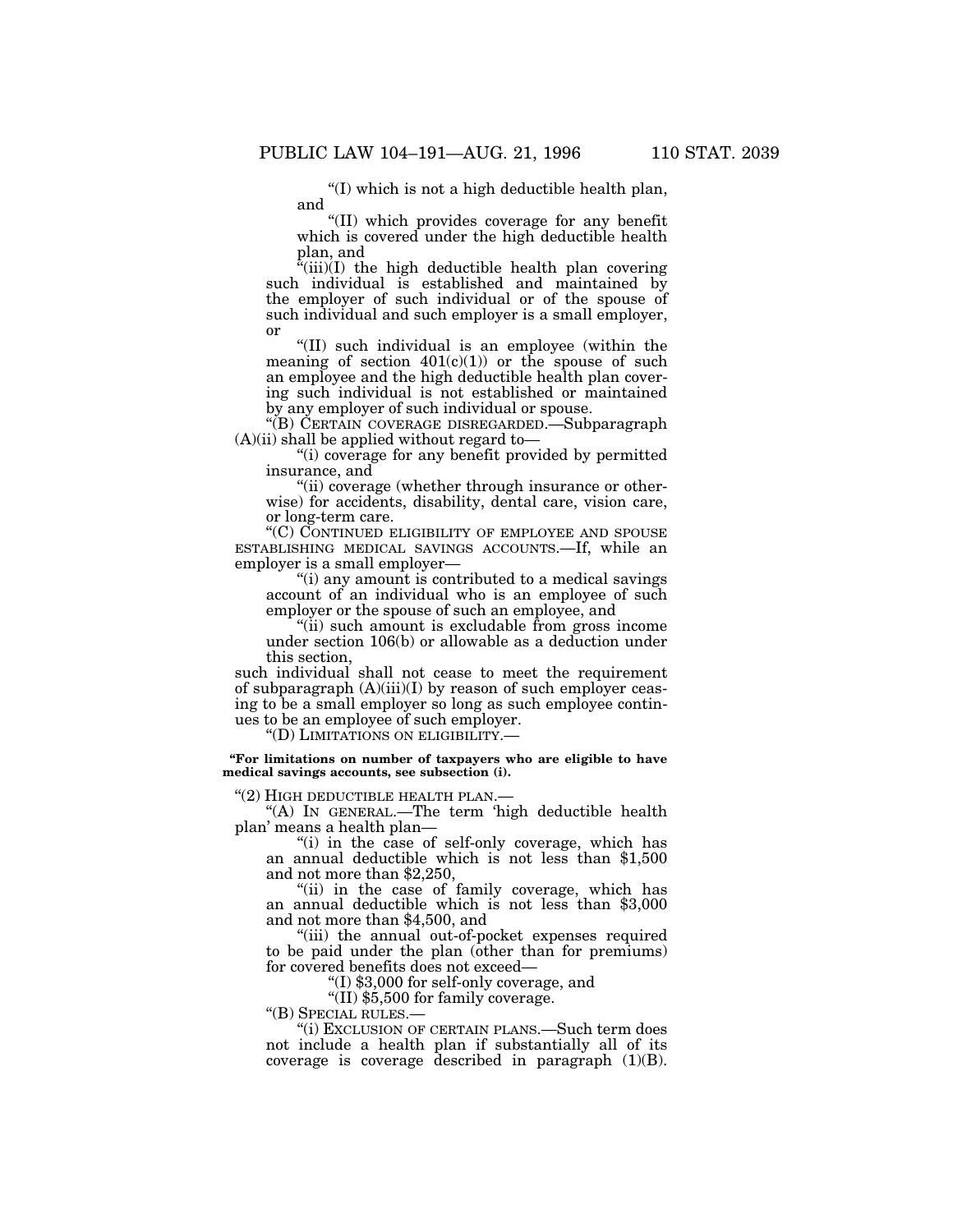"(ii) SAFE HARBOR FOR ABSENCE OF PREVENTIVE CARE DEDUCTIBLE.—A plan shall not fail to be treated as a high deductible health plan by reason of failing to have a deductible for preventive care if the absence of a deductible for such care is required by State law. "(3) PERMITTED INSURANCE.—The term 'permitted insur-

ance' means—

''(A) Medicare supplemental insurance,

" $(B)$  insurance if substantially all of the coverage provided under such insurance relates to—

''(i) liabilities incurred under workers' compensation laws,

"(ii) tort liabilities,

"(iii) liabilities relating to ownership or use of property, or

"(iv) such other similar liabilities as the Secretary may specify by regulations,

"(C) insurance for a specified disease or illness, and ''(D) insurance paying a fixed amount per day (or other period) of hospitalization.

 $f^2(4)$  Small employer.

"(A) IN GENERAL.—The term 'small employer' means, with respect to any calendar year, any employer if such employer employed an average of 50 or fewer employees on business days during either of the 2 preceding calendar years. For purposes of the preceding sentence, a preceding calendar year may be taken into account only if the employer was in existence throughout such year.

"(B) EMPLOYERS NOT IN EXISTENCE IN PRECEDING YEAR.—In the case of an employer which was not in existence throughout the 1st preceding calendar year, the determination under subparagraph (A) shall be based on the average number of employees that it is reasonably expected such employer will employ on business days in the current calendar year.

''(C) CERTAIN GROWING EMPLOYERS RETAIN TREATMENT AS SMALL EMPLOYER.—The term 'small employer' includes, with respect to any calendar year, any employer if—

''(i) such employer met the requirement of subparagraph (A) (determined without regard to subparagraph (B)) for any preceding calendar year after 1996,

"(ii) any amount was contributed to the medical savings account of any employee of such employer with respect to coverage of such employee under a high deductible health plan of such employer during such preceding calendar year and such amount was excludable from gross income under section 106(b) or allowable as a deduction under this section, and

"(iii) such employer employed an average of 200 or fewer employees on business days during each preceding calendar year after 1996.

''(D) SPECIAL RULES.—

''(i) CONTROLLED GROUPS.—For purposes of this paragraph, all persons treated as a single employer under subsection (b), (c), (m), or (o) of section 414 shall be treated as 1 employer.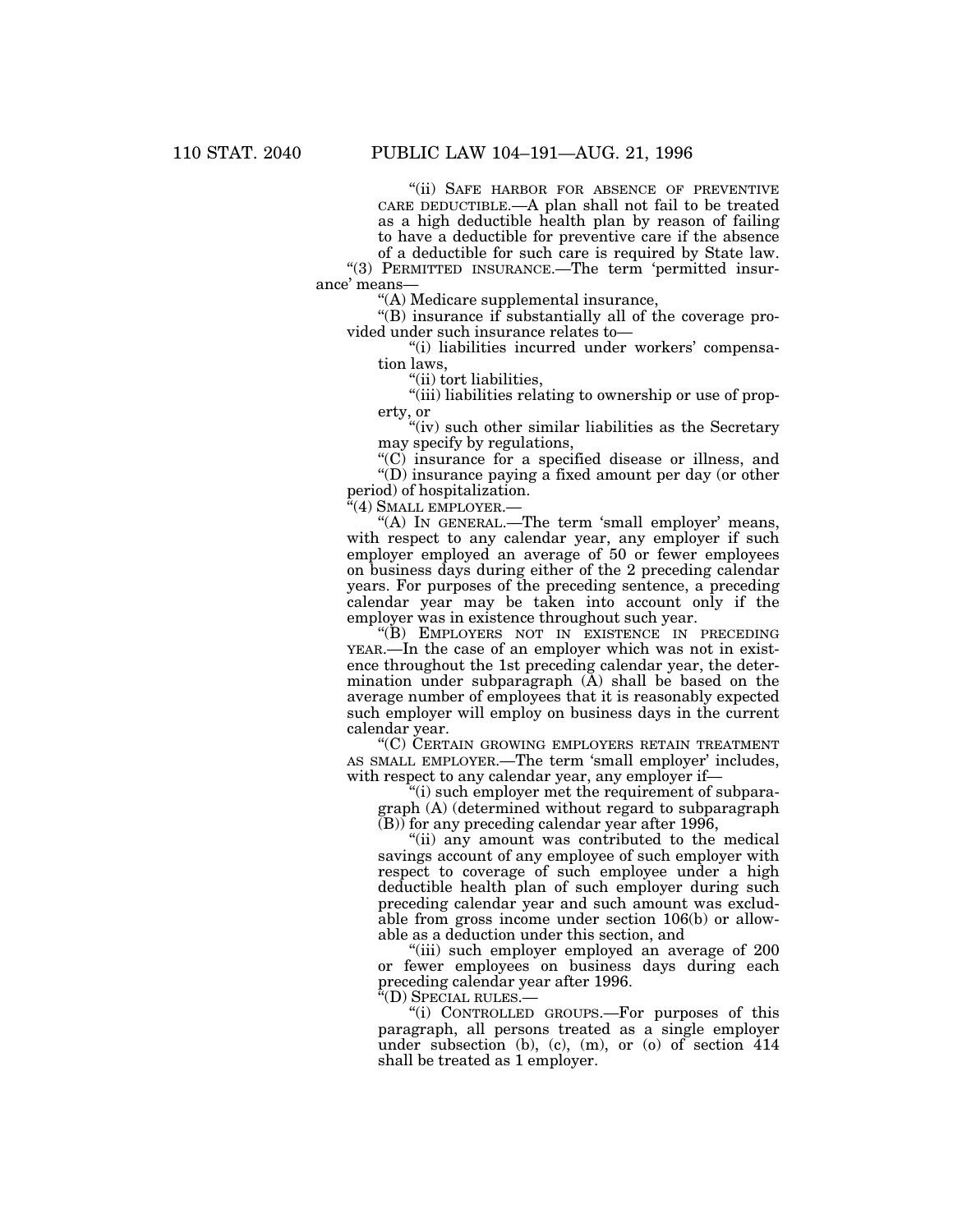''(ii) PREDECESSORS.—Any reference in this paragraph to an employer shall include a reference to any predecessor of such employer.

"(5) FAMILY COVERAGE.—The term 'family coverage' means any coverage other than self-only coverage.

''(d) MEDICAL SAVINGS ACCOUNT.—For purposes of this section—

''(1) MEDICAL SAVINGS ACCOUNT.—The term 'medical savings account' means a trust created or organized in the United States exclusively for the purpose of paying the qualified medical expenses of the account holder, but only if the written governing instrument creating the trust meets the following requirements:

"(A) Except in the case of a rollover contribution described in subsection (f)(5), no contribution will be accepted—

''(i) unless it is in cash, or

''(ii) to the extent such contribution, when added to previous contributions to the trust for the calendar year, exceeds 75 percent of the highest annual limit deductible permitted under subsection  $(c)(2)(A)(ii)$  for such calendar year.

"(B) The trustee is a bank (as defined in section  $408(n)$ ), an insurance company (as defined in section 816), or another person who demonstrates to the satisfaction of the Secretary that the manner in which such person will administer the trust will be consistent with the requirements of this section.

''(C) No part of the trust assets will be invested in life insurance contracts.

''(D) The assets of the trust will not be commingled with other property except in a common trust fund or common investment fund.

''(E) The interest of an individual in the balance in his account is nonforfeitable.

''(2) QUALIFIED MEDICAL EXPENSES.—

"(A) In GENERAL.—The term 'qualified medical expenses' means, with respect to an account holder, amounts paid by such holder for medical care (as defined in section 213(d)) for such individual, the spouse of such individual, and any dependent (as defined in section 152) of such individual, but only to the extent such amounts are not compensated for by insurance or otherwise.

''(B) HEALTH INSURANCE MAY NOT BE PURCHASED FROM ACCOUNT.—

''(i) IN GENERAL.—Subparagraph (A) shall not apply to any payment for insurance.

''(ii) EXCEPTIONS.—Clause (i) shall not apply to any expense for coverage under—

''(I) a health plan during any period of continuation coverage required under any Federal law,

''(II) a qualified long-term care insurance contract (as defined in section 7702B(b)), or

''(III) a health plan during a period in which the individual is receiving unemployment compensation under any Federal or State law.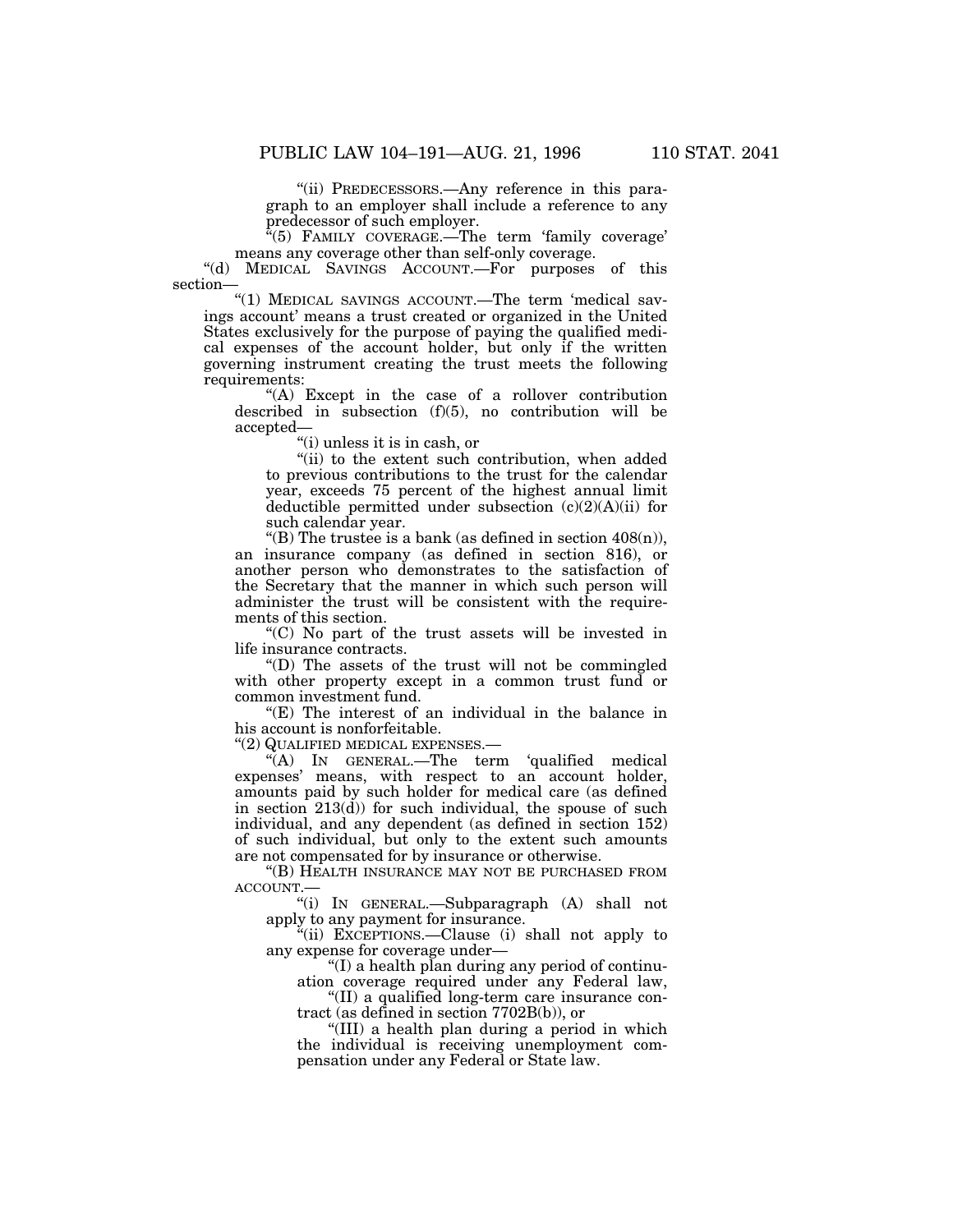''(C) MEDICAL EXPENSES OF INDIVIDUALS WHO ARE NOT ELIGIBLE INDIVIDUALS.—Subparagraph (A) shall apply to an amount paid by an account holder for medical care of an individual who is not an eligible individual for the month in which the expense for such care is incurred only if no amount is contributed (other than a rollover contribution) to any medical savings account of such account holder for the taxable year which includes such month. This subparagraph shall not apply to any expense for coverage described in subclause (I) or (III) of subparagraph (B)(ii).

"(3) ACCOUNT HOLDER.—The term 'account holder' means the individual on whose behalf the medical savings account was established.

"(4) CERTAIN RULES TO APPLY.—Rules similar to the following rules shall apply for purposes of this section:

"(A) Section  $219(d)\overline{(2)}$  (relating to no deduction for rollovers).

"(B) Section  $219(f)(3)$  (relating to time when contributions deemed made).

''(C) Except as provided in section 106(b), section 219(f)(5) (relating to employer payments).

"(D) Section  $408(g)$  (relating to community property laws).

"(E) Section 408(h) (relating to custodial accounts).

''(e) TAX TREATMENT OF ACCOUNTS.—

" $(1)$  In GENERAL.—A medical savings account is exempt from taxation under this subtitle unless such account has ceased to be a medical savings account. Notwithstanding the preceding sentence, any such account is subject to the taxes imposed by section 511 (relating to imposition of tax on unrelated business income of charitable, etc. organizations).

"(2) ACCOUNT TERMINATIONS.—Rules similar to the rules of paragraphs (2) and (4) of section 408(e) shall apply to medical savings accounts, and any amount treated as distributed under such rules shall be treated as not used to pay qualified medical expenses.

"(f) TAX TREATMENT OF DISTRIBUTIONS.—

"(1) AMOUNTS USED FOR QUALIFIED MEDICAL EXPENSES.— Any amount paid or distributed out of a medical savings account which is used exclusively to pay qualified medical expenses of any account holder shall not be includible in gross income.

"(2) INCLUSION OF AMOUNTS NOT USED FOR QUALIFIED MEDI-CAL EXPENSES.—Any amount paid or distributed out of a medical savings account which is not used exclusively to pay the qualified medical expenses of the account holder shall be included in the gross income of such holder.

''(3) EXCESS CONTRIBUTIONS RETURNED BEFORE DUE DATE OF RETURN.

''(A) IN GENERAL.—If any excess contribution is contributed for a taxable year to any medical savings account of an individual, paragraph (2) shall not apply to distributions from the medical savings accounts of such individual (to the extent such distributions do not exceed the aggregate excess contributions to all such accounts of such individual for such year) if—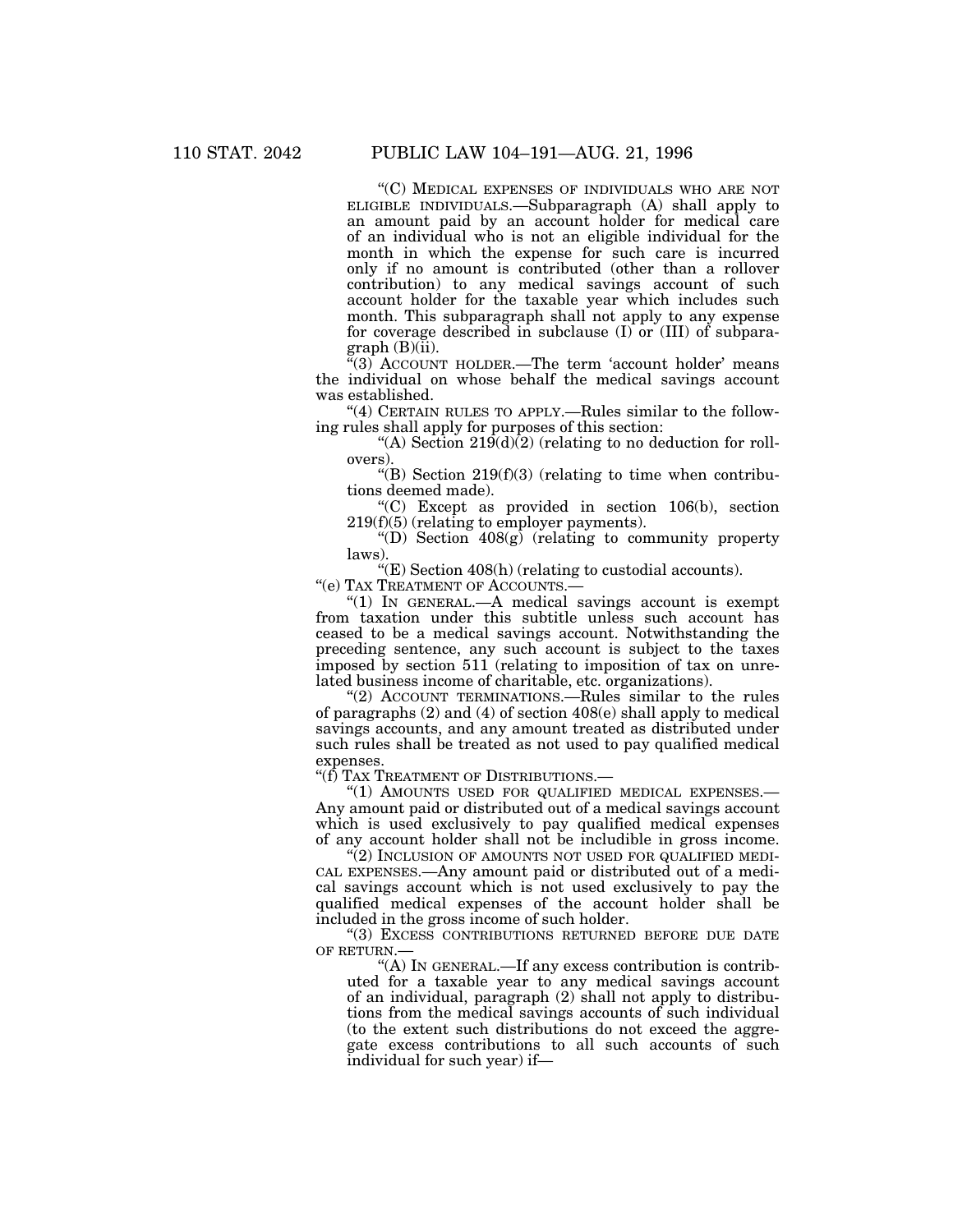"(i) such distribution is received by the individual on or before the last day prescribed by law (including extensions of time) for filing such individual's return for such taxable year, and

''(ii) such distribution is accompanied by the amount of net income attributable to such excess contribution.

Any net income described in clause (ii) shall be included in the gross income of the individual for the taxable year in which it is received.

''(B) EXCESS CONTRIBUTION.—For purposes of subparagraph (A), the term 'excess contribution' means any contribution (other than a rollover contribution) which is neither excludable from gross income under section 106(b) nor deductible under this section.

"(4) ADDITIONAL TAX ON DISTRIBUTIONS NOT USED FOR QUALIFIED MEDICAL EXPENSES.—

''(A) IN GENERAL.—The tax imposed by this chapter on the account holder for any taxable year in which there is a payment or distribution from a medical savings account of such holder which is includible in gross income under paragraph (2) shall be increased by 15 percent of the amount which is so includible.

''(B) EXCEPTION FOR DISABILITY OR DEATH.—Subparagraph (A) shall not apply if the payment or distribution is made after the account holder becomes disabled within the meaning of section  $72(m)(7)$  or dies.

''(C) EXCEPTION FOR DISTRIBUTIONS AFTER MEDICARE ELIGIBILITY.—Subparagraph (A) shall not apply to any payment or distribution after the date on which the account holder attains the age specified in section 1811 of the Social Security Act.

''(5) ROLLOVER CONTRIBUTION.—An amount is described in this paragraph as a rollover contribution if it meets the requirements of subparagraphs (A) and (B).

"(A) IN GENERAL.—Paragraph  $(2)$  shall not apply to any amount paid or distributed from a medical savings account to the account holder to the extent the amount received is paid into a medical savings account for the benefit of such holder not later than the 60th day after the day on which the holder receives the payment or distribution.

''(B) LIMITATION.—This paragraph shall not apply to any amount described in subparagraph (A) received by an individual from a medical savings account if, at any time during the 1-year period ending on the day of such receipt, such individual received any other amount described in subparagraph (A) from a medical savings account which was not includible in the individual's gross income because of the application of this paragraph.

''(6) COORDINATION WITH MEDICAL EXPENSE DEDUCTION.— For purposes of determining the amount of the deduction under section 213, any payment or distribution out of a medical savings account for qualified medical expenses shall not be treated as an expense paid for medical care.

"(7) TRANSFER OF ACCOUNT INCIDENT TO DIVORCE.—The transfer of an individual's interest in a medical savings account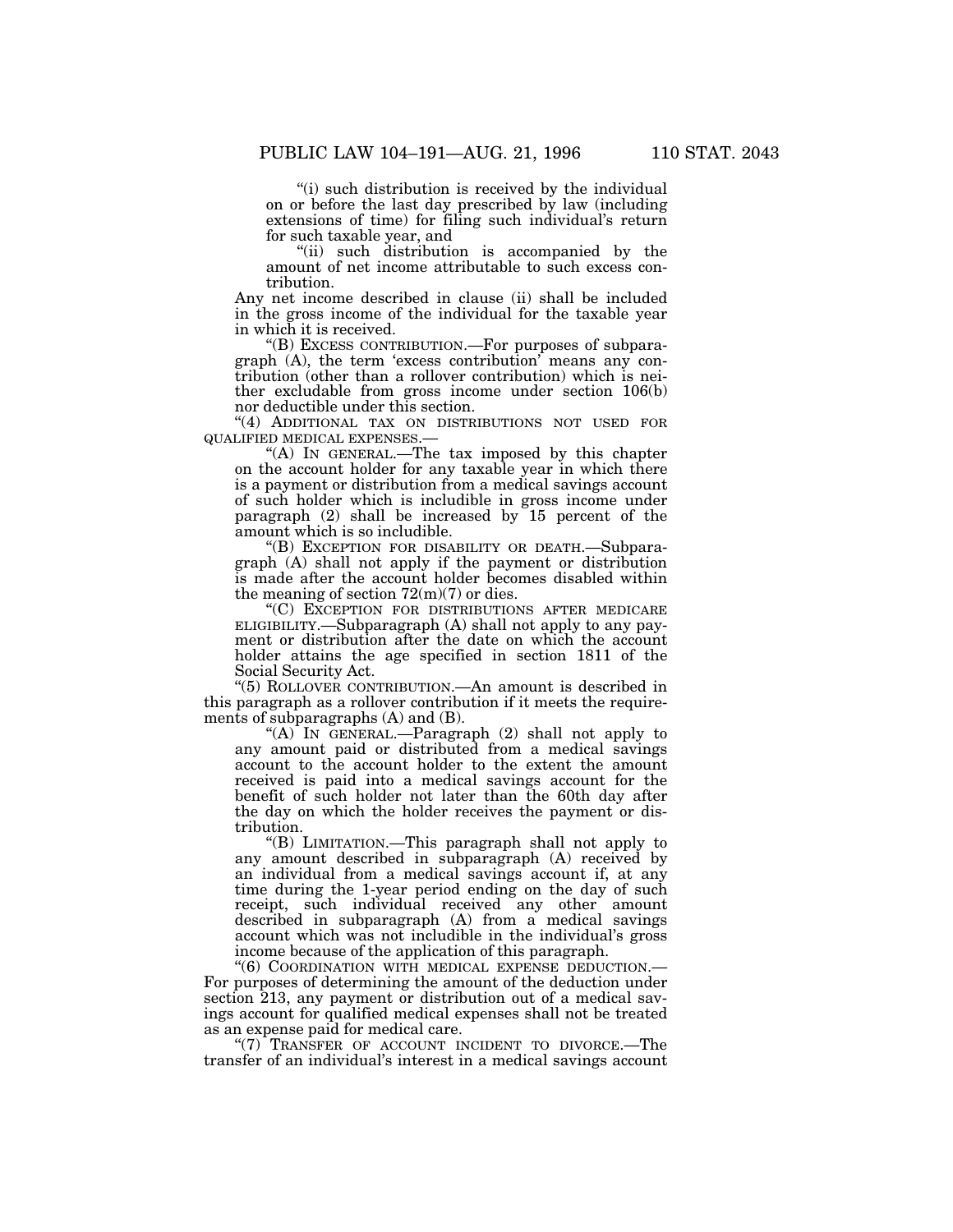to an individual's spouse or former spouse under a divorce or separation instrument described in subparagraph (A) of section 71(b)(2) shall not be considered a taxable transfer made by such individual notwithstanding any other provision of this subtitle, and such interest shall, after such transfer, be treated as a medical savings account with respect to which such spouse is the account holder.

''(8) TREATMENT AFTER DEATH OF ACCOUNT HOLDER.—

''(A) TREATMENT IF DESIGNATED BENEFICIARY IS SPOUSE.—If the account holder's surviving spouse acquires such holder's interest in a medical savings account by reason of being the designated beneficiary of such account at the death of the account holder, such medical savings account shall be treated as if the spouse were the account holder.

''(B) OTHER CASES.—

''(i) IN GENERAL.—If, by reason of the death of the account holder, any person acquires the account holder's interest in a medical savings account in a case to which subparagraph (A) does not apply—

''(I) such account shall cease to be a medical savings account as of the date of death, and

''(II) an amount equal to the fair market value of the assets in such account on such date shall be includible if such person is not the estate of such holder, in such person's gross income for the taxable year which includes such date, or if such person is the estate of such holder, in such holder's gross income for the last taxable year of such holder.

''(ii) SPECIAL RULES.—

''(I) REDUCTION OF INCLUSION FOR PRE-DEATH EXPENSES.—The amount includible in gross income under clause (i) by any person (other than the estate) shall be reduced by the amount of qualified medical expenses which were incurred by the decedent before the date of the decedent's death and paid by such person within 1 year after such date.

''(II) DEDUCTION FOR ESTATE TAXES.—An appropriate deduction shall be allowed under section 691(c) to any person (other than the decedent or the decedent's spouse) with respect to amounts included in gross income under clause (i) by such person.

''(g) COST-OF-LIVING ADJUSTMENT.—In the case of any taxable year beginning in a calendar year after 1998, each dollar amount in subsection  $(c)(2)$  shall be increased by an amount equal to-

''(1) such dollar amount, multiplied by

''(2) the cost-of-living adjustment determined under section  $1(f)(3)$  for the calendar year in which such taxable year begins by substituting 'calendar year 1997' for 'calendar year 1992' in subparagraph (B) thereof.

If any increase under the preceding sentence is not a multiple of \$50, such increase shall be rounded to the nearest multiple of \$50.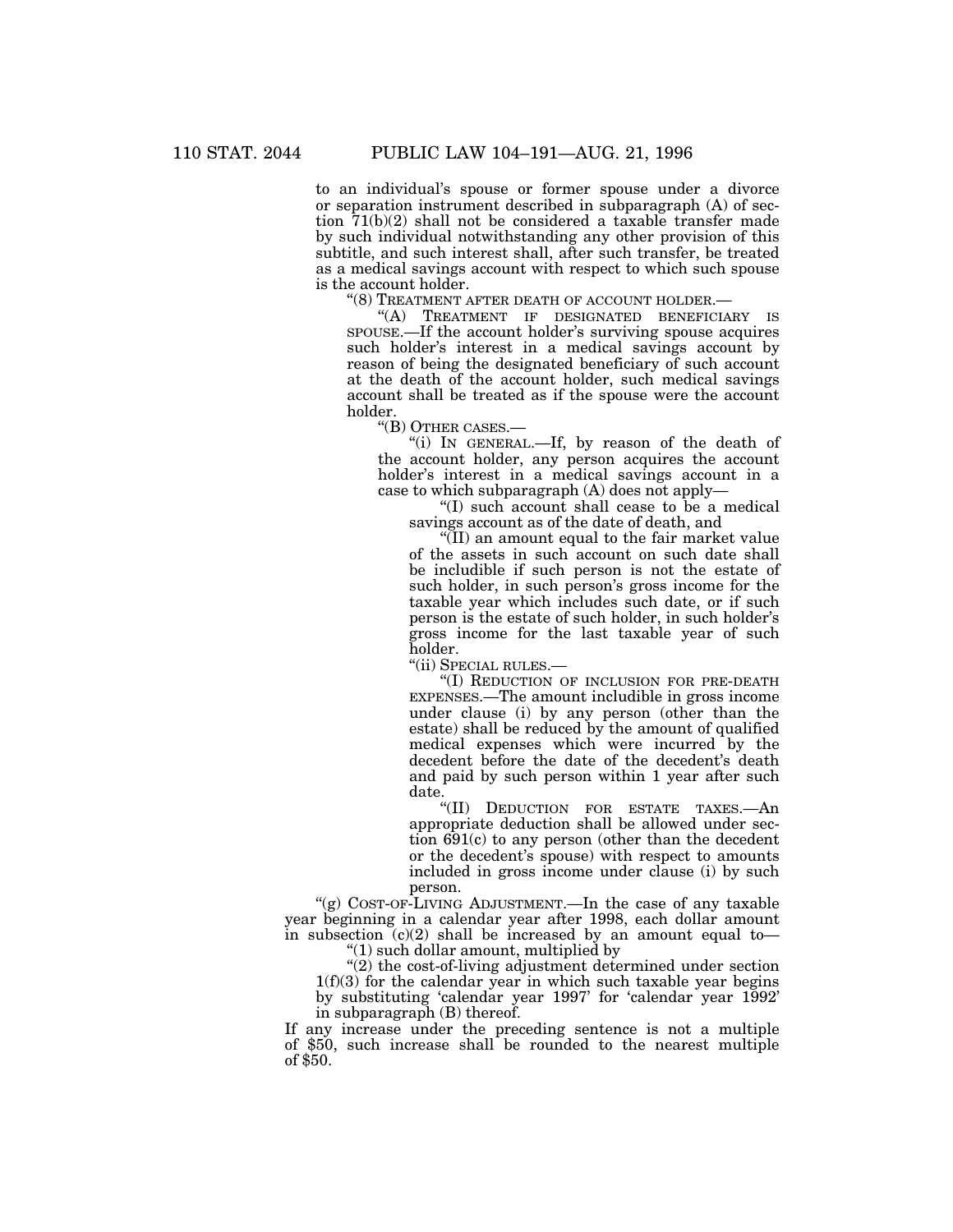''(h) REPORTS.—The Secretary may require the trustee of a medical savings account to make such reports regarding such account to the Secretary and to the account holder with respect to contributions, distributions, and such other matters as the Secretary determines appropriate. The reports required by this subsection shall be filed at such time and in such manner and furnished to such individuals at such time and in such manner as may be required by the Secretary.

''(i) LIMITATION ON NUMBER OF TAXPAYERS HAVING MEDICAL SAVINGS ACCOUNTS.—

"(1) In GENERAL.—Except as provided in paragraph (5), no individual shall be treated as an eligible individual for any taxable year beginning after the cut-off year unless—

"(A) such individual was an active MSA participant for any taxable year ending on or before the close of the cut-off year, or

 $\rm H(B)$  such individual first became an active MSA participant for a taxable year ending after the cut-off year by reason of coverage under a high deductible health plan of an MSA–participating employer.

"(2) CUT-OFF YEAR.—For purposes of paragraph (1), the term 'cut-off year' means the earlier of—

''(A) calendar year 2000, or

''(B) the first calendar year before 2000 for which the Secretary determines under subsection (j) that the numerical limitation for such year has been exceeded.

"(3) ACTIVE MSA PARTICIPANT.—For purposes of this subsection—

''(A) IN GENERAL.—The term 'active MSA participant' means, with respect to any taxable year, any individual who is the account holder of any medical savings account into which any contribution was made which was excludable from gross income under section 106(b), or allowable as a deduction under this section, for such taxable year.

''(B) SPECIAL RULE FOR CUT-OFF YEARS BEFORE 2000.— In the case of a cut-off year before 2000—

''(i) an individual shall not be treated as an eligible individual for any month of such year or an active MSA participant under paragraph (1)(A) unless such individual is, on or before the cut-off date, covered under a high deductible health plan, and

"(ii) an employer shall not be treated as an MSAparticipating employer unless the employer, on or before the cut-off date, offered coverage under a high deductible health plan to any employee.

''(C) CUT-OFF DATE.—For purposes of subparagraph (B)—

''(i) IN GENERAL.—Except as otherwise provided in this subparagraph, the cut-off date is October 1 of the cut-off year.

"(ii) EMPLOYEES WITH ENROLLMENT PERIODS AFTER OCTOBER 1.—In the case of an individual described in subclause (I) of subsection  $(c)(1)(A)(iii)$ , if the regularly scheduled enrollment period for health plans of the individual's employer occurs during the last 3 months of the cut-off year, the cut-off date is December 31 of the cut-off year.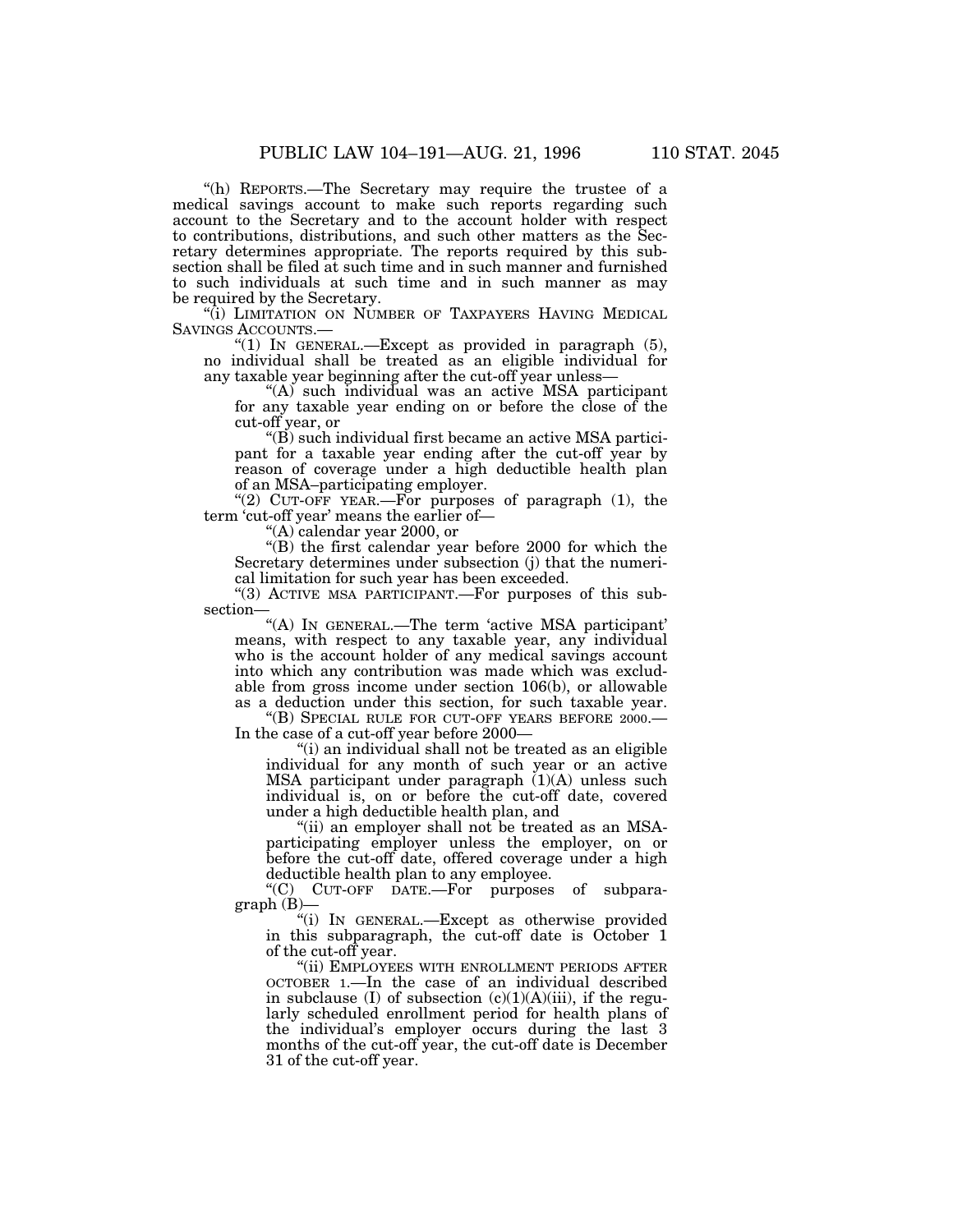''(iii) SELF-EMPLOYED INDIVIDUALS.—In the case of an individual described in subclause (II) of subsection  $(c)(1)(A)(iii)$ , the cut-off date is November 1 of the cutoff year.

"(iv) SPECIAL RULES FOR 1997.—If 1997 is a cutoff year by reason of subsection  $(i)(1)(A)$ —

''(I) each of the cut-off dates under clauses (i) and (iii) shall be 1 month earlier than the

date determined without regard to this clause, and ''(II) clause (ii) shall be applied by substituting

'4 months' for '3 months'.

"(4) MSA-PARTICIPATING EMPLOYER.—For purposes of this subsection, the term 'MSA-participating employer' means any small employer if—

''(A) such employer made any contribution to the medical savings account of any employee during the cut-off year or any preceding calendar year which was excludable from gross income under section 106(b), or

 $\sqrt{\text{B}}$  at least 20 percent of the employees of such employer who are eligible individuals for any month of the cut-off year by reason of coverage under a high deductible health plan of such employer each made a contribution of at least \$100 to their medical savings accounts for any taxable year ending with or within the cut-off year which was allowable as a deduction under this section.

"(5) ADDITIONAL ELIGIBILITY AFTER CUT-OFF YEAR.—If the Secretary determines under subsection  $(j)(2)(A)$  that the numerical limit for the calendar year following a cut-off year described in paragraph (2)(B) has not been exceeded—

" $(A)$  this subsection shall not apply to any otherwise eligible individual who is covered under a high deductible health plan during the first 6 months of the second calendar year following the cut-off year (and such individual shall be treated as an active MSA participant for purposes of this subsection if a contribution is made to any medical savings account with respect to such coverage), and

"(B) any employer who offers coverage under a high deductible health plan to any employee during such 6 month period shall be treated as an MSA-participating employer for purposes of this subsection if the requirements of paragraph  $(4)$  are met with respect to such coverage. For purposes of this paragraph, subsection  $(j)(2)(A)$  shall be

applied for 1998 by substituting '750,000' for '600,000'. ''(j) DETERMINATION OF WHETHER NUMERICAL LIMITS ARE EXCEEDED.—

''(1) DETERMINATION OF WHETHER LIMIT EXCEEDED FOR 1997.—The numerical limitation for 1997 is exceeded if, based on the reports required under paragraph (4), the number of medical savings accounts established as of—

''(A) April 30, 1997, exceeds 375,000, or

''(B) June 30, 1997, exceeds 525,000.

"(2) DETERMINATION OF WHETHER LIMIT EXCEEDED FOR 1998 OR 1999.

''(A) IN GENERAL.—The numerical limitation for 1998 or 1999 is exceeded if the sum of—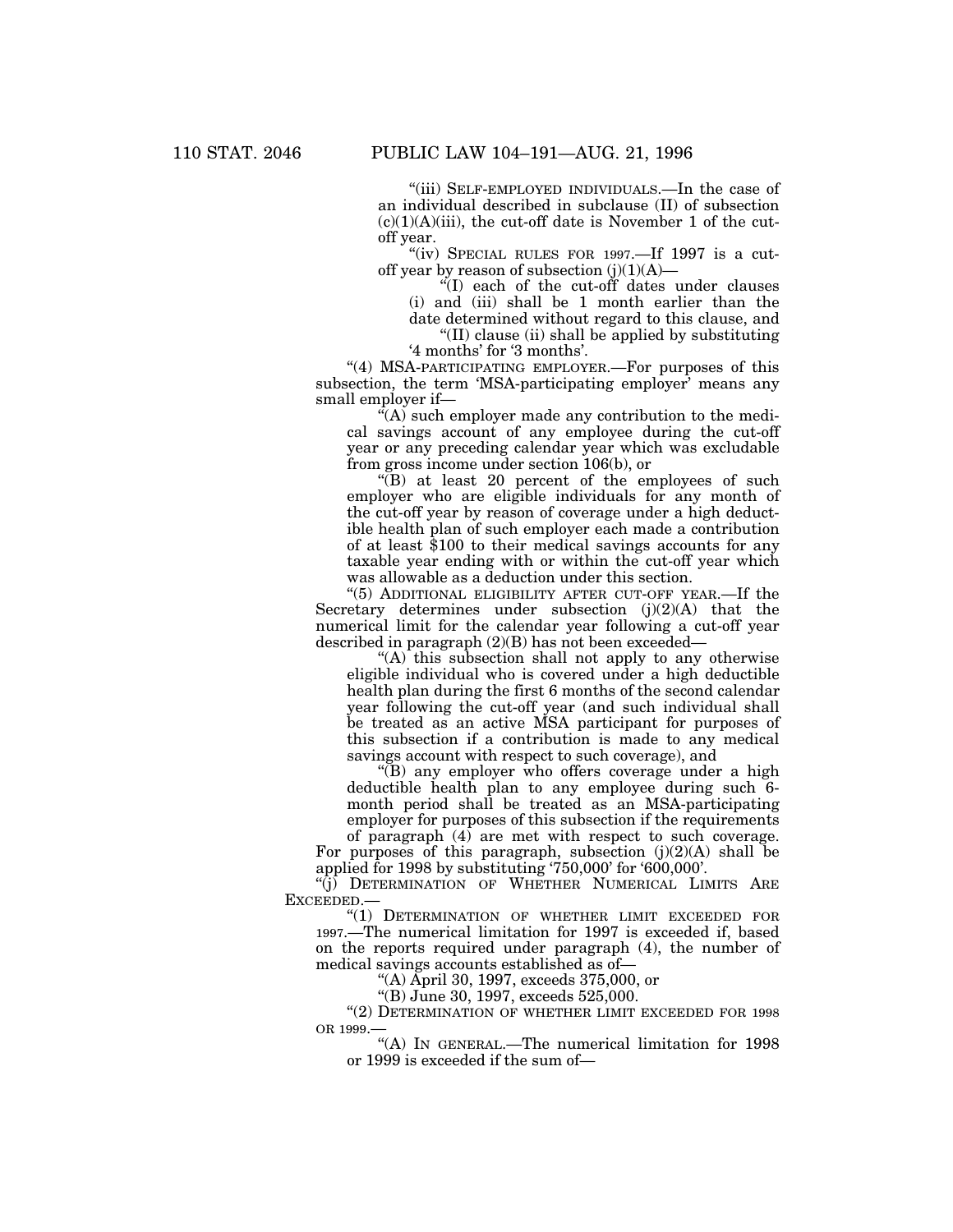''(i) the number of MSA returns filed on or before April 15 of such calendar year for taxable years ending with or within the preceding calendar year, plus

"(ii) the Secretary's estimate (determined on the basis of the returns described in clause (i)) of the number of MSA returns for such taxable years which will be filed after such date,

exceeds 600,000 (750,000 in the case of 1999). For purposes of the preceding sentence, the term 'MSA return' means any return on which any exclusion is claimed under section 106(b) or any deduction is claimed under this section.

''(B) ALTERNATIVE COMPUTATION OF LIMITATION.—The numerical limitation for 1998 or 1999 is also exceeded if the sum of—

''(i) 90 percent of the sum determined under subparagraph (A) for such calendar year, plus

''(ii) the product of 2.5 and the number of medical savings accounts established during the portion of such year preceding July 1 (based on the reports required under paragraph (4)) for taxable years beginning in such year,

exceeds 750,000.

''(3) PREVIOUSLY UNINSURED INDIVIDUALS NOT INCLUDED IN DETERMINATION.—

''(A) IN GENERAL.—The determination of whether any calendar year is a cut-off year shall be made by not counting the medical savings account of any previously uninsured individual.

''(B) PREVIOUSLY UNINSURED INDIVIDUAL.—For purposes of this subsection, the term 'previously uninsured individual' means, with respect to any medical savings account, any individual who had no health plan coverage (other than coverage referred to in subsection  $(c)(1)(\overline{B}))$ at any time during the 6-month period before the date such individual's coverage under the high deductible health plan commences.

''(4) REPORTING BY MSA TRUSTEES.—

''(A) IN GENERAL.—Not later than August 1 of 1997, 1998, and 1999, each person who is the trustee of a medical savings account established before July 1 of such calendar year shall make a report to the Secretary (in such form and manner as the Secretary shall specify) which specifies—

''(i) the number of medical savings accounts established before such July 1 (for taxable years beginning in such calendar year) of which such person is the trustee,

"(ii) the name and TIN of the account holder of each such account, and

''(iii) the number of such accounts which are accounts of previously uninsured individuals.

''(B) ADDITIONAL REPORT FOR 1997.—Not later than June 1, 1997, each person who is the trustee of a medical savings account established before May 1, 1997, shall make an additional report described in subparagraph (A) but only with respect to accounts established before May 1, 1997.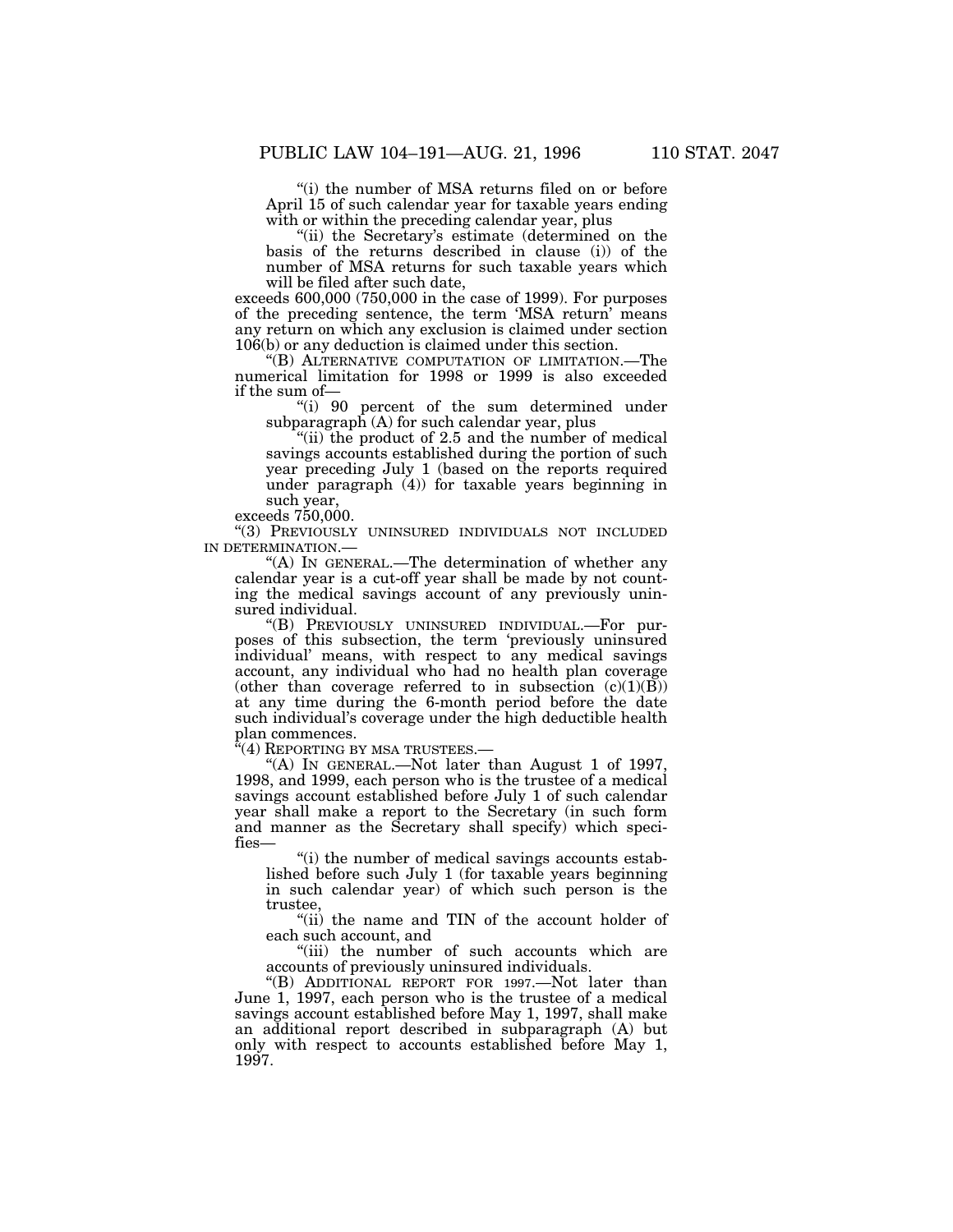"(C) PENALTY FOR FAILURE TO FILE REPORT.—The penalty provided in section 6693(a) shall apply to any report required by this paragraph, except that—

''(i) such section shall be applied by substituting '\$25' for '\$50', and

''(ii) the maximum penalty imposed on any trustee shall not exceed \$5,000.

''(D) AGGREGATION OF ACCOUNTS.—To the extent practicable, in determining the number of medical savings accounts on the basis of the reports under this paragraph, all medical savings accounts of an individual shall be treated as 1 account and all accounts of individuals who are married to each other shall be treated as 1 account.

''(5) DATE OF MAKING DETERMINATIONS.—Any determination under this subsection that a calendar year is a cut-off year shall be made by the Secretary and shall be published not later than October 1 of such year.''.

(b) DEDUCTION ALLOWED WHETHER OR NOT INDIVIDUAL ITEMIZES OTHER DEDUCTIONS.—Subsection (a) of section 62 is amended by inserting after paragraph (15) the following new paragraph:

''(16) MEDICAL SAVINGS ACCOUNTS.—The deduction allowed by section 220.''.

(c) EXCLUSIONS FOR EMPLOYER CONTRIBUTIONS TO MEDICAL SAVINGS ACCOUNTS.—

(1) EXCLUSION FROM INCOME TAX.—The text of section 106 (relating to contributions by employer to accident and health plans) is amended to read as follows:

 $\mathcal{C}(a)$  GENERAL RULE.—Except as otherwise provided in this section, gross income of an employee does not include employer-provided coverage under an accident or health plan.

''(b) CONTRIBUTIONS TO MEDICAL SAVINGS ACCOUNTS.—

" $(1)$  In GENERAL.—In the case of an employee who is an eligible individual, amounts contributed by such employee's employer to any medical savings account of such employee shall be treated as employer-provided coverage for medical expenses under an accident or health plan to the extent such amounts do not exceed the limitation under section 220(b)(1) (determined without regard to this subsection) which is applicable to such employee for such taxable year.

''(2) NO CONSTRUCTIVE RECEIPT.—No amount shall be included in the gross income of any employee solely because the employee may choose between the contributions referred to in paragraph (1) and employer contributions to another health plan of the employer.

''(3) SPECIAL RULE FOR DEDUCTION OF EMPLOYER CONTRIBU-TIONS.—Any employer contribution to a medical savings account, if otherwise allowable as a deduction under this chapter, shall be allowed only for the taxable year in which paid.

''(4) EMPLOYER MSA CONTRIBUTIONS REQUIRED TO BE SHOWN ON RETURN.—Every individual required to file a return under section 6012 for the taxable year shall include on such return the aggregate amount contributed by employers to the medical savings accounts of such individual or such individual's spouse for such taxable year.

''(5) MSA CONTRIBUTIONS NOT PART OF COBRA COVERAGE.— Paragraph (1) shall not apply for purposes of section 4980B.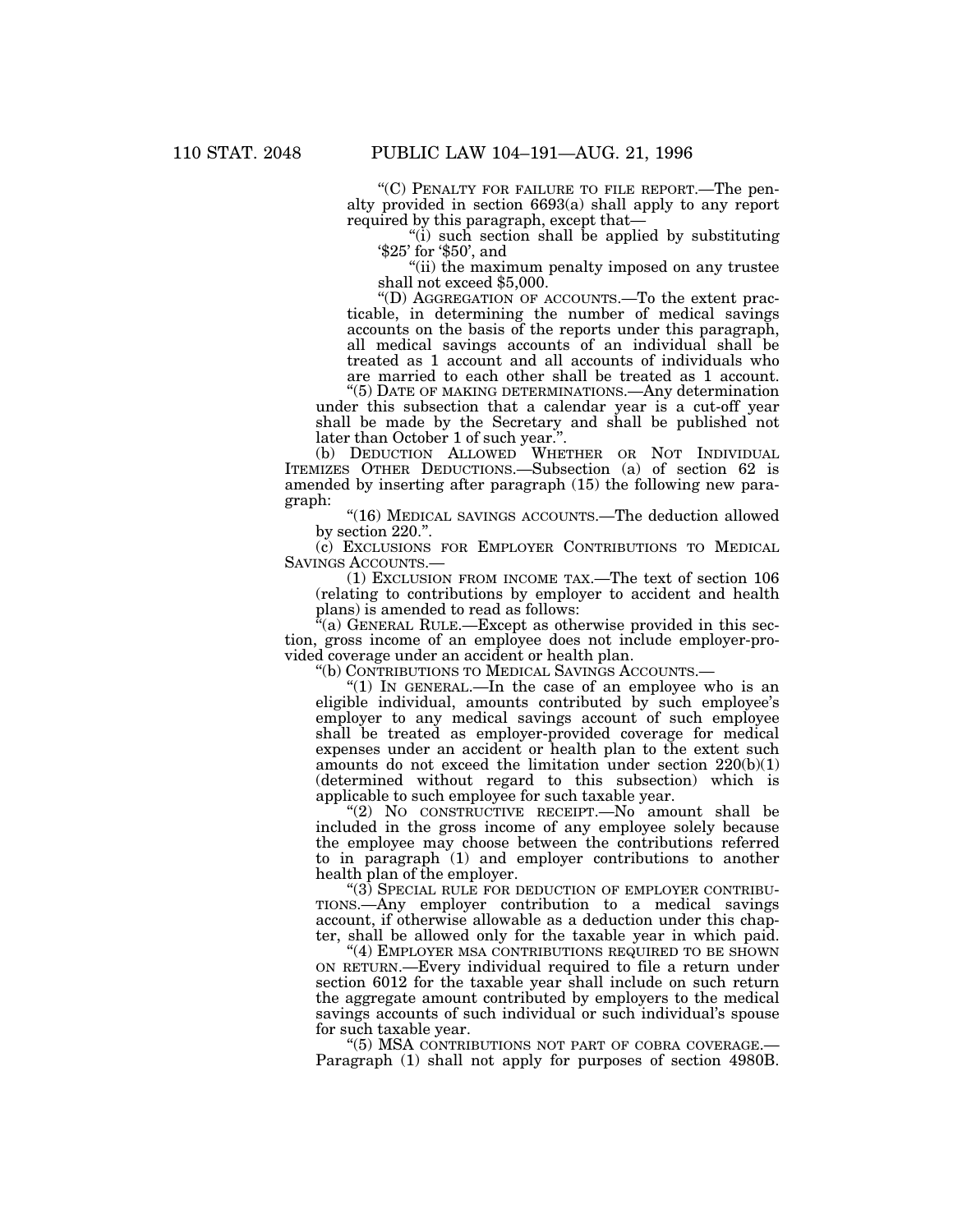''(6) DEFINITIONS.—For purposes of this subsection, the terms 'eligible individual' and 'medical savings account' have the respective meanings given to such terms by section 220.

 $\degree$ (7) Cross reference.

**''For penalty on failure by employer to make comparable contributions to the medical savings accounts of comparable employees, see section 4980E.''**.

(2) EXCLUSION FROM EMPLOYMENT TAXES.—

(A) RAILROAD RETIREMENT TAX.—Subsection (e) of section 3231 is amended by adding at the end the following new paragraph:

"(10) MEDICAL SAVINGS ACCOUNT CONTRIBUTIONS.—The term 'compensation' shall not include any payment made to or for the benefit of an employee if at the time of such payment it is reasonable to believe that the employee will be able to exclude such payment from income under section 106(b).

(B) UNEMPLOYMENT TAX.—Subsection (b) of section 3306 is amended by striking "or" at the end of paragraph  $(15)$ , by striking the period at the end of paragraph  $(16)$ and inserting "; or", and by inserting after paragraph (16) the following new paragraph:

" $(17)$  any payment made to or for the benefit of an employee" if at the time of such payment it is reasonable to believe that the employee will be able to exclude such payment from income under section 106(b).''.

(C) WITHHOLDING TAX.—Subsection (a) of section 3401 is amended by striking "or" at the end of paragraph (19), by striking the period at the end of paragraph (20) and inserting "; or", and by inserting after paragraph (20) the following new paragraph:

 $(21)$  any payment made to or for the benefit of an employee if at the time of such payment it is reasonable to believe that the employee will be able to exclude such payment from income under section 106(b).''

(3) EMPLOYER CONTRIBUTIONS REQUIRED TO BE SHOWN ON W–2.—Subsection (a) of section 6051 is amended by striking "and" at the end of paragraph (9), by striking the period at the end of paragraph (10) and inserting '', and'', and by inserting after paragraph (10) the following new paragraph:

"(11) the amount contributed to any medical savings account (as defined in section 220(d)) of such employee or such employee's spouse.''.

(4) PENALTY FOR FAILURE OF EMPLOYER TO MAKE COM-PARABLE MSA CONTRIBUTIONS.—

(A) IN GENERAL.—Chapter 43 is amended by adding after section 4980D the following new section:

#### **''SEC. 4980E. FAILURE OF EMPLOYER TO MAKE COMPARABLE MEDICAL SAVINGS ACCOUNT CONTRIBUTIONS.**

"(a) GENERAL RULE.—In the case of an employer who makes a contribution to the medical savings account of any employee with respect to coverage under a high deductible health plan of the employer during a calendar year, there is hereby imposed a tax on the failure of such employer to meet the requirements of subsection (d) for such calendar year.

''(b) AMOUNT OF TAX.—The amount of the tax imposed by subsection (a) on any failure for any calendar year is the amount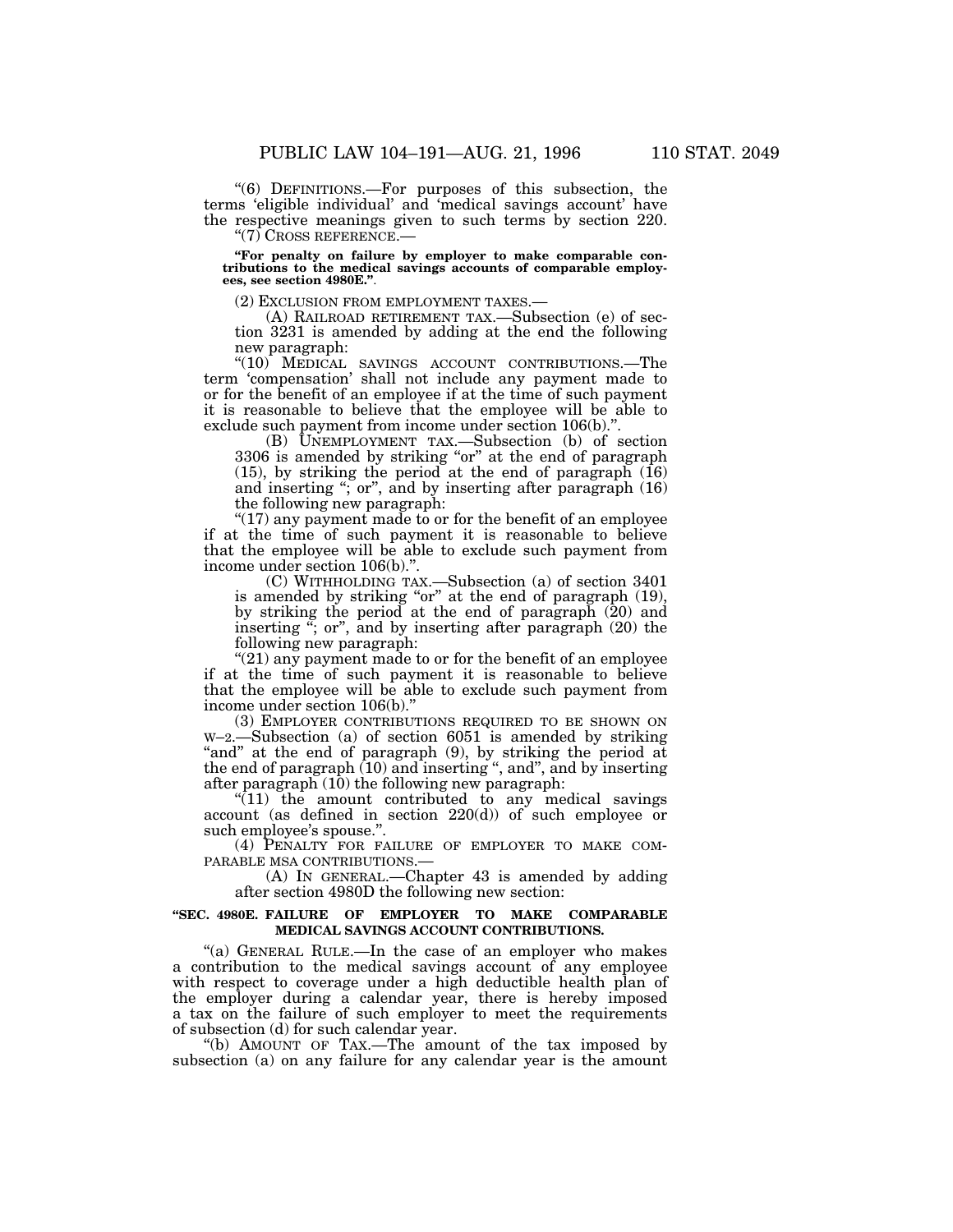equal to 35 percent of the aggregate amount contributed by the employer to medical savings accounts of employees for taxable years of such employees ending with or within such calendar year.

"(c) WAIVER BY SECRETARY.—In the case of a failure which is due to reasonable cause and not to willful neglect, the Secretary may waive part or all of the tax imposed by subsection (a) to the extent that the payment of such tax would be excessive relative to the failure involved.

''(d) EMPLOYER REQUIRED TO MAKE COMPARABLE MSA CON-TRIBUTIONS FOR ALL PARTICIPATING EMPLOYEES.—

''(1) IN GENERAL.—An employer meets the requirements of this subsection for any calendar year if the employer makes available comparable contributions to the medical savings accounts of all comparable participating employees for each coverage period during such calendar year.

''(2) COMPARABLE CONTRIBUTIONS.—

"(A) IN GENERAL.—For purposes of paragraph  $(1)$ , the term 'comparable contributions' means contributions—

''(i) which are the same amount, or

"(ii) which are the same percentage of the annual deductible limit under the high deductible health plan covering the employees.

''(B) PART-YEAR EMPLOYEES.—In the case of an employee who is employed by the employer for only a portion of the calendar year, a contribution to the medical savings account of such employee shall be treated as comparable if it is an amount which bears the same ratio to the comparable amount (determined without regard to this subparagraph) as such portion bears to the entire calendar year.

''(3) COMPARABLE PARTICIPATING EMPLOYEES.—For purposes of paragraph (1), the term 'comparable participating employees' means all employees—

"(A) who are eligible individuals covered under any high deductible health plan of the employer, and

''(B) who have the same category of coverage.

For purposes of subparagraph (B), the categories of coverage are self-only and family coverage.

''(4) PART-TIME EMPLOYEES.—

''(A) IN GENERAL.—Paragraph (3) shall be applied separately with respect to part-time employees and other employees.

''(B) PART-TIME EMPLOYEE.—For purposes of subparagraph (A), the term 'part-time employee' means any employee who is customarily employed for fewer than  $30$ hours per week.

''(e) CONTROLLED GROUPS.—For purposes of this section, all persons treated as a single employer under subsection (b), (c), (m), or (o) of section 414 shall be treated as 1 employer.

''(f) DEFINITIONS.—Terms used in this section which are also used in section 220 have the respective meanings given such terms in section 220."

> (B) CLERICAL AMENDMENT.—The table of sections for chapter 43 is amended by adding after the item relating to section 4980D the following new item:

''Sec. 4980E. Failure of employer to make comparable medical savings account contributions.''.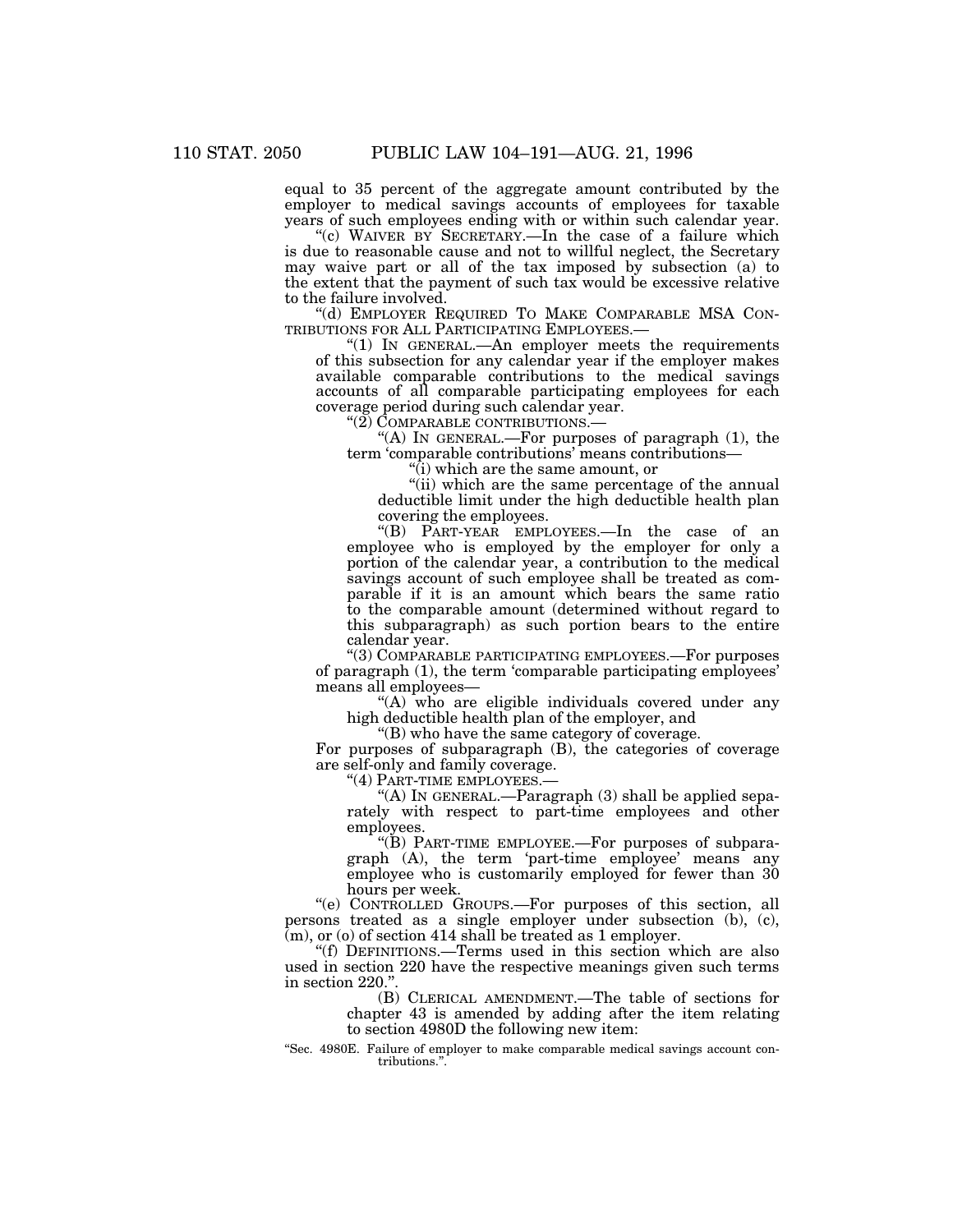(d) MEDICAL SAVINGS ACCOUNT CONTRIBUTIONS NOT AVAILABLE UNDER CAFETERIA PLANS.—Subsection (f) of section 125 of such Code is amended by inserting "106(b)," before "117".

(e) TAX ON EXCESS CONTRIBUTIONS.—Section 4973 (relating to tax on excess contributions to individual retirement accounts, certain section 403(b) contracts, and certain individual retirement annuities) is amended—

(1) by inserting ''**MEDICAL SAVINGS ACCOUNTS,**'' after "ACCOUNTS," in the heading of such section,

 $(2)$  by striking "or" at the end of paragraph  $(1)$  of subsection (a),

(3) by redesignating paragraph (2) of subsection (a) as paragraph (3) and by inserting after paragraph (1) the following:

 $''(2)$  a medical savings account (within the meaning of section 220(d)), or'', and

(4) by adding at the end the following new subsection: ''(d) EXCESS CONTRIBUTIONS TO MEDICAL SAVINGS ACCOUNTS.— For purposes of this section, in the case of medical savings accounts (within the meaning of section  $220(d)$ ), the term 'excess contributions' means the sum of—

 $(1)$  the aggregate amount contributed for the taxable year to the accounts (other than rollover contributions described in section  $220(f)(5)$  which is neither excludable from gross income under section 106(b) nor allowable as a deduction under section 220 for such year, and

 $(2)$  the amount determined under this subsection for the preceding taxable year, reduced by the sum of—

''(A) the distributions out of the accounts which were included in gross income under section 220(f)(2), and

''(B) the excess (if any) of—

''(i) the maximum amount allowable as a deduction under section 220(b)(1) (determined without regard to section 106(b)) for the taxable year, over

''(ii) the amount contributed to the accounts for the taxable year.

For purposes of this subsection, any contribution which is distributed out of the medical savings account in a distribution to which section  $220(f)(3)$  applies shall be treated as an amount not contributed.''.

(f) TAX ON PROHIBITED TRANSACTIONS.—

(1) Section 4975 (relating to tax on prohibited transactions) is amended by adding at the end of subsection (c) the following new paragraph:

 $F(4)$  SPECIAL RULE FOR MEDICAL SAVINGS ACCOUNTS.—An individual for whose benefit a medical savings account (within the meaning of section  $220(d)$  is established shall be exempt from the tax imposed by this section with respect to any transaction concerning such account (which would otherwise be taxable under this section) if, with respect to such transaction, the account ceases to be a medical savings account by reason of the application of section  $220(e)(2)$  to such account."

(2) Paragraph (1) of section 4975(e) is amended to read as follows:

''(1) PLAN.—For purposes of this section, the term 'plan' means—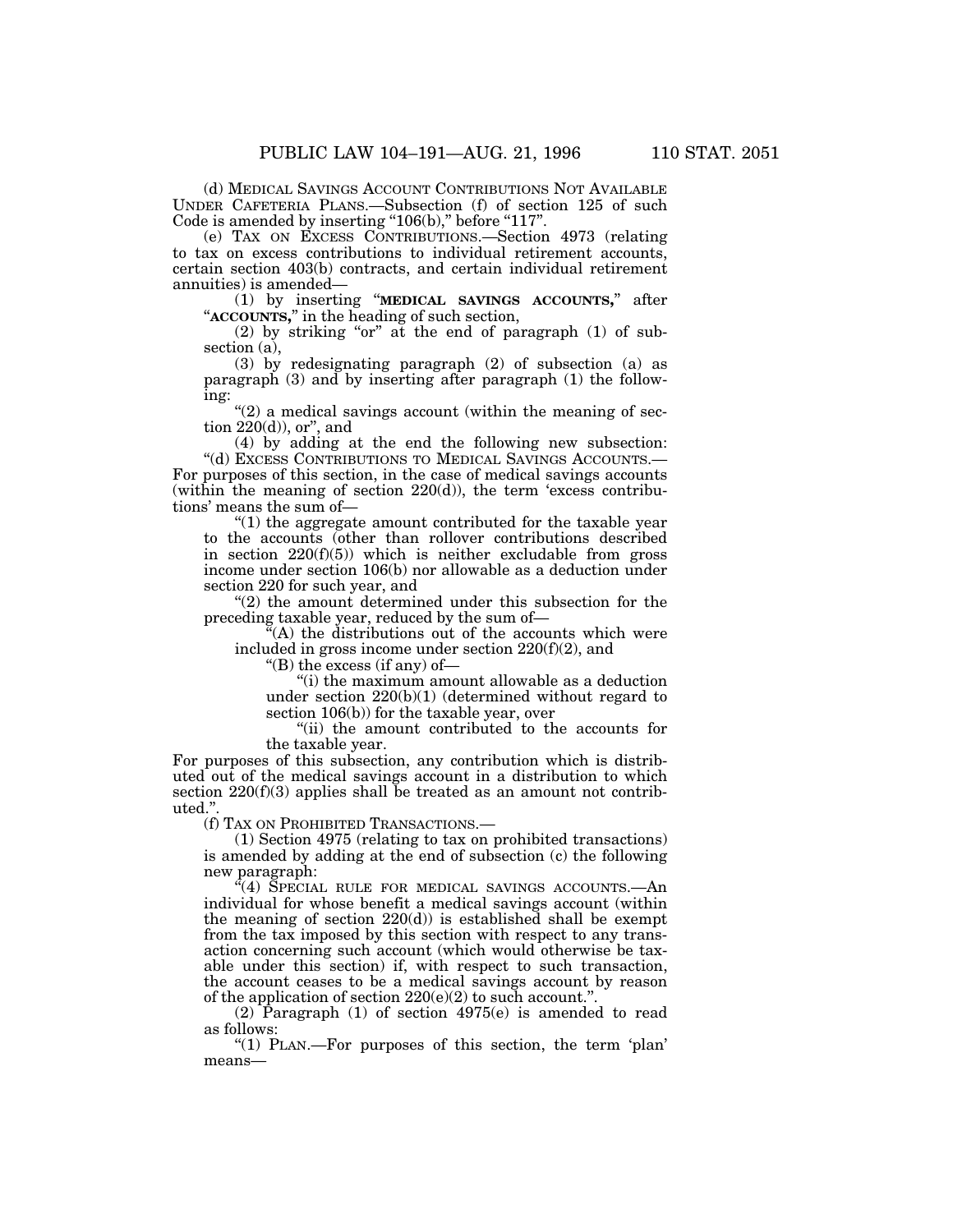"(A) a trust described in section  $401(a)$  which forms a part of a plan, or a plan described in section 403(a), which trust or plan is exempt from tax under section 501(a),

''(B) an individual retirement account described in section 408(a),

 $C$ ) an individual retirement annuity described in section 408(b),

''(D) a medical savings account described in section 220(d), or

''(E) a trust, plan, account, or annuity which, at any time, has been determined by the Secretary to be described in any preceding subparagraph of this paragraph.''.

(g) FAILURE TO PROVIDE REPORTS ON MEDICAL SAVINGS ACCOUNTS.—

(1) Subsection (a) of section 6693 (relating to failure to provide reports on individual retirement accounts or annuities) is amended to read as follows:

''(a) REPORTS.—

"(1) In GENERAL.—If a person required to file a report under a provision referred to in paragraph (2) fails to file such report at the time and in the manner required by such provision, such person shall pay a penalty of \$50 for each failure unless it is shown that such failure is due to reasonable cause.

"(2) PROVISIONS.—The provisions referred to in this paragraph are—

''(A) subsections (i) and (l) of section 408 (relating to individual retirement plans), and

" $(B)$  section  $220(h)$  (relating to medical savings accounts).''.

(h) EXCEPTION FROM CAPITALIZATION OF POLICY ACQUISITION EXPENSES.—Subparagraph (B) of section 848(e)(1) (defining specified insurance contract) is amended by striking "and" at the end of clause (ii), by striking the period at the end of clause (iii) and inserting '', and'', and by adding at the end the following new clause:

"(iv) any contract which is a medical savings account (as defined in section 220(d)).''.

(i) CLERICAL AMENDMENT.—The table of sections for part VII of subchapter B of chapter 1 is amended by striking the last item and inserting the following:

''Sec. 220. Medical savings accounts.

''Sec. 221. Cross reference.''.

(j) EFFECTIVE DATE.—The amendments made by this section shall apply to taxable years beginning after December 31, 1996. (k) MONITORING OF PARTICIPATION IN MEDICAL SAVINGS

ACCOUNTS.—The Secretary of the Treasury or his delegate shall— (1) during 1997, 1998, 1999, and 2000, regularly evaluate

the number of individuals who are maintaining medical savings accounts and the reduction in revenues to the United States by reason of such accounts, and

(2) provide such reports of such evaluations to Congress as such Secretary determines appropriate.

(l) STUDY OF EFFECTS OF MEDICAL SAVINGS ACCOUNTS ON SMALL GROUP MARKET.—The Comptroller General of the United States shall enter into a contract with an organization with expertise in health economics, health insurance markets, and actuarial

26 USC 62 note.

26 USC 220 note.

26 USC 220 note.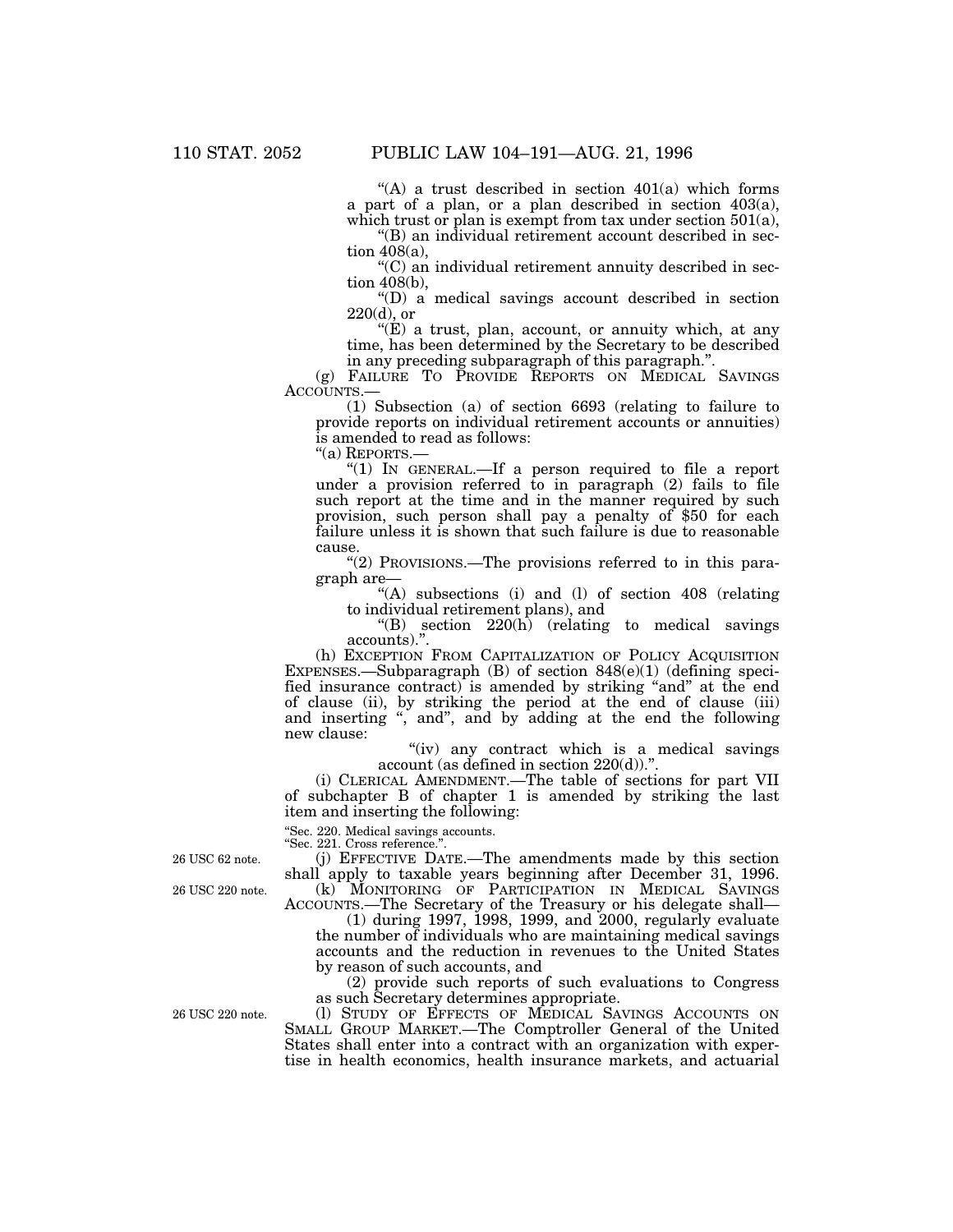science to conduct a comprehensive study regarding the effects of medical savings accounts in the small group market on—

(1) selection, including adverse selection,

(2) health costs, including any impact on premiums of individuals with comprehensive coverage,

(3) use of preventive care,

(4) consumer choice,

(5) the scope of coverage of high deductible plans purchased in conjunction with such accounts, and

(6) other relevant items.

A report on the results of the study conducted under this subsection Reports.shall be submitted to the Congress no later than January 1, 1999.

# **Subtitle B—Increase in Deduction for Health Insurance Costs of Self-Employed Individuals**

#### **SEC. 311. INCREASE IN DEDUCTION FOR HEALTH INSURANCE COSTS OF SELF-EMPLOYED INDIVIDUALS.**

(a) IN GENERAL.—Paragraph (1) of section 162(l) is amended to read as follows:

''(1) ALLOWANCE OF DEDUCTION.—

"(A) In GENERAL.—In the case of an individual who is an employee within the meaning of section  $401(c)(1)$ , there shall be allowed as a deduction under this section an amount equal to the applicable percentage of the amount paid during the taxable year for insurance which constitutes medical care for the taxpayer, his spouse, and dependents.<br>" $(B)$  A

APPLICABLE PERCENTAGE.—For purposes of subparagraph  $(A)$ , the applicable percentage shall be determined under the following table:

| "For taxable years beginning" | The applicable percentage is— |               |
|-------------------------------|-------------------------------|---------------|
| in calendar year-             |                               |               |
|                               |                               | 40 percent    |
|                               |                               | 45 percent    |
|                               |                               | 50 percent    |
|                               |                               | 60 percent    |
|                               |                               | 70 percent    |
|                               |                               | 80 percent.". |

(b) EXCLUSION FOR AMOUNTS RECEIVED UNDER CERTAIN SELF-INSURED PLANS.—Paragraph (3) of section 104(a) is amended by inserting ''(or through an arrangement having the effect of accident or health insurance)" after "health insurance".

(c) EFFECTIVE DATE.—The amendments made by this section 26 USC 104 note. shall apply to taxable years beginning after December 31, 1996.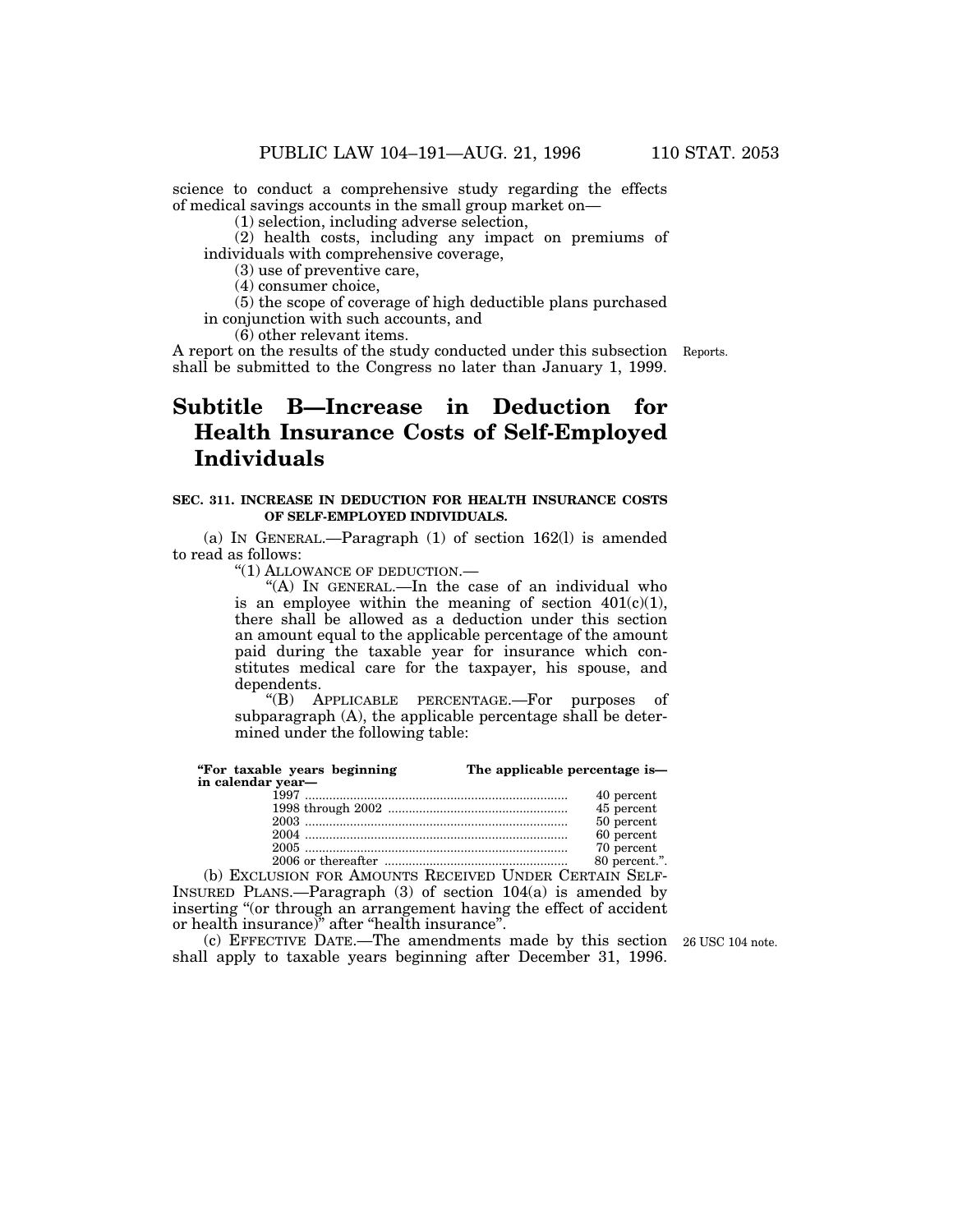# **Subtitle C—Long-Term Care Services and Contracts**

## **PART I—GENERAL PROVISIONS**

#### **SEC. 321. TREATMENT OF LONG-TERM CARE INSURANCE.**

(a) GENERAL RULE.—Chapter 79 (relating to definitions) is amended by inserting after section 7702A the following new section:

### **''SEC. 7702B. TREATMENT OF QUALIFIED LONG-TERM CARE INSUR-ANCE.**

''(a) IN GENERAL.—For purposes of this title—

 $''(1)$  a qualified long-term care insurance contract shall be treated as an accident and health insurance contract,

''(2) amounts (other than policyholder dividends, as defined in section 808, or premium refunds) received under a qualified long-term care insurance contract shall be treated as amounts received for personal injuries and sickness and shall be treated as reimbursement for expenses actually incurred for medical care (as defined in section 213(d)),

"(3) any plan of an employer providing coverage under a qualified long-term care insurance contract shall be treated as an accident and health plan with respect to such coverage,

"(4) except as provided in subsection  $(e)(3)$ , amounts paid for a qualified long-term care insurance contract providing the benefits described in subsection  $(b)(2)(A)$  shall be treated as payments made for insurance for purposes of section  $213(d)(1)(D)$ , and

 $(5)$  a qualified long-term care insurance contract shall be treated as a guaranteed renewable contract subject to the rules of section  $816(e)$ .

''(b) QUALIFIED LONG-TERM CARE INSURANCE CONTRACT.—For purposes of this title—

''(1) IN GENERAL.—The term 'qualified long-term care insurance contract' means any insurance contract if—

"(A) the only insurance protection provided under such contract is coverage of qualified long-term care services,

''(B) such contract does not pay or reimburse expenses incurred for services or items to the extent that such expenses are reimbursable under title XVIII of the Social Security Act or would be so reimbursable but for the application of a deductible or coinsurance amount,

''(C) such contract is guaranteed renewable,

''(D) such contract does not provide for a cash surrender value or other money that can be—

"(i) paid, assigned, or pledged as collateral for a loan, or

''(ii) borrowed,

other than as provided in subparagraph (E) or paragraph  $(2)(C),$ 

 $\sqrt{\text{E}}$ ) all refunds of premiums, and all policyholder dividends or similar amounts, under such contract are to be applied as a reduction in future premiums or to increase future benefits, and

 $f(F)$  such contract meets the requirements of subsection  $(g)$ .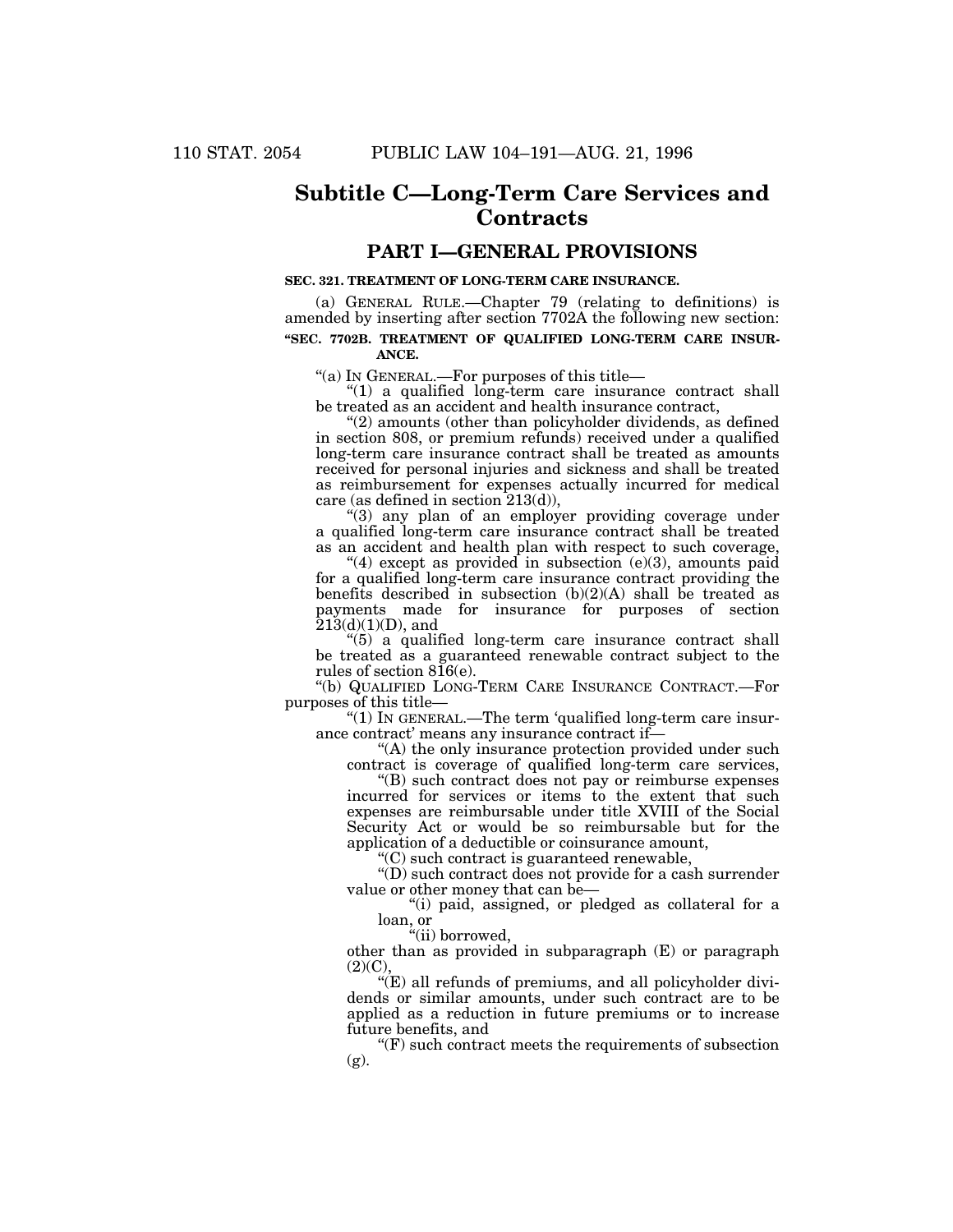''(2) SPECIAL RULES.— ''(A) PER DIEM, ETC. PAYMENTS PERMITTED.—A contract shall not fail to be described in subparagraph (A) or (B) of paragraph (1) by reason of payments being made on a per diem or other periodic basis without regard to the expenses incurred during the period to which the payments relate.

''(B) SPECIAL RULES RELATING TO MEDICARE.—

"(i) Paragraph  $(1)(B)$  shall not apply to expenses which are reimbursable under title XVIII of the Social Security Act only as a secondary payor.

''(ii) No provision of law shall be construed or applied so as to prohibit the offering of a qualified long-term care insurance contract on the basis that the contract coordinates its benefits with those provided under such title.

''(C) REFUNDS OF PREMIUMS.—Paragraph (1)(E) shall not apply to any refund on the death of the insured, or on a complete surrender or cancellation of the contract, which cannot exceed the aggregate premiums paid under the contract. Any refund on a complete surrender or cancellation of the contract shall be includible in gross income to the extent that any deduction or exclusion was allowable with respect to the premiums.

''(c) QUALIFIED LONG-TERM CARE SERVICES.—For purposes of this section—

" $(1)$  In GENERAL.—The term 'qualified long-term care services' means necessary diagnostic, preventive, therapeutic, curing, treating, mitigating, and rehabilitative services, and maintenance or personal care services, which—

''(A) are required by a chronically ill individual, and ''(B) are provided pursuant to a plan of care prescribed by a licensed health care practitioner.

''(2) CHRONICALLY ILL INDIVIDUAL.—

''(A) IN GENERAL.—The term 'chronically ill individual' means any individual who has been certified by a licensed health care practitioner as—

''(i) being unable to perform (without substantial assistance from another individual) at least 2 activities of daily living for a period of at least 90 days due to a loss of functional capacity,

"(ii) having a level of disability similar (as determined under regulations prescribed by the Secretary in consultation with the Secretary of Health and Human Services) to the level of disability described in clause (i), or

"(iii) requiring substantial supervision to protect such individual from threats to health and safety due to severe cognitive impairment.

Such term shall not include any individual otherwise meeting the requirements of the preceding sentence unless within the preceding 12-month period a licensed health care practitioner has certified that such individual meets such requirements.

" $(B)$  ACTIVITIES OF DAILY LIVING.—For purposes of subparagraph (A), each of the following is an activity of daily living: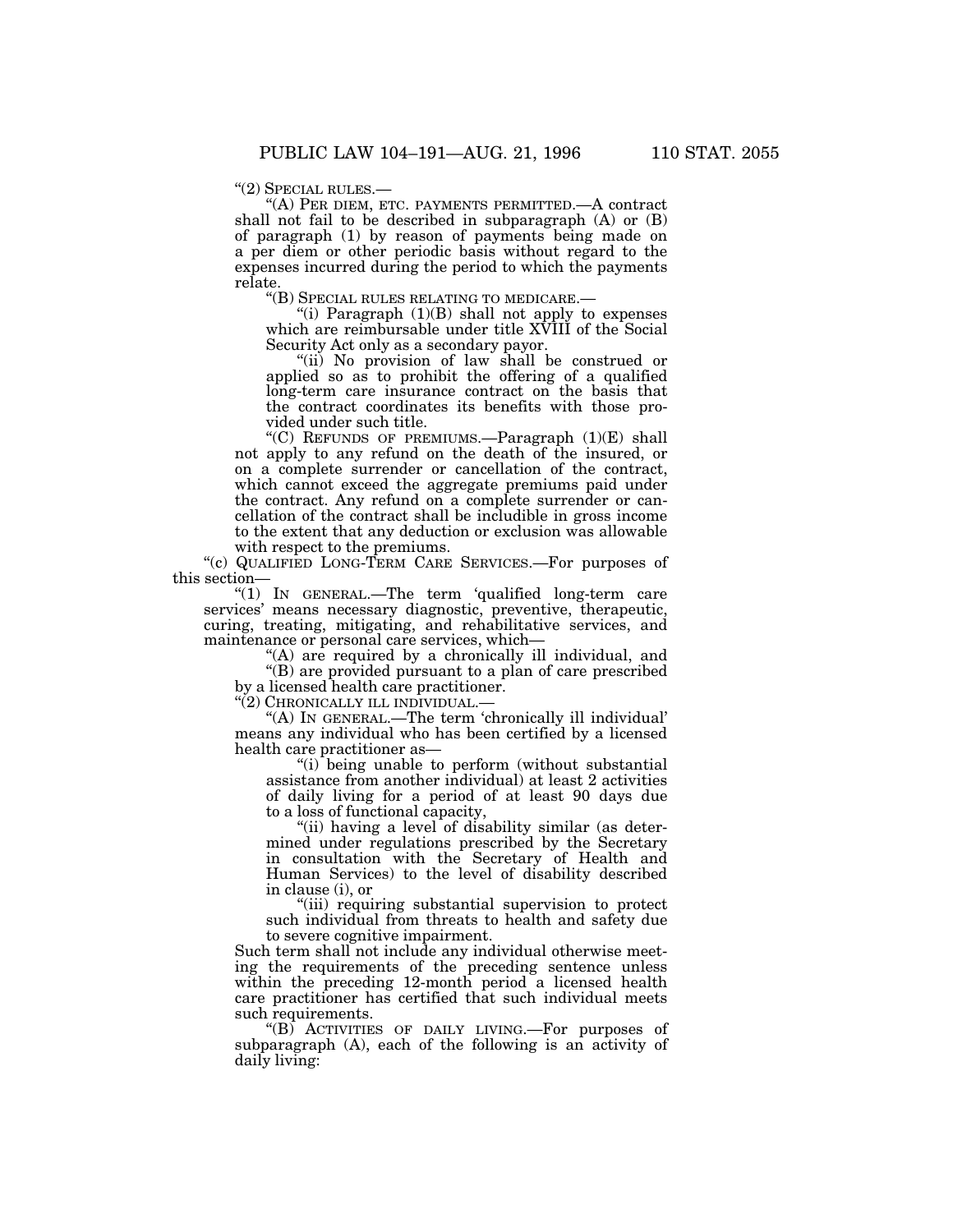''(i) Eating.

"(ii) Toileting.

"(iii) Transferring.

"(iv) Bathing.

"(v) Dressing. "(vi) Continence.

A contract shall not be treated as a qualified long-term care insurance contract unless the determination of whether an individual is a chronically ill individual takes into account at least 5 of such activities.

''(3) MAINTENANCE OR PERSONAL CARE SERVICES.—The term 'maintenance or personal care services' means any care the primary purpose of which is the provision of needed assistance with any of the disabilities as a result of which the individual is a chronically ill individual (including the protection from threats to health and safety due to severe cognitive impairment).

''(4) LICENSED HEALTH CARE PRACTITIONER.—The term 'licensed health care practitioner' means any physician (as defined in section 1861(r)(1) of the Social Security Act) and any registered professional nurse, licensed social worker, or other individual who meets such requirements as may be prescribed by the Secretary.

''(d) AGGREGATE PAYMENTS IN EXCESS OF LIMITS.—

" $(1)$  In GENERAL.—If the aggregate of—

''(A) the periodic payments received for any period under all qualified long-term care insurance contracts which are treated as made for qualified long-term care services for an insured, and

''(B) the periodic payments received for such period which are treated under section  $101(g)$  as paid by reason of the death of such insured,

exceeds the per diem limitation for such period, such excess shall be includible in gross income without regard to section 72. A payment shall not be taken into account under subparagraph (B) if the insured is a terminally ill individual (as defined in section 101(g)) at the time the payment is received.

"(2) PER DIEM LIMITATION.—For purposes of paragraph  $(1)$ , the per diem limitation for any period is an amount equal to the excess (if any) of—

''(A) the greater of—

''(i) the dollar amount in effect for such period under paragraph (4), or

''(ii) the costs incurred for qualified long-term care services provided for the insured for such period, over

''(B) the aggregate payments received as reimbursements (through insurance or otherwise) for qualified longterm care services provided for the insured during such period.

"(3) AGGREGATION RULES.—For purposes of this subsection—

"(A) all persons receiving periodic payments described in paragraph (1) with respect to the same insured shall be treated as 1 person, and

''(B) the per diem limitation determined under paragraph (2) shall be allocated first to the insured and any remaining limitation shall be allocated among the other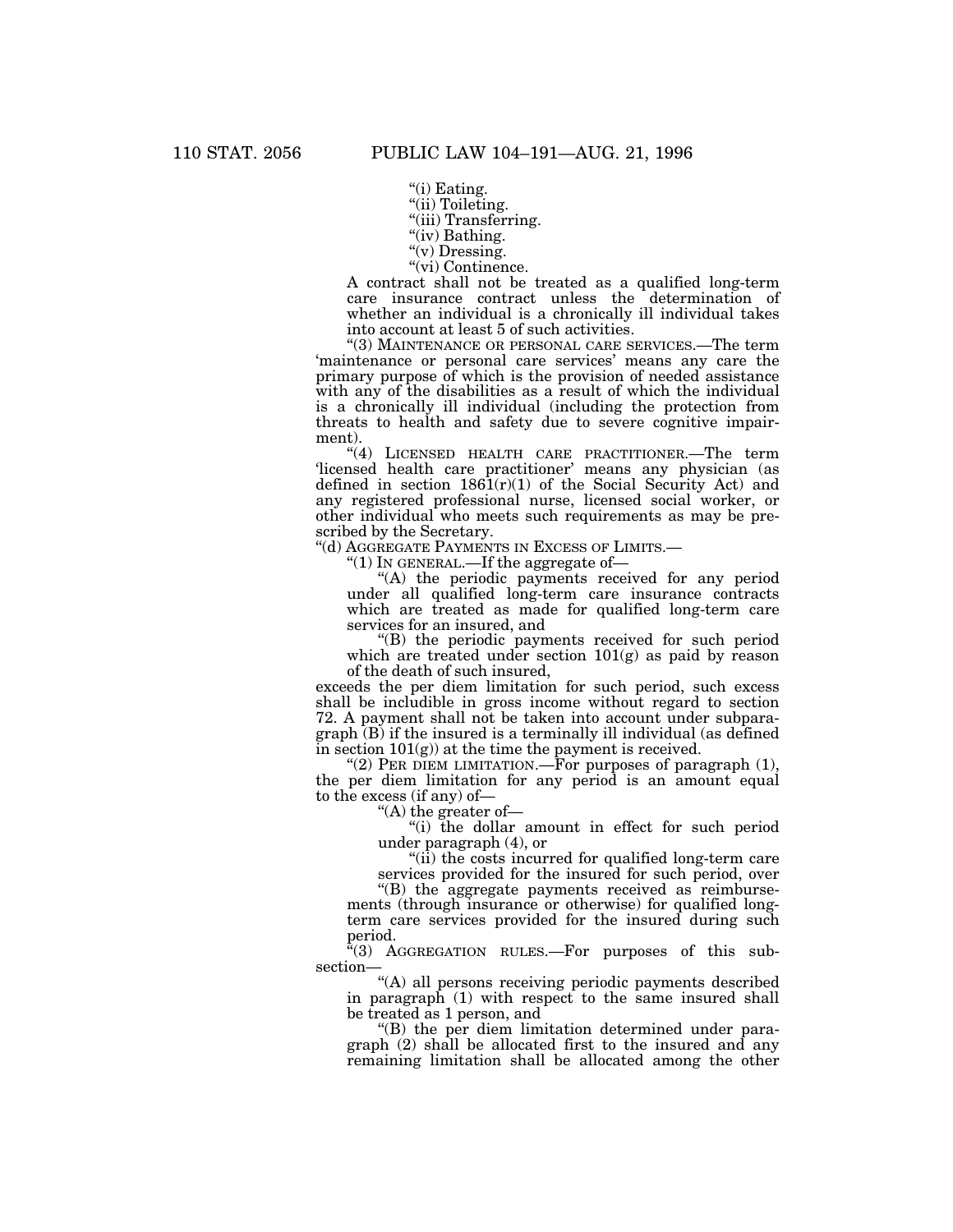such persons in such manner as the Secretary shall prescribe.

"(4) DOLLAR AMOUNT.—The dollar amount in effect under this subsection shall be \$175 per day (or the equivalent amount in the case of payments on another periodic basis).

''(5) INFLATION ADJUSTMENT.—In the case of a calendar year after 1997, the dollar amount contained in paragraph (4) shall be increased at the same time and in the same manner as amounts are increased pursuant to section 213(d)(10).

''(6) PERIODIC PAYMENTS.—For purposes of this subsection, the term 'periodic payment' means any payment (whether on a periodic basis or otherwise) made without regard to the extent of the costs incurred by the payee for qualified longterm care services.

''(e) TREATMENT OF COVERAGE PROVIDED AS PART OF A LIFE INSURANCE CONTRACT.—Except as otherwise provided in regulations prescribed by the Secretary, in the case of any long-term care insurance coverage (whether or not qualified) provided by a rider on or as part of a life insurance contract—

 $(1)$  In GENERAL.—This section shall apply as if the portion of the contract providing such coverage is a separate contract.

"(2) APPLICATION OF 7702.—Section  $7702(c)(2)$  (relating to the guideline premium limitation) shall be applied by increasing the guideline premium limitation with respect to a life insurance contract, as of any date—

''(A) by the sum of any charges (but not premium payments) against the life insurance contract's cash surrender value (within the meaning of section  $7702(f)(2)(A)$ ) for such coverage made to that date under the contract, less

"(B) any such charges the imposition of which reduces the premiums paid for the contract (within the meaning of section  $7702(\hat{f})(1)$ ).

''(3) APPLICATION OF SECTION 213.—No deduction shall be allowed under section 213(a) for charges against the life insurance contract's cash surrender value described in paragraph (2), unless such charges are includible in income as a result of the application of section  $72(e)(10)$  and the rider is a qualified long-term care insurance contract under subsection (b).

"(4) PORTION DEFINED.—For purposes of this subsection, the term 'portion' means only the terms and benefits under a life insurance contract that are in addition to the terms and benefits under the contract without regard to long-term care insurance coverage.

''(f) TREATMENT OF CERTAIN STATE-MAINTAINED PLANS.—

 $"(1)$  In general.—If—

''(A) an individual receives coverage for qualified longterm care services under a State long-term care plan, and

''(B) the terms of such plan would satisfy the requirements of subsection (b) were such plan an insurance contract,

such plan shall be treated as a qualified long-term care insurance contract for purposes of this title.

"(2) STATE LONG-TERM CARE PLAN.—For purposes of paragraph (1), the term 'State long-term care plan' means any plan—

"(A) which is established and maintained by a State or an instrumentality of a State,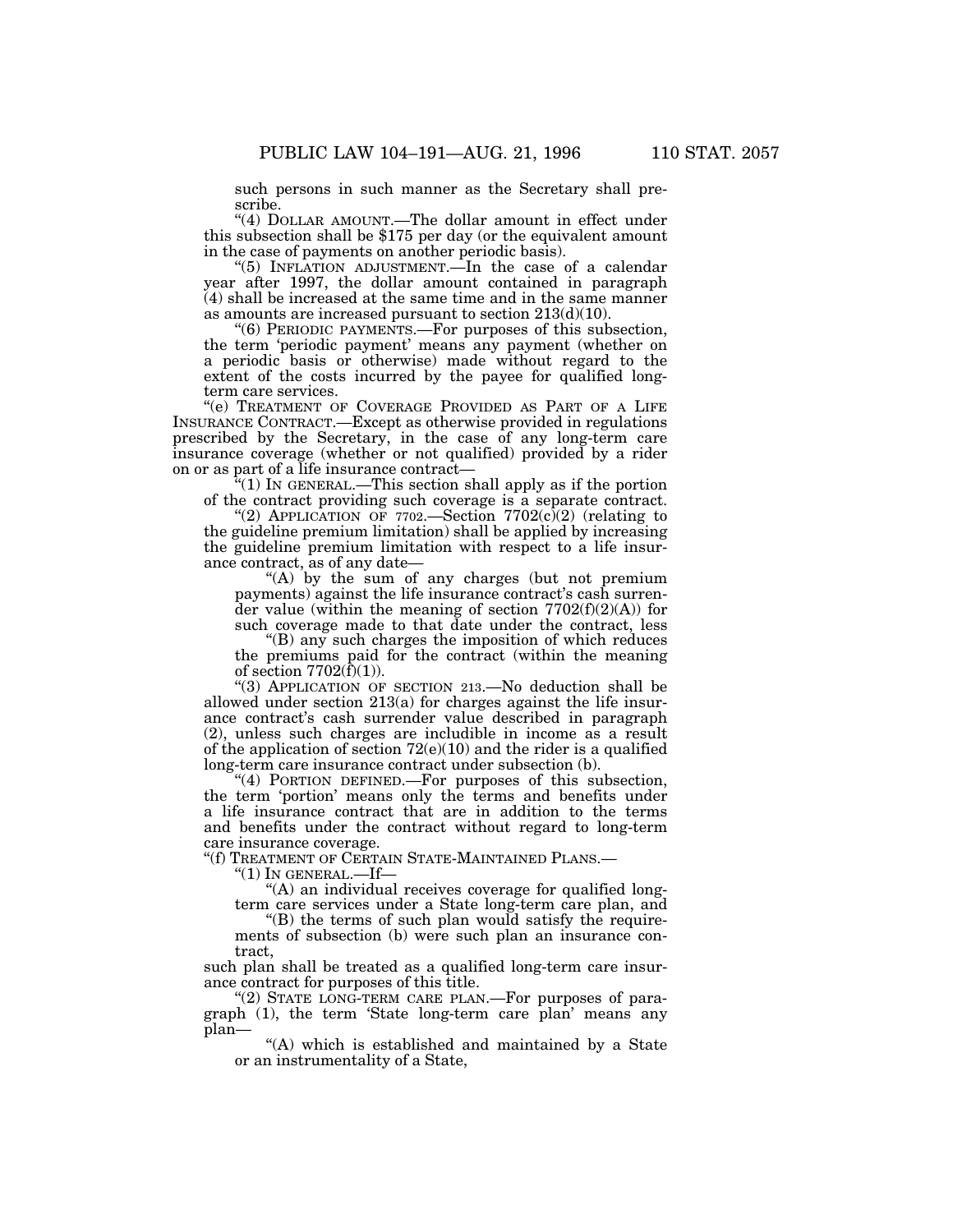''(B) which provides coverage only for qualified longterm care services, and

" $(C)$  under which such coverage is provided only to-

"(i) employees and former employees of a State (or any political subdivision or instrumentality of a State),

"(ii) the spouses of such employees, and

"(iii) individuals bearing a relationship to such employees or spouses which is described in any of paragraphs  $(1)$  through  $(8)$  of section  $152(a)$ ."

(b) RESERVE METHOD.—Clause (iii) of section  $807(d)(3)(A)$  is amended by inserting "(other than a qualified long-term care insurance contract, as defined in section  $7702B(b)$ <sup>"</sup> after "insurance" contract''.

(c) LONG-TERM CARE INSURANCE NOT PERMITTED UNDER CAFE-TERIA PLANS OR FLEXIBLE SPENDING ARRANGEMENTS.—

(1) CAFETERIA PLANS.—Section 125(f) is amended by adding at the end the following new sentence: ''Such term shall not include any product which is advertised, marketed, or offered as long-term care insurance.''.

(2) FLEXIBLE SPENDING ARRANGEMENTS.—Section 106 (relating to contributions by employer to accident and health plans), as amended by section  $301(c)$ , is amended by adding at the end the following new subsection:

''(c) INCLUSION OF LONG-TERM CARE BENEFITS PROVIDED THROUGH FLEXIBLE SPENDING ARRANGEMENTS.—

''(1) IN GENERAL.—Effective on and after January 1, 1997, gross income of an employee shall include employer-provided coverage for qualified long-term care services (as defined in section  $7702B(c)$  to the extent that such coverage is provided through a flexible spending or similar arrangement.

"(2) FLEXIBLE SPENDING ARRANGEMENT.—For purposes of this subsection, a flexible spending arrangement is a benefit program which provides employees with coverage under which—

"(A) specified incurred expenses may be reimbursed (subject to reimbursement maximums and other reasonable conditions), and

''(B) the maximum amount of reimbursement which is reasonably available to a participant for such coverage

is less than 500 percent of the value of such coverage. In the case of an insured plan, the maximum amount reasonably available shall be determined on the basis of the underlying coverage.''

(d) CONTINUATION COVERAGE RULES NOT TO APPLY.—

(1) Paragraph  $(2)$  of section 4980B $(g)$  is amended by adding at the end the following new sentence: ''Such term shall not include any plan substantially all of the coverage under which is for qualified long-term care services (as defined in section  $7702B(c)$ ."

(2) Paragraph (1) of section 607 of the Employee Retirement Income Security Act of 1974 is amended by adding at the end the following new sentence: ''Such term shall not include any plan substantially all of the coverage under which is for qualified long-term care services (as defined in section 7702B(c) of such Code).''

29 USC 1167.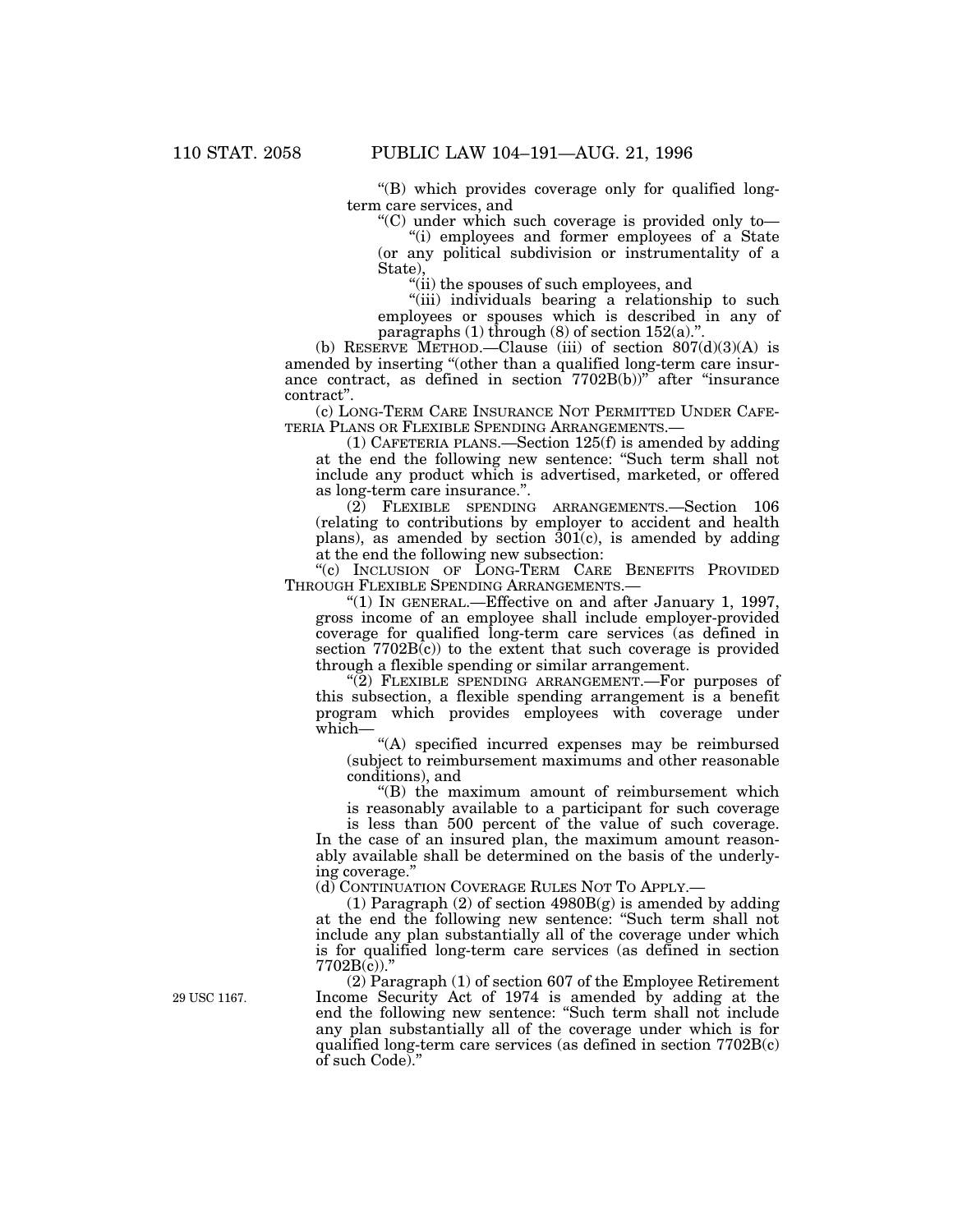(3) Paragraph (1) of section 2208 of the Public Health Service Act is amended by adding at the end the following 42 USC 300bb-8. new sentence: ''Such term shall not include any plan substantially all of the coverage under which is for qualified longterm care services (as defined in section 7702B(c) of such Code).''

(e) CLERICAL AMENDMENT.—The table of sections for chapter 79 is amended by inserting after the item relating to section 7702A the following new item:

''Sec. 7702B. Treatment of qualified long-term care insurance.''.

(f) EFFECTIVE DATES.—

(1) GENERAL EFFECTIVE DATE.—

(A) IN GENERAL.—Except as provided in subparagraph (B), the amendments made by this section shall apply to contracts issued after December 31, 1996.

(B) RESERVE METHOD.—The amendment made by subsection (b) shall apply to contracts issued after December 31, 1997.

(2) CONTINUATION OF EXISTING POLICIES.—In the case of any contract issued before January 1, 1997, which met the long-term care insurance requirements of the State in which the contract was sitused at the time the contract was issued—

(A) such contract shall be treated for purposes of the Internal Revenue Code of 1986 as a qualified long-term care insurance contract (as defined in section 7702B(b) of such Code), and

(B) services provided under, or reimbursed by, such contract shall be treated for such purposes as qualified long-term care services (as defined in section 7702B(c) of such Code).

In the case of an individual who is covered on December 31, 1996, under a State long-term care plan (as defined in section 7702B(f)(2) of such Code), the terms of such plan on such date shall be treated for purposes of the preceding sentence as a contract issued on such date which met the long-term care insurance requirements of such State.

(3) EXCHANGES OF EXISTING POLICIES.—If, after the date of enactment of this Act and before January 1, 1998, a contract providing for long-term care insurance coverage is exchanged solely for a qualified long-term care insurance contract (as defined in section 7702B(b) of such Code), no gain or loss shall be recognized on the exchange. If, in addition to a qualified long-term care insurance contract, money or other property is received in the exchange, then any gain shall be recognized to the extent of the sum of the money and the fair market value of the other property received. For purposes of this paragraph, the cancellation of a contract providing for long-term care insurance coverage and reinvestment of the cancellation proceeds in a qualified long-term care insurance contract within 60 days thereafter shall be treated as an exchange.

(4) ISSUANCE OF CERTAIN RIDERS PERMITTED.—For purposes of applying sections 101(f), 7702, and 7702A of the Internal Revenue Code of 1986 to any contract—

(A) the issuance of a rider which is treated as a qualified long-term care insurance contract under section 7702B, and

26 USC 1702B note.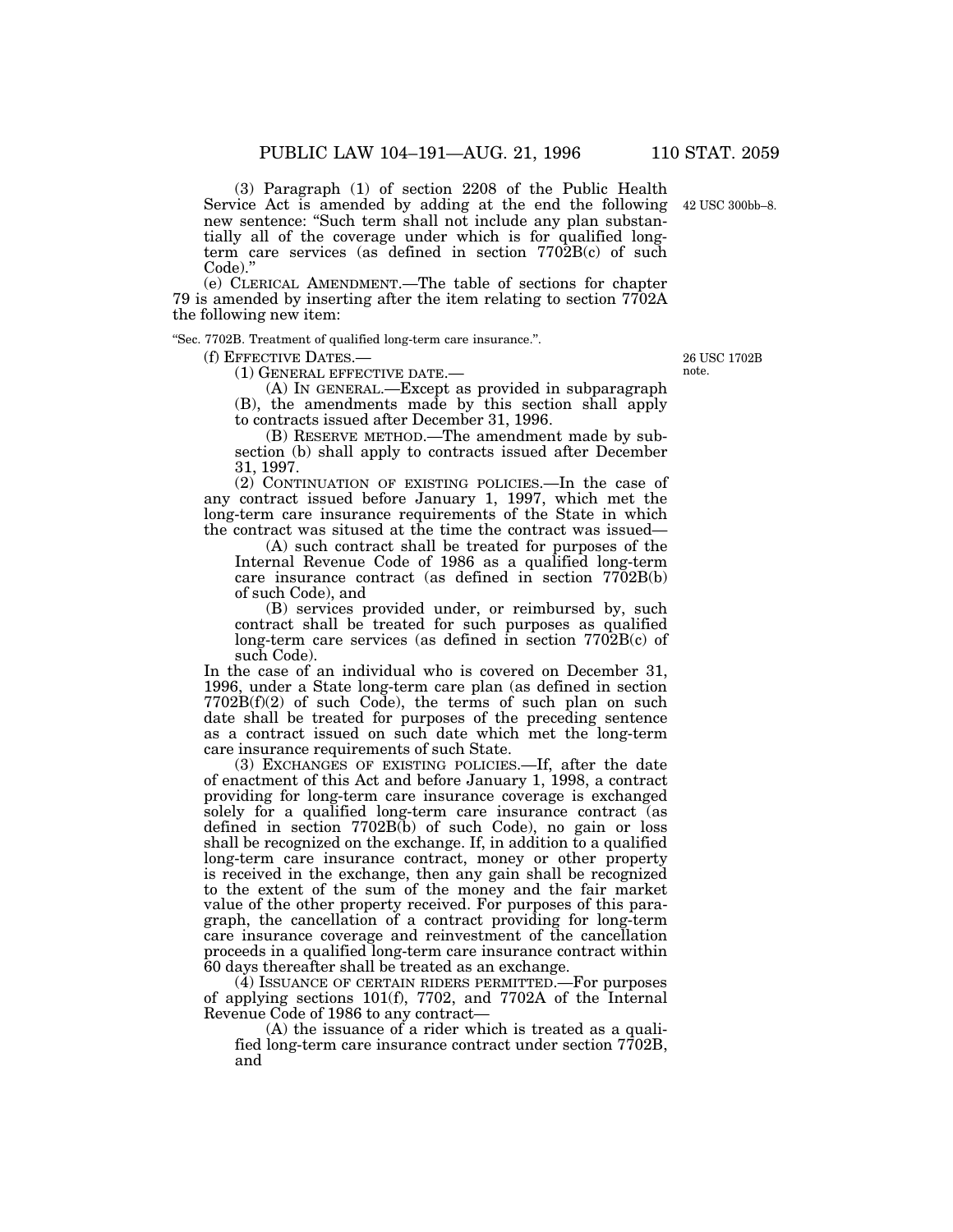(B) the addition of any provision required to conform any other long-term care rider to be so treated,

shall not be treated as a modification or material change of such contract.

(5) APPLICATION OF PER DIEM LIMITATION TO EXISTING CON-TRACTS.—The amount of per diem payments made under a contract issued on or before July 31, 1996, with respect to an insured which are excludable from gross income by reason of section 7702B of the Internal Revenue Code of 1986 (as added by this section) shall not be reduced under subsection  $(d)(2)(B)$  thereof by reason of reimbursements received under a contract issued on or before such date. The preceding sentence shall cease to apply as of the date (after July 31, 1996) such contract is exchanged or there is any contract modification which results in an increase in the amount of such per diem payments or the amount of such reimbursements.

(g) LONG-TERM CARE STUDY REQUEST.—The Chairman of the Committee on Ways and Means of the House of Representatives and the Chairman of the Committee on Finance of the Senate shall jointly request the National Association of Insurance Commissioners, in consultation with representatives of the insurance industry and consumer organizations, to formulate, develop, and conduct a study to determine the marketing and other effects of per diem limits on certain types of long-term care policies. If the National Association of Insurance Commissioners agrees to the study request, the National Association of Insurance Commissioners shall report the results of its study to such committees not later than 2 years after accepting the request.

#### **SEC. 322. QUALIFIED LONG-TERM CARE SERVICES TREATED AS MEDI-CAL CARE.**

(a) GENERAL RULE.—Paragraph (1) of section 213(d) (defining medical care) is amended by striking "or" at the end of subparagraph (B), by redesignating subparagraph (C) as subparagraph (D), and by inserting after subparagraph (B) the following new subparagraph:

''(C) for qualified long-term care services (as defined in section  $770\overline{2}B(c)$ , or".

(b) TECHNICAL AMENDMENTS.—

(1) Subparagraph (D) of section 213(d)(1) (as redesignated by subsection (a)) is amended by inserting before the period ''or for any qualified long-term care insurance contract (as defined in section 7702B(b))''.

 $(2)(A)$  Paragraph  $(1)$  of section  $213(d)$  is amended by adding at the end the following new flush sentence:

''In the case of a qualified long-term care insurance contract (as defined in section  $7702B(b)$ ), only eligible long-term care premiums (as defined in paragraph (10)) shall be taken into account under subparagraph (D).''

(B) Paragraph (2) of section 162(l) is amended by adding at the end the following new subparagraph:

''(C) LONG-TERM CARE PREMIUMS.—In the case of a qualified long-term care insurance contract (as defined in  $section 7702B(b)$ , only eligible long-term care premiums (as defined in section  $213(d)(10)$ ) shall be taken into account under paragraph (1).''

26 USC 7702B note.

Reports.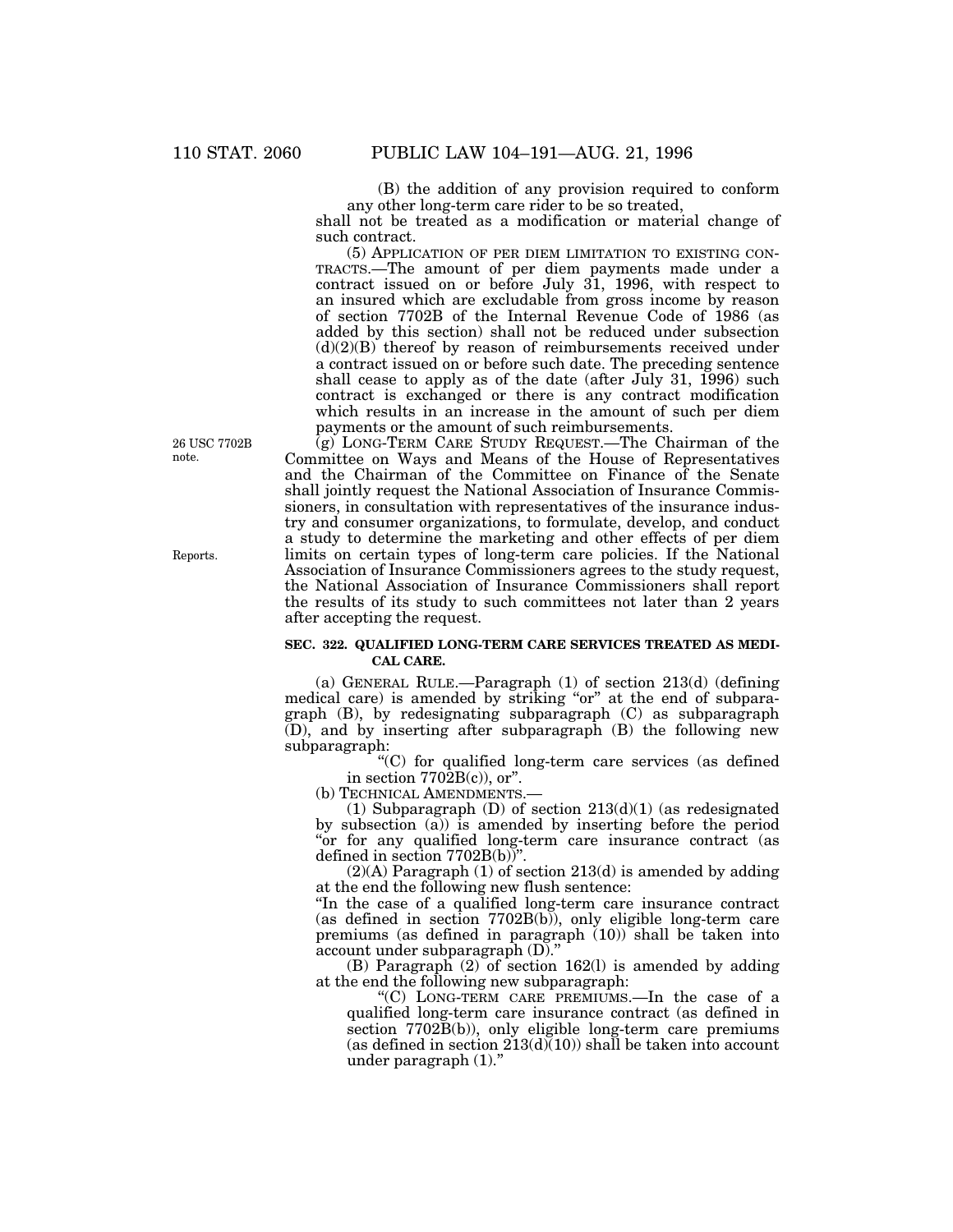(C) Subsection (d) of section 213 is amended by adding at the end the following new paragraphs:

''(10) ELIGIBLE LONG-TERM CARE PREMIUMS.—

''(A) IN GENERAL.—For purposes of this section, the term 'eligible long-term care premiums' means the amount paid during a taxable year for any qualified long-term care insurance contract (as defined in section 7702B(b)) covering an individual, to the extent such amount does not exceed the limitation determined under the following table:<br>"In th

| "In the case of an individual<br>with an attained age before the<br>close of the taxable year of: | The limitation<br>is: |
|---------------------------------------------------------------------------------------------------|-----------------------|
|                                                                                                   | \$ 200                |
|                                                                                                   | 375                   |
|                                                                                                   | 750                   |
|                                                                                                   | 2,000                 |
| More than 70                                                                                      | 2.500                 |
| $\cdots$ $\cdots$                                                                                 |                       |

''(B) INDEXING.—

''(i) IN GENERAL.—In the case of any taxable year beginning in a calendar year after 1997, each dollar amount contained in subparagraph (A) shall be increased by the medical care cost adjustment of such amount for such calendar year. If any increase determined under the preceding sentence is not a multiple of \$10, such increase shall be rounded to the nearest multiple of \$10.

''(ii) MEDICAL CARE COST ADJUST-MENT.—For purposes of clause (i), the medical care cost adjustment for any calendar year is the percentage (if any) by which—

 $\ddot{H}$ (I) the medical care component of the Consumer Price Index (as defined in section  $1(f)(5)$ ) for August of the preceding calendar year, exceeds

" $(\overline{II})$  such component for August of 1996.

The Secretary shall, in consultation with the Secretary of Health and Human Services, prescribe an adjustment which the Secretary determines is more appropriate for purposes of this paragraph than the adjustment described in the preceding sentence, and the adjustment so prescribed shall apply in lieu of the adjustment described in the preceding sentence.

"(11) CERTAIN PAYMENTS TO RELATIVES TREATED AS NOT PAID FOR MEDICAL CARE.—An amount paid for a qualified longterm care service (as defined in section  $7702\overline{B}(c)$ ) provided to an individual shall be treated as not paid for medical care if such service is provided—

"(A) by the spouse of the individual or by a relative (directly or through a partnership, corporation, or other entity) unless the service is provided by a licensed professional with respect to such service, or

''(B) by a corporation or partnership which is related (within the meaning of section 267(b) or 707(b)) to the individual.

For purposes of this paragraph, the term 'relative' means an individual bearing a relationship to the individual which is described in any of paragraphs  $(1)$  through  $(8)$  of section 152 $(a)$ .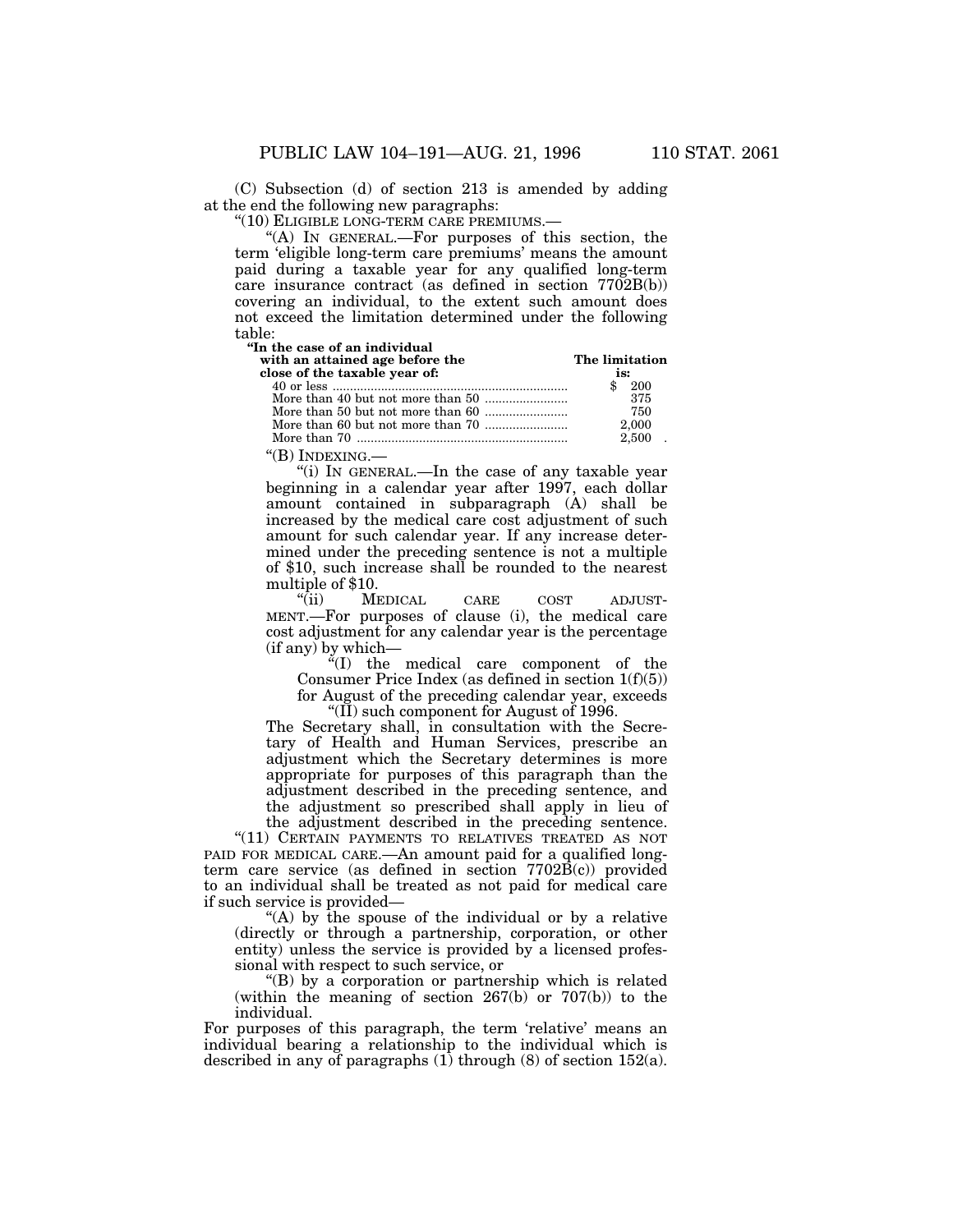This paragraph shall not apply for purposes of section 105(b) with respect to reimbursements through insurance.".

(3) Paragraph (6) of section  $213(d)$  is amended—

(A) by striking "subparagraphs (A) and (B)" and inserting ''subparagraphs (A), (B), and (C)'', and

(B) by striking "paragraph  $(1)(C)$ " in subparagraph  $(A)$ and inserting "paragraph  $(1)(D)$ ".

(4) Paragraph (7) of section 213(d) is amended by striking "subparagraphs  $(A)$  and  $(B)$ " and inserting "subparagraphs  $(A)$ ,  $(B)$ , and  $(C)^{n}$ .

26 USC 162 note.

(c) EFFECTIVE DATE.—The amendments made by this section shall apply to taxable years beginning after December 31, 1996. **SEC. 323. REPORTING REQUIREMENTS.**

(a) IN GENERAL.—Subpart B of part III of subchapter A of chapter 61 is amended by adding at the end the following new section:

#### **''SEC. 6050Q. CERTAIN LONG-TERM CARE BENEFITS.**

"(a) REQUIREMENT OF REPORTING.—Any person who pays longterm care benefits shall make a return, according to the forms or regulations prescribed by the Secretary, setting forth—

"(1) the aggregate amount of such benefits paid by such person to any individual during any calendar year,

"(2) whether or not such benefits are paid in whole or in part on a per diem or other periodic basis without regard to the expenses incurred during the period to which the payments relate,

''(3) the name, address, and TIN of such individual, and

 $''(4)$  the name, address, and TIN of the chronically ill or terminally ill individual on account of whose condition such benefits are paid.

"(b) STATEMENTS TO BE FURNISHED TO PERSONS WITH RESPECT TO WHOM INFORMATION IS REQUIRED.—Every person required to make a return under subsection (a) shall furnish to each individual whose name is required to be set forth in such return a written statement showing—

" $(1)$  the name of the person making the payments, and

''(2) the aggregate amount of long-term care benefits paid to the individual which are required to be shown on such return.

The written statement required under the preceding sentence shall be furnished to the individual on or before January 31 of the year following the calendar year for which the return under subsection (a) was required to be made.

''(c) LONG-TERM CARE BENEFITS.—For purposes of this section, the term 'long-term care benefit' means—

" $(1)$  any payment under a product which is advertised, marketed, or offered as long-term care insurance, and

"(2) any payment which is excludable from gross income by reason of section 101(g).".<br>(b) PENALTIES.—

(1) Subparagraph (B) of section  $6724(d)(1)$  is amended by redesignating clauses (ix) through (xiv) as clauses (x) through (xv), respectively, and by inserting after clause (viii) the following new clause:

"(ix) section 6050Q (relating to certain long-term care benefits),''.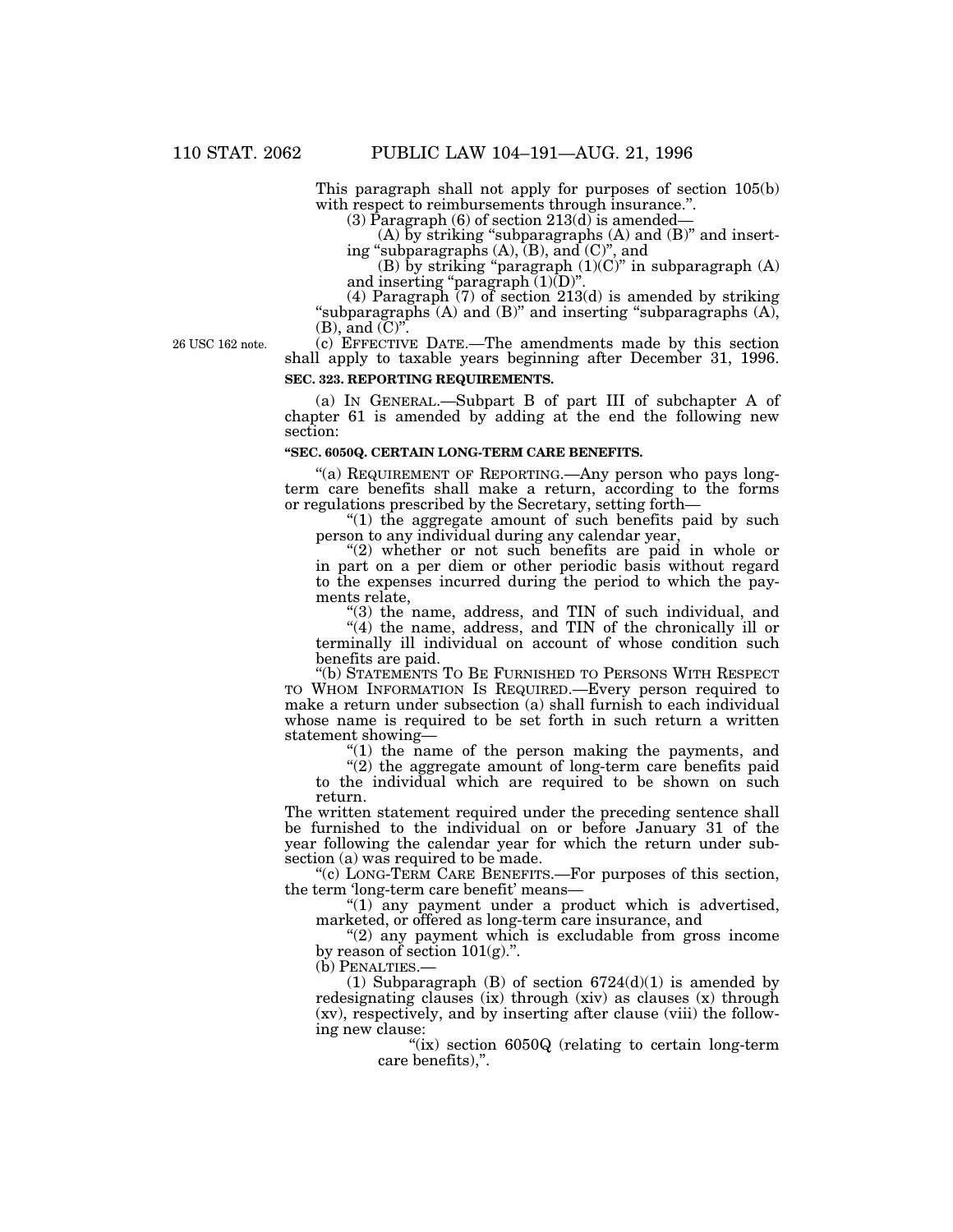(2) Paragraph (2) of section 6724(d) is amended by redesignating subparagraphs (Q) through (T) as subparagraphs (R) through (U), respectively, and by inserting after subparagraph (P) the following new subparagraph:

''(Q) section 6050Q(b) (relating to certain long-term care benefits),''.

(c) CLERICAL AMENDMENT.—The table of sections for subpart B of part III of subchapter A of chapter 61 is amended by adding at the end the following new item:

''Sec. 6050Q. Certain long-term care benefits.''.

(d) EFFECTIVE DATE.—The amendments made by this section 26 USC 6050Q shall apply to benefits paid after December 31, 1996. note.

## **PART II—CONSUMER PROTECTION PROVISIONS**

#### **SEC. 325. POLICY REQUIREMENTS.**

Section 7702B (as added by section 321) is amended by adding at the end the following new subsection:

''(g) CONSUMER PROTECTION PROVISIONS.—

" $(1)$  In GENERAL.—The requirements of this subsection are met with respect to any contract if the contract meets—

 $(A)$  the requirements of the model regulation and model Act described in paragraph (2),

''(B) the disclosure requirement of paragraph (3), and ''(C) the requirements relating to nonforfeitability under paragraph (4).

"(2) REQUIREMENTS OF MODEL REGULATION AND ACT.

"(A) IN GENERAL.—The requirements of this paragraph are met with respect to any contract if such contract meets—

''(i) MODEL REGULATION.—The following requirements of the model regulation:

''(I) Section 7A (relating to guaranteed renewal or noncancellability), and the requirements of section 6B of the model Act relating to such section 7A.

''(II) Section 7B (relating to prohibitions on limitations and exclusions).

''(III) Section 7C (relating to extension of benefits).

''(IV) Section 7D (relating to continuation or conversion of coverage).

''(V) Section 7E (relating to discontinuance and replacement of policies).

''(VI) Section 8 (relating to unintentional lapse).

''(VII) Section 9 (relating to disclosure), other than section 9F thereof.

''(VIII) Section 10 (relating to prohibitions against post-claims underwriting).

" $(IX)$  Section 11 (relating to minimum standards).

"(X) Section  $12$  (relating to requirement to offer inflation protection), except that any requirement for a signature on a rejection of inflation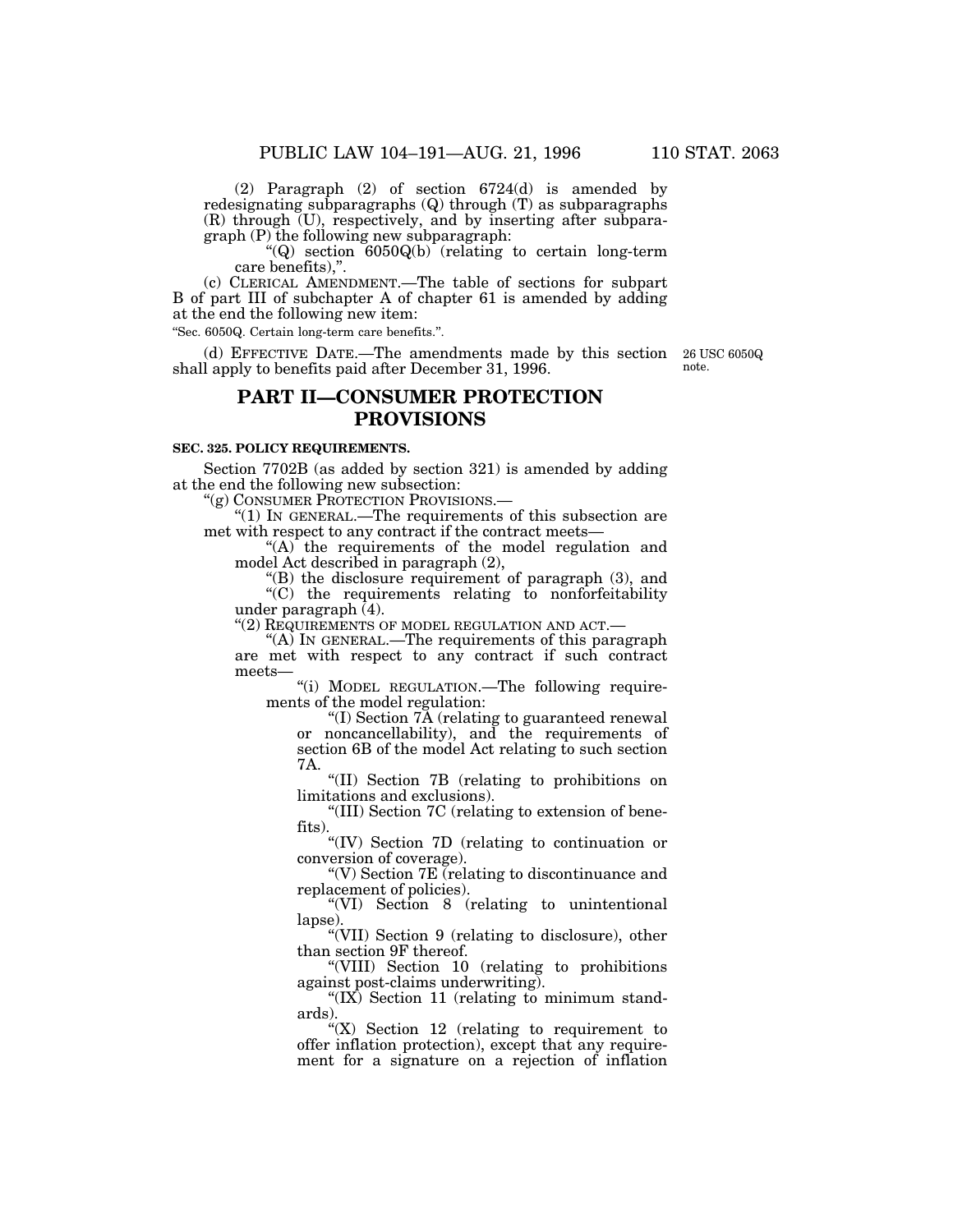protection shall permit the signature to be on an application or on a separate form.

''(XI) Section 23 (relating to prohibition against preexisting conditions and probationary periods in replacement policies or certificates).

"(ii) MODEL ACT.—The following requirements of the model Act:

''(I) Section 6C (relating to preexisting conditions).

''(II) Section 6D (relating to prior hospitalization).

''(B) DEFINITIONS.—For purposes of this paragraph—

"(i) MODEL PROVISIONS.—The terms 'model regulation' and 'model Act' mean the long-term care insurance model regulation, and the long-term care insurance model Act, respectively, promulgated by the National Association of Insurance Commissioners (as adopted as of January 1993).

"(ii) COORDINATION.—Any provision of the model regulation or model Act listed under clause (i) or (ii) of subparagraph (A) shall be treated as including any other provision of such regulation or Act necessary to implement the provision.

''(iii) DETERMINATION.—For purposes of this section and section 4980C, the determination of whether any requirement of a model regulation or the model Act has been met shall be made by the Secretary.

"(3) DISCLOSURE REQUIREMENT.—The requirement of this paragraph is met with respect to any contract if such contract meets the requirements of section 4980C(d).

''(4) NONFORFEITURE REQUIREMENTS.—

"(A) In GENERAL.—The requirements of this paragraph are met with respect to any level premium contract, if the issuer of such contract offers to the policyholder, including any group policyholder, a nonforfeiture provision meeting the requirements of subparagraph (B).

"(B) REQUIREMENTS OF PROVISION.—The nonforfeiture provision required under subparagraph (A) shall meet the following requirements:

''(i) The nonforfeiture provision shall be appropriately captioned.

''(ii) The nonforfeiture provision shall provide for a benefit available in the event of a default in the payment of any premiums and the amount of the benefit may be adjusted subsequent to being initially granted only as necessary to reflect changes in claims, persistency, and interest as reflected in changes in rates for premium paying contracts approved by the Secretary for the same contract form.

"(iii) The nonforfeiture provision shall provide at least one of the following:

''(I) Reduced paid-up insurance.

''(II) Extended term insurance.

''(III) Shortened benefit period.

''(IV) Other similar offerings approved by the Secretary.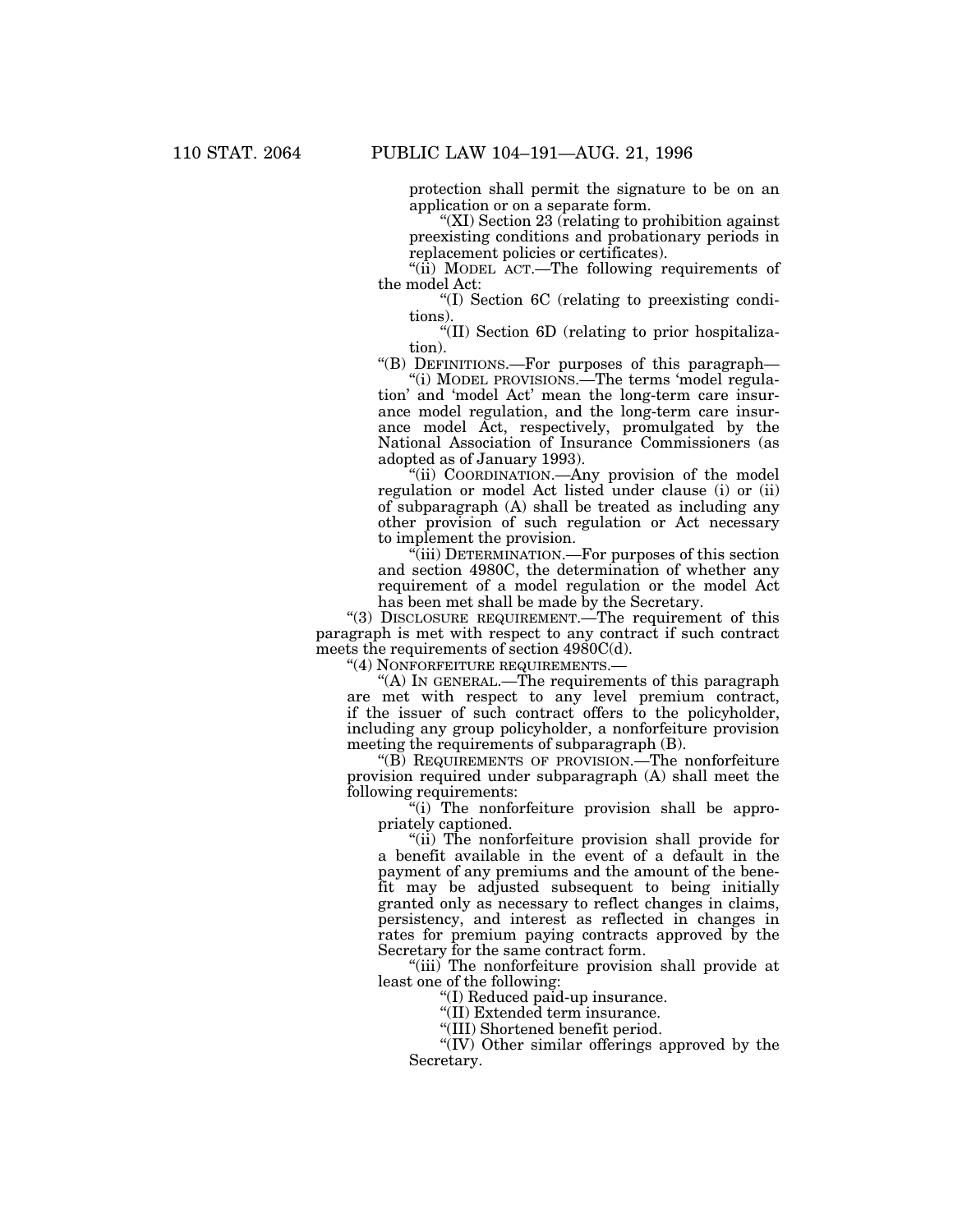''(5) CROSS REFERENCE.—

**''For coordination of the requirements of this subsection with State requirements, see section 4980C(f).''.**

#### **SEC. 326. REQUIREMENTS FOR ISSUERS OF QUALIFIED LONG-TERM CARE INSURANCE CONTRACTS.**

(a) IN GENERAL.—Chapter 43 is amended by adding at the end the following new section:

#### **''SEC. 4980C. REQUIREMENTS FOR ISSUERS OF QUALIFIED LONG-TERM CARE INSURANCE CONTRACTS.**

"(a) GENERAL RULE.—There is hereby imposed on any person failing to meet the requirements of subsection (c) or  $(d)$  a tax in the amount determined under subsection (b).

''(b) AMOUNT.—

"(1) In GENERAL.—The amount of the tax imposed by subsection (a) shall be \$100 per insured for each day any requirement of subsection (c) or (d) is not met with respect to each qualified long-term care insurance contract.

"(2) WAIVER.—In the case of a failure which is due to reasonable cause and not to willful neglect, the Secretary may waive part or all of the tax imposed by subsection (a) to the extent that payment of the tax would be excessive relative to the failure involved.

"(c) RESPONSIBILITIES.—The requirements of this subsection are as follows:

''(1) REQUIREMENTS OF MODEL PROVISIONS.—

"(A) MODEL REGULATION.—The following requirements of the model regulation must be met:

''(i) Section 13 (relating to application forms and replacement coverage).

"(ii) Section 14 (relating to reporting requirements), except that the issuer shall also report at least annually the number of claims denied during the reporting period for each class of business (expressed as a percentage of claims denied), other than claims denied for failure to meet the waiting period or because of any applicable preexisting condition.

"(iii) Section 20 (relating to filing requirements for marketing).

" $(iv)$  Section 21 (relating to standards for marketing), including inaccurate completion of medical histories, other than sections  $21C(1)$  and  $21C(6)$  thereof, except that—

''(I) in addition to such requirements, no person shall, in selling or offering to sell a qualified long-term care insurance contract, misrepresent a material fact; and

''(II) no such requirements shall include a requirement to inquire or identify whether a prospective applicant or enrollee for long-term care insurance has accident and sickness insurance.

''(v) Section 22 (relating to appropriateness of recommended purchase).

"(vi) Section 24 (relating to standard format outline of coverage).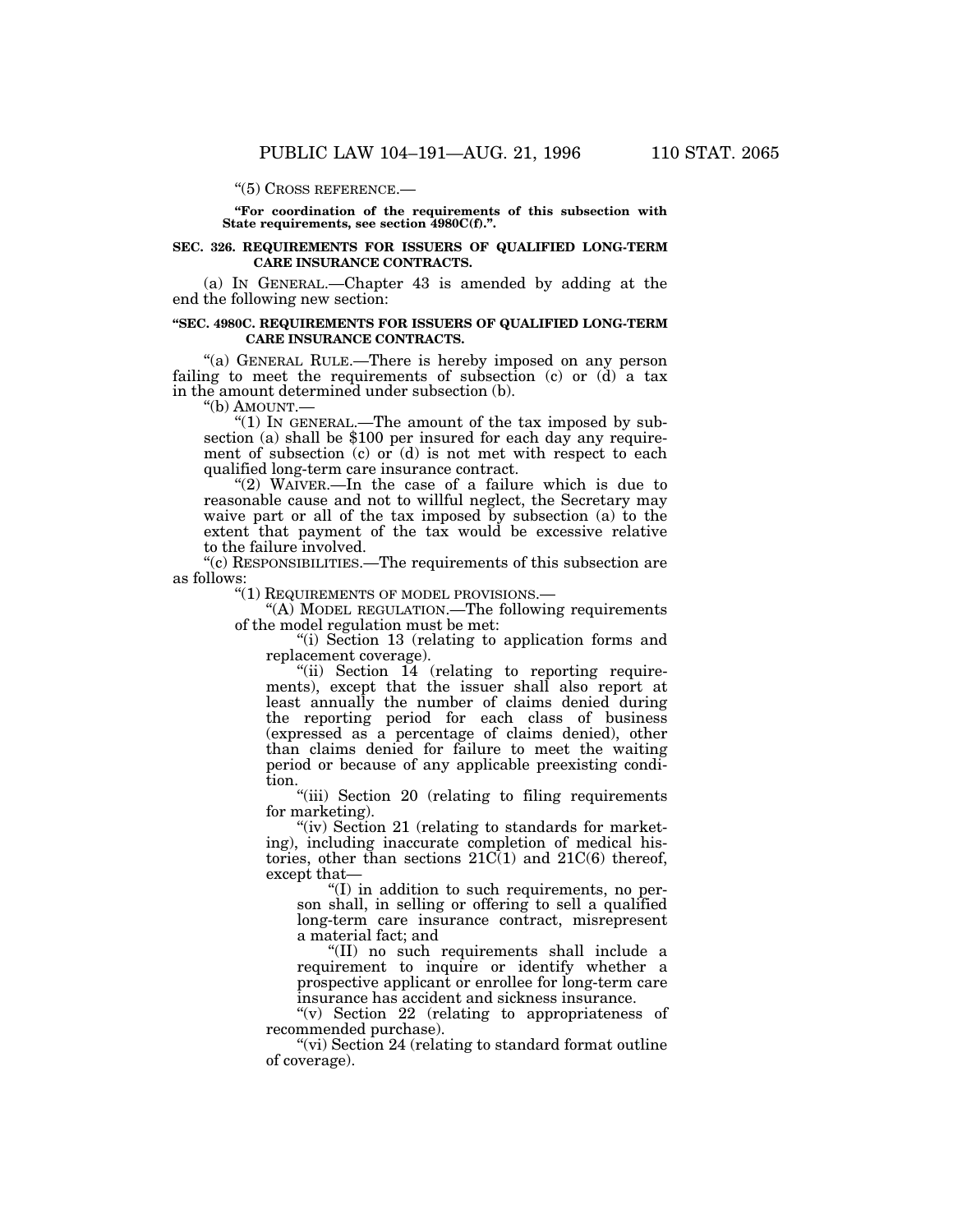"(vii) Section 25 (relating to requirement to deliver shopper's guide).

"(B) MODEL ACT.—The following requirements of the model Act must be met:

''(i) Section 6F (relating to right to return), except that such section shall also apply to denials of applications and any refund shall be made within  $30^{\circ}$  days of the return or denial.

"(ii) Section 6G (relating to outline of coverage).

"(iii) Section 6H (relating to requirements for certificates under group plans).

"(iv) Section 6I (relating to policy summary).

''(v) Section 6J (relating to monthly reports on accelerated death benefits).

"(vi) Section 7 (relating to incontestability period). ''(C) DEFINITIONS.—For purposes of this paragraph, the terms 'model regulation' and 'model Act' have the meanings given such terms by section  $7702B(g)(2)(B)$ .

 $\tilde{H}(2)$  DELIVERY OF POLICY.—If an application for a qualified long-term care insurance contract (or for a certificate under such a contract for a group) is approved, the issuer shall deliver to the applicant (or policyholder or certificateholder) the contract (or certificate) of insurance not later than 30 days after the date of the approval.

"(3) INFORMATION ON DENIALS OF CLAIMS.—If a claim under a qualified long-term care insurance contract is denied, the issuer shall, within 60 days of the date of a written request by the policyholder or certificateholder (or representative)—

 $(A)$  provide a written explanation of the reasons for the denial, and

''(B) make available all information directly relating to such denial.

''(d) DISCLOSURE.—The requirements of this subsection are met if the issuer of a long-term care insurance policy discloses in such policy and in the outline of coverage required under subsection  $(c)(1)(B)(ii)$  that the policy is intended to be a qualified long-term care insurance contract under section 7702B(b).

''(e) QUALIFIED LONG-TERM CARE INSURANCE CONTRACT DEFINED.—For purposes of this section, the term 'qualified longterm care insurance contract' has the meaning given such term by section 7702B.

''(f) COORDINATION WITH STATE REQUIREMENTS.—If a State imposes any requirement which is more stringent than the analogous requirement imposed by this section or section 7702B(g), the requirement imposed by this section or section 7702B(g) shall be treated as met if the more stringent State requirement is met.''.

(b) CONFORMING AMENDMENT.—The table of sections for chapter 43 is amended by adding at the end the following new item:

''Sec. 4980C. Requirements for issuers of qualified long-term care insurance contracts.''.

26 USC 4980C note.

### **SEC. 327. EFFECTIVE DATES.**

(a) IN GENERAL.—The provisions of, and amendments made by, this part shall apply to contracts issued after December 31, 1996. The provisions of section 321(f) (relating to transition rule) shall apply to such contracts.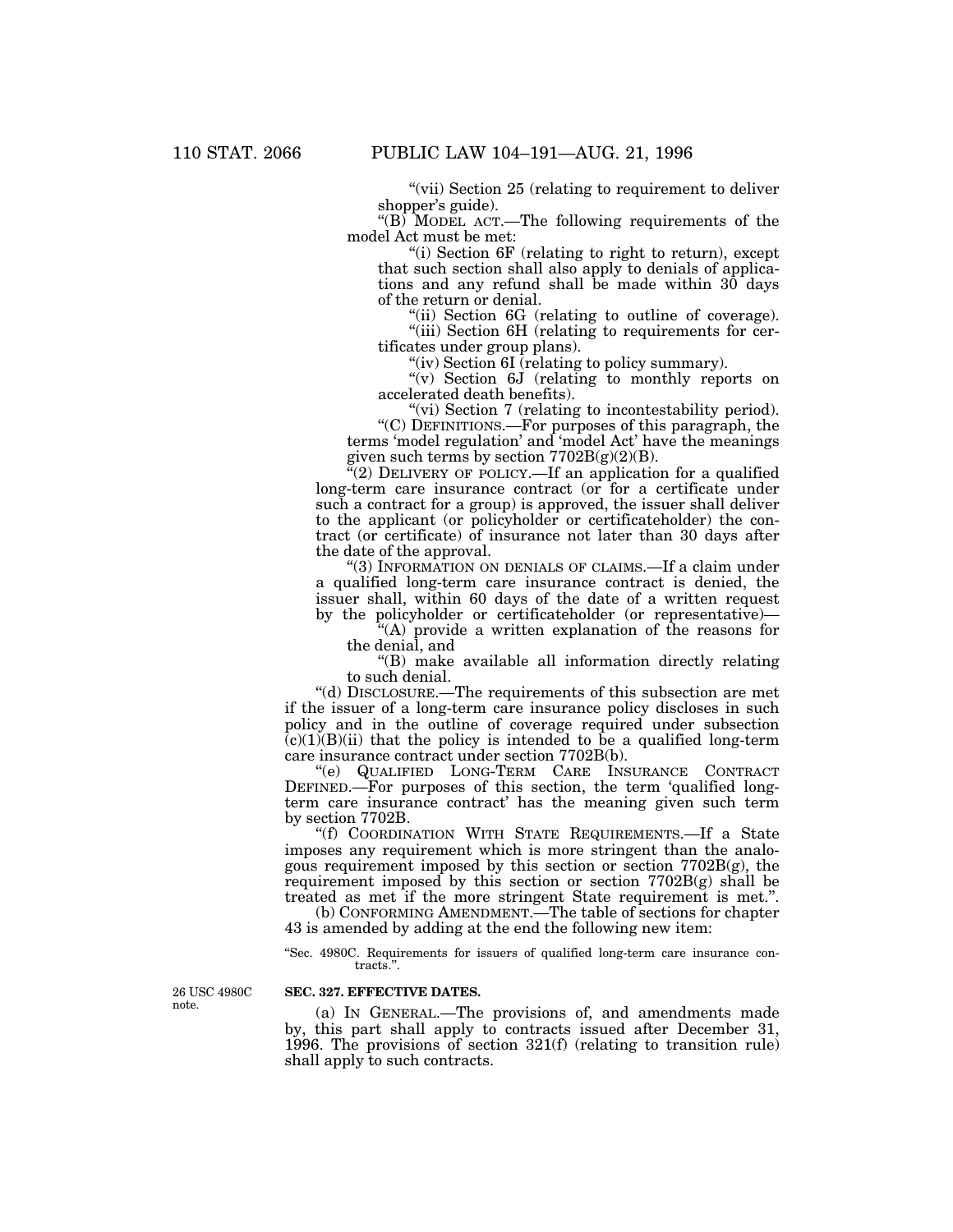(b) ISSUERS.—The amendments made by section 326 shall apply to actions taken after December 31, 1996.

# **Subtitle D—Treatment of Accelerated Death Benefits**

### **SEC. 331. TREATMENT OF ACCELERATED DEATH BENEFITS BY RECIPIENT.**

(a) IN GENERAL.—Section 101 (relating to certain death benefits) is amended by adding at the end the following new subsection:

" $(1)$  IN GENERAL.—For purposes of this section, the following amounts shall be treated as an amount paid by reason of the death of an insured:

"(A) Any amount received under a life insurance contract on the life of an insured who is a terminally ill individual.

''(B) Any amount received under a life insurance contract on the life of an insured who is a chronically ill individual.<br>"(2) Treatment of viatical settlements.—

"(A) IN GENERAL.—If any portion of the death benefit under a life insurance contract on the life of an insured described in paragraph (1) is sold or assigned to a viatical settlement provider, the amount paid for the sale or assignment of such portion shall be treated as an amount paid under the life insurance contract by reason of the death of such insured.

''(B) VIATICAL SETTLEMENT PROVIDER.— ''(i) IN GENERAL.—The term 'viatical settlement provider' means any person regularly engaged in the trade or business of purchasing, or taking assignments of, life insurance contracts on the lives of insureds described in paragraph (1) if—

''(I) such person is licensed for such purposes (with respect to insureds described in the same subparagraph of paragraph (1) as the insured) in the State in which the insured resides, or

''(II) in the case of an insured who resides in a State not requiring the licensing of such persons for such purposes with respect to such insured, such person meets the requirements of clause (ii) or (iii), whichever applies to such insured.

"(ii) TERMINALLY ILL INSUREDS.—A person meets the requirements of this clause with respect to an insured who is a terminally ill individual if such person—

''(I) meets the requirements of sections 8 and 9 of the Viatical Settlements Model Act of the National Association of Insurance Commissioners, and

''(II) meets the requirements of the Model Regulations of the National Association of Insurance Commissioners (relating to standards for evaluation of reasonable payments) in determining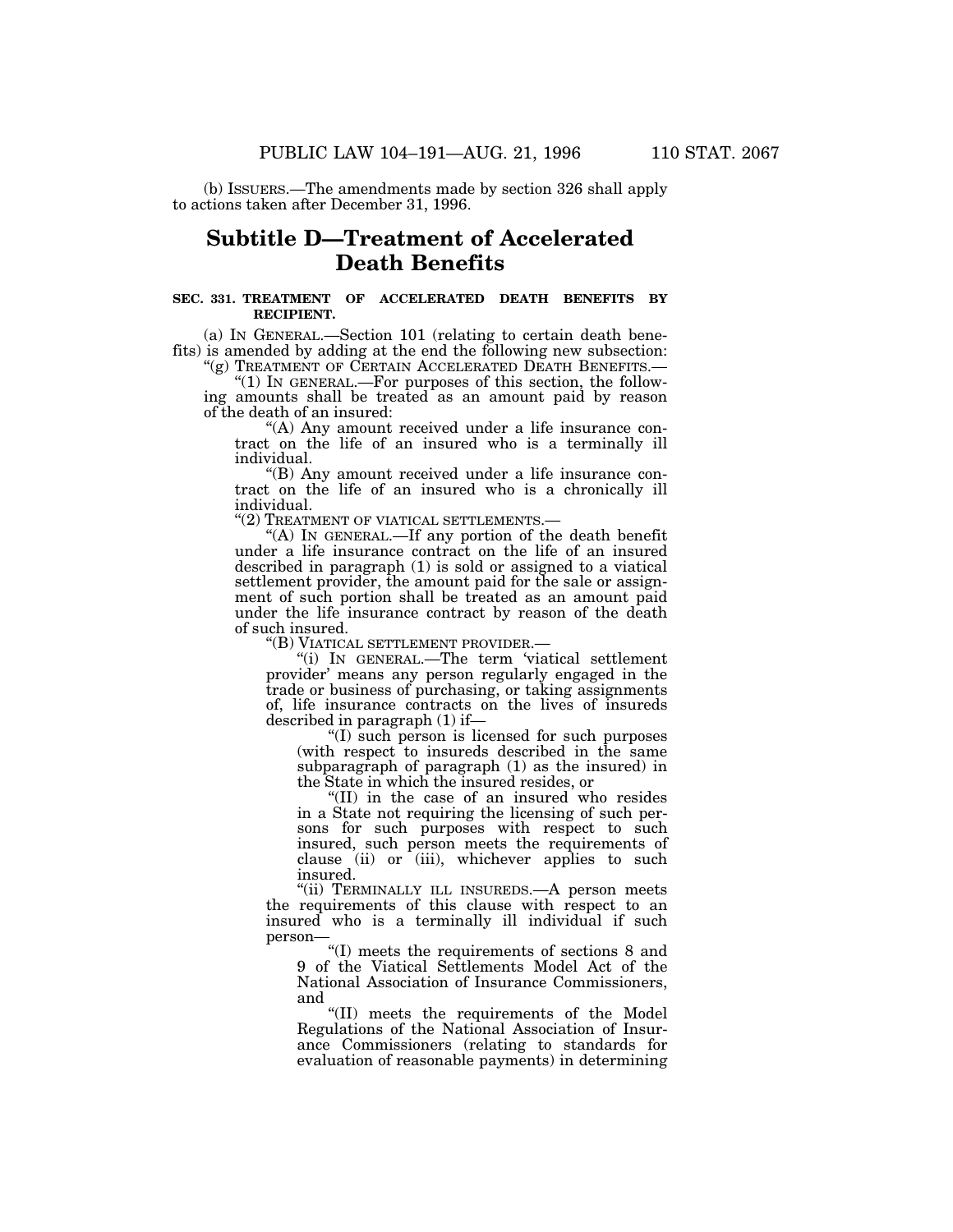amounts paid by such person in connection with such purchases or assignments.

"(iii) CHRONICALLY ILL INSUREDS.—A person meets the requirements of this clause with respect to an insured who is a chronically ill individual if such person—

''(I) meets requirements similar to the requirements referred to in clause (ii)(I), and

''(II) meets the standards (if any) of the National Association of Insurance Commissioners for evaluating the reasonableness of amounts paid by such person in connection with such purchases or assignments with respect to chronically ill individuals.

''(3) SPECIAL RULES FOR CHRONICALLY ILL INSUREDS.—In the case of an insured who is a chronically ill individual—

"(A) IN GENERAL.—Paragraphs (1) and (2) shall not apply to any payment received for any period unless—

''(i) such payment is for costs incurred by the payee (not compensated for by insurance or otherwise) for qualified long-term care services provided for the insured for such period, and

"(ii) the terms of the contract giving rise to such payment satisfy—

"(I) the requirements of section  $7702B(b)(1)(B)$ , and

''(II) the requirements (if any) applicable under subparagraph (B).

For purposes of the preceding sentence, the rule of section  $7702B(b)(2)(B)$  shall apply.<br>"(B) OTHER REQU

OTHER REQUIREMENTS.—The requirements applicable under this subparagraph are—

"(i) those requirements of section  $7702B(g)$  and section 4980C which the Secretary specifies as applying to such a purchase, assignment, or other arrangement,

"(ii) standards adopted by the National Association of Insurance Commissioners which specifically apply to chronically ill individuals (and, if such standards are adopted, the analogous requirements specified under clause (i) shall cease to apply), and

''(iii) standards adopted by the State in which the policyholder resides (and if such standards are adopted, the analogous requirements specified under clause (i) and (subject to section 4980C(f)) standards under clause (ii), shall cease to apply).

''(C) PER DIEM PAYMENTS.—A payment shall not fail to be described in subparagraph (A) by reason of being made on a per diem or other periodic basis without regard to the expenses incurred during the period to which the payment relates.

''(D) LIMITATION ON EXCLUSION FOR PERIODIC PAY- MENTS.—

**''For limitation on amount of periodic payments which are treated as described in paragraph (1), see section 7702B(d).''.**

"(4) DEFINITIONS.—For purposes of this subsection—

"(A) TERMINALLY ILL INDIVIDUAL.—The term 'terminally ill individual' means an individual who has been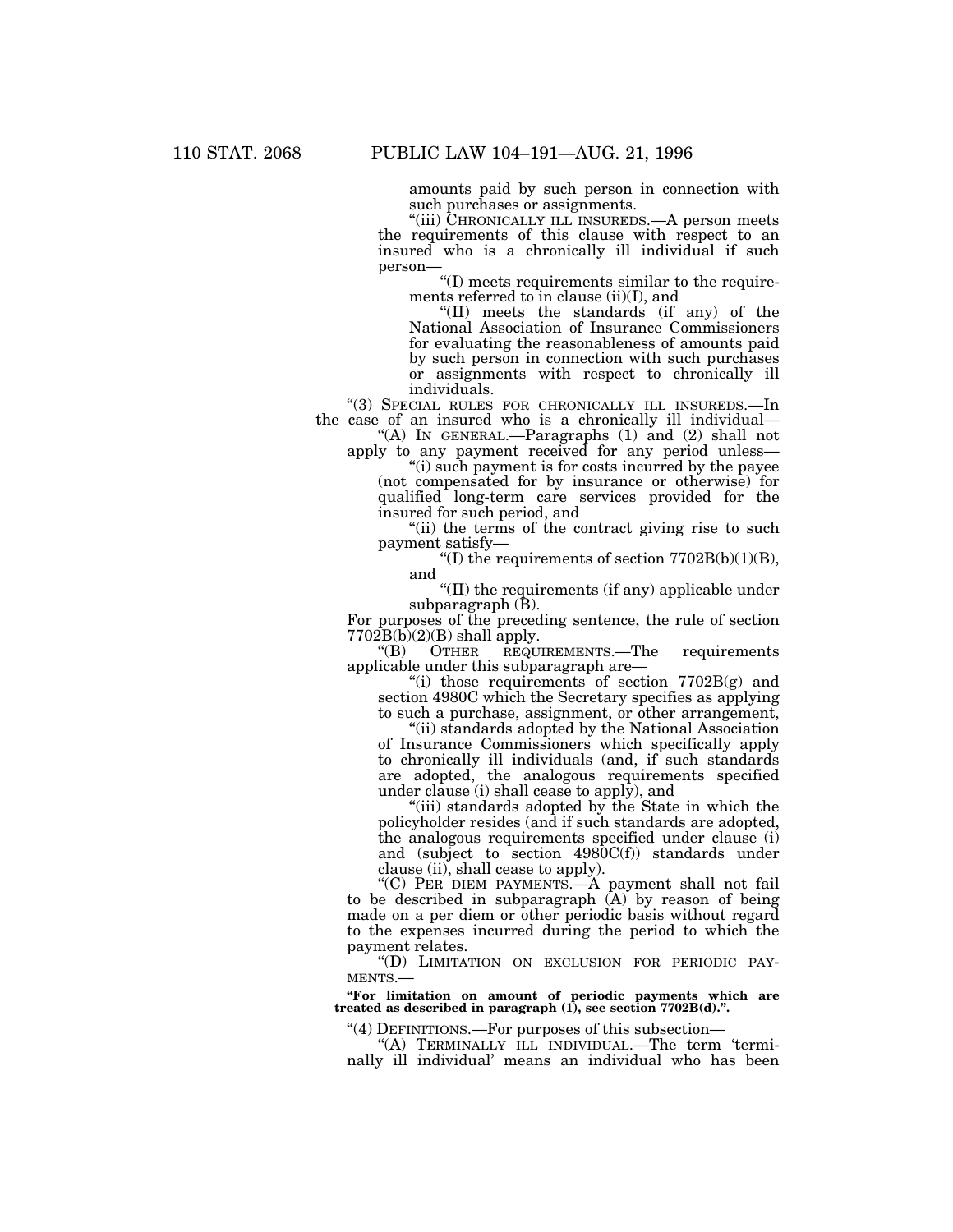certified by a physician as having an illness or physical condition which can reasonably be expected to result in death in 24 months or less after the date of the certification.

''(B) CHRONICALLY ILL INDIVIDUAL.—The term 'chronically ill individual' has the meaning given such term by section  $7702B(c)(2)$ ; except that such term shall not include a terminally ill individual.

''(C) QUALIFIED LONG-TERM CARE SERVICES.—The term 'qualified long-term care services' has the meaning given such term by section 7702B(c).

''(D) PHYSICIAN.—The term 'physician' has the meaning given to such term by section  $1861(r)(1)$  of the Social Security Act (42 U.S.C. 1395x(r)(1)).

''(5) EXCEPTION FOR BUSINESS-RELATED POLICIES.—This subsection shall not apply in the case of any amount paid to any taxpayer other than the insured if such taxpayer has an insurable interest with respect to the life of the insured by reason of the insured being a director, officer, or employee of the taxpayer or by reason of the insured being financially interested in any trade or business carried on by the taxpayer.''. (b) EFFECTIVE DATE.—The amendment made by subsection (a) 26 USC 101 note.

shall apply to amounts received after December 31, 1996.

### **SEC. 332. TAX TREATMENT OF COMPANIES ISSUING QUALIFIED ACCELERATED DEATH BENEFIT RIDERS.**

(a) QUALIFIED ACCELERATED DEATH BENEFIT RIDERS TREATED AS LIFE INSURANCE.—Section 818 (relating to other definitions and special rules) is amended by adding at the end the following new subsection:

''(g) QUALIFIED ACCELERATED DEATH BENEFIT RIDERS TREATED AS LIFE INSURANCE.—For purposes of this part—

''(1) IN GENERAL.—Any reference to a life insurance contract shall be treated as including a reference to a qualified accelerated death benefit rider on such contract.

"(2) QUALIFIED ACCELERATED DEATH BENEFIT RIDERS.—For purposes of this subsection, the term 'qualified accelerated death benefit rider' means any rider on a life insurance contract if the only payments under the rider are payments meeting the requirements of section 101(g).

" $(3)$  EXCEPTION FOR LONG-TERM CARE RIDERS.—Paragraph (1) shall not apply to any rider which is treated as a longterm care insurance contract under section 7702B.''. (b) EFFECTIVE DATE.—

(1) IN GENERAL.—The amendment made by this section shall take effect on January 1, 1997.

(2) ISSUANCE OF RIDER NOT TREATED AS MATERIAL CHANGE.—For purposes of applying sections 101(f), 7702, and 7702A of the Internal Revenue Code of 1986 to any contract—

(A) the issuance of a qualified accelerated death benefit rider (as defined in section 818(g) of such Code (as added by this Act)), and

(B) the addition of any provision required to conform an accelerated death benefit rider to the requirements of such section  $818(g)$ ,

shall not be treated as a modification or material change of such contract.

26 USC 818 note.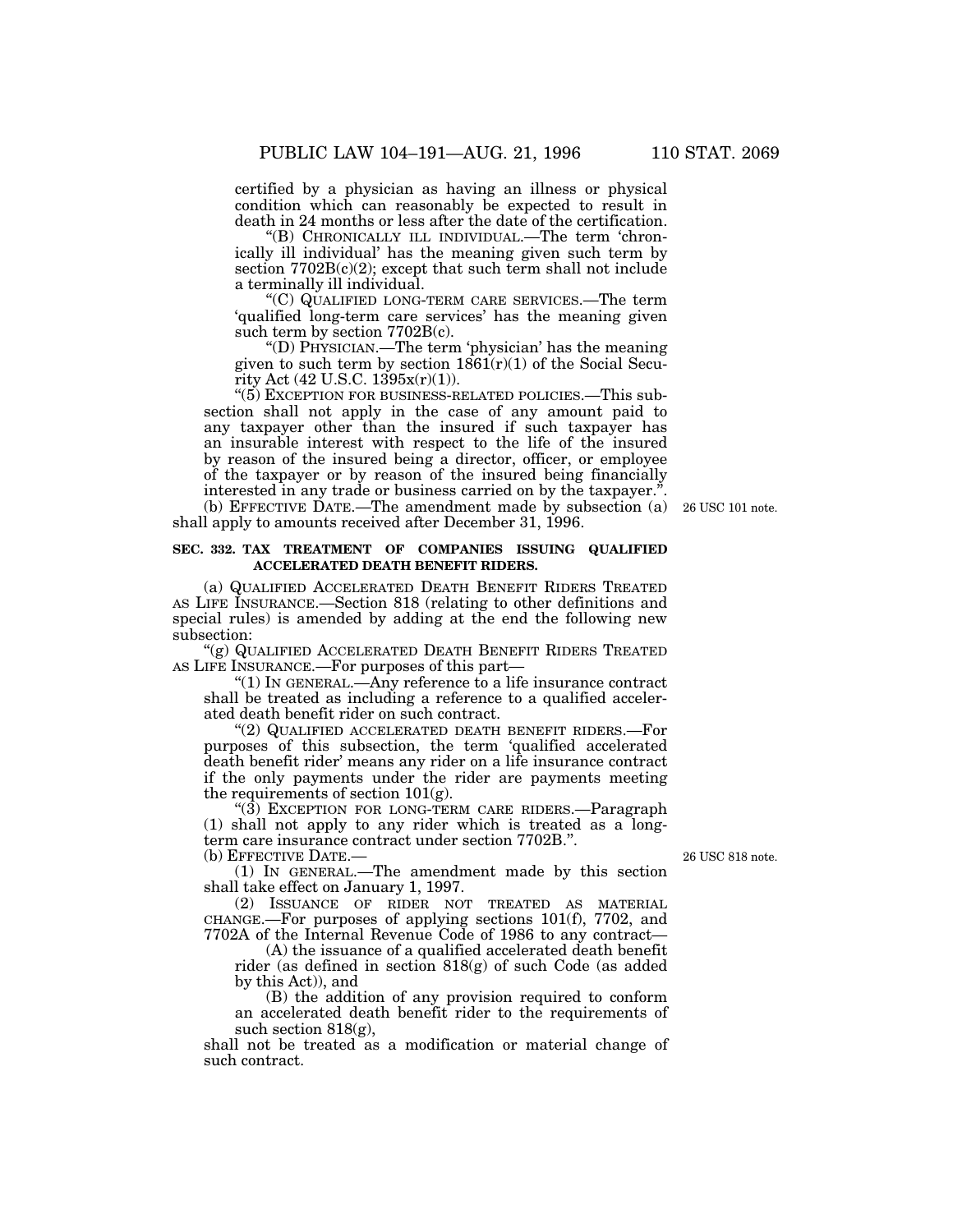## **Subtitle E—State Insurance Pools**

#### **SEC. 341. EXEMPTION FROM INCOME TAX FOR STATE-SPONSORED ORGANIZATIONS PROVIDING HEALTH COVERAGE FOR HIGH-RISK INDIVIDUALS.**

(a) IN GENERAL.—Subsection (c) of section 501 (relating to list of exempt organizations) is amended by adding at the end the following new paragraph:

 $\degree$ (26) Any membership organization if—

''(A) such organization is established by a State exclusively to provide coverage for medical care (as defined in section  $213(d)$  on a not-for-profit basis to individuals described in subparagraph (B) through—

''(i) insurance issued by the organization, or

''(ii) a health maintenance organization under an arrangement with the organization,

''(B) the only individuals receiving such coverage through the organization are individuals—

''(i) who are residents of such State, and

"(ii) who, by reason of the existence or history" of a medical condition—

''(I) are unable to acquire medical care coverage for such condition through insurance or from a health maintenance organization, or

''(II) are able to acquire such coverage only at a rate which is substantially in excess of the rate for such coverage through the membership organization,

''(C) the composition of the membership in such organization is specified by such State, and

''(D) no part of the net earnings of the organization inures to the benefit of any private shareholder or individual.''.

(b) EFFECTIVE DATE.—The amendment made by this section shall apply to taxable years beginning after December 31, 1996.

#### **SEC. 342. EXEMPTION FROM INCOME TAX FOR STATE-SPONSORED WORKMEN'S COMPENSATION REINSURANCE ORGANIZA-TIONS.**

(a) IN GENERAL.—Subsection (c) of section 501 (relating to list of exempt organizations), as amended by section 341, is amended by adding at the end the following new paragraph:

 $\sqrt{27}$  Any membership organization if-

"(A) such organization is established before June 1, 1996, by a State exclusively to reimburse its members for losses arising under workmen's compensation acts,

''(B) such State requires that the membership of such organization consist of—

''(i) all persons who issue insurance covering workmen's compensation losses in such State, and

''(ii) all persons and governmental entities who self-insure against such losses, and

''(C) such organization operates as a non-profit organization by—

26 USC 501 note.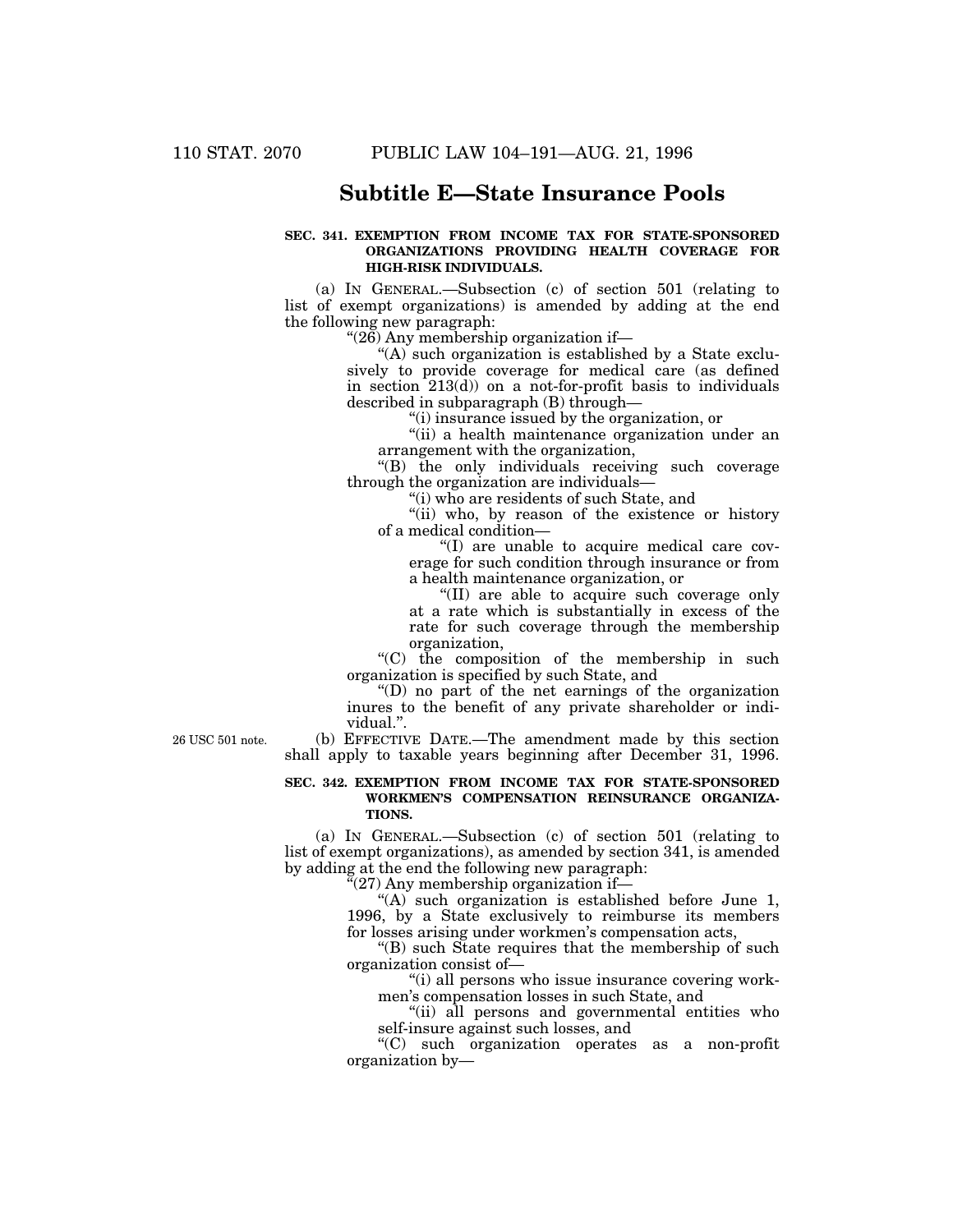''(i) returning surplus income to its members or workmen's compensation policyholders on a periodic basis, and

''(ii) reducing initial premiums in anticipation of investment income.''.

(b) EFFECTIVE DATE.—The amendment made by this section 26 USC 501 note.shall apply to taxable years ending after the date of the enactment of this Act.

# **Subtitle F—Organizations Subject to Section 833**

### **SEC. 351. ORGANIZATIONS SUBJECT TO SECTION 833.**

(a) IN GENERAL.—Section 833(c) (relating to organization to which section applies) is amended by adding at the end the following new paragraph:

''(4) TREATMENT AS EXISTING BLUE CROSS OR BLUE SHIELD ORGANIZATION.—

''(A) IN GENERAL.—Paragraph (2) shall be applied to an organization described in subparagraph (B) as if it were a Blue Cross or Blue Shield organization.

''(B) APPLICABLE ORGANIZATION.—An organization is described in this subparagraph if it—

''(i) is organized under, and governed by, State laws which are specifically and exclusively applicable to not-for-profit health insurance or health service type organizations, and

''(ii) is not a Blue Cross or Blue Shield organization or health maintenance organization.''.

(b) EFFECTIVE DATE.—The amendment made by this section 26 USC 833 note. shall apply to taxable years ending after December 31, 1996.

# **Subtitle G—IRA Distributions to the Unemployed**

### **SEC. 361. DISTRIBUTIONS FROM CERTAIN PLANS MAY BE USED WITH-OUT ADDITIONAL TAX TO PAY FINANCIALLY DEVASTATING MEDICAL EXPENSES.**

(a) IN GENERAL.—Section  $72(t)(3)(A)$  is amended by striking " $(B)$ ,".

(b) DISTRIBUTIONS FOR PAYMENT OF HEALTH INSURANCE PRE-MIUMS OF CERTAIN UNEMPLOYED INDIVIDUALS.—Paragraph (2) of section 72(t) is amended by adding at the end the following new subparagraph:

> ''(D) DISTRIBUTIONS TO UNEMPLOYED INDIVIDUALS FOR HEALTH INSURANCE PREMIUMS.—

''(i) IN GENERAL.—Distributions from an individual retirement plan to an individual after separation from employment—

''(I) if such individual has received unemployment compensation for 12 consecutive weeks under any Federal or State unemployment compensation law by reason of such separation,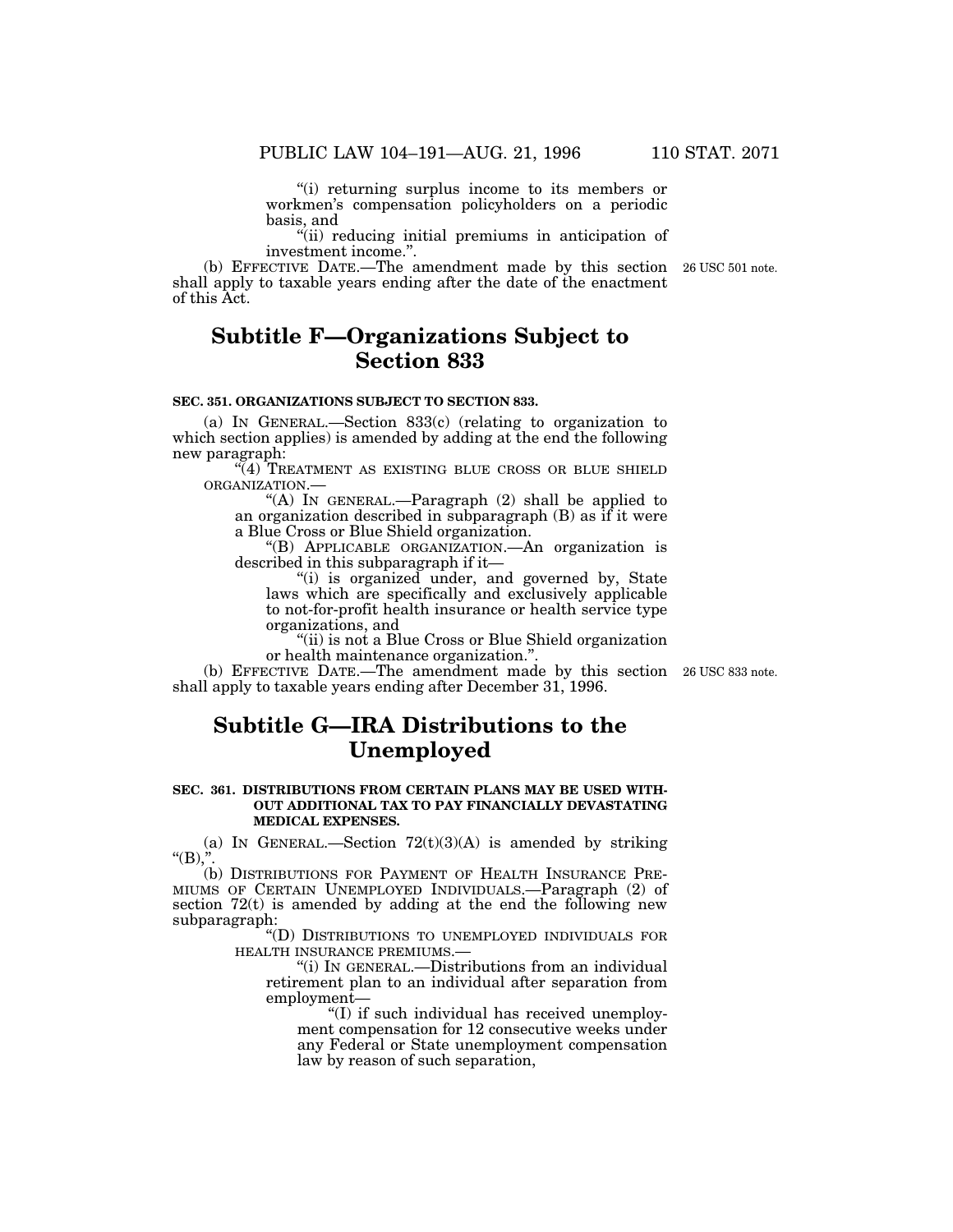''(II) if such distributions are made during any taxable year during which such unemployment compensation is paid or the succeeding taxable year, and

''(III) to the extent such distributions do not exceed the amount paid during the taxable year for insurance described in section  $213(d)(1)(D)$  with respect to the individual and the individual's spouse and dependents (as defined in section 152). ''(ii) DISTRIBUTIONS AFTER REEMPLOYMENT.—

Clause (i) shall not apply to any distribution made after the individual has been employed for at least 60 days after the separation from employment to which clause (i) applies.

''(iii) SELF-EMPLOYED INDIVIDUALS.—To the extent provided in regulations, a self-employed individual shall be treated as meeting the requirements of clause (i)(I) if, under Federal or State law, the individual would have received unemployment compensation but for the fact the individual was self-employed.''.

(c) CONFORMING AMENDMENT.—Subparagraph (B) of section  $72(t)(2)$  is amended by striking "or  $(C)$ " and inserting ",  $(C)$ , or  $(D)$ ".

26 USC 72 note.

(d) EFFECTIVE DATE.—The amendments made by this section shall apply to distributions after December 31, 1996.

# **Subtitle H—Organ and Tissue Donation Information Included With Income Tax Refund Payments**

26 USC 6042 note.

#### **SEC. 371. ORGAN AND TISSUE DONATION INFORMATION INCLUDED WITH INCOME TAXREFUND PAYMENTS.**

(a) IN GENERAL.—The Secretary of the Treasury shall, to the extent practicable, include with the mailing of any payment of a refund of individual income tax made during the period beginning on February 1, 1997, and ending on June 30, 1997, a copy of the document described in subsection (b).

(b) TEXT OF DOCUMENT.—The Secretary of the Treasury shall, after consultation with the Secretary of Health and Human Services and organizations promoting organ and tissue (including eye) donation, prepare a document suitable for inclusion with individual income tax refund payments which—

(1) encourages organ and tissue donation;

(2) includes a detachable organ and tissue donor card; and

(3) urges recipients to—

 $(\overline{A})$  sign the organ and tissue donor card;

(B) discuss organ and tissue donation with family members and tell family members about the recipient's desire to be an organ and tissue donor if the occasion arises; and

(C) encourage family members to request or authorize organ and tissue donation if the occasion arises.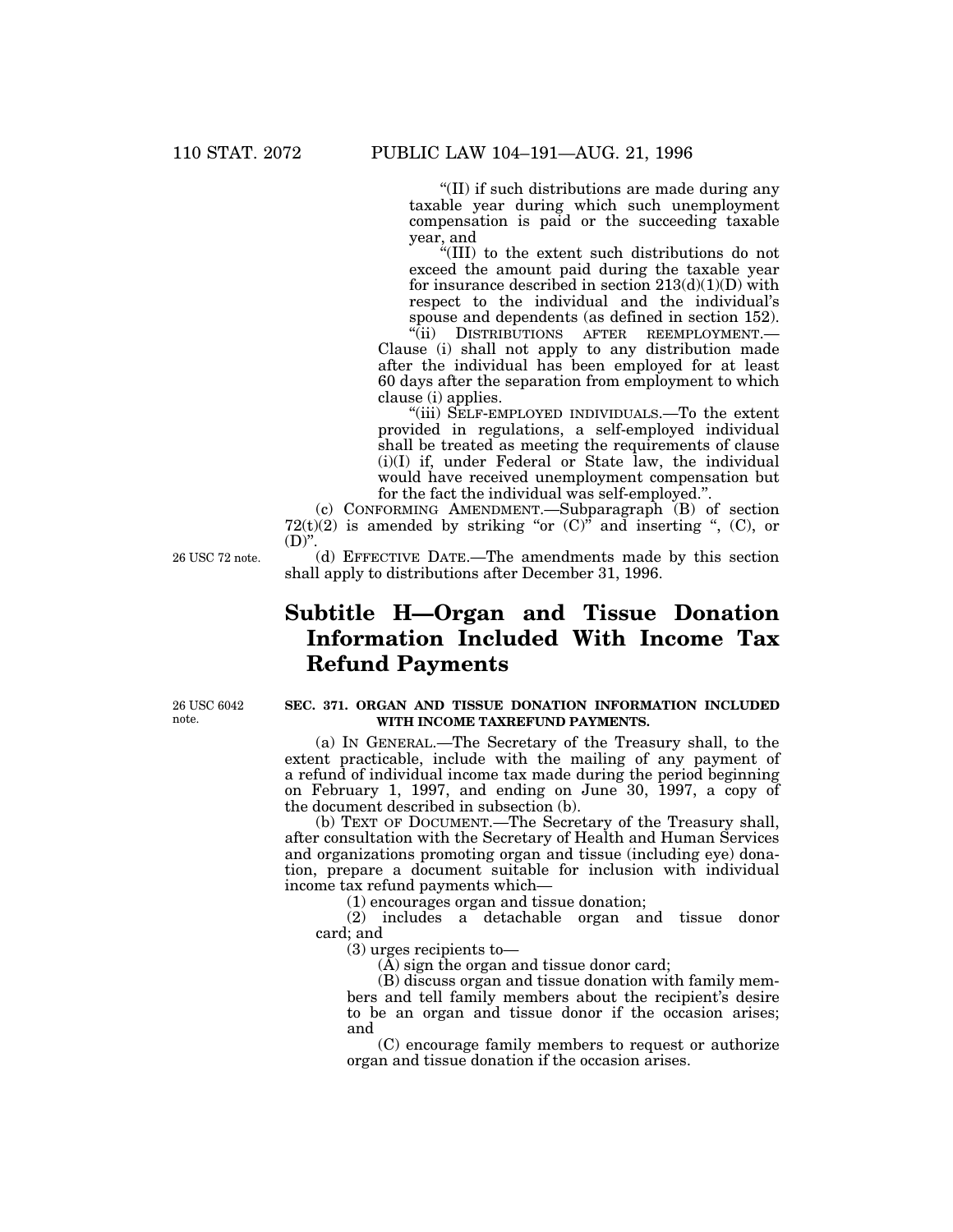# **TITLE IV—APPLICATION AND ENFORCE-MENT OF GROUP HEALTH PLAN REQUIREMENTS**

# **Subtitle A—Application and Enforcement of Group Health Plan Requirements**

### **SEC. 401. GROUP HEALTH PLAN PORTABILITY, ACCESS, AND RENEW-ABILITY REQUIREMENTS.**

(a) IN GENERAL.—The Internal Revenue Code of 1986 is amended by adding at the end the following new subtitle:

# **''Subtitle K—Group Health Plan Portability, Access, and Renewability Requirements**

''Chapter 100. Group health plan portability, access, and renewability requirements.

### **''CHAPTER 100—GROUP HEALTH PLAN PORTABILITY, ACCESS, AND RENEWABILITY REQUIREMENTS**

- ''Sec. 9801. Increased portability through limitation on preexisting condition exclusions.
- ''Sec. 9802. Prohibiting discrimination against individual participants and beneficiaries based on health status.
- ''Sec. 9803. Guaranteed renewability in multiemployer plans and certain multiple employer welfare arrangements.
- ''Sec. 9804. General exceptions.
- ''Sec. 9805. Definitions. ''Sec. 9806. Regulations.

#### **''SEC. 9801. INCREASED PORTABILITY THROUGH LIMITATION ON PREEXISTING CONDITION EXCLUSIONS.**

''(a) LIMITATION ON PREEXISTING CONDITION EXCLUSION PERIOD; CREDITING FOR PERIODS OF PREVIOUS COVERAGE.—Subject to subsection (d), a group health plan may, with respect to a participant or beneficiary, impose a preexisting condition exclusion only if—

''(1) such exclusion relates to a condition (whether physical or mental), regardless of the cause of the condition, for which medical advice, diagnosis, care, or treatment was recommended or received within the 6-month period ending on the enrollment date;

 $f''(2)$  such exclusion extends for a period of not more than 12 months (or 18 months in the case of a late enrollee) after the enrollment date; and

''(3) the period of any such preexisting condition exclusion is reduced by the length of the aggregate of the periods of creditable coverage (if any) applicable to the participant or beneficiary as of the enrollment date.

''(b) DEFINITIONS.—For purposes of this section—

''(1) PREEXISTING CONDITION EXCLUSION.—

''(A) IN GENERAL.—The term 'preexisting condition exclusion' means, with respect to coverage, a limitation or exclusion of benefits relating to a condition based on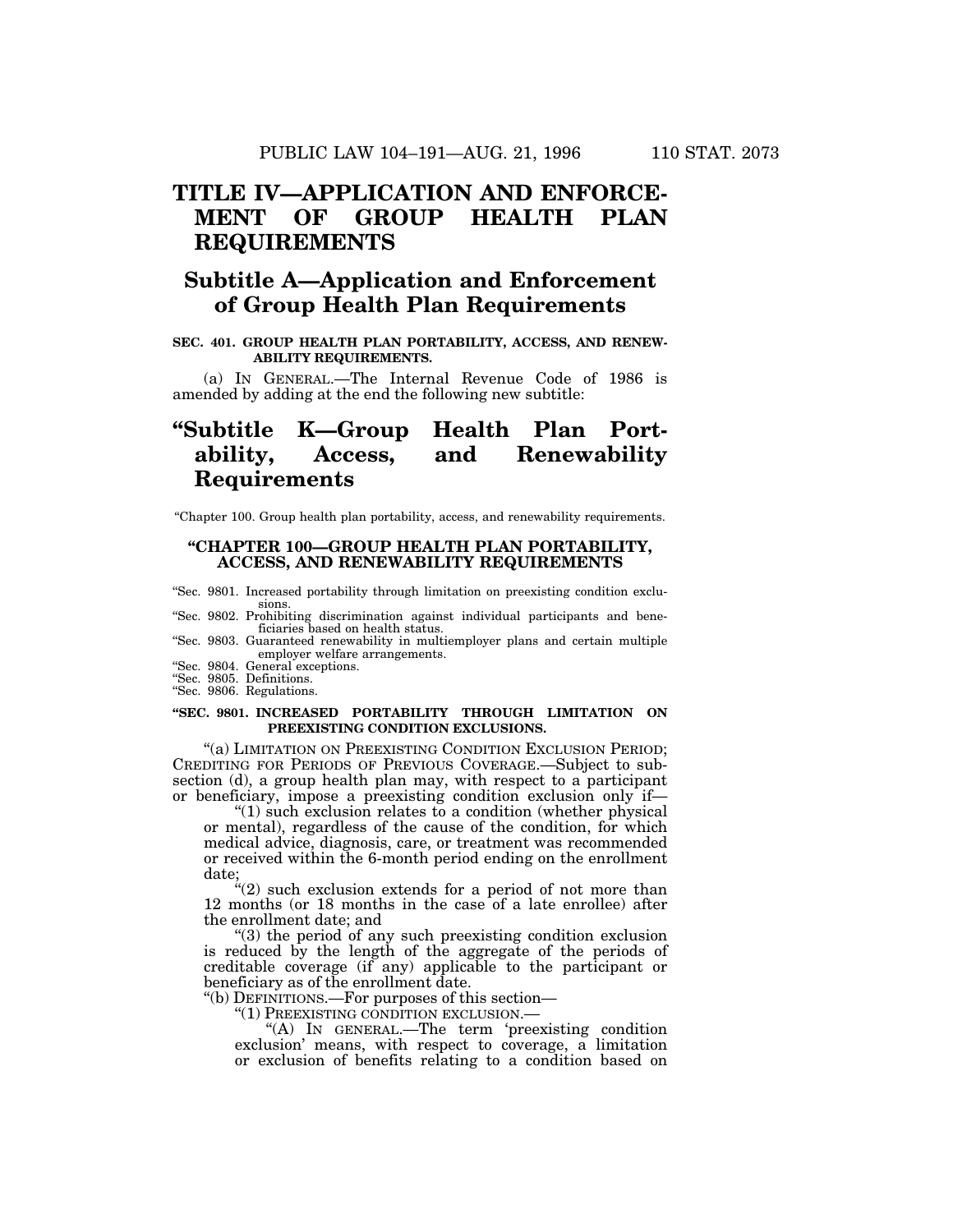the fact that the condition was present before the date of enrollment for such coverage, whether or not any medical advice, diagnosis, care, or treatment was recommended or received before such date.

''(B) TREATMENT OF GENETIC INFORMATION.—For purposes of this section, genetic information shall not be treated as a condition described in subsection (a)(1) in the absence of a diagnosis of the condition related to such information.

''(2) ENROLLMENT DATE.—The term 'enrollment date' means, with respect to an individual covered under a group health plan, the date of enrollment of the individual in the plan or, if earlier, the first day of the waiting period for such enrollment.

''(3) LATE ENROLLEE.—The term 'late enrollee' means, with respect to coverage under a group health plan, a participant or beneficiary who enrolls under the plan other than during—

"(A) the first period in which the individual is eligible to enroll under the plan, or

''(B) a special enrollment period under subsection (f). "(4) WAITING PERIOD.—The term 'waiting period' means, with respect to a group health plan and an individual who is a potential participant or beneficiary in the plan, the period

that must pass with respect to the individual before the individual is eligible to be covered for benefits under the terms of the plan.

''(c) RULES RELATING TO CREDITING PREVIOUS COVERAGE.—

" $(1)$  CREDITABLE COVERAGE DEFINED.—For purposes of this part, the term 'creditable coverage' means, with respect to an individual, coverage of the individual under any of the following:

''(A) A group health plan.

''(B) Health insurance coverage.

''(C) Part A or part B of title XVIII of the Social Security Act.

''(D) Title XIX of the Social Security Act, other than coverage consisting solely of benefits under section 1928.

" $(E)$  Chapter 55 of title 10, United States Code.

"(F) A medical care program of the Indian Health Service or of a tribal organization.

''(G) A State health benefits risk pool.

"(H) A health plan offered under chapter 89 of title 5, United States Code.

''(I) A public health plan (as defined in regulations).

''(J) A health benefit plan under section 5(e) of the

Peace Corps Act (22 U.S.C. 2504(e)). Such term does not include coverage consisting solely of coverage of excepted benefits (as defined in section 9805(c)).

''(2) NOT COUNTING PERIODS BEFORE SIGNIFICANT BREAKS IN COVERAGE.—

''(A) IN GENERAL.—A period of creditable coverage shall not be counted, with respect to enrollment of an individual under a group health plan, if, after such period and before the enrollment date, there was a 63-day period during all of which the individual was not covered under any creditable coverage.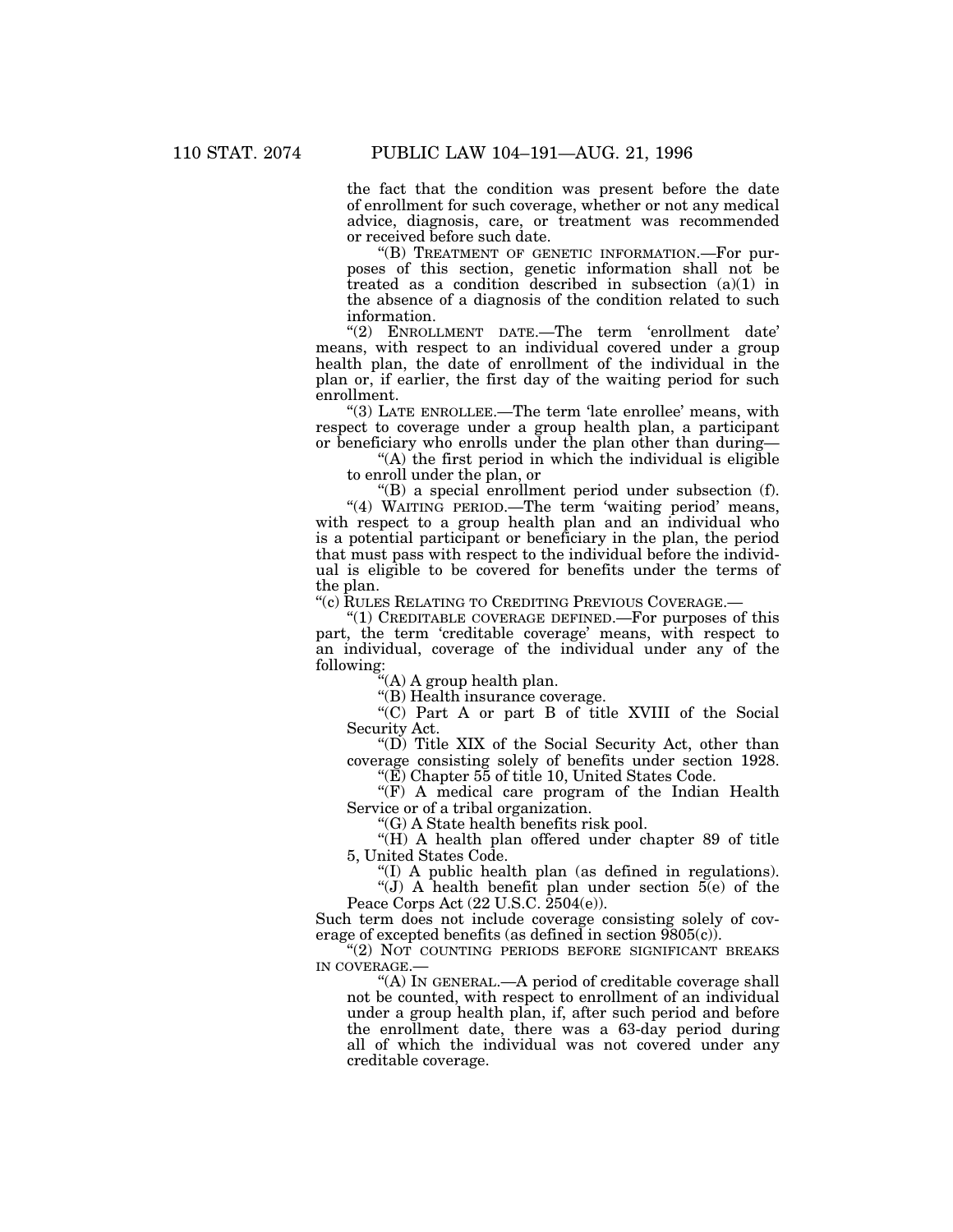''(B) WAITING PERIOD NOT TREATED AS A BREAK IN COVERAGE.—For purposes of subparagraph (A) and subsection  $(d)(4)$ , any period that an individual is in a waiting period for any coverage under a group health plan or is in an affiliation period shall not be taken into account in determining the continuous period under subparagraph (A).

''(C) AFFILIATION PERIOD.—

''(i) IN GENERAL.—For purposes of this section, the term 'affiliation period' means a period which, under the terms of the health insurance coverage offered by the health maintenance organization, must expire before the health insurance coverage becomes effective. During such an affiliation period, the organization is not required to provide health care services or benefits and no premium shall be charged to the participant or beneficiary.

''(ii) BEGINNING.—Such period shall begin on the enrollment date.

"(iii) RUNS CONCURRENTLY WITH WAITING PERI-ODS.—Any such affiliation period shall run concurrently with any waiting period under the plan.

''(3) METHOD OF CREDITING COVERAGE.—

''(A) STANDARD METHOD.—Except as otherwise provided under subparagraph (B), for purposes of applying subsection (a)(3), a group health plan shall count a period of creditable coverage without regard to the specific benefits for which coverage is offered during the period.

''(B) ELECTION OF ALTERNATIVE METHOD.—A group health plan may elect to apply subsection (a)(3) based on coverage of any benefits within each of several classes or categories of benefits specified in regulations rather than as provided under subparagraph (A). Such election shall be made on a uniform basis for all participants and beneficiaries. Under such election a group health plan shall count a period of creditable coverage with respect to any class or category of benefits if any level of benefits is covered within such class or category.

''(C) PLAN NOTICE.—In the case of an election with respect to a group health plan under subparagraph (B), the plan shall—

''(i) prominently state in any disclosure statements concerning the plan, and state to each enrollee at the time of enrollment under the plan, that the plan has made such election, and

''(ii) include in such statements a description of the effect of this election.

"(4) ESTABLISHMENT OF PERIOD.—Periods of creditable coverage with respect to an individual shall be established through presentation of certifications described in subsection (e) or in such other manner as may be specified in regulations.

''(d) EXCEPTIONS.—

"(1) EXCLUSION NOT APPLICABLE TO CERTAIN NEWBORNS.-Subject to paragraph (4), a group health plan may not impose any preexisting condition exclusion in the case of an individual who, as of the last day of the 30-day period beginning with the date of birth, is covered under creditable coverage.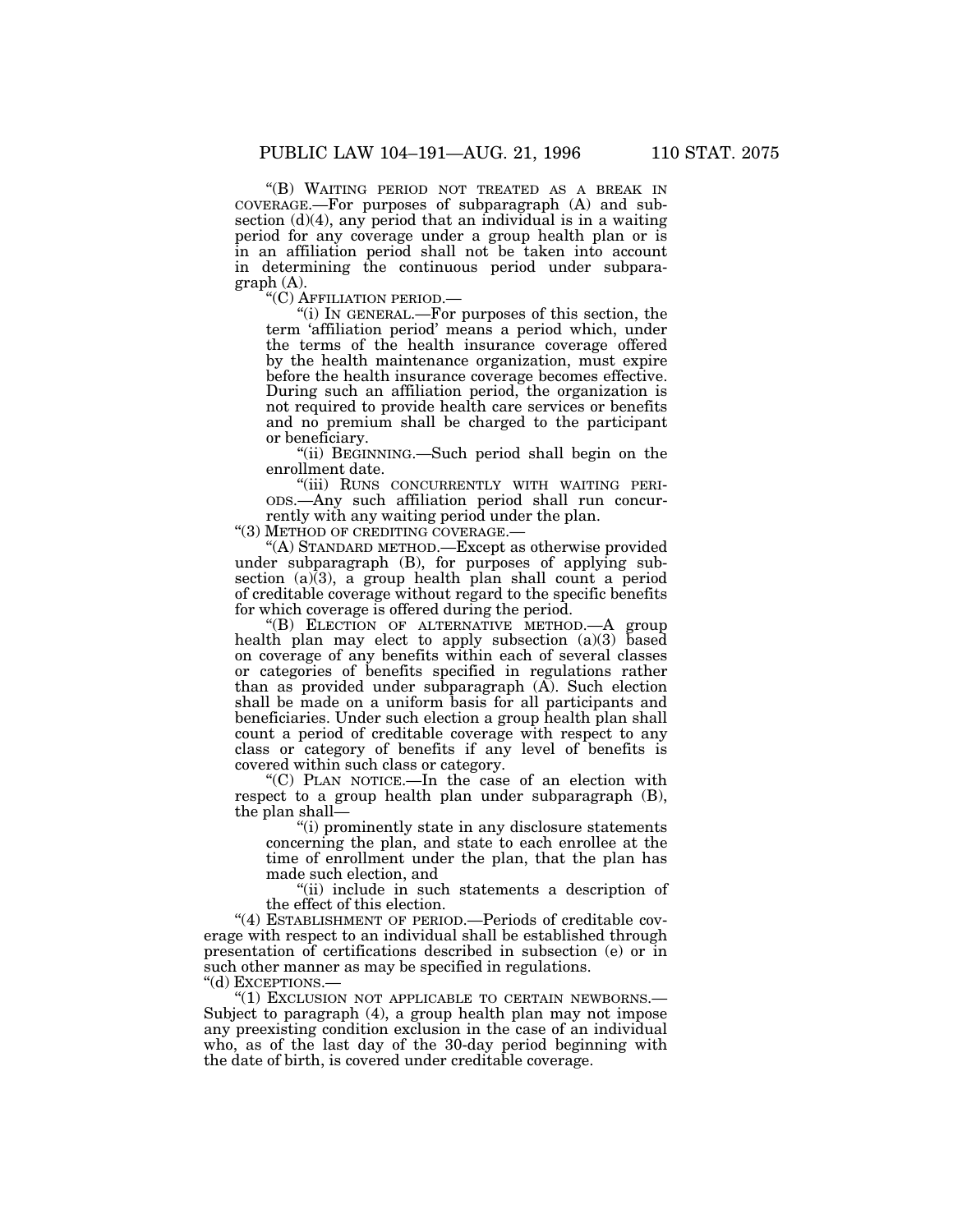"(2) EXCLUSION NOT APPLICABLE TO CERTAIN ADOPTED CHIL-DREN.—Subject to paragraph (4), a group health plan may not impose any preexisting condition exclusion in the case of a child who is adopted or placed for adoption before attaining 18 years of age and who, as of the last day of the 30-day period beginning on the date of the adoption or placement for adoption, is covered under creditable coverage. The previous sentence shall not apply to coverage before the date of such adoption or placement for adoption.

"(3) EXCLUSION NOT APPLICABLE TO PREGNANCY.—For purposes of this section, a group health plan may not impose any preexisting condition exclusion relating to pregnancy as a preexisting condition.

"(4) LOSS IF BREAK IN COVERAGE.—Paragraphs  $(1)$  and  $(2)$ shall no longer apply to an individual after the end of the first 63-day period during all of which the individual was not covered under any creditable coverage.

''(e) CERTIFICATIONS AND DISCLOSURE OF COVERAGE.—

''(1) REQUIREMENT FOR CERTIFICATION OF PERIOD OF CREDITABLE COVERAGE.—

''(A) IN GENERAL.—A group health plan shall provide the certification described in subparagraph (B)—

"(i) at the time an individual ceases to be covered under the plan or otherwise becomes covered under a COBRA continuation provision,

"(ii) in the case of an individual becoming covered under such a provision, at the time the individual ceases to be covered under such provision, and

"(iii) on the request on behalf of an individual made not later than 24 months after the date of cessation of the coverage described in clause (i) or (ii), whichever is later.

The certification under clause (i) may be provided, to the extent practicable, at a time consistent with notices required under any applicable COBRA continuation provision.

''(B) CERTIFICATION.—The certification described in this subparagraph is a written certification of—

''(i) the period of creditable coverage of the individual under such plan and the coverage under such COBRA continuation provision, and

"(ii) the waiting period (if any) (and affiliation period, if applicable) imposed with respect to the individual for any coverage under such plan.

''(C) ISSUER COMPLIANCE.—To the extent that medical care under a group health plan consists of health insurance coverage offered in connection with the plan, the plan is deemed to have satisfied the certification requirement under this paragraph if the issuer provides for such certification in accordance with this paragraph.

"(2) DISCLOSURE OF INFORMATION ON PREVIOUS BENEFITS.-

''(A) IN GENERAL.—In the case of an election described in subsection  $(c)(3)(B)$  by a group health plan, if the plan enrolls an individual for coverage under the plan and the individual provides a certification of coverage of the individual under paragraph (1)—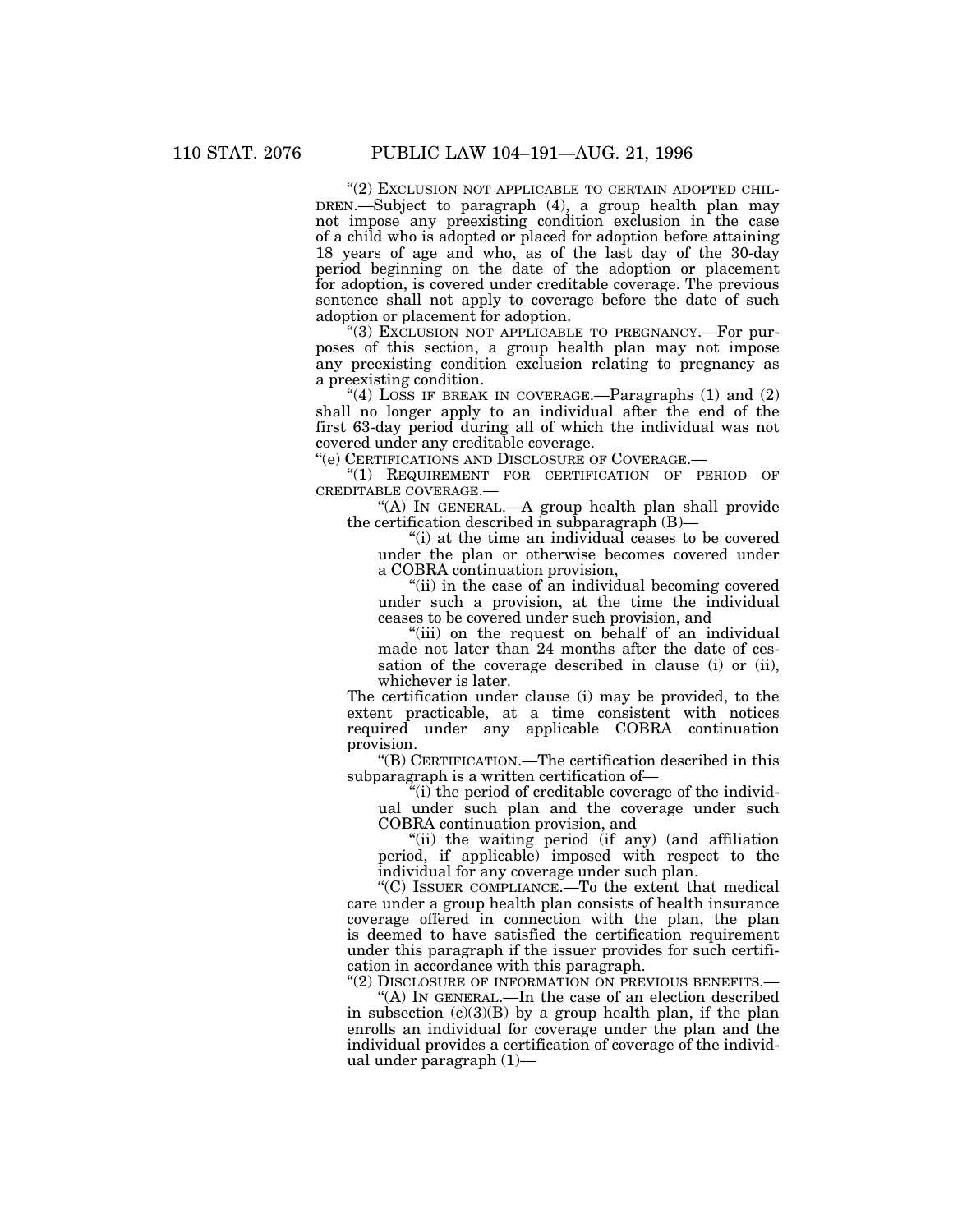"(i) upon request of such plan, the entity which issued the certification provided by the individual shall promptly disclose to such requesting plan information on coverage of classes and categories of health benefits available under such entity's plan, and

''(ii) such entity may charge the requesting plan or issuer for the reasonable cost of disclosing such information.

''(3) REGULATIONS.—The Secretary shall establish rules to prevent an entity's failure to provide information under paragraph (1) or (2) with respect to previous coverage of an individual from adversely affecting any subsequent coverage of the individual under another group health plan or health insurance coverage.

''(f) SPECIAL ENROLLMENT PERIODS.—

''(1) INDIVIDUALS LOSING OTHER COVERAGE.—A group health plan shall permit an employee who is eligible, but not enrolled, for coverage under the terms of the plan (or a dependent of such an employee if the dependent is eligible, but not enrolled, for coverage under such terms) to enroll for coverage under the terms of the plan if each of the following conditions is met:

"(A) The employee or dependent was covered under a group health plan or had health insurance coverage at the time coverage was previously offered to the employee or individual.

''(B) The employee stated in writing at such time that coverage under a group health plan or health insurance coverage was the reason for declining enrollment, but only if the plan sponsor (or the health insurance issuer offering health insurance coverage in connection with the plan) required such a statement at such time and provided the employee with notice of such requirement (and the consequences of such requirement) at such time.

''(C) The employee's or dependent's coverage described in subparagraph (A)—

''(i) was under a COBRA continuation provision and the coverage under such provision was exhausted; or

"(ii) was not under such a provision and either the coverage was terminated as a result of loss of eligibility for the coverage (including as a result of legal separation, divorce, death, termination of employment, or reduction in the number of hours of employment) or employer contributions toward such coverage were terminated.

''(D) Under the terms of the plan, the employee requests such enrollment not later than 30 days after the date of exhaustion of coverage described in subparagraph  $(C)(i)$  or termination of coverage or employer contribution described in subparagraph (C)(ii).

''(2) FOR DEPENDENT BENEFICIARIES.—

''(A) IN GENERAL.—If—

''(i) a group health plan makes coverage available with respect to a dependent of an individual,

"(ii) the individual is a participant under the plan (or has met any waiting period applicable to becoming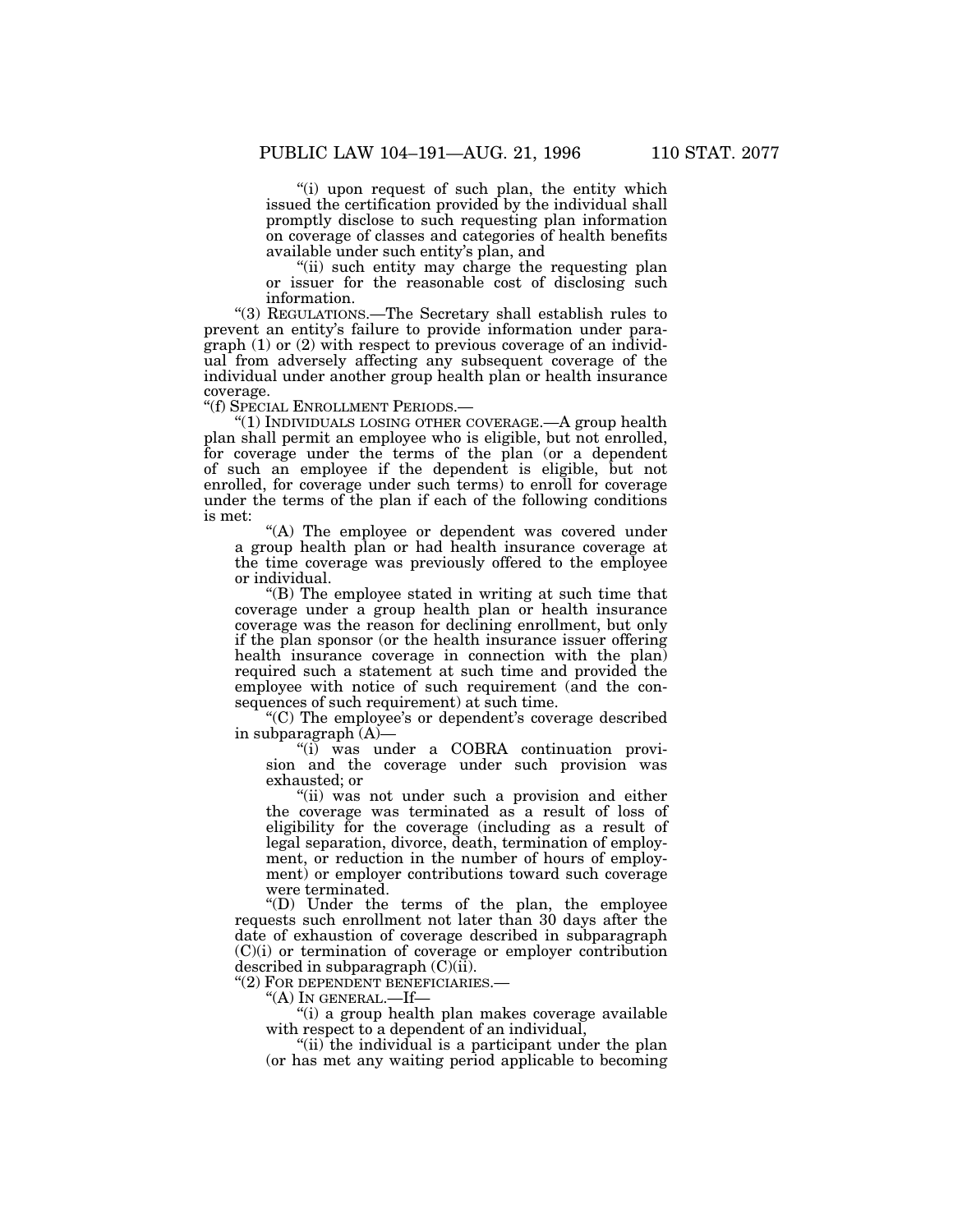a participant under the plan and is eligible to be enrolled under the plan but for a failure to enroll during a previous enrollment period), and

''(iii) a person becomes such a dependent of the individual through marriage, birth, or adoption or placement for adoption,

the group health plan shall provide for a dependent special enrollment period described in subparagraph (B) during which the person (or, if not otherwise enrolled, the individual) may be enrolled under the plan as a dependent of the individual, and in the case of the birth or adoption of a child, the spouse of the individual may be enrolled as a dependent of the individual if such spouse is otherwise eligible for coverage.

''(B) DEPENDENT SPECIAL ENROLLMENT PERIOD.—The dependent special enrollment period under this subparagraph shall be a period of not less than 30 days and shall begin on the later of—

''(i) the date dependent coverage is made available, or

''(ii) the date of the marriage, birth, or adoption or placement for adoption (as the case may be) described in subparagraph (A)(iii).

''(C) NO WAITING PERIOD.—If an individual seeks coverage of a dependent during the first 30 days of such a dependent special enrollment period, the coverage of the dependent shall become effective—

"(i) in the case of marriage, not later than the first day of the first month beginning after the date the completed request for enrollment is received;

" $(ii)$  in the case of a dependent's birth, as of the date of such birth; or

"(iii) in the case of a dependent's adoption or placement for adoption, the date of such adoption or placement for adoption.

#### **''SEC. 9802. PROHIBITING DISCRIMINATION AGAINST INDIVIDUAL PARTICIPANTS AND BENEFICIARIES BASED ON HEALTH STATUS.**

''(a) IN ELIGIBILITY TO ENROLL.—

"(1) In GENERAL.—Subject to paragraph  $(2)$ , a group health plan may not establish rules for eligibility (including continued eligibility) of any individual to enroll under the terms of the plan based on any of the following factors in relation to the individual or a dependent of the individual:

''(A) Health status.

''(B) Medical condition (including both physical and mental illnesses).

''(C) Claims experience.

''(D) Receipt of health care.

"(E) Medical history.

''(F) Genetic information.

''(G) Evidence of insurability (including conditions arising out of acts of domestic violence).

''(H) Disability.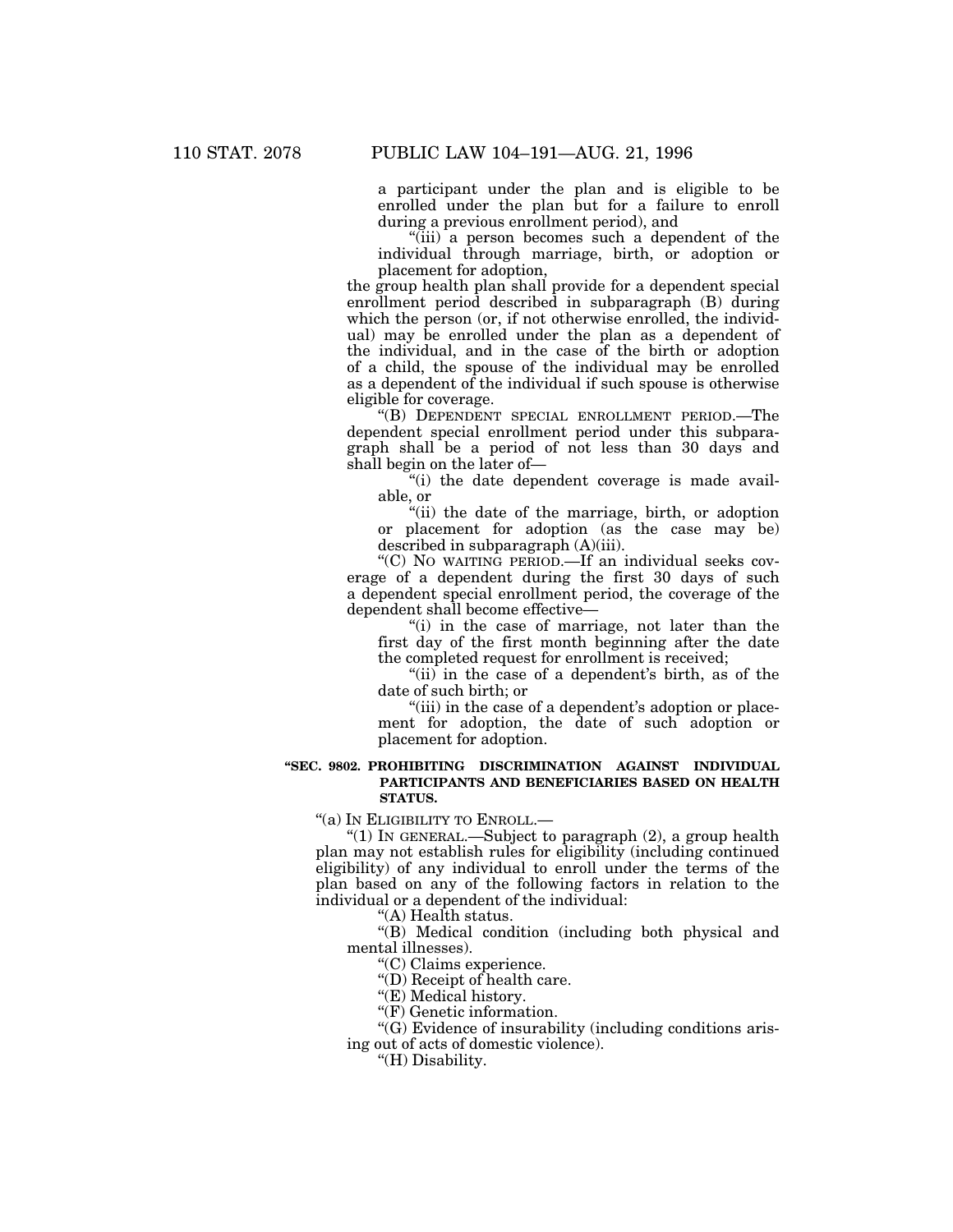"(2) NO APPLICATION TO BENEFITS OR EXCLUSIONS.—To the extent consistent with section 9801, paragraph (1) shall not be construed—

''(A) to require a group health plan to provide particular benefits (or benefits with respect to a specific procedure, treatment, or service) other than those provided under the terms of such plan; or

 $H(B)$  to prevent such a plan from establishing limitations or restrictions on the amount, level, extent, or nature of the benefits or coverage for similarly situated individuals enrolled in the plan or coverage.

"(3) CONSTRUCTION.-For purposes of paragraph (1), rules for eligibility to enroll under a plan include rules defining any applicable waiting periods for such enrollment.

''(b) IN PREMIUM CONTRIBUTIONS.—

''(1) IN GENERAL.—A group health plan may not require any individual (as a condition of enrollment or continued enrollment under the plan) to pay a premium or contribution which is greater than such premium or contribution for a similarly situated individual enrolled in the plan on the basis of any factor described in subsection  $(a)(1)$  in relation to the individual or to an individual enrolled under the plan as a dependent of the individual.

" $(2)$  CONSTRUCTION.—Nothing in paragraph  $(1)$  shall be construed—

''(A) to restrict the amount that an employer may be charged for coverage under a group health plan; or

 $\mathcal{F}(B)$  to prevent a group health plan from establishing premium discounts or rebates or modifying otherwise applicable copayments or deductibles in return for adherence to programs of health promotion and disease prevention.

### **''SEC. 9803. GUARANTEED RENEWABILITY IN MULTIEMPLOYER PLANS MULTIPLE EMPLOYER WELFARE ARRANGEMENTS.**

"(a) IN GENERAL.—A group health plan which is a multiemployer plan (as defined in section  $414(\hat{f})$ ) or which is a multiple employer welfare arrangement may not deny an employer continued access to the same or different coverage under such plan, other than—

''(1) for nonpayment of contributions;

"(2) for fraud or other intentional misrepresentation of material fact by the employer;

''(3) for noncompliance with material plan provisions;

"(4) because the plan is ceasing to offer any coverage in a geographic area;

"(5) in the case of a plan that offers benefits through a network plan, because there is no longer any individual enrolled through the employer who lives, resides, or works in the service area of the network plan and the plan applies this paragraph uniformly without regard to the claims experience of employers or a factor described in section  $9802(a)(1)$ in relation to such individuals or their dependents; or

''(6) for failure to meet the terms of an applicable collective bargaining agreement, to renew a collective bargaining or other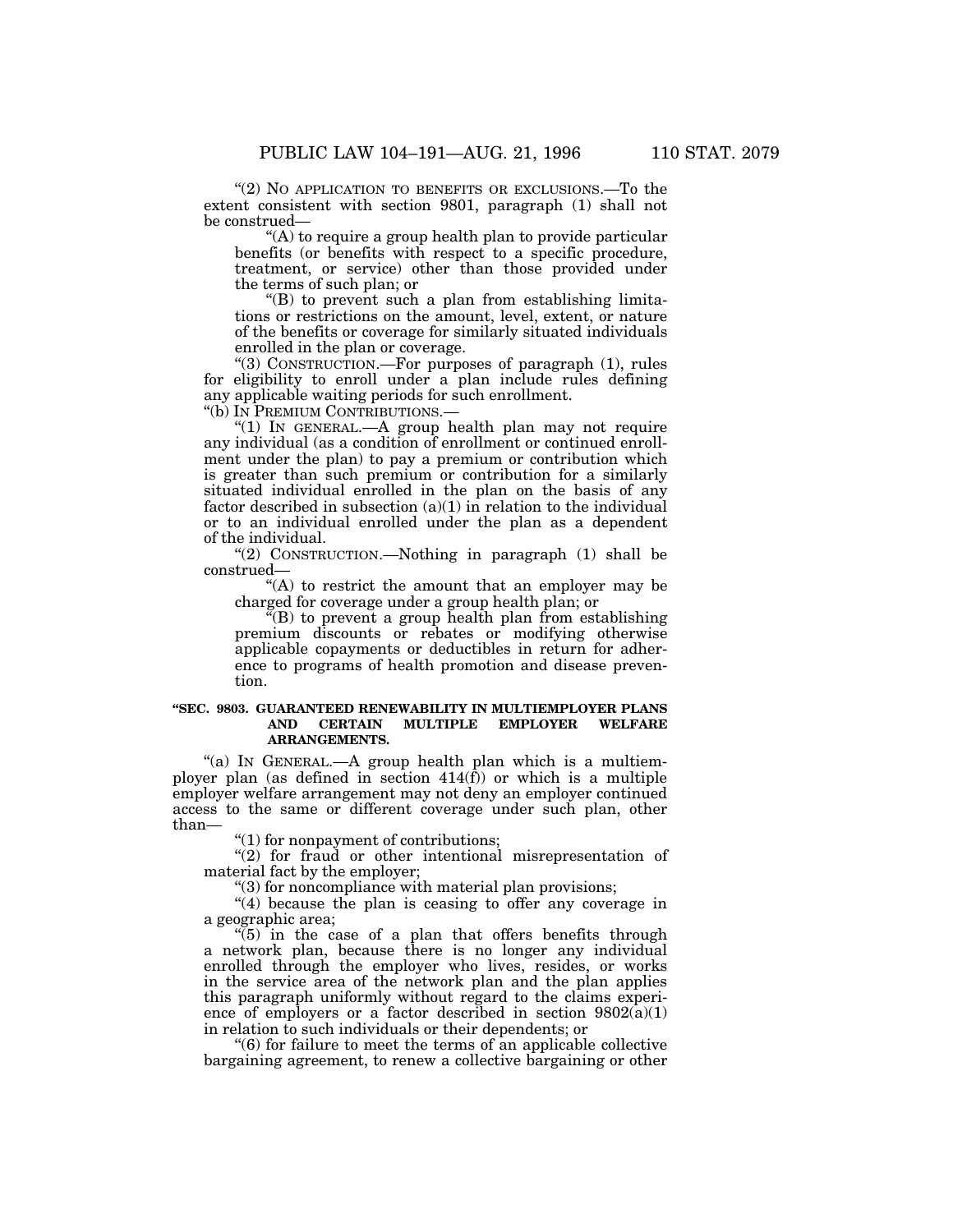agreement requiring or authorizing contributions to the plan, or to employ employees covered by such an agreement.

''(b) MULTIPLE EMPLOYER WELFARE ARRANGEMENT.—For purposes of subsection (a), the term 'multiple employer welfare arrangement' has the meaning given such term by section 3(40) of the Employee Retirement Income Security Act of 1974, as in effect on the date of the enactment of this section.

### **''SEC. 9804. GENERAL EXCEPTIONS.**

"(a) EXCEPTION FOR CERTAIN PLANS.—The requirements of this chapter shall not apply to—

''(1) any governmental plan, and

"(2) any group health plan for any plan year if, on the first day of such plan year, such plan has less than 2 participants who are current employees.

"(b) EXCEPTION FOR CERTAIN BENEFITS.—The requirements of this chapter shall not apply to any group health plan in relation to its provision of excepted benefits described in section  $9805(c)(1)$ .

"(c) EXCEPTION FOR CERTAIN BENEFITS IF CERTAIN CONDITIONS  $MET.$ —

" $(1)$  LIMITED, EXCEPTED BENEFITS.—The requirements of this chapter shall not apply to any group health plan in relation to its provision of excepted benefits described in section  $9805(c)(\bar{2})$  if the benefits—

''(A) are provided under a separate policy, certificate, or contract of insurance; or

''(B) are otherwise not an integral part of the plan. "(2) NONCOORDINATED, EXCEPTED BENEFITS.—The requirements of this chapter shall not apply to any group health plan in relation to its provision of excepted benefits described in section 9805(c)(3) if all of the following conditions are met:

"(A) The benefits are provided under a separate policy, certificate, or contract of insurance.

''(B) There is no coordination between the provision of such benefits and any exclusion of benefits under any group health plan maintained by the same plan sponsor.

 $\mathcal{C}(C)$  Such benefits are paid with respect to an event without regard to whether benefits are provided with respect to such an event under any group health plan maintained by the same plan sponsor.

''(3) SUPPLEMENTAL EXCEPTED BENEFITS.—The requirements of this chapter shall not apply to any group health plan in relation to its provision of excepted benefits described in section  $9805(c)(4)$  if the benefits are provided under a separate policy, certificate, or contract of insurance.

### **''SEC. 9805. DEFINITIONS.**

"(a) GROUP HEALTH PLAN.—For purposes of this chapter, the term 'group health plan' has the meaning given to such term by section  $5000(b)(1)$ .

''(b) DEFINITIONS RELATING TO HEALTH INSURANCE.—For purposes of this chapter—<br>"(1) HEALTH INSURANCE COVERAGE.—

"(A) In GENERAL.—Except as provided in subparagraph (B), the term 'health insurance coverage' means benefits consisting of medical care (provided directly, through insurance or reimbursement, or otherwise) under any hospital or medical service policy or certificate, hospital or medical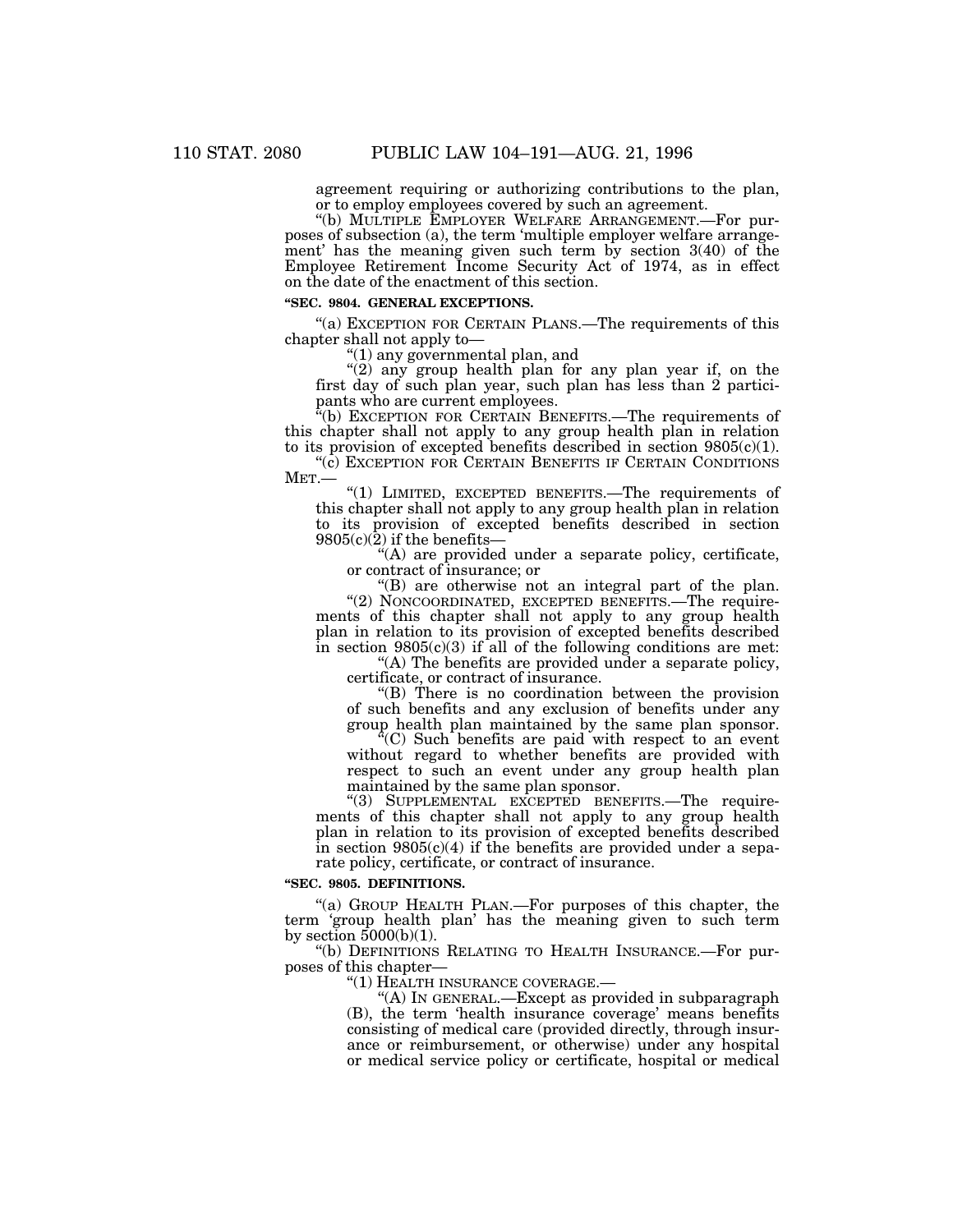service plan contract, or health maintenance organization contract offered by a health insurance issuer.

''(B) NO APPLICATION TO CERTAIN EXCEPTED BENEFITS.— In applying subparagraph (A), excepted benefits described in subsection  $(c)(1)$  shall not be treated as benefits consisting of medical care.

" $(2)$  HEALTH INSURANCE ISSUER.—The term 'health insurance issuer' means an insurance company, insurance service, or insurance organization (including a health maintenance organization, as defined in paragraph (3)) which is licensed to engage in the business of insurance in a State and which is subject to State law which regulates insurance (within the meaning of section 514(b)(2) of the Employee Retirement Income Security Act of 1974, as in effect on the date of the enactment of this section). Such term does not include a group health plan.

 $\sqrt[4]{(3)}$  HEALTH MAINTENANCE ORGANIZATION.—The term 'health maintenance organization' means—

''(A) a federally qualified health maintenance organization (as defined in section 1301(a) of the Public Health Service Act (42 U.S.C. 300e(a))),

''(B) an organization recognized under State law as a health maintenance organization, or

''(C) a similar organization regulated under State law for solvency in the same manner and to the same extent as such a health maintenance organization.

''(c) EXCEPTED BENEFITS.—For purposes of this chapter, the term 'excepted benefits' means benefits under one or more (or any combination thereof) of the following:

"(1) BENEFITS NOT SUBJECT TO REQUIREMENTS.-

"(A) Coverage only for accident, or disability income insurance, or any combination thereof.

''(B) Coverage issued as a supplement to liability insurance.

''(C) Liability insurance, including general liability insurance and automobile liability insurance.

''(D) Workers' compensation or similar insurance.

''(E) Automobile medical payment insurance.

"(F) Credit-only insurance.

''(G) Coverage for on-site medical clinics.

"(H) Other similar insurance coverage, specified in regulations, under which benefits for medical care are secondary or incidental to other insurance benefits.

"(2) BENEFITS NOT SUBJECT TO REQUIREMENTS IF OFFERED SEPARATELY.—

''(A) Limited scope dental or vision benefits.

"(B) Benefits for long-term care, nursing home care, home health care, community-based care, or any combination thereof.

''(C) Such other similar, limited benefits as are specified in regulations.

"(3) BENEFITS NOT SUBJECT TO REQUIREMENTS IF OFFERED AS INDEPENDENT, NONCOORDINATED BENEFITS.—

"(A) Coverage only for a specified disease or illness.

''(B) Hospital indemnity or other fixed indemnity insurance.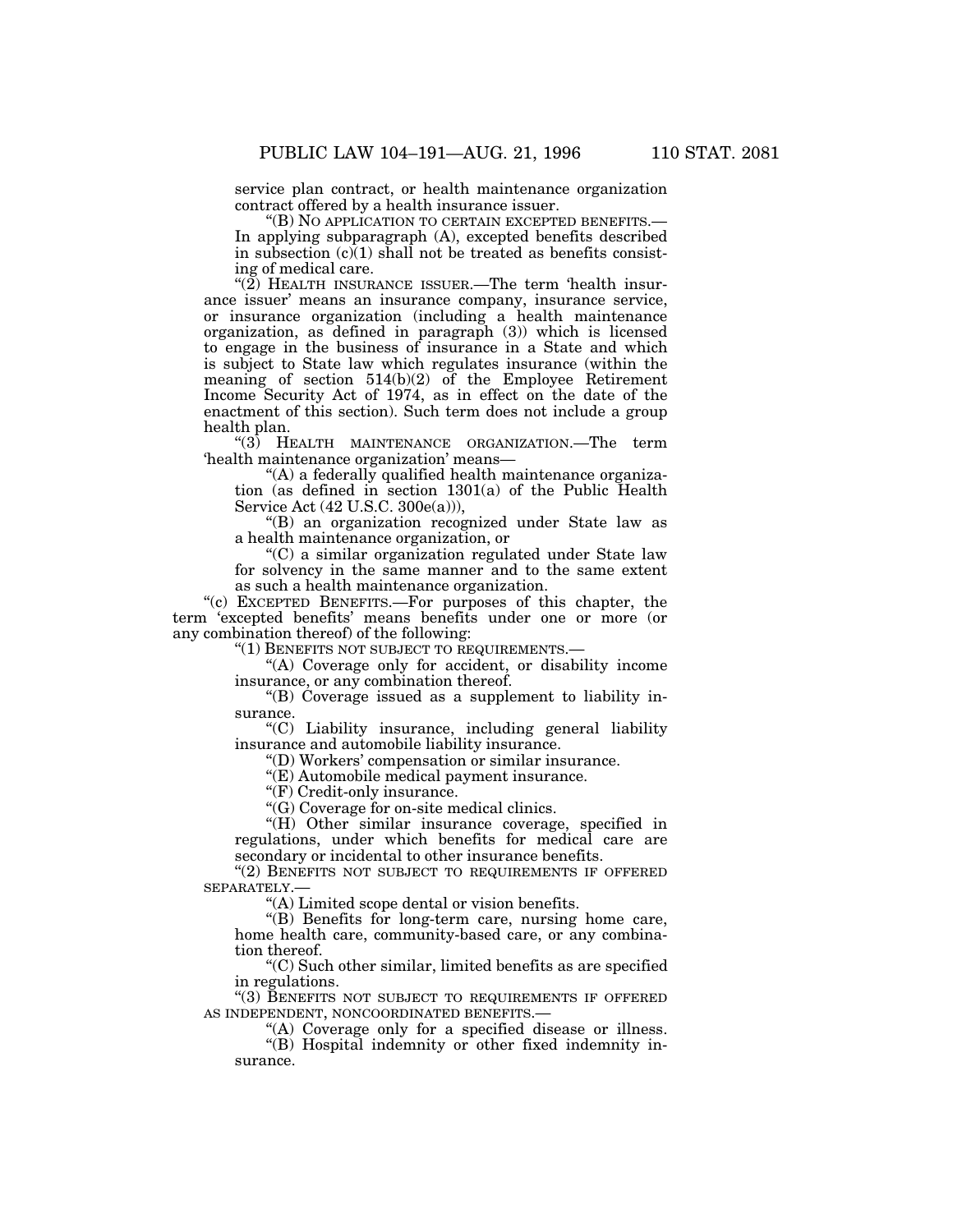"(4) BENEFITS NOT SUBJECT TO REQUIREMENTS IF OFFERED AS SEPARATE INSURANCE POLICY.—Medicare supplemental health insurance (as defined under section  $1882(g)(1)$  of the Social Security Act), coverage supplemental to the coverage provided under chapter 55 of title 10, United States Code, and similar supplemental coverage provided to coverage under a group health plan.

''(d) OTHER DEFINITIONS.—For purposes of this chapter—

''(1) COBRA CONTINUATION PROVISION.—The term 'COBRA continuation provision' means any of the following:

"(A) Section 4980B, other than subsection  $(f)(1)$  thereof insofar as it relates to pediatric vaccines.

"(B) Part  $6$  of subtitle  $B$  of title I of the Employee Retirement Income Security Act of 1974 (29 U.S.C. 1161 et seq.), other than section 609 of such Act.

 $\operatorname{C}(\operatorname{C})$  Title XXII of the Public Health Service Act.

''(2) GOVERNMENTAL PLAN.—The term 'governmental plan' has the meaning given such term by section 414(d).

"(3) MEDICAL CARE.—The term 'medical care' has the meaning given such term by section 213(d) determined without regard to—

"(A) paragraph  $(1)(C)$  thereof, and

"(B) so much of paragraph  $(1)(D)$  thereof as relates to qualified long-term care insurance.

"(4) NETWORK PLAN.—The term 'network plan' means health insurance coverage of a health insurance issuer under which the financing and delivery of medical care are provided, in whole or in part, through a defined set of providers under contract with the issuer.

''(5) PLACED FOR ADOPTION DEFINED.—The term 'placement', or being 'placed', for adoption, in connection with any placement for adoption of a child with any person, means the assumption and retention by such person of a legal obligation for total or partial support of such child in anticipation of adoption of such child. The child's placement with such person terminates upon the termination of such legal obligation.

### **''SEC. 9806. REGULATIONS.**

''The Secretary, consistent with section 104 of the Health Care Portability and Accountability Act of 1996, may promulgate such regulations as may be necessary or appropriate to carry out the provisions of this chapter. The Secretary may promulgate any interim final rules as the Secretary determines are appropriate to carry out this chapter.''.

(b) CLERICAL AMENDMENT.—The table of subtitles of such Code is amended by adding at the end the following new item:

''Subtitle K. Group health plan portability, access, and renewability requirements.''.

(c) EFFECTIVE DATE.— (1) IN GENERAL.—The amendments made by this section shall apply to plan years beginning after June 30, 1997.

(A) PERIOD OF COVERAGE.—<br>(i) IN GENERAL.—Subject to clause (ii), no period before July 1, 1996, shall be taken into account under chapter 100 of the Internal Revenue Code of 1986 (as added by this section) in determining creditable coverage.

26 USC 9801 note.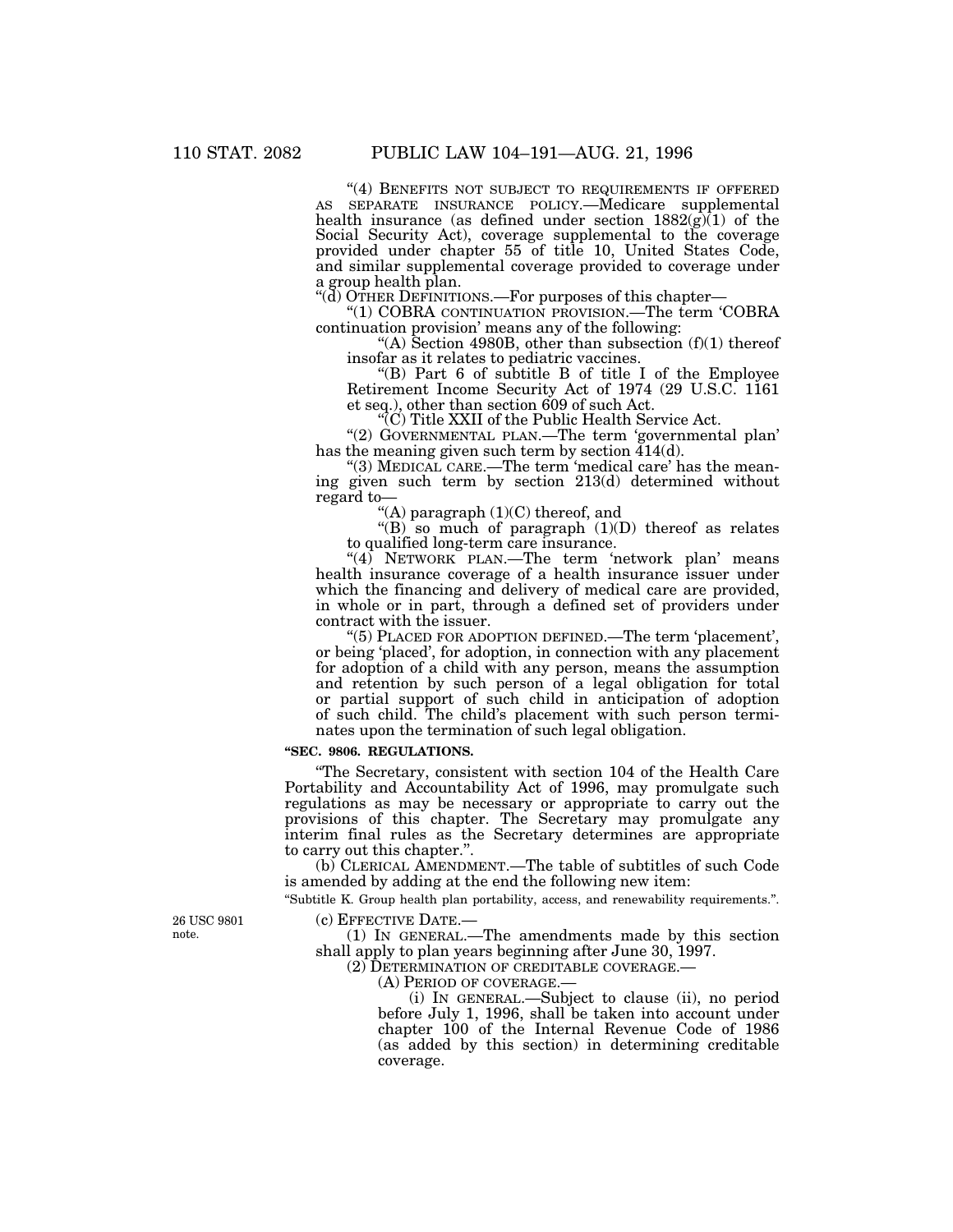(ii) SPECIAL RULE FOR CERTAIN PERIODS.—The Secretary of the Treasury, consistent with section 104, shall provide for a process whereby individuals who need to establish creditable coverage for periods before July 1, 1996, and who would have such coverage credited but for clause (i) may be given credit for creditable coverage for such periods through the presentation of documents or other means.

(B) CERTIFICATIONS, ETC.—

(i) IN GENERAL.—Subject to clauses (ii) and (iii), subsection (e) of section 9801 of the Internal Revenue Code of 1986 (as added by this section) shall apply to events occurring after June 30, 1996.

(ii) NO CERTIFICATION REQUIRED TO BE PROVIDED BEFORE JUNE 1, 1997.—In no case is a certification required to be provided under such subsection before June 1, 1997.

(iii) CERTIFICATION ONLY ON WRITTEN REQUEST FOR EVENTS OCCURRING BEFORE OCTOBER 1, 1996.—In the case of an event occurring after June 30, 1996, and before October 1, 1996, a certification is not required to be provided under such subsection unless an individual (with respect to whom the certification is otherwise required to be made) requests such certification in writing.

(C) TRANSITIONAL RULE.—In the case of an individual who seeks to establish creditable coverage for any period for which certification is not required because it relates to an event occurring before June 30, 1996—

(i) the individual may present other credible evidence of such coverage in order to establish the period of creditable coverage; and

(ii) a group health plan and a health insurance issuer shall not be subject to any penalty or enforcement action with respect to the plan's or issuer's crediting (or not crediting) such coverage if the plan or issuer has sought to comply in good faith with the applicable requirements under the amendments made by this section.

(3) SPECIAL RULE FOR COLLECTIVE BARGAINING AGREE-MENTS.—Except as provided in paragraph (2), in the case of a group health plan maintained pursuant to 1 or more collective bargaining agreements between employee representatives and one or more employers ratified before the date of the enactment of this Act, the amendments made by this section shall not apply to plan years beginning before the later of—

(A) the date on which the last of the collective bargaining agreements relating to the plan terminates (determined without regard to any extension thereof agreed to after the date of the enactment of this Act), or

(B) July 1, 1997.

For purposes of subparagraph (A), any plan amendment made pursuant to a collective bargaining agreement relating to the plan which amends the plan solely to conform to any requirement added by this section shall not be treated as a termination of such collective bargaining agreement.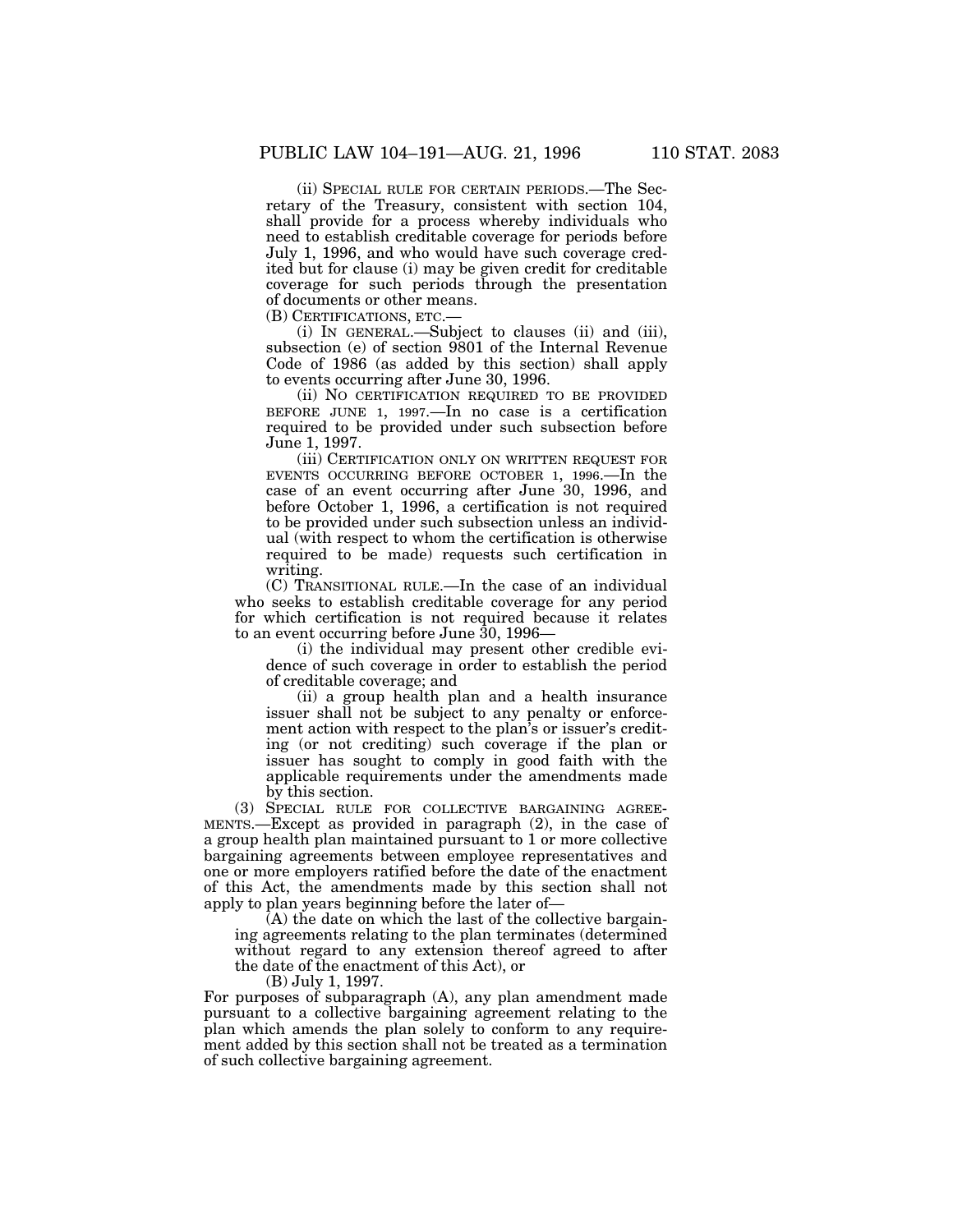(4) TIMELY REGULATIONS.—The Secretary of the Treasury, consistent with section 104, shall first issue by not later than April 1, 1997, such regulations as may be necessary to carry out the amendments made by this section.

(5) LIMITATION ON ACTIONS.—No enforcement action shall be taken, pursuant to the amendments made by this section, against a group health plan or health insurance issuer with respect to a violation of a requirement imposed by such amendments before January 1, 1998, or, if later, the date of issuance of regulations referred to in paragraph (4), if the plan or issuer has sought to comply in good faith with such requirements.

### **SEC. 402. PENALTY ON FAILURE TO MEET CERTAIN GROUP HEALTH PLAN REQUIREMENTS.**

(a) IN GENERAL.—Chapter 43 of the Internal Revenue Code of 1986 (relating to qualified pension, etc., plans) is amended by adding after section 4980C the following new section:

### **''SEC. 4980D. FAILURE TO MEET CERTAIN GROUP HEALTH PLAN REQUIREMENTS.**

"(a) GENERAL RULE.-There is hereby imposed a tax on any failure of a group health plan to meet the requirements of chapter 100 (relating to group health plan portability, access, and renewability requirements).

"(b) AMOUNT OF TAX.-

"(1) IN GENERAL.—The amount of the tax imposed by subsection (a) on any failure shall be \$100 for each day in the noncompliance period with respect to each individual to whom such failure relates.

"(2) NONCOMPLIANCE PERIOD.—For purposes of this section, the term 'noncompliance period' means, with respect to any failure, the period—

''(A) beginning on the date such failure first occurs, and

''(B) ending on the date such failure is corrected.

"(3) MINIMUM TAX FOR NONCOMPLIANCE PERIOD WHERE FAILURE DISCOVERED AFTER NOTICE OF EXAMINATION.—Notwithstanding paragraphs (1) and (2) of subsection (c)—

 $\mathcal{F}(A)$  In GENERAL.—In the case of 1 or more failures with respect to an individual—

''(i) which are not corrected before the date a notice of examination of income tax liability is sent to the employer, and

"(ii) which occurred or continued during the period under examination,

the amount of tax imposed by subsection (a) by reason of such failures with respect to such individual shall not be less than the lesser of \$2,500 or the amount of tax which would be imposed by subsection (a) without regard to such paragraphs.

"(B) HIGHER MINIMUM TAX WHERE VIOLATIONS ARE MORE THAN DE MINIMIS.—To the extent violations for which any person is liable under subsection (e) for any year are more than de minimis, subparagraph (A) shall be applied by substituting '\$15,000' for '\$2,500' with respect to such person.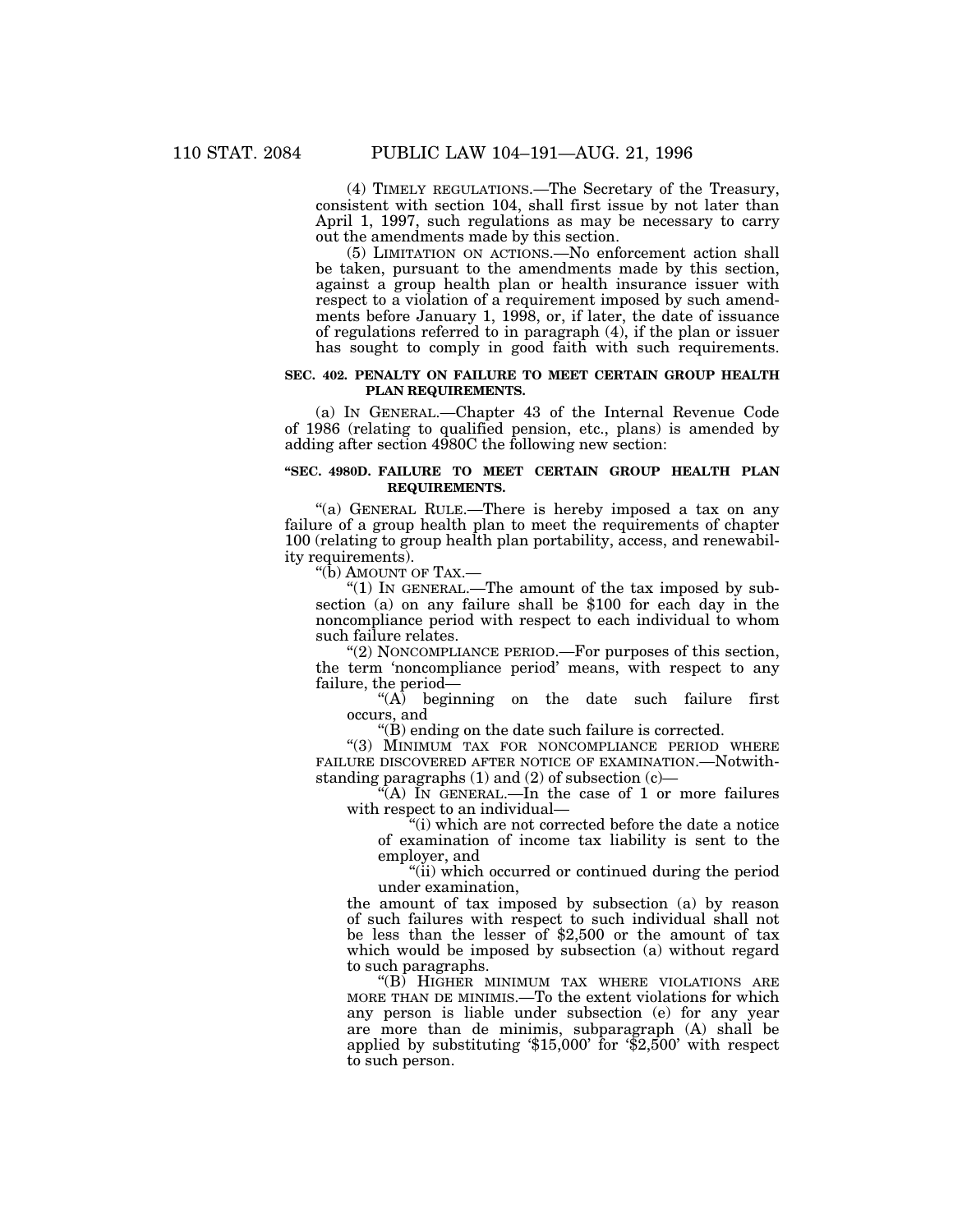''(C) EXCEPTION FOR CHURCH PLANS.—This paragraph shall not apply to any failure under a church plan (as defined in section 414(e)).

''(c) LIMITATIONS ON AMOUNT OF TAX.—

"(1) TAX NOT TO APPLY WHERE FAILURE NOT DISCOVERED EXERCISING REASONABLE DILIGENCE.—No tax shall be imposed by subsection (a) on any failure during any period for which it is established to the satisfaction of the Secretary that the person otherwise liable for such tax did not know, and exercising reasonable diligence would not have known, that such failure existed.

"(2) TAX NOT TO APPLY TO FAILURES CORRECTED WITHIN CERTAIN PERIODS.—No tax shall be imposed by subsection (a) on any failure if—

"(A) such failure was due to reasonable cause and not to willful neglect, and

 $\mathcal{L}(B)(i)$  in the case of a plan other than a church plan (as defined in section  $414(e)$ ), such failure is corrected during the 30-day period beginning on the first date the person otherwise liable for such tax knew, or exercising reasonable diligence would have known, that such failure existed, and

"(ii) in the case of a church plan (as so defined), such failure is corrected before the close of the correction period (determined under the rules of section  $414(e)(4)(C)$ ).

"(3) OVERALL LIMITATION FOR UNINTENTIONAL FAILURES.-In the case of failures which are due to reasonable cause and not to willful neglect—

''(A) SINGLE EMPLOYER PLANS.—

''(i) IN GENERAL.—In the case of failures with respect to plans other than specified multiple employer health plans, the tax imposed by subsection (a) for failures during the taxable year of the employer shall not exceed the amount equal to the lesser of—

''(I) 10 percent of the aggregate amount paid or incurred by the employer (or predecessor employer) during the preceding taxable year for group health plans, or

''(II) \$500,000.

"(ii) TAXABLE YEARS IN THE CASE OF CERTAIN CON-TROLLED GROUPS.—For purposes of this subparagraph, if not all persons who are treated as a single employer for purposes of this section have the same taxable year, the taxable years taken into account shall be determined under principles similar to the principles of section 1561.

''(B) SPECIFIED MULTIPLE EMPLOYER HEALTH PLANS.—

''(i) IN GENERAL.—In the case of failures with respect to a specified multiple employer health plan, the tax imposed by subsection (a) for failures during the taxable year of the trust forming part of such plan shall not exceed the amount equal to the lesser of—

''(I) 10 percent of the amount paid or incurred by such trust during such taxable year to provide medical care (as defined in section  $980\overline{5}(d)(3)$ )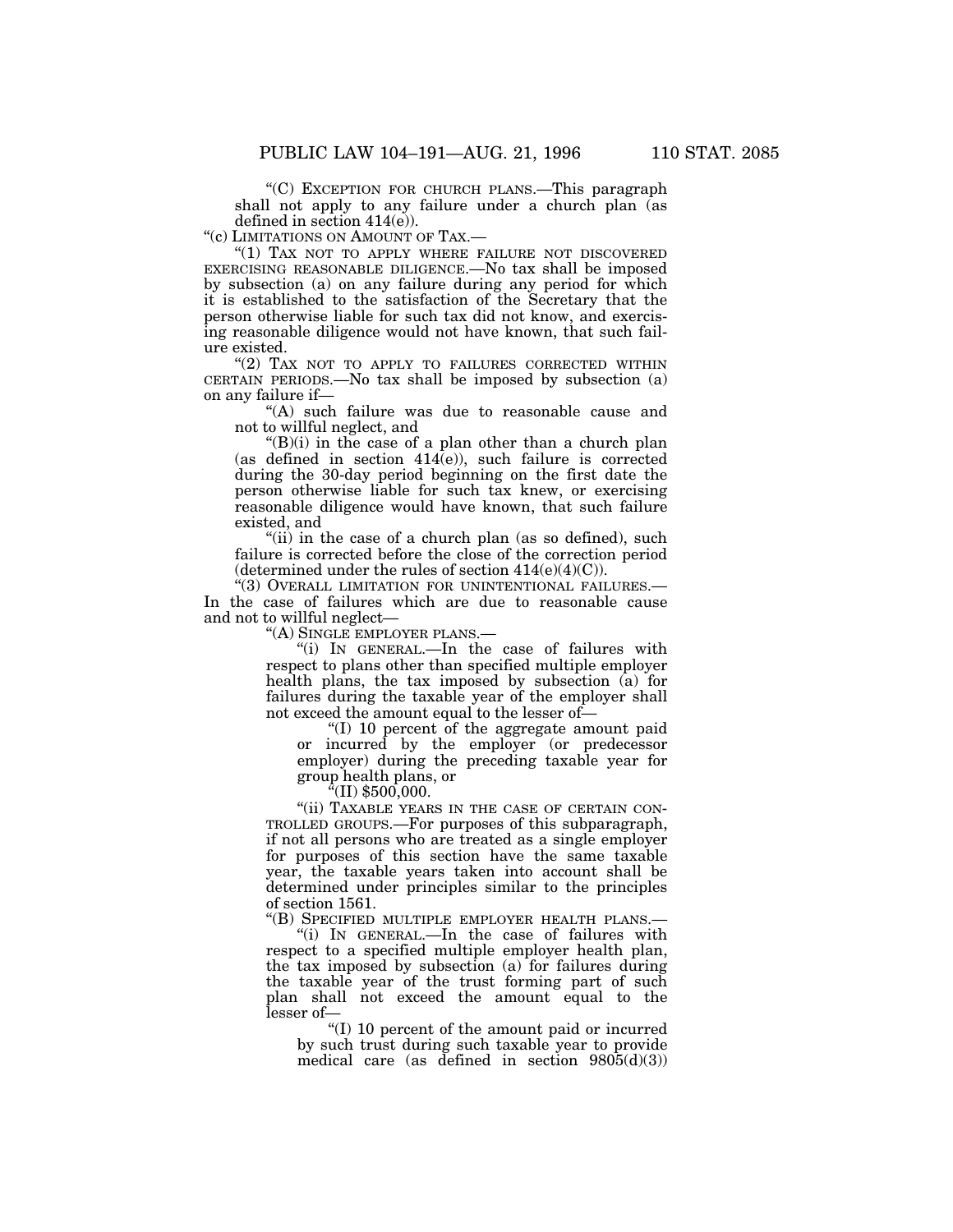directly or through insurance, reimbursement, or otherwise, or

''(II) \$500,000.

For purposes of the preceding sentence, all plans of which the same trust forms a part shall be treated as one plan.

''(ii) SPECIAL RULE FOR EMPLOYERS REQUIRED TO PAY TAX.—If an employer is assessed a tax imposed by subsection (a) by reason of a failure with respect to a specified multiple employer health plan, the limit shall be determined under subparagraph (A) (and not under this subparagraph) and as if such plan were not a specified multiple employer health plan.

"(4) WAIVER BY SECRETARY.—In the case of a failure which is due to reasonable cause and not to willful neglect, the Secretary may waive part or all of the tax imposed by subsection (a) to the extent that the payment of such tax would be excessive relative to the failure involved.

''(d) TAX NOT TO APPLY TO CERTAIN INSURED SMALL EMPLOYER PLANS.

''(1) IN GENERAL.—In the case of a group health plan of a small employer which provides health insurance coverage solely through a contract with a health insurance issuer, no tax shall be imposed by this section on the employer on any failure which is solely because of the health insurance coverage offered by such issuer.

''(2) SMALL EMPLOYER.—

"(A) IN GENERAL.—For purposes of paragraph  $(1)$ , the term 'small employer' means, with respect to a calendar year and a plan year, an employer who employed an average of at least 2 but not more than 50 employees on business days during the preceding calendar year and who employs at least 2 employees on the first day of the plan year. For purposes of the preceding sentence, all persons treated as a single employer under subsection  $(b)$ ,  $(c)$ ,  $(m)$ , or (o) of section 414 shall be treated as one employer.

''(B) EMPLOYERS NOT IN EXISTENCE IN PRECEDING YEAR.—In the case of an employer which was not in existence throughout the preceding calendar year, the determination of whether such employer is a small employer shall be based on the average number of employees that it is reasonably expected such employer will employ on business days in the current calendar year.

''(C) PREDECESSORS.—Any reference in this paragraph to an employer shall include a reference to any predecessor of such employer.

''(3) HEALTH INSURANCE COVERAGE; HEALTH INSURANCE ISSUER.—For purposes of paragraph (1), the terms 'health insurance coverage' and 'health insurance issuer' have the respective meanings given such terms by section 9805.

''(e) LIABILITY FOR TAX.—The following shall be liable for the tax imposed by subsection (a) on a failure:

 $(1)$  Except as otherwise provided in this subsection, the employer.

" $(2)$  In the case of a multiemployer plan, the plan.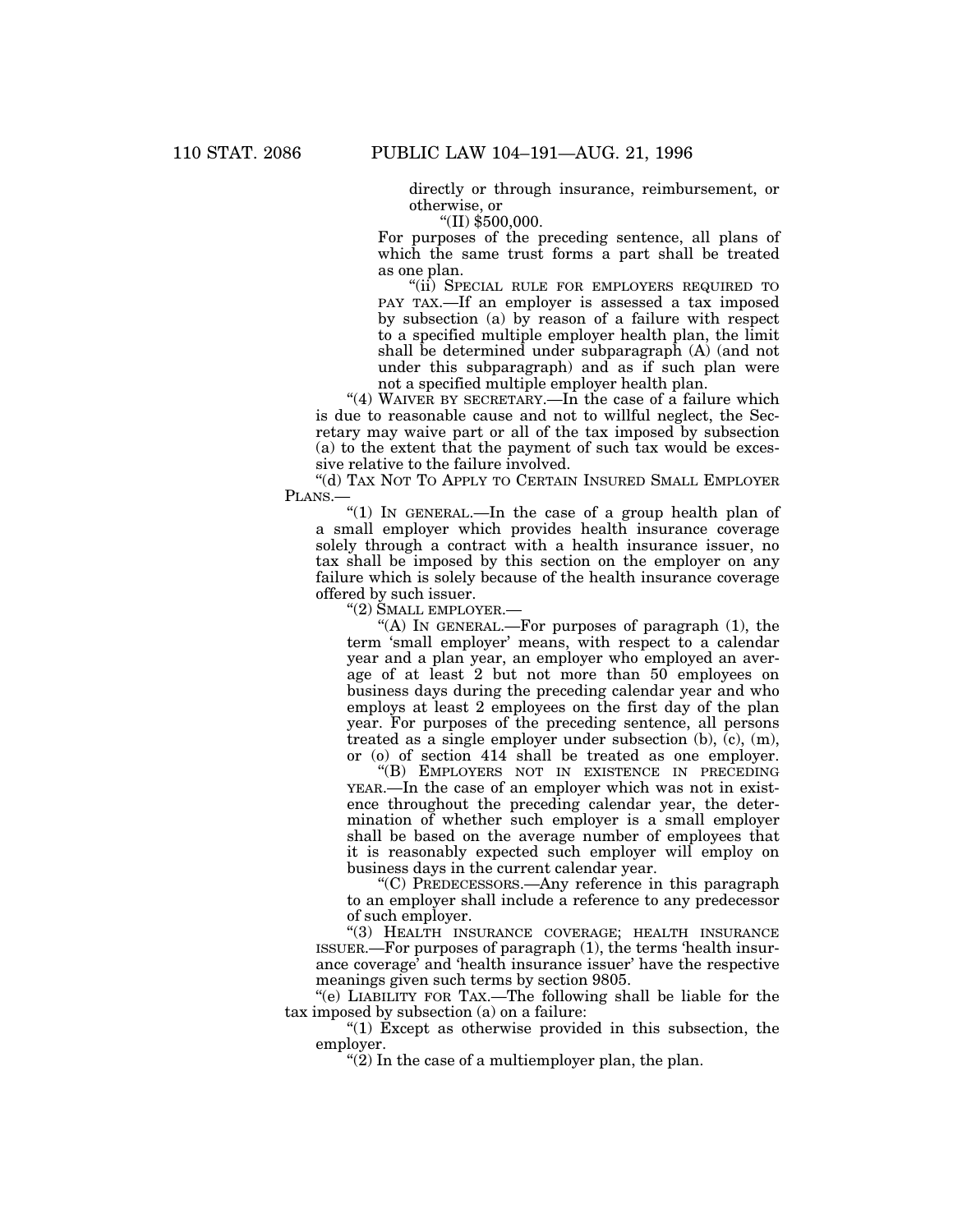" $(3)$  In the case of a failure under section 9803 (relating to guaranteed renewability) with respect to a plan described in subsection  $(f)(2)(B)$ , the plan.

''(f) DEFINITIONS.—For purposes of this section—

''(1) GROUP HEALTH PLAN.—The term 'group health plan' has the meaning given such term by section  $9805(a)$ .

"(2) SPECIFIED MULTIPLE EMPLOYER HEALTH PLAN.—The term 'specified multiple employer health plan' means a group health plan which is—

''(A) any multiemployer plan, or

''(B) any multiple employer welfare arrangement (as defined in section 3(40) of the Employee Retirement Income Security Act of 1974, as in effect on the date of the enactment of this section).

''(3) CORRECTION.—A failure of a group health plan shall be treated as corrected if—

"(A) such failure is retroactively undone to the extent possible, and

''(B) the person to whom the failure relates is placed in a financial position which is as good as such person would have been in had such failure not occurred.''.

(b) CLERICAL AMENDMENT.—The table of sections for chapter 43 of such Code is amended by adding after the item relating to section 4980C the following new item:

''Sec. 4980D. Failure to meet certain group health plan requirements.''.

(c) EFFECTIVE DATE.—The amendments made by this section 26 USC 4980D shall apply to failures under chapter 100 of the Internal Revenue note. Code of 1986 (as added by section 401 of this Act).

# **Subtitle B—Clarification of Certain Continuation Coverage Requirements**

### **SEC. 421. COBRA CLARIFICATIONS.**

(a) PUBLIC HEALTH SERVICE ACT.—

(1) PERIOD OF COVERAGE.—Section 2202(2) of the Public Health Service Act (42 U.S.C. 300bb–2(2)) is amended—

 $(A)$  in subparagraph  $(A)$ —

(i) by transferring the sentence immediately preceding clause (iv) so as to appear immediately following such clause (iv); and

(ii) in the last sentence (as so transferred)—

(I) by striking ''an individual'' and inserting "a qualified beneficiary";

(II) by striking ''at the time of a qualifying event described in section 2203(2)" and inserting ''at any time during the first 60 days of continuation coverage under this title'';

(III) by striking ''with respect to such event,''; and

(IV) by inserting ''(with respect to all qualified beneficiaries)" after "29 months";

 $(B)$  in subparagraph  $(D)(i)$ , by inserting before ", or" the following: ''(other than such an exclusion or limitation which does not apply to (or is satisfied by) such beneficiary by reason of chapter 100 of the Internal Revenue Code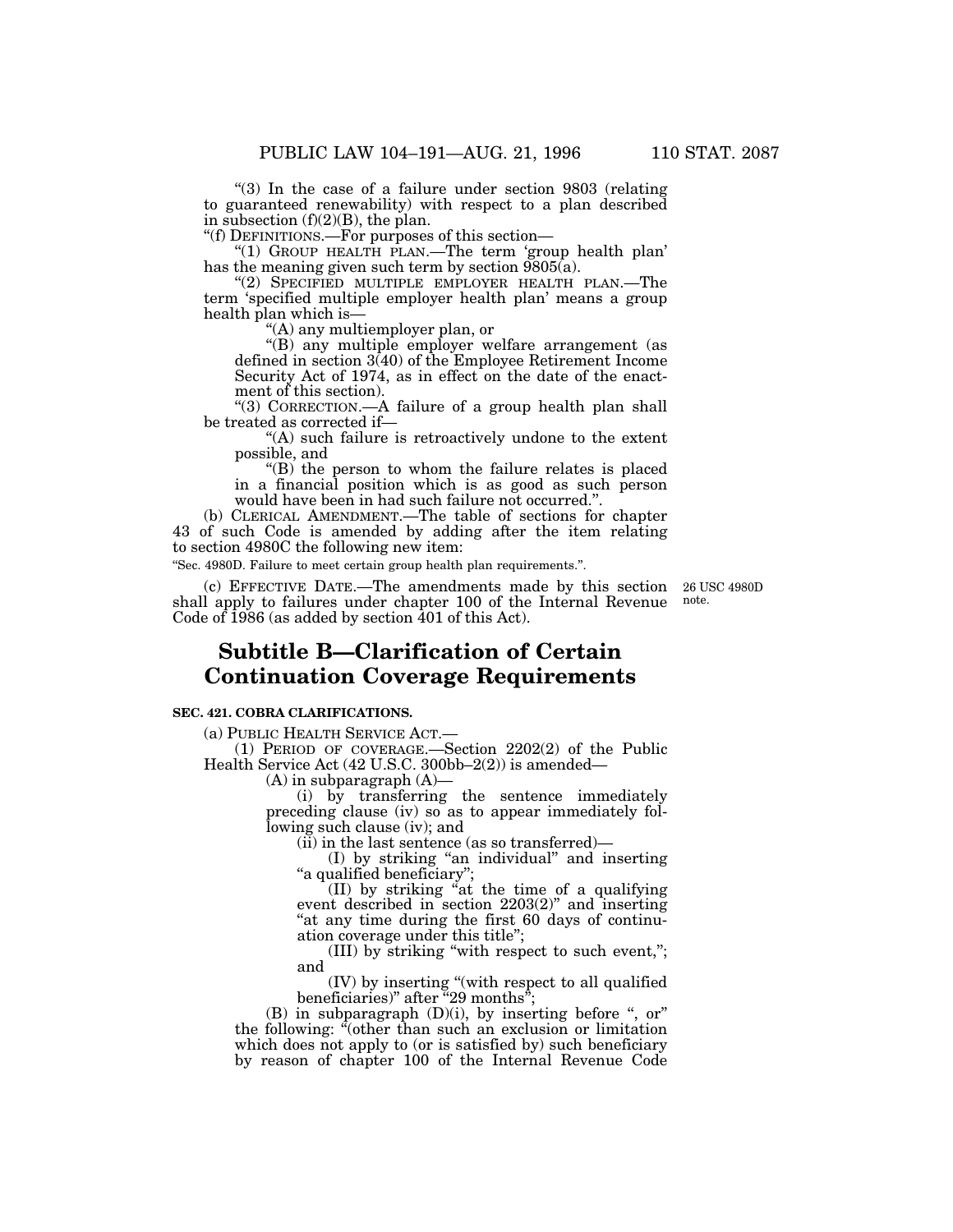of 1986, part 7 of subtitle B of title I of the Employee Retirement Income Security Act of 1974, or title XXVII of this Act)''; and

 $(C)$  in subparagraph  $(E)$ , by striking "at the time of a qualifying event described in section 2203(2)'' and inserting ''at any time during the first 60 days of continuation coverage under this title''.

(2) NOTICES.—Section 2206(3) of the Public Health Service Act  $(42 \text{ U.S.C. } 300 \text{ bb} - 6(3))$  is amended by striking "at the time of a qualifying event described in section  $2203(2)$ " and inserting "at any time during the first 60 days of continuation coverage under this title''.

(3) BIRTH OR ADOPTION OF A CHILD.—Section 2208(3)(A) of the Public Health Service Act (42 U.S.C. 300bb–8(3)(A)) is amended by adding at the end thereof the following new flush sentence:

''Such term shall also include a child who is born to or placed for adoption with the covered employee during the period of continuation coverage under this title.''.

(b) EMPLOYEE RETIREMENT INCOME SECURITY ACT OF 1974.— (1) PERIOD OF COVERAGE.—Section 602(2) of the Employee Retirement Income Security Act of 1974 (29 U.S.C.  $1162(2)$ ) is amended—

(A) in the last sentence of subparagraph (A)—

(i) by striking "an individual" and inserting "a qualified beneficiary'';

(ii) by striking ''at the time of a qualifying event described in section 603(2)'' and inserting ''at any time during the first 60 days of continuation coverage under this part'';

(iii) by striking ''with respect to such event''; and (iv) by inserting ''(with respect to all qualified beneficiaries)" after "29 months";

 $(B)$  in subparagraph  $(D)(i)$ , by inserting before ", or" the following: "(other than such an exclusion or limitation which does not apply to (or is satisfied by) such beneficiary by reason of chapter 100 of the Internal Revenue Code of 1986, part 7 of this subtitle, or title XXVII of the Public Health Service Act)''; and

 $(C)$  in subparagraph  $(E)$ , by striking "at the time of a qualifying event described in section  $603(2)$ " and inserting "at any time during the first 60 days of continuation coverage under this part''.

(2) NOTICES.—Section 606(a)(3) of the Employee Retirement Income Security Act of 1974 (29 U.S.C. 1166 $(a)(3)$ ) is amended by striking ''at the time of a qualifying event described in section 603(2)" and inserting "at any time during the first 60 days of continuation coverage under this part''.

(3) BIRTH OR ADOPTION OF A CHILD.—Section  $607(3)(A)$  of the Employee Retirement Income Security Act of 1974 (29 U.S.C.  $1167(3)$  is amended by adding at the end thereof the following new flush sentence:

''Such term shall also include a child who is born to or placed for adoption with the covered employee during the period of continuation coverage under this part.".

(c) INTERNAL REVENUE CODE OF 1986.—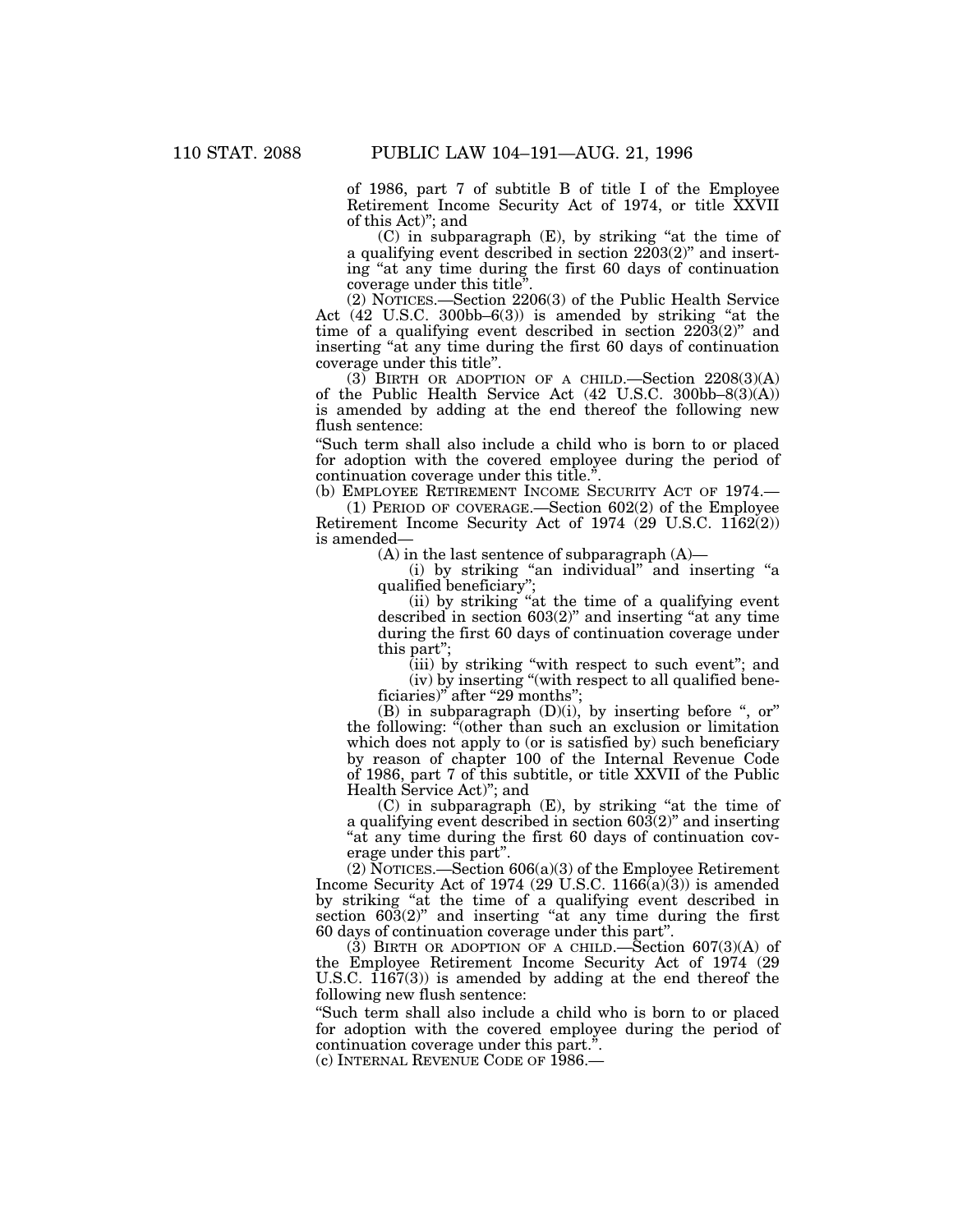(1) PERIOD OF COVERAGE.—Section 4980B(f)(2)(B) of the Internal Revenue Code of 1986 is amended—

(A) in the last sentence of clause (i)—

(i) by striking ''at the time of a qualifying event described in paragraph  $(3)(B)$ " and inserting "at any time during the first 60 days of continuation coverage under this section'';

(ii) by striking ''with respect to such event''; and (iii) by inserting ''(with respect to all qualified beneficiaries)" after "29 months";

 $(B)$  in clause  $(iv)(I)$ , by inserting before ", or" the following: "(other than such an exclusion or limitation which does not apply to (or is satisfied by) such beneficiary by reason of chapter 100 of this title, part 7 of subtitle B of title I of the Employee Retirement Income Security Act of 1974, or title XXVII of the Public Health Service Act)''; and

 $(C)$  in clause  $(v)$ , by striking "at the time of a qualifying" event described in paragraph  $(3)(B)$ " and inserting "at any time during the first 60 days of continuation coverage under this section''.

(2) NOTICES.—Section 4980B(f)(6)(C) of the Internal Revenue Code of 1986 is amended by striking ''at the time of a qualifying event described in paragraph  $(3)(B)$ " and inserting ''at any time during the first 60 days of continuation coverage under this section''.

(3) BIRTH OR ADOPTION OF A CHILD.—Section  $4980B(g)(1)(A)$ of the Internal Revenue Code of 1986 is amended by adding at the end thereof the following new flush sentence:

''Such term shall also include a child who is born to or placed for adoption with the covered employee during the period of continuation coverage under this section.''.

(d) EFFECTIVE DATE.—The amendments made by this section shall become effective on January 1, 1997, regardless of whether the qualifying event occurred before, on, or after such date.

(e) NOTIFICATION OF CHANGES.—Not later than November 1, 1996, each group health plan (covered under title XXII of the Public Health Service Act, part 6 of subtitle B of title I of the Employee Retirement Income Security Act of 1974, and section 4980B(f) of the Internal Revenue Code of 1986) shall notify each qualified beneficiary who has elected continuation coverage under such title, part or section of the amendments made by this section.

## **TITLE V—REVENUE OFFSETS**

### **SEC. 500. AMENDMENT OF 1986 CODE.**

Except as otherwise expressly provided, whenever in this title an amendment or repeal is expressed in terms of an amendment to, or repeal of, a section or other provision, the reference shall be considered to be made to a section or other provision of the Internal Revenue Code of 1986.

26 USC 4980B note.

26 USC 4980B note.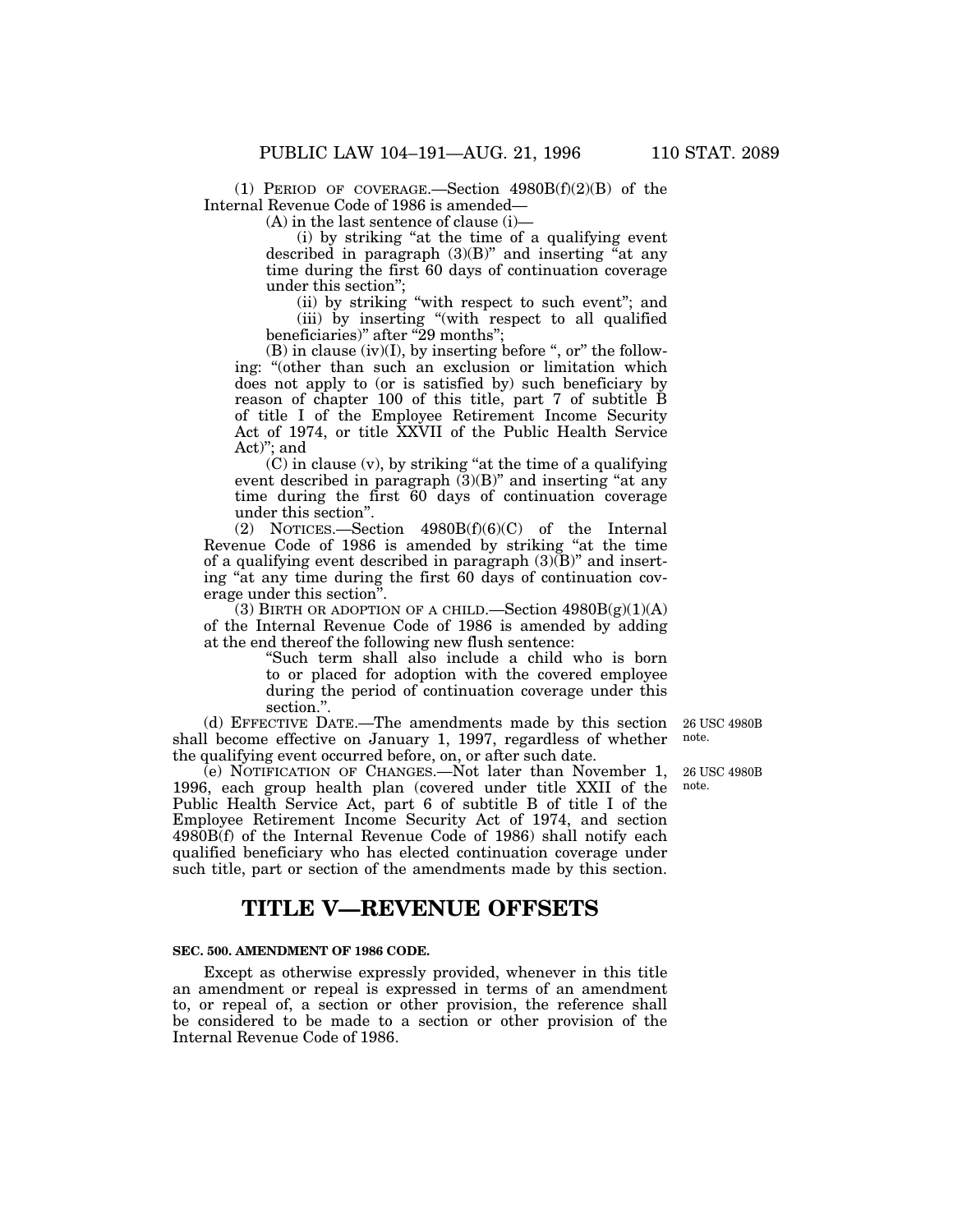## **Subtitle A—Company-Owned Life Insurance**

### **SEC. 501. DENIAL OF DEDUCTION FOR INTEREST ON LOANS WITH RESPECT TO COMPANY-OWNED LIFE INSURANCE.**

(a) IN GENERAL.—Paragraph (4) of section 264(a) is amended—

(1) by inserting '', or any endowment or annuity contracts owned by the taxpayer covering any individual,'' after ''the life of any individual'', and

(2) by striking all that follows ''carried on by the taxpayer'' and inserting a period.

(b) EXCEPTION FOR CONTRACTS RELATING TO KEY PERSONS; PERMISSIBLE INTEREST RATES.—Section 264 is amended—

(1) by striking "Any" in subsection  $(a)(4)$  and inserting "Except as provided in subsection (d), any", and

 $(2)$  by adding at the end the following new subsection: "(d) SPECIAL RULES FOR APPLICATION OF SUBSECTION (a)(4).

"(1) EXCEPTION FOR KEY PERSONS.—Subsection  $(a)(4)$  shall not apply to any interest paid or accrued on any indebtedness with respect to policies or contracts covering an individual who is a key person to the extent that the aggregate amount of such indebtedness with respect to policies and contracts covering such individual does not exceed \$50,000.

 $''(2)$  INTEREST RATE CAP ON KEY PERSONS AND PRE-1986 CONTRACTS.— ''(A) IN GENERAL.—No deduction shall be allowed by

reason of paragraph (1) or the last sentence of subsection (a) with respect to interest paid or accrued for any month beginning after December 31, 1995, to the extent the amount of such interest exceeds the amount which would have been determined if the applicable rate of interest were used for such month.

''(B) APPLICABLE RATE OF INTEREST.—For purposes of subparagraph (A)—

''(i) IN GENERAL.—The applicable rate of interest for any month is the rate of interest described as Moody's Corporate Bond Yield Average-Monthly Average Corporates as published by Moody's Investors Service, Inc., or any successor thereto, for such month.

''(ii) PRE-1986 CONTRACTS.—In the case of indebtedness on a contract purchased on or before June 20, 1986—

''(I) which is a contract providing a fixed rate of interest, the applicable rate of interest for any month shall be the Moody's rate described in clause (i) for the month in which the contract was purchased, or

 $\text{``(II)}$  which is a contract providing a variable rate of interest, the applicable rate of interest for any month in an applicable period shall be such Moody's rate for the third month preceding the first month in such period.

For purposes of subclause (II), the taxpayer shall elect an applicable period for such contract on its return of tax imposed by this chapter for its first taxable year ending on or after October 13, 1995. Such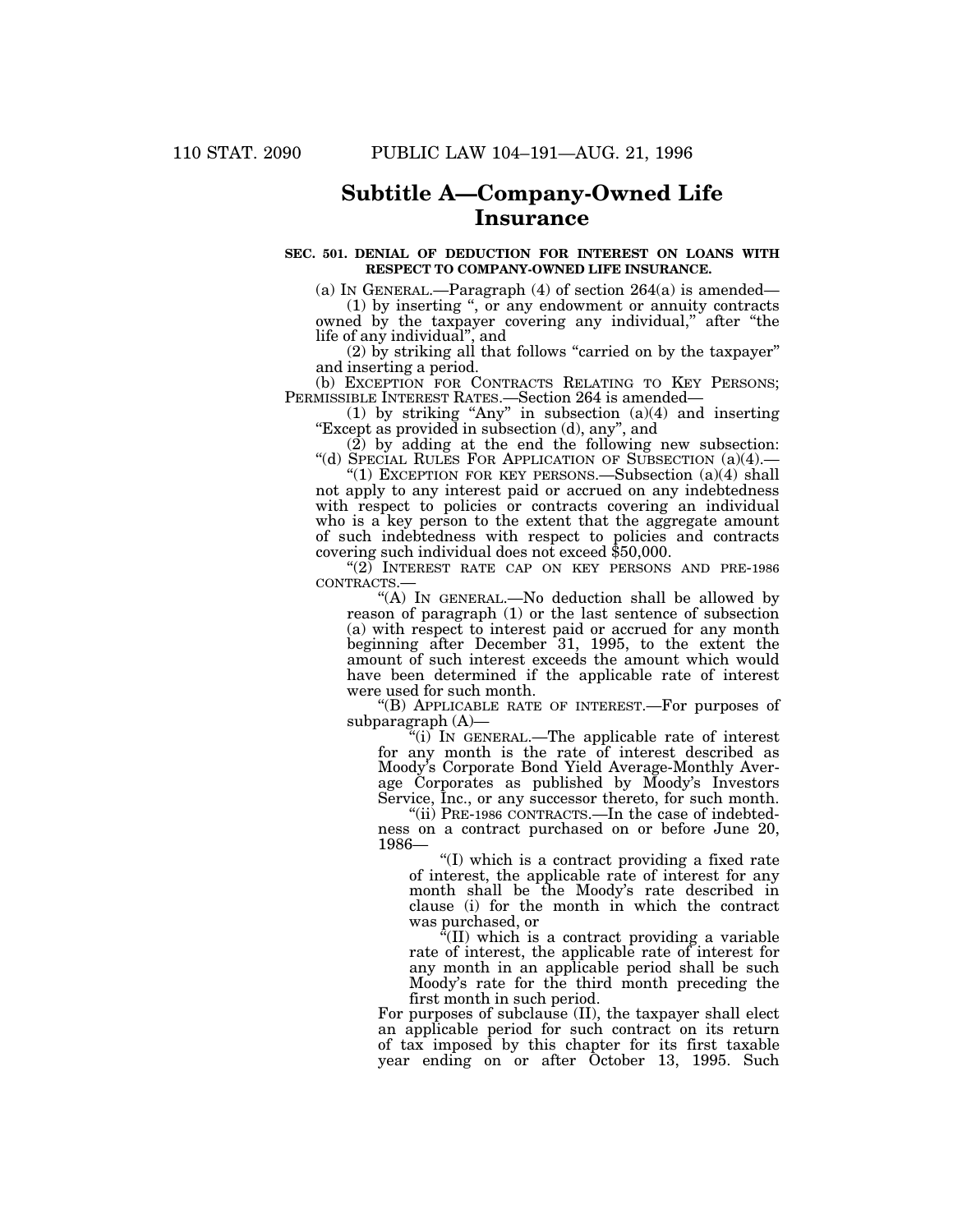applicable period shall be for any number of months (not greater than 12) specified in the election and may not be changed by the taxpayer without the consent of the Secretary.

" $(3)$  KEY PERSON.—For purposes of paragraph  $(1)$ , the term 'key person' means an officer or 20-percent owner, except that the number of individuals who may be treated as key persons with respect to any taxpayer shall not exceed the greater of-

''(A) 5 individuals, or

''(B) the lesser of 5 percent of the total officers and employees of the taxpayer or 20 individuals.

" $(4)$  20-PERCENT OWNER.—For purposes of this subsection, the term '20-percent owner' means—

"(A) if the taxpayer is a corporation, any person who owns directly 20 percent or more of the outstanding stock of the corporation or stock possessing 20 percent or more of the total combined voting power of all stock of the corporation, or

''(B) if the taxpayer is not a corporation, any person who owns 20 percent or more of the capital or profits interest in the employer.

''(5) AGGREGATION RULES.—

"(A) IN GENERAL.—For purposes of paragraph  $(4)(A)$ and applying the \$50,000 limitation in paragraph (1)—

''(i) all members of a controlled group shall be treated as one taxpayer, and

''(ii) such limitation shall be allocated among the members of such group in such manner as the Secretary may prescribe.

''(B) CONTROLLED GROUP.—For purposes of this paragraph, all persons treated as a single employer under subsection  $(a)$  or  $(b)$  of section 52 or subsection  $(m)$  or  $(o)$ of section 414 shall be treated as members of a controlled group.''.

(c) EFFECTIVE DATES.—

26 USC 264 note.

(1) IN GENERAL.—The amendments made by this section shall apply to interest paid or accrued after October 13, 1995. (2) TRANSITION RULE FOR EXISTING INDEBTEDNESS.—

(A) IN GENERAL.—In the case of—

(i) indebtedness incurred before January 1, 1996, or

(ii) indebtedness incurred before January 1, 1997 with respect to any contract or policy entered into in 1994 or 1995,

the amendments made by this section shall not apply to qualified interest paid or accrued on such indebtedness after October 13, 1995, and before January 1, 1999.

(B) QUALIFIED INTEREST.—For purposes of subparagraph (A), the qualified interest with respect to any indebtedness for any month is the amount of interest (otherwise deductible) which would be paid or accrued for such month on such indebtedness if—

(i) in the case of any interest paid or accrued after December 31, 1995, indebtedness with respect to no more than 20,000 insured individuals were taken into account, and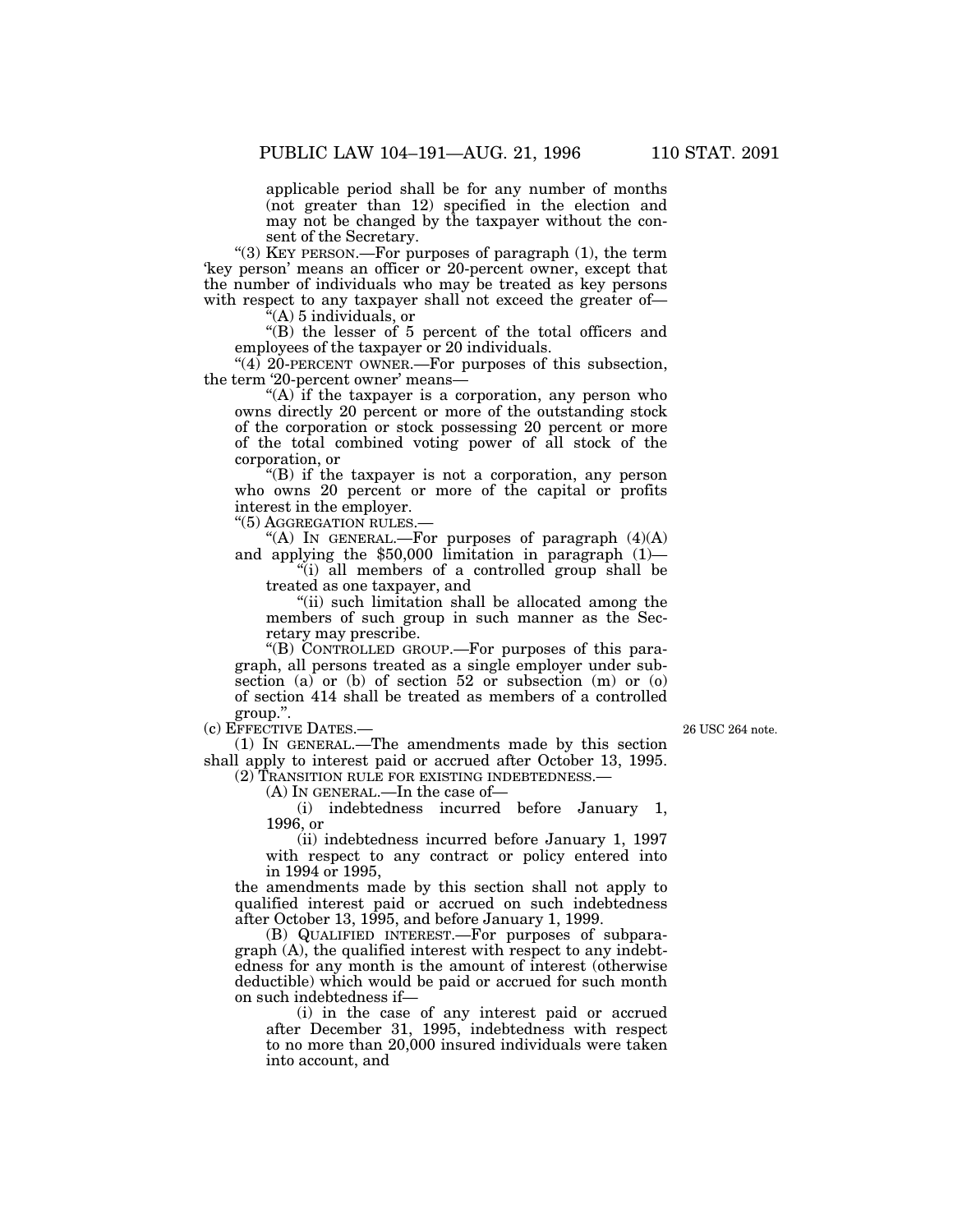(ii) the lesser of the following rates of interest were used for such month:

(I) The rate of interest specified under the terms of the indebtedness as in effect on October 13, 1995 (and without regard to modification of such terms after such date).

(II) The applicable percentage of the rate of interest described as Moody's Corporate Bond Yield Average-Monthly Average Corporates as published by Moody's Investors Service, Inc., or any successor thereto, for such month.

For purposes of clause (i), all persons treated as a single employer under subsection (a) or (b) of section 52 of the Internal Revenue Code of 1986 or subsection (m) or (o) of section 414 of such Code shall be treated as 1 person. Subclause (II) of clause (ii) shall not apply to any month before January 1, 1996.

(C) APPLICABLE PERCENTAGE.—For purposes of subparagraph (B), the applicable percentage is as follows:

**For calendar year: The percentage is:** 1996 .......................................................................................... 100 percent 1997 .......................................................................................... 90 percent 1998 .......................................................................................... 80 percent.

(3) SPECIAL RULE FOR GRANDFATHERED CONTRACTS.—This section shall not apply to any contract purchased on or before June 20, 1986, except that section 264(d)(2) of the Internal Revenue Code of 1986 shall apply to interest paid or accrued after October 13, 1995.

26 USC 264 note.

(d) SPREAD OF INCOME INCLUSION ON SURRENDER, ETC. OF CONTRACTS.—

(1) IN GENERAL.—If any amount is received under any life insurance policy or endowment or annuity contract described in paragraph (4) of section 264(a) of the Internal Revenue Code of 1986—

(A) on the complete surrender, redemption, or maturity of such policy or contract during calendar year 1996, 1997, or 1998, or

(B) in full discharge during any such calendar year of the obligation under the policy or contract which is in the nature of a refund of the consideration paid for the policy or contract,

then (in lieu of any other inclusion in gross income) such amount shall be includible in gross income ratably over the 4-taxable year period beginning with the taxable year such amount would (but for this paragraph) be includible. The preceding sentence shall only apply to the extent the amount is includible in gross income for the taxable year in which the event described in subparagraph (A) or (B) occurs.

(2) SPECIAL RULES FOR APPLYING SECTION 264.—A contract shall not be treated as—

(A) failing to meet the requirement of section  $264(c)(1)$ of the Internal Revenue Code of 1986, or

(B) a single premium contract under section  $264(b)(1)$ of such Code,

solely by reason of an occurrence described in subparagraph (A) or (B) of paragraph (1) of this subsection or solely by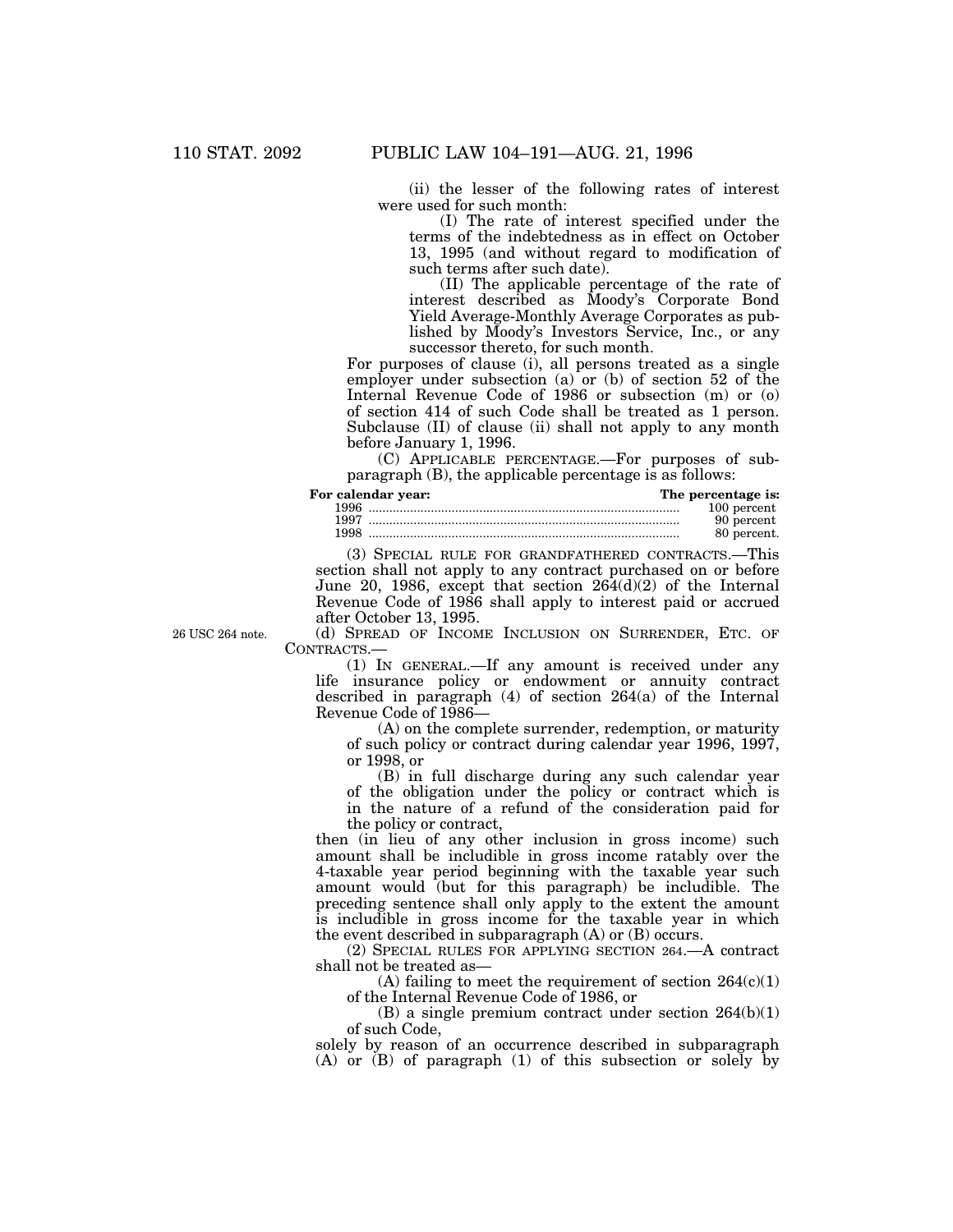reason of no additional premiums being received under the contract by reason of a lapse occurring after October 13, 1995.

(3) SPECIAL RULE FOR DEFERRED ACQUISITION COSTS.—In the case of the occurrence of any event described in subparagraph  $(A)$  or  $(B)$  of paragraph  $(1)$  of this subsection with respect to any policy or contract—

(A) section 848 of the Internal Revenue Code of 1986 shall not apply to the unamortized balance (if any) of the specified policy acquisition expenses attributable to such policy or contract immediately before the insurance company's taxable year in which such event occurs, and

(B) there shall be allowed as a deduction to such company for such taxable year under chapter 1 of such Code an amount equal to such unamortized balance.

## **Subtitle B—Treatment of Individuals Who Lose United States Citizenship**

### **SEC. 511. REVISION OF INCOME, ESTATE, AND GIFT TAXES ON INDIVIDUALS WHO LOSE UNITED STATES CITIZENSHIP.**

(a) IN GENERAL.—Subsection (a) of section 877 is amended to read as follows:<br>"(a) TREATMENT OF EXPATRIATES.—

 $(1)$  IN GENERAL.—Every nonresident alien individual who, within the 10-year period immediately preceding the close of the taxable year, lost United States citizenship, unless such loss did not have for one of its principal purposes the avoidance of taxes under this subtitle or subtitle B, shall be taxable for such taxable year in the manner provided in subsection (b) if the tax imposed pursuant to such subsection exceeds the tax which, without regard to this section, is imposed pursuant to section 871.<br>
"(2) CERTAIN INDIVIDUALS TREATED AS HAVING TAX AVOID-

ANCE PURPOSE.—For purposes of paragraph (1), an individual shall be treated as having a principal purpose to avoid such taxes if—

"(A) the average annual net income tax (as defined in section  $38(c)(1)$  of such individual for the period of 5 taxable years ending before the date of the loss of United States citizenship is greater than \$100,000, or

''(B) the net worth of the individual as of such date is \$500,000 or more.

In the case of the loss of United States citizenship in any calendar year after 1996, such \$100,000 and \$500,000 amounts shall be increased by an amount equal to such dollar amount multiplied by the cost-of-living adjustment determined under section  $1(f)(3)$  for such calendar year by substituting '1994' for '1992' in subparagraph (B) thereof. Any increase under the preceding sentence shall be rounded to the nearest multiple of  $$1,000."$ .<br>(b) EXCEPTIONS.

 $(1)$  In GENERAL.—Section 877 is amended by striking subsection (d), by redesignating subsection (c) as subsection (d), and by inserting after subsection (b) the following new subsection:

''(c) TAX AVOIDANCE NOT PRESUMED IN CERTAIN CASES.—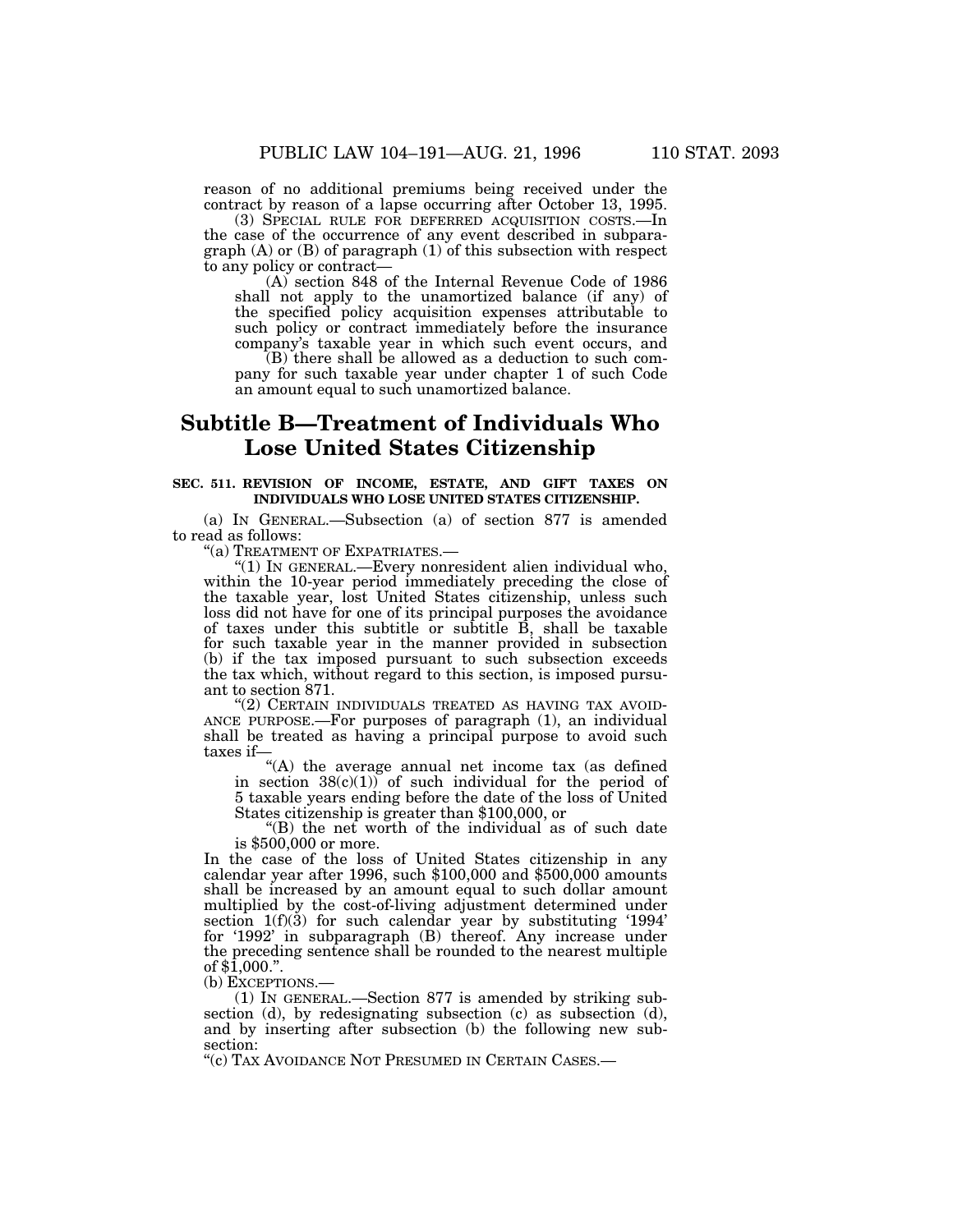"(1) IN GENERAL.—Subsection  $(a)(2)$  shall not apply to an individual if—

''(A) such individual is described in a subparagraph of paragraph (2) of this subsection, and

 $'(B)$  within the 1-year period beginning on the date of the loss of United States citizenship, such individual submits a ruling request for the Secretary's determination as to whether such loss has for one of its principal purposes the avoidance of taxes under this subtitle or subtitle B. ''(2) INDIVIDUALS DESCRIBED.—

''(A) DUAL CITIZENSHIP, ETC.—An individual is described in this subparagraph if—

''(i) the individual became at birth a citizen of the United States and a citizen of another country and continues to be a citizen of such other country, or

''(ii) the individual becomes (not later than the close of a reasonable period after loss of United States citizenship) a citizen of the country in which—

''(I) such individual was born,

''(II) if such individual is married, such individual's spouse was born, or

''(III) either of such individual's parents were born.

''(B) LONG-TERM FOREIGN RESIDENTS.—An individual is described in this subparagraph if, for each year in the 10-year period ending on the date of loss of United States citizenship, the individual was present in the United States for 30 days or less. The rule of section  $7701(b)(3)(D)(ii)$ shall apply for purposes of this subparagraph.

"(C) RENUNCIATION UPON REACHING AGE OF MAJOR-ITY.—An individual is described in this subparagraph if the individual's loss of United States citizenship occurs before such individual attains age 181⁄2.

''(D) INDIVIDUALS SPECIFIED IN REGULATIONS.—An individual is described in this subparagraph if the individual is described in a category of individuals prescribed by regulation by the Secretary."

 $(2)$  TECHNICAL AMENDMENT.—Paragraph  $(1)$  of section  $877(b)$  of such Code is amended by striking "subsection  $(c)$ " and inserting "subsection (d)".

(c) TREATMENT OF PROPERTY DISPOSED OF IN NONRECOGNITION TRANSACTIONS; TREATMENT OF DISTRIBUTIONS FROM CERTAIN CON-TROLLED FOREIGN CORPORATIONS.—Subsection (d) of section 877, as redesignated by subsection (b), is amended to read as follows:

''(d) SPECIAL RULES FOR SOURCE, ETC.—For purposes of subsection (b)—

''(1) SOURCE RULES.—The following items of gross income shall be treated as income from sources within the United States:

''(A) SALE OF PROPERTY.—Gains on the sale or exchange of property (other than stock or debt obligations) located in the United States.

''(B) STOCK OR DEBT OBLIGATIONS.—Gains on the sale or exchange of stock issued by a domestic corporation or debt obligations of United States persons or of the United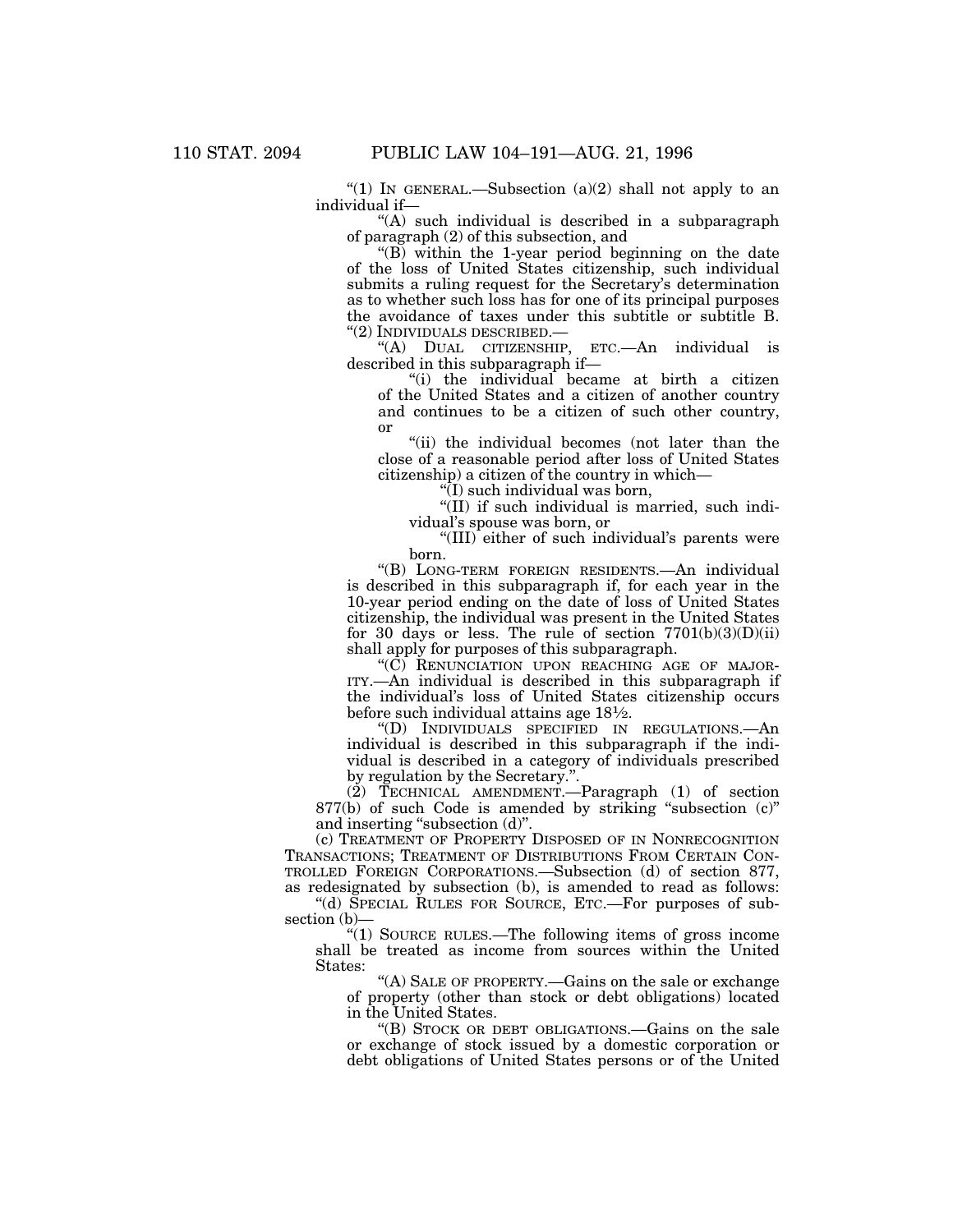States, a State or political subdivision thereof, or the District of Columbia.

''(C) INCOME OR GAIN DERIVED FROM CONTROLLED FOREIGN CORPORATION.—Any income or gain derived from stock in a foreign corporation but only—

"(i) if the individual losing United States citizenship owned (within the meaning of section  $958(a)$ ), or is considered as owning (by applying the ownership rules of section  $958(b)$ , at any time during the 2year period ending on the date of the loss of United States citizenship, more than 50 percent of—

''(I) the total combined voting power of all classes of stock entitled to vote of such corporation, or

''(II) the total value of the stock of such corporation, and

''(ii) to the extent such income or gain does not exceed the earnings and profits attributable to such stock which were earned or accumulated before the loss of citizenship and during periods that the ownership requirements of clause (i) are met.

''(2) GAIN RECOGNITION ON CERTAIN EXCHANGES.—

"(A) IN GENERAL.—In the case of any exchange of property to which this paragraph applies, notwithstanding any other provision of this title, such property shall be treated as sold for its fair market value on the date of such exchange, and any gain shall be recognized for the taxable year which includes such date.

''(B) EXCHANGES TO WHICH PARAGRAPH APPLIES.—This paragraph shall apply to any exchange during the 10 year period described in subsection (a) if—

''(i) gain would not (but for this paragraph) be recognized on such exchange in whole or in part for purposes of this subtitle,

''(ii) income derived from such property was from sources within the United States  $($ or, if no income was so derived, would have been from such sources), and

''(iii) income derived from the property acquired in the exchange would be from sources outside the United States.

''(C) EXCEPTION.—Subparagraph (A) shall not apply if the individual enters into an agreement with the Secretary which specifies that any income or gain derived from the property acquired in the exchange (or any other property which has a basis determined in whole or part by reference to such property) during such 10-year period shall be treated as from sources within the United States. If the property transferred in the exchange is disposed of by the person acquiring such property, such agreement shall terminate and any gain which was not recognized by reason of such agreement shall be recognized as of the date of such disposition.

''(D) SECRETARY MAY EXTEND PERIOD.—To the extent provided in regulations prescribed by the Secretary, subparagraph  $(B)$  shall be applied by substituting the 15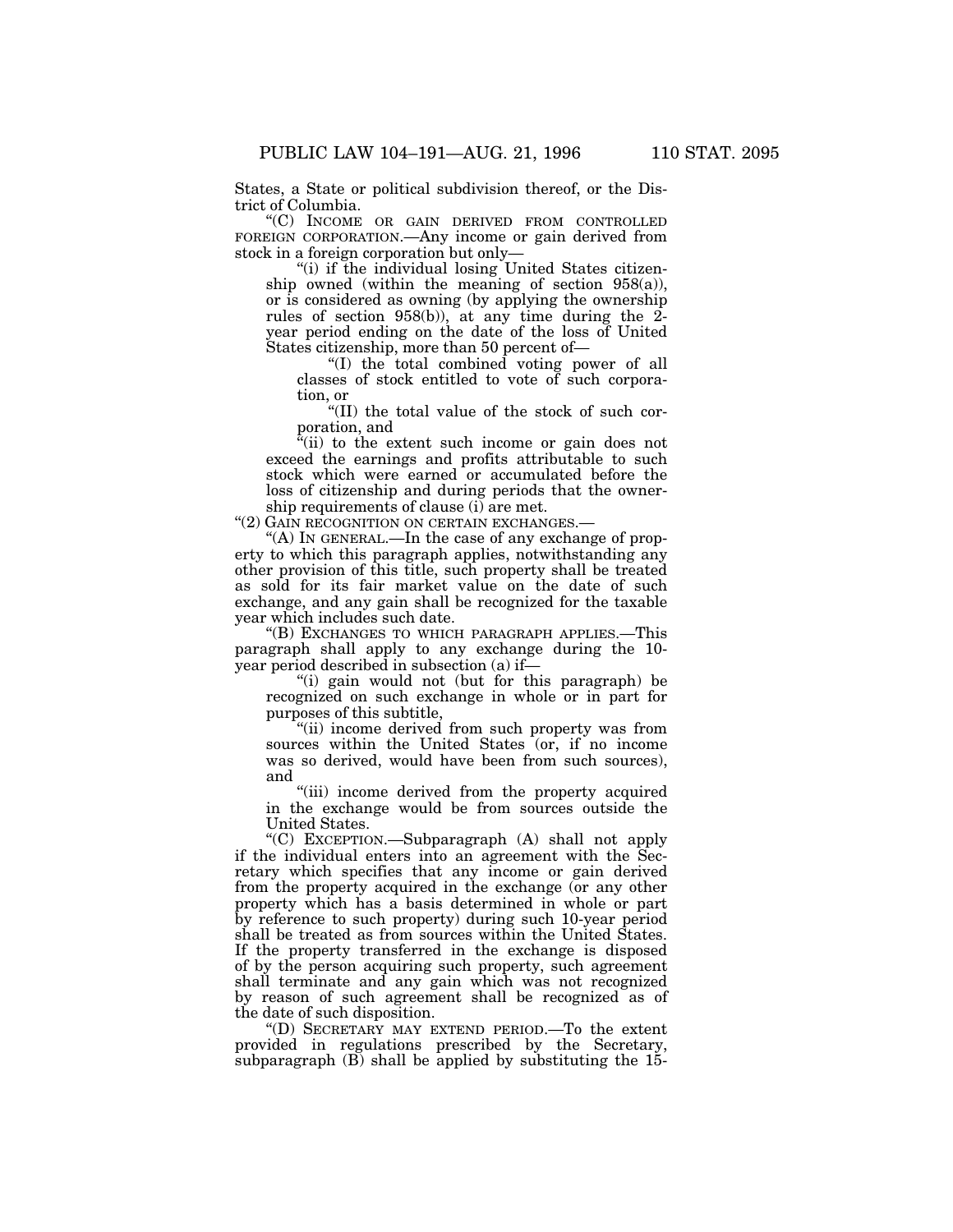year period beginning 5 years before the loss of United States citizenship for the 10-year period referred to therein.

''(E) SECRETARY MAY REQUIRE RECOGNITION OF GAIN IN CERTAIN CASES.—To the extent provided in regulations prescribed by the Secretary—

"(i) the removal of appreciated tangible personal property from the United States, and

"(ii) any other occurrence which (without recognition of gain) results in a change in the source of the income or gain from property from sources within the

United States to sources outside the United States, shall be treated as an exchange to which this paragraph applies.

"(3) SUBSTANTIAL DIMINISHING OF RISKS OF OWNERSHIP.-For purposes of determining whether this section applies to any gain on the sale or exchange of any property, the running of the 10-year period described in subsection (a) shall be suspended for any period during which the individual's risk of loss with respect to the property is substantially diminished  $by-$ 

 $(A)$  the holding of a put with respect to such property (or similar property),

''(B) the holding by another person of a right to acquire the property, or

''(C) a short sale or any other transaction.

"(4) TREATMENT OF PROPERTY CONTRIBUTED TO CONTROLLED FOREIGN CORPORATIONS.—

''(A) IN GENERAL.—If—

''(i) an individual losing United States citizenship contributes property to any corporation which, at the time of the contribution, is described in subparagraph (B), and

"(ii) income derived from such property was from sources within the United States  $\overline{(or, if}$  no income

was so derived, would have been from such sources), during the 10-year period referred to in subsection (a), any income or gain on such property (or any other property which has a basis determined in whole or part by reference to such property) received or accrued by the corporation shall be treated as received or accrued directly by such individual and not by such corporation. The preceding sentence shall not apply to the extent the property has been treated under subparagraph (C) as having been sold by such corporation.

''(B) CORPORATION DESCRIBED.—A corporation is described in this subparagraph with respect to an individual if, were such individual a United States citizen—

''(i) such corporation would be a controlled foreign corporation (as defined in 957), and

''(ii) such individual would be a United States shareholder (as defined in section 951(b)) with respect to such corporation.

''(C) DISPOSITION OF STOCK IN CORPORATION.—If stock in the corporation referred to in subparagraph (A) (or any other stock which has a basis determined in whole or part by reference to such stock) is disposed of during the 10-year period referred to in subsection (a) and while the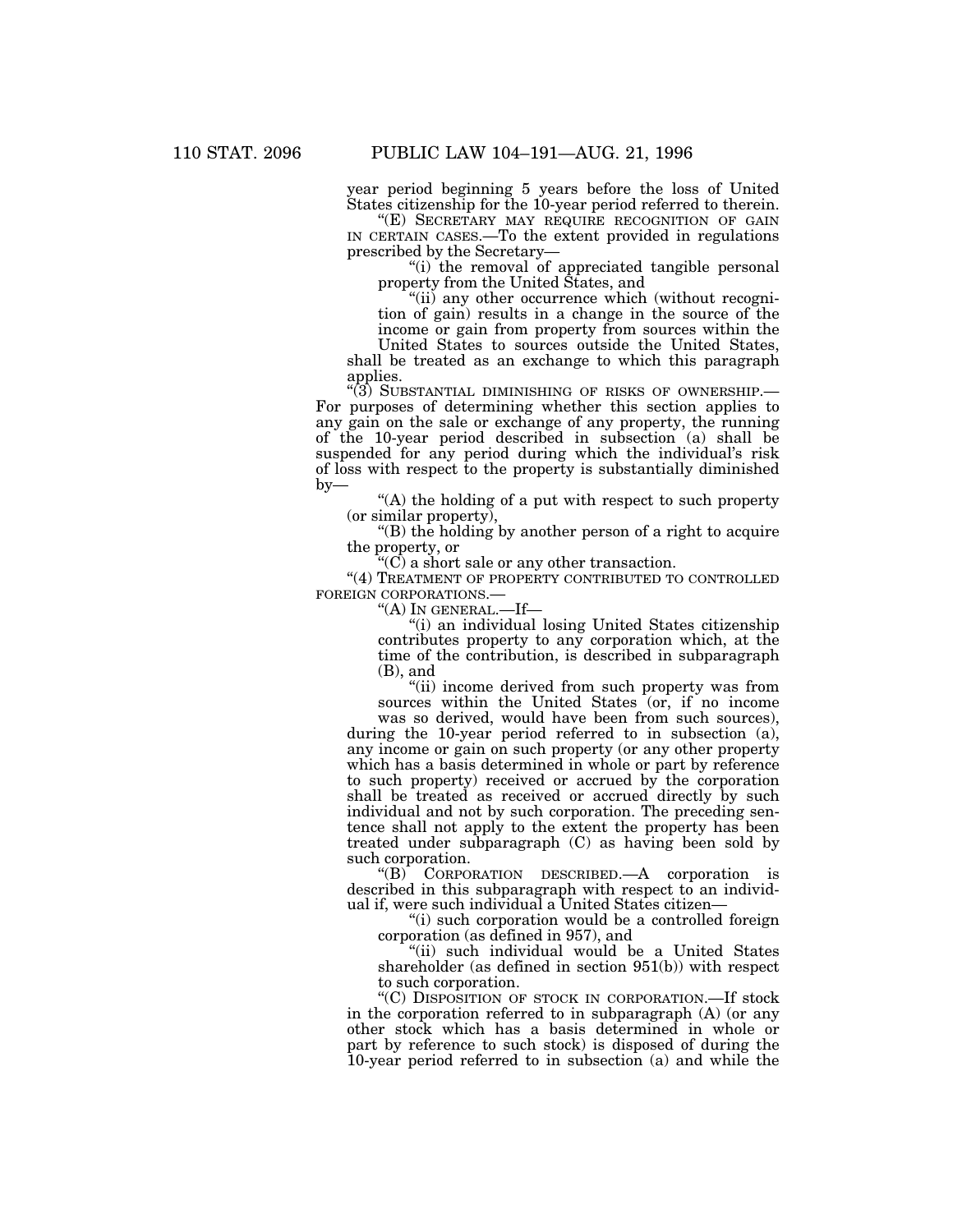property referred to in subparagraph (A) is held by such corporation, a pro rata share of such property (determined on the basis of the value of such stock) shall be treated as sold by the corporation immediately before such disposition.

''(D) ANTI-ABUSE RULES.—The Secretary shall prescribe such regulations as may be necessary to prevent the avoidance of the purposes of this paragraph, including where—

"(i) the property is sold to the corporation, and

''(ii) the property taken into account under subparagraph (A) is sold by the corporation.

''(E) INFORMATION REPORTING.—The Secretary shall require such information reporting as is necessary to carry out the purposes of this paragraph.''.

(d) CREDIT FOR FOREIGN TAXES IMPOSED ON UNITED STATES SOURCE INCOME.—

(1) Subsection (b) of section 877 is amended by adding at the end the following new sentence: ''The tax imposed solely by reason of this section shall be reduced (but not below zero) by the amount of any income, war profits, and excess profits taxes (within the meaning of section 903) paid to any foreign country or possession of the United States on any income of the taxpayer on which tax is imposed solely by reason of this section.''

(2) Subsection (a) of section 877, as amended by subsection (a), is amended by inserting ''(after any reduction in such tax under the last sentence of such subsection)'' after ''such subsection''.

(e) COMPARABLE ESTATE AND GIFT TAX TREATMENT.—

(1) ESTATE TAX.—

(A) IN GENERAL.—Subsection (a) of section 2107 is amended to read as follows:

''(a) TREATMENT OF EXPATRIATES.—

"(1) RATE OF TAX $-A$  tax computed in accordance with the table contained in section 2001 is hereby imposed on the transfer of the taxable estate, determined as provided in section 2106, of every decedent nonresident not a citizen of the United States if, within the 10-year period ending with the date of death, such decedent lost United States citizenship, unless such loss did not have for one of its principal purposes the avoidance of taxes under this subtitle or subtitle A.

''(2) CERTAIN INDIVIDUALS TREATED AS HAVING TAX AVOIDANCE PURPOSE.—

"(A) In GENERAL.—For purposes of paragraph  $(1)$ , an individual shall be treated as having a principal purpose to avoid such taxes if such individual is so treated under section 877(a)(2).

''(B) EXCEPTION.—Subparagraph (A) shall not apply to a decedent meeting the requirements of section  $877(c)(1)$ ."

(B) CREDIT FOR FOREIGN DEATH TAXES.—Subsection (c) of section 2107 is amended by redesignating paragraph (2) as paragraph (3) and by inserting after paragraph  $(1)$ the following new paragraph:

''(2) CREDIT FOR FOREIGN DEATH TAXES.—

"(A) IN GENERAL.—The tax imposed by subsection  $(a)$ shall be credited with the amount of any estate, inherit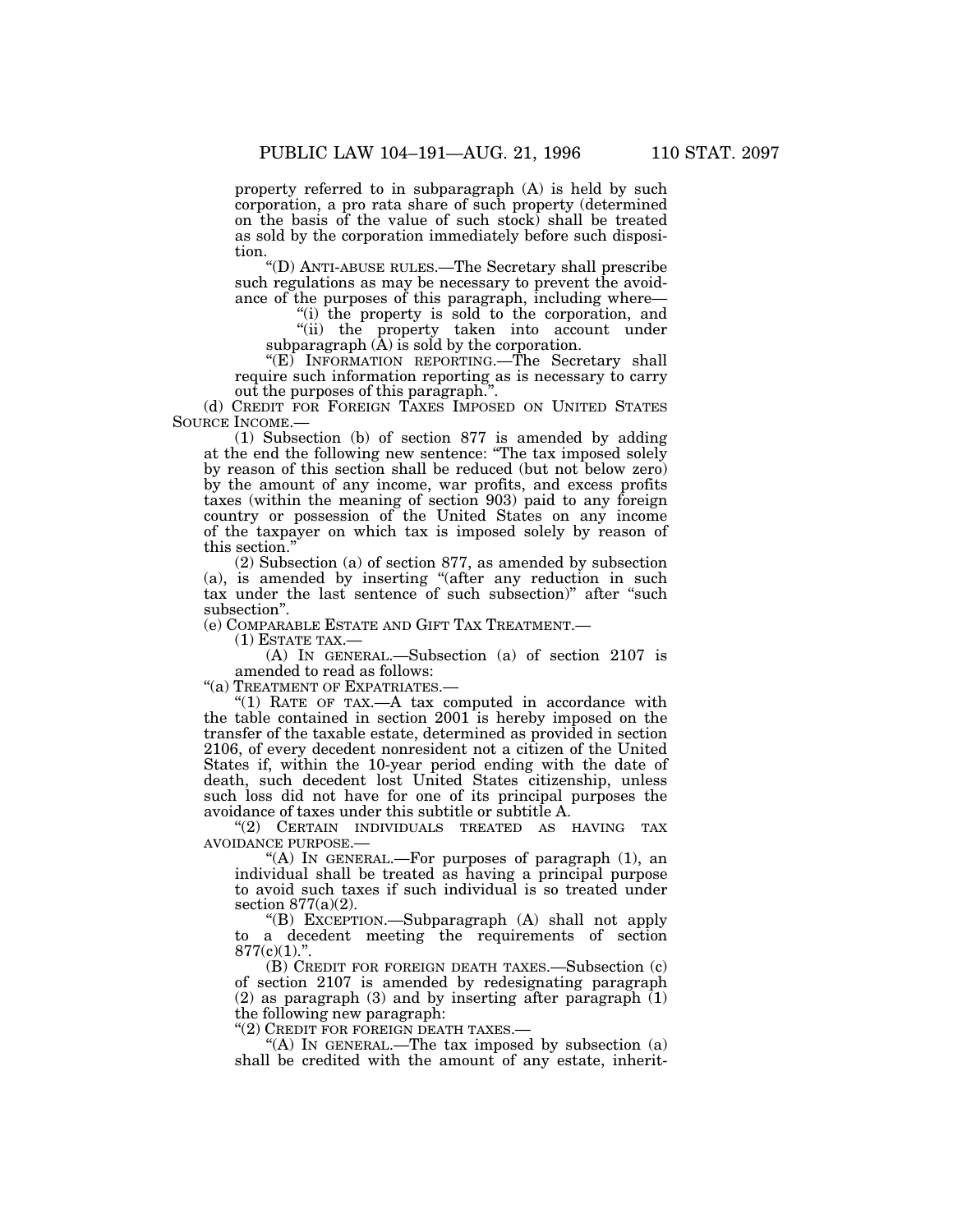ance, legacy, or succession taxes actually paid to any foreign country in respect of any property which is included in the gross estate solely by reason of subsection (b).

''(B) LIMITATION ON CREDIT.—The credit allowed by subparagraph (A) for such taxes paid to a foreign country shall not exceed the lesser of—

''(i) the amount which bears the same ratio to the amount of such taxes actually paid to such foreign country in respect of property included in the gross estate as the value of the property included in the gross estate solely by reason of subsection (b) bears to the value of all property subjected to such taxes by such foreign country, or

"(ii) such property's proportionate share of the excess of—

''(I) the tax imposed by subsection (a), over ''(II) the tax which would be imposed by section 2101 but for this section.

''(C) PROPORTIONATE SHARE.—For purposes of subparagraph (B), a property's proportionate share is the percentage of the value of the property which is included in the gross estate solely by reason of subsection (b) bears to the total value of the gross estate.''.

(C) EXPANSION OF INCLUSION IN GROSS ESTATE OF STOCK OF FOREIGN CORPORATIONS.—Paragraph (2) of section 2107(b) is amended by striking ''more than 50 percent of'' and all that follows and inserting ''more than 50 percent of—

''(A) the total combined voting power of all classes of stock entitled to vote of such corporation, or

''(B) the total value of the stock of such corporation,''. (2) GIFT TAX.—

(A) IN GENERAL.—Paragraph (3) of section 2501(a) is amended to read as follows:

"(3) EXCEPTION.-

''(A) CERTAIN INDIVIDUALS.—Paragraph (2) shall not apply in the case of a donor who, within the 10-year period ending with the date of transfer, lost United States citizenship, unless such loss did not have for one of its principal purposes the avoidance of taxes under this subtitle or subtitle A.

''(B) CERTAIN INDIVIDUALS TREATED AS HAVING TAX AVOIDANCE PURPOSE.—For purposes of subparagraph (A), an individual shall be treated as having a principal purpose to avoid such taxes if such individual is so treated under section  $877(a)(2)$ .

''(C) EXCEPTION FOR CERTAIN INDIVIDUALS.—Subparagraph (B) shall not apply to a decedent meeting the requirements of section  $877(c)(1)$ .

''(D) CREDIT FOR FOREIGN GIFT TAXES.—The tax imposed by this section solely by reason of this paragraph shall be credited with the amount of any gift tax actually paid to any foreign country in respect of any gift which is taxable under this section solely by reason of this paragraph.''.

(f) COMPARABLE TREATMENT OF LAWFUL PERMANENT RESIDENTS WHO CEASE TO BE TAXED AS RESIDENTS.—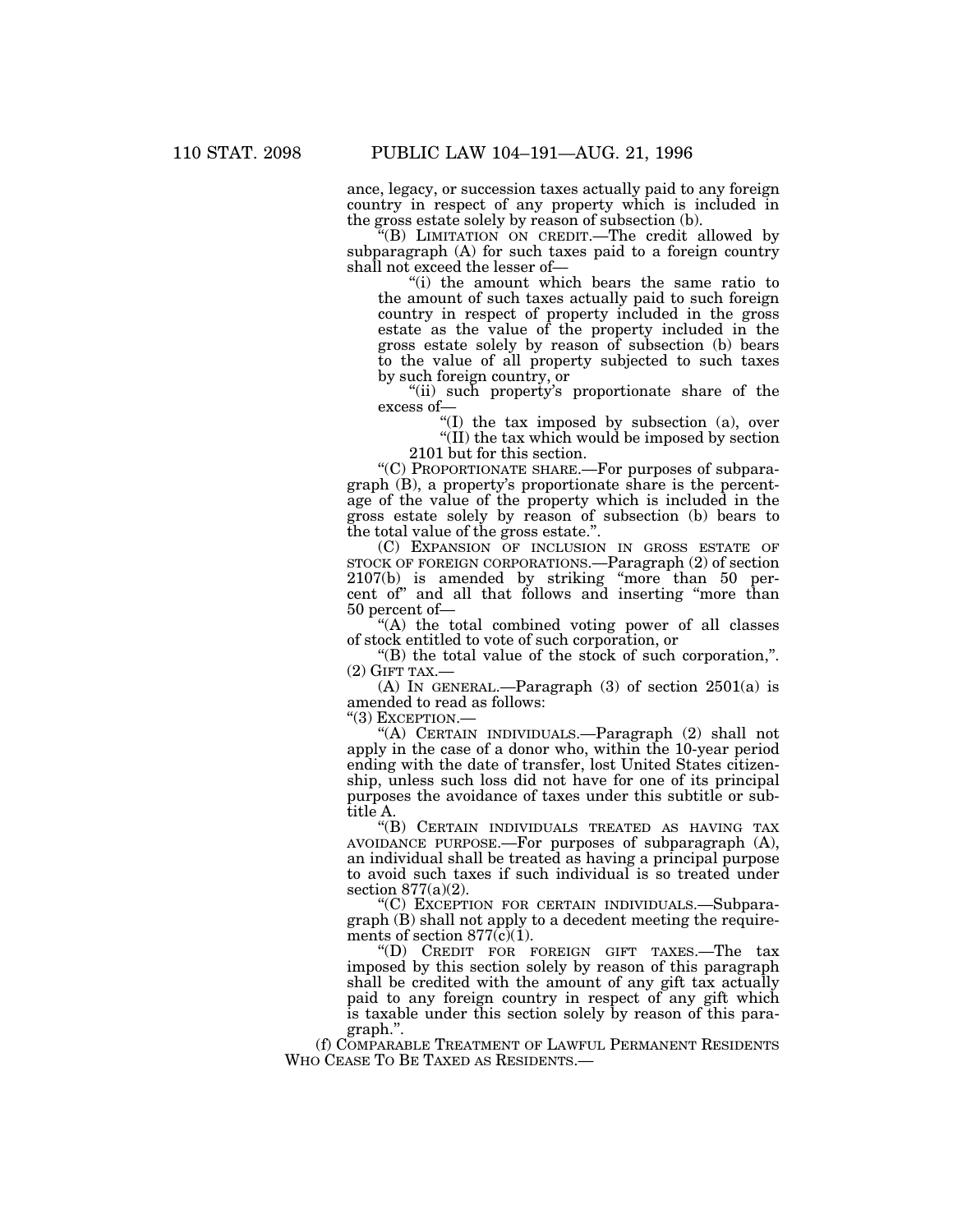(1) IN GENERAL.—Section 877 is amended by redesignating subsection (e) as subsection (f) and by inserting after subsection (d) the following new subsection:

"(e) COMPARABLE TREATMENT OF LAWFUL PERMANENT RESI-DENTS WHO CEASE TO BE TAXED AS RESIDENTS.—

''(1) IN GENERAL.—Any long-term resident of the United States who—

''(A) ceases to be a lawful permanent resident of the United States (within the meaning of section  $7701(b)(6)$ , or

''(B) commences to be treated as a resident of a foreign country under the provisions of a tax treaty between the United States and the foreign country and who does not waive the benefits of such treaty applicable to residents of the foreign country,

shall be treated for purposes of this section and sections 2107, 2501, and 6039F in the same manner as if such resident were a citizen of the United States who lost United States citizenship on the date of such cessation or commencement.

''(2) LONG-TERM RESIDENT.—For purposes of this subsection, the term 'long-term resident' means any individual (other than a citizen of the United States) who is a lawful permanent resident of the United States in at least 8 taxable years during the period of 15 taxable years ending with the taxable year during which the event described in subparagraph (A) or (B) of paragraph (1) occurs. For purposes of the preceding sentence, an individual shall not be treated as a lawful permanent resident for any taxable year if such individual is treated as a resident of a foreign country for the taxable year under the provisions of a tax treaty between the United States and the foreign country and does not waive the benefits of such treaty applicable to residents of the foreign country.

''(3) SPECIAL RULES.—

"(A) EXCEPTIONS NOT TO APPLY.—Subsection (c) shall not apply to an individual who is treated as provided in paragraph (1).

''(B) STEP-UP IN BASIS.—Solely for purposes of determining any tax imposed by reason of this subsection, property which was held by the long-term resident on the date the individual first became a resident of the United States shall be treated as having a basis on such date of not less than the fair market value of such property on such date. The preceding sentence shall not apply if the individual elects not to have such sentence apply. Such an election, once made, shall be irrevocable.

"(4) AUTHORITY TO EXEMPT INDIVIDUALS.—This subsection shall not apply to an individual who is described in a category of individuals prescribed by regulation by the Secretary.

''(5) REGULATIONS.—The Secretary shall prescribe such regulations as may be appropriate to carry out this subsection, including regulations providing for the application of this subsection in cases where an alien individual becomes a resident of the United States during the 10-year period after being treated as provided in paragraph (1).''.

(2) CONFORMING AMENDMENTS.—

(A) Section 2107 is amended by striking subsection

(d), by redesignating subsection (e) as subsection (d), and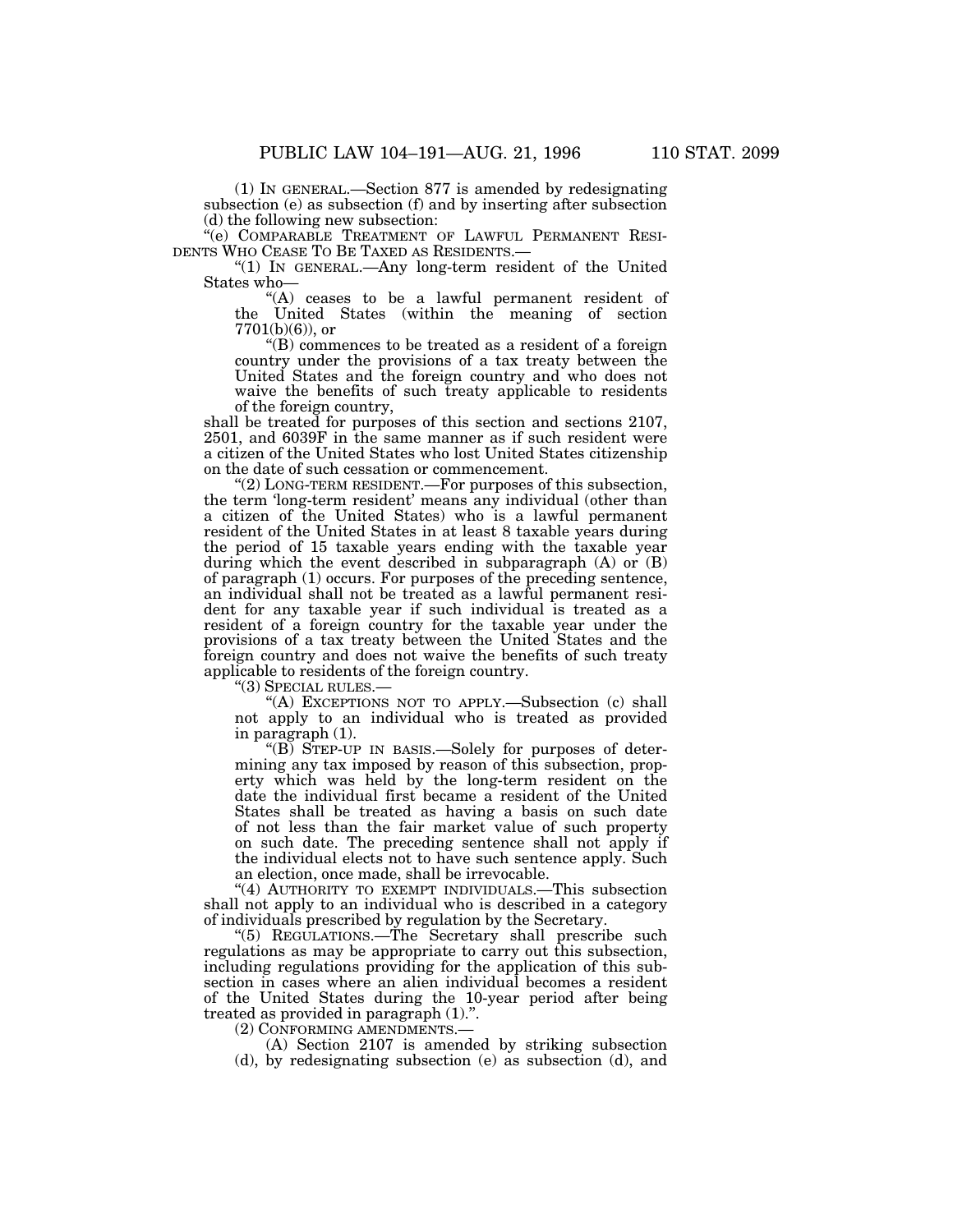by inserting after subsection (d) (as so redesignated) the following new subsection:

''(e) CROSS REFERENCE.—

### **''For comparable treatment of long-term lawful permanent residents who ceased to be taxed as residents, see section 877(e).''.**

(B) Paragraph (3) of section 2501(a) (as amended by subsection  $(e)$  is amended by adding at the end the following new subparagraph:

''(E) CROSS REFERENCE.—

### **''For comparable treatment of long-term lawful permanent residents who ceased to be taxed as residents, see section 877(e).''.**

26 USC 877 note.

### (g) EFFECTIVE DATE.—

(1) IN GENERAL.—The amendments made by this section shall apply to—

(A) individuals losing United States citizenship (within the meaning of section 877 of the Internal Revenue Code of 1986) on or after February 6, 1995, and

(B) long-term residents of the United States with respect to whom an event described in subparagraph (A) or  $(B)$  of section 877 $(e)(1)$  of such Code occurs on or after February 6, 1995.

(2) RULING REQUESTS.—In no event shall the 1-year period referred to in section  $877(c)(1)(B)$  of such Code, as amended by this section, expire before the date which is 90 days after the date of the enactment of this Act.

(3) SPECIAL RULE.—

(A) IN GENERAL.—In the case of an individual who performed an act of expatriation specified in paragraph  $(1)$ ,  $(2)$ ,  $(3)$ , or  $(4)$  of section  $349(a)$  of the Immigration and Nationality Act (8 U.S.C. 1481(a)(1)–(4)) before February 6, 1995, but who did not, on or before such date, furnish to the United States Department of State a signed statement of voluntary relinquishment of United States nationality confirming the performance of such act, the amendments made by this section and section 512 shall apply to such individual except that the 10-year period described in section 877(a) of such Code shall not expire before the end of the 10-year period beginning on the date such statement is so furnished.

(B) EXCEPTION.—Subparagraph (A) shall not apply if the individual establishes to the satisfaction of the Secretary of the Treasury that such loss of United States citizenship occurred before February 6, 1994.

### **SEC. 512. INFORMATION ON INDIVIDUALS LOSING UNITED STATES CITIZENSHIP.**

(a) IN GENERAL.—Subpart A of part III of subchapter A of chapter 61 is amended by inserting after section 6039E the following new section:

### **''SEC. 6039F. INFORMATION ON INDIVIDUALS LOSING UNITED STATES CITIZENSHIP.**

"(a) In GENERAL.—Notwithstanding any other provision of law, any individual who loses United States citizenship (within the meaning of section 877(a)) shall provide a statement which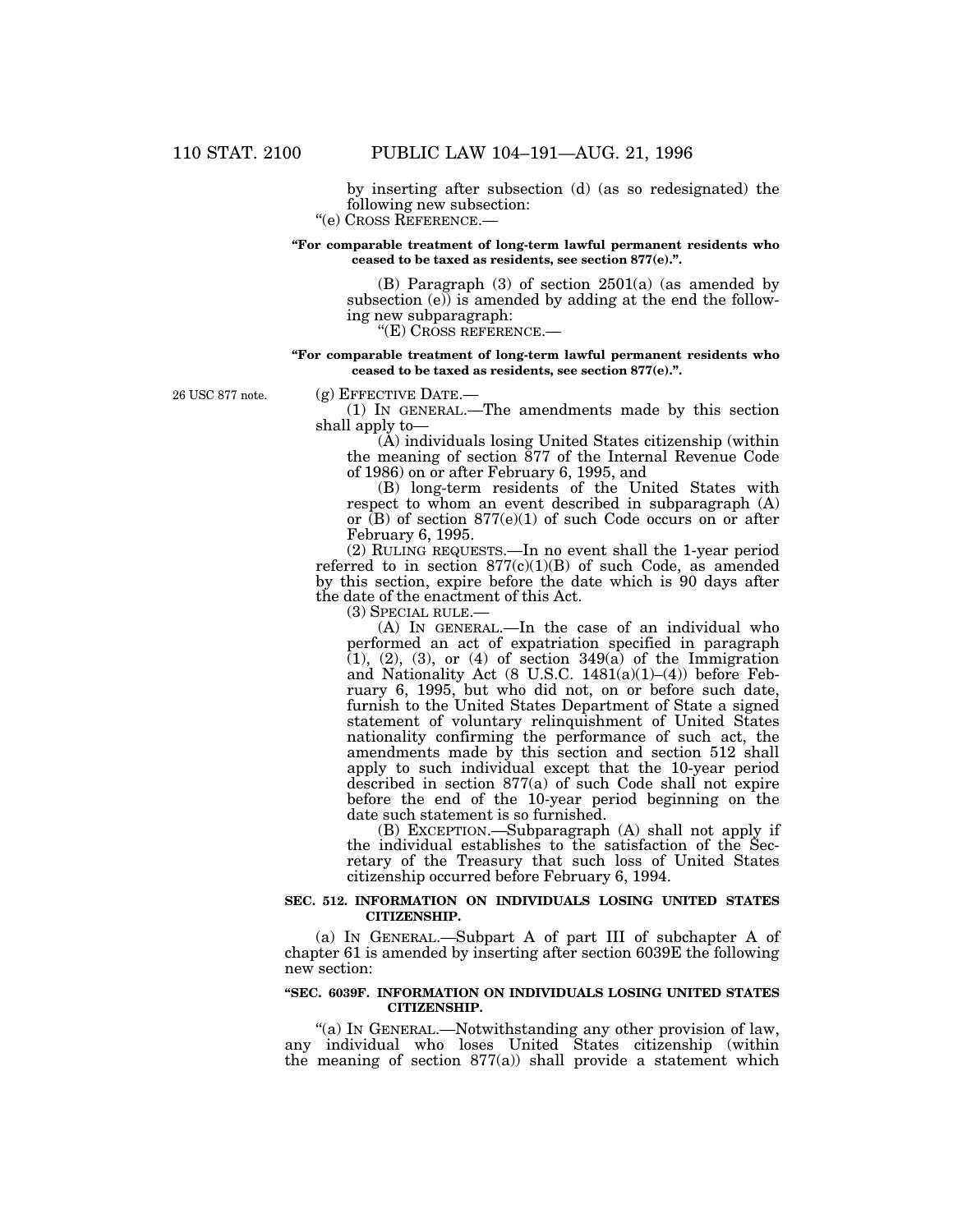includes the information described in subsection (b). Such statement shall be—

''(1) provided not later than the earliest date of any act referred to in subsection (c), and

"(2) provided to the person or court referred to in subsection (c) with respect to such act.

''(b) INFORMATION TO BE PROVIDED.—Information required under subsection (a) shall include—

" $(1)$  the taxpayer's TIN,

 $(2)$  the mailing address of such individual's principal foreign residence,

''(3) the foreign country in which such individual is residing,

 $''(4)$  the foreign country of which such individual is a citizen, ''(5) in the case of an individual having a net worth of at least the dollar amount applicable under section  $877(a)(2)(B)$ , information detailing the assets and liabilities of such individual, and

 $\mathcal{C}(6)$  such other information as the Secretary may prescribe. ''(c) ACTS DESCRIBED.—For purposes of this section, the acts referred to in this subsection are—

''(1) the individual's renunciation of his United States nationality before a diplomatic or consular officer of the United States pursuant to paragraph (5) of section 349(a) of the Immigration and Nationality Act (8 U.S.C. 1481(a)(5)),

 $\sqrt{\left(2\right)}$  the individual's furnishing to the United States Department of State a signed statement of voluntary relinquishment of United States nationality confirming the performance of an act of expatriation specified in paragraph  $(1)$ ,  $(2)$ ,  $(3)$ , or (4) of section 349(a) of the Immigration and Nationality Act  $(8$  U.S.C. 1481 $(a)(1)$ – $(4)$ ),

''(3) the issuance by the United States Department of State of a certificate of loss of nationality to the individual, or

"(4) the cancellation by a court of the United States of a naturalized citizen's certificate of naturalization.

''(d) PENALTY.—Any individual failing to provide a statement required under subsection (a) shall be subject to a penalty for each year (of the 10-year period beginning on the date of loss of United States citizenship) during any portion of which such failure continues in an amount equal to the greater of-

" $(1)$  5 percent of the tax required to be paid under section 877 for the taxable year ending during such year, or

 $\degree$ (2) \$1,000,

unless it is shown that such failure is due to reasonable cause and not to willful neglect.

''(e) INFORMATION TO BE PROVIDED TO SECRETARY.—Notwithstanding any other provision of law—

"(1) any Federal agency or court which collects (or is required to collect) the statement under subsection (a) shall provide to the Secretary—

''(A) a copy of any such statement, and

"(B) the name (and any other identifying information) of any individual refusing to comply with the provisions of subsection (a),

''(2) the Secretary of State shall provide to the Secretary a copy of each certificate as to the loss of American nationality under section 358 of the Immigration and Nationality Act which is approved by the Secretary of State, and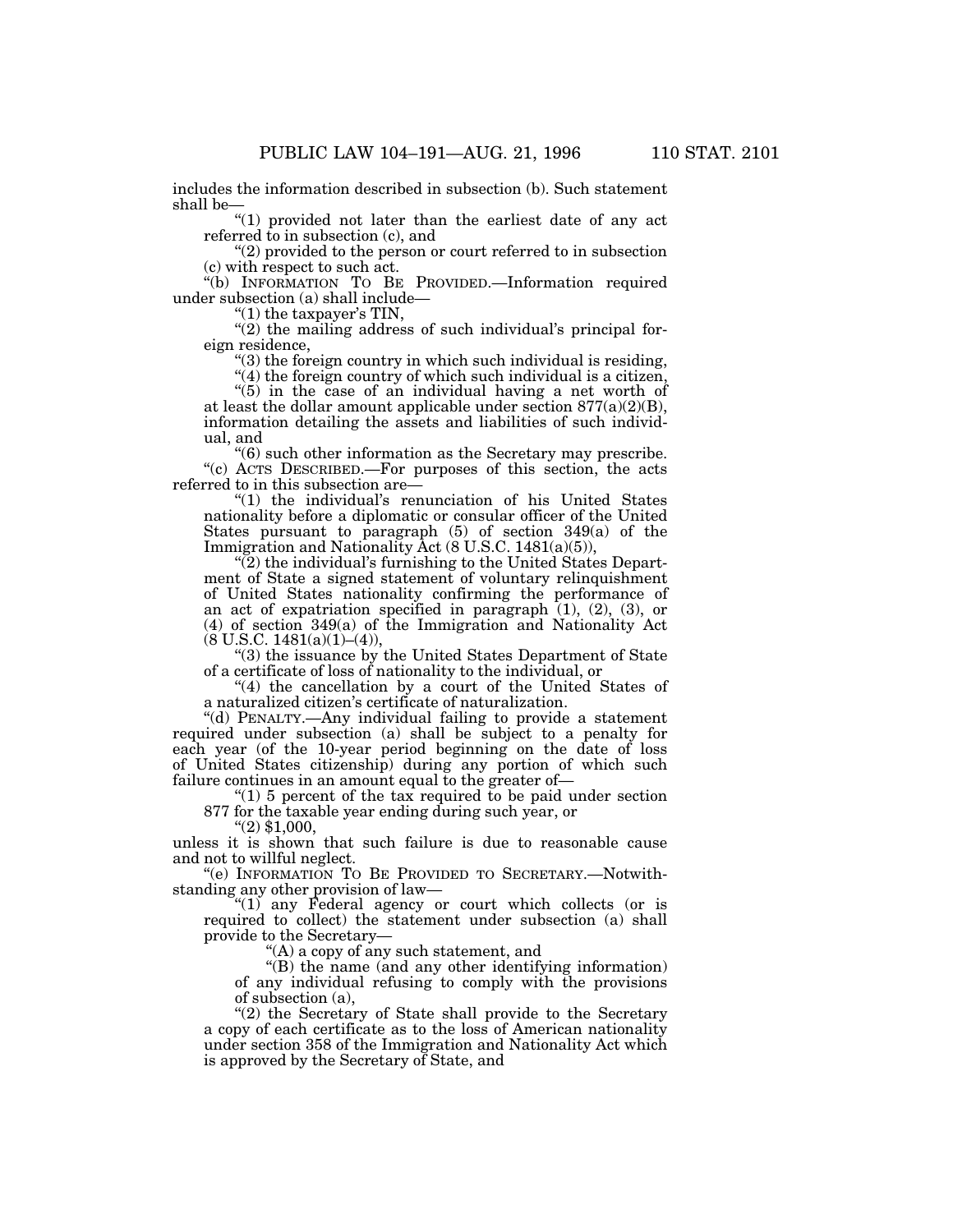"(3) the Federal agency primarily responsible for administering the immigration laws shall provide to the Secretary the name of each lawful permanent resident of the United States (within the meaning of section  $7701(b)(6)$ ) whose status as such has been revoked or has been administratively or judicially determined to have been abandoned.

Notwithstanding any other provision of law, not later than 30 days after the close of each calendar quarter, the Secretary shall publish in the Federal Register the name of each individual losing United States citizenship (within the meaning of section 877(a)) with respect to whom the Secretary receives information under the preceding sentence during such quarter.

''(f) REPORTING BY LONG-TERM LAWFUL PERMANENT RESIDENTS WHO CEASE TO BE TAXED AS RESIDENTS.—In lieu of applying the last sentence of subsection (a), any individual who is required to provide a statement under this section by reason of section  $877(e)(1)$  shall provide such statement with the return of tax imposed by chapter 1 for the taxable year during which the event described in such section occurs.

" $(g)$  EXEMPTION.—The Secretary may by regulations exempt any class of individuals from the requirements of this section if he determines that applying this section to such individuals is not necessary to carry out the purposes of this section.''.

(b) CLERICAL AMENDMENT.—The table of sections for such subpart A is amended by inserting after the item relating to section 6039E the following new item:

''Sec. 6039F. Information on individuals losing United States citizenship.''.

26 USC 6039F note.

(c) EFFECTIVE DATE.—The amendments made by this section shall apply to—

(1) individuals losing United States citizenship (within the meaning of section 877 of the Internal Revenue Code of 1986) on or after February 6, 1995, and

(2) long-term residents of the United States with respect to whom an event described in subparagraph (A) or (B) of

section 877(e)(1) of such Code occurs on or after such date. In no event shall any statement required by such amendments be due before the 90th day after the date of the enactment of this Act.

### **SEC. 513. REPORT ON TAX COMPLIANCE BY UNITED STATES CITIZENS AND RESIDENTS LIVING ABROAD.**

Not later than 90 days after the date of the enactment of this Act, the Secretary of the Treasury shall prepare and submit to the Committee on Ways and Means of the House of Representatives and the Committee on Finance of the Senate a report—

(1) describing the compliance with subtitle A of the Internal Revenue Code of 1986 by citizens and lawful permanent residents of the United States (within the meaning of section 7701(b)(6) of such Code) residing outside the United States, and

(2) recommending measures to improve such compliance (including improved coordination between executive branch agencies).